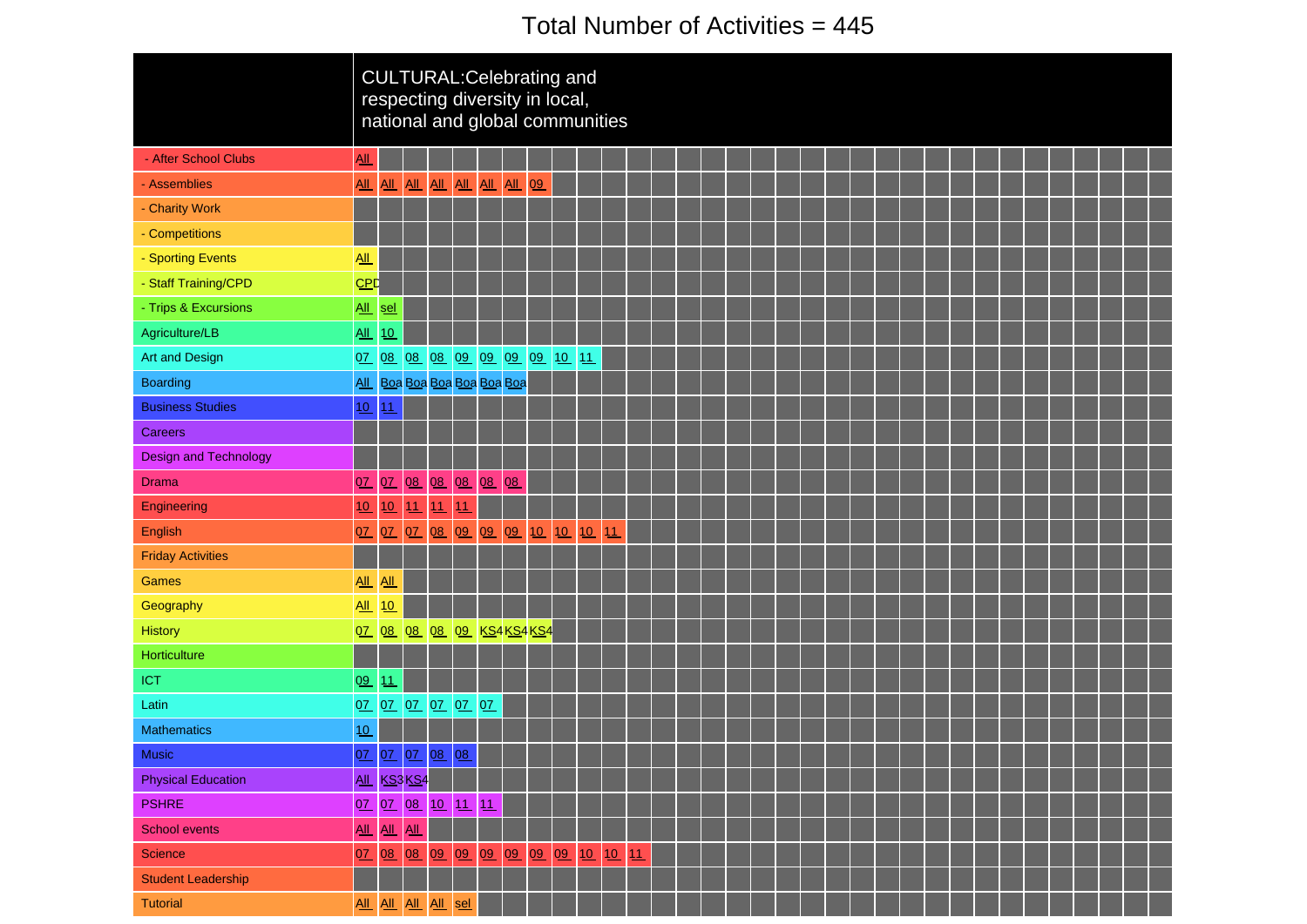|                              |                            |    |                                 | CULTURAL: Knowledge of Britain's democratic<br>parliamentary system |          |    |  |  |  |  |                                                                  |  |  |  |  |  |  |  |  |
|------------------------------|----------------------------|----|---------------------------------|---------------------------------------------------------------------|----------|----|--|--|--|--|------------------------------------------------------------------|--|--|--|--|--|--|--|--|
| - After School Clubs         |                            |    |                                 |                                                                     |          |    |  |  |  |  |                                                                  |  |  |  |  |  |  |  |  |
| - Assemblies                 | $\underline{\mathsf{All}}$ | 09 |                                 |                                                                     |          |    |  |  |  |  |                                                                  |  |  |  |  |  |  |  |  |
| - Charity Work               |                            |    |                                 |                                                                     |          |    |  |  |  |  |                                                                  |  |  |  |  |  |  |  |  |
| - Competitions               |                            |    |                                 |                                                                     |          |    |  |  |  |  |                                                                  |  |  |  |  |  |  |  |  |
| - Sporting Events            |                            |    |                                 |                                                                     |          |    |  |  |  |  |                                                                  |  |  |  |  |  |  |  |  |
| - Staff Training/CPD         |                            |    |                                 |                                                                     |          |    |  |  |  |  |                                                                  |  |  |  |  |  |  |  |  |
| - Trips & Excursions         |                            |    |                                 |                                                                     |          |    |  |  |  |  |                                                                  |  |  |  |  |  |  |  |  |
| Agriculture/LB               | 10                         |    |                                 |                                                                     |          |    |  |  |  |  |                                                                  |  |  |  |  |  |  |  |  |
| <b>Art and Design</b>        |                            |    |                                 |                                                                     |          |    |  |  |  |  |                                                                  |  |  |  |  |  |  |  |  |
| <b>Boarding</b>              | <b>Boa</b>                 |    |                                 |                                                                     |          |    |  |  |  |  |                                                                  |  |  |  |  |  |  |  |  |
| <b>Business Studies</b>      | 10                         | 11 |                                 |                                                                     |          |    |  |  |  |  |                                                                  |  |  |  |  |  |  |  |  |
| <b>Careers</b>               |                            |    |                                 |                                                                     |          |    |  |  |  |  |                                                                  |  |  |  |  |  |  |  |  |
| <b>Design and Technology</b> |                            |    |                                 |                                                                     |          |    |  |  |  |  |                                                                  |  |  |  |  |  |  |  |  |
| Drama                        | 08                         |    |                                 |                                                                     |          |    |  |  |  |  |                                                                  |  |  |  |  |  |  |  |  |
| Engineering                  |                            |    |                                 |                                                                     |          |    |  |  |  |  |                                                                  |  |  |  |  |  |  |  |  |
| English                      | 08                         |    | $\overline{09}$ $\overline{09}$ |                                                                     | 10 10 11 | 11 |  |  |  |  |                                                                  |  |  |  |  |  |  |  |  |
| <b>Friday Activities</b>     |                            |    |                                 |                                                                     |          |    |  |  |  |  |                                                                  |  |  |  |  |  |  |  |  |
| Games                        |                            |    |                                 |                                                                     |          |    |  |  |  |  |                                                                  |  |  |  |  |  |  |  |  |
| Geography                    |                            |    |                                 |                                                                     |          |    |  |  |  |  |                                                                  |  |  |  |  |  |  |  |  |
| <b>History</b>               |                            |    |                                 |                                                                     |          |    |  |  |  |  | 07 07 07 07 07 08 08 08 08 08 09 09 09 09 <mark>09 KS4KS4</mark> |  |  |  |  |  |  |  |  |
| Horticulture                 | 07 08 09                   |    |                                 |                                                                     |          |    |  |  |  |  |                                                                  |  |  |  |  |  |  |  |  |
| ICT                          |                            |    |                                 |                                                                     |          |    |  |  |  |  |                                                                  |  |  |  |  |  |  |  |  |
| Latin                        | QZ                         |    |                                 |                                                                     |          |    |  |  |  |  |                                                                  |  |  |  |  |  |  |  |  |
| <b>Mathematics</b>           |                            |    |                                 |                                                                     |          |    |  |  |  |  |                                                                  |  |  |  |  |  |  |  |  |
| <b>Music</b>                 |                            |    |                                 |                                                                     |          |    |  |  |  |  |                                                                  |  |  |  |  |  |  |  |  |
| <b>Physical Education</b>    |                            |    |                                 |                                                                     |          |    |  |  |  |  |                                                                  |  |  |  |  |  |  |  |  |
| <b>PSHRE</b>                 |                            |    |                                 |                                                                     |          |    |  |  |  |  |                                                                  |  |  |  |  |  |  |  |  |
| School events                |                            |    |                                 |                                                                     |          |    |  |  |  |  |                                                                  |  |  |  |  |  |  |  |  |
| Science                      |                            |    |                                 |                                                                     |          |    |  |  |  |  |                                                                  |  |  |  |  |  |  |  |  |
| <b>Student Leadership</b>    | All sel sel                |    |                                 |                                                                     |          |    |  |  |  |  |                                                                  |  |  |  |  |  |  |  |  |
| Tutorial                     |                            |    |                                 | All All All All All sel                                             |          |    |  |  |  |  |                                                                  |  |  |  |  |  |  |  |  |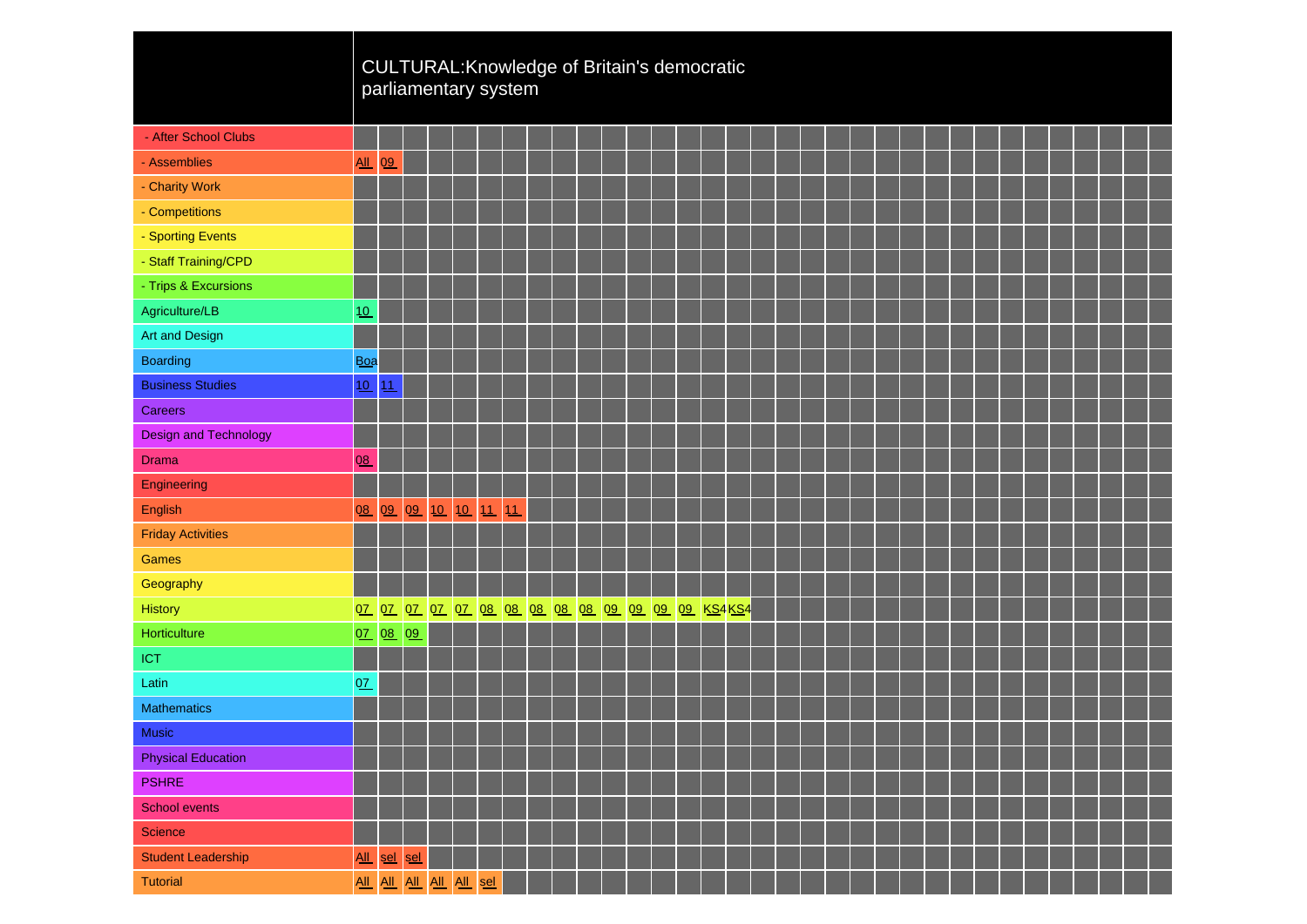|                              |                            |           |             |                 | CULTURAL: Participating and responding to<br>cultural opportunities |  |  |  |    |  |  |  |  |  |  |  |  |  |
|------------------------------|----------------------------|-----------|-------------|-----------------|---------------------------------------------------------------------|--|--|--|----|--|--|--|--|--|--|--|--|--|
| - After School Clubs         | AL                         | AII       |             |                 |                                                                     |  |  |  |    |  |  |  |  |  |  |  |  |  |
| - Assemblies                 | $\underline{\mathsf{All}}$ | All All   |             |                 |                                                                     |  |  |  |    |  |  |  |  |  |  |  |  |  |
| - Charity Work               |                            |           |             |                 |                                                                     |  |  |  |    |  |  |  |  |  |  |  |  |  |
| - Competitions               | sel                        |           |             |                 |                                                                     |  |  |  |    |  |  |  |  |  |  |  |  |  |
| - Sporting Events            |                            |           |             |                 | All All All All All OZ OZ OZ O8 O9 KS4sel sel sel sel               |  |  |  |    |  |  |  |  |  |  |  |  |  |
| - Staff Training/CPD         |                            |           |             |                 |                                                                     |  |  |  |    |  |  |  |  |  |  |  |  |  |
| - Trips & Excursions         |                            |           |             |                 | Boa Boa Boa Boa Boa Boa Boa Boa sel sel                             |  |  |  |    |  |  |  |  |  |  |  |  |  |
| Agriculture/LB               |                            |           |             | All 10 10 10 10 |                                                                     |  |  |  |    |  |  |  |  |  |  |  |  |  |
| <b>Art and Design</b>        |                            |           |             |                 |                                                                     |  |  |  |    |  |  |  |  |  |  |  |  |  |
| <b>Boarding</b>              |                            |           |             |                 | 07 Boa Boa Boa Boa Boa Boa Boa Boa                                  |  |  |  |    |  |  |  |  |  |  |  |  |  |
| <b>Business Studies</b>      |                            |           |             |                 |                                                                     |  |  |  |    |  |  |  |  |  |  |  |  |  |
| <b>Careers</b>               |                            |           |             |                 |                                                                     |  |  |  |    |  |  |  |  |  |  |  |  |  |
| <b>Design and Technology</b> |                            |           |             |                 |                                                                     |  |  |  |    |  |  |  |  |  |  |  |  |  |
| <b>Drama</b>                 | 0 <u>7</u>                 |           | 07 08       | 08              |                                                                     |  |  |  |    |  |  |  |  |  |  |  |  |  |
| Engineering                  |                            |           |             |                 |                                                                     |  |  |  |    |  |  |  |  |  |  |  |  |  |
| English                      | 0 <u>7</u>                 | 0Z        | QZ          |                 | 08 08 09 09 09 10 10 11 11                                          |  |  |  | 11 |  |  |  |  |  |  |  |  |  |
| <b>Friday Activities</b>     | sel                        |           |             |                 | sel sel sel sel sel sel sel sel sel                                 |  |  |  |    |  |  |  |  |  |  |  |  |  |
| <b>Games</b>                 |                            | All KS3   |             |                 |                                                                     |  |  |  |    |  |  |  |  |  |  |  |  |  |
| Geography                    |                            | All 10 10 |             |                 |                                                                     |  |  |  |    |  |  |  |  |  |  |  |  |  |
| History                      |                            |           |             |                 |                                                                     |  |  |  |    |  |  |  |  |  |  |  |  |  |
| Horticulture                 | 0Z                         |           |             |                 | 07 08 08 08 09 09                                                   |  |  |  |    |  |  |  |  |  |  |  |  |  |
| <b>ICT</b>                   |                            |           |             |                 |                                                                     |  |  |  |    |  |  |  |  |  |  |  |  |  |
| Latin                        |                            |           | 07 07 07 07 |                 |                                                                     |  |  |  |    |  |  |  |  |  |  |  |  |  |
| <b>Mathematics</b>           | 10                         |           |             |                 |                                                                     |  |  |  |    |  |  |  |  |  |  |  |  |  |
| <b>Music</b>                 |                            |           |             |                 | 07 07 07 08 08 08 sel                                               |  |  |  |    |  |  |  |  |  |  |  |  |  |
| <b>Physical Education</b>    |                            |           |             |                 | AIL AIL AIL AIL KS3 KS3 KS3 KS3 KS3 KS3 KS4 KS4                     |  |  |  |    |  |  |  |  |  |  |  |  |  |
| <b>PSHRE</b>                 |                            |           |             |                 |                                                                     |  |  |  |    |  |  |  |  |  |  |  |  |  |
| <b>School events</b>         | All                        |           |             |                 | ALL ALL ALL ALL ALL 11 KS3                                          |  |  |  |    |  |  |  |  |  |  |  |  |  |
| Science                      |                            |           |             |                 |                                                                     |  |  |  |    |  |  |  |  |  |  |  |  |  |
| <b>Student Leadership</b>    | <u>sel</u>                 |           |             |                 |                                                                     |  |  |  |    |  |  |  |  |  |  |  |  |  |
| <b>Tutorial</b>              |                            |           |             |                 |                                                                     |  |  |  |    |  |  |  |  |  |  |  |  |  |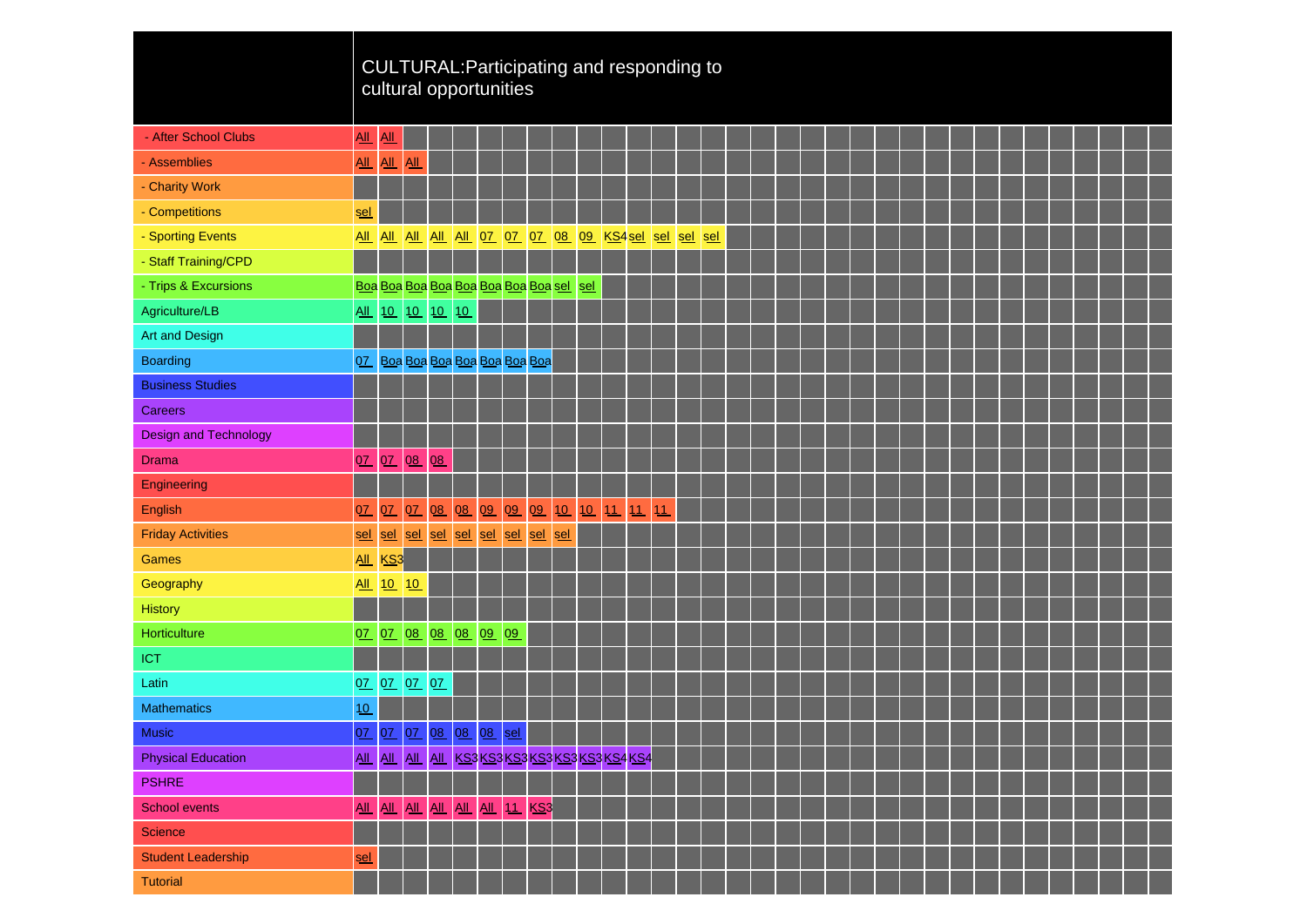|                              |                            |                       |             |                 |                                  |    |                            |    |    |    |  | CULTURAL: Recognising the things people and |                            |    |  |                                                                                                                |  |                                                                                                                       |  |  |  |  |
|------------------------------|----------------------------|-----------------------|-------------|-----------------|----------------------------------|----|----------------------------|----|----|----|--|---------------------------------------------|----------------------------|----|--|----------------------------------------------------------------------------------------------------------------|--|-----------------------------------------------------------------------------------------------------------------------|--|--|--|--|
|                              |                            |                       |             |                 | communities share in common      |    |                            |    |    |    |  |                                             |                            |    |  |                                                                                                                |  |                                                                                                                       |  |  |  |  |
|                              |                            |                       |             |                 |                                  |    |                            |    |    |    |  |                                             |                            |    |  |                                                                                                                |  |                                                                                                                       |  |  |  |  |
| - After School Clubs         |                            |                       |             |                 |                                  |    |                            |    |    |    |  |                                             |                            |    |  |                                                                                                                |  |                                                                                                                       |  |  |  |  |
| - Assemblies                 | $\underline{\mathsf{All}}$ |                       |             | All All All All |                                  | 09 |                            |    |    |    |  |                                             |                            |    |  |                                                                                                                |  |                                                                                                                       |  |  |  |  |
| - Charity Work               |                            |                       |             |                 |                                  |    |                            |    |    |    |  |                                             |                            |    |  |                                                                                                                |  |                                                                                                                       |  |  |  |  |
| - Competitions               |                            |                       |             |                 |                                  |    |                            |    |    |    |  |                                             |                            |    |  |                                                                                                                |  |                                                                                                                       |  |  |  |  |
| - Sporting Events            |                            |                       |             |                 |                                  |    |                            |    |    |    |  |                                             |                            |    |  |                                                                                                                |  |                                                                                                                       |  |  |  |  |
| - Staff Training/CPD         |                            |                       |             |                 |                                  |    |                            |    |    |    |  |                                             |                            |    |  |                                                                                                                |  |                                                                                                                       |  |  |  |  |
| - Trips & Excursions         | <b>All</b>                 |                       | Boa Boa sel |                 |                                  |    |                            |    |    |    |  |                                             |                            |    |  |                                                                                                                |  |                                                                                                                       |  |  |  |  |
| Agriculture/LB               |                            |                       |             |                 | <u>All 07 07 07 07 08 09</u>     |    |                            | 10 |    |    |  |                                             |                            |    |  |                                                                                                                |  |                                                                                                                       |  |  |  |  |
| <b>Art and Design</b>        |                            |                       |             |                 | 07 07 08 08 08 08 09 09 09 10 11 |    |                            |    |    |    |  |                                             |                            |    |  |                                                                                                                |  |                                                                                                                       |  |  |  |  |
| <b>Boarding</b>              | AII                        |                       |             |                 | All Boa Boa Boa Boa Boa Boa      |    |                            |    |    |    |  |                                             |                            |    |  |                                                                                                                |  |                                                                                                                       |  |  |  |  |
| <b>Business Studies</b>      | 10                         | 11                    |             |                 |                                  |    |                            |    |    |    |  |                                             |                            |    |  |                                                                                                                |  |                                                                                                                       |  |  |  |  |
| <b>Careers</b>               |                            |                       |             |                 |                                  |    |                            |    |    |    |  |                                             |                            |    |  |                                                                                                                |  |                                                                                                                       |  |  |  |  |
| <b>Design and Technology</b> | 08                         | 10                    |             |                 | 1 <u>0</u> 10 10 11 11 11 11 11  |    |                            |    |    |    |  |                                             |                            |    |  |                                                                                                                |  |                                                                                                                       |  |  |  |  |
| <b>Drama</b>                 | 07                         | 0 <u>7</u>            | 07          | 07              |                                  |    | 07 07 07 08 08 08 08 08 08 |    |    |    |  | 08 08 08                                    |                            | 08 |  |                                                                                                                |  |                                                                                                                       |  |  |  |  |
| Engineering                  |                            |                       |             |                 |                                  |    |                            |    |    |    |  |                                             |                            |    |  |                                                                                                                |  |                                                                                                                       |  |  |  |  |
| English                      | 07                         | 07 07                 |             | 0Z              | 08 09                            |    | 09 10 10                   |    | 11 | 11 |  |                                             |                            |    |  |                                                                                                                |  |                                                                                                                       |  |  |  |  |
| <b>Friday Activities</b>     |                            |                       |             |                 |                                  |    |                            |    |    |    |  |                                             |                            |    |  |                                                                                                                |  |                                                                                                                       |  |  |  |  |
| Games                        |                            | <b>All KS3</b>        |             |                 |                                  |    |                            |    |    |    |  |                                             |                            |    |  |                                                                                                                |  |                                                                                                                       |  |  |  |  |
| Geography                    |                            | All 08                | 10          |                 |                                  |    |                            |    |    |    |  |                                             |                            |    |  |                                                                                                                |  |                                                                                                                       |  |  |  |  |
| <b>History</b>               |                            | 07 07 08              |             |                 | 08 08 08 08 09 09 KS4KS4KS4KS4   |    |                            |    |    |    |  |                                             |                            |    |  |                                                                                                                |  |                                                                                                                       |  |  |  |  |
| Horticulture                 |                            | 07 08 08 09           |             |                 |                                  |    |                            |    |    |    |  |                                             |                            |    |  |                                                                                                                |  |                                                                                                                       |  |  |  |  |
| ICT                          |                            |                       |             |                 |                                  |    |                            |    |    |    |  |                                             |                            |    |  |                                                                                                                |  |                                                                                                                       |  |  |  |  |
| Latin                        |                            | 07 07 07 07 07        |             |                 |                                  |    |                            |    |    |    |  |                                             |                            |    |  |                                                                                                                |  |                                                                                                                       |  |  |  |  |
| <b>Mathematics</b>           | 0Z                         | 10                    |             |                 |                                  |    |                            |    |    |    |  |                                             |                            |    |  |                                                                                                                |  |                                                                                                                       |  |  |  |  |
| <b>Music</b>                 |                            | 07 07 08 08           |             |                 |                                  |    | <u> La Barat de la Ba</u>  |    |    |    |  |                                             | and the state of the state |    |  | a di kacamatan ing Kabupatèn Kabupatèn Ing Kabupatèn Kabupatèn Kabupatèn Kabupatèn Kabupatèn Kabupatèn Kabupat |  | <u> La Carlo de Carlo de la Carlo de Carlo de Carlo de la Carlo de Carlo de Carlo de Carlo de Carlo de Carlo de C</u> |  |  |  |  |
| <b>Physical Education</b>    |                            |                       |             |                 | All All KS3 KS3 KS4 KS4          |    |                            |    |    |    |  |                                             |                            |    |  |                                                                                                                |  |                                                                                                                       |  |  |  |  |
| <b>PSHRE</b>                 |                            | 07 07                 |             |                 |                                  |    |                            |    |    |    |  |                                             |                            |    |  |                                                                                                                |  |                                                                                                                       |  |  |  |  |
| School events                | $\underline{\mathrm{All}}$ | <u>All All All 11</u> |             |                 |                                  |    |                            |    |    |    |  |                                             |                            |    |  |                                                                                                                |  |                                                                                                                       |  |  |  |  |
| Science                      | 0Z                         |                       |             | 09 09 09 10     |                                  |    |                            |    |    |    |  |                                             |                            |    |  |                                                                                                                |  |                                                                                                                       |  |  |  |  |
| <b>Student Leadership</b>    |                            |                       |             |                 |                                  |    |                            |    |    |    |  |                                             |                            |    |  |                                                                                                                |  |                                                                                                                       |  |  |  |  |
| <b>Tutorial</b>              |                            | All All All sel       |             |                 |                                  |    |                            |    |    |    |  |                                             |                            |    |  |                                                                                                                |  |                                                                                                                       |  |  |  |  |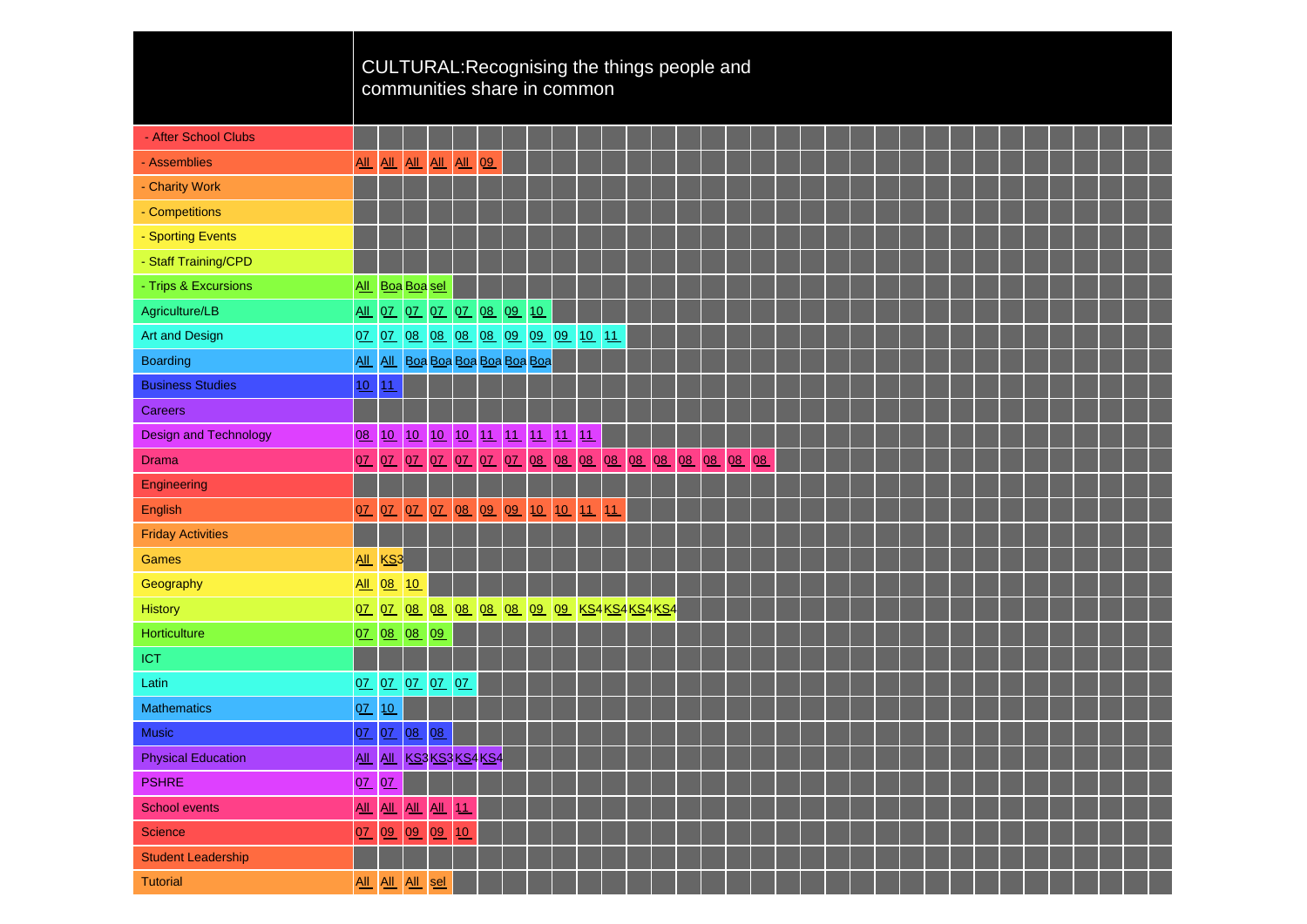|                              |                            |                            |                   |                 | CULTURAL:Understanding<br>different cultures essential<br>for life in modern Britain |  |    |   |  |   |  |  |  |  |  |  |  |  |
|------------------------------|----------------------------|----------------------------|-------------------|-----------------|--------------------------------------------------------------------------------------|--|----|---|--|---|--|--|--|--|--|--|--|--|
| - After School Clubs         |                            |                            |                   |                 |                                                                                      |  |    |   |  |   |  |  |  |  |  |  |  |  |
| - Assemblies                 | $\underline{\mathsf{All}}$ |                            | <u>All All 09</u> |                 |                                                                                      |  |    |   |  |   |  |  |  |  |  |  |  |  |
| - Charity Work               |                            |                            |                   |                 |                                                                                      |  |    |   |  |   |  |  |  |  |  |  |  |  |
| - Competitions               |                            |                            |                   |                 |                                                                                      |  |    |   |  |   |  |  |  |  |  |  |  |  |
| - Sporting Events            |                            |                            |                   |                 |                                                                                      |  |    |   |  |   |  |  |  |  |  |  |  |  |
| - Staff Training/CPD         |                            |                            |                   |                 |                                                                                      |  |    |   |  |   |  |  |  |  |  |  |  |  |
| - Trips & Excursions         |                            |                            |                   |                 |                                                                                      |  |    |   |  |   |  |  |  |  |  |  |  |  |
| Agriculture/LB               | $\underline{\mathsf{All}}$ | $\underline{\mathrm{All}}$ |                   |                 |                                                                                      |  |    |   |  |   |  |  |  |  |  |  |  |  |
| <b>Art and Design</b>        | QZ                         |                            |                   |                 | 08 09 09 09 10 11                                                                    |  |    |   |  |   |  |  |  |  |  |  |  |  |
| <b>Boarding</b>              |                            |                            |                   |                 | All All Boa Boa Boa Boa Boa                                                          |  |    |   |  |   |  |  |  |  |  |  |  |  |
| <b>Business Studies</b>      | 10                         | 11                         |                   |                 |                                                                                      |  |    |   |  |   |  |  |  |  |  |  |  |  |
| <b>Careers</b>               |                            |                            |                   |                 |                                                                                      |  |    |   |  |   |  |  |  |  |  |  |  |  |
| <b>Design and Technology</b> | 10                         |                            |                   |                 | 1 <u>0 10 10 11 11 11 11 11 11</u>                                                   |  |    |   |  |   |  |  |  |  |  |  |  |  |
| <b>Drama</b>                 | 08                         |                            |                   |                 |                                                                                      |  |    |   |  |   |  |  |  |  |  |  |  |  |
| Engineering                  |                            |                            |                   |                 |                                                                                      |  |    |   |  |   |  |  |  |  |  |  |  |  |
| English                      | 07                         | 07 09                      |                   | 09              | 10 10 10                                                                             |  | 11 |   |  |   |  |  |  |  |  |  |  |  |
| <b>Friday Activities</b>     |                            |                            |                   |                 |                                                                                      |  |    |   |  |   |  |  |  |  |  |  |  |  |
| Games                        |                            |                            |                   |                 |                                                                                      |  |    |   |  |   |  |  |  |  |  |  |  |  |
| Geography                    | 10                         |                            |                   |                 |                                                                                      |  |    |   |  |   |  |  |  |  |  |  |  |  |
| History                      |                            |                            |                   |                 | 07 07 08 08 09 KS4 KS4                                                               |  |    |   |  |   |  |  |  |  |  |  |  |  |
| Horticulture                 | <u>All 09</u>              |                            |                   |                 |                                                                                      |  |    |   |  |   |  |  |  |  |  |  |  |  |
| <b>ICT</b>                   |                            |                            |                   |                 |                                                                                      |  |    |   |  |   |  |  |  |  |  |  |  |  |
| Latin                        |                            |                            |                   |                 | 07 07 07 07 07 07                                                                    |  |    |   |  |   |  |  |  |  |  |  |  |  |
| <b>Mathematics</b>           | 10                         |                            |                   |                 |                                                                                      |  |    |   |  |   |  |  |  |  |  |  |  |  |
| <b>Music</b>                 | 08                         |                            |                   |                 |                                                                                      |  |    | ٠ |  | ٠ |  |  |  |  |  |  |  |  |
| <b>Physical Education</b>    |                            |                            |                   | ALL ALL ALL KS4 |                                                                                      |  |    |   |  |   |  |  |  |  |  |  |  |  |
| <b>PSHRE</b>                 |                            |                            |                   | 07 07 11 11     |                                                                                      |  |    |   |  |   |  |  |  |  |  |  |  |  |
| School events                |                            |                            |                   |                 |                                                                                      |  |    |   |  |   |  |  |  |  |  |  |  |  |
| <b>Science</b>               |                            |                            |                   |                 |                                                                                      |  |    |   |  |   |  |  |  |  |  |  |  |  |
| <b>Student Leadership</b>    |                            |                            |                   |                 |                                                                                      |  |    |   |  |   |  |  |  |  |  |  |  |  |
| <b>Tutorial</b>              |                            |                            |                   | All All All sel |                                                                                      |  |    |   |  |   |  |  |  |  |  |  |  |  |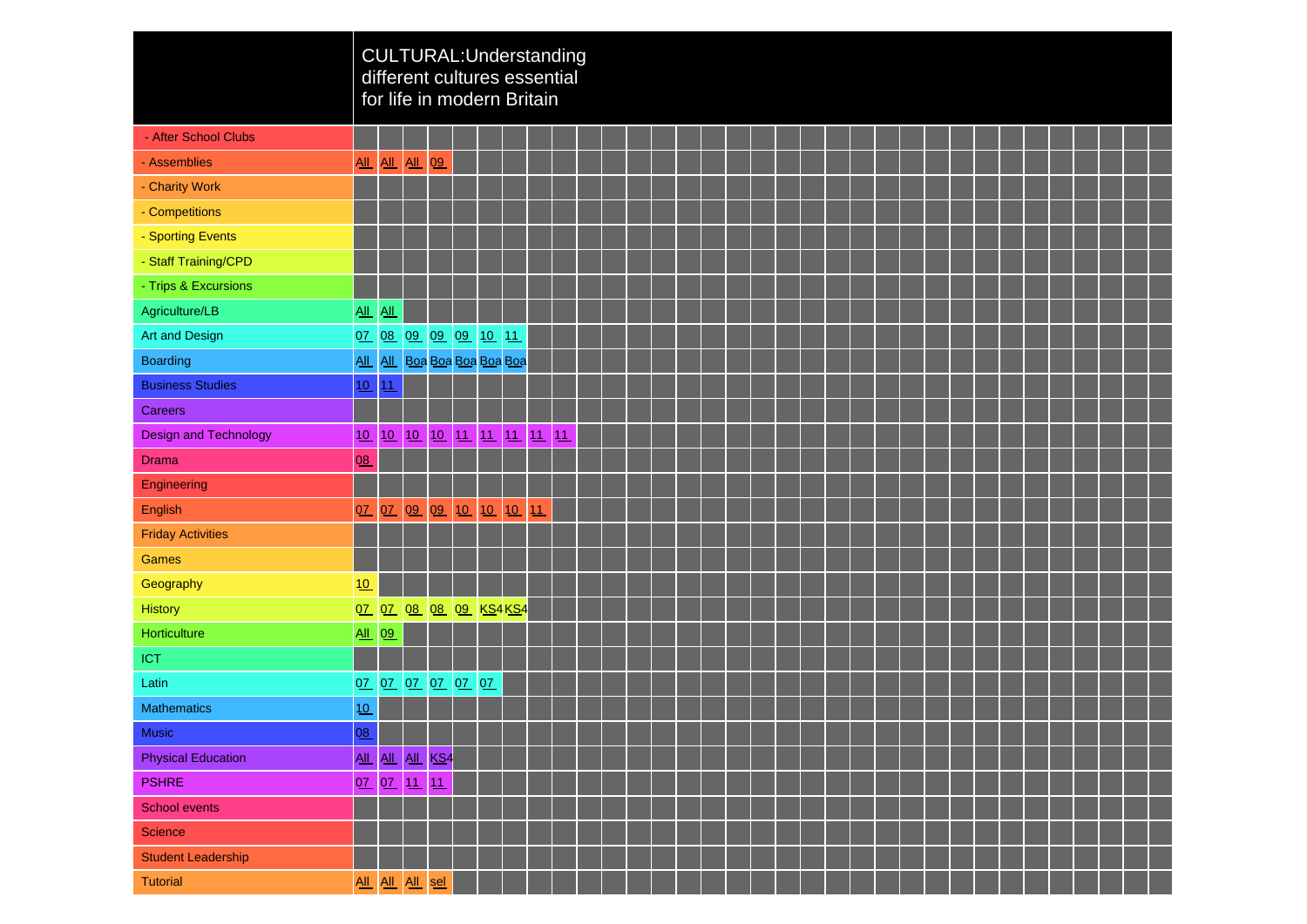|                              |                            |                            |                    |                            |                                  |  |  |    |     |          | CULTURAL: Understanding the wide range of cultural        |    |               |  |  |                           |  |  |  |  |  |
|------------------------------|----------------------------|----------------------------|--------------------|----------------------------|----------------------------------|--|--|----|-----|----------|-----------------------------------------------------------|----|---------------|--|--|---------------------------|--|--|--|--|--|
|                              |                            |                            |                    |                            | influences that shape heritage   |  |  |    |     |          |                                                           |    |               |  |  |                           |  |  |  |  |  |
|                              |                            |                            |                    |                            |                                  |  |  |    |     |          |                                                           |    |               |  |  |                           |  |  |  |  |  |
| - After School Clubs         | <u>All</u>                 | sel                        |                    |                            |                                  |  |  |    |     |          |                                                           |    |               |  |  |                           |  |  |  |  |  |
| - Assemblies                 | All                        | $\underline{\mathsf{All}}$ | AL                 | $\underline{\mathsf{All}}$ |                                  |  |  |    |     |          |                                                           |    |               |  |  |                           |  |  |  |  |  |
| - Charity Work               |                            |                            |                    |                            |                                  |  |  |    |     |          |                                                           |    |               |  |  |                           |  |  |  |  |  |
| - Competitions               |                            |                            |                    |                            |                                  |  |  |    |     |          |                                                           |    |               |  |  |                           |  |  |  |  |  |
| - Sporting Events            |                            |                            |                    |                            |                                  |  |  |    |     |          |                                                           |    |               |  |  |                           |  |  |  |  |  |
| - Staff Training/CPD         |                            |                            |                    |                            |                                  |  |  |    |     |          |                                                           |    |               |  |  |                           |  |  |  |  |  |
| - Trips & Excursions         |                            |                            |                    | All Boa Boa Boa sel        |                                  |  |  |    |     |          |                                                           |    |               |  |  |                           |  |  |  |  |  |
| Agriculture/LB               |                            |                            | <u>All All  10</u> |                            |                                  |  |  |    |     |          |                                                           |    |               |  |  |                           |  |  |  |  |  |
| <b>Art and Design</b>        |                            |                            |                    |                            | 07 07 08 08 08 08 09 09 09 10 11 |  |  |    |     |          |                                                           |    |               |  |  |                           |  |  |  |  |  |
| <b>Boarding</b>              |                            |                            |                    | Boa Boa Boa Boa            |                                  |  |  |    |     |          |                                                           |    |               |  |  |                           |  |  |  |  |  |
| <b>Business Studies</b>      |                            |                            |                    |                            |                                  |  |  |    |     |          |                                                           |    |               |  |  |                           |  |  |  |  |  |
| <b>Careers</b>               | 10                         |                            |                    |                            |                                  |  |  |    |     |          |                                                           |    |               |  |  |                           |  |  |  |  |  |
| <b>Design and Technology</b> | 0Z                         |                            |                    |                            |                                  |  |  |    |     |          | 07 07 08 08 08 08 08 09 09 09 10 10 10 10 11 11 11 11 11  |    |               |  |  |                           |  |  |  |  |  |
| <b>Drama</b>                 | 08                         | 08                         |                    |                            |                                  |  |  |    |     |          |                                                           |    |               |  |  |                           |  |  |  |  |  |
| Engineering                  | 10                         | 10                         | 10                 |                            | 10 10 11 11 11 11                |  |  | 11 | 11  |          |                                                           |    |               |  |  |                           |  |  |  |  |  |
| English                      | 07                         | 07                         | 0Z                 |                            | 07 07 08 08 09 09 09             |  |  |    |     | 10 10 10 | 10                                                        | 11 | 11            |  |  |                           |  |  |  |  |  |
| <b>Friday Activities</b>     |                            |                            |                    |                            |                                  |  |  |    |     |          |                                                           |    |               |  |  |                           |  |  |  |  |  |
| Games                        |                            |                            |                    |                            |                                  |  |  |    |     |          |                                                           |    |               |  |  |                           |  |  |  |  |  |
| Geography                    | AL                         | 10                         | 10                 |                            |                                  |  |  |    |     |          |                                                           |    |               |  |  |                           |  |  |  |  |  |
| <b>History</b>               |                            |                            | 07 07 07           |                            |                                  |  |  |    |     |          | 07 07 07 08 08 08 08 08 08 09 09 09 09 09 08 KS4KS4KS4KS4 |    |               |  |  |                           |  |  |  |  |  |
| Horticulture                 |                            |                            | All 08 08          |                            |                                  |  |  |    |     |          |                                                           |    |               |  |  |                           |  |  |  |  |  |
| <b>ICT</b>                   | 09                         |                            |                    |                            |                                  |  |  |    |     |          |                                                           |    |               |  |  |                           |  |  |  |  |  |
| Latin                        |                            |                            |                    |                            | 07 07 07 07 07 07                |  |  |    |     |          |                                                           |    |               |  |  |                           |  |  |  |  |  |
| <b>Mathematics</b>           | $\underline{\mathsf{All}}$ |                            |                    |                            |                                  |  |  |    |     |          |                                                           |    |               |  |  |                           |  |  |  |  |  |
| <b>Music</b>                 |                            |                            |                    |                            | 07 07 08 08 08                   |  |  |    | . . |          | أكب كا                                                    |    | and the state |  |  | <u> The Most Hospital</u> |  |  |  |  |  |
| <b>Physical Education</b>    | KS <sub>4</sub>            |                            |                    |                            |                                  |  |  |    |     |          |                                                           |    |               |  |  |                           |  |  |  |  |  |
| <b>PSHRE</b>                 |                            |                            |                    | 07 07 10 11 11             |                                  |  |  |    |     |          |                                                           |    |               |  |  |                           |  |  |  |  |  |
| <b>School events</b>         | <b>All</b>                 | AL                         |                    | 10 KS3                     |                                  |  |  |    |     |          |                                                           |    |               |  |  |                           |  |  |  |  |  |
| Science                      | 10                         |                            |                    |                            |                                  |  |  |    |     |          |                                                           |    |               |  |  |                           |  |  |  |  |  |
| <b>Student Leadership</b>    |                            |                            |                    |                            |                                  |  |  |    |     |          |                                                           |    |               |  |  |                           |  |  |  |  |  |
| <b>Tutorial</b>              |                            |                            |                    | All All All sel            |                                  |  |  |    |     |          |                                                           |    |               |  |  |                           |  |  |  |  |  |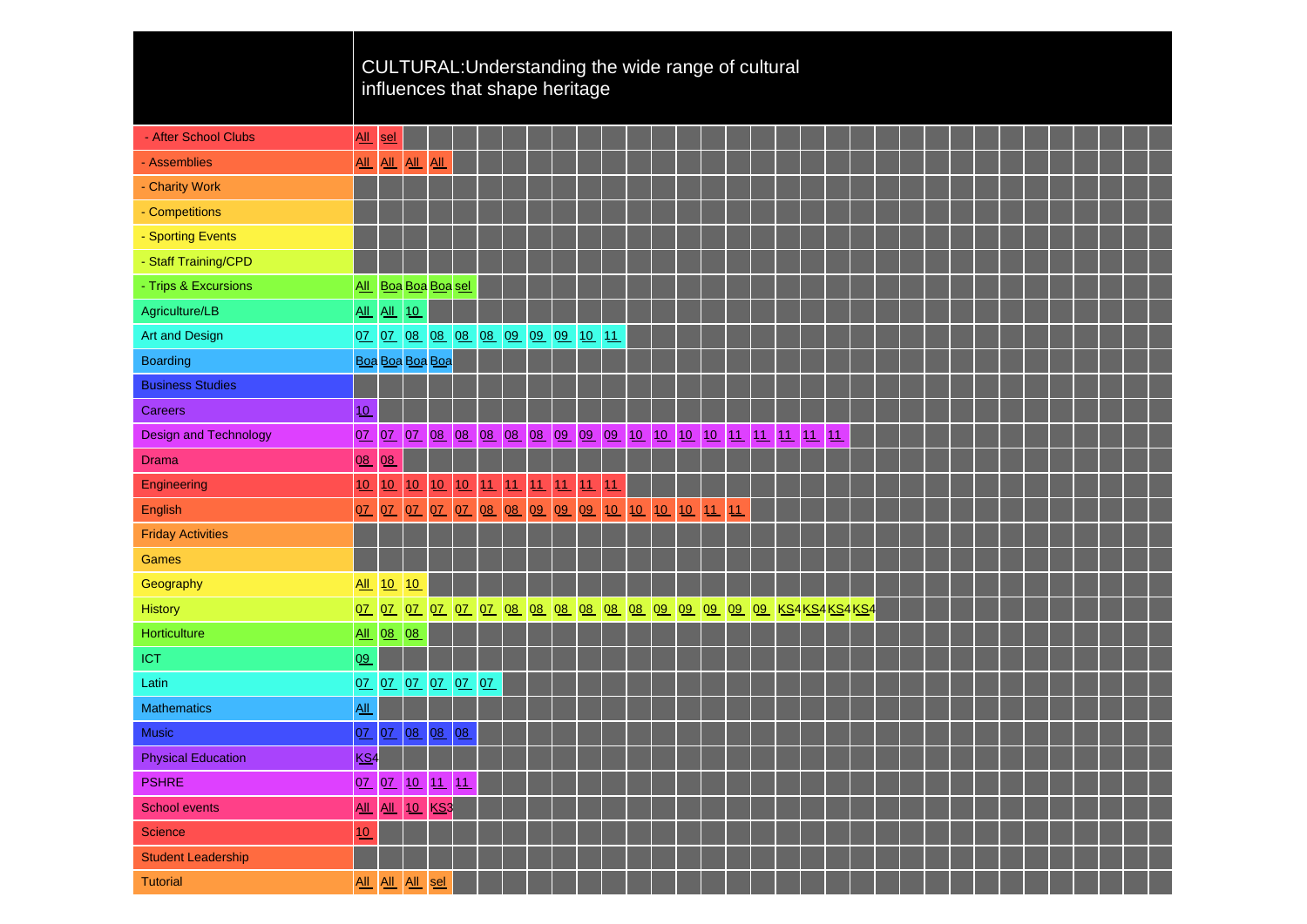|                              |                            |       |                                 |             | MORAL: Investigating moral and ethical issues and<br>appreciating others' viewpoints |  |  |    |  |  |  |  |  |  |  |  |  |  |  |
|------------------------------|----------------------------|-------|---------------------------------|-------------|--------------------------------------------------------------------------------------|--|--|----|--|--|--|--|--|--|--|--|--|--|--|
| - After School Clubs         | All                        |       |                                 |             |                                                                                      |  |  |    |  |  |  |  |  |  |  |  |  |  |  |
| - Assemblies                 | AL                         |       |                                 |             | <u>  All   All   All   All   All   All   All   All   All   All   O9   O9   10  </u>  |  |  |    |  |  |  |  |  |  |  |  |  |  |  |
| - Charity Work               | KS <sub>3</sub>            |       |                                 |             |                                                                                      |  |  |    |  |  |  |  |  |  |  |  |  |  |  |
| - Competitions               | sel                        |       |                                 |             |                                                                                      |  |  |    |  |  |  |  |  |  |  |  |  |  |  |
| - Sporting Events            | 07 07                      |       |                                 |             |                                                                                      |  |  |    |  |  |  |  |  |  |  |  |  |  |  |
| - Staff Training/CPD         | <b>CPDCPD</b>              |       |                                 |             |                                                                                      |  |  |    |  |  |  |  |  |  |  |  |  |  |  |
| - Trips & Excursions         |                            |       |                                 |             |                                                                                      |  |  |    |  |  |  |  |  |  |  |  |  |  |  |
| Agriculture/LB               |                            |       |                                 |             | <u>All All 07 07 07 07 08 08 08 09 10 10 10 10 10 10 10</u>                          |  |  |    |  |  |  |  |  |  |  |  |  |  |  |
| Art and Design               |                            |       |                                 |             | 08 08 08 09 09 09 10 11                                                              |  |  |    |  |  |  |  |  |  |  |  |  |  |  |
| <b>Boarding</b>              |                            |       |                                 |             | All All All All Boa Boa Boa Boa Boa                                                  |  |  |    |  |  |  |  |  |  |  |  |  |  |  |
| <b>Business Studies</b>      |                            |       |                                 |             |                                                                                      |  |  |    |  |  |  |  |  |  |  |  |  |  |  |
| <b>Careers</b>               | 09                         |       | 10 sel                          |             |                                                                                      |  |  |    |  |  |  |  |  |  |  |  |  |  |  |
| <b>Design and Technology</b> | 07                         | 07 07 |                                 |             | 08 08 08 08 08 09 09 09 10 10 10 10 11 11 11 11 11                                   |  |  |    |  |  |  |  |  |  |  |  |  |  |  |
| <b>Drama</b>                 | 0Z                         | 0Z    | 07                              |             | 07 08 08 08 08 08 08                                                                 |  |  | 08 |  |  |  |  |  |  |  |  |  |  |  |
| Engineering                  |                            |       |                                 |             |                                                                                      |  |  |    |  |  |  |  |  |  |  |  |  |  |  |
| English                      | 07                         | 07    | 0Z                              |             | 07 07 08 08 08 08 09 09 09 10 10 10 10 11 11 11                                      |  |  |    |  |  |  |  |  |  |  |  |  |  |  |
| <b>Friday Activities</b>     | sel                        |       | sel sel                         | sel sel     |                                                                                      |  |  |    |  |  |  |  |  |  |  |  |  |  |  |
| <b>Games</b>                 |                            |       |                                 |             |                                                                                      |  |  |    |  |  |  |  |  |  |  |  |  |  |  |
| Geography                    | 08                         |       |                                 |             |                                                                                      |  |  |    |  |  |  |  |  |  |  |  |  |  |  |
| <b>History</b>               | 0Z                         |       | 07 08                           |             | 08 08 08 08 08 09 09 09 09 09 KS4KS4KS4KS4                                           |  |  |    |  |  |  |  |  |  |  |  |  |  |  |
| Horticulture                 | QZ                         |       |                                 |             | 07 07 07 08 08 08 08 09 09 09 09                                                     |  |  |    |  |  |  |  |  |  |  |  |  |  |  |
| <b>ICT</b>                   | 09                         |       |                                 |             |                                                                                      |  |  |    |  |  |  |  |  |  |  |  |  |  |  |
| Latin                        | 07 07 07 07                |       |                                 |             |                                                                                      |  |  |    |  |  |  |  |  |  |  |  |  |  |  |
| <b>Mathematics</b>           | $\underline{All}$          |       |                                 |             |                                                                                      |  |  |    |  |  |  |  |  |  |  |  |  |  |  |
| <b>Music</b>                 |                            |       |                                 |             |                                                                                      |  |  |    |  |  |  |  |  |  |  |  |  |  |  |
| <b>Physical Education</b>    | KS <sub>4</sub>            |       |                                 |             |                                                                                      |  |  |    |  |  |  |  |  |  |  |  |  |  |  |
| <b>PSHRE</b>                 |                            |       |                                 |             | 07 07 07 08 08 08 09 09 09 09 09 10 10 10 10 11 11                                   |  |  |    |  |  |  |  |  |  |  |  |  |  |  |
| <b>School events</b>         | $\underline{\mathsf{All}}$ |       |                                 |             |                                                                                      |  |  |    |  |  |  |  |  |  |  |  |  |  |  |
| <b>Science</b>               | QZ                         |       | $\overline{09}$ $\overline{09}$ | 10          | 10 11                                                                                |  |  |    |  |  |  |  |  |  |  |  |  |  |  |
| <b>Student Leadership</b>    | $\underline{\mathsf{All}}$ |       |                                 | sel sel sel |                                                                                      |  |  |    |  |  |  |  |  |  |  |  |  |  |  |
| <b>Tutorial</b>              |                            |       |                                 |             |                                                                                      |  |  |    |  |  |  |  |  |  |  |  |  |  |  |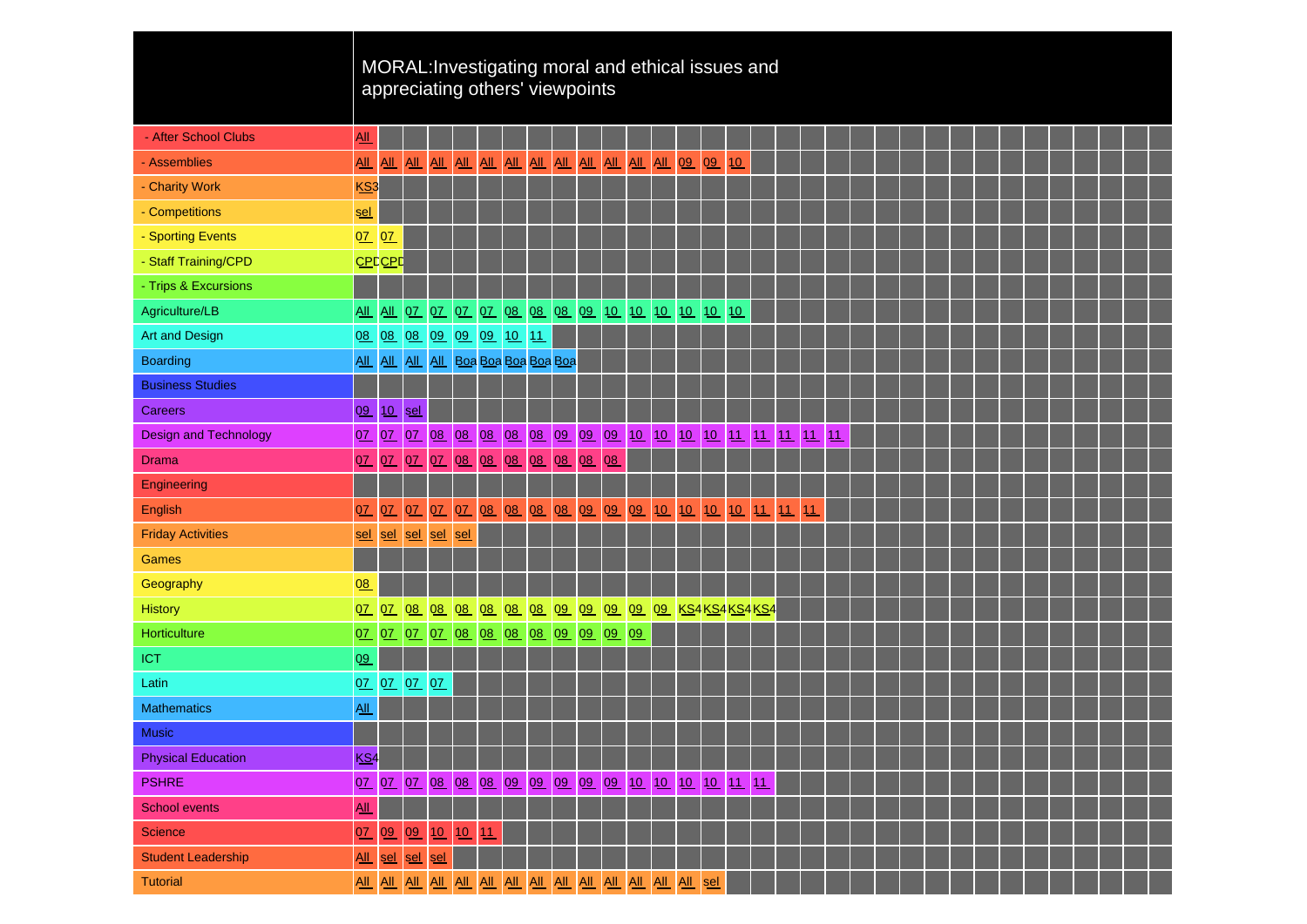|                              |                            |            |         | legal boundaries                                  |    |                      |  |  |    |    |  | MORAL: Recognising right and wrong, and understanding              |  |    |  |  |  |  |  |  |
|------------------------------|----------------------------|------------|---------|---------------------------------------------------|----|----------------------|--|--|----|----|--|--------------------------------------------------------------------|--|----|--|--|--|--|--|--|
| - After School Clubs         | All                        |            |         |                                                   |    |                      |  |  |    |    |  |                                                                    |  |    |  |  |  |  |  |  |
| - Assemblies                 | AL                         |            |         | <u>AIL AIL AIL AIL AIL AIL AIL AIL AIL 09 09 </u> |    |                      |  |  |    | 10 |  |                                                                    |  |    |  |  |  |  |  |  |
| - Charity Work               | KS <sub>3</sub>            |            |         |                                                   |    |                      |  |  |    |    |  |                                                                    |  |    |  |  |  |  |  |  |
| - Competitions               | <u>sel</u>                 |            |         |                                                   |    |                      |  |  |    |    |  |                                                                    |  |    |  |  |  |  |  |  |
| - Sporting Events            |                            |            |         | All 07 07 07 08 09 KS4                            |    |                      |  |  |    |    |  |                                                                    |  |    |  |  |  |  |  |  |
| - Staff Training/CPD         |                            |            |         |                                                   |    |                      |  |  |    |    |  |                                                                    |  |    |  |  |  |  |  |  |
| - Trips & Excursions         | sel                        | sel sel    |         |                                                   |    |                      |  |  |    |    |  |                                                                    |  |    |  |  |  |  |  |  |
| Agriculture/LB               |                            |            |         |                                                   |    |                      |  |  |    |    |  | <u>AII AII AII AII 07 07 07 07 07 07 08 08 09 09 10 10 10 10 1</u> |  |    |  |  |  |  |  |  |
| Art and Design               |                            |            |         | 07 08 08 09 09                                    |    |                      |  |  |    |    |  |                                                                    |  |    |  |  |  |  |  |  |
| <b>Boarding</b>              |                            |            |         | All All All All OZ Boa Boa Boa Boa Boa Boa Boa    |    |                      |  |  |    |    |  |                                                                    |  |    |  |  |  |  |  |  |
| <b>Business Studies</b>      |                            |            |         |                                                   |    |                      |  |  |    |    |  |                                                                    |  |    |  |  |  |  |  |  |
| <b>Careers</b>               |                            |            |         |                                                   |    |                      |  |  |    |    |  |                                                                    |  |    |  |  |  |  |  |  |
| <b>Design and Technology</b> | 0Z                         |            |         | 07 07 08 08 08 08 08 09 09 09                     |    |                      |  |  |    |    |  |                                                                    |  |    |  |  |  |  |  |  |
| <b>Drama</b>                 | 0Z                         |            | 07 07   |                                                   |    | 07 08 08 08 08 08 08 |  |  | 08 |    |  |                                                                    |  |    |  |  |  |  |  |  |
| Engineering                  | 10                         | 10         | 11      | 11                                                | 11 |                      |  |  |    |    |  |                                                                    |  |    |  |  |  |  |  |  |
| English                      | 07                         | 0 <u>7</u> | 07      | 0Z                                                |    |                      |  |  |    |    |  | 07 08 08 08 08 09 09 09 10 10 10 10 11 11 11                       |  | 11 |  |  |  |  |  |  |
| <b>Friday Activities</b>     | sel                        | sel        | sel     |                                                   |    | sel sel sel sel sel  |  |  |    |    |  |                                                                    |  |    |  |  |  |  |  |  |
| <b>Games</b>                 |                            |            |         | All All All KS3                                   |    |                      |  |  |    |    |  |                                                                    |  |    |  |  |  |  |  |  |
| Geography                    |                            |            |         |                                                   |    |                      |  |  |    |    |  |                                                                    |  |    |  |  |  |  |  |  |
| <b>History</b>               | 07                         | 08         | 08      |                                                   |    |                      |  |  |    |    |  | 08 08 08 08 09 09 09 09 09 KS4KS4KS4KS4                            |  |    |  |  |  |  |  |  |
| Horticulture                 | 0Z                         |            |         | 07 07 07 07 08 08 08 08 09 09 09 09               |    |                      |  |  |    | 09 |  |                                                                    |  |    |  |  |  |  |  |  |
| <b>ICT</b>                   | 09                         | 10         |         |                                                   |    |                      |  |  |    |    |  |                                                                    |  |    |  |  |  |  |  |  |
| Latin                        | QZ                         | QZ         |         |                                                   |    |                      |  |  |    |    |  |                                                                    |  |    |  |  |  |  |  |  |
| <b>Mathematics</b>           | 09                         |            |         |                                                   |    |                      |  |  |    |    |  |                                                                    |  |    |  |  |  |  |  |  |
| <b>Music</b>                 |                            |            |         |                                                   |    |                      |  |  |    |    |  |                                                                    |  |    |  |  |  |  |  |  |
| <b>Physical Education</b>    |                            |            |         | ALL ALL ALL ALL KS3 KS3 KS3 KS3 KS3 KS4           |    |                      |  |  |    |    |  |                                                                    |  |    |  |  |  |  |  |  |
| <b>PSHRE</b>                 |                            |            |         | 07 07 07 08 08 09 09 09 09 10 10 10 11 11 11      |    |                      |  |  |    |    |  |                                                                    |  |    |  |  |  |  |  |  |
| <b>School events</b>         | $\underline{\mathsf{All}}$ |            |         | ALL ALL ALL 11                                    |    |                      |  |  |    |    |  |                                                                    |  |    |  |  |  |  |  |  |
| <b>Science</b>               | AL                         |            | 10   10 | 10 11                                             |    |                      |  |  |    |    |  |                                                                    |  |    |  |  |  |  |  |  |
| <b>Student Leadership</b>    | sel                        |            | sel sel |                                                   |    |                      |  |  |    |    |  |                                                                    |  |    |  |  |  |  |  |  |
| <b>Tutorial</b>              |                            |            |         |                                                   |    |                      |  |  |    |    |  |                                                                    |  |    |  |  |  |  |  |  |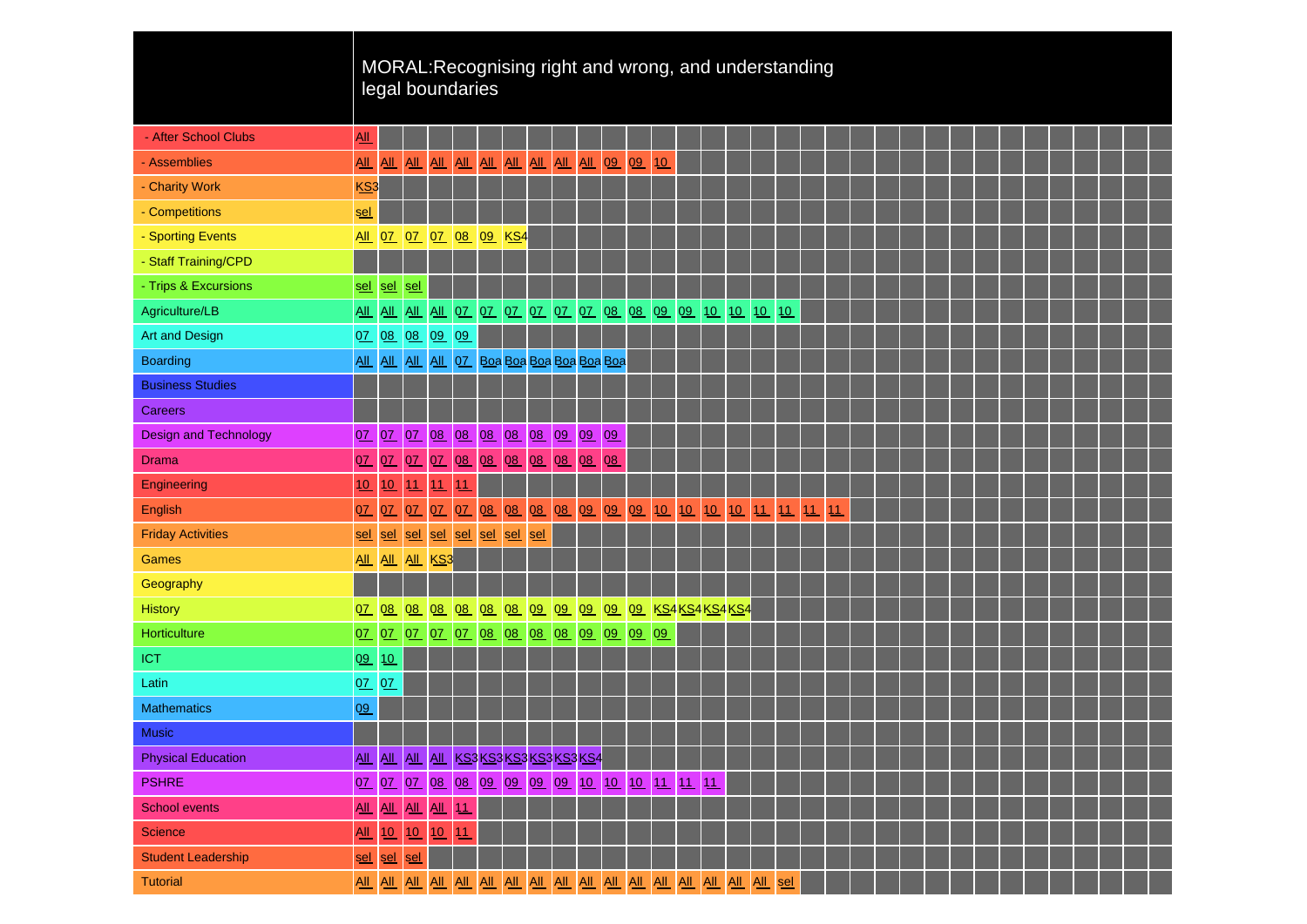|                              |                            |    |           |                   |    |                                    |            |    |                                         | MORAL: Understanding the consequences of their behaviour and actions                     |  |          |  |    |  |    |  |    |  |  |  |  |  |
|------------------------------|----------------------------|----|-----------|-------------------|----|------------------------------------|------------|----|-----------------------------------------|------------------------------------------------------------------------------------------|--|----------|--|----|--|----|--|----|--|--|--|--|--|
| - After School Clubs         | All                        |    | All sel   |                   |    |                                    |            |    |                                         |                                                                                          |  |          |  |    |  |    |  |    |  |  |  |  |  |
| - Assemblies                 | <b>All</b>                 |    |           |                   |    |                                    |            |    |                                         |                                                                                          |  |          |  |    |  | 10 |  |    |  |  |  |  |  |
| - Charity Work               | KS3                        |    |           |                   |    |                                    |            |    |                                         |                                                                                          |  |          |  |    |  |    |  |    |  |  |  |  |  |
| - Competitions               | <u>sel</u>                 |    |           |                   |    |                                    |            |    |                                         |                                                                                          |  |          |  |    |  |    |  |    |  |  |  |  |  |
| - Sporting Events            |                            |    |           |                   |    |                                    |            |    | All All 07 07 07 08 09 KS4 sel sel      |                                                                                          |  |          |  |    |  |    |  |    |  |  |  |  |  |
| - Staff Training/CPD         | <b>CPD</b> CPD             |    |           |                   |    |                                    |            |    |                                         |                                                                                          |  |          |  |    |  |    |  |    |  |  |  |  |  |
| - Trips & Excursions         |                            |    |           |                   |    | Boa Boa Boa sel sel sel            | <u>sel</u> |    |                                         |                                                                                          |  |          |  |    |  |    |  |    |  |  |  |  |  |
| Agriculture/LB               |                            |    |           |                   |    |                                    |            |    |                                         | <u>AIL AIL AIL AIL OZ OZ OZ OZ OZ OZ OZ O8 O8 O9 O9 10 10 10 10 10 10 10 10 10 10 10</u> |  |          |  |    |  |    |  | 11 |  |  |  |  |  |
| Art and Design               |                            |    |           | 07 07 08 08 09 09 |    |                                    |            |    |                                         |                                                                                          |  |          |  |    |  |    |  |    |  |  |  |  |  |
| <b>Boarding</b>              |                            |    |           |                   |    |                                    |            |    |                                         | All All All All OZ Boa Boa Boa Boa Boa Boa Boa Boa                                       |  |          |  |    |  |    |  |    |  |  |  |  |  |
| <b>Business Studies</b>      |                            |    |           |                   |    |                                    |            |    |                                         |                                                                                          |  |          |  |    |  |    |  |    |  |  |  |  |  |
| Careers                      | 09                         |    | $10 \ 10$ |                   |    |                                    |            |    | 11 11 11 11 11 KS4 sel                  |                                                                                          |  |          |  |    |  |    |  |    |  |  |  |  |  |
| <b>Design and Technology</b> | 0Z                         |    |           |                   |    |                                    |            |    |                                         | 07 07 08 08 08 08 08 09 09 09 10 10 10 10 11 11 11 11 11                                 |  |          |  |    |  |    |  |    |  |  |  |  |  |
| <b>Drama</b>                 | 0Z                         | 0Z | QZ        |                   |    |                                    |            |    | 07 07 07 07 08 08 08                    | 08 08 08                                                                                 |  | 08 08 08 |  | 08 |  |    |  |    |  |  |  |  |  |
| Engineering                  | 10                         | 10 | 11        | 11                | 11 |                                    |            |    |                                         |                                                                                          |  |          |  |    |  |    |  |    |  |  |  |  |  |
| English                      | 07                         | 07 | 07        | 0Z                |    | 07 08                              |            |    |                                         | 08 08 08 09 09 09 10 10 10 10 11 11 11 11                                                |  |          |  |    |  |    |  |    |  |  |  |  |  |
| <b>Friday Activities</b>     | sel                        |    |           |                   |    |                                    |            |    | sel sel sel sel sel sel sel sel sel sel | $\mathsf{se}$                                                                            |  |          |  |    |  |    |  |    |  |  |  |  |  |
| Games                        | All All All                |    |           |                   |    |                                    |            |    |                                         |                                                                                          |  |          |  |    |  |    |  |    |  |  |  |  |  |
| Geography                    | 10                         |    |           |                   |    |                                    |            |    |                                         |                                                                                          |  |          |  |    |  |    |  |    |  |  |  |  |  |
| History                      | 07                         | 0Z | 08        |                   |    |                                    |            |    |                                         | 08 08 08 08 09 09 09 09 KS4KS4KS4KS4                                                     |  |          |  |    |  |    |  |    |  |  |  |  |  |
| Horticulture                 | $\underline{\mathrm{All}}$ |    |           |                   |    |                                    |            |    |                                         | 07 07 07 07 07 07 07 07 08 08 08 08 08 08 09 09 09 09 09 09                              |  |          |  |    |  |    |  |    |  |  |  |  |  |
| <b>ICT</b>                   | 09                         | 10 |           |                   |    |                                    |            |    |                                         |                                                                                          |  |          |  |    |  |    |  |    |  |  |  |  |  |
| Latin                        | 0Z                         | 07 |           |                   |    |                                    |            |    |                                         |                                                                                          |  |          |  |    |  |    |  |    |  |  |  |  |  |
| <b>Mathematics</b>           | 0Z                         |    | $08$ 09   | 10 11 11          |    |                                    |            |    |                                         |                                                                                          |  |          |  |    |  |    |  |    |  |  |  |  |  |
| <b>Music</b>                 | 08                         |    |           |                   |    |                                    |            |    |                                         |                                                                                          |  |          |  |    |  |    |  |    |  |  |  |  |  |
| <b>Physical Education</b>    |                            |    |           |                   |    |                                    |            |    |                                         | AIL AIL AIL AIL AIL AIL KS3KS3KS3KS3KS4                                                  |  |          |  |    |  |    |  |    |  |  |  |  |  |
| <b>PSHRE</b>                 |                            |    |           |                   |    |                                    |            |    |                                         | 07 07 07 08 08 08 08 08 09 09 09 09 09 09 10 10 10 10 10 11 11 11                        |  |          |  |    |  |    |  |    |  |  |  |  |  |
| <b>School events</b>         | $\underline{\mathrm{All}}$ |    |           |                   |    | <u>AIL AIL AIL AIL 10 11 11 11</u> |            |    |                                         |                                                                                          |  |          |  |    |  |    |  |    |  |  |  |  |  |
| <b>Science</b>               | <u>All</u>                 |    | 07 09     |                   |    | 09 10 10 11                        |            | 11 |                                         |                                                                                          |  |          |  |    |  |    |  |    |  |  |  |  |  |
| <b>Student Leadership</b>    | $\underline{\mathsf{All}}$ |    | sel sel   | sel sel           |    |                                    |            |    |                                         |                                                                                          |  |          |  |    |  |    |  |    |  |  |  |  |  |
| <b>Tutorial</b>              |                            |    |           |                   |    |                                    |            |    |                                         |                                                                                          |  |          |  |    |  |    |  |    |  |  |  |  |  |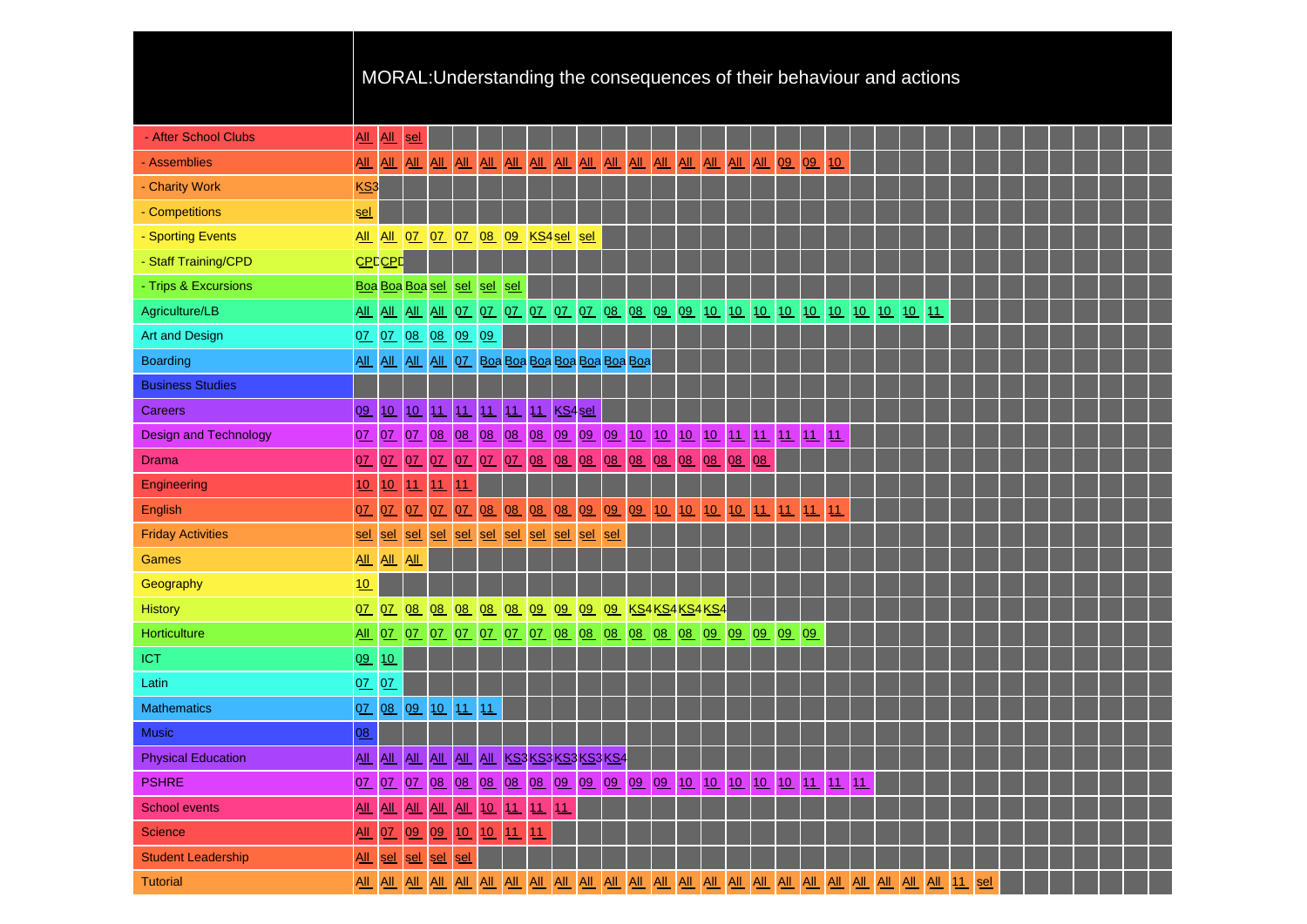|                              |                            |                 |       |                  | SOCIAL: Engaging with British values and<br>contributing to life in modern Britain |  |  |  |  |  |  |  |  |  |  |  |  |  |
|------------------------------|----------------------------|-----------------|-------|------------------|------------------------------------------------------------------------------------|--|--|--|--|--|--|--|--|--|--|--|--|--|
| - After School Clubs         |                            |                 |       |                  |                                                                                    |  |  |  |  |  |  |  |  |  |  |  |  |  |
| - Assemblies                 | All                        |                 |       |                  | ALL ALL ALL ALL ALL ALL ALL ALL 09                                                 |  |  |  |  |  |  |  |  |  |  |  |  |  |
| - Charity Work               |                            |                 |       |                  |                                                                                    |  |  |  |  |  |  |  |  |  |  |  |  |  |
| - Competitions               | <u>sel</u>                 |                 |       |                  |                                                                                    |  |  |  |  |  |  |  |  |  |  |  |  |  |
| - Sporting Events            |                            |                 |       |                  |                                                                                    |  |  |  |  |  |  |  |  |  |  |  |  |  |
| - Staff Training/CPD         |                            |                 |       |                  |                                                                                    |  |  |  |  |  |  |  |  |  |  |  |  |  |
| - Trips & Excursions         | <b>Boa</b>                 |                 |       |                  |                                                                                    |  |  |  |  |  |  |  |  |  |  |  |  |  |
| Agriculture/LB               |                            |                 |       | All All 10 10 10 |                                                                                    |  |  |  |  |  |  |  |  |  |  |  |  |  |
| Art and Design               |                            | 07 08 09 09     |       |                  |                                                                                    |  |  |  |  |  |  |  |  |  |  |  |  |  |
| <b>Boarding</b>              |                            |                 |       |                  | All All Boa Boa Boa Boa Boa Boa Boa Boa Boa                                        |  |  |  |  |  |  |  |  |  |  |  |  |  |
| <b>Business Studies</b>      |                            |                 |       |                  |                                                                                    |  |  |  |  |  |  |  |  |  |  |  |  |  |
| Careers                      |                            |                 |       |                  |                                                                                    |  |  |  |  |  |  |  |  |  |  |  |  |  |
| <b>Design and Technology</b> |                            |                 |       |                  |                                                                                    |  |  |  |  |  |  |  |  |  |  |  |  |  |
| <b>Drama</b>                 | 07                         |                 | 08 08 | 08               |                                                                                    |  |  |  |  |  |  |  |  |  |  |  |  |  |
| Engineering                  |                            |                 |       |                  |                                                                                    |  |  |  |  |  |  |  |  |  |  |  |  |  |
| English                      | 07                         |                 | 07 07 |                  | 08 08 08 09 09 09 10 10 11 11                                                      |  |  |  |  |  |  |  |  |  |  |  |  |  |
| <b>Friday Activities</b>     |                            |                 |       |                  |                                                                                    |  |  |  |  |  |  |  |  |  |  |  |  |  |
| Games                        |                            |                 |       |                  |                                                                                    |  |  |  |  |  |  |  |  |  |  |  |  |  |
| Geography                    | 08                         |                 |       |                  |                                                                                    |  |  |  |  |  |  |  |  |  |  |  |  |  |
| <b>History</b>               | 0Z                         |                 |       |                  | 07 07 08 08 08 08 08 09 09 09 09 09 KS4KS4KS4                                      |  |  |  |  |  |  |  |  |  |  |  |  |  |
| Horticulture                 |                            |                 |       | 07 08 09 09 09   |                                                                                    |  |  |  |  |  |  |  |  |  |  |  |  |  |
| <b>ICT</b>                   | 09                         |                 |       |                  |                                                                                    |  |  |  |  |  |  |  |  |  |  |  |  |  |
| Latin                        |                            | 07 07 07 07     |       |                  |                                                                                    |  |  |  |  |  |  |  |  |  |  |  |  |  |
| <b>Mathematics</b>           |                            | 07 09 10        |       |                  |                                                                                    |  |  |  |  |  |  |  |  |  |  |  |  |  |
| <b>Music</b>                 |                            |                 |       |                  |                                                                                    |  |  |  |  |  |  |  |  |  |  |  |  |  |
| <b>Physical Education</b>    | KS <sub>4</sub>            |                 |       |                  |                                                                                    |  |  |  |  |  |  |  |  |  |  |  |  |  |
| <b>PSHRE</b>                 |                            |                 |       |                  | 07 07 07 08 08 09 09 09 10 10 10 11 11 11                                          |  |  |  |  |  |  |  |  |  |  |  |  |  |
| <b>School events</b>         | $\underline{\mathsf{All}}$ |                 |       |                  |                                                                                    |  |  |  |  |  |  |  |  |  |  |  |  |  |
| <b>Science</b>               | 10                         | 10              |       |                  |                                                                                    |  |  |  |  |  |  |  |  |  |  |  |  |  |
| <b>Student Leadership</b>    |                            | All sel sel sel |       |                  |                                                                                    |  |  |  |  |  |  |  |  |  |  |  |  |  |
| <b>Tutorial</b>              |                            |                 |       |                  |                                                                                    |  |  |  |  |  |  |  |  |  |  |  |  |  |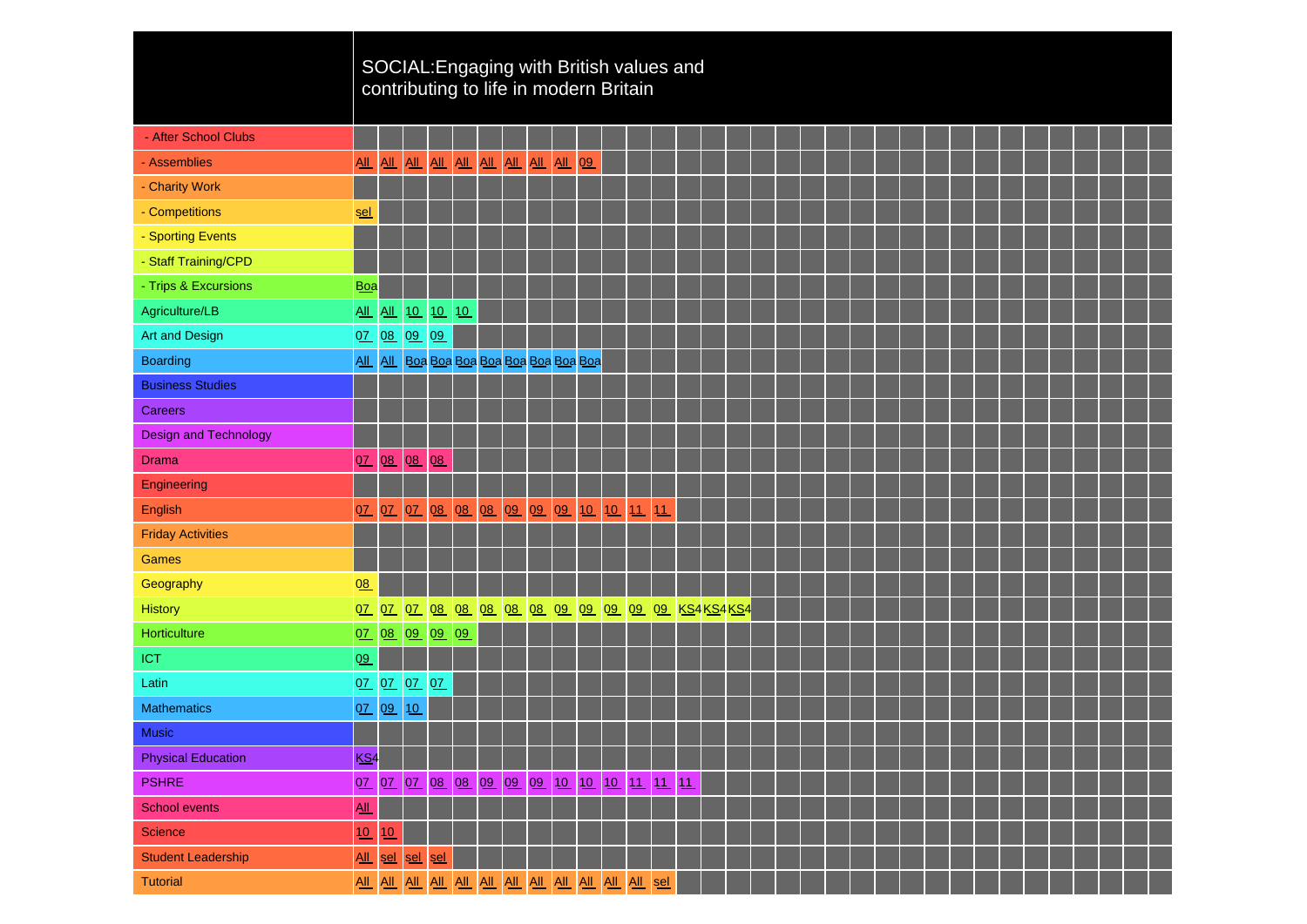|                              |                            |                            |                       |         |                             |         |       |    |                                                        |         | SOCIAL: Using a range of social skills in different contexts             |    |     |     |     |                      |          |  |       |    |    |  |  |  |  |  |
|------------------------------|----------------------------|----------------------------|-----------------------|---------|-----------------------------|---------|-------|----|--------------------------------------------------------|---------|--------------------------------------------------------------------------|----|-----|-----|-----|----------------------|----------|--|-------|----|----|--|--|--|--|--|
| - After School Clubs         | All                        |                            |                       |         | All All sel                 |         |       |    |                                                        |         |                                                                          |    |     |     |     |                      |          |  |       |    |    |  |  |  |  |  |
| - Assemblies                 | $\underline{\mathrm{All}}$ | $\underline{\mathsf{All}}$ | <b>AIL</b><br>All All | All All |                             |         |       |    |                                                        |         |                                                                          |    |     |     |     |                      |          |  |       |    |    |  |  |  |  |  |
| - Charity Work               |                            |                            |                       |         |                             |         |       |    |                                                        |         |                                                                          |    |     |     |     |                      |          |  |       |    |    |  |  |  |  |  |
|                              |                            |                            |                       |         |                             |         |       |    |                                                        |         |                                                                          |    |     |     |     |                      |          |  |       |    |    |  |  |  |  |  |
| - Competitions               | <u>sel</u>                 |                            |                       |         |                             |         |       |    |                                                        |         |                                                                          |    |     |     |     |                      |          |  |       |    |    |  |  |  |  |  |
| - Sporting Events            |                            |                            | All All All           |         | <u>All All 07 07 07 08</u>  |         |       |    |                                                        |         | 09 KS4 sel                                                               |    | sel | sel | sel |                      |          |  |       |    |    |  |  |  |  |  |
| - Staff Training/CPD         | <b>CPD</b>                 |                            |                       |         |                             |         |       |    |                                                        |         |                                                                          |    |     |     |     |                      |          |  |       |    |    |  |  |  |  |  |
| - Trips & Excursions         |                            |                            |                       |         |                             |         |       |    |                                                        |         |                                                                          |    |     |     |     |                      |          |  |       |    |    |  |  |  |  |  |
| Agriculture/LB               |                            |                            |                       |         |                             |         |       |    |                                                        |         | <u>AIL AIL AIL 07 07 08 08 09 09 10 10 10 10 10 10 10 10 10 10 10 11</u> |    |     |     |     |                      |          |  |       |    |    |  |  |  |  |  |
| <b>Art and Design</b>        |                            |                            |                       |         |                             |         |       |    |                                                        |         | 07 07 08 08 08 08 09 09 09 09 10 11                                      |    |     |     |     |                      |          |  |       |    |    |  |  |  |  |  |
| <b>Boarding</b>              |                            |                            |                       |         |                             |         |       |    |                                                        |         |                                                                          |    |     |     |     |                      |          |  |       |    |    |  |  |  |  |  |
| <b>Business Studies</b>      |                            |                            |                       |         |                             |         |       |    |                                                        |         |                                                                          |    |     |     |     |                      |          |  |       |    |    |  |  |  |  |  |
| <b>Careers</b>               | 09                         | 10                         | 10                    |         | 11 11 11 11 KS4 sel         |         |       |    |                                                        |         |                                                                          |    |     |     |     |                      |          |  |       |    |    |  |  |  |  |  |
| <b>Design and Technology</b> | 07                         |                            |                       |         |                             |         |       |    |                                                        |         | 07 07 08 08 08 08 08 09 09 09 10 10                                      |    |     |     |     | 10 10 11 11 11 11 11 |          |  |       |    |    |  |  |  |  |  |
| <b>Drama</b>                 | 07                         | 0Z                         | 0 <u>7</u>            | 07      | 07 07                       |         |       |    | 07 07 07                                               |         | 07 07 08 08 08                                                           |    |     |     |     | 08 08                | 08 08 08 |  | 08 08 | 08 | 08 |  |  |  |  |  |
| Engineering                  | 10                         | 10                         | 10                    | 10      |                             | $10$ 11 | 11    | 11 | 11                                                     | 11      | 11                                                                       |    |     |     |     |                      |          |  |       |    |    |  |  |  |  |  |
| <b>English</b>               | 07                         | 07                         | 0Z                    | 08      | 08 09                       |         | 09 09 |    | 10                                                     | 10      | $\ddot{\mathbf{u}}$                                                      | 11 | 11  |     |     |                      |          |  |       |    |    |  |  |  |  |  |
| <b>Friday Activities</b>     | <u>sel</u>                 | sel                        | sel                   |         |                             |         |       |    | sel sel sel sel sel sel sel                            | sel sel |                                                                          |    |     |     |     |                      |          |  |       |    |    |  |  |  |  |  |
| <b>Games</b>                 | All KS3                    |                            |                       |         |                             |         |       |    |                                                        |         |                                                                          |    |     |     |     |                      |          |  |       |    |    |  |  |  |  |  |
| Geography                    | 0Z                         |                            | 08 10 10              |         |                             |         |       |    |                                                        |         |                                                                          |    |     |     |     |                      |          |  |       |    |    |  |  |  |  |  |
| <b>History</b>               | 07                         |                            |                       |         |                             |         |       |    |                                                        |         |                                                                          |    |     |     |     |                      |          |  |       |    |    |  |  |  |  |  |
| Horticulture                 | $\underline{\mathsf{All}}$ | 0Z                         |                       |         |                             |         |       |    |                                                        |         | 07 07 07 07 07 07 08 08 08 09 09 09 09 09 09 09 09                       |    |     |     |     |                      |          |  |       |    |    |  |  |  |  |  |
| <b>ICT</b>                   | 10                         |                            |                       |         |                             |         |       |    |                                                        |         |                                                                          |    |     |     |     |                      |          |  |       |    |    |  |  |  |  |  |
| Latin                        |                            |                            |                       |         | 07 07 07 07 07 07           |         |       |    |                                                        |         |                                                                          |    |     |     |     |                      |          |  |       |    |    |  |  |  |  |  |
| <b>Mathematics</b>           | 10                         | sel                        |                       |         |                             |         |       |    |                                                        |         |                                                                          |    |     |     |     |                      |          |  |       |    |    |  |  |  |  |  |
| <b>Music</b>                 | 0Z                         | 0Z                         | 0Z                    |         | 08 08 08                    |         | sel   |    |                                                        |         |                                                                          |    |     |     |     |                      |          |  |       |    |    |  |  |  |  |  |
| <b>Physical Education</b>    |                            |                            |                       |         |                             |         |       |    | <u>AII   AII   AII   AII   KS3 KS3 KS3 KS3 KS4 KS4</u> |         |                                                                          |    |     |     |     |                      |          |  |       |    |    |  |  |  |  |  |
| <b>PSHRE</b>                 |                            |                            | 07 10 11              |         |                             |         |       |    |                                                        |         |                                                                          |    |     |     |     |                      |          |  |       |    |    |  |  |  |  |  |
| <b>School events</b>         | $\underline{\mathsf{All}}$ |                            |                       |         |                             |         |       |    |                                                        |         | <u>AII AII AII AII AII AII AII AII AII 07 10 11 11 </u>                  |    |     |     |     |                      |          |  |       |    |    |  |  |  |  |  |
| <b>Science</b>               | $\underline{\mathsf{All}}$ |                            |                       |         | 07 09 09 09 10              |         |       |    |                                                        |         |                                                                          |    |     |     |     |                      |          |  |       |    |    |  |  |  |  |  |
| <b>Student Leadership</b>    |                            |                            |                       |         | All All sel sel sel sel sel |         |       |    |                                                        |         |                                                                          |    |     |     |     |                      |          |  |       |    |    |  |  |  |  |  |
| <b>Tutorial</b>              |                            |                            |                       |         | All All All All All All sel |         |       |    |                                                        |         |                                                                          |    |     |     |     |                      |          |  |       |    |    |  |  |  |  |  |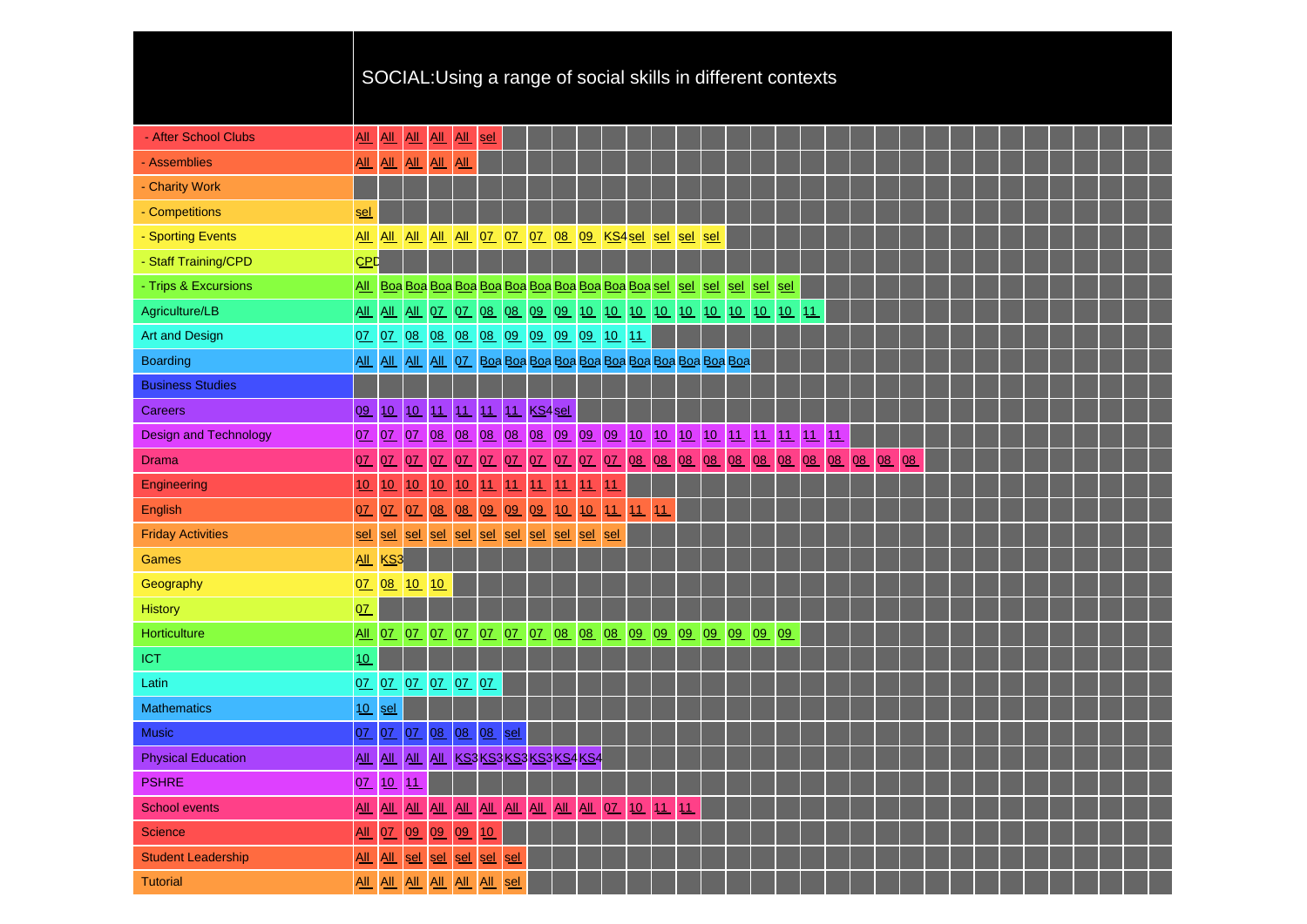|                              |                            |                            | conflicts   |                    |    | SOCIAL: Volunteering, cooperating with others and resolving |    |      |          |     |    |     |                      |  |       |    |    |  |  |  |  |  |  |
|------------------------------|----------------------------|----------------------------|-------------|--------------------|----|-------------------------------------------------------------|----|------|----------|-----|----|-----|----------------------|--|-------|----|----|--|--|--|--|--|--|
| - After School Clubs         | <b>All</b>                 | $\underline{\mathsf{All}}$ | $AL$        | All sel            |    |                                                             |    |      |          |     |    |     |                      |  |       |    |    |  |  |  |  |  |  |
| - Assemblies                 | <b>All</b>                 | AL                         | AL          |                    |    | <u>AIL AIL AIL AIL AIL AIL</u>                              |    |      |          | AII |    |     |                      |  |       |    |    |  |  |  |  |  |  |
| - Charity Work               |                            |                            | All All KS3 |                    |    |                                                             |    |      |          |     |    |     |                      |  |       |    |    |  |  |  |  |  |  |
| - Competitions               | sel                        |                            |             |                    |    |                                                             |    |      |          |     |    |     |                      |  |       |    |    |  |  |  |  |  |  |
| - Sporting Events            | All All                    |                            |             |                    |    | All All All 07 08 09 KS4 sel sel sel                        |    |      |          |     |    | sel |                      |  |       |    |    |  |  |  |  |  |  |
| - Staff Training/CPD         | <b>CPD</b>                 |                            |             |                    |    |                                                             |    |      |          |     |    |     |                      |  |       |    |    |  |  |  |  |  |  |
| - Trips & Excursions         |                            |                            |             |                    |    | Boa Boa Boa Boa sel sel sel sel                             |    |      |          |     |    |     |                      |  |       |    |    |  |  |  |  |  |  |
| Agriculture/LB               |                            |                            |             |                    |    | <u>All All All 07 07 09 10 10 10 10 10 10 10 10 11</u>      |    |      |          |     |    |     |                      |  |       |    |    |  |  |  |  |  |  |
| <b>Art and Design</b>        |                            |                            |             |                    |    | 07 07 07 08 08 08 08 09 09 09 09 10 11                      |    |      |          |     |    |     |                      |  |       |    |    |  |  |  |  |  |  |
| <b>Boarding</b>              | All All                    |                            |             |                    |    |                                                             |    |      |          |     |    |     |                      |  |       |    |    |  |  |  |  |  |  |
| <b>Business Studies</b>      |                            |                            |             |                    |    |                                                             |    |      |          |     |    |     |                      |  |       |    |    |  |  |  |  |  |  |
| <b>Careers</b>               | 09                         |                            |             | 10 10 11 11        |    | 11                                                          |    |      |          |     |    |     |                      |  |       |    |    |  |  |  |  |  |  |
| <b>Design and Technology</b> | 0Z                         |                            |             |                    |    | 07 07 08 08 08 08 08 09 09 09                               |    |      |          |     |    |     |                      |  |       |    |    |  |  |  |  |  |  |
| <b>Drama</b>                 | 07                         | 0Z                         | QZ          |                    |    | 07 07 07 07                                                 |    |      | 07 07 07 |     |    |     | 07 08 08 08 08 08 08 |  | 08 08 | 08 | 08 |  |  |  |  |  |  |
| Engineering                  | 10                         | 10                         | 10          | 10                 | 10 | 11                                                          | 11 | 1111 |          | 11  | 11 |     |                      |  |       |    |    |  |  |  |  |  |  |
| English                      | 07                         | 07                         | QZ          | 08                 | 09 | 09                                                          |    |      |          |     |    |     |                      |  |       |    |    |  |  |  |  |  |  |
| <b>Friday Activities</b>     | <u>sel</u>                 | sel                        | sel         |                    |    | sel sel sel sel sel sel                                     |    |      |          |     |    |     |                      |  |       |    |    |  |  |  |  |  |  |
| Games                        | All All                    |                            |             | All KS3            |    |                                                             |    |      |          |     |    |     |                      |  |       |    |    |  |  |  |  |  |  |
| Geography                    | All 07                     |                            | 10          |                    |    |                                                             |    |      |          |     |    |     |                      |  |       |    |    |  |  |  |  |  |  |
| History                      | 08                         | 09                         |             |                    |    |                                                             |    |      |          |     |    |     |                      |  |       |    |    |  |  |  |  |  |  |
| Horticulture                 |                            |                            |             |                    |    | <u>All 07 07 07 07 07 07 08 08 08 09 09 09 09</u>           |    |      |          |     |    |     |                      |  |       |    |    |  |  |  |  |  |  |
| <b>ICT</b>                   |                            |                            |             |                    |    |                                                             |    |      |          |     |    |     |                      |  |       |    |    |  |  |  |  |  |  |
| Latin                        |                            |                            |             |                    |    |                                                             |    |      |          |     |    |     |                      |  |       |    |    |  |  |  |  |  |  |
| <b>Mathematics</b>           | sel                        |                            |             |                    |    |                                                             |    |      |          |     |    |     |                      |  |       |    |    |  |  |  |  |  |  |
| <b>Music</b>                 |                            |                            |             | 07 07 07 08 08 sel |    |                                                             |    |      |          |     |    |     |                      |  |       |    |    |  |  |  |  |  |  |
| <b>Physical Education</b>    |                            |                            |             |                    |    | AIL AIL AIL AIL AIL KS3 KS3 KS3 KS3 KS3 KS3 KS4 KS4         |    |      |          |     |    |     |                      |  |       |    |    |  |  |  |  |  |  |
| <b>PSHRE</b>                 | 0Z                         |                            |             |                    |    |                                                             |    |      |          |     |    |     |                      |  |       |    |    |  |  |  |  |  |  |
| <b>School events</b>         | $\underline{\mathrm{All}}$ |                            |             |                    |    | <u>AIL AIL AIL AIL 07 10</u>                                |    |      |          |     |    |     |                      |  |       |    |    |  |  |  |  |  |  |
| Science                      | $\underline{\mathsf{All}}$ |                            | $QZ$ $Q9$   |                    |    | 09 09 09 09 10 10                                           |    |      |          |     |    |     |                      |  |       |    |    |  |  |  |  |  |  |
| <b>Student Leadership</b>    | $\underline{\mathsf{All}}$ |                            |             | All sel sel sel    |    |                                                             |    |      |          |     |    |     |                      |  |       |    |    |  |  |  |  |  |  |
| <b>Tutorial</b>              |                            |                            |             |                    |    |                                                             |    |      |          |     |    |     |                      |  |       |    |    |  |  |  |  |  |  |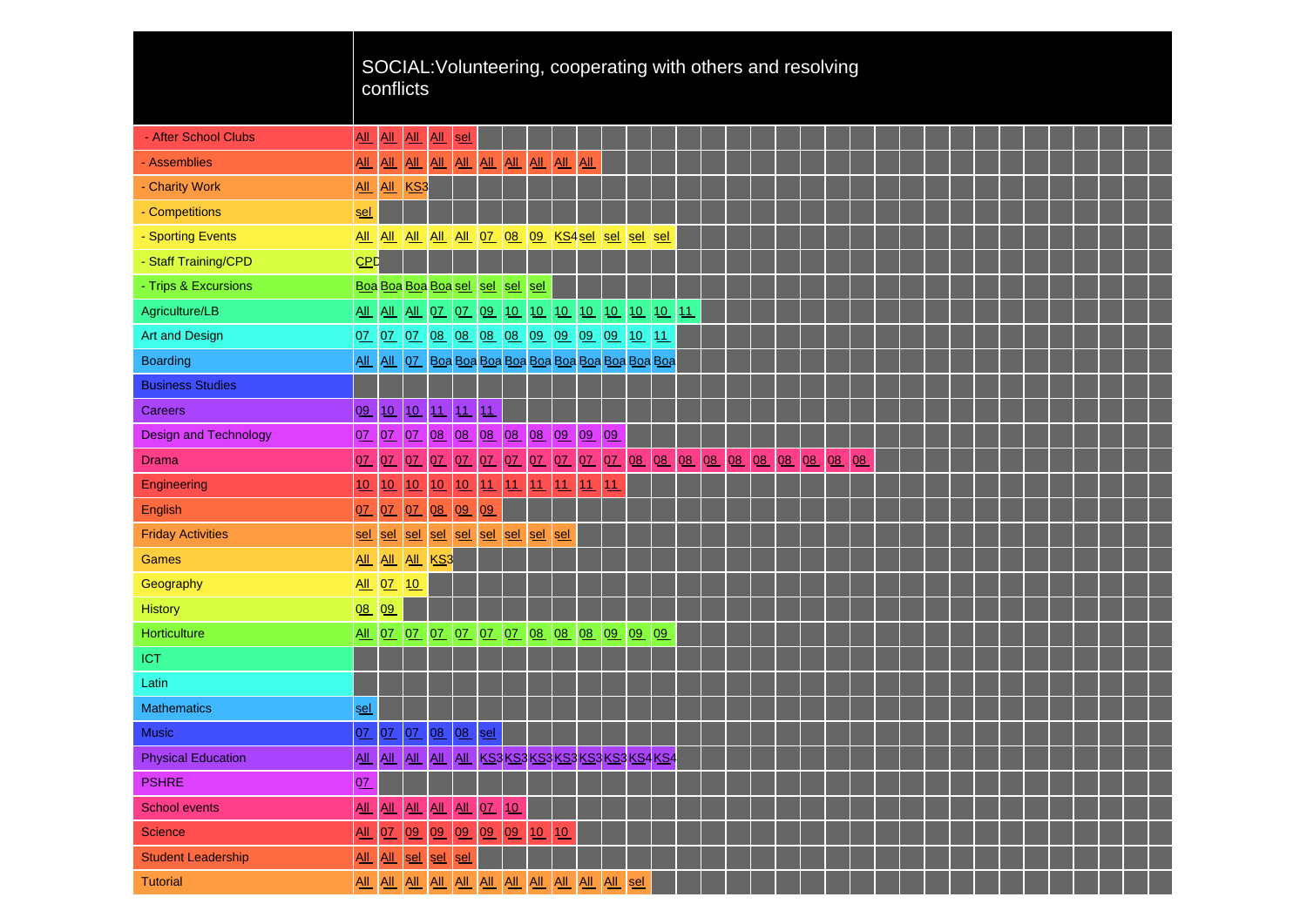| SPIRITUAL:Experiencing enjoyment and fascination in learning |  |  |  |
|--------------------------------------------------------------|--|--|--|
|                                                              |  |  |  |
|                                                              |  |  |  |

| - After School Clubs         | <u>АЩ</u>                  |            |                 |     | ALL ALL ALL ALL ALL                                       | sel |    |                |     |     |  |  |                                                             |  |  |  |    |  |  |  |  |
|------------------------------|----------------------------|------------|-----------------|-----|-----------------------------------------------------------|-----|----|----------------|-----|-----|--|--|-------------------------------------------------------------|--|--|--|----|--|--|--|--|
| - Assemblies                 |                            |            | All All All All |     |                                                           |     |    |                |     |     |  |  |                                                             |  |  |  |    |  |  |  |  |
| - Charity Work               | KS3                        |            |                 |     |                                                           |     |    |                |     |     |  |  |                                                             |  |  |  |    |  |  |  |  |
| - Competitions               | <u>sel</u>                 |            |                 |     |                                                           |     |    |                |     |     |  |  |                                                             |  |  |  |    |  |  |  |  |
| - Sporting Events            |                            |            | All All sel sel |     |                                                           |     |    |                |     |     |  |  |                                                             |  |  |  |    |  |  |  |  |
| - Staff Training/CPD         |                            |            |                 |     |                                                           |     |    |                |     |     |  |  |                                                             |  |  |  |    |  |  |  |  |
| - Trips & Excursions         |                            |            |                 |     | Boa Boa Boa Boa Boa Boa Boa sel sel sel                   |     |    |                |     |     |  |  |                                                             |  |  |  |    |  |  |  |  |
| Agriculture/LB               |                            |            |                 |     | <u>AIL AIL AIL 07 07 07 07 07 07 09 09 10 10 10 10 11</u> |     |    |                |     |     |  |  |                                                             |  |  |  |    |  |  |  |  |
| <b>Art and Design</b>        |                            |            |                 |     | 07 07 07 08 08 08 08 09 09 09 09 10 11                    |     |    |                |     |     |  |  |                                                             |  |  |  |    |  |  |  |  |
| <b>Boarding</b>              |                            |            |                 |     |                                                           |     |    |                |     |     |  |  |                                                             |  |  |  |    |  |  |  |  |
| <b>Business Studies</b>      |                            |            |                 |     |                                                           |     |    |                |     |     |  |  |                                                             |  |  |  |    |  |  |  |  |
| <b>Careers</b>               | <b>All</b>                 | 09 10      |                 |     | 10 11 sel                                                 |     |    |                |     |     |  |  |                                                             |  |  |  |    |  |  |  |  |
| <b>Design and Technology</b> |                            |            |                 |     |                                                           |     |    |                |     |     |  |  | 07 07 07 08 08 08 08 08 09 09 09 10 10 10 10 11 11 11 11 11 |  |  |  |    |  |  |  |  |
| <b>Drama</b>                 | 07                         | 0 <u>7</u> | 07              | 0Z  | $QZ$ $QZ$                                                 |     |    | 07 07 07       |     |     |  |  | 07 07 08 08 08 08 08 08 08 08 08 08 08 08 08                |  |  |  | 08 |  |  |  |  |
| Engineering                  | 10                         | 10         | 10              | 10  | 10 11                                                     | 11  | 11 | 11             | 11  | 11  |  |  |                                                             |  |  |  |    |  |  |  |  |
| English                      | 07                         | 0Z         | QZ              |     | 08 08 08 09                                               |     |    | 10 10 11 11 11 |     |     |  |  |                                                             |  |  |  |    |  |  |  |  |
| <b>Friday Activities</b>     | sel                        | sel        | sel             |     | sel sel sel sel sel sel sel                               |     |    |                | sel | sel |  |  |                                                             |  |  |  |    |  |  |  |  |
| <b>Games</b>                 |                            |            | All All KS3     |     |                                                           |     |    |                |     |     |  |  |                                                             |  |  |  |    |  |  |  |  |
| Geography                    |                            | All 07     | 08              | 10  | 10                                                        |     |    |                |     |     |  |  |                                                             |  |  |  |    |  |  |  |  |
| <b>History</b>               |                            |            |                 |     | 07 07 07 07 08 08 09 09 09 09 KS4KS4KS4KS4                |     |    |                |     |     |  |  |                                                             |  |  |  |    |  |  |  |  |
| Horticulture                 | <b>All</b>                 |            |                 |     |                                                           |     |    |                |     |     |  |  |                                                             |  |  |  |    |  |  |  |  |
| ICT                          |                            |            |                 |     |                                                           |     |    |                |     |     |  |  |                                                             |  |  |  |    |  |  |  |  |
| Latin                        |                            |            |                 |     | 07 07 07 07 07 07                                         |     |    |                |     |     |  |  |                                                             |  |  |  |    |  |  |  |  |
| <b>Mathematics</b>           |                            |            |                 |     | 07 07 08 08 09 09 10 10 11 sel                            |     |    |                |     |     |  |  |                                                             |  |  |  |    |  |  |  |  |
| <b>Music</b>                 | 07                         |            |                 |     | 07 07 08 08 08                                            | sel |    |                |     |     |  |  |                                                             |  |  |  |    |  |  |  |  |
| <b>Physical Education</b>    |                            |            |                 |     | All All All KS3 KS3 KS3 KS4 KS4                           |     |    |                |     |     |  |  |                                                             |  |  |  |    |  |  |  |  |
| <b>PSHRE</b>                 |                            |            |                 |     |                                                           |     |    |                |     |     |  |  |                                                             |  |  |  |    |  |  |  |  |
| <b>School events</b>         | All                        | All All    |                 | AII | All 10                                                    | 11  |    |                |     |     |  |  |                                                             |  |  |  |    |  |  |  |  |
| <b>Science</b>               | $\underline{\mathsf{All}}$ |            |                 |     |                                                           |     |    |                |     |     |  |  |                                                             |  |  |  |    |  |  |  |  |
| <b>Student Leadership</b>    |                            |            |                 |     |                                                           |     |    |                |     |     |  |  |                                                             |  |  |  |    |  |  |  |  |
| <b>Tutorial</b>              |                            |            |                 |     | All All All All All 11                                    |     |    |                |     |     |  |  |                                                             |  |  |  |    |  |  |  |  |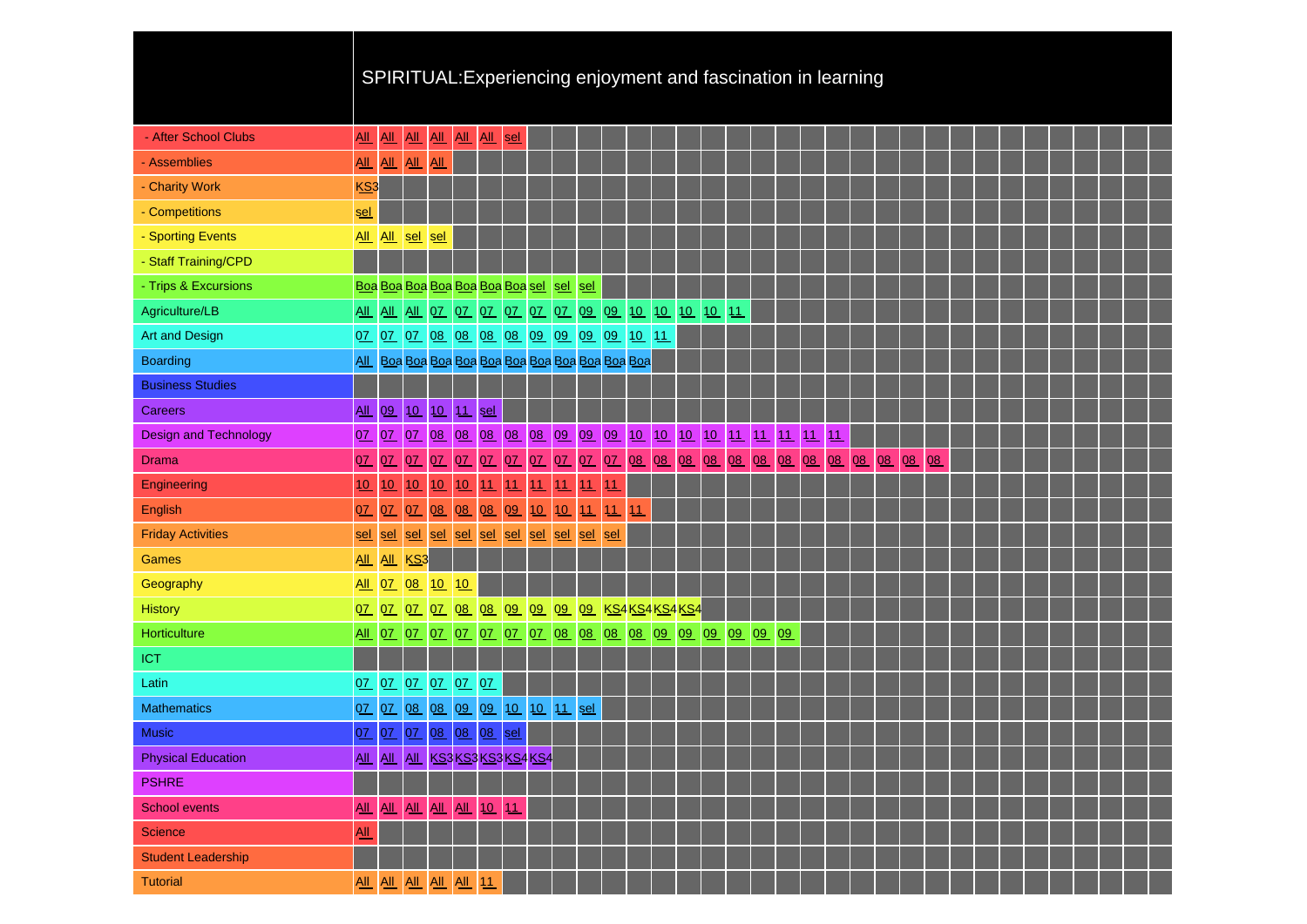# SPIRITUAL:Reflecting about their own beliefs and perspective on life

| - After School Clubs         | $\underline{\mathsf{All}}$ |                            |            |                |                                             |          |    |    |    |    |             |    |                                                                |            |  |  |  |  |  |  |     |  |  |
|------------------------------|----------------------------|----------------------------|------------|----------------|---------------------------------------------|----------|----|----|----|----|-------------|----|----------------------------------------------------------------|------------|--|--|--|--|--|--|-----|--|--|
| - Assemblies                 | $\underline{\mathsf{All}}$ |                            |            |                |                                             |          |    |    |    |    |             |    |                                                                |            |  |  |  |  |  |  |     |  |  |
| - Charity Work               | KS <sub>3</sub>            |                            |            |                |                                             |          |    |    |    |    |             |    |                                                                |            |  |  |  |  |  |  |     |  |  |
| - Competitions               | <u>sel</u>                 |                            |            |                |                                             |          |    |    |    |    |             |    |                                                                |            |  |  |  |  |  |  |     |  |  |
| - Sporting Events            |                            |                            |            |                |                                             |          |    |    |    |    |             |    |                                                                |            |  |  |  |  |  |  |     |  |  |
| - Staff Training/CPD         |                            | <b>CPDCPD</b>              |            |                |                                             |          |    |    |    |    |             |    |                                                                |            |  |  |  |  |  |  |     |  |  |
| - Trips & Excursions         | <u>sel</u>                 |                            |            |                |                                             |          |    |    |    |    |             |    |                                                                |            |  |  |  |  |  |  |     |  |  |
| Agriculture/LB               | $\underline{AII}$          |                            |            |                | <u>All 07 07 07 07 09 10 10 10 10 10</u>    |          |    |    |    |    |             |    |                                                                |            |  |  |  |  |  |  |     |  |  |
| <b>Art and Design</b>        |                            |                            |            |                | 07 08 09 09 09 11                           |          |    |    |    |    |             |    |                                                                |            |  |  |  |  |  |  |     |  |  |
| <b>Boarding</b>              | <b>All</b>                 |                            |            |                | All All Boa Boa Boa Boa Boa Boa Boa Boa Boa |          |    |    |    |    |             |    |                                                                |            |  |  |  |  |  |  |     |  |  |
| <b>Business Studies</b>      |                            |                            |            |                |                                             |          |    |    |    |    |             |    |                                                                |            |  |  |  |  |  |  |     |  |  |
| <b>Careers</b>               | A                          |                            | 10 11      |                | 11 11 11 KS4 sel                            |          |    |    |    |    |             |    |                                                                |            |  |  |  |  |  |  |     |  |  |
| <b>Design and Technology</b> | 10                         |                            |            |                | 10 10 10 11 11 11 11 11                     |          |    |    |    |    |             |    |                                                                |            |  |  |  |  |  |  |     |  |  |
| <b>Drama</b>                 | 07                         |                            |            |                | 07 07 08 08 08 08 08 08                     |          |    |    |    |    | 08 08 08 08 |    |                                                                |            |  |  |  |  |  |  |     |  |  |
| Engineering                  |                            |                            |            |                |                                             |          |    |    |    |    |             |    |                                                                |            |  |  |  |  |  |  |     |  |  |
| English                      | 07                         |                            | 07 07      | 0Z             | 07 08                                       | 08 09 09 |    |    | 09 | 10 | 10          | 10 | 10                                                             | $111$ $11$ |  |  |  |  |  |  |     |  |  |
| <b>Friday Activities</b>     | <u>sel</u>                 | sel                        |            |                |                                             |          |    |    |    |    |             |    |                                                                |            |  |  |  |  |  |  |     |  |  |
| <b>Games</b>                 | KS3                        |                            |            |                |                                             |          |    |    |    |    |             |    |                                                                |            |  |  |  |  |  |  |     |  |  |
| Geography                    | 0Z                         | 08                         |            |                |                                             |          |    |    |    |    |             |    |                                                                |            |  |  |  |  |  |  |     |  |  |
| <b>History</b>               |                            | 08 08 09                   |            |                | 09 KS4 KS4 KS4                              |          |    |    |    |    |             |    |                                                                |            |  |  |  |  |  |  |     |  |  |
| Horticulture                 | QZ                         |                            |            |                | 07 07 08 08 08 08 09                        |          |    |    |    |    |             |    |                                                                |            |  |  |  |  |  |  |     |  |  |
| <b>ICT</b>                   |                            |                            |            |                |                                             |          |    |    |    |    |             |    |                                                                |            |  |  |  |  |  |  |     |  |  |
| Latin                        |                            |                            |            | 07 07 07 07 07 |                                             |          |    |    |    |    |             |    |                                                                |            |  |  |  |  |  |  |     |  |  |
| <b>Mathematics</b>           |                            |                            |            |                |                                             |          |    |    |    |    |             |    |                                                                |            |  |  |  |  |  |  |     |  |  |
| <b>Music</b>                 | 08                         |                            |            |                |                                             |          |    |    |    |    |             |    |                                                                |            |  |  |  |  |  |  |     |  |  |
| <b>Physical Education</b>    |                            |                            | All KS3KS4 |                |                                             |          |    |    |    |    |             |    |                                                                |            |  |  |  |  |  |  |     |  |  |
| <b>PSHRE</b>                 | 07                         |                            |            |                |                                             |          |    |    |    |    |             |    | 07 07 07 08 08 08 08 08 09 09 09 09 09 10 10 10 10 10 11 11 11 |            |  |  |  |  |  |  |     |  |  |
| <b>School events</b>         | $\underline{\mathrm{All}}$ | $\underline{\mathsf{All}}$ | AL         |                | ALL ALL ALL 11                              |          | 11 | 11 |    |    |             |    |                                                                |            |  |  |  |  |  |  |     |  |  |
| <b>Science</b>               | 07                         |                            | 09 09      |                | 10 11 11                                    |          |    |    |    |    |             |    |                                                                |            |  |  |  |  |  |  |     |  |  |
| <b>Student Leadership</b>    | $\underline{\mathsf{All}}$ | sel                        | sel        | sel            |                                             |          |    |    |    |    |             |    |                                                                |            |  |  |  |  |  |  |     |  |  |
| <b>Tutorial</b>              |                            |                            |            |                |                                             |          |    |    |    |    |             |    |                                                                |            |  |  |  |  |  |  | sel |  |  |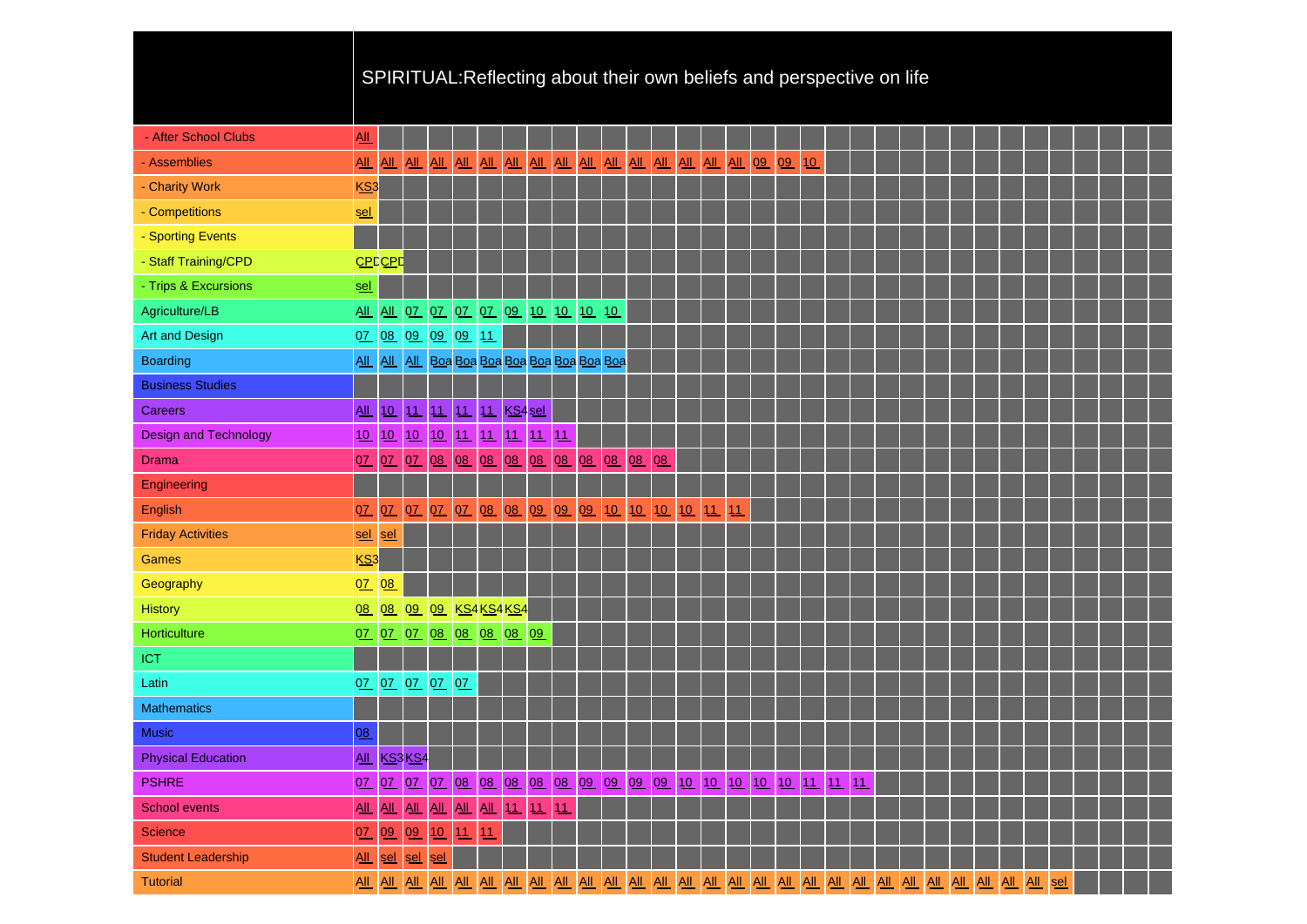|                              |                            |     |                                            |         |             |                                 |            |            |            |    | SPIRITUAL: Reflecting on experiences               |     |       |    |    |                 |    |       |    |  |  |  |  |  |  |  |
|------------------------------|----------------------------|-----|--------------------------------------------|---------|-------------|---------------------------------|------------|------------|------------|----|----------------------------------------------------|-----|-------|----|----|-----------------|----|-------|----|--|--|--|--|--|--|--|
|                              |                            |     |                                            |         |             |                                 |            |            |            |    |                                                    |     |       |    |    |                 |    |       |    |  |  |  |  |  |  |  |
| - After School Clubs         | All                        | All | AL                                         |         | ALL ALL ALL |                                 | AL         | <u>sel</u> |            |    |                                                    |     |       |    |    |                 |    |       |    |  |  |  |  |  |  |  |
| - Assemblies                 | <b>All</b>                 | AL  | AL                                         |         |             |                                 |            |            |            |    |                                                    |     |       |    |    | AIL AIL AIL AIL | 09 | 09    | 10 |  |  |  |  |  |  |  |
| - Charity Work               | KS3                        |     |                                            |         |             |                                 |            |            |            |    |                                                    |     |       |    |    |                 |    |       |    |  |  |  |  |  |  |  |
| - Competitions               | sel                        |     |                                            |         |             |                                 |            |            |            |    |                                                    |     |       |    |    |                 |    |       |    |  |  |  |  |  |  |  |
| - Sporting Events            |                            |     | All 07 07                                  |         |             | sel sel sel                     | <b>sel</b> |            |            |    |                                                    |     |       |    |    |                 |    |       |    |  |  |  |  |  |  |  |
| - Staff Training/CPD         | <b>CPDCPD</b>              |     |                                            |         |             |                                 |            |            |            |    |                                                    |     |       |    |    |                 |    |       |    |  |  |  |  |  |  |  |
| - Trips & Excursions         |                            |     | All Boa Boa Boa sel sel                    |         |             |                                 | <u>sel</u> |            |            |    |                                                    |     |       |    |    |                 |    |       |    |  |  |  |  |  |  |  |
| Agriculture/LB               |                            |     | All All All                                |         |             |                                 |            |            |            |    |                                                    |     |       |    |    |                 |    |       |    |  |  |  |  |  |  |  |
| <b>Art and Design</b>        |                            |     | 07 07 08 08 09 09 11                       |         |             |                                 |            |            |            |    |                                                    |     |       |    |    |                 |    |       |    |  |  |  |  |  |  |  |
| <b>Boarding</b>              |                            |     |                                            |         |             |                                 |            |            |            |    |                                                    |     |       |    |    |                 |    |       |    |  |  |  |  |  |  |  |
| <b>Business Studies</b>      |                            |     |                                            |         |             |                                 |            |            |            |    |                                                    |     |       |    |    |                 |    |       |    |  |  |  |  |  |  |  |
| <b>Careers</b>               | AII                        |     | 09 10                                      |         |             | 10 11 11 11 11 11 11 KS4 sel    |            |            |            |    |                                                    |     |       |    |    |                 |    |       |    |  |  |  |  |  |  |  |
| <b>Design and Technology</b> | 0Z                         |     |                                            |         |             |                                 |            |            |            |    |                                                    |     |       |    |    |                 |    |       |    |  |  |  |  |  |  |  |
| <b>Drama</b>                 | 07                         | 07  | 07                                         | 0Z      |             |                                 |            |            |            |    | 07 07 07 07 07 07 08 08                            |     | $Q_8$ |    |    | 08 08 08 08     |    | 08 08 | 08 |  |  |  |  |  |  |  |
| Engineering                  | 10                         | 10  | 10                                         | 10      | 10          | 11                              | 11         |            | $111$ $11$ | 11 | 11                                                 |     |       |    |    |                 |    |       |    |  |  |  |  |  |  |  |
| English                      | 07                         | 07  | 0 <u>7</u>                                 | 0Z      |             | 07 08                           | Q8         |            | 08 09      | 09 | 10 10                                              |     | 11    | 11 | 11 | 11              |    |       |    |  |  |  |  |  |  |  |
| <b>Friday Activities</b>     | sel                        | sel | sel                                        |         |             | sel sel sel sel sel sel sel sel |            |            |            |    | sel                                                | sel |       |    |    |                 |    |       |    |  |  |  |  |  |  |  |
| <b>Games</b>                 | $\underline{\mathrm{All}}$ | AL  |                                            | All KS3 |             |                                 |            |            |            |    |                                                    |     |       |    |    |                 |    |       |    |  |  |  |  |  |  |  |
| Geography                    | <u>All</u>                 | 08  | 10                                         | 10      |             |                                 |            |            |            |    |                                                    |     |       |    |    |                 |    |       |    |  |  |  |  |  |  |  |
| <b>History</b>               | 08                         |     | 09 09 KS4 KS4 KS4 KS4                      |         |             |                                 |            |            |            |    |                                                    |     |       |    |    |                 |    |       |    |  |  |  |  |  |  |  |
| Horticulture                 | $\underline{\mathrm{All}}$ |     | 07 07                                      |         |             |                                 |            |            |            |    | 07 07 07 07 07 08 08 08 08 08 08 09 09 09 09 09 09 |     |       |    |    |                 |    |       |    |  |  |  |  |  |  |  |
| <b>ICT</b>                   |                            |     |                                            |         |             |                                 |            |            |            |    |                                                    |     |       |    |    |                 |    |       |    |  |  |  |  |  |  |  |
| Latin                        | QZ                         | 07  |                                            |         |             |                                 |            |            |            |    |                                                    |     |       |    |    |                 |    |       |    |  |  |  |  |  |  |  |
| <b>Mathematics</b>           | QZ                         |     | 07 08 09 10 10 11 sel                      |         |             |                                 |            |            |            |    |                                                    |     |       |    |    |                 |    |       |    |  |  |  |  |  |  |  |
| Music                        | $Q\bar{Z}$                 |     | 08 08 08 sel                               |         |             |                                 |            |            |            |    |                                                    |     |       |    |    |                 |    |       |    |  |  |  |  |  |  |  |
| <b>Physical Education</b>    |                            |     |                                            |         |             |                                 |            |            |            |    | AIL AIL AIL AIL KS3 KS3 KS3 KS3 KS3 KS4 KS4        |     |       |    |    |                 |    |       |    |  |  |  |  |  |  |  |
| <b>PSHRE</b>                 |                            |     |                                            |         |             |                                 |            |            |            |    | 07 07 07 07 08 08 08 08 09 10 10 10 10 11 11 11    |     |       |    |    |                 |    |       |    |  |  |  |  |  |  |  |
| <b>School events</b>         | $\underline{\mathsf{All}}$ |     | <u>AIL AIL AIL AIL AIL AIL 10 11 11 11</u> |         |             |                                 |            |            |            |    |                                                    |     |       |    |    |                 |    |       |    |  |  |  |  |  |  |  |
| <b>Science</b>               | $\underline{\mathsf{All}}$ |     | 0Z 09 09 11                                |         |             |                                 |            |            |            |    |                                                    |     |       |    |    |                 |    |       |    |  |  |  |  |  |  |  |
| <b>Student Leadership</b>    | $\underline{\mathsf{All}}$ |     | sel sel                                    |         | sel sel sel |                                 |            |            |            |    |                                                    |     |       |    |    |                 |    |       |    |  |  |  |  |  |  |  |
| <b>Tutorial</b>              |                            |     |                                            |         |             |                                 |            |            |            |    |                                                    |     |       |    |    |                 |    |       |    |  |  |  |  |  |  |  |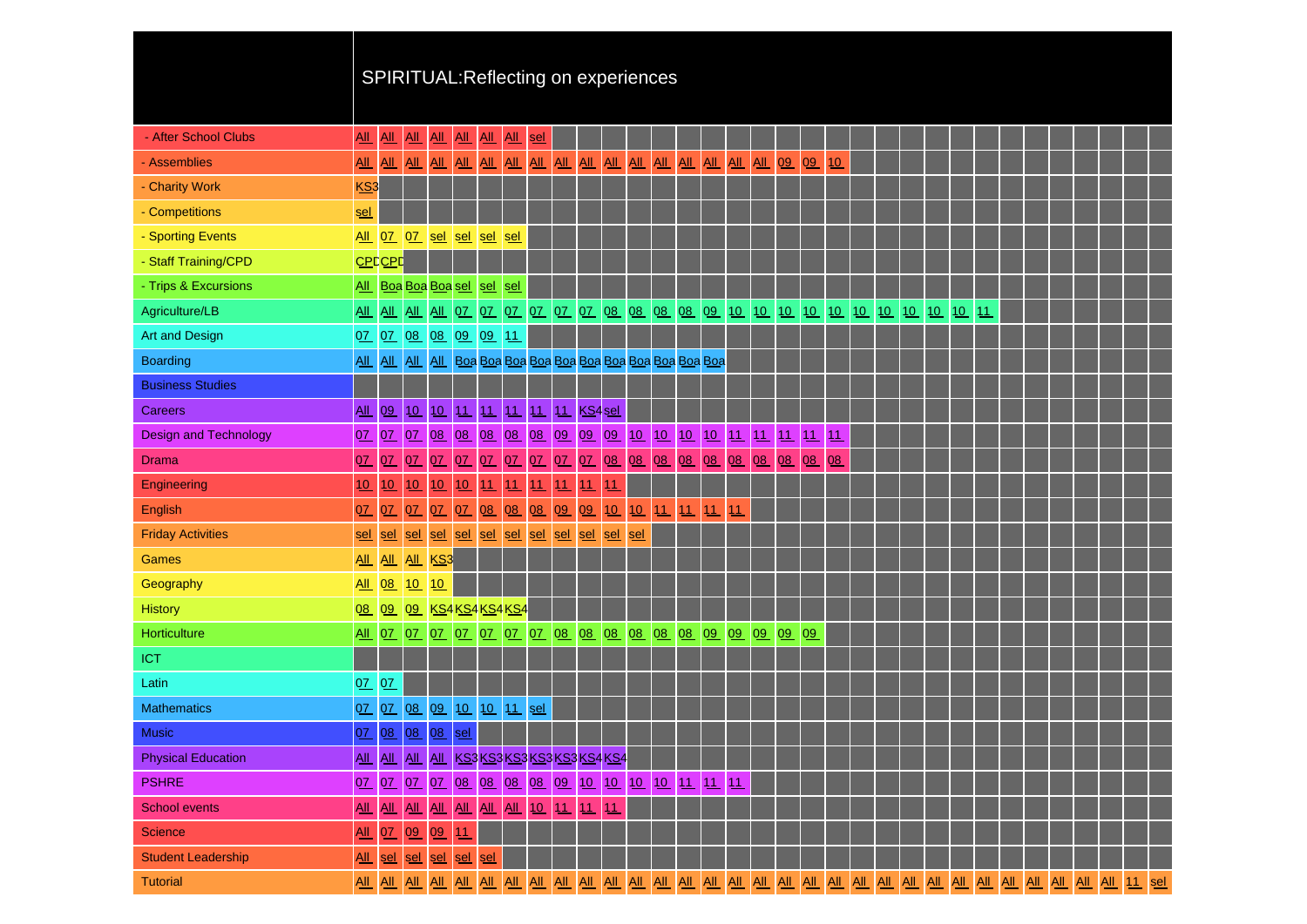|                              |                            |               |            |    | faiths, feelings and values                    |       |    |    |  |       |  | SPIRITUAL: Respecting different people's  |    |  |                                                                                                                      |  |  |  |                                                                                                                      |       |  |  |
|------------------------------|----------------------------|---------------|------------|----|------------------------------------------------|-------|----|----|--|-------|--|-------------------------------------------|----|--|----------------------------------------------------------------------------------------------------------------------|--|--|--|----------------------------------------------------------------------------------------------------------------------|-------|--|--|
| - After School Clubs         | $\underline{AII}$          |               |            |    |                                                |       |    |    |  |       |  |                                           |    |  |                                                                                                                      |  |  |  |                                                                                                                      |       |  |  |
| - Assemblies                 | $\underline{\mathsf{All}}$ |               |            |    | All All All All All                            |       | AL | 09 |  |       |  |                                           |    |  |                                                                                                                      |  |  |  |                                                                                                                      |       |  |  |
| - Charity Work               |                            |               |            |    |                                                |       |    |    |  |       |  |                                           |    |  |                                                                                                                      |  |  |  |                                                                                                                      |       |  |  |
| - Competitions               | <u>sel</u>                 |               |            |    |                                                |       |    |    |  |       |  |                                           |    |  |                                                                                                                      |  |  |  |                                                                                                                      |       |  |  |
| - Sporting Events            |                            |               |            |    |                                                |       |    |    |  |       |  |                                           |    |  |                                                                                                                      |  |  |  |                                                                                                                      |       |  |  |
| - Staff Training/CPD         |                            | <b>CPDCPD</b> |            |    |                                                |       |    |    |  |       |  |                                           |    |  |                                                                                                                      |  |  |  |                                                                                                                      |       |  |  |
| - Trips & Excursions         | <u>sel</u>                 |               |            |    |                                                |       |    |    |  |       |  |                                           |    |  |                                                                                                                      |  |  |  |                                                                                                                      |       |  |  |
| Agriculture/LB               | 08                         | 10            |            |    |                                                |       |    |    |  |       |  |                                           |    |  |                                                                                                                      |  |  |  |                                                                                                                      |       |  |  |
| Art and Design               |                            |               |            |    | 07 08 08 09 09 09 10 11                        |       |    |    |  |       |  |                                           |    |  |                                                                                                                      |  |  |  |                                                                                                                      |       |  |  |
| <b>Boarding</b>              |                            |               |            |    | All All All 07 Boa Boa Boa Boa Boa Boa Boa Boa |       |    |    |  |       |  |                                           |    |  |                                                                                                                      |  |  |  |                                                                                                                      |       |  |  |
| <b>Business Studies</b>      |                            |               |            |    |                                                |       |    |    |  |       |  |                                           |    |  |                                                                                                                      |  |  |  |                                                                                                                      |       |  |  |
| <b>Careers</b>               |                            |               |            |    |                                                |       |    |    |  |       |  |                                           |    |  |                                                                                                                      |  |  |  |                                                                                                                      |       |  |  |
| <b>Design and Technology</b> | 10                         |               |            |    | 10 10 10 11 11 11 11 11                        |       |    |    |  |       |  |                                           |    |  |                                                                                                                      |  |  |  |                                                                                                                      |       |  |  |
| <b>Drama</b>                 | 07                         | 0 <u>7</u>    | 0 <u>7</u> |    | 07 07 08 08 08 08 08                           |       |    |    |  | 08 08 |  |                                           |    |  |                                                                                                                      |  |  |  |                                                                                                                      |       |  |  |
| Engineering                  |                            |               |            |    |                                                |       |    |    |  |       |  |                                           |    |  |                                                                                                                      |  |  |  |                                                                                                                      |       |  |  |
| English                      | 0Z                         |               | 07 07      | 0Z |                                                |       |    |    |  |       |  | 08 08 08 09 09 09 09 10 10 10 11          | 11 |  |                                                                                                                      |  |  |  |                                                                                                                      |       |  |  |
| <b>Friday Activities</b>     |                            |               |            |    |                                                |       |    |    |  |       |  |                                           |    |  |                                                                                                                      |  |  |  |                                                                                                                      |       |  |  |
| Games                        | All All                    |               |            |    |                                                |       |    |    |  |       |  |                                           |    |  |                                                                                                                      |  |  |  |                                                                                                                      |       |  |  |
| Geography                    |                            | <u>All 07</u> | 10         |    |                                                |       |    |    |  |       |  |                                           |    |  |                                                                                                                      |  |  |  |                                                                                                                      |       |  |  |
| <b>History</b>               |                            |               |            |    | 07 07 08 08 08 08 09 09 09 KS4KS4KS4           |       |    |    |  |       |  |                                           |    |  |                                                                                                                      |  |  |  |                                                                                                                      |       |  |  |
| Horticulture                 | 08                         | 09            |            |    |                                                |       |    |    |  |       |  |                                           |    |  |                                                                                                                      |  |  |  |                                                                                                                      |       |  |  |
| <b>ICT</b>                   |                            |               |            |    |                                                |       |    |    |  |       |  |                                           |    |  |                                                                                                                      |  |  |  |                                                                                                                      |       |  |  |
| Latin                        |                            |               |            |    | 07 07 07 07 07 07                              |       |    |    |  |       |  |                                           |    |  |                                                                                                                      |  |  |  |                                                                                                                      |       |  |  |
| <b>Mathematics</b>           | 11                         |               |            |    |                                                |       |    |    |  |       |  |                                           |    |  |                                                                                                                      |  |  |  |                                                                                                                      |       |  |  |
| <b>Music</b>                 | 08                         |               |            |    |                                                |       |    |    |  |       |  | . .                                       |    |  | <b>STATE OF STATE OF STATE OF STATE OF STATE OF STATE OF STATE OF STATE OF STATE OF STATE OF STATE OF STATE OF S</b> |  |  |  | <b>STATE OF STATE OF STATE OF STATE OF STATE OF STATE OF STATE OF STATE OF STATE OF STATE OF STATE OF STATE OF S</b> | a a T |  |  |
| <b>Physical Education</b>    |                            | All KS4       |            |    |                                                |       |    |    |  |       |  |                                           |    |  |                                                                                                                      |  |  |  |                                                                                                                      |       |  |  |
| <b>PSHRE</b>                 | 0Z                         |               |            |    |                                                |       |    |    |  |       |  | 07 07 08 08 08 09 09 09 10 10 10 10 11 11 |    |  |                                                                                                                      |  |  |  |                                                                                                                      |       |  |  |
| <b>School events</b>         |                            | All All       |            |    |                                                |       |    |    |  |       |  |                                           |    |  |                                                                                                                      |  |  |  |                                                                                                                      |       |  |  |
| <b>Science</b>               | 0 <u>7</u>                 |               | 09 09 09   |    |                                                | 10 10 | 10 |    |  |       |  |                                           |    |  |                                                                                                                      |  |  |  |                                                                                                                      |       |  |  |
| <b>Student Leadership</b>    | $\underline{\mathsf{All}}$ | sel           |            |    |                                                |       |    |    |  |       |  |                                           |    |  |                                                                                                                      |  |  |  |                                                                                                                      |       |  |  |
| <b>Tutorial</b>              |                            |               |            |    |                                                |       |    |    |  |       |  |                                           |    |  |                                                                                                                      |  |  |  |                                                                                                                      |       |  |  |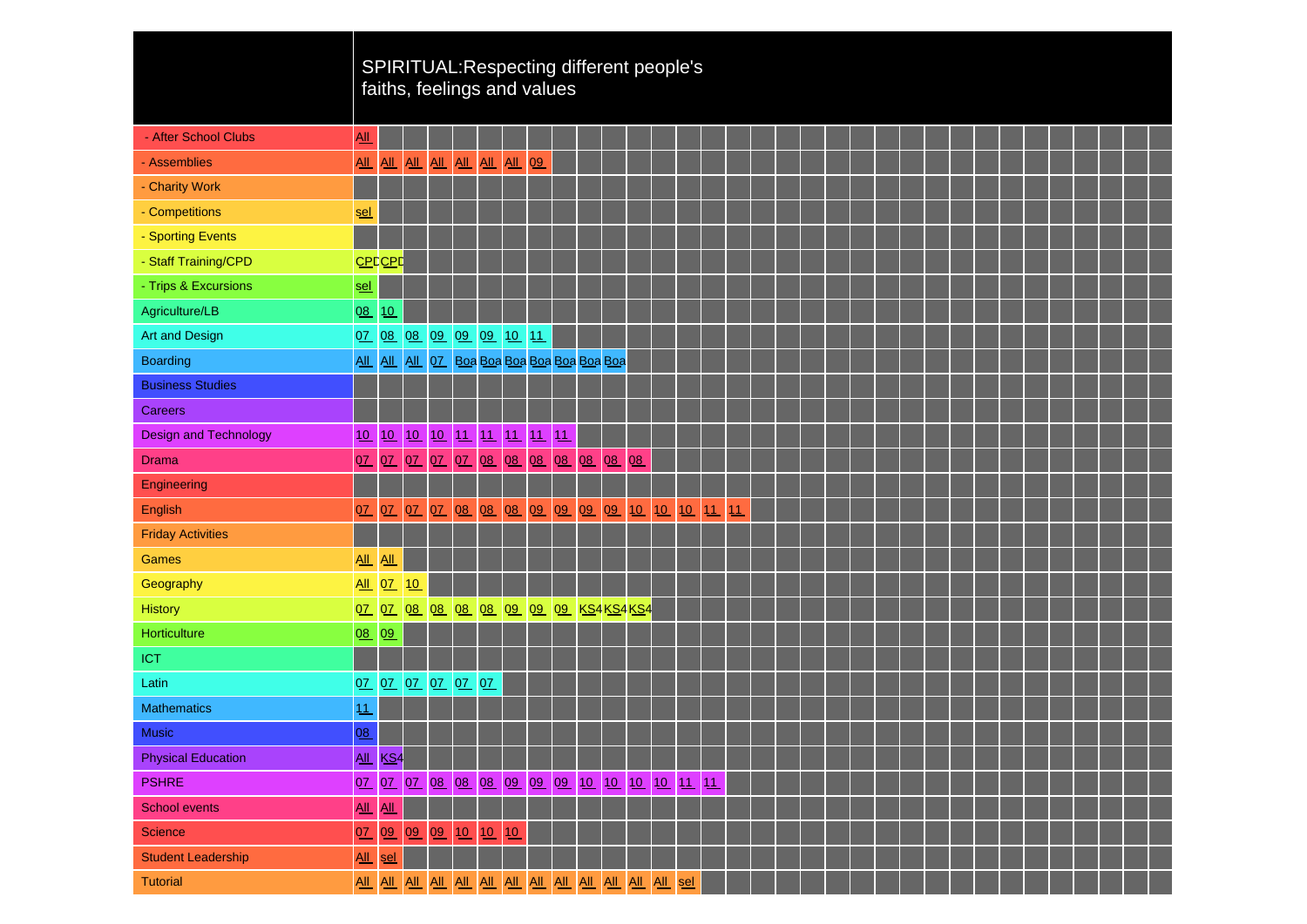| SPIRITUAL:Using imagination and creativity in learning |  |  |
|--------------------------------------------------------|--|--|
|                                                        |  |  |
|                                                        |  |  |

| - After School Clubs         | <u>All</u>                 |             |             | <u>AIL AIL AIL AIL AIL</u>                  |          |                     | sel      |          |           |    |          |    |          |                                                               |       |                                                             |    |       |    |    |    |  |  |  |  |
|------------------------------|----------------------------|-------------|-------------|---------------------------------------------|----------|---------------------|----------|----------|-----------|----|----------|----|----------|---------------------------------------------------------------|-------|-------------------------------------------------------------|----|-------|----|----|----|--|--|--|--|
| - Assemblies                 |                            | All All All |             |                                             |          |                     |          |          |           |    |          |    |          |                                                               |       |                                                             |    |       |    |    |    |  |  |  |  |
| - Charity Work               | KS3                        |             |             |                                             |          |                     |          |          |           |    |          |    |          |                                                               |       |                                                             |    |       |    |    |    |  |  |  |  |
| - Competitions               | sel                        |             |             |                                             |          |                     |          |          |           |    |          |    |          |                                                               |       |                                                             |    |       |    |    |    |  |  |  |  |
| - Sporting Events            | sel                        |             |             |                                             |          |                     |          |          |           |    |          |    |          |                                                               |       |                                                             |    |       |    |    |    |  |  |  |  |
| - Staff Training/CPD         | CPD                        |             |             |                                             |          |                     |          |          |           |    |          |    |          |                                                               |       |                                                             |    |       |    |    |    |  |  |  |  |
| - Trips & Excursions         |                            |             |             | Boa Boa Boa Boa Boa sel sel sel sel sel sel |          |                     |          |          |           |    |          |    |          |                                                               |       |                                                             |    |       |    |    |    |  |  |  |  |
| Agriculture/LB               |                            |             |             |                                             |          |                     |          |          |           |    |          |    |          |                                                               |       |                                                             |    |       |    |    |    |  |  |  |  |
| <b>Art and Design</b>        |                            |             |             | 07 07 07 08 08 08 08 09 09 09 09 10 11      |          |                     |          |          |           |    |          |    |          |                                                               |       |                                                             |    |       |    |    |    |  |  |  |  |
| <b>Boarding</b>              |                            |             |             | 07 Boa Boa Boa Boa Boa Boa Boa Boa Boa      |          |                     |          |          |           |    |          |    |          |                                                               |       |                                                             |    |       |    |    |    |  |  |  |  |
| <b>Business Studies</b>      |                            |             |             |                                             |          |                     |          |          |           |    |          |    |          |                                                               |       |                                                             |    |       |    |    |    |  |  |  |  |
| <b>Careers</b>               | All                        |             |             | 09 10 10 sel                                |          |                     |          |          |           |    |          |    |          |                                                               |       |                                                             |    |       |    |    |    |  |  |  |  |
| <b>Design and Technology</b> |                            |             |             |                                             |          |                     |          |          |           |    |          |    |          |                                                               |       | 07 07 07 08 08 08 08 08 09 09 09 10 10 10 10 11 11 11 11 11 |    |       |    |    |    |  |  |  |  |
| <b>Drama</b>                 | 0Z                         | 07 07       |             | 0Z                                          | 07 07    |                     | 07 07 07 |          | QZ        |    | 07 07 08 |    | 08 08 08 |                                                               | 08 08 | 08                                                          | 08 | 08 08 | 08 | 08 | 08 |  |  |  |  |
| Engineering                  | 10                         | 10          | 10          | 10                                          |          | $10 \vert 11 \vert$ | 11       | 1111     | $\bullet$ | 11 |          |    |          |                                                               |       |                                                             |    |       |    |    |    |  |  |  |  |
| English                      | 0Z                         |             | 07 07       |                                             | 07 07 08 |                     |          | 08 08 09 |           |    | 09 09 10 | 10 | 10 11    | 11                                                            | 11    |                                                             |    |       |    |    |    |  |  |  |  |
| <b>Friday Activities</b>     | sel                        | sel         | $ $ sel     | sel                                         |          |                     |          |          |           |    |          |    |          |                                                               |       |                                                             |    |       |    |    |    |  |  |  |  |
| <b>Games</b>                 | KS3                        |             |             |                                             |          |                     |          |          |           |    |          |    |          |                                                               |       |                                                             |    |       |    |    |    |  |  |  |  |
| Geography                    |                            | All 07      | 08 10       |                                             |          |                     |          |          |           |    |          |    |          |                                                               |       |                                                             |    |       |    |    |    |  |  |  |  |
| <b>History</b>               |                            | 07 07 07    |             | 08                                          |          |                     |          |          |           |    |          |    |          |                                                               |       |                                                             |    |       |    |    |    |  |  |  |  |
| Horticulture                 |                            |             |             |                                             |          |                     |          |          |           |    |          |    |          | <u>All 07 07 07 07 07 07 07 08 08 08 08 09 09 09 09 09 09</u> |       |                                                             |    |       |    |    |    |  |  |  |  |
| <b>ICT</b>                   |                            |             |             |                                             |          |                     |          |          |           |    |          |    |          |                                                               |       |                                                             |    |       |    |    |    |  |  |  |  |
| Latin                        |                            |             |             |                                             |          |                     |          |          |           |    |          |    |          |                                                               |       |                                                             |    |       |    |    |    |  |  |  |  |
| <b>Mathematics</b>           | <u>sel</u>                 |             |             |                                             |          |                     |          |          |           |    |          |    |          |                                                               |       |                                                             |    |       |    |    |    |  |  |  |  |
| <b>Music</b>                 | 0Z                         |             |             | 07 07 08 08 08                              |          |                     | sel      |          |           |    |          |    |          |                                                               |       |                                                             |    |       |    |    |    |  |  |  |  |
| <b>Physical Education</b>    |                            |             | All KS4 KS4 |                                             |          |                     |          |          |           |    |          |    |          |                                                               |       |                                                             |    |       |    |    |    |  |  |  |  |
| <b>PSHRE</b>                 |                            |             |             |                                             |          |                     |          |          |           |    |          |    |          |                                                               |       |                                                             |    |       |    |    |    |  |  |  |  |
| <b>School events</b>         | $\underline{\mathsf{All}}$ |             |             | All All All 10 11 KS3                       |          |                     |          |          |           |    |          |    |          |                                                               |       |                                                             |    |       |    |    |    |  |  |  |  |
| <b>Science</b>               | <u>All</u>                 |             |             |                                             |          |                     |          |          |           |    |          |    |          |                                                               |       |                                                             |    |       |    |    |    |  |  |  |  |
| <b>Student Leadership</b>    | <u>sel</u>                 | sel         | <b>sel</b>  |                                             |          |                     |          |          |           |    |          |    |          |                                                               |       |                                                             |    |       |    |    |    |  |  |  |  |
| <b>Tutorial</b>              |                            |             | All All All | All 11                                      |          |                     |          |          |           |    |          |    |          |                                                               |       |                                                             |    |       |    |    |    |  |  |  |  |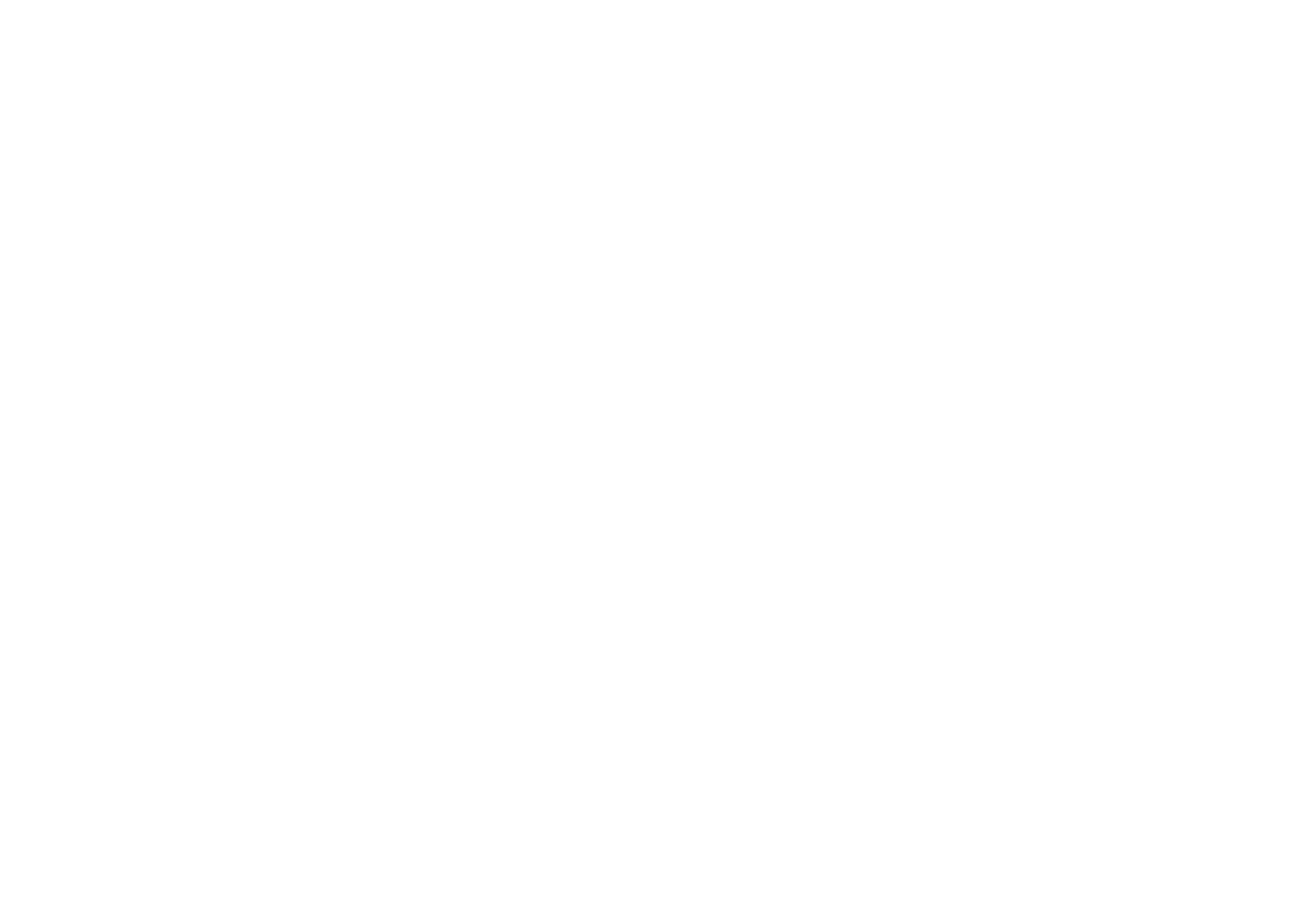<span id="page-18-0"></span>**Subject:** - After School Clubs **Group:** All

**Title:** Young Farmers

**Description:** Students from all years can attend and benefit from hearing from a range of outside speakers, attend places of interest to the agricultural community, they also raise money for charities.

**Date:** 15/09/2021

**Selected Criteria:** CULTURAL:Celebrating and respecting diversity in local, national and global communities, CULTURAL:Participating and responding to cultural opportunities, CULTURAL:Understanding the wide range of cultural influences that shape heritage, SOCIAL:Using a range of social skills in different contexts, SOCIAL:Volunteering, cooperating with others and resolving conflicts, SPIRITUAL:Experiencing enjoyment and fascination in learning, SPIRITUAL:Reflecting on experiences, SPIRITUAL:Using imagination and creativity in learning

<span id="page-18-1"></span>**Subject:** - Assemblies **Group:** All **Title:** Christian Aid Week **Description:** 3 assemblies exploring this theme **Date:** 23/05/2022 **Selected Criteria:** CULTURAL:Celebrating and respecting diversity in local, national and global communities, MORAL:Investigating moral and ethical issues and appreciating others' viewpoints, SPIRITUAL:Reflecting about their own beliefs and perspective on life, SPIRITUAL:Respecting different people's faiths, feelings and values

<span id="page-18-2"></span>**Subject:** - Assemblies **Group:** All **Title:** Fair Trade Fortnigt **Description:** 3 assemblies exploring this theme **Date:** 01/03/2022 **Selected Criteria:** CULTURAL:Celebrating and respecting diversity in local, national and global communities, CULTURAL:Recognising the things people and communities share in common, MORAL:Investigating moral and ethical issues and appreciating others' viewpoints

<span id="page-18-4"></span><span id="page-18-3"></span>**Subject:** - Assemblies **Group:** All **Title:** Life without prejudice...what is toxic masculinity? **Description:** 3 assemblies exploring this theme **Date:** 17/01/2022 **Selected Criteria:** CULTURAL:Celebrating and respecting diversity in local, national and global communities, MORAL:Investigating moral and ethical issues and appreciating others' viewpoints, MORAL:Recognising right and wrong, and understanding legal boundaries, MORAL:Understanding the consequences of their behaviour and actions, SOCIAL:Engaging with British values and contributing to life in modern Britain, SPIRITUAL:Reflecting about their own beliefs and perspective on life, SPIRITUAL:Reflecting on experiences, SPIRITUAL:Respecting different people's faiths, feelings and values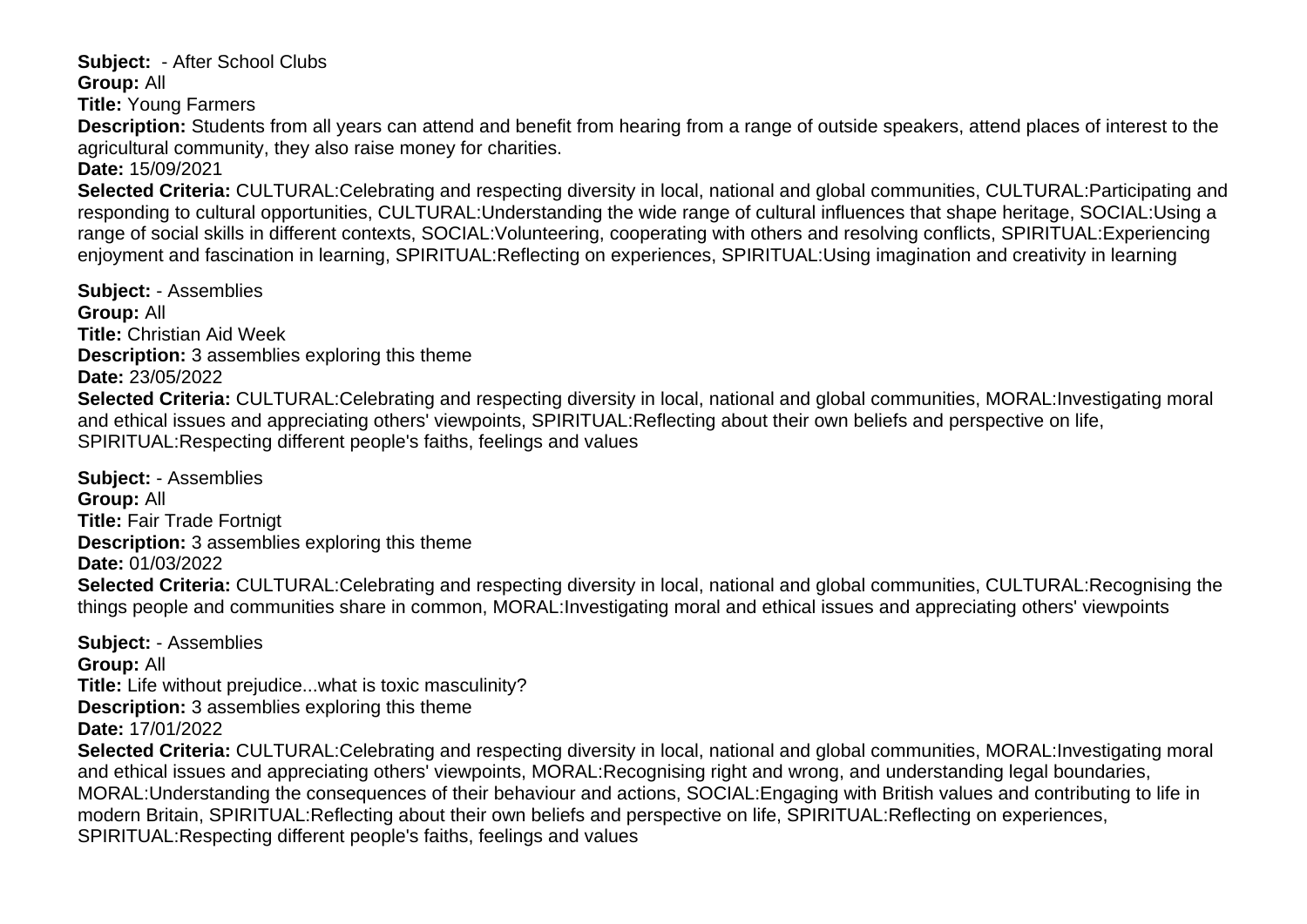**Subject:** - Assemblies **Group:** All **Title:** Respect difference (ignorance is not an excuse' **Description:** 3 assemblies exploring this theme **Date:** 29/11/2021

**Selected Criteria:** CULTURAL:Celebrating and respecting diversity in local, national and global communities, CULTURAL:Recognising the things people and communities share in common, CULTURAL:Understanding different cultures essential for life in modern Britain, CULTURAL:Understanding the wide range of cultural influences that shape heritage, MORAL:Investigating moral and ethical issues and appreciating others' viewpoints, MORAL:Recognising right and wrong, and understanding legal boundaries, SOCIAL:Engaging with British values and contributing to life in modern Britain, SPIRITUAL:Respecting different people's faiths, feelings and values

<span id="page-19-0"></span>**Subject:** - Assemblies **Group:** All **Title:** Resilient: Toughness is not being a bully. It's having a backbone **Description:** 3 assemblies exploring this theme **Date:** 08/11/2021 **Selected Criteria:** CULTURAL:Celebrating and respecting diversity in local, national and global communities, CULTURAL:Recognising the things people and communities share in common, CULTURAL:Understanding different cultures essential for life in modern Britain, CULTURAL:Understanding the wide range of cultural influences that shape heritage, MORAL:Investigating moral and ethical issues and appreciating others' viewpoints, MORAL:Recognising right and wrong, and understanding legal boundaries, MORAL:Understanding the consequences of their behaviour and actions, SOCIAL:Engaging with British values and contributing to life in modern Britain, SOCIAL:Volunteering, cooperating with others and resolving conflicts, SPIRITUAL:Reflecting on experiences, SPIRITUAL:Respecting different people's faiths, feelings and values

<span id="page-19-1"></span>**Subject:** - Assemblies **Group:** All **Title:** Harvest: Poverty affects us all, how can we help **Description:** 3 assemblies exploring this theme **Date:** 11/10/2021 **Selected Criteria:** CULTURAL:Celebrating and respecting diversity in local, national and global communities, CULTURAL:Recognising the things people and communities share in common, MORAL:Investigating moral and ethical issues and appreciating others' viewpoints, SOCIAL:Volunteering, cooperating with others and resolving conflicts, SPIRITUAL:Reflecting about their own beliefs and perspective on life

<span id="page-19-2"></span>**Subject:** - Assemblies **Group:** All **Title:** What does it mean to be a gentleman? attitudes to women **Description:** 3 assemblies exploring this theme **Date:** 04/10/2021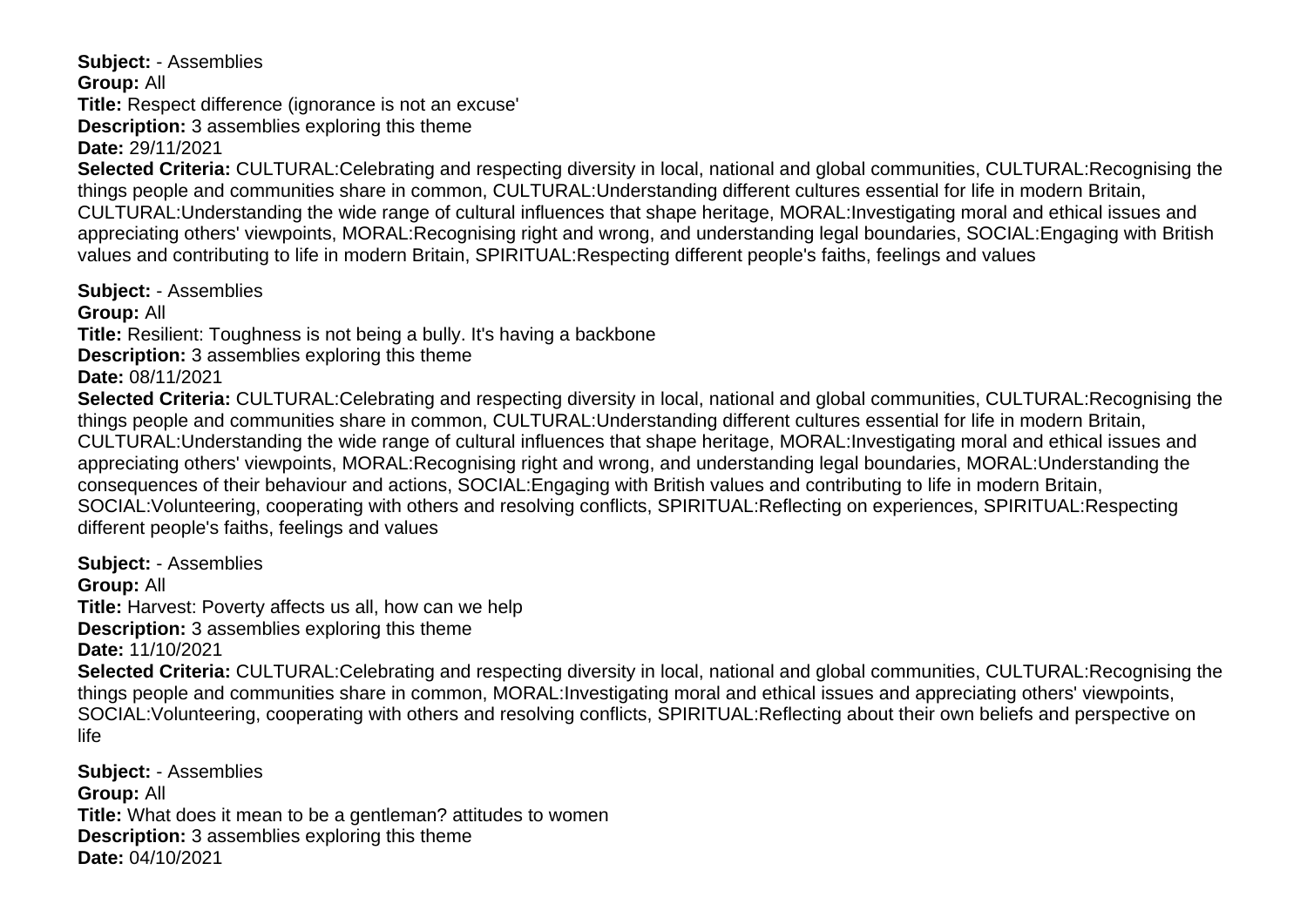**Selected Criteria:** CULTURAL:Celebrating and respecting diversity in local, national and global communities, MORAL:Investigating moral and ethical issues and appreciating others' viewpoints, SOCIAL:Engaging with British values and contributing to life in modern Britain, SPIRITUAL:Reflecting about their own beliefs and perspective on life, SPIRITUAL:Reflecting on experiences

<span id="page-20-0"></span>**Subject:** - Assemblies **Group:** 09 - Year 09 **Title:** Workshop - various issus. **Description:** Knife crime, violence against women, county lines. Selected students. **Date:** 17/11/2021 **Selected Criteria:** CULTURAL:Celebrating and respecting diversity in local, national and global communities, CULTURAL:Knowledge of Britain's democratic parliamentary system, CULTURAL:Recognising the things people and communities share in common, CULTURAL:Understanding different cultures essential for life in modern Britain, MORAL:Investigating moral and ethical issues and appreciating others' viewpoints, MORAL:Recognising right and wrong, and understanding legal boundaries, MORAL:Understanding the consequences of their behaviour and actions, SOCIAL:Engaging with British values and contributing to life in modern Britain, SPIRITUAL:Reflecting about their own beliefs and perspective on life, SPIRITUAL:Reflecting on experiences, SPIRITUAL:Respecting different people's faiths, feelings and values

<span id="page-20-1"></span>**Subject:** - Sporting Events **Group:** All **Title:** Taekwondo **Description:** . **Date:** 16/09/2021 **Selected Criteria:** CULTURAL:Celebrating and respecting diversity in local, national and global communities, CULTURAL:Participating and responding to cultural opportunities, MORAL:Recognising right and wrong, and understanding legal boundaries, MORAL:Understanding the consequences of their behaviour and actions, SOCIAL:Using a range of social skills in different contexts, SOCIAL:Volunteering, cooperating with others and resolving conflicts

<span id="page-20-2"></span>**Subject:** - Staff Training/CPD **Group:** CPD **Title:** Teaching the Visually Impaired **Description:** Training from a specialist teacher to support incoming student. **Date:** 07/09/2021 **Selected Criteria:** CULTURAL:Celebrating and respecting diversity in local, national and global communities, SPIRITUAL:Using imagination and creativity in learning

<span id="page-20-3"></span>**Subject:** - Trips & Excursions **Group:** All **Title:** Remembrance Service **Description:** at local church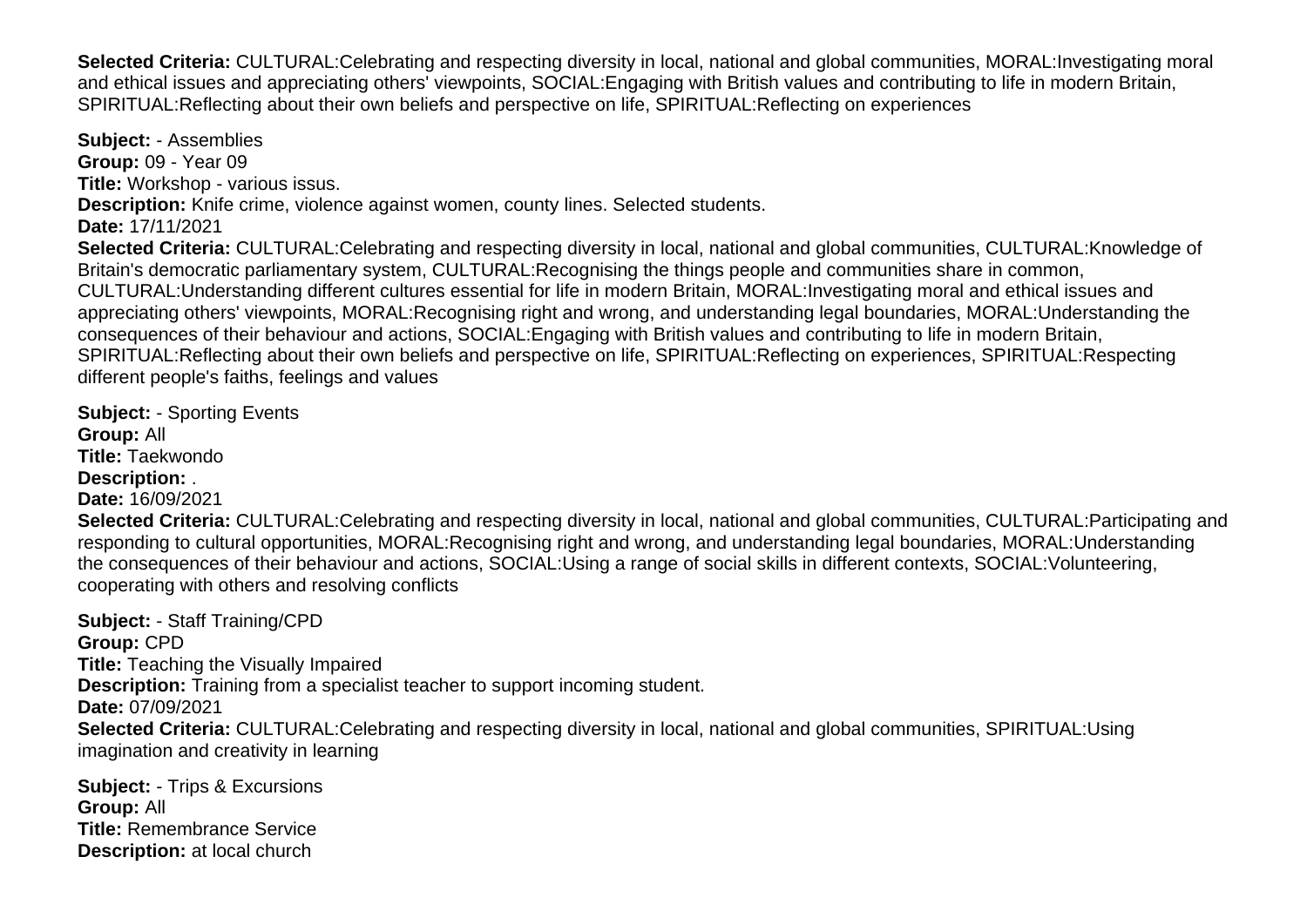#### **Date:** 13/11/2021

**Selected Criteria:** CULTURAL:Celebrating and respecting diversity in local, national and global communities, CULTURAL:Recognising the things people and communities share in common, CULTURAL:Understanding the wide range of cultural influences that shape heritage, SOCIAL:Using a range of social skills in different contexts, SPIRITUAL:Reflecting on experiences

<span id="page-21-0"></span>**Subject:** - Trips & Excursions

**Group:** selected students

**Title:** Residential trip to Iceland

**Description:** Pupils from Y9, 10 & 11 spend 5 days/4 nights in Iceland, visiting sites of natural beauty, along with several urban locations. Students stay in family run accommodation in shared dorms and rooms. Excursions provide opportunities to explore and experience a landscape that is completely different to the UK, along with meet and engage with local people.

**Date:** 20/10/2022

**Selected Criteria:** CULTURAL:Celebrating and respecting diversity in local, national and global communities, CULTURAL:Participating and responding to cultural opportunities, CULTURAL:Recognising the things people and communities share in common, CULTURAL:Understanding the wide range of cultural influences that shape heritage, MORAL:Recognising right and wrong, and understanding legal boundaries, MORAL:Understanding the consequences of their behaviour and actions, SOCIAL:Using a range of social skills in different contexts, SOCIAL:Volunteering, cooperating with others and resolving conflicts, SPIRITUAL:Experiencing enjoyment and fascination in learning, SPIRITUAL:Reflecting about their own beliefs and perspective on life, SPIRITUAL:Reflecting on experiences, SPIRITUAL:Respecting different people's faiths, feelings and values, SPIRITUAL:Using imagination and creativity in learning

<span id="page-21-1"></span>**Subject:** Agriculture/LB **Group:** All **Title:** Pig Production **Description:** breeds, production systems, products and intensive v's extensive practices **Date:** 21/02/2022 **Selected Criteria:** CULTURAL:Celebrating and respecting diversity in local, national and global communities, MORAL:Recognising right and wrong, and understanding legal boundaries, MORAL:Understanding the consequences of their behaviour and actions, SOCIAL:Engaging with British values and contributing to life in modern Britain, SPIRITUAL:Reflecting about their own beliefs and perspective on life, SPIRITUAL:Reflecting on experiences

<span id="page-21-2"></span>**Subject:** Agriculture/LB

**Group:** 10 - Year 10

**Title:** Land Use and changes over time.

**Description:** Students study the way that land use has changed from the 1600's They look at major events in history and how these have impacted the use of land in the UK. Also looking at the challenges and conflicts that are reflective of these changes. **Date:** 13/09/2021

**Selected Criteria:** CULTURAL:Celebrating and respecting diversity in local, national and global communities, CULTURAL:Knowledge of Britain's democratic parliamentary system, CULTURAL:Participating and responding to cultural opportunities, CULTURAL:Recognising the things people and communities share in common, CULTURAL:Understanding the wide range of cultural influences that shape heritage,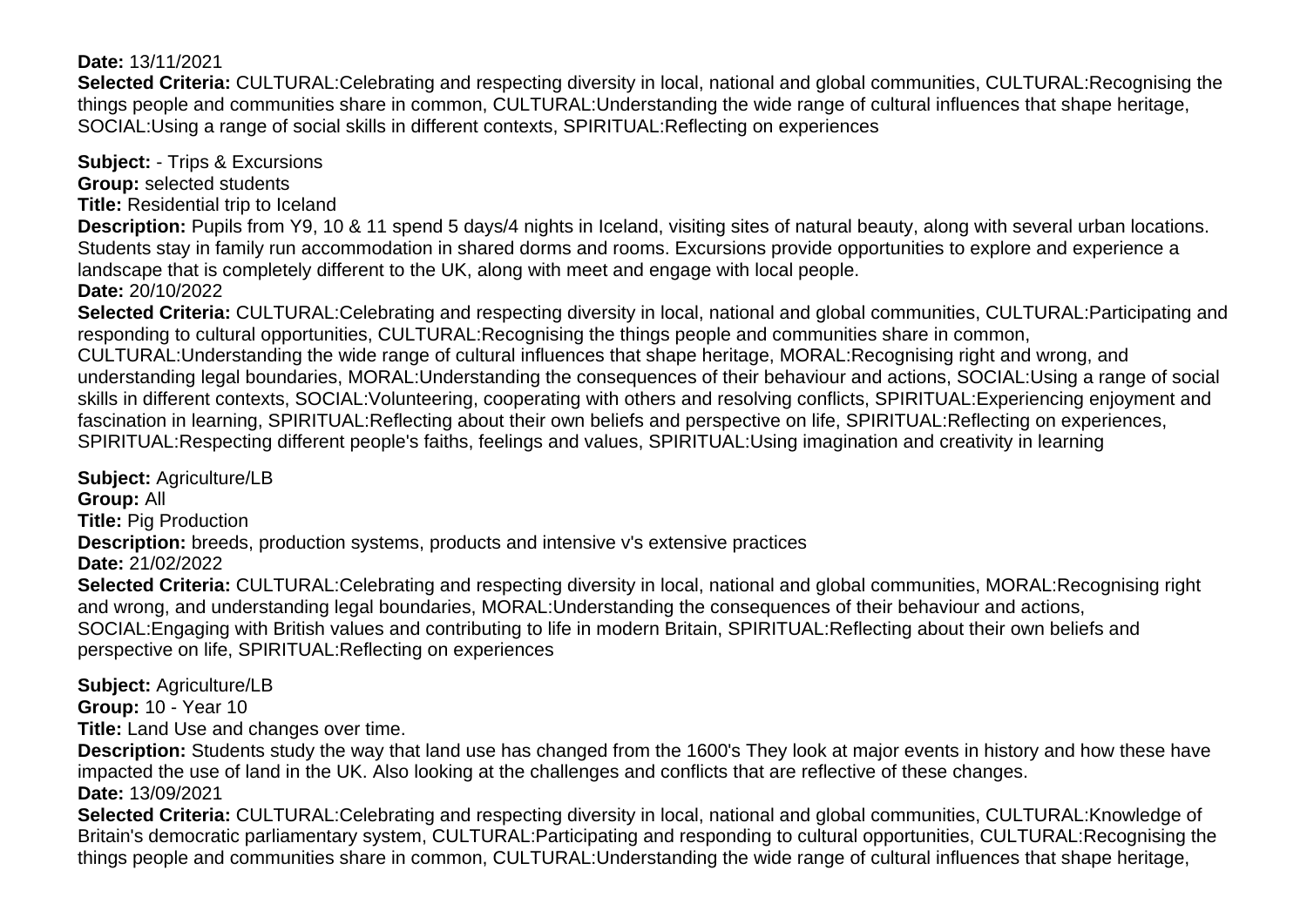MORAL:Investigating moral and ethical issues and appreciating others' viewpoints, MORAL:Understanding the consequences of their behaviour and actions, SOCIAL:Engaging with British values and contributing to life in modern Britain, SPIRITUAL:Reflecting on experiences, SPIRITUAL:Respecting different people's faiths, feelings and values

<span id="page-22-0"></span>**Subject:** Art and Design **Group:** 07 - Year 07 **Title:** Colour theory looking at Klee and Matisse **Description:** Students look at two different artists who examine colour theory, understanding the context of the works produces by Henri Matisse and Paul Klee. **Date:** 06/09/2021 **Selected Criteria:** CULTURAL:Celebrating and respecting diversity in local, national and global communities, CULTURAL:Recognising the things people and communities share in common, CULTURAL:Understanding different cultures essential for life in modern Britain, CULTURAL:Understanding the wide range of cultural influences that shape heritage, SOCIAL:Volunteering, cooperating with others and resolving conflicts, SPIRITUAL:Experiencing enjoyment and fascination in learning, SPIRITUAL:Using imagination and creativity in learning

pastels, shading etc. **Date:** 01/03/2022 **Selected Criteria:** CULTURAL:Celebrating and respecting diversity in local, national and global communities, CULTURAL:Recognising the things people and communities share in common, CULTURAL:Understanding different cultures essential for life in modern Britain, CULTURAL:Understanding the wide range of cultural influences that shape heritage, MORAL:Investigating moral and ethical issues and appreciating others' viewpoints, MORAL:Recognising right and wrong, and understanding legal boundaries, MORAL:Understanding the consequences of their behaviour and actions, SOCIAL:Engaging with British values and contributing to life in modern Britain, SOCIAL:Using a range of social skills in different contexts, SOCIAL:Volunteering, cooperating with others and resolving conflicts, SPIRITUAL:Experiencing enjoyment and fascination in learning, SPIRITUAL:Reflecting about their own beliefs and perspective on life, SPIRITUAL:Reflecting on experiences, SPIRITUAL:Respecting different people's faiths, feelings and values, SPIRITUAL:Using imagination and creativity in learning

**Description:** Students responded to work linked with their horticulture lessons, developing different techniques such as chalk pastels, oil

<span id="page-22-2"></span>**Subject:** Art and Design **Group:** 08 - Year 08

<span id="page-22-1"></span>**Subject:** Art and Design **Group:** 08 - Year 08 **Title:** Horticulture SoW

**Title:** Pop Art

**Description:** Students look at a variety of artists and art making skills over the course of 6 weeks, familiarising themselves with the key themes within Pop art as an artistic and cultural movement.

**Date:** 01/01/2022

**Selected Criteria:** CULTURAL:Celebrating and respecting diversity in local, national and global communities, CULTURAL:Recognising the things people and communities share in common, CULTURAL:Understanding the wide range of cultural influences that shape heritage,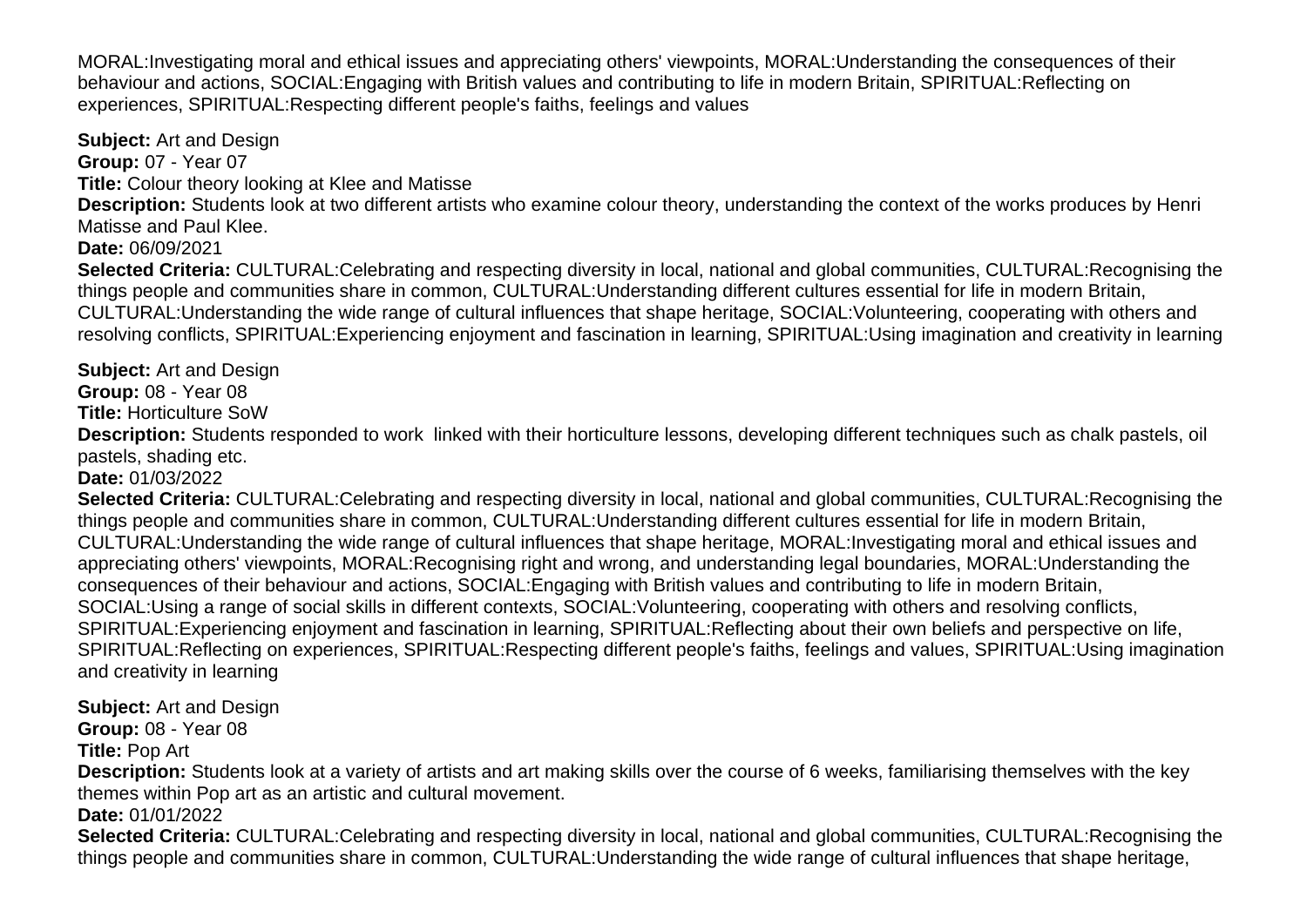MORAL:Investigating moral and ethical issues and appreciating others' viewpoints, MORAL:Recognising right and wrong, and understanding legal boundaries, MORAL:Understanding the consequences of their behaviour and actions, SOCIAL:Using a range of social skills in different contexts, SOCIAL:Volunteering, cooperating with others and resolving conflicts, SPIRITUAL:Experiencing enjoyment and fascination in learning, SPIRITUAL:Reflecting on experiences, SPIRITUAL:Respecting different people's faiths, feelings and values, SPIRITUAL:Using imagination and creativity in learning

<span id="page-23-0"></span>**Subject:** Art and Design **Group:** 08 - Year 08 **Title:** Louise Bourgeois Line investigation

**Description:** Developing knowledge of the formal elements, but also working with both 2D and 3D materials. Looking at Louise Bourgeois' spiders and the context of these.

**Date:** 06/09/2021

**Selected Criteria:** CULTURAL:Celebrating and respecting diversity in local, national and global communities, CULTURAL:Recognising the things people and communities share in common, CULTURAL:Understanding the wide range of cultural influences that shape heritage, MORAL:Investigating moral and ethical issues and appreciating others' viewpoints, SOCIAL:Using a range of social skills in different contexts, SOCIAL:Volunteering, cooperating with others and resolving conflicts, SPIRITUAL:Experiencing enjoyment and fascination in learning, SPIRITUAL:Using imagination and creativity in learning

<span id="page-23-1"></span>**Subject:** Art and Design

**Group:** 09 - Year 09

**Title:** Cows in Art SoW

**Description:** Working with the Agriculture department, students researched the history of Cows in Art, then learnt key concepts such as negative space, and developed skills in shading and watercolours.

**Date:** 01/03/2022

**Selected Criteria:** CULTURAL:Celebrating and respecting diversity in local, national and global communities, CULTURAL:Recognising the things people and communities share in common, CULTURAL:Understanding different cultures essential for life in modern Britain, MORAL:Investigating moral and ethical issues and appreciating others' viewpoints, MORAL:Recognising right and wrong, and understanding legal boundaries, MORAL:Understanding the consequences of their behaviour and actions, SOCIAL:Engaging with British values and contributing to life in modern Britain, SOCIAL:Using a range of social skills in different contexts, SOCIAL:Volunteering, cooperating with others and resolving conflicts, SPIRITUAL:Experiencing enjoyment and fascination in learning, SPIRITUAL:Reflecting about their own beliefs and perspective on life, SPIRITUAL:Reflecting on experiences, SPIRITUAL:Respecting different people's faiths, feelings and values, SPIRITUAL:Using imagination and creativity in learning

<span id="page-23-2"></span>**Subject:** Art and Design **Group:** 09 - Year 09 **Title:** African Masks **Description:** students investigated the cultural significance of tribal masks, then developed a design of their own through self reflective refinements. Students then used 3D making skills to create a layered, monotone mask. **Date:** 01/01/2022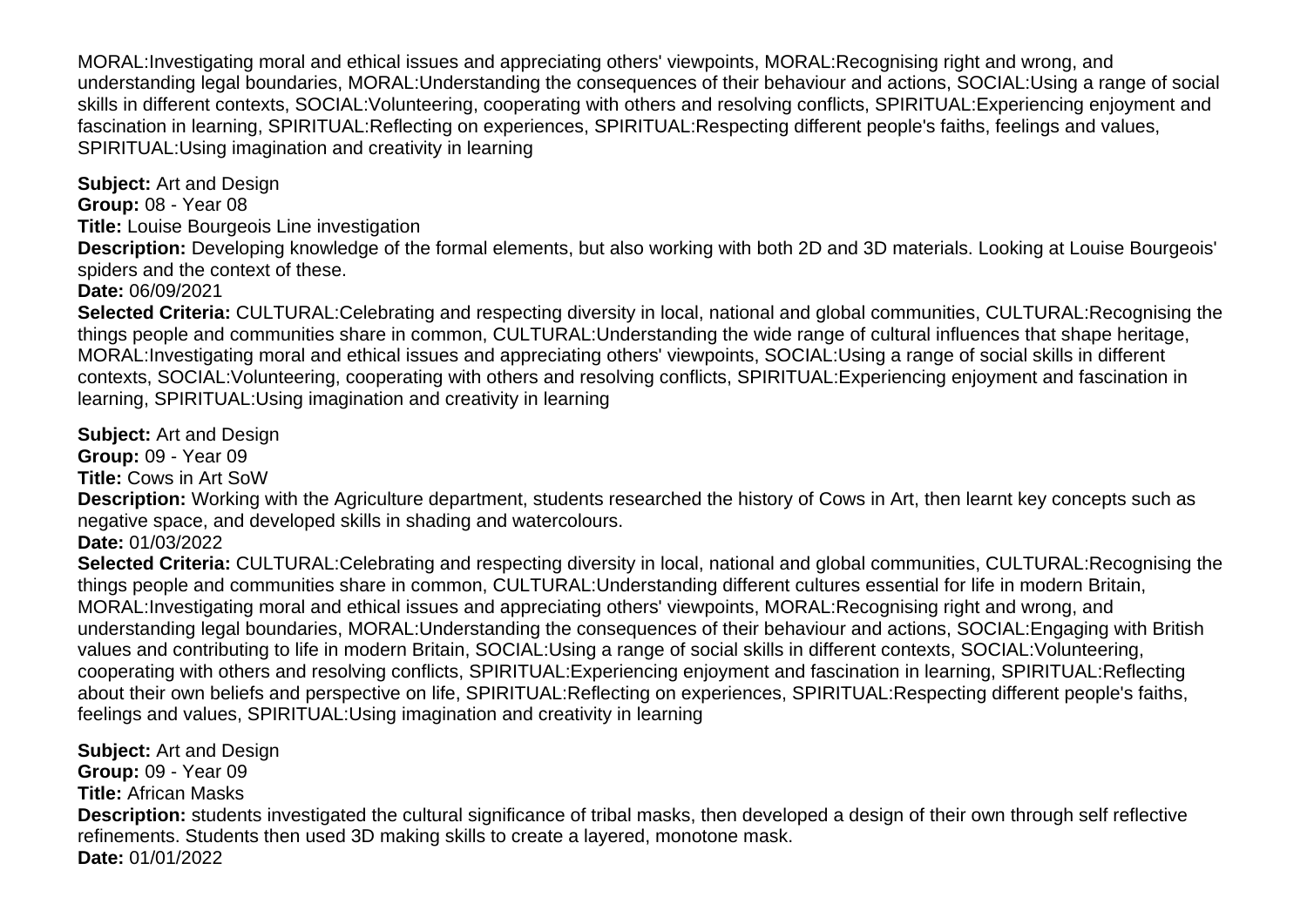**Selected Criteria:** CULTURAL:Celebrating and respecting diversity in local, national and global communities, CULTURAL:Recognising the things people and communities share in common, CULTURAL:Understanding different cultures essential for life in modern Britain, CULTURAL:Understanding the wide range of cultural influences that shape heritage, MORAL:Investigating moral and ethical issues and appreciating others' viewpoints, MORAL:Recognising right and wrong, and understanding legal boundaries, MORAL:Understanding the consequences of their behaviour and actions, SOCIAL:Engaging with British values and contributing to life in modern Britain, SOCIAL:Using a range of social skills in different contexts, SOCIAL:Volunteering, cooperating with others and resolving conflicts, SPIRITUAL:Experiencing enjoyment and fascination in learning, SPIRITUAL:Reflecting about their own beliefs and perspective on life, SPIRITUAL:Reflecting on experiences, SPIRITUAL:Respecting different people's faiths, feelings and values, SPIRITUAL:Using imagination and creativity in learning

<span id="page-24-0"></span>**Subject:** Art and Design **Group:** 09 - Year 09 **Title:** Henri Rousseau

**Description:** Looking at colour theory in the context of landscape painting, also developing knowledge of colour mixing. Working collaboratively as a class, creating one large painting at the end. Differentiate between forms according to the different paintings chosen. **Date:** 02/11/2021

**Selected Criteria:** CULTURAL:Celebrating and respecting diversity in local, national and global communities, CULTURAL:Recognising the things people and communities share in common, CULTURAL:Understanding different cultures essential for life in modern Britain, CULTURAL:Understanding the wide range of cultural influences that shape heritage, SOCIAL:Using a range of social skills in different contexts, SOCIAL:Volunteering, cooperating with others and resolving conflicts, SPIRITUAL:Experiencing enjoyment and fascination in learning, SPIRITUAL:Reflecting about their own beliefs and perspective on life, SPIRITUAL:Using imagination and creativity in learning

<span id="page-24-1"></span>**Subject:** Art and Design

**Group:** 09 - Year 09

**Title:** Pablo Picasso and Cubism

**Description:** Working in the style of a well known artist, creating a response. Developing collage techniques - not drawing/painting. Developing drawing techniques and knowledge of key themes within cubism.

**Date:** 07/09/2021

**Selected Criteria:** CULTURAL:Celebrating and respecting diversity in local, national and global communities, CULTURAL:Understanding the wide range of cultural influences that shape heritage, MORAL:Investigating moral and ethical issues and appreciating others' viewpoints, SOCIAL:Using a range of social skills in different contexts, SOCIAL:Volunteering, cooperating with others and resolving conflicts, SPIRITUAL:Experiencing enjoyment and fascination in learning, SPIRITUAL:Respecting different people's faiths, feelings and values, SPIRITUAL:Using imagination and creativity in learning

<span id="page-24-2"></span>**Subject:** Art and Design **Group:** 10 - Year 10 **Title:** Artist Workshops **Description:** Students look at a range of different artists, investigating the actual work of the artist as well as the context that the art sits within.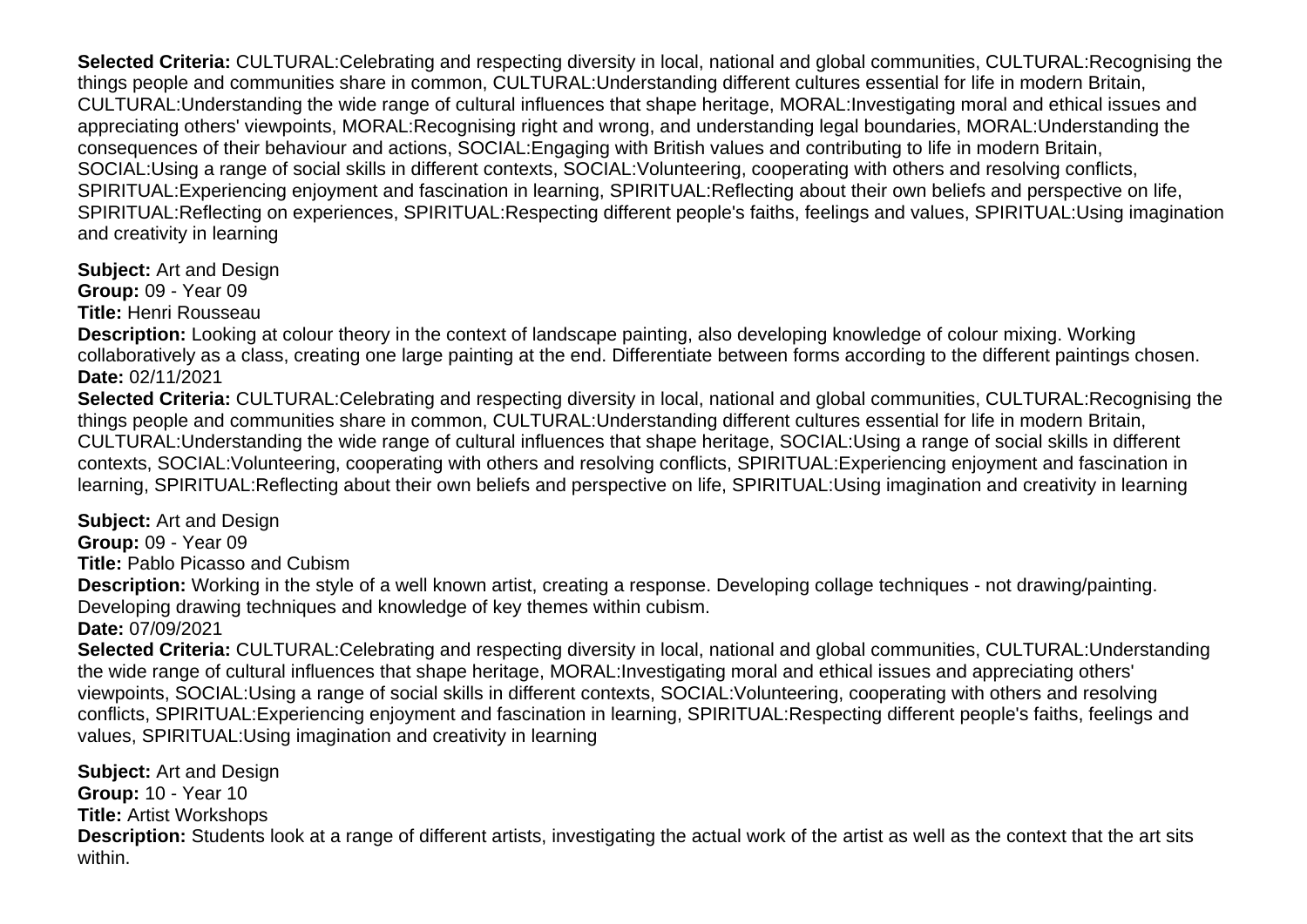### **Date:** 07/09/2021

**Selected Criteria:** CULTURAL:Celebrating and respecting diversity in local, national and global communities, CULTURAL:Recognising the things people and communities share in common, CULTURAL:Understanding different cultures essential for life in modern Britain, CULTURAL:Understanding the wide range of cultural influences that shape heritage, MORAL:Investigating moral and ethical issues and appreciating others' viewpoints, SOCIAL:Using a range of social skills in different contexts, SOCIAL:Volunteering, cooperating with others and resolving conflicts, SPIRITUAL:Experiencing enjoyment and fascination in learning, SPIRITUAL:Respecting different people's faiths, feelings and values, SPIRITUAL:Using imagination and creativity in learning

<span id="page-25-0"></span>**Subject:** Art and Design

**Group:** 11 - Year 11

**Title:** GCSE Project Development

**Description:** Fulfilling the assessment objectives of the course, students will develop a habit for reining what has gone well in their work and what need refining, developing and encouraging their creative independence.

**Date:** 07/09/2021

**Selected Criteria:** CULTURAL:Celebrating and respecting diversity in local, national and global communities, CULTURAL:Recognising the things people and communities share in common, CULTURAL:Understanding different cultures essential for life in modern Britain, CULTURAL:Understanding the wide range of cultural influences that shape heritage, MORAL:Investigating moral and ethical issues and appreciating others' viewpoints, SOCIAL:Using a range of social skills in different contexts, SOCIAL:Volunteering, cooperating with others and resolving conflicts, SPIRITUAL:Experiencing enjoyment and fascination in learning, SPIRITUAL:Reflecting about their own beliefs and perspective on life, SPIRITUAL:Reflecting on experiences, SPIRITUAL:Respecting different people's faiths, feelings and values, SPIRITUAL:Using imagination and creativity in learning

<span id="page-25-1"></span>**Subject:** Boarding

**Group:** All

**Title:** Behaviour Management

**Description:** Boarding staff use a range of methods to help de-escalate, unpick and re-educate focusing on harm caused. Such RJ practices help the students develop empathy for one another and remorse for their actions. We use re-tracking booklets and the boys where boys can reflect on their actions.

#### **Date:** 24/03/2022

**Selected Criteria:** CULTURAL:Celebrating and respecting diversity in local, national and global communities, CULTURAL:Recognising the things people and communities share in common, CULTURAL:Understanding different cultures essential for life in modern Britain, MORAL:Investigating moral and ethical issues and appreciating others' viewpoints, MORAL:Recognising right and wrong, and understanding legal boundaries, MORAL:Understanding the consequences of their behaviour and actions, SOCIAL:Engaging with British values and contributing to life in modern Britain, SOCIAL:Using a range of social skills in different contexts, SPIRITUAL:Reflecting about their own beliefs and perspective on life, SPIRITUAL:Reflecting on experiences, SPIRITUAL:Respecting different people's faiths, feelings and values

<span id="page-25-2"></span>**Subject:** Boarding **Group:** Boarders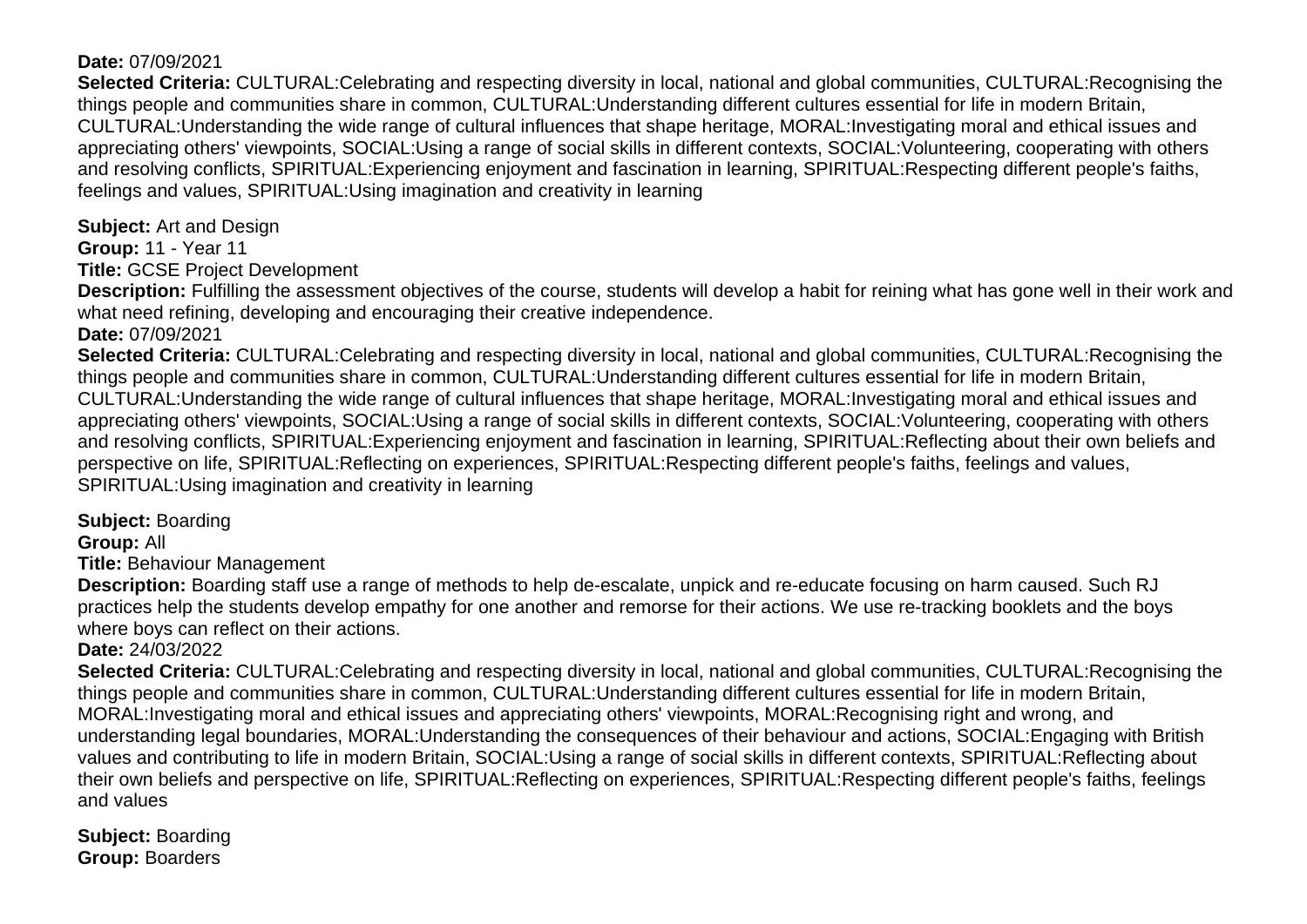# **Title:** Open Day

**Description:** All boys participate in the preparation, organisation and delivery of the annual school Open Day. They take responsibility for ensuring the school community looks its best with litter picking, gardening, shoe polishing, displays and talking to prospective boys and parents about their experiences as a boarder at Brymore.

# **Date:** 24/03/2022

**Selected Criteria:** CULTURAL:Celebrating and respecting diversity in local, national and global communities, CULTURAL:Participating and responding to cultural opportunities, CULTURAL:Recognising the things people and communities share in common, CULTURAL:Understanding different cultures essential for life in modern Britain, CULTURAL:Understanding the wide range of cultural influences that shape heritage, SOCIAL:Engaging with British values and contributing to life in modern Britain, SOCIAL:Using a range of social skills in different contexts, SOCIAL:Volunteering, cooperating with others and resolving conflicts, SPIRITUAL:Experiencing enjoyment and fascination in learning, SPIRITUAL:Reflecting about their own beliefs and perspective on life, SPIRITUAL:Reflecting on experiences, SPIRITUAL:Respecting different people's faiths, feelings and values, SPIRITUAL:Using imagination and creativity in learning

# <span id="page-26-0"></span>**Subject:** Boarding

**Group:** Boarders

**Title:** Registrations

**Description:** During evening registrations, boys are given notices and information that affects them. Moments are seized to explain moral issues or incidents that affect all as we live together so that all may develop and make marginal gains whether this is spiritually, morally or socially or culturally.

# **Date:** 15/03/2022

**Selected Criteria:** CULTURAL:Celebrating and respecting diversity in local, national and global communities, CULTURAL:Participating and responding to cultural opportunities, CULTURAL:Recognising the things people and communities share in common, CULTURAL:Understanding different cultures essential for life in modern Britain, MORAL:Investigating moral and ethical issues and appreciating others' viewpoints, MORAL:Recognising right and wrong, and understanding legal boundaries, MORAL:Understanding the consequences of their behaviour and actions, SOCIAL:Engaging with British values and contributing to life in modern Britain, SOCIAL:Using a range of social skills in different contexts, SOCIAL:Volunteering, cooperating with others and resolving conflicts, SPIRITUAL:Experiencing enjoyment and fascination in learning, SPIRITUAL:Reflecting about their own beliefs and perspective on life, SPIRITUAL:Reflecting on experiences, SPIRITUAL:Respecting different people's faiths, feelings and values, SPIRITUAL:Using imagination and creativity in learning

# <span id="page-26-1"></span>**Subject:** Boarding

**Group:** Boarders

**Title:** Student meetings in boarding

**Description:** Boys have several groups that meet as a whole. A food group, a HIT group that looks at house improvements, debate club, charity rep meetings

# **Date:** 15/03/2022

**Selected Criteria:** CULTURAL:Celebrating and respecting diversity in local, national and global communities, CULTURAL:Participating and responding to cultural opportunities, CULTURAL:Recognising the things people and communities share in common, CULTURAL:Understanding different cultures essential for life in modern Britain, CULTURAL:Understanding the wide range of cultural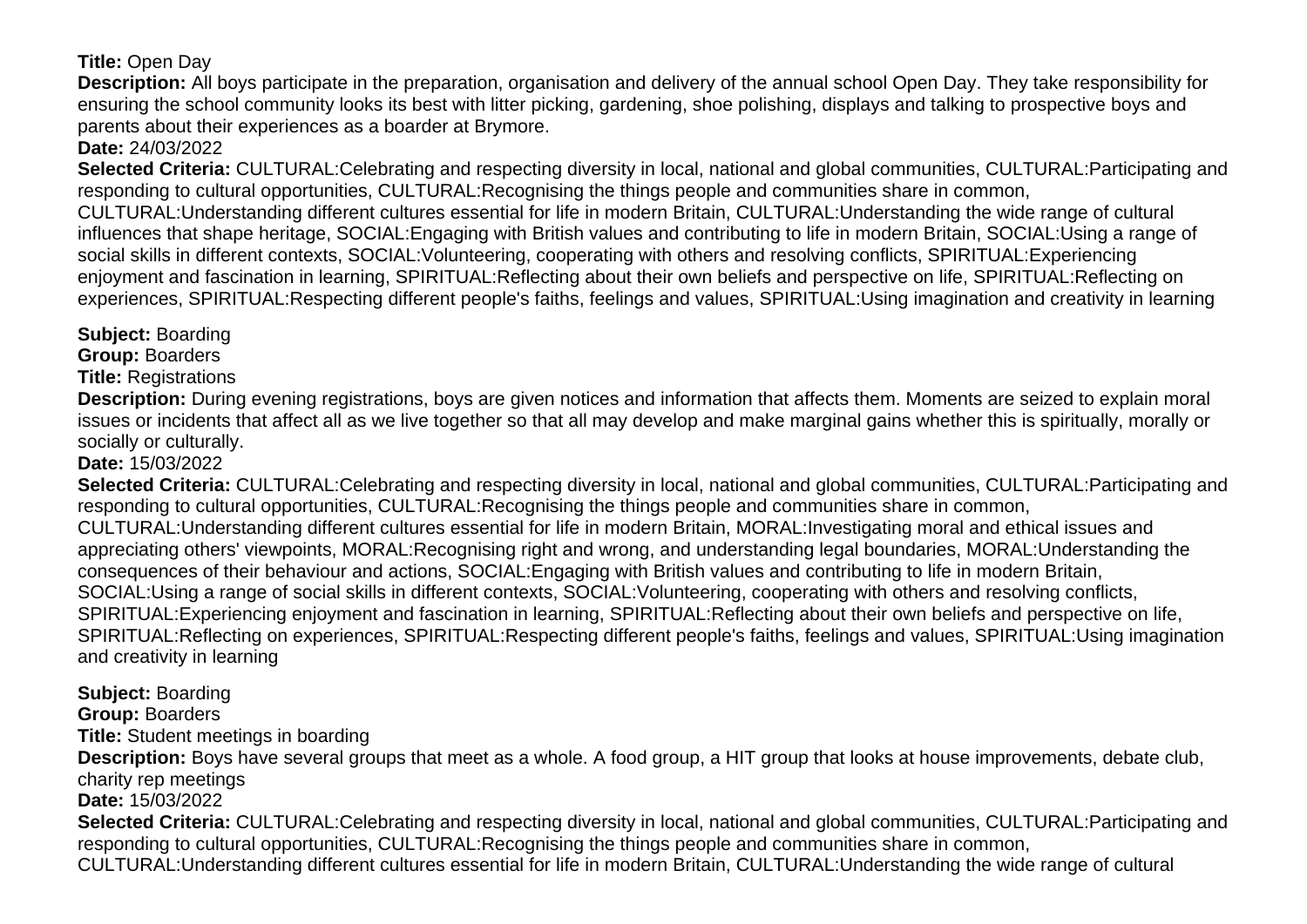influences that shape heritage, MORAL:Investigating moral and ethical issues and appreciating others' viewpoints, MORAL:Recognising right and wrong, and understanding legal boundaries, MORAL:Understanding the consequences of their behaviour and actions, SOCIAL:Engaging with British values and contributing to life in modern Britain, SOCIAL:Using a range of social skills in different contexts, SOCIAL:Volunteering, cooperating with others and resolving conflicts, SPIRITUAL:Experiencing enjoyment and fascination in learning, SPIRITUAL:Reflecting about their own beliefs and perspective on life, SPIRITUAL:Reflecting on experiences, SPIRITUAL:Respecting different people's faiths, feelings and values, SPIRITUAL:Using imagination and creativity in learning

<span id="page-27-0"></span>**Subject:** Boarding

**Group:** Boarders

**Title:** Personal Support Workshops

**Description:** New Yr 7s learn about a range of topics to help them settle, be safer and happier and healthier. The topics include- Mental Health, E-Safety, Respect and Kindness inc (Everyone's Invited). Self care, bullying and prevent. They learn about these topics each half term throughout the year.

# **Date:** 15/03/2022

**Selected Criteria:** CULTURAL:Celebrating and respecting diversity in local, national and global communities, CULTURAL:Participating and responding to cultural opportunities, CULTURAL:Recognising the things people and communities share in common, CULTURAL:Understanding different cultures essential for life in modern Britain, CULTURAL:Understanding the wide range of cultural influences that shape heritage, MORAL:Investigating moral and ethical issues and appreciating others' viewpoints, MORAL:Recognising right and wrong, and understanding legal boundaries, MORAL:Understanding the consequences of their behaviour and actions, SOCIAL:Engaging with British values and contributing to life in modern Britain, SOCIAL:Using a range of social skills in different contexts, SOCIAL:Volunteering, cooperating with others and resolving conflicts, SPIRITUAL:Experiencing enjoyment and fascination in learning, SPIRITUAL:Reflecting about their own beliefs and perspective on life, SPIRITUAL:Reflecting on experiences, SPIRITUAL:Respecting different people's faiths, feelings and values, SPIRITUAL:Using imagination and creativity in learning

# <span id="page-27-1"></span>**Subject:** Boarding

**Group:** Boarders

**Title:** Debate Club

**Description:** yr 7 boys in Kemp have debate club led by an older boy who asks them moral dilemma questions and they have to explain their answers. Boys experience debate and it is explained that this is how our parliament works much of the time. This should serve to broaden horizons as well as open minds.

**Date:** 15/03/2022

**Selected Criteria:** CULTURAL:Celebrating and respecting diversity in local, national and global communities, CULTURAL:Knowledge of Britain's democratic parliamentary system, CULTURAL:Participating and responding to cultural opportunities, CULTURAL:Recognising the things people and communities share in common, CULTURAL:Understanding different cultures essential for life in modern Britain, CULTURAL:Understanding the wide range of cultural influences that shape heritage, MORAL:Investigating moral and ethical issues and appreciating others' viewpoints, MORAL:Recognising right and wrong, and understanding legal boundaries, MORAL:Understanding the consequences of their behaviour and actions, SOCIAL:Engaging with British values and contributing to life in modern Britain, SOCIAL:Using a range of social skills in different contexts, SOCIAL:Volunteering, cooperating with others and resolving conflicts, SPIRITUAL:Experiencing enjoyment and fascination in learning, SPIRITUAL:Reflecting about their own beliefs and perspective on life,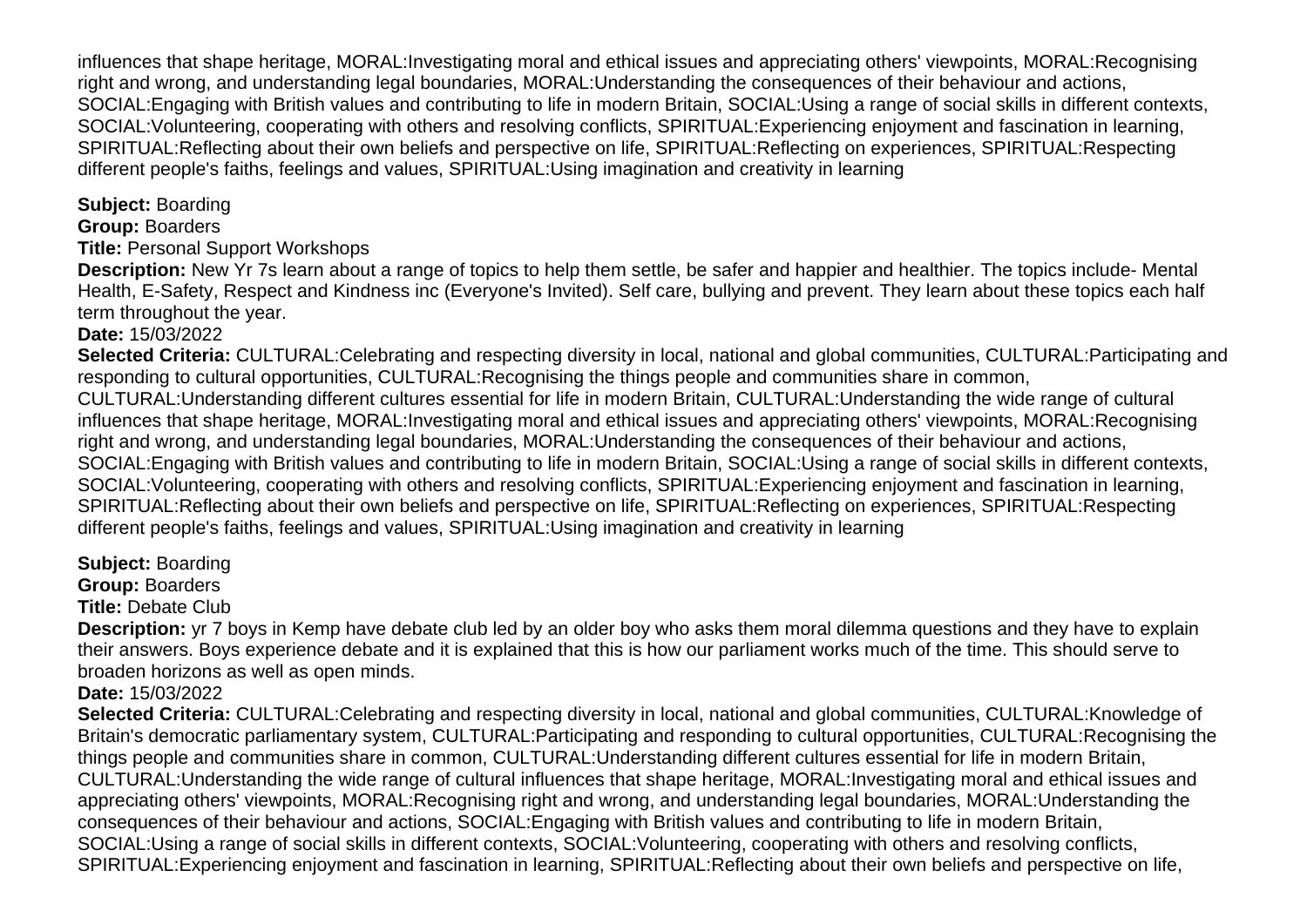SPIRITUAL:Reflecting on experiences, SPIRITUAL:Respecting different people's faiths, feelings and values

<span id="page-28-0"></span>**Subject:** Boarding

**Group:** Boarders

**Title:** House Charity Work/ fundraising

**Description:** Boys choose their boarding house charity. there are three houses. Boys fund raise throughout the year to make money for their chosen charity. This is essential for boys to think about global issues and the wider community/ nation/ world. For example Kemp are raising money for WWF so global issues of global warming and endangered species were discussed and promoted. **Date:** 15/03/2022

**Selected Criteria:** CULTURAL:Celebrating and respecting diversity in local, national and global communities, CULTURAL:Participating and responding to cultural opportunities, CULTURAL:Recognising the things people and communities share in common, MORAL:Investigating moral and ethical issues and appreciating others' viewpoints, MORAL:Recognising right and wrong, and understanding legal boundaries, MORAL:Understanding the consequences of their behaviour and actions, SOCIAL:Engaging with British values and contributing to life in modern Britain, SOCIAL:Using a range of social skills in different contexts, SOCIAL:Volunteering, cooperating with others and resolving conflicts, SPIRITUAL:Experiencing enjoyment and fascination in learning, SPIRITUAL:Reflecting about their own beliefs and perspective on life, SPIRITUAL:Reflecting on experiences, SPIRITUAL:Respecting different people's faiths, feelings and values, SPIRITUAL:Using imagination and creativity in learning

<span id="page-28-1"></span>**Subject:** Business Studies

**Group:** 10 - Year 10

**Title:** Elections

**Description:** Frequent discussion on political figures such as the PM, Chancellor etc and how elections at home and abroad effect global markets.

Political instability Authoritarian leader Freedom of speech Effects on the economy. Western values Ukraine situation **Challenging** negative opinions

**Date:** 01/03/2022 **Selected Criteria:** CULTURAL:Celebrating and respecting diversity in local, national and global communities, CULTURAL:Knowledge of Britain's democratic parliamentary system, CULTURAL:Recognising the things people and communities share in common, CULTURAL:Understanding different cultures essential for life in modern Britain

<span id="page-28-2"></span>**Subject:** Business Studies **Group:** 11 - Year 11 **Title:** Elections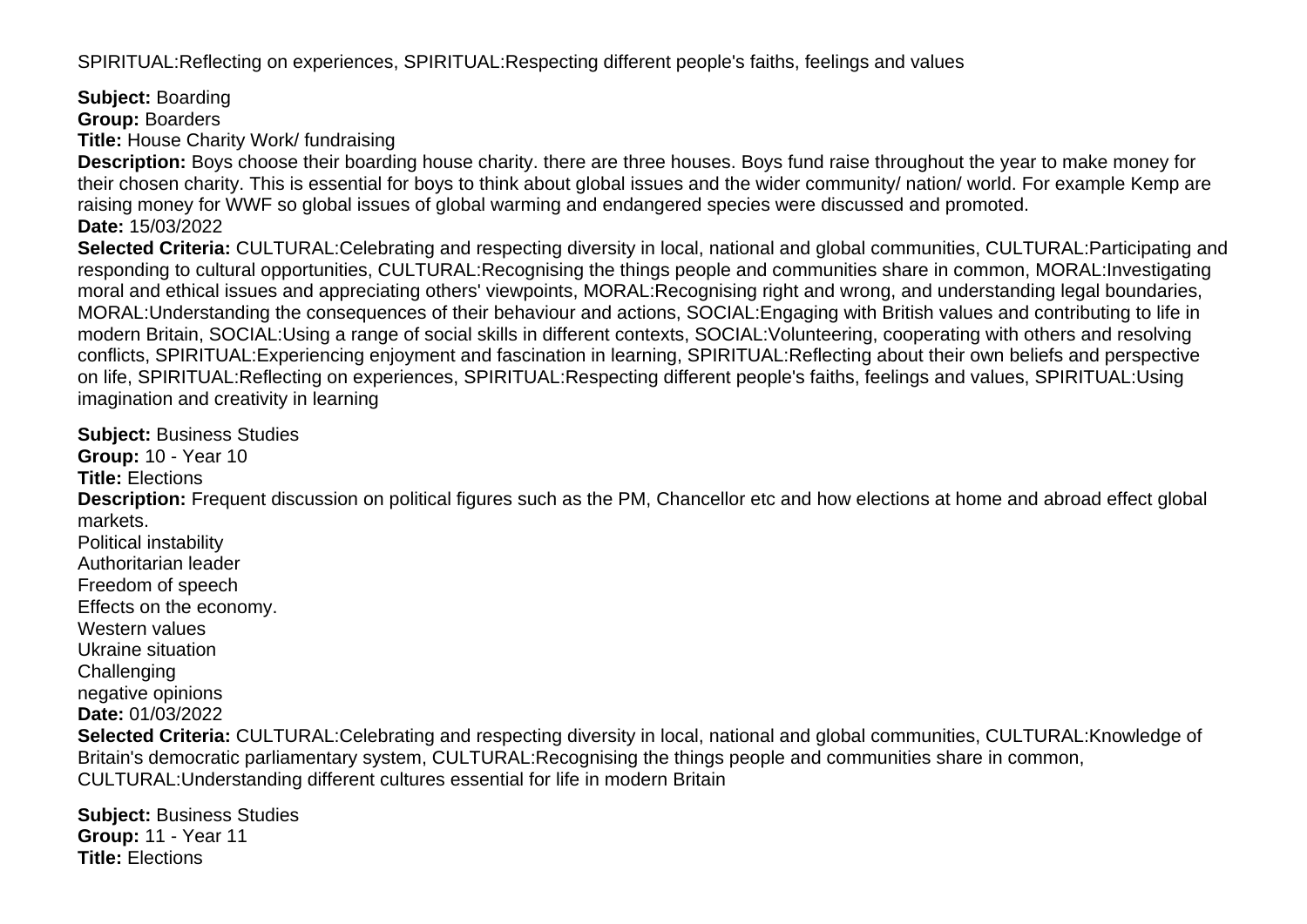**Description:** Frequent discussion on political figures such as the PM, Chancellor etc and how elections at home and abroad effect global markets.

Political instability Authoritarian leader Freedom of speech Effects on the economy. Western values Ukraine situation **Challenging** negative opinions **Date:** 01/04/2022 **Selected Criteria:** CULTURAL:Celebrating and respecting diversity in local, national and global communities, CULTURAL:Knowledge of Britain's democratic parliamentary system, CULTURAL:Recognising the things people and communities share in common, CULTURAL:Understanding different cultures essential for life in modern Britain

<span id="page-29-0"></span>**Subject:** Drama **Group:** 07 - Year 07 **Title:** I love Earth Project **Description:** -Before boys begin their 'I love Earth Project' they are asked to discuss endangered species before watching a WWF extract about this global issue.

-The 'I Love Earth Project' allows boys to choose an endangered species animal and create a story explaining how the animal feels from its P.O.V. paying close attention to emotions felt and trying to convey such context of emotion. The boys present this, and it is peer assessed.

**Date:** 06/02/2022

**Selected Criteria:** CULTURAL:Celebrating and respecting diversity in local, national and global communities, CULTURAL:Participating and responding to cultural opportunities, CULTURAL:Recognising the things people and communities share in common, MORAL:Investigating moral and ethical issues and appreciating others' viewpoints, MORAL:Recognising right and wrong, and understanding legal boundaries, MORAL:Understanding the consequences of their behaviour and actions, SOCIAL:Engaging with British values and contributing to life in modern Britain, SOCIAL:Using a range of social skills in different contexts, SOCIAL:Volunteering, cooperating with others and resolving conflicts, SPIRITUAL:Experiencing enjoyment and fascination in learning, SPIRITUAL:Reflecting about their own beliefs and perspective on life, SPIRITUAL:Reflecting on experiences, SPIRITUAL:Respecting different people's faiths, feelings and values, SPIRITUAL:Using imagination and creativity in learning

<span id="page-29-1"></span>**Subject:** Drama **Group:** 07 - Year 07 **Title:** Powerful Poetry project

**Description:** -Boys hear a series of inspiring poems and then choose one and learn the poem so they can recite on their own on front of the class which will then provide further opportunity to peer assess.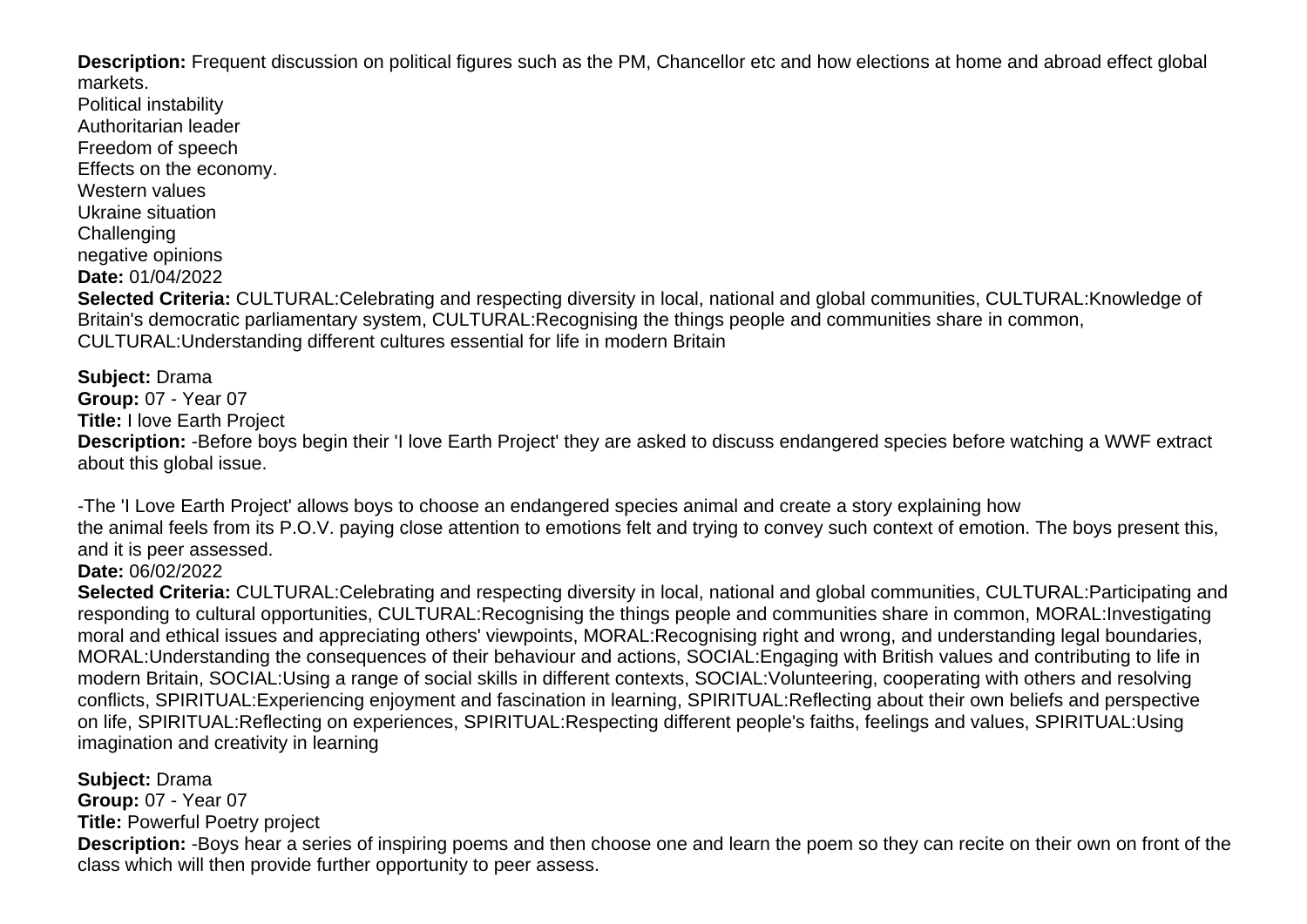-In Year 8 boys will recite GCSE poems from the GCSE poem anthology

booklet so having an opportunity to recite in front of peers is necessary and support English too as well as developing confidence when speaking orally.

**Date:** 06/02/2022

**Selected Criteria:** CULTURAL:Celebrating and respecting diversity in local, national and global communities, CULTURAL:Recognising the things people and communities share in common, SPIRITUAL:Experiencing enjoyment and fascination in learning, SPIRITUAL:Reflecting on experiences, SPIRITUAL:Respecting different people's faiths, feelings and values, SPIRITUAL:Using imagination and creativity in learning

<span id="page-30-0"></span>**Subject:** Drama

**Group:** 08 - Year 08

**Title:** Infamous Hero project

**Description:** Infamous Hero Project- Ghost Rider extract played, and boys encouraged to think about how the hero has an edge making them infamous. Afterwards boys get into pairs and create their own infamous hero and present their hero and explain their attributes and why their character is infamous? Do they have a wicked sense of humour? Are they always in a bad mood whilst saving people? Boys to build upon their skills and bring all together for this presentation so it is delivered confidently. Boys will peer assess. **Date:** 13/02/2022

**Selected Criteria:** CULTURAL:Celebrating and respecting diversity in local, national and global communities, CULTURAL:Recognising the things people and communities share in common, MORAL:Investigating moral and ethical issues and appreciating others' viewpoints, MORAL:Recognising right and wrong, and understanding legal boundaries, MORAL:Understanding the consequences of their behaviour and actions, SOCIAL:Using a range of social skills in different contexts, SOCIAL:Volunteering, cooperating with others and resolving conflicts, SPIRITUAL:Experiencing enjoyment and fascination in learning, SPIRITUAL:Reflecting about their own beliefs and perspective on life, SPIRITUAL:Respecting different people's faiths, feelings and values, SPIRITUAL:Using imagination and creativity in learning

<span id="page-30-1"></span>**Subject:** Drama

**Group:** 08 - Year 08

**Title:** Morphing Objects and Improvisation (3 & 4)

**Description:** Boys learn endings are just as important as beginnings. Endings should be well planned and not just peter out. -Boys are

asked to discuss the importance of considering what happens to other characters before the ending. Why did the others leave if they did so? Must be believable and context needs to be considered carefully- who, what, where why etc.

- Boys are asked to reflect as to how

effective each other's endings are after having time to practise. This is done now ready for their next project so these new skills and knowledge can be demonstrated in their subsequent performances

-Boys complete work on how to make characters more believable.

Using previous skills taught last year and this, boys are to use tone, pace and their vocal skills to portray emotions in a believable way. Boys are encouraged to think about how their character will speak, what mannerisms will they have, grunts, actions unique to them. Boys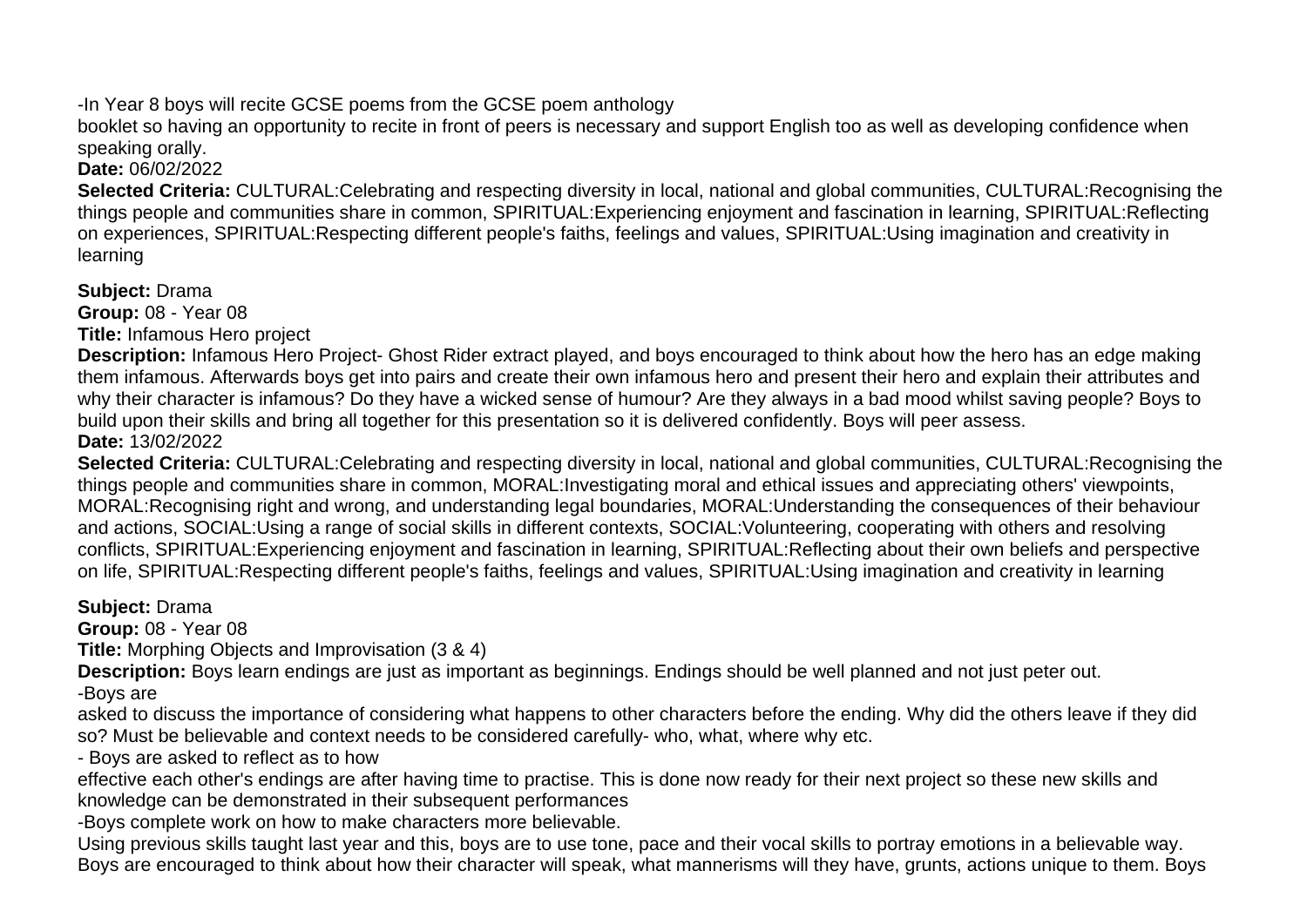told their actions should be dominated by their character not by their own personality. Re-minded that movement and voice often linked.

-Morphing work is completed to increase skills of creativity and improvisation.

**Date:** 13/02/2022

**Selected Criteria:** CULTURAL:Celebrating and respecting diversity in local, national and global communities, CULTURAL:Recognising the things people and communities share in common, MORAL:Understanding the consequences of their behaviour and actions, SOCIAL:Using a range of social skills in different contexts, SOCIAL:Volunteering, cooperating with others and resolving conflicts,

SPIRITUAL:Experiencing enjoyment and fascination in learning, SPIRITUAL:Reflecting about their own beliefs and perspective on life,

SPIRITUAL:Reflecting on experiences, SPIRITUAL:Using imagination and creativity in learning

# <span id="page-31-0"></span>**Subject:** Drama

**Group:** 08 - Year 08

**Title:** Project- Our Tribe, Our World?

**Description:** -Boys are asked to create their own tribe in groups. They need to create a celebration day and their currency, a map of their country and their flag and rules.

-Boys present their tribe and explain their currency and flag and map as well as rules etc. After being peer

assessed, new rules will be brought in and essentially the tribes will be discriminated against. Boys asked to express how this makes them feel and to produce an impassioned speech.

-Boys then discuss how it made them feel and global issues of discrimination are discussed.

**Date:** 13/02/2022

**Selected Criteria:** CULTURAL:Celebrating and respecting diversity in local, national and global communities, CULTURAL:Knowledge of Britain's democratic parliamentary system, CULTURAL:Participating and responding to cultural opportunities, CULTURAL:Recognising the things people and communities share in common, CULTURAL:Understanding different cultures essential for life in modern Britain, CULTURAL:Understanding the wide range of cultural influences that shape heritage, MORAL:Investigating moral and ethical issues and appreciating others' viewpoints, MORAL:Recognising right and wrong, and understanding legal boundaries, MORAL:Understanding the consequences of their behaviour and actions, SOCIAL:Engaging with British values and contributing to life in modern Britain, SOCIAL:Using a range of social skills in different contexts, SOCIAL:Volunteering, cooperating with others and resolving conflicts, SPIRITUAL:Experiencing enjoyment and fascination in learning, SPIRITUAL:Reflecting about their own beliefs and perspective on life, SPIRITUAL:Reflecting on experiences, SPIRITUAL:Respecting different people's faiths, feelings and values, SPIRITUAL:Using imagination and creativity in learning

# <span id="page-31-1"></span>**Subject:** Drama

**Group:** 08 - Year 08

**Title:** Performing Arts talk from BCT college staff

**Description:** We will have a visitor from BCT Performing Arts Dept. who will come in and talk to the boys about performing arts at college and associated careers. How drama skills help us in our every-day lives is also looked at.

-Drama vocabulary work- boys to demonstrate

their knowledge of drama vocabulary learnt throughout the year to embed ready for further studies in the future.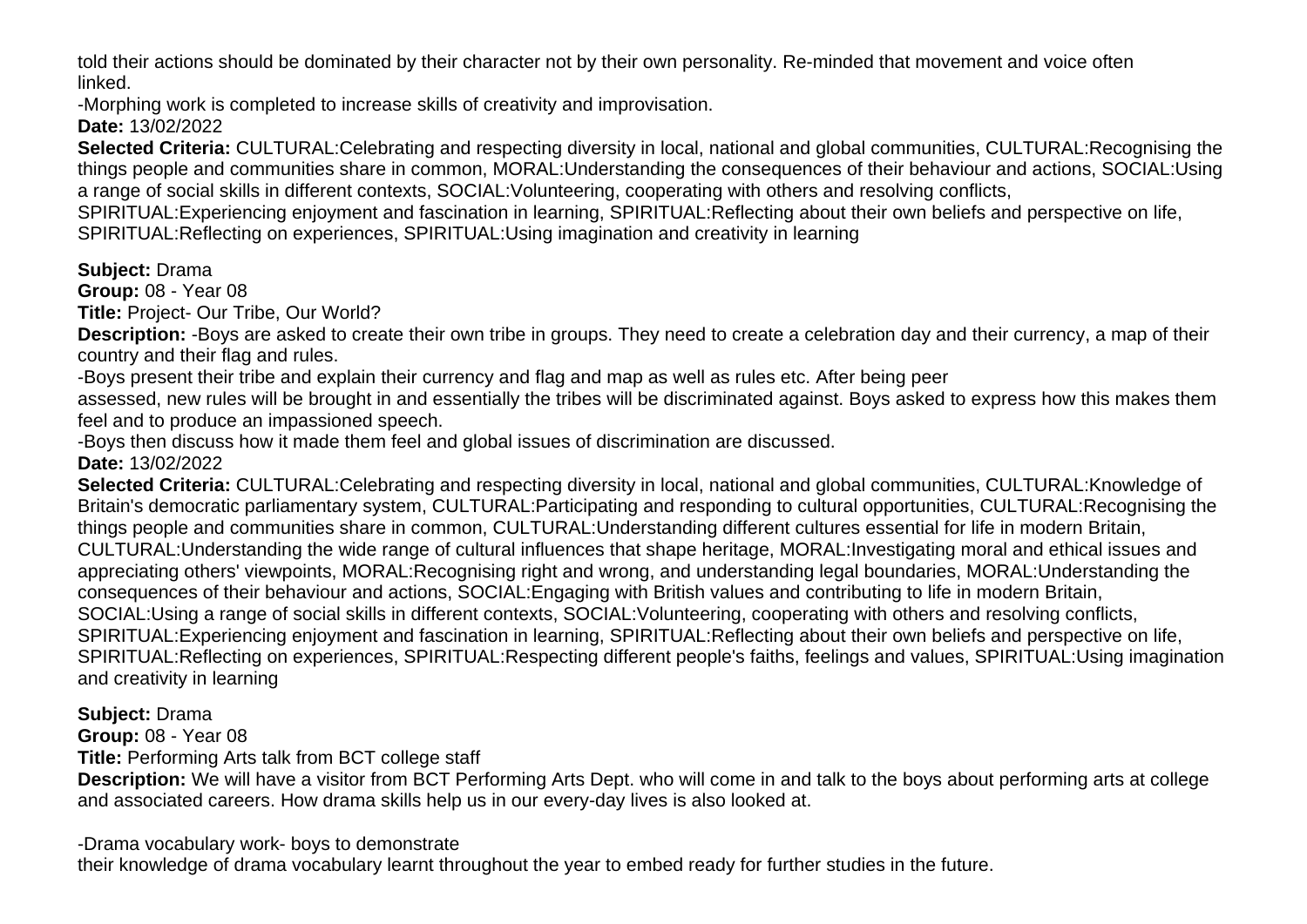#### **Date:** 13/02/2022

**Selected Criteria:** CULTURAL:Celebrating and respecting diversity in local, national and global communities, CULTURAL:Participating and responding to cultural opportunities, CULTURAL:Recognising the things people and communities share in common, SOCIAL:Engaging with British values and contributing to life in modern Britain, SOCIAL:Using a range of social skills in different contexts, SPIRITUAL:Experiencing enjoyment and fascination in learning, SPIRITUAL:Reflecting about their own beliefs and perspective on life, SPIRITUAL:Reflecting on experiences, SPIRITUAL:Respecting different people's faiths, feelings and values, SPIRITUAL:Using imagination and creativity in learning

<span id="page-32-0"></span>**Subject:** Drama

**Group:** 08 - Year 08

**Title:** Total War- WW2 Turning Points Project

**Description:** -Total War- WW2 Turning Points Project- Boys to use their vocal skills to present in groups their choice for their key turning point in WW2 and present their argument as to why hey feel they this way. It is a project that requires less physical action too. **Date:** 06/02/2022

**Selected Criteria:** CULTURAL:Celebrating and respecting diversity in local, national and global communities, CULTURAL:Recognising the things people and communities share in common, MORAL:Investigating moral and ethical issues and appreciating others' viewpoints, SOCIAL:Using a range of social skills in different contexts, SOCIAL:Volunteering, cooperating with others and resolving conflicts, SPIRITUAL:Experiencing enjoyment and fascination in learning, SPIRITUAL:Respecting different people's faiths, feelings and values, SPIRITUAL:Using imagination and creativity in learning

<span id="page-32-1"></span>**Subject:** Engineering **Group:** 10 - Year 10 **Title:** 10 Engineering Theory [1] **Description:** Students need to explore and learn about what an Engineer is and how they work. Key learning expectations are: [1] Different disciplines of engineering. [2] Health and Safety at Work act. [3] Use of SI [4] Use of formulae. **Date:** 17/11/2021

**Selected Criteria:** CULTURAL:Celebrating and respecting diversity in local, national and global communities, CULTURAL:Understanding the wide range of cultural influences that shape heritage, MORAL:Recognising right and wrong, and understanding legal boundaries, MORAL:Understanding the consequences of their behaviour and actions, SOCIAL:Using a range of social skills in different contexts, SOCIAL:Volunteering, cooperating with others and resolving conflicts, SPIRITUAL:Experiencing enjoyment and fascination in learning, SPIRITUAL:Reflecting on experiences, SPIRITUAL:Using imagination and creativity in learning

<span id="page-32-2"></span>**Subject:** Engineering **Group:** 10 - Year 10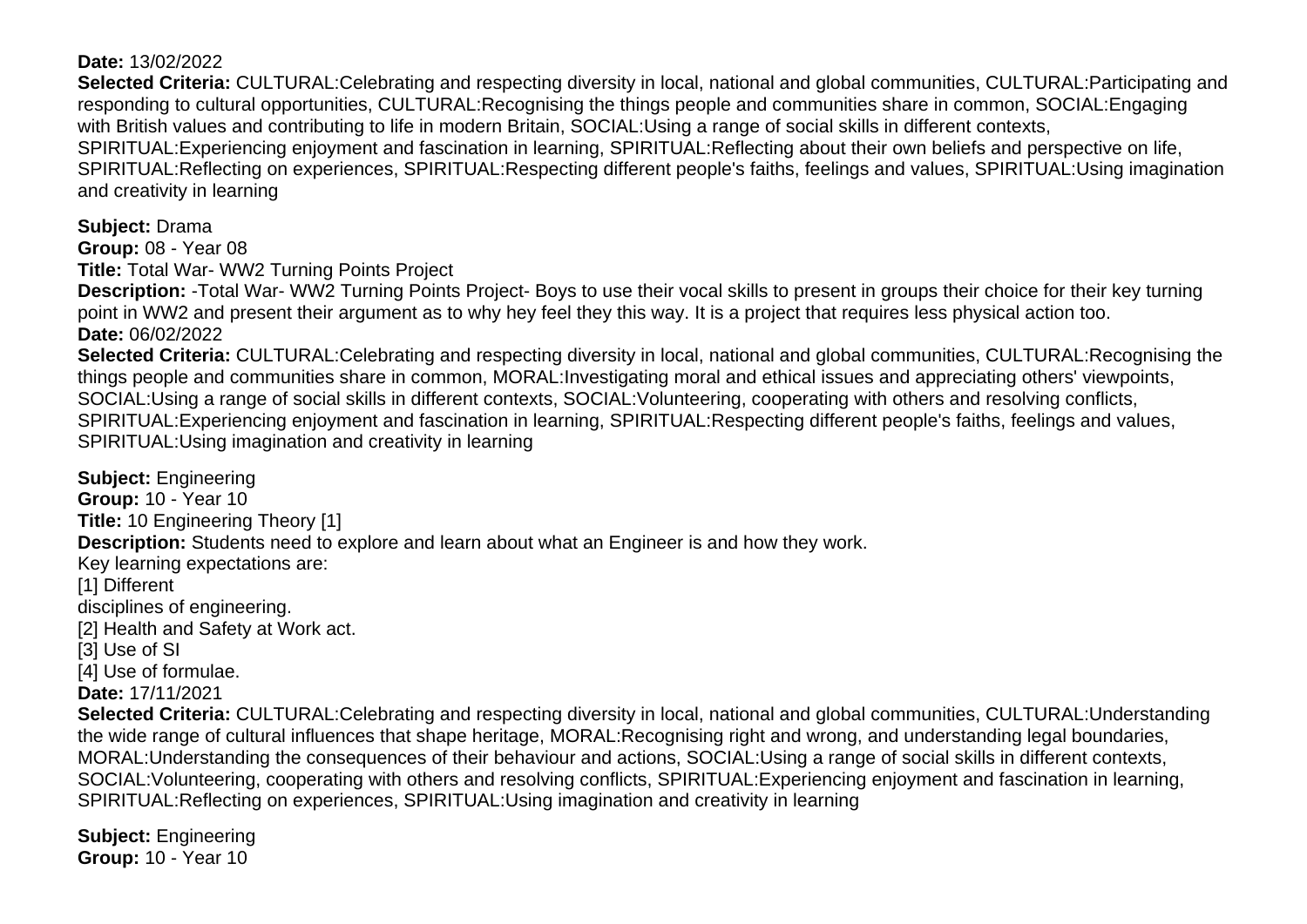**Title:** 10 Engineering Practical

**Description:** Students will work from specific drawings and make high quality products . They will adhere to tolerance levels and assess each piece.

Key learning expectations are:

[1] Measuring and marking out

- [2] Drill practice
- [3] Apprentice pieces

[4] H' Plate

[5] Bottle opener

**Date:** 17/11/2021

**Selected Criteria:** CULTURAL:Celebrating and respecting diversity in local, national and global communities, CULTURAL:Understanding the wide range of cultural influences that shape heritage, MORAL:Recognising right and wrong, and understanding legal boundaries, MORAL:Understanding the consequences of their behaviour and actions, SOCIAL:Using a range of social skills in different contexts, SOCIAL:Volunteering, cooperating with others and resolving conflicts, SPIRITUAL:Experiencing enjoyment and fascination in learning, SPIRITUAL:Reflecting on experiences, SPIRITUAL:Using imagination and creativity in learning

<span id="page-33-0"></span>**Subject:** Engineering **Group:** 11 - Year 11 **Title:** 11 Engineering Theory [1] **Description:** Students need to explore and learn about what an Engineer is and how they work. Key learning expectations are: [1] Different disciplines of engineering. [2] Health and Safety at Work act. [3] Use of SI [4] Use of formulae. **Date:** 17/11/2021 **Selected Criteria:** CULTURAL:Celebrating and respecting diversity in local, national and global communities, CULTURAL:Understanding

the wide range of cultural influences that shape heritage, MORAL:Recognising right and wrong, and understanding legal boundaries, MORAL:Understanding the consequences of their behaviour and actions, SOCIAL:Using a range of social skills in different contexts, SOCIAL:Volunteering, cooperating with others and resolving conflicts, SPIRITUAL:Experiencing enjoyment and fascination in learning, SPIRITUAL:Reflecting on experiences, SPIRITUAL:Using imagination and creativity in learning

<span id="page-33-1"></span>**Subject:** Engineering **Group:** 11 - Year 11 **Title:** 11 Engineering Practical **Description:** Students will work from specific drawings and make a high quality hammer. They will adhere to tolerance levels and appropriate levels of workshop practice. Key learning expectations are: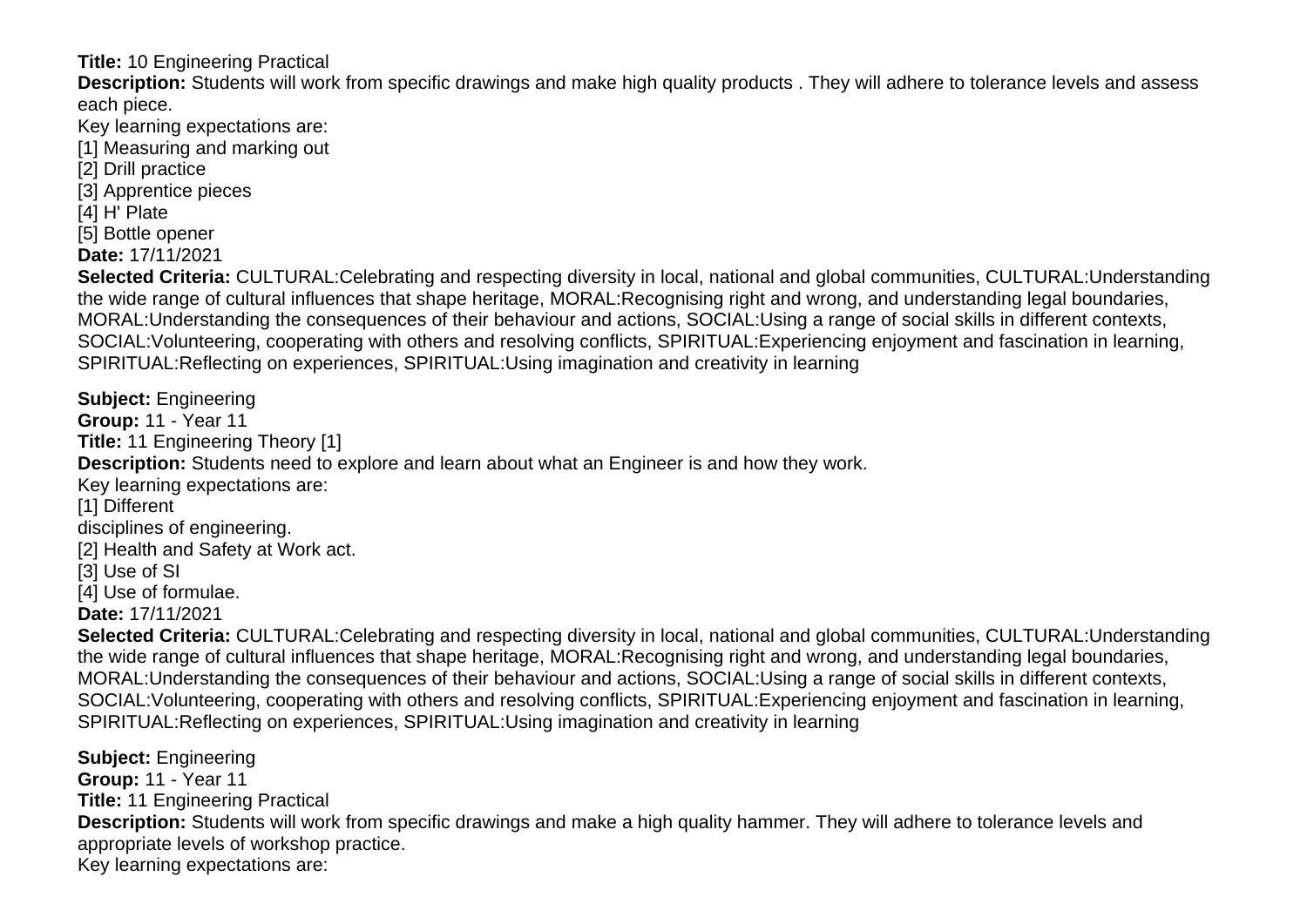[1] Aluminium lathe handle [2] Mild steel tapped shaft [3] Mild steel head on the shaper **Date:** 17/11/2021

**Selected Criteria:** CULTURAL:Celebrating and respecting diversity in local, national and global communities, CULTURAL:Understanding the wide range of cultural influences that shape heritage, MORAL:Recognising right and wrong, and understanding legal boundaries, MORAL:Understanding the consequences of their behaviour and actions, SOCIAL:Using a range of social skills in different contexts, SOCIAL:Volunteering, cooperating with others and resolving conflicts, SPIRITUAL:Experiencing enjoyment and fascination in learning, SPIRITUAL:Reflecting on experiences, SPIRITUAL:Using imagination and creativity in learning

<span id="page-34-0"></span>**Subject:** Engineering

**Group:** 11 - Year 11

**Title:** 11 Engineering Synoptic

**Description:** Students will complete a project set by the exam board. It will include an A4 portfolio of research and planning, as well as a 3D model of the artifact.

Key learning expectations are:

[1] Contextual analysis of problem.

[2] Research and investigation.

[3] Planning and

timings

[4] Technical drawings

[5] Evaluation and improvements.

**Date:** 17/11/2021

**Selected Criteria:** CULTURAL:Celebrating and respecting diversity in local, national and global communities, CULTURAL:Understanding the wide range of cultural influences that shape heritage, MORAL:Recognising right and wrong, and understanding legal boundaries, MORAL:Understanding the consequences of their behaviour and actions, SOCIAL:Using a range of social skills in different contexts, SOCIAL:Volunteering, cooperating with others and resolving conflicts, SPIRITUAL:Experiencing enjoyment and fascination in learning, SPIRITUAL:Reflecting on experiences, SPIRITUAL:Using imagination and creativity in learning

<span id="page-34-1"></span>**Subject:** English

**Group:** 07 - Year 07

**Title:** Presenting the Natural World

**Description:** Creative writing rooted in exploration of animals and the natural world within their habitats to develop social responsibility. **Date:** 06/06/2022

**Selected Criteria:** CULTURAL:Celebrating and respecting diversity in local, national and global communities, CULTURAL:Participating and responding to cultural opportunities, CULTURAL:Recognising the things people and communities share in common,

CULTURAL:Understanding different cultures essential for life in modern Britain, CULTURAL:Understanding the wide range of cultural influences that shape heritage, MORAL:Investigating moral and ethical issues and appreciating others' viewpoints, MORAL:Recognising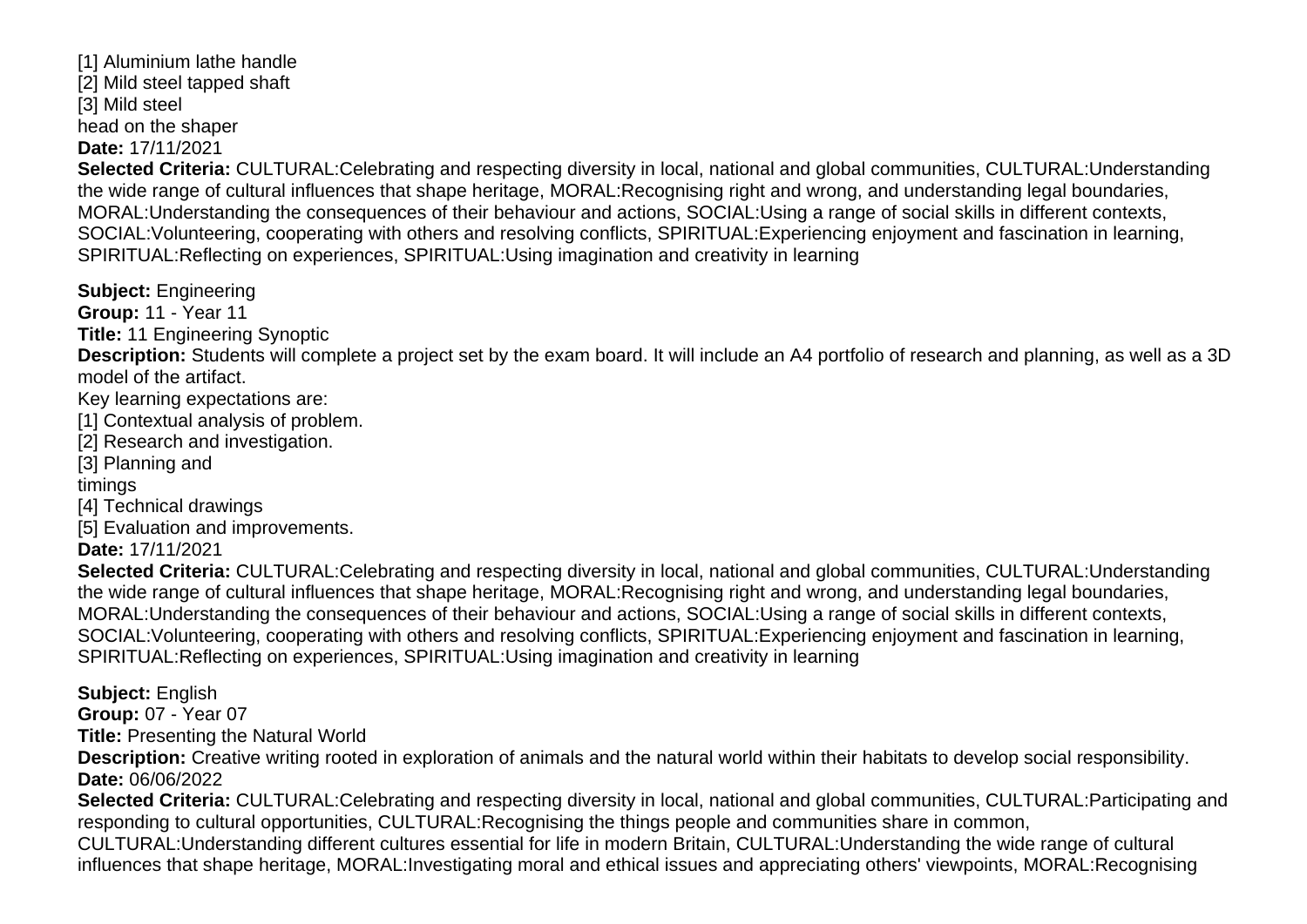right and wrong, and understanding legal boundaries, MORAL:Understanding the consequences of their behaviour and actions, SOCIAL:Engaging with British values and contributing to life in modern Britain, SOCIAL:Volunteering, cooperating with others and resolving conflicts, SPIRITUAL:Experiencing enjoyment and fascination in learning, SPIRITUAL:Reflecting about their own beliefs and perspective on life, SPIRITUAL:Reflecting on experiences

<span id="page-35-0"></span>**Subject:** English

**Group:** 07 - Year 07 **Title:** Much Ado About Nothing

**Description:** Focus on contextualised information on Elizabethan England exploring differences between contemporary ideas and historical. Promotes discussion on key issues around gender, hierarchy and family life.

**Date:** 03/01/2022

**Selected Criteria:** CULTURAL:Celebrating and respecting diversity in local, national and global communities, CULTURAL:Understanding the wide range of cultural influences that shape heritage, MORAL:Investigating moral and ethical issues and appreciating others' viewpoints, MORAL:Recognising right and wrong, and understanding legal boundaries, MORAL:Understanding the consequences of their behaviour and actions, SPIRITUAL:Reflecting about their own beliefs and perspective on life, SPIRITUAL:Reflecting on experiences, SPIRITUAL:Respecting different people's faiths, feelings and values, SPIRITUAL:Using imagination and creativity in learning

### <span id="page-35-1"></span>**Subject:** English

**Group:** 07 - Year 07

**Title:** 'Conflict' unit

**Description:** Students study a range of fiction and non-fiction texts linked to the theme of conflict. Students explore different examples of conflict for example: both world wars, the Palestine Israeli conflict. They explore the realities of war, the consequences of war and larger moral issues e.g. conscientious objection.

**Attachments:** SoW.docx

**Date:** 06/09/2021

**Selected Criteria:** CULTURAL:Celebrating and respecting diversity in local, national and global communities, CULTURAL:Recognising the things people and communities share in common, CULTURAL:Understanding the wide range of cultural influences that shape heritage, MORAL:Investigating moral and ethical issues and appreciating others' viewpoints, MORAL:Recognising right and wrong, and understanding legal boundaries, MORAL:Understanding the consequences of their behaviour and actions, SOCIAL:Engaging with British values and contributing to life in modern Britain, SPIRITUAL:Experiencing enjoyment and fascination in learning, SPIRITUAL:Reflecting about their own beliefs and perspective on life, SPIRITUAL:Respecting different people's faiths, feelings and values, SPIRITUAL:Using imagination and creativity in learning

<span id="page-35-2"></span>**Subject:** English

**Group:** 08 - Year 08

**Title:** 'An Inspector Calls'

**Description:** Students explore Priestley's classic and focus on the historical contexts of both 1912 and 1945 - emergence of the Welfare state under the Liberals and Labour, left and right wing politics, gender inequality, suffrage, ageism, social responsibility, the consequences of our behaviour etc.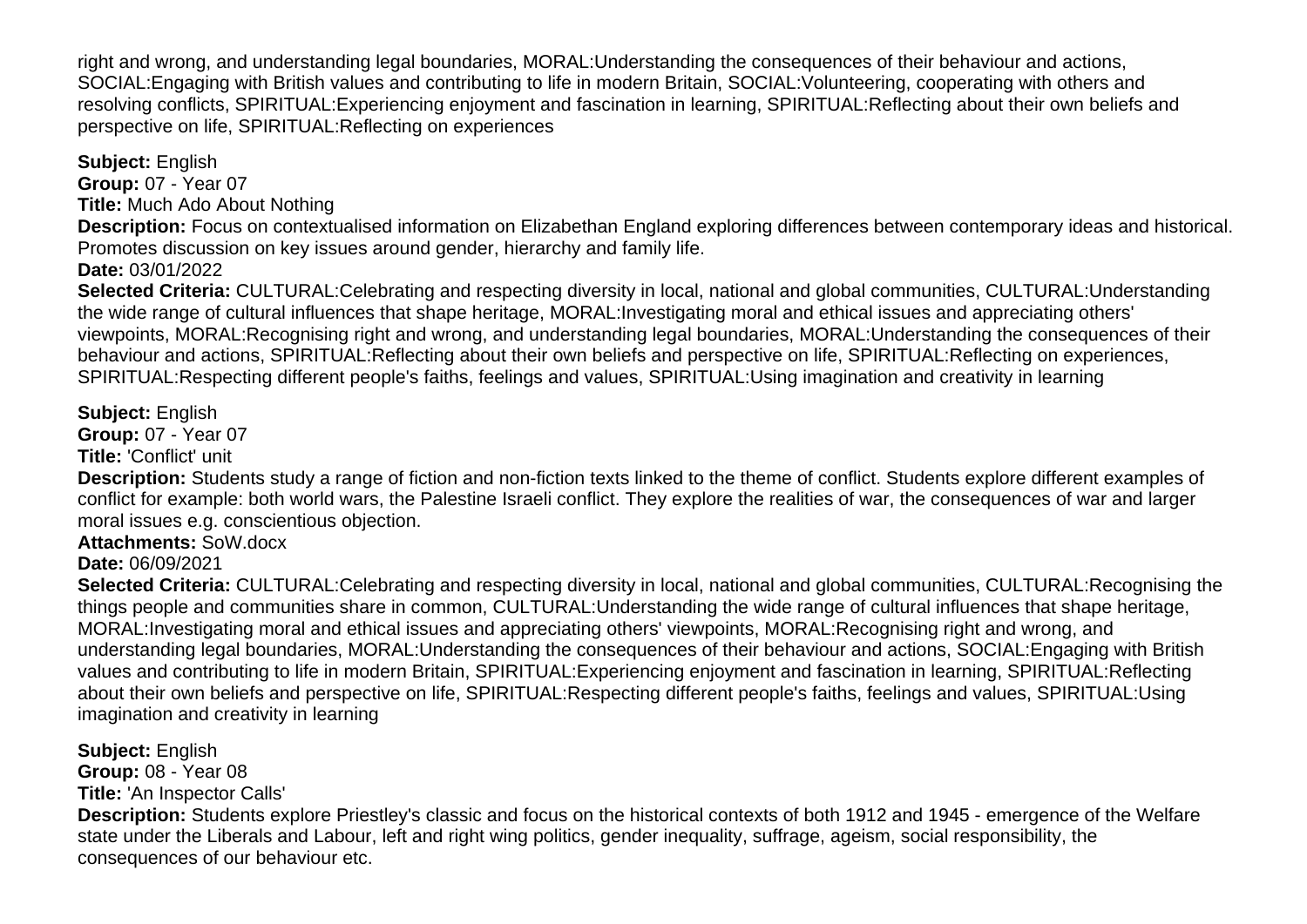## **Date:** 06/09/2021

**Selected Criteria:** CULTURAL:Celebrating and respecting diversity in local, national and global communities, CULTURAL:Knowledge of Britain's democratic parliamentary system, CULTURAL:Recognising the things people and communities share in common, CULTURAL:Understanding the wide range of cultural influences that shape heritage, MORAL:Investigating moral and ethical issues and appreciating others' viewpoints, MORAL:Recognising right and wrong, and understanding legal boundaries, MORAL:Understanding the consequences of their behaviour and actions, SOCIAL:Engaging with British values and contributing to life in modern Britain, SPIRITUAL:Experiencing enjoyment and fascination in learning, SPIRITUAL:Reflecting about their own beliefs and perspective on life, SPIRITUAL:Reflecting on experiences, SPIRITUAL:Respecting different people's faiths, feelings and values, SPIRITUAL:Using imagination and creativity in learning

**Subject:** English

**Group:** 09 - Year 09

**Title:** Conflict Poetry

**Description:** Studying a variety of poetry which provides the notion of conflict and how it impacts both historically and currently in our lives. Develops empathy and understanding.

**Date:** 06/06/2022

**Selected Criteria:** CULTURAL:Celebrating and respecting diversity in local, national and global communities, CULTURAL:Participating and responding to cultural opportunities, CULTURAL:Recognising the things people and communities share in common,

CULTURAL:Understanding the wide range of cultural influences that shape heritage, MORAL:Investigating moral and ethical issues and appreciating others' viewpoints, MORAL:Recognising right and wrong, and understanding legal boundaries, MORAL:Understanding the consequences of their behaviour and actions, SOCIAL:Engaging with British values and contributing to life in modern Britain, SOCIAL:Using a range of social skills in different contexts, SOCIAL:Volunteering, cooperating with others and resolving conflicts, SPIRITUAL:Reflecting about their own beliefs and perspective on life, SPIRITUAL:Reflecting on experiences, SPIRITUAL:Respecting different people's faiths, feelings and values

**Subject:** English **Group:** 09 - Year 09 **Title:** News Writing **Description:** Discussion and presentation of contemporary views on a range of topics to develop the understanding of the modern media and it's impact in our lives. **Date:** 18/04/2022 **Selected Criteria:** CULTURAL:Celebrating and respecting diversity in local, national and global communities, CULTURAL:Knowledge of Britain's democratic parliamentary system, CULTURAL:Participating and responding to cultural opportunities, CULTURAL:Understanding different cultures essential for life in modern Britain, SOCIAL:Engaging with British values and contributing to life in modern Britain, SOCIAL:Using a range of social skills in different contexts, SPIRITUAL:Respecting different people's faiths, feelings and values, SPIRITUAL:Using imagination and creativity in learning

**Subject:** English **Group:** 09 - Year 09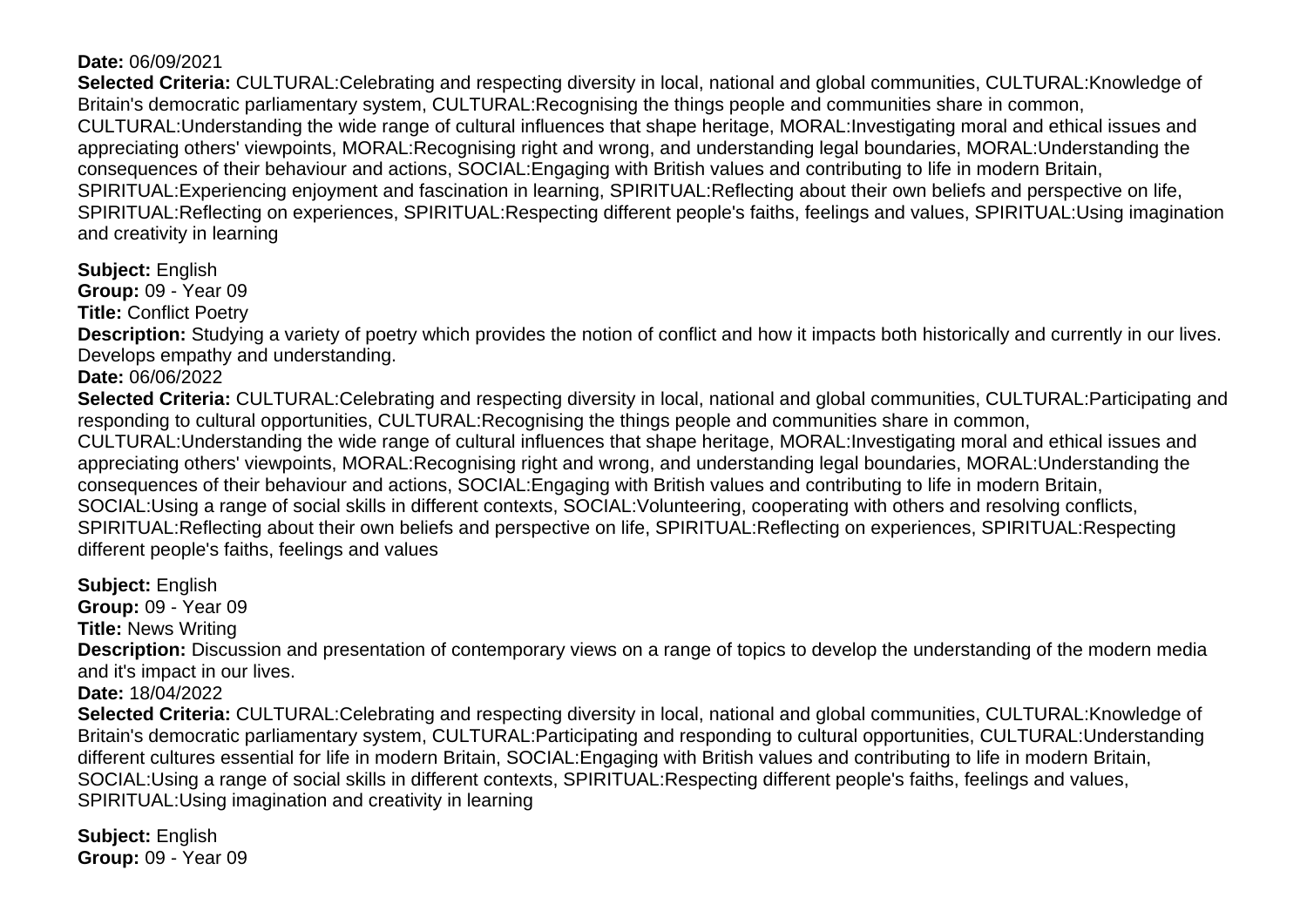**Title:** 'A Christmas Carol'

**Description:** Students study Dickens's classic and explore the idea of social responsibility - the Poor Law etc, the evolution of Christmas, the importance of the 19th century in shaping their contemporary world, morality of Scrooge's behaviour etc. **Date:** 06/09/2021

**Selected Criteria:** CULTURAL:Celebrating and respecting diversity in local, national and global communities, CULTURAL:Knowledge of Britain's democratic parliamentary system, CULTURAL:Participating and responding to cultural opportunities, CULTURAL:Recognising the things people and communities share in common, CULTURAL:Understanding the wide range of cultural influences that shape heritage, MORAL:Investigating moral and ethical issues and appreciating others' viewpoints, MORAL:Recognising right and wrong, and understanding legal boundaries, MORAL:Understanding the consequences of their behaviour and actions, SPIRITUAL:Experiencing enjoyment and fascination in learning, SPIRITUAL:Reflecting about their own beliefs and perspective on life, SPIRITUAL:Reflecting on experiences, SPIRITUAL:Respecting different people's faiths, feelings and values, SPIRITUAL:Using imagination and creativity in learning

**Subject:** English

**Group:** 10 - Year 10

**Title:** Macbeth

**Description:** Focus on contextualised information on Elizabethan England exploring differences between contemporary ideas and historical. Promotes discussion on key issues around power, gender, hierarchy and corruption.

**Date:** 18/04/2022

**Selected Criteria:** CULTURAL:Celebrating and respecting diversity in local, national and global communities, CULTURAL:Understanding different cultures essential for life in modern Britain, CULTURAL:Understanding the wide range of cultural influences that shape heritage, MORAL:Investigating moral and ethical issues and appreciating others' viewpoints, MORAL:Recognising right and wrong, and understanding legal boundaries, MORAL:Understanding the consequences of their behaviour and actions, SPIRITUAL:Reflecting about their own beliefs and perspective on life

**Subject:** English **Group:** 10 - Year 10 **Title:** 'Blood Brothers' trip **Description:** Birmingham Hippodrome

## **Date:** 10/11/2021

**Selected Criteria:** CULTURAL:Celebrating and respecting diversity in local, national and global communities, CULTURAL:Knowledge of Britain's democratic parliamentary system, CULTURAL:Participating and responding to cultural opportunities, CULTURAL:Recognising the things people and communities share in common, CULTURAL:Understanding different cultures essential for life in modern Britain, CULTURAL:Understanding the wide range of cultural influences that shape heritage, MORAL:Investigating moral and ethical issues and appreciating others' viewpoints, MORAL:Recognising right and wrong, and understanding legal boundaries, MORAL:Understanding the consequences of their behaviour and actions, SOCIAL:Engaging with British values and contributing to life in modern Britain, SOCIAL:Using a range of social skills in different contexts, SPIRITUAL:Experiencing enjoyment and fascination in learning, SPIRITUAL:Reflecting about their own beliefs and perspective on life, SPIRITUAL:Reflecting on experiences, SPIRITUAL:Respecting different people's faiths, feelings and values, SPIRITUAL:Using imagination and creativity in learning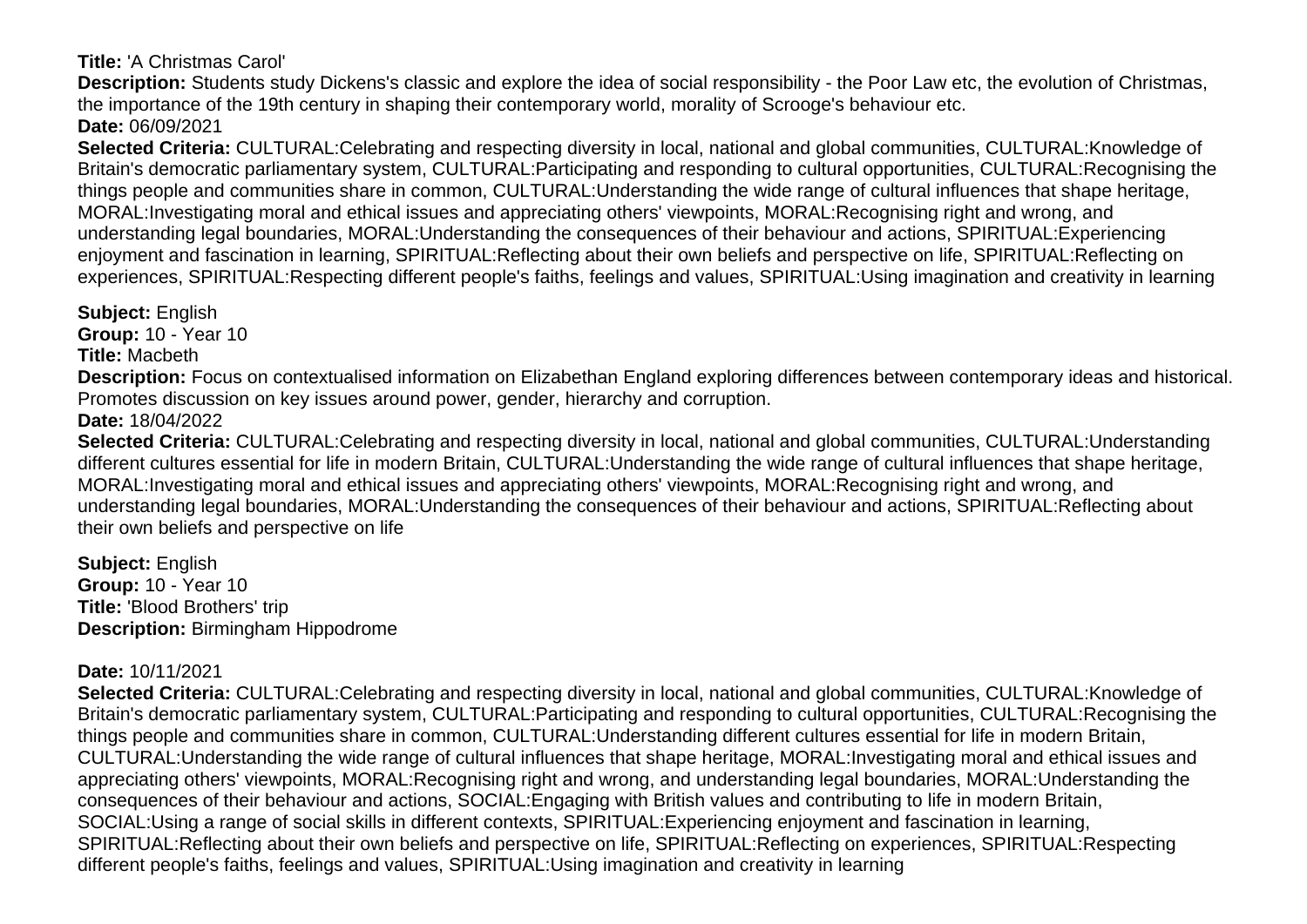**Subject:** English **Group:** 10 - Year 10 **Title:** 'Blood Brothers'

**Description:** Students explore many complex issues when studying Russell's play: class, education, gender, money, violence, fate, growing up. They also explore the socio-historical context of Britain in the 50s-80s - post war recovery, the decline of the 70s and the rise of Thatcher and her controversial policies. Students are also taken to see a production and taught how to behave at the theatre. **Date:** 06/09/2021

**Selected Criteria:** CULTURAL:Celebrating and respecting diversity in local, national and global communities, CULTURAL:Knowledge of Britain's democratic parliamentary system, CULTURAL:Participating and responding to cultural opportunities, CULTURAL:Recognising the things people and communities share in common, CULTURAL:Understanding the wide range of cultural influences that shape heritage, MORAL:Investigating moral and ethical issues and appreciating others' viewpoints, MORAL:Recognising right and wrong, and understanding legal boundaries, MORAL:Understanding the consequences of their behaviour and actions, SOCIAL:Engaging with British values and contributing to life in modern Britain, SOCIAL:Using a range of social skills in different contexts, SPIRITUAL:Experiencing enjoyment and fascination in learning, SPIRITUAL:Reflecting about their own beliefs and perspective on life, SPIRITUAL:Reflecting on experiences, SPIRITUAL:Respecting different people's faiths, feelings and values, SPIRITUAL:Using imagination and creativity in learning

**Subject:** English **Group:** 11 - Year 11 **Title:** 'Blood Brothers' trip **Description:** Birmingham Hippodrome

#### **Date:** 03/11/2021

**Selected Criteria:** CULTURAL:Celebrating and respecting diversity in local, national and global communities, CULTURAL:Knowledge of Britain's democratic parliamentary system, CULTURAL:Participating and responding to cultural opportunities, CULTURAL:Recognising the things people and communities share in common, CULTURAL:Understanding different cultures essential for life in modern Britain, CULTURAL:Understanding the wide range of cultural influences that shape heritage, MORAL:Investigating moral and ethical issues and appreciating others' viewpoints, MORAL:Recognising right and wrong, and understanding legal boundaries, MORAL:Understanding the consequences of their behaviour and actions, SOCIAL:Engaging with British values and contributing to life in modern Britain, SOCIAL:Using a range of social skills in different contexts, SPIRITUAL:Experiencing enjoyment and fascination in learning, SPIRITUAL:Reflecting about their own beliefs and perspective on life, SPIRITUAL:Reflecting on experiences, SPIRITUAL:Respecting different people's faiths, feelings and values, SPIRITUAL:Using imagination and creativity in learning

**Subject:** Games **Group:** All **Title:** Cricket/Rounders/Softball **Description:** Teams 5a to 5b we doing strike and fielding in games. Year 7 focus is basic skills and safety. The final development is in Yr 11 where lessons are match based. **Date:** 01/04/2022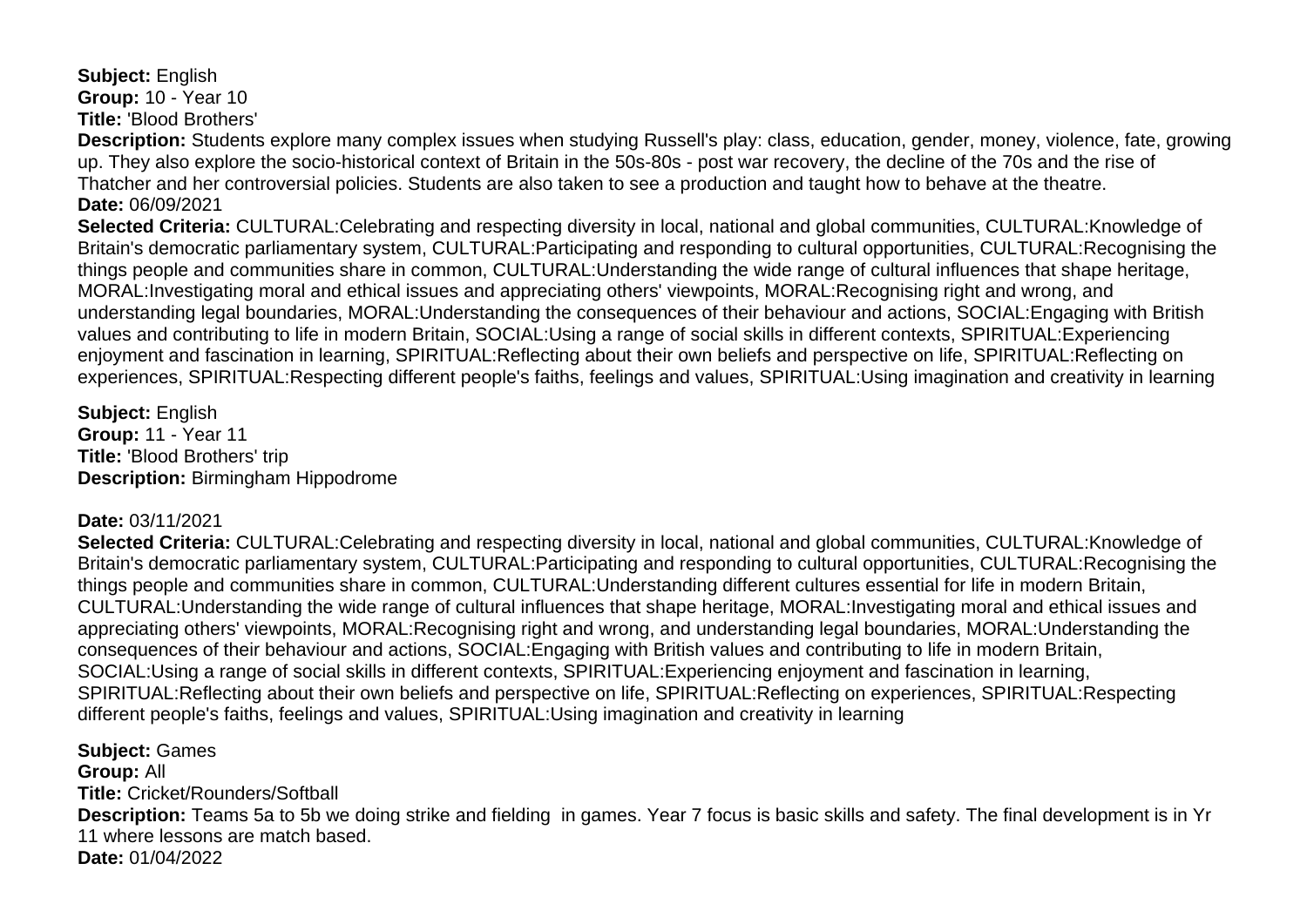**Selected Criteria:** CULTURAL:Celebrating and respecting diversity in local, national and global communities, MORAL:Recognising right and wrong, and understanding legal boundaries, MORAL:Understanding the consequences of their behaviour and actions, SOCIAL:Volunteering, cooperating with others and resolving conflicts, SPIRITUAL:Experiencing enjoyment and fascination in learning, SPIRITUAL:Reflecting on experiences, SPIRITUAL:Respecting different people's faiths, feelings and values

**Subject:** Games **Group:** All

**Title:** Rugby

**Description:** Teams 1a to 4b we doing rugby in games. Year 7 focus is basic skills and safety. The final development is in Yr 11 where lessons are match based.

**Date:** 01/09/2021

**Selected Criteria:** CULTURAL:Celebrating and respecting diversity in local, national and global communities, MORAL:Recognising right and wrong, and understanding legal boundaries, MORAL:Understanding the consequences of their behaviour and actions, SOCIAL:Volunteering, cooperating with others and resolving conflicts, SPIRITUAL:Experiencing enjoyment and fascination in learning, SPIRITUAL:Reflecting on experiences, SPIRITUAL:Respecting different people's faiths, feelings and values

**Subject:** Geography

# **Group:** All

**Title:** Residential Trip to Iceland

**Description:** A five day residential trip to Iceland encompasses a variety of locations and experiences that connect to specific career paths, such as volcanology, geothermal energy and travel and tourism.

**Date:** 06/09/2021

**Selected Criteria:** CULTURAL:Celebrating and respecting diversity in local, national and global communities, CULTURAL:Participating and responding to cultural opportunities, CULTURAL:Recognising the things people and communities share in common,

CULTURAL:Understanding the wide range of cultural influences that shape heritage, SOCIAL:Volunteering, cooperating with others and resolving conflicts, SPIRITUAL:Experiencing enjoyment and fascination in learning, SPIRITUAL:Reflecting on experiences,

SPIRITUAL:Respecting different people's faiths, feelings and values, SPIRITUAL:Using imagination and creativity in learning

**Subject:** Geography

**Group:** 10 - Year 10

**Title:** Year 10 High Achievers Trip to Nottingham

**Description:** Students got the opportunity for higher education visit to Nottingham University to consider career opportunities linking to a wide range of different courses.

**Date:** 15/09/2021

**Selected Criteria:** CULTURAL:Celebrating and respecting diversity in local, national and global communities, CULTURAL:Participating and responding to cultural opportunities, CULTURAL:Recognising the things people and communities share in common, CULTURAL:Understanding different cultures essential for life in modern Britain, CULTURAL:Understanding the wide range of cultural influences that shape heritage, SOCIAL:Using a range of social skills in different contexts, SPIRITUAL:Experiencing enjoyment and fascination in learning, SPIRITUAL:Reflecting on experiences, SPIRITUAL:Respecting different people's faiths, feelings and values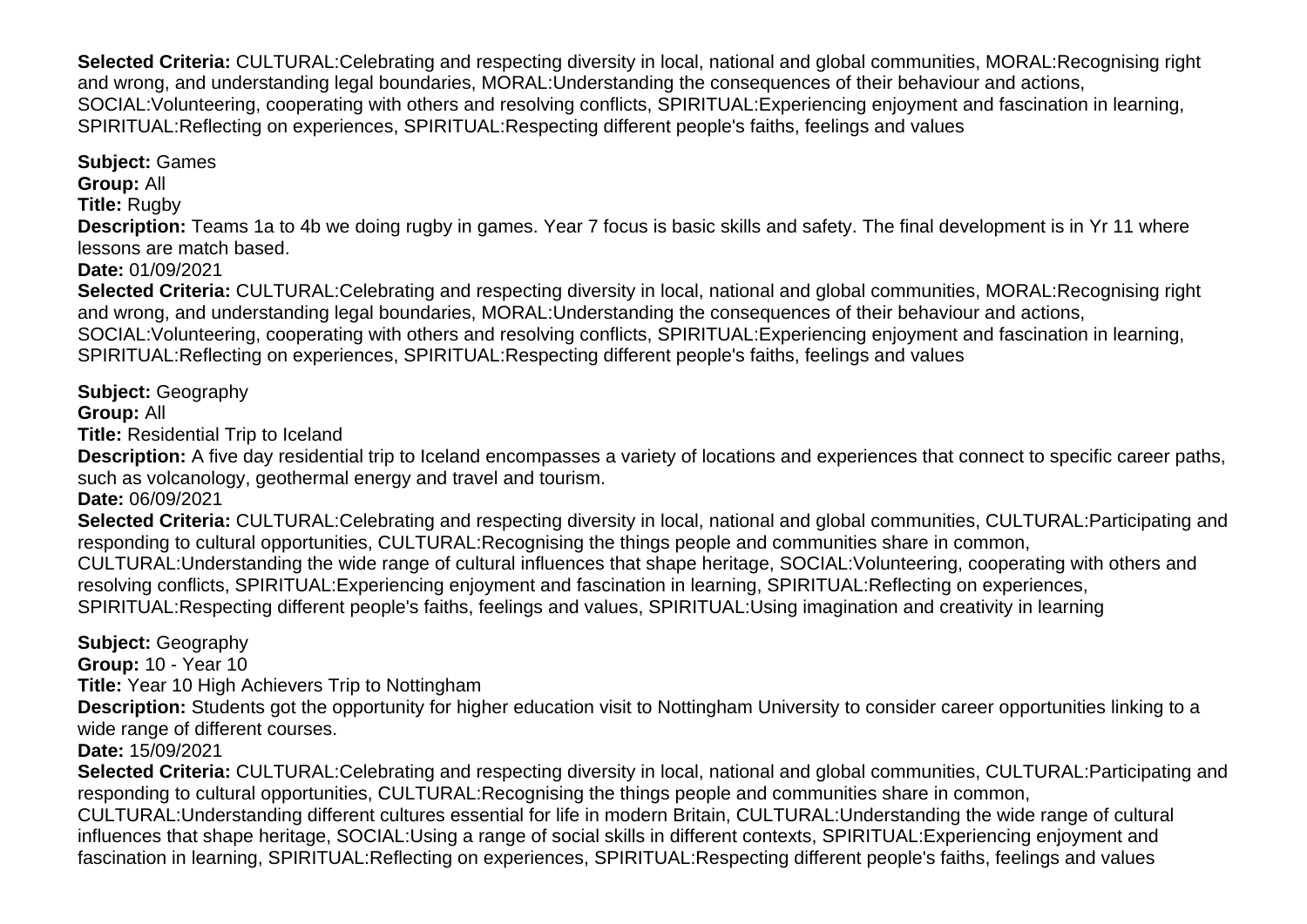**Subject:** History

**Group:** 07 - Year 07

**Title:** Autumn Term 1: Ancient Civilisations

**Description:** As we aim to build a comprehensive chronological understanding of our past, we start with the ancient world specifically exploring the Greek, Roman and Islamic civilisations. Students will practise building interpretations of ancient civilisations through using historical evidence. They will understand what history is, what the role of the historian is and be introduced to using historical sources. They will also be introduced to the key concepts of historical study: inference, change and continuity, cause and consequence and significance and impact. As a state boarding school who draws their intake from both the local as well as the national community, students will have had a range of experiences studying history and it is important that we therefore establish some common starting points. **Date:** 06/09/2021

**Selected Criteria:** CULTURAL:Celebrating and respecting diversity in local, national and global communities, CULTURAL:Recognising the things people and communities share in common, CULTURAL:Understanding different cultures essential for life in modern Britain, CULTURAL:Understanding the wide range of cultural influences that shape heritage, SPIRITUAL:Experiencing enjoyment and fascination in learning, SPIRITUAL:Respecting different people's faiths, feelings and values, SPIRITUAL:Using imagination and creativity in learning

**Subject:** History **Group:** 08 - Year 08 **Title:** Summer Term 2: The Fight for Freedom **Description:** Women's suffrage - political struggle of early twentieth century

As an all boy school, it is important not to leave out the fight for

freedom for women here. This topic will look at the significance of women during the war and then how at the end of the war they were expected to go back to pre war life. This topic will look at the suffragettes, the suffragists, looking at the right to vote for women 1918 with women over 30 could vote to 1928 when the age was lowered to be equal to that of men (21) and understanding why this is important. This topic will look at newspaper articles, how women were portrayed in them (satirical eg. Punch Magazine) **Date:** 16/05/2022

**Selected Criteria:** CULTURAL:Celebrating and respecting diversity in local, national and global communities, CULTURAL:Knowledge of Britain's democratic parliamentary system, CULTURAL:Recognising the things people and communities share in common, CULTURAL:Understanding the wide range of cultural influences that shape heritage, MORAL:Investigating moral and ethical issues and appreciating others' viewpoints, MORAL:Recognising right and wrong, and understanding legal boundaries, MORAL:Understanding the consequences of their behaviour and actions, SOCIAL:Engaging with British values and contributing to life in modern Britain, SPIRITUAL:Respecting different people's faiths, feelings and values

**Subject:** History

**Group:** 08 - Year 08

**Title:** Autumn Term 2: Empire and Impact

**Description:** .This topic follows on from the significance of Bristol as we begin looking at the reasons for exploration. Looking not only at Britain but also the role of the Portuguese empire 1415-1960 and others. This allows students to make links to outside influences,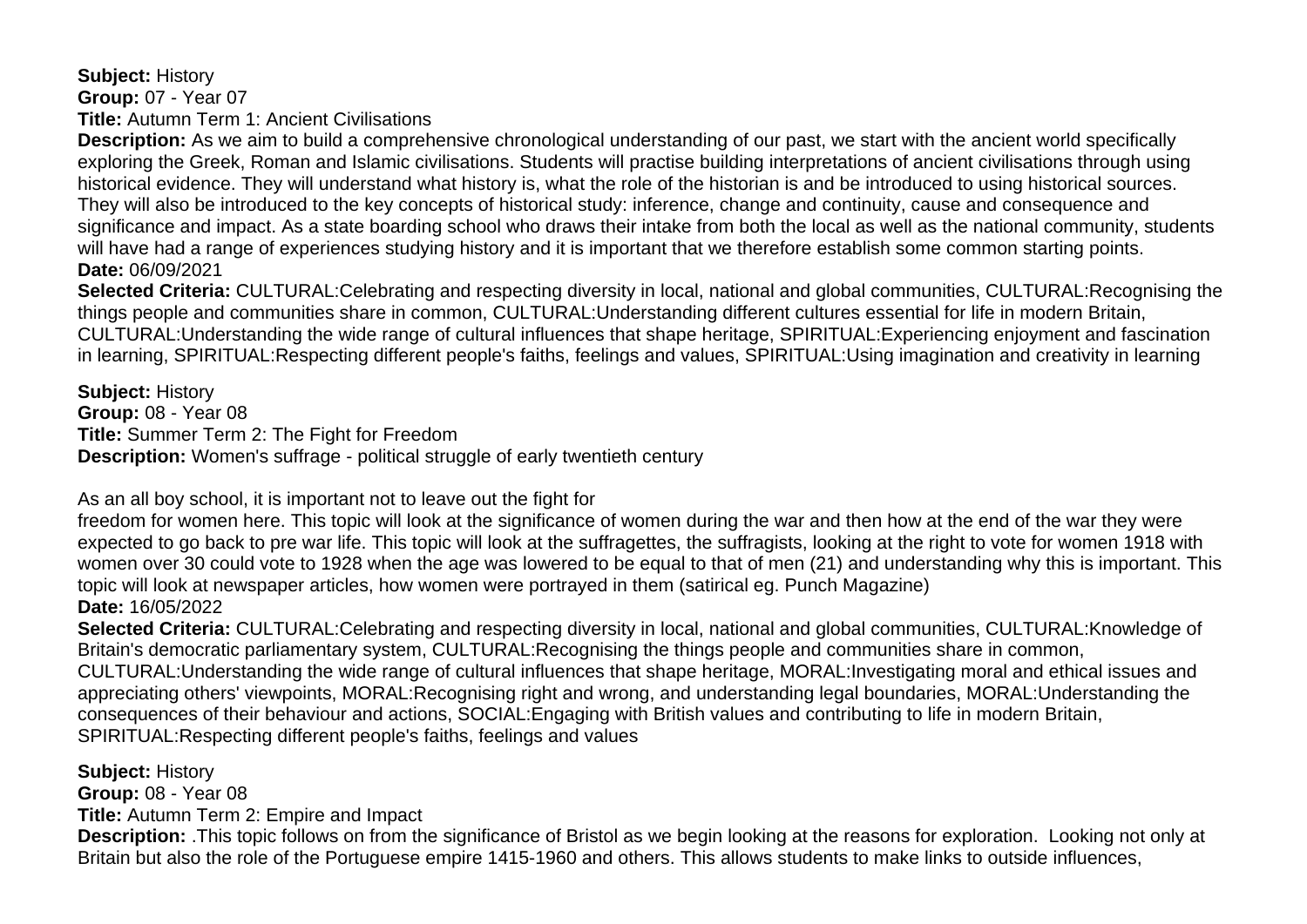understanding Britain's place in the world and exploring the impact the world has had on everyone. Including the significance of the Great Exhibition and the fall of India.

This topic will bring in the significance of the Pope and Papal Bulls and the reasons for exploration -

religious economic and political.

Here we will be looking at primary sources, exploring message, the hidden dialogue and the biases behind them

## **Date:** 01/11/2021

**Selected Criteria:** CULTURAL:Celebrating and respecting diversity in local, national and global communities, CULTURAL:Knowledge of Britain's democratic parliamentary system, CULTURAL:Recognising the things people and communities share in common, CULTURAL:Understanding different cultures essential for life in modern Britain, CULTURAL:Understanding the wide range of cultural influences that shape heritage, MORAL:Investigating moral and ethical issues and appreciating others' viewpoints, MORAL:Recognising right and wrong, and understanding legal boundaries, MORAL:Understanding the consequences of their behaviour and actions, SOCIAL:Engaging with British values and contributing to life in modern Britain, SPIRITUAL:Reflecting about their own beliefs and perspective on life, SPIRITUAL:Respecting different people's faiths, feelings and values

**Subject:** History

**Group:** 08 - Year 08

**Title:** Autumn Term 1: Bristol Slave Trade

**Description:** One of the most important narrative for students is to be able to make connections not only with the nation as a whole but within the community in which they live. This topic is catered around a local case study. Bristol has a vast history and this topic allows students to engage with the historical impact of slavery but also with the modern conversation which involves Edward Colston and national heritage. The topic will focus on the significance of Bristol to the Slave Trade. Here the significance concept is vital - this topic will broaden not only contextual knowledge but also their writing technique as they will be engaging with modern texts. **Date:** 06/09/2021

**Selected Criteria:** CULTURAL:Celebrating and respecting diversity in local, national and global communities, CULTURAL:Knowledge of Britain's democratic parliamentary system, CULTURAL:Recognising the things people and communities share in common, CULTURAL:Understanding different cultures essential for life in modern Britain, CULTURAL:Understanding the wide range of cultural influences that shape heritage, MORAL:Investigating moral and ethical issues and appreciating others' viewpoints, MORAL:Recognising right and wrong, and understanding legal boundaries, MORAL:Understanding the consequences of their behaviour and actions, SOCIAL:Engaging with British values and contributing to life in modern Britain, SPIRITUAL:Experiencing enjoyment and fascination in learning, SPIRITUAL:Reflecting on experiences, SPIRITUAL:Respecting different people's faiths, feelings and values

# **Subject:** History

**Group:** 09 - Year 09

**Title:** Autumn Term 2: The Holocaust

**Description:** You need to teach ww2 in order to be able to explain the significance of the Holocaust and understand the impact of it on the world.

This topic looks closely at how the Nazi Germans mistreated the Jewish community, not only that but the other communities which were persecuted. It looks at sources and films, developing the skills which have been taught throughout their schooling. The holocaust is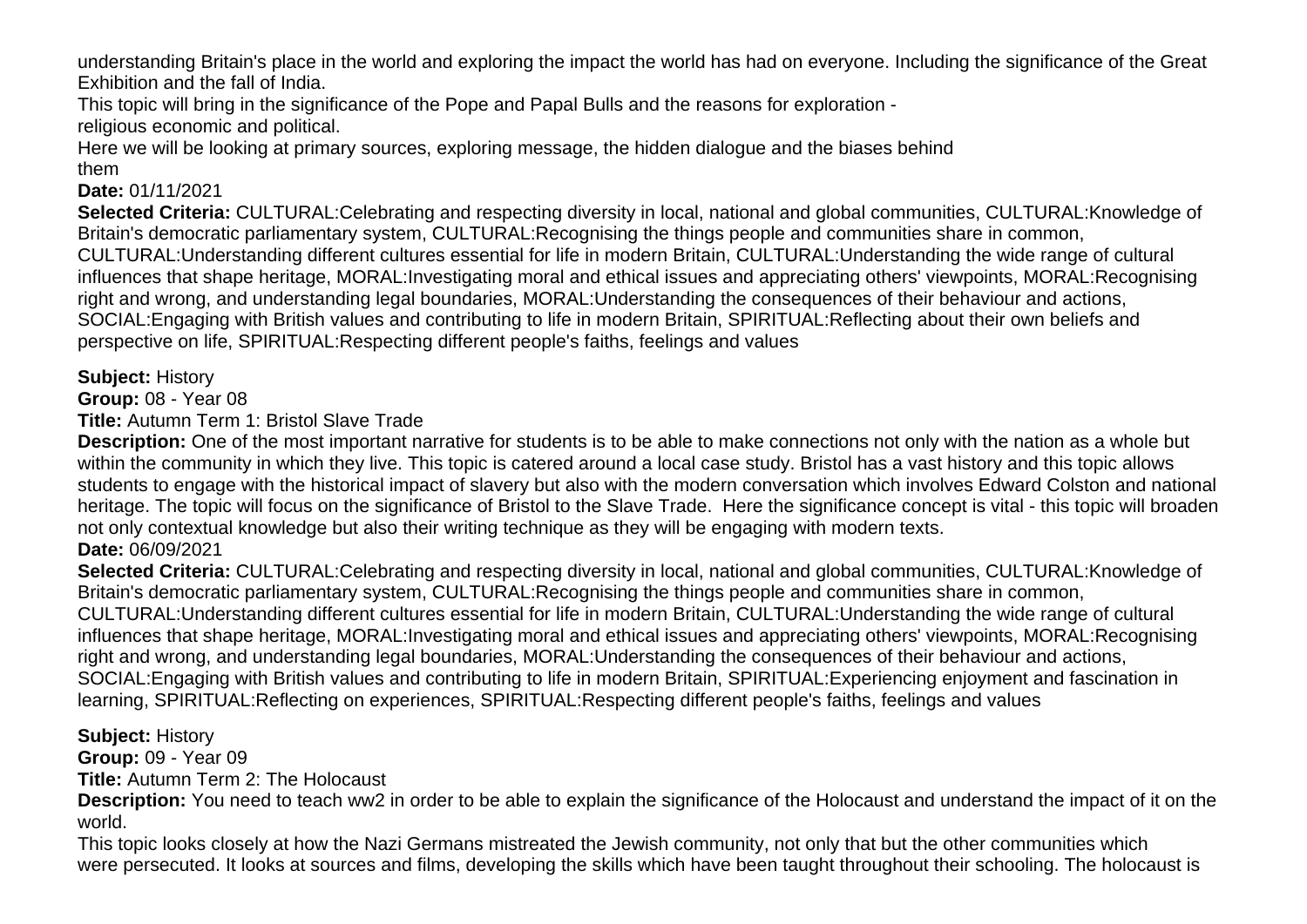taught here as it allows students to be able to engage with a sensitive topic maturely and respectfully whilst understanding how society has changed in the light of this mass genocide.

It is, as an educator, a responsibility to make sure that every student that leaves Brymore has a

full grasp of the events which transpired during the Nazi Regime and the subsequent change that has happened after.

## **Date:** 01/11/2021

**Selected Criteria:** CULTURAL:Celebrating and respecting diversity in local, national and global communities, CULTURAL:Recognising the things people and communities share in common, CULTURAL:Understanding different cultures essential for life in modern Britain, CULTURAL:Understanding the wide range of cultural influences that shape heritage, MORAL:Investigating moral and ethical issues and appreciating others' viewpoints, MORAL:Recognising right and wrong, and understanding legal boundaries, MORAL:Understanding the consequences of their behaviour and actions, SOCIAL:Engaging with British values and contributing to life in modern Britain, SPIRITUAL:Experiencing enjoyment and fascination in learning, SPIRITUAL:Reflecting about their own beliefs and perspective on life, SPIRITUAL:Respecting different people's faiths, feelings and values

**Subject:** History **Group:** KS4 **Title:** Weimar Germany 1919-1929 **Description:** Students explore a number of key topics in this unit. Key topic 1: The Weimar Republic 1918-29 Key topic 2: Hitler's rise to power, 1919-33 Key topic 3: Nazi control and dictatorship, 1933-39 Key topic 4: Life in Nazi Germany, 1933-39 **Date:** 06/09/2021 **Selected Criteria:** CULTURAL:Celebrating and respecting diversity in local, national and global communities, CULTURAL:Knowledge of Britain's democratic parliamentary system, CULTURAL:Recognising the things people and communities share in common, CULTURAL:Understanding different cultures essential for life in modern Britain, CULTURAL:Understanding the wide range of cultural influences that shape heritage, MORAL:Investigating moral and ethical issues and appreciating others' viewpoints, MORAL:Recognising right and wrong, and understanding legal boundaries, MORAL:Understanding the consequences of their behaviour and actions, SOCIAL:Engaging with British values and contributing to life in modern Britain, SPIRITUAL:Experiencing enjoyment and fascination in learning, SPIRITUAL:Reflecting about their own beliefs and perspective on life, SPIRITUAL:Reflecting on experiences, SPIRITUAL:Respecting different people's faiths, feelings and values

**Subject:** History **Group:** KS4 **Title:** Anglo-Saxon and Norman England, c1060-88 **Description:** Key topic 1: Anglo-Saxon England and the Norman Conquest, 1060-66 Key topic 2: William I in power: securing the kingdom, 1066-87 Key topic 3: Norman England, 1066-88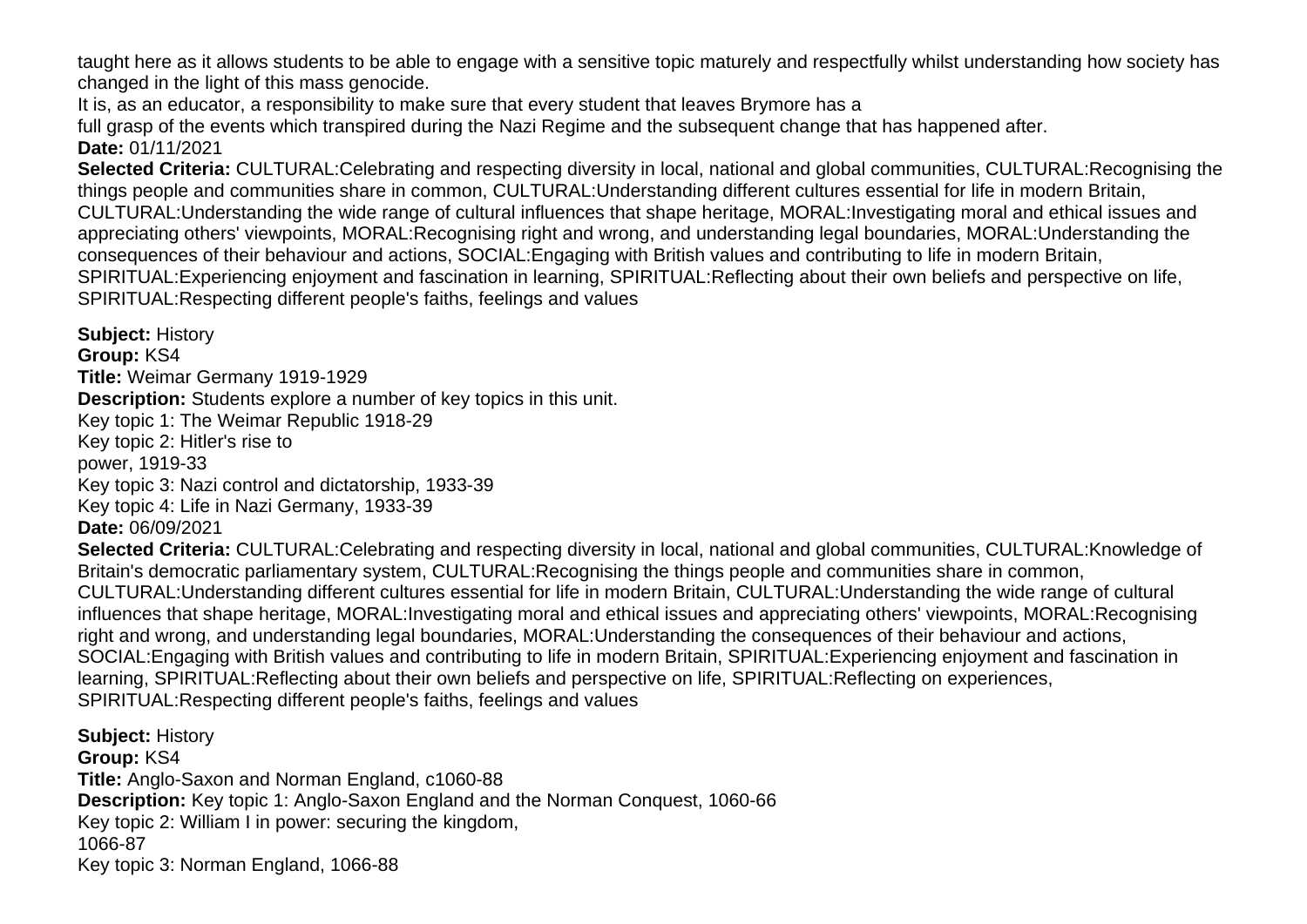## **Date:** 06/09/2021

**Selected Criteria:** CULTURAL:Celebrating and respecting diversity in local, national and global communities, CULTURAL:Knowledge of Britain's democratic parliamentary system, CULTURAL:Recognising the things people and communities share in common, CULTURAL:Understanding the wide range of cultural influences that shape heritage, MORAL:Investigating moral and ethical issues and appreciating others' viewpoints, MORAL:Recognising right and wrong, and understanding legal boundaries, MORAL:Understanding the consequences of their behaviour and actions, SOCIAL:Engaging with British values and contributing to life in modern Britain, SPIRITUAL:Experiencing enjoyment and fascination in learning, SPIRITUAL:Reflecting about their own beliefs and perspective on life, SPIRITUAL:Reflecting on experiences, SPIRITUAL:Respecting different people's faiths, feelings and values

**Subject:** History **Group:** KS4 **Title:** The American West, c1835-c1895 **Description:** Key topic 1: The early settlement of the West, c1835-c1862 Key topic 2: Development of the plains, c1862-c1876 Key topic 3: Conflicts and conquest, c1876-c1895 **Date:** 06/09/2021

**Selected Criteria:** CULTURAL:Celebrating and respecting diversity in local, national and global communities, CULTURAL:Recognising the things people and communities share in common, CULTURAL:Understanding different cultures essential for life in modern Britain, CULTURAL:Understanding the wide range of cultural influences that shape heritage, MORAL:Investigating moral and ethical issues and appreciating others' viewpoints, MORAL:Recognising right and wrong, and understanding legal boundaries, MORAL:Understanding the consequences of their behaviour and actions, SOCIAL:Engaging with British values and contributing to life in modern Britain, SPIRITUAL:Experiencing enjoyment and fascination in learning, SPIRITUAL:Reflecting about their own beliefs and perspective on life, SPIRITUAL:Reflecting on experiences, SPIRITUAL:Respecting different people's faiths, feelings and values

**Subject:** ICT **Group:** 09 - Year 09 **Title:** Alan Turing **Description:** After watching a film about Alan Turing we discuss his treatment after WW11 as a gay man in post war society. Also the moral dilema faced by the Bletchley code breakers. **Date:** 01/06/2022 **Selected Criteria:** CULTURAL:Celebrating and respecting diversity in local, national and global communities, CULTURAL:Understanding the wide range of cultural influences that shape heritage, MORAL:Understanding the consequences of their behaviour and actions, SOCIAL:Engaging with British values and contributing to life in modern Britain

**Subject:** ICT **Group:** 11 - Year 11 **Title:** Business Studies Globalisation **Description:** Globalisation and international trade are frequently discussed topics during the BS GCSE course.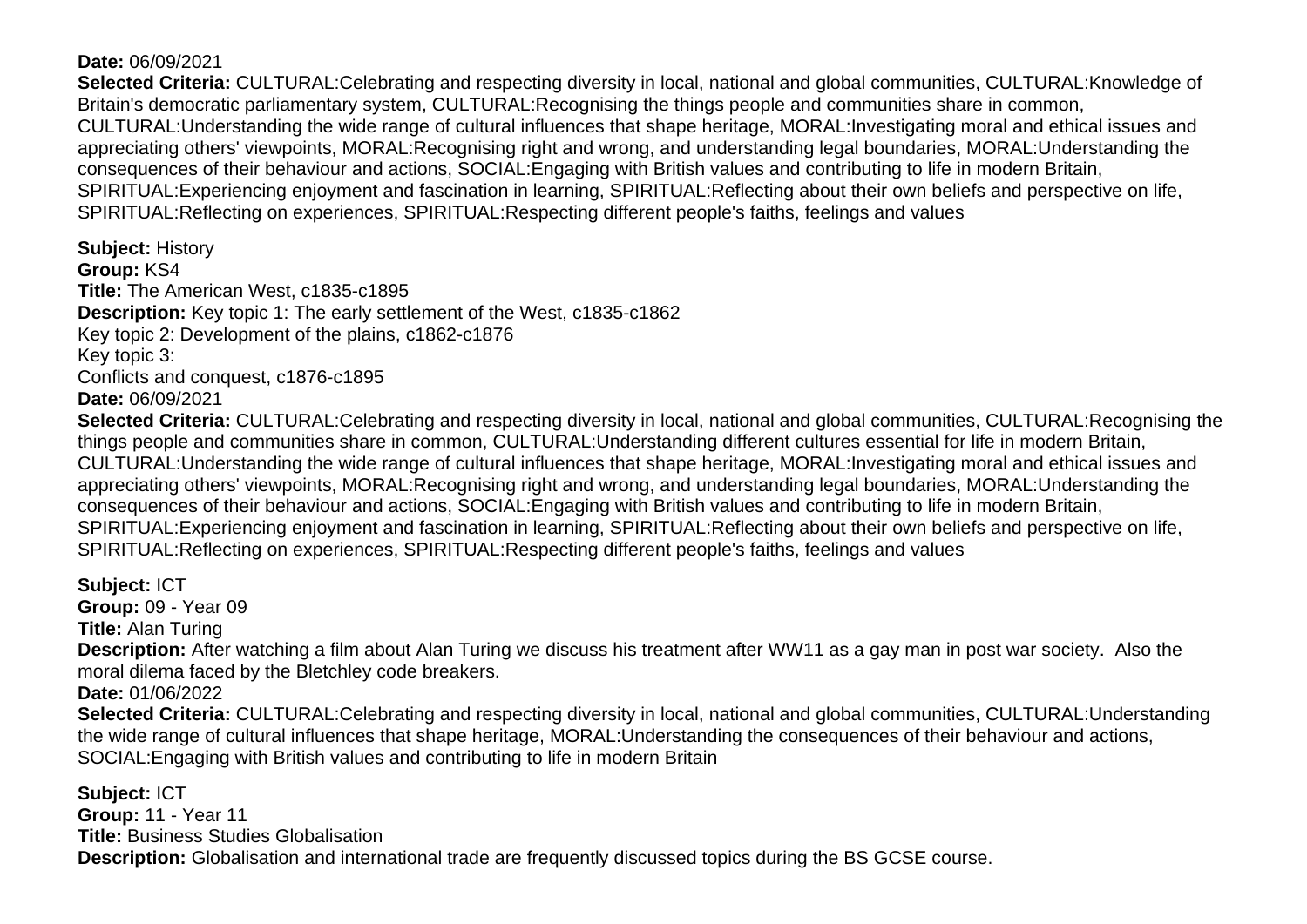## **Date:** 10/01/2022 **Selected Criteria:** CULTURAL:Celebrating and respecting diversity in local, national and global communities

**Subject:** Latin **Group:** 07 - Year 07 **Title:** Summer Term 2: Stages 11&12

**Description:** Students follow the Cambridge Latin Course in years 7 and 8 to help build their vocabulary and unlock the etymology of words. In stages 11 and 12 they look at local government and elections and finish by studying the eruption of Mount Vesuvius. **Date:** 06/06/2022

**Selected Criteria:** CULTURAL:Celebrating and respecting diversity in local, national and global communities, CULTURAL:Knowledge of Britain's democratic parliamentary system, CULTURAL:Participating and responding to cultural opportunities, CULTURAL:Recognising the things people and communities share in common, CULTURAL:Understanding different cultures essential for life in modern Britain, CULTURAL:Understanding the wide range of cultural influences that shape heritage, MORAL:Investigating moral and ethical issues and appreciating others' viewpoints, SOCIAL:Using a range of social skills in different contexts, SPIRITUAL:Experiencing enjoyment and fascination in learning, SPIRITUAL:Reflecting about their own beliefs and perspective on life, SPIRITUAL:Reflecting on experiences, SPIRITUAL:Respecting different people's faiths, feelings and values

#### **Subject:** Latin

**Group:** 07 - Year 07

**Title:** Summer Term 1: Stages 9&10

**Description:** Students follow the Cambridge Latin Course in years 7 and 8 to help build their vocabulary and unlock the etymology of words. In stages 9 and 10 they look at Roman businesses including Roman Baths. They also look at Roman education. **Date:** 25/04/2022

**Selected Criteria:** CULTURAL:Celebrating and respecting diversity in local, national and global communities, CULTURAL:Participating and responding to cultural opportunities, CULTURAL:Recognising the things people and communities share in common,

CULTURAL:Understanding different cultures essential for life in modern Britain, CULTURAL:Understanding the wide range of cultural influences that shape heritage, SOCIAL:Using a range of social skills in different contexts, SPIRITUAL:Experiencing enjoyment and fascination in learning, SPIRITUAL:Reflecting about their own beliefs and perspective on life, SPIRITUAL:Reflecting on experiences, SPIRITUAL:Respecting different people's faiths, feelings and values

# **Subject:** Latin

**Group:** 07 - Year 07

**Title:** Spring Term 2: Stages 7&8

**Description:** Students follow the Cambridge Latin Course in years 7 and 8 to help build their vocabulary and unlock the etymology of words. In stages 7 and 8 students explore Roman beliefs particularly about life after death. They also look at the role of the Gladiator. **Date:** 28/02/2022

**Selected Criteria:** CULTURAL:Celebrating and respecting diversity in local, national and global communities, CULTURAL:Participating and responding to cultural opportunities, CULTURAL:Understanding different cultures essential for life in modern Britain,

CULTURAL:Understanding the wide range of cultural influences that shape heritage, MORAL:Investigating moral and ethical issues and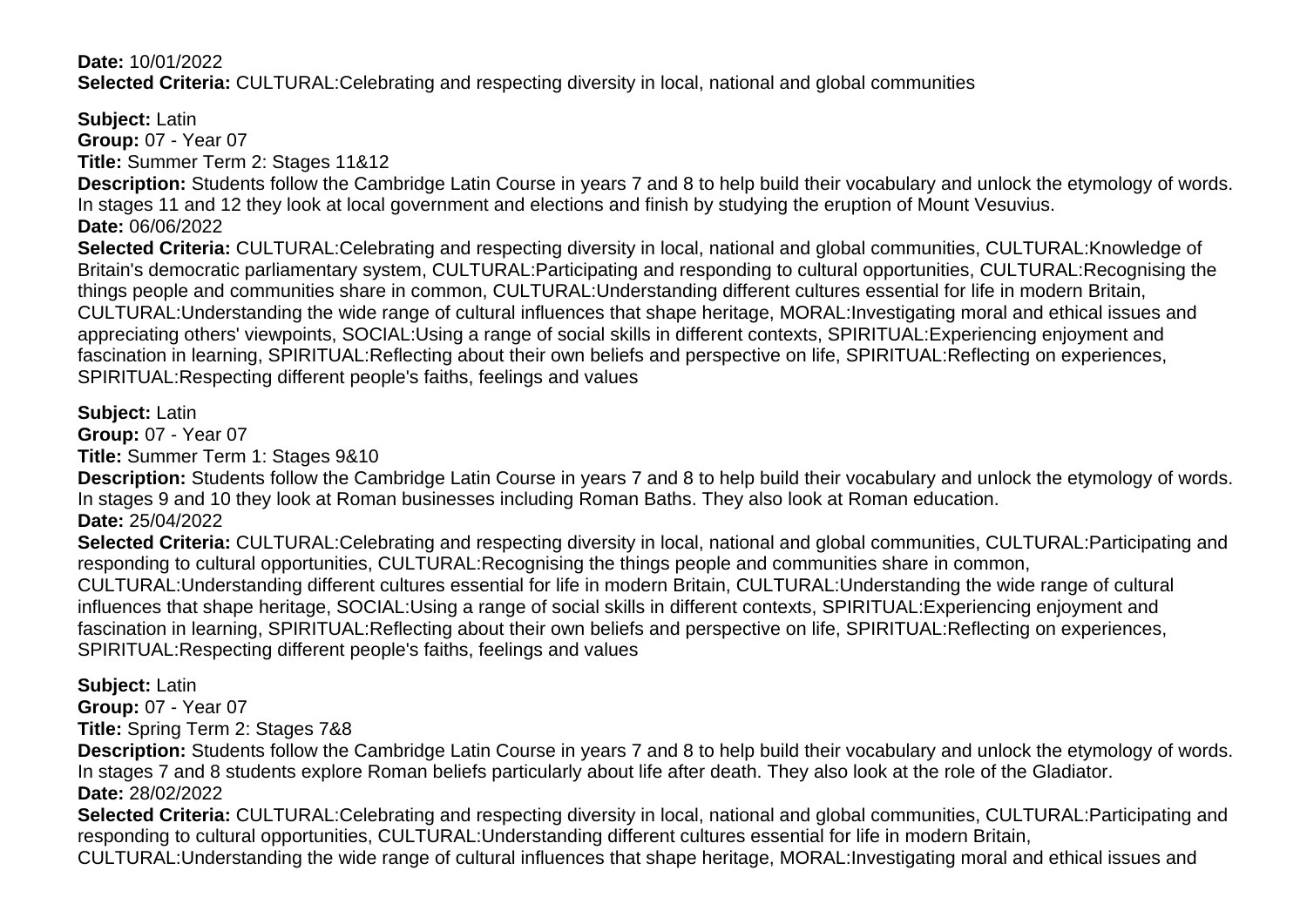appreciating others' viewpoints, MORAL:Recognising right and wrong, and understanding legal boundaries, MORAL:Understanding the consequences of their behaviour and actions, SOCIAL:Engaging with British values and contributing to life in modern Britain, SOCIAL:Using a range of social skills in different contexts, SPIRITUAL:Experiencing enjoyment and fascination in learning, SPIRITUAL:Reflecting about their own beliefs and perspective on life, SPIRITUAL:Respecting different people's faiths, feelings and values

## **Subject:** Latin

**Group:** 07 - Year 07 **Title:** Spring Term 1: Stages 5&6

**Description:** Students follow the Cambridge Latin Course in years 7 and 8 to help build their vocabulary and unlock the etymology of words. In stages 5 and 6 they explore Roman theatre and the life of a slave.

**Date:** 03/01/2022

**Selected Criteria:** CULTURAL:Celebrating and respecting diversity in local, national and global communities, CULTURAL:Participating and responding to cultural opportunities, CULTURAL:Recognising the things people and communities share in common, CULTURAL:Understanding different cultures essential for life in modern Britain, CULTURAL:Understanding the wide range of cultural influences that shape heritage, MORAL:Investigating moral and ethical issues and appreciating others' viewpoints, MORAL:Recognising right and wrong, and understanding legal boundaries, MORAL:Understanding the consequences of their behaviour and actions, SOCIAL:Engaging with British values and contributing to life in modern Britain, SOCIAL:Using a range of social skills in different contexts, SPIRITUAL:Experiencing enjoyment and fascination in learning, SPIRITUAL:Reflecting about their own beliefs and perspective on life, SPIRITUAL:Respecting different people's faiths, feelings and values

**Subject:** Latin

**Group:** 07 - Year 07

**Title:** Autumn Term 2: Stages 3& 4

**Description:** Students follow the Cambridge Latin Course in years 7 and 8 to help build their vocabulary and unlock the etymology of words. In stages 3 and 4 they learn about different jobs within the Roman Empire (including slave dealers) and look at life in a Roman town. **Date:** 01/11/2021

**Selected Criteria:** CULTURAL:Celebrating and respecting diversity in local, national and global communities, CULTURAL:Recognising the things people and communities share in common, CULTURAL:Understanding different cultures essential for life in modern Britain, CULTURAL:Understanding the wide range of cultural influences that shape heritage, MORAL:Investigating moral and ethical issues and appreciating others' viewpoints, SOCIAL:Engaging with British values and contributing to life in modern Britain, SOCIAL:Using a range of social skills in different contexts, SPIRITUAL:Experiencing enjoyment and fascination in learning, SPIRITUAL:Reflecting about their own beliefs and perspective on life, SPIRITUAL:Respecting different people's faiths, feelings and values

**Subject:** Latin **Group:** 07 - Year 07 **Title:** Autumn Term 1: Stages 1 & 2 **Description:** Students follow the Cambridge Latin Course in years 7 and 8 to help build their vocabulary and unlock the etymology of words. In stages 1 they are introduced to Caecilius, the head of a Roman family and explore life in a Roman villa. **Date:** 06/09/2021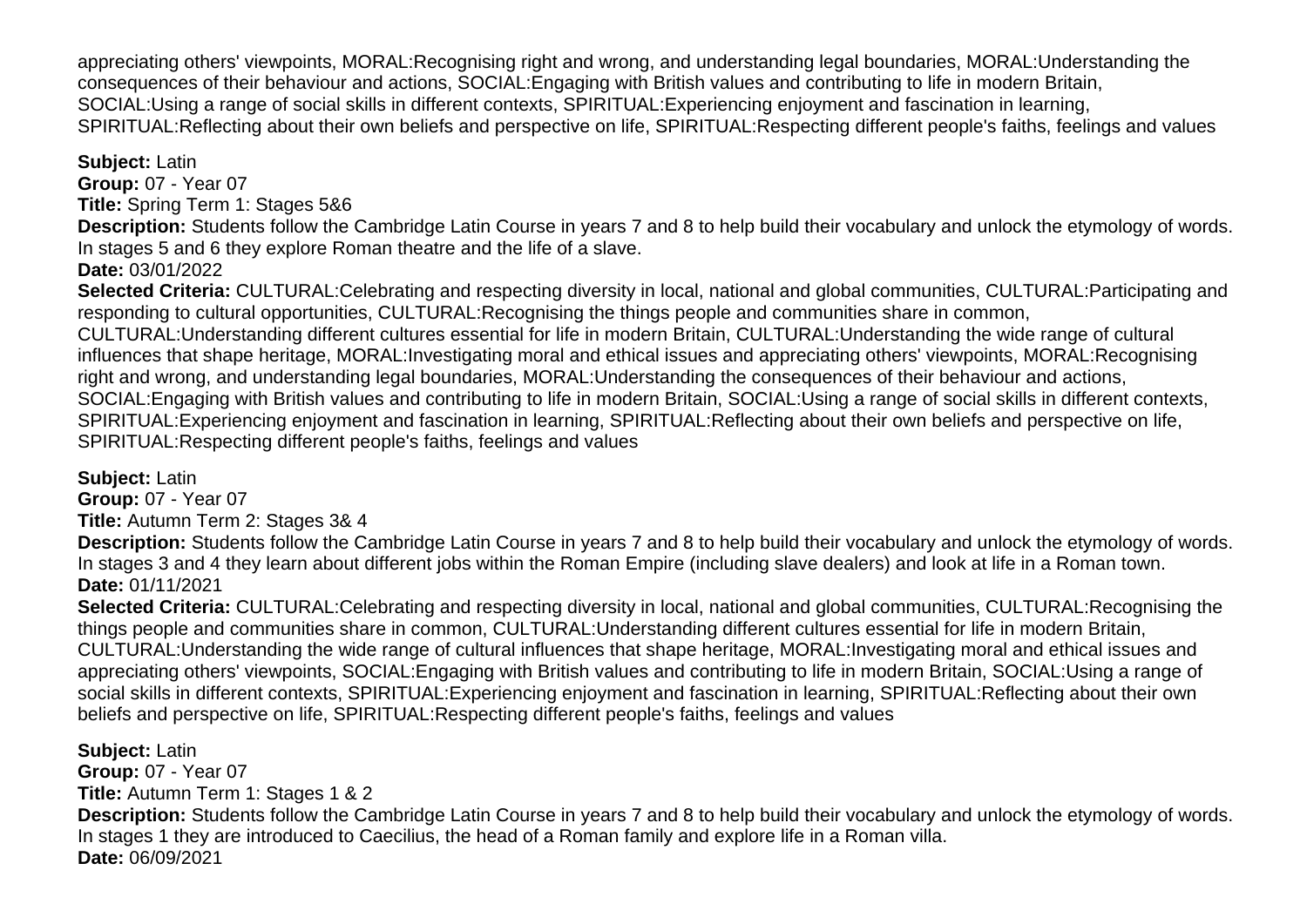**Selected Criteria:** CULTURAL:Celebrating and respecting diversity in local, national and global communities, CULTURAL:Recognising the things people and communities share in common, CULTURAL:Understanding different cultures essential for life in modern Britain, CULTURAL:Understanding the wide range of cultural influences that shape heritage, SOCIAL:Engaging with British values and contributing to life in modern Britain, SOCIAL:Using a range of social skills in different contexts, SPIRITUAL:Experiencing enjoyment and fascination in learning, SPIRITUAL:Respecting different people's faiths, feelings and values

**Subject:** Mathematics **Group:** 10 - Year 10 **Title:** Ratio **Description:** Uneven but realistic everyday division: part:whole part:part part:more than. Currency and exchange rates, recipes, value for money - best value, proportion.

**Date:** 03/01/2022

**Selected Criteria:** CULTURAL:Celebrating and respecting diversity in local, national and global communities, CULTURAL:Participating and responding to cultural opportunities, CULTURAL:Recognising the things people and communities share in common, CULTURAL:Understanding different cultures essential for life in modern Britain, MORAL:Understanding the consequences of their behaviour and actions, SOCIAL:Engaging with British values and contributing to life in modern Britain, SOCIAL:Using a range of social skills in different contexts, SPIRITUAL:Experiencing enjoyment and fascination in learning, SPIRITUAL:Reflecting on experiences

**Subject:** Music **Group:** 07 - Year 07 **Title:** Different styles of music. **Description:** Making up their own music and more singing. **Date:** 01/04/2022 **Selected Criteria:** CULTURAL:Celebrating and respecting diversity in local, national and global communities, CULTURAL:Participating and responding to cultural opportunities, CULTURAL:Recognising the things people and communities share in common, CULTURAL:Understanding the wide range of cultural influences that shape heritage, SOCIAL:Using a range of social skills in different contexts, SOCIAL:Volunteering, cooperating with others and resolving conflicts, SPIRITUAL:Experiencing enjoyment and fascination in learning, SPIRITUAL:Reflecting on experiences, SPIRITUAL:Using imagination and creativity in learning

**Subject:** Music **Group:** 07 - Year 07 **Title:** Notation, rhythm and singing. **Description:** .

**Date:** 05/01/2022

**Selected Criteria:** CULTURAL:Celebrating and respecting diversity in local, national and global communities, CULTURAL:Participating and responding to cultural opportunities, SOCIAL:Using a range of social skills in different contexts, SOCIAL:Volunteering, cooperating with others and resolving conflicts, SPIRITUAL:Experiencing enjoyment and fascination in learning, SPIRITUAL:Using imagination and creativity in learning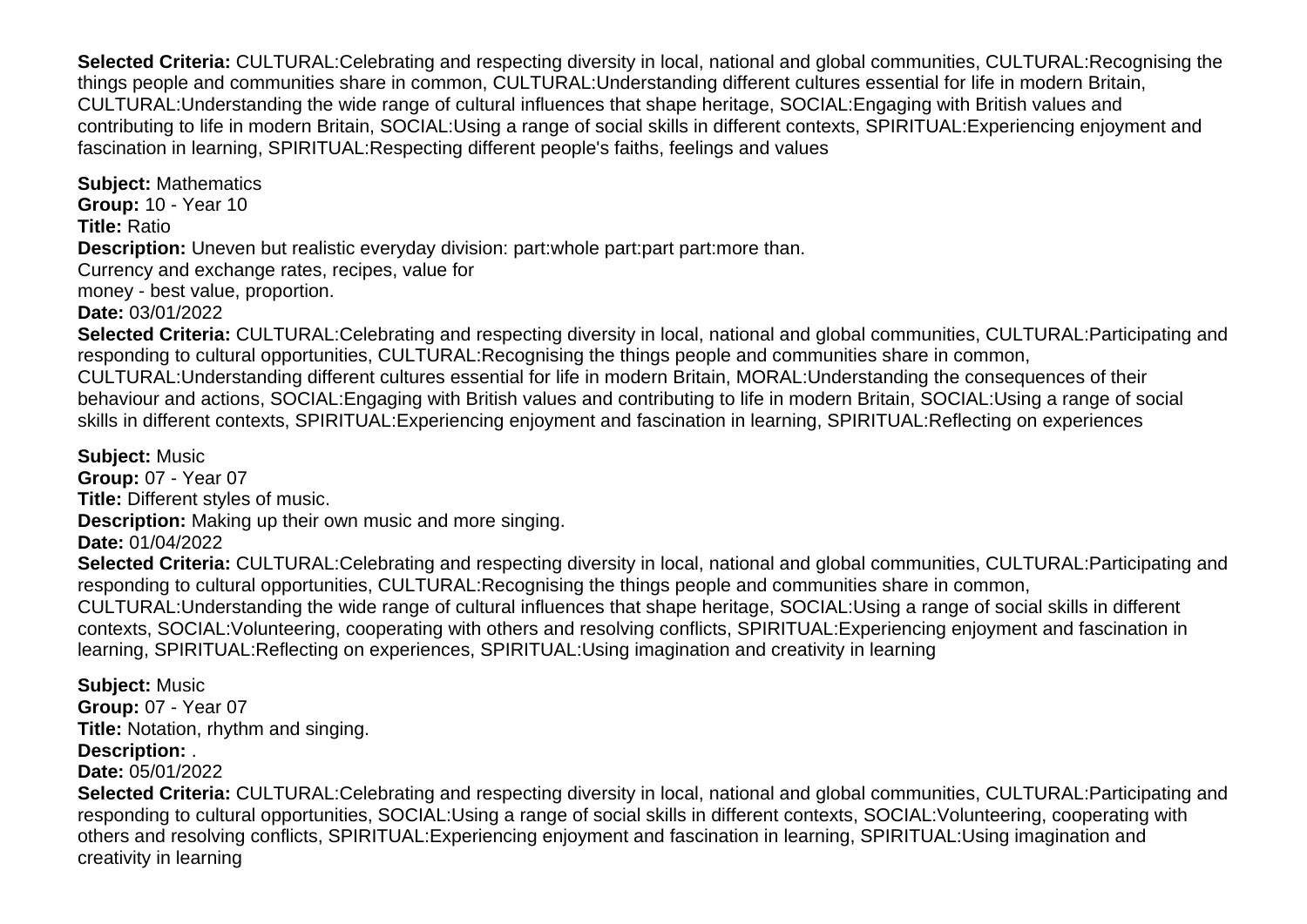**Subject:** Music **Group:** 07 - Year 07 **Title:** Orchestral Instruments/singing **Description:** Orchestras, playing within orchestras, conducting, composers. **Date:** 06/09/2021 **Selected Criteria:** CULTURAL:Celebrating and respecting diversity in local, national and global communities, CULTURAL:Participating and responding to cultural opportunities, CULTURAL:Recognising the things people and communities share in common,

CULTURAL:Understanding the wide range of cultural influences that shape heritage, SOCIAL:Using a range of social skills in different contexts, SOCIAL:Volunteering, cooperating with others and resolving conflicts, SPIRITUAL:Experiencing enjoyment and fascination in learning, SPIRITUAL:Using imagination and creativity in learning

**Subject:** Music **Group:** 08 - Year 08 **Title:** Music notation **Description:** Building on skills form year 7 - how to build a piece of music. singing **Date:** 01/11/2021 **Selected Criteria:** CULTURAL:Celebrating and respecting diversity in local, national and global communities, CULTURAL:Participating and responding to cultural opportunities, CULTURAL:Recognising the things people and communities share in common, CULTURAL:Understanding the wide range of cultural influences that shape heritage, SOCIAL:Using a range of social skills in different contexts, SPIRITUAL:Experiencing enjoyment and fascination in learning, SPIRITUAL:Reflecting about their own beliefs and perspective

on life, SPIRITUAL:Reflecting on experiences, SPIRITUAL:Using imagination and creativity in learning

**Subject:** Music

**Group:** 08 - Year 08

**Title:** Why is Music Important?

**Description:** Physical benefits, different genres, influence music has upon our lives, where it's played and why. Singing.

**Date:** 06/09/2021

**Selected Criteria:** CULTURAL:Celebrating and respecting diversity in local, national and global communities, CULTURAL:Participating and responding to cultural opportunities, CULTURAL:Recognising the things people and communities share in common, CULTURAL:Understanding different cultures essential for life in modern Britain, CULTURAL:Understanding the wide range of cultural influences that shape heritage, SOCIAL:Using a range of social skills in different contexts, SOCIAL:Volunteering, cooperating with others and resolving conflicts, SPIRITUAL:Experiencing enjoyment and fascination in learning, SPIRITUAL:Reflecting on experiences,

SPIRITUAL:Respecting different people's faiths, feelings and values, SPIRITUAL:Using imagination and creativity in learning

**Subject:** Physical Education **Group:** All **Title:** Sport Fixtures **Description:** Student visit a wide range of venue and facilities as part of sporting fixtures.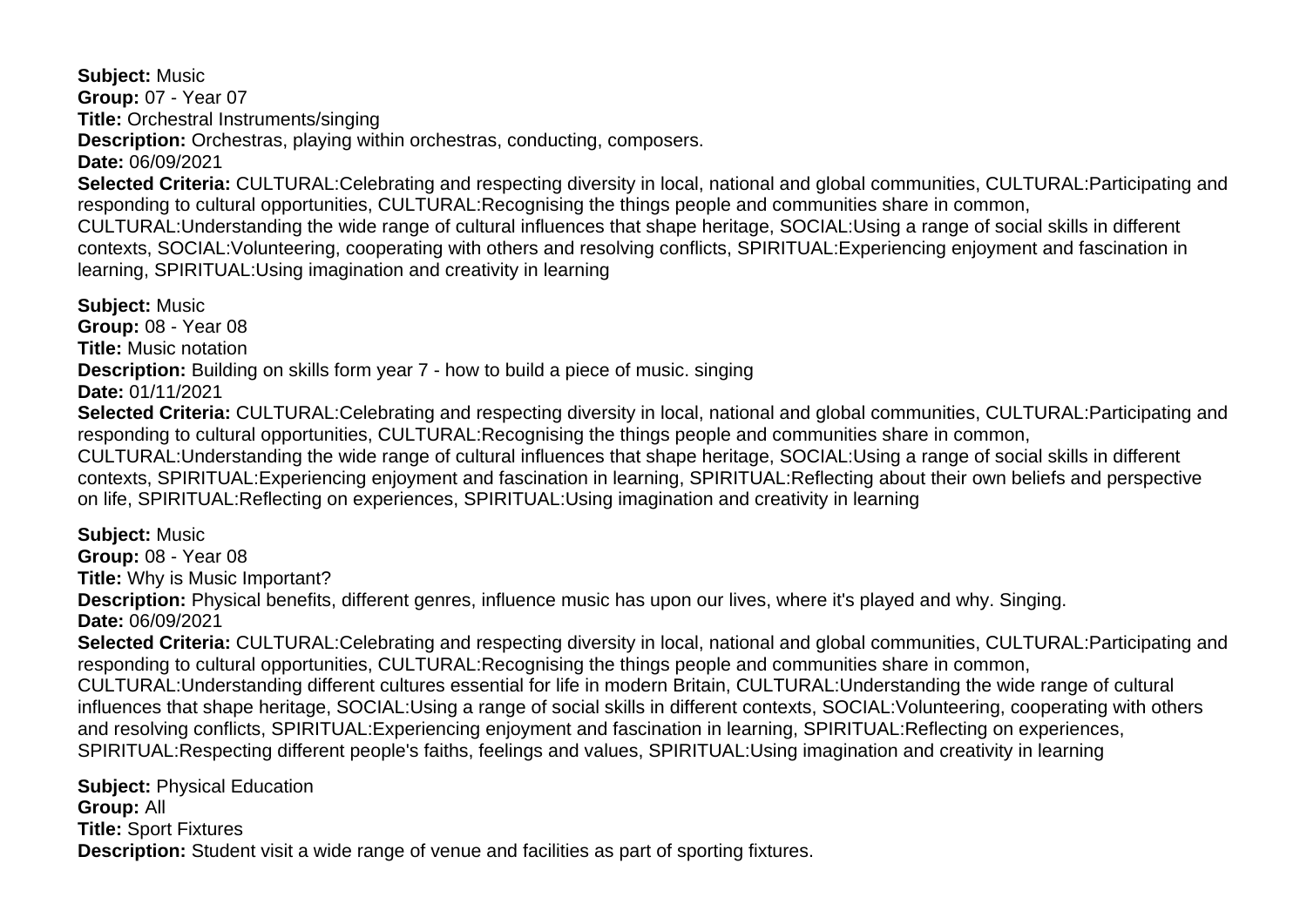This can vary from Sixth Form Private School to

Athletics Arenas. It can be high level sport events (Nationals) or it can be SEN provision (SIS).

**Date:** 01/03/2022

**Selected Criteria:** CULTURAL:Celebrating and respecting diversity in local, national and global communities, CULTURAL:Participating and responding to cultural opportunities, CULTURAL:Understanding different cultures essential for life in modern Britain, MORAL:Recognising right and wrong, and understanding legal boundaries, MORAL:Understanding the consequences of their behaviour and actions, SOCIAL:Using a range of social skills in different contexts, SOCIAL:Volunteering, cooperating with others and resolving conflicts, SPIRITUAL:Reflecting on experiences, SPIRITUAL:Respecting different people's faiths, feelings and values

**Subject:** Physical Education

**Group:** KS3

**Title:** Gymnastics

**Description:** During the wetter periods we cover gymnastics at KS3. It ranges from basic floor movements to vaulting.

**Date:** 01/11/2021

**Selected Criteria:** CULTURAL:Celebrating and respecting diversity in local, national and global communities, CULTURAL:Participating and responding to cultural opportunities, MORAL:Recognising right and wrong, and understanding legal boundaries, MORAL:Understanding the consequences of their behaviour and actions, SOCIAL:Using a range of social skills in different contexts, SOCIAL:Volunteering, cooperating with others and resolving conflicts, SPIRITUAL:Experiencing enjoyment and fascination in learning, SPIRITUAL:Reflecting on experiences

**Subject:** Physical Education **Group:** KS4 **Title:** Sport Studies **Description:** Unit R051 - Contemporary Issues in sport Learning Outcome1 - Understand the issues which affect participation in sport

Learning Outcome 2 - Know about the role of sport in promoting values

Learning Outcome 3 - Understand the importance of hosting major sporting events

Learning Outcome 4 - Know about the role of National Governing Bodies in sport. **Date:** 01/09/2021

**Selected Criteria:** CULTURAL:Celebrating and respecting diversity in local, national and global communities, CULTURAL:Participating and responding to cultural opportunities, CULTURAL:Recognising the things people and communities share in common, CULTURAL:Understanding different cultures essential for life in modern Britain, CULTURAL:Understanding the wide range of cultural influences that shape heritage, MORAL:Investigating moral and ethical issues and appreciating others' viewpoints, MORAL:Recognising right and wrong, and understanding legal boundaries, MORAL:Understanding the consequences of their behaviour and actions,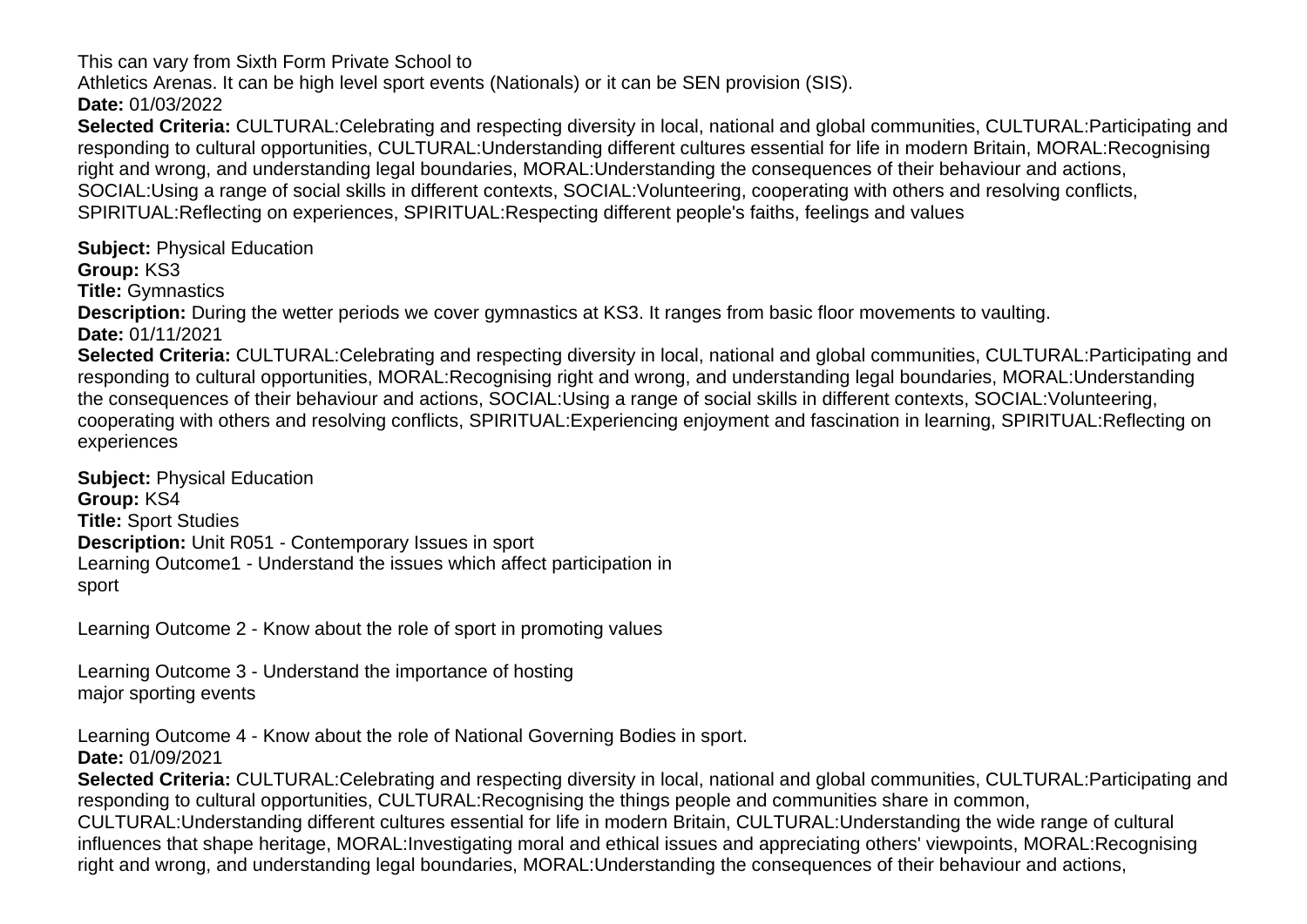SOCIAL:Engaging with British values and contributing to life in modern Britain, SOCIAL:Using a range of social skills in different contexts, SOCIAL:Volunteering, cooperating with others and resolving conflicts, SPIRITUAL:Experiencing enjoyment and fascination in learning, SPIRITUAL:Reflecting about their own beliefs and perspective on life, SPIRITUAL:Reflecting on experiences, SPIRITUAL:Respecting different people's faiths, feelings and values, SPIRITUAL:Using imagination and creativity in learning

**Subject:** PSHRE **Group:** 07 - Year 07 **Title:** Summer Term 1: Living in a Diverse Society **Description:** o About identity, rights and responsibilities o Religious teachings on prejudice and discrimination o About living in a diverse society o How to challenge prejudice, stereotypes and discrimination o How to challenge stereotypes and discrimination in relation to work and pay o About equality of opportunity in life and work o How to develop self-worth and efficacy **Date:** 16/05/2022 **Selected Criteria:** CULTURAL:Celebrating and respecting diversity in local, national and global communities, CULTURAL:Recognising the things people and communities share in common, CULTURAL:Understanding different cultures essential for life in modern Britain, CULTURAL:Understanding the wide range of cultural influences that shape heritage, MORAL:Investigating moral and ethical issues and appreciating others' viewpoints, MORAL:Recognising right and wrong, and understanding legal boundaries, MORAL:Understanding the consequences of their behaviour and actions, SOCIAL:Engaging with British values and contributing to life in modern Britain, SPIRITUAL:Reflecting on experiences, SPIRITUAL:Respecting different people's faiths, feelings and values

**Subject:** PSHRE

**Group:** 07 - Year 07 **Title:** Autumn Term 1&2: Looking at Religion **Description:** o Christianity - Incarnation o Christianity - Belief in God o Christianity - Salvation o Christianity - Agape o Islam - Allah o Islam - Faith o Buddhism - Buddha o Buddhism - Dharma o Buddhism - Sangha **Date:** 06/09/2021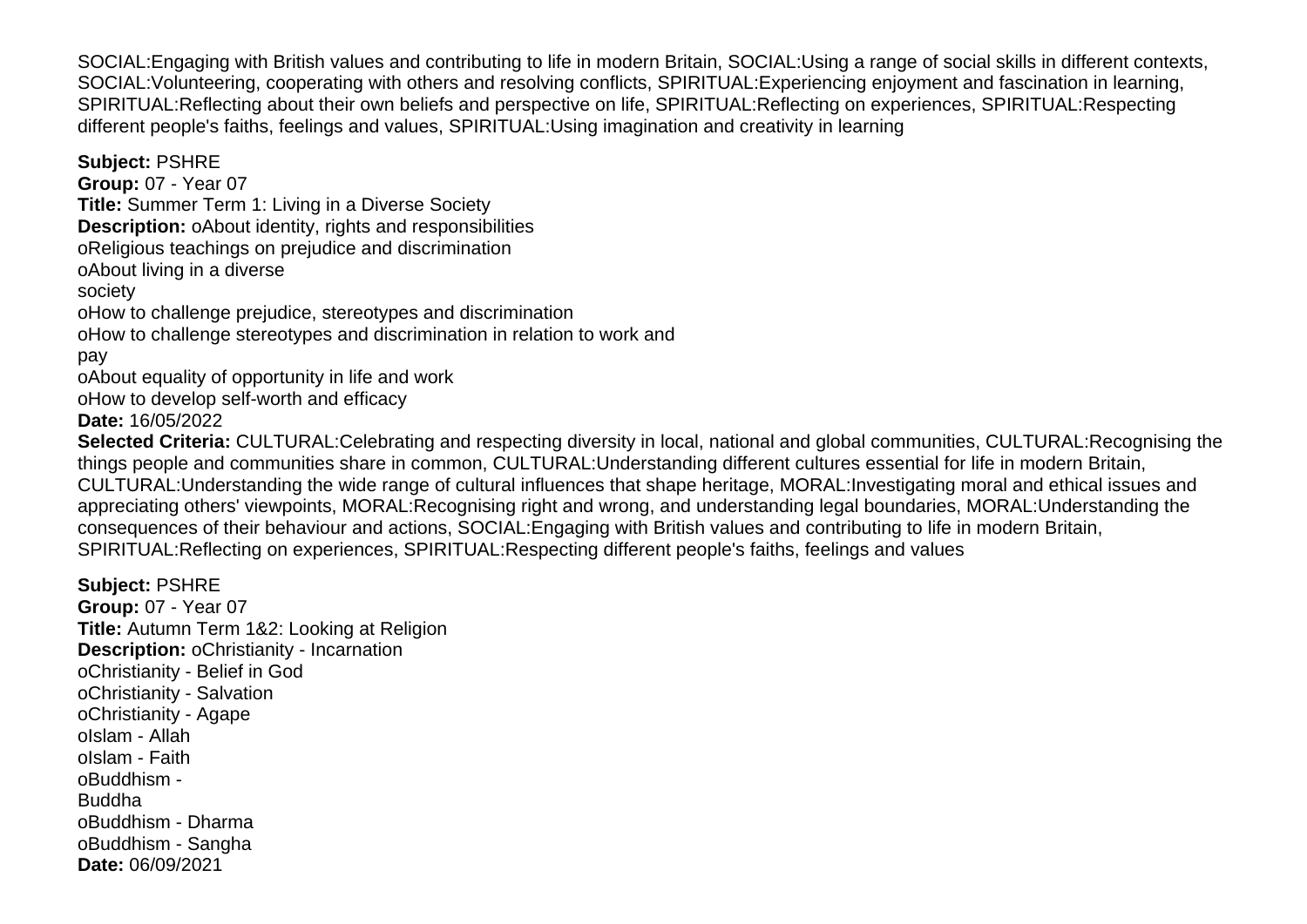**Selected Criteria:** CULTURAL:Celebrating and respecting diversity in local, national and global communities, CULTURAL:Recognising the things people and communities share in common, CULTURAL:Understanding different cultures essential for life in modern Britain, CULTURAL:Understanding the wide range of cultural influences that shape heritage, MORAL:Investigating moral and ethical issues and appreciating others' viewpoints, SOCIAL:Engaging with British values and contributing to life in modern Britain, SPIRITUAL:Reflecting about their own beliefs and perspective on life, SPIRITUAL:Reflecting on experiences, SPIRITUAL:Respecting different people's faiths, feelings and values

**Subject:** PSHRE **Group:** 08 - Year 08 **Title:** Spring 1&2: Looking at Families **Description:** 8. Looking at Families o About different types of families and parenting, including single parents, same sex parents, blended families, adoption and fostering o About positive relationships in the home and ways to reduce homelessness amongst young people o Religious teachings on marriage and the family o How to manage relationship and family changes, including relationship breakdown, separation and divorce o About conflict and its causes in different contexts e.g. with family and friends o Conflict resolution strategies o How to access support services o Religious teachings on divorce **Date:** 10/01/2022 **Selected Criteria:** CULTURAL:Celebrating and respecting diversity in local, national and global communities, MORAL:Investigating moral and ethical issues and appreciating others' viewpoints, MORAL:Understanding the consequences of their behaviour and actions,

SOCIAL:Engaging with British values and contributing to life in modern Britain, SPIRITUAL:Reflecting about their own beliefs and perspective on life, SPIRITUAL:Reflecting on experiences, SPIRITUAL:Respecting different people's faiths, feelings and values

**Subject:** PSHRE

**Group:** 10 - Year 10

**Title:** Summer Term 1: Looking at myself - who am I?

**Description:** o About core values and emotions

o The value of religious belief

o About gender identity, gender expression and sexual orientation

o How to communicate effectively

o How to communicate needs and wants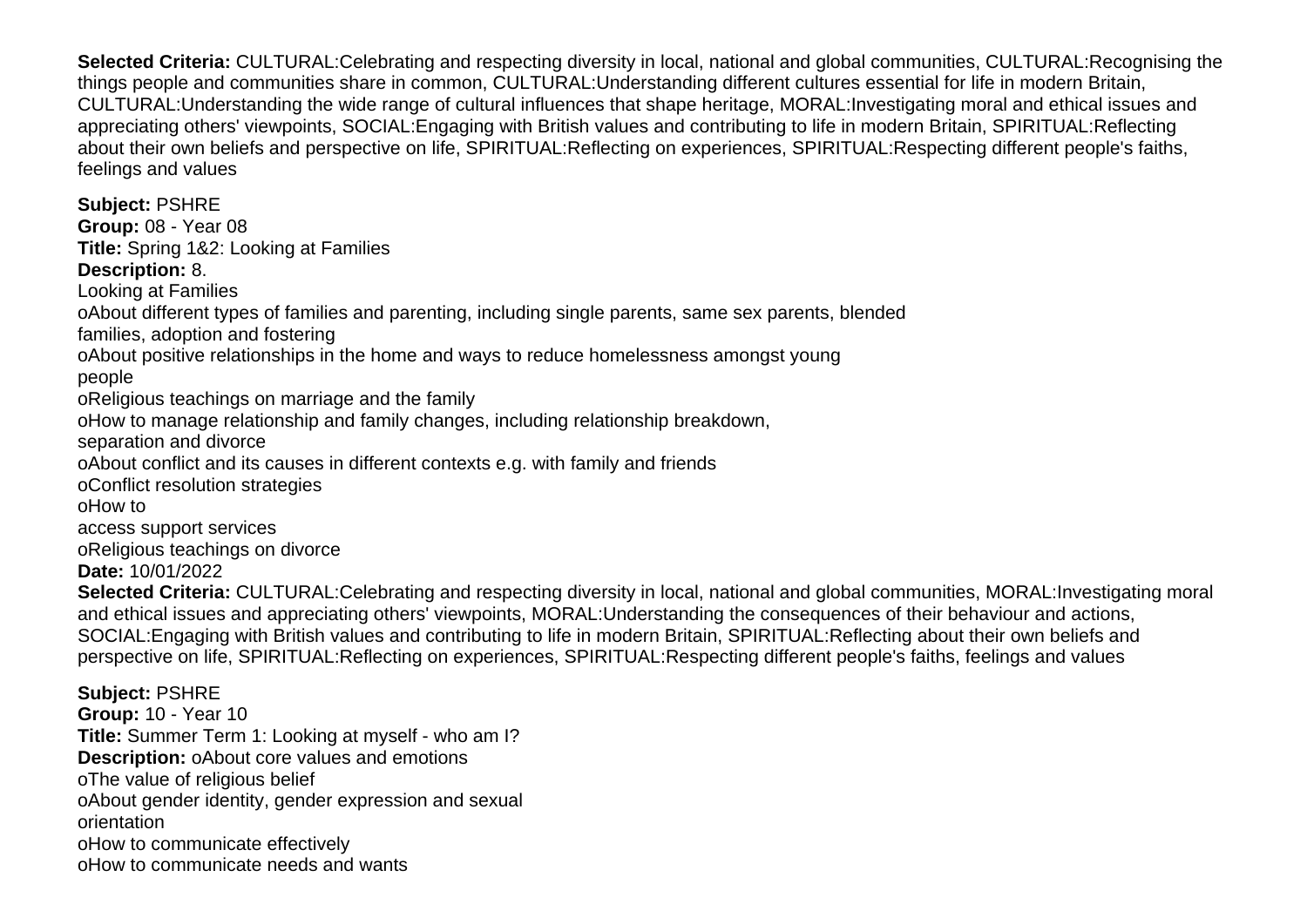#### **Date:** 18/04/2022

**Selected Criteria:** CULTURAL:Celebrating and respecting diversity in local, national and global communities, MORAL:Investigating moral and ethical issues and appreciating others' viewpoints, MORAL:Understanding the consequences of their behaviour and actions, SOCIAL:Engaging with British values and contributing to life in modern Britain, SOCIAL:Using a range of social skills in different contexts, SPIRITUAL:Reflecting about their own beliefs and perspective on life, SPIRITUAL:Respecting different people's faiths, feelings and values

**Subject:** PSHRE

**Group:** 11 - Year 11

**Title:** Spring Term 1&2: Looking at myself - being myself and making my own decisions

**Description:** o How to maintain a healthy self-concept

o How to manage influences and risks relating to cosmetic and aesthetic body

alterations

o Religious teachings on body image and body modifications

o How to manage the judgement of others and challenge

stereotyping

o Religion, prejudice and discrimination

o How to develop self-efficacy, including motivation, perseverance and resilience

o How to

balance ambition and unrealistic expectations

o About the nature, causes and effects of stress

o Stress management strategies, including

maintaining healthy sleep habits

o About registering with and accessing doctors, sexual health clinics, opticians and other health

services

o About blood, organ and stem cell donation

o About vaccinations and immunisations

o How to assess and manage risk and safety in

new independent situations (e.g. personal safety in social situations and on the roads)

**Date:** 03/01/2022

**Selected Criteria:** CULTURAL:Celebrating and respecting diversity in local, national and global communities, CULTURAL:Understanding different cultures essential for life in modern Britain, CULTURAL:Understanding the wide range of cultural influences that shape heritage, MORAL:Investigating moral and ethical issues and appreciating others' viewpoints, MORAL:Recognising right and wrong, and understanding legal boundaries, MORAL:Understanding the consequences of their behaviour and actions, SOCIAL:Engaging with British values and contributing to life in modern Britain, SPIRITUAL:Reflecting about their own beliefs and perspective on life, SPIRITUAL:Reflecting on experiences, SPIRITUAL:Respecting different people's faiths, feelings and values

**Subject:** PSHRE **Group:** 11 - Year 11 **Title:** Autumn Term 2: Looking to the future - Planning a Family of my Own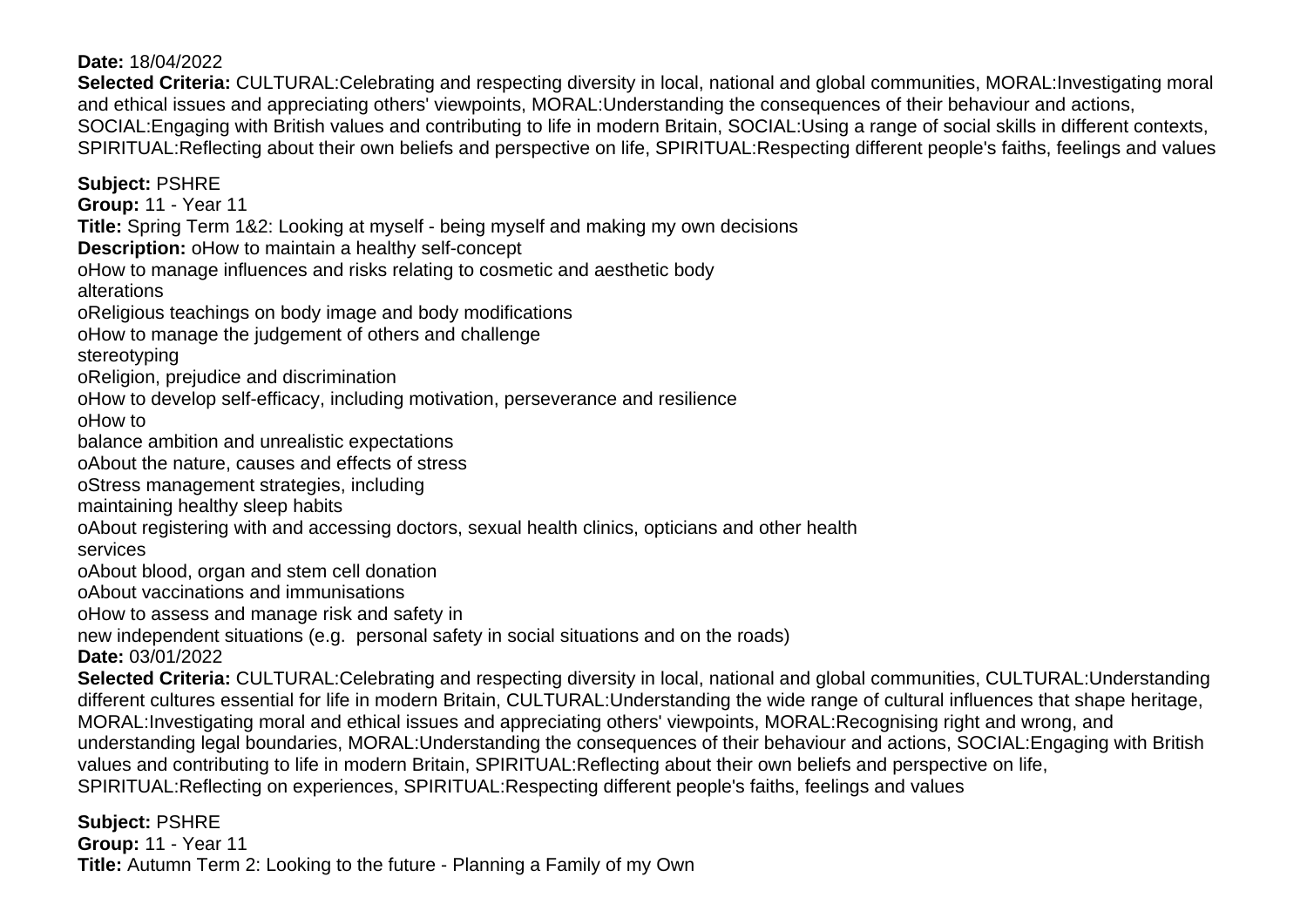**Description:** o About different types of families and changing family structures

o Religious teachings on family and family life

o How to evaluate

readiness for parenthood and positive parenting qualities

o About fertility, including how it varies and changes

o About pregnancy, birth and

miscarriage

o About unplanned pregnancy options, including abortion

o Religious teachings on abortion

o About adoption and fostering

o How to

manage change, loss, grief and bereavement

o Religious teachings on end of life and life after death

**Date:** 01/11/2021

**Selected Criteria:** CULTURAL:Celebrating and respecting diversity in local, national and global communities, CULTURAL:Understanding different cultures essential for life in modern Britain, CULTURAL:Understanding the wide range of cultural influences that shape heritage, MORAL:Investigating moral and ethical issues and appreciating others' viewpoints, MORAL:Recognising right and wrong, and understanding legal boundaries, MORAL:Understanding the consequences of their behaviour and actions, SOCIAL:Engaging with British values and contributing to life in modern Britain, SPIRITUAL:Reflecting about their own beliefs and perspective on life, SPIRITUAL:Reflecting on experiences, SPIRITUAL:Respecting different people's faiths, feelings and values

**Subject:** School events **Group:** All

**Title:** Remembrance Service

**Description:** Whole school Remembrance Parade was developed by the students after returning from a school trip to the battlefields. The whole school line the drive, listen to a reading, the last post, complete the silence and lay a wreath or poppy. **Date:** 11/11/2021

**Selected Criteria:** CULTURAL:Celebrating and respecting diversity in local, national and global communities, CULTURAL:Participating and responding to cultural opportunities, CULTURAL:Recognising the things people and communities share in common,

CULTURAL:Understanding the wide range of cultural influences that shape heritage, SOCIAL:Using a range of social skills in different contexts, SPIRITUAL:Reflecting about their own beliefs and perspective on life

**Subject:** School events **Group:** All **Title:** Harvest Festival **Description:** Whole school service at Cannington Church. **Date:** 16/10/2021 **Selected Criteria:** CULTURAL:Celebrating and respecting diversity in local, national and global communities, CULTURAL:Participating and responding to cultural opportunities, CULTURAL:Recognising the things people and communities share in common, SPIRITUAL:Reflecting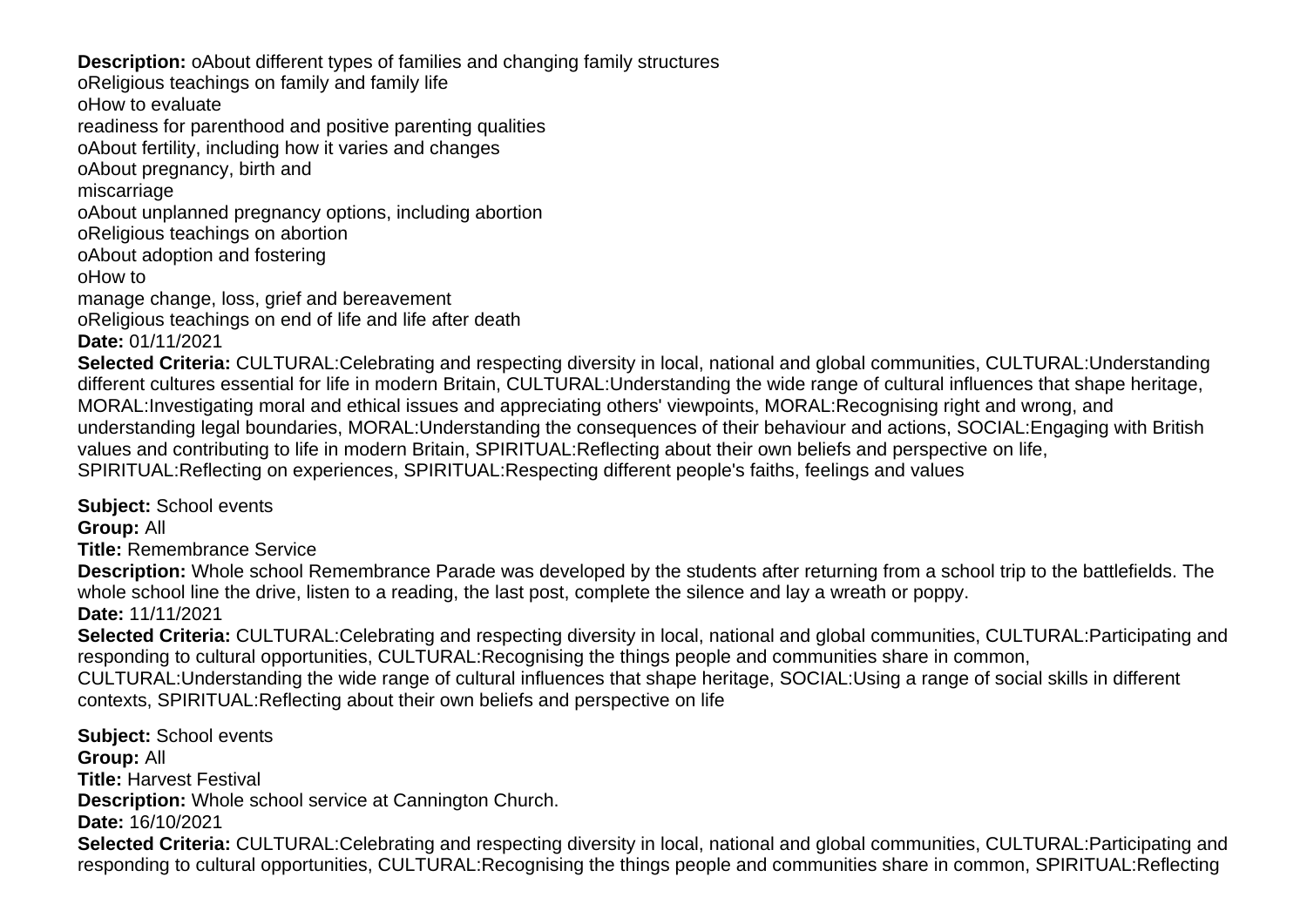about their own beliefs and perspective on life, SPIRITUAL:Reflecting on experiences

**Subject:** School events **Group:** All **Title:** Daily hymn in assembly **Description:** .

**Date:** 06/09/2021

**Selected Criteria:** CULTURAL:Celebrating and respecting diversity in local, national and global communities, CULTURAL:Participating and responding to cultural opportunities, CULTURAL:Recognising the things people and communities share in common, CULTURAL:Understanding the wide range of cultural influences that shape heritage, MORAL:Recognising right and wrong, and understanding legal boundaries, SOCIAL:Using a range of social skills in different contexts, SPIRITUAL:Experiencing enjoyment and fascination in learning, SPIRITUAL:Reflecting about their own beliefs and perspective on life, SPIRITUAL:Reflecting on experiences, SPIRITUAL:Respecting different people's faiths, feelings and values, SPIRITUAL:Using imagination and creativity in learning

**Subject:** Science

**Group:** 07 - Year 07

**Title:** 7D Ecosystems

**Description:** Pupils discuss the impact of their lives and attitudes including the effects of omnivorous diets vs plant based diets. They look at the effects of these intensive practices in other countries and how people live their lives differently to reduce the impact upon the globe. **Date:** 01/05/2022

**Selected Criteria:** CULTURAL:Celebrating and respecting diversity in local, national and global communities, CULTURAL:Recognising the things people and communities share in common, MORAL:Investigating moral and ethical issues and appreciating others' viewpoints, MORAL:Understanding the consequences of their behaviour and actions, SOCIAL:Using a range of social skills in different contexts, SOCIAL:Volunteering, cooperating with others and resolving conflicts, SPIRITUAL:Reflecting about their own beliefs and perspective on life, SPIRITUAL:Reflecting on experiences, SPIRITUAL:Respecting different people's faiths, feelings and values

**Subject:** Science **Group:** 08 - Year 08 **Title:** 8H Rocks **Description:** Students are encouraged to accept that religions do not necessarily agree with the scientific age of the planet and universe **Date:** 01/06/2022 **Selected Criteria:** CULTURAL:Celebrating and respecting diversity in local, national and global communities

**Subject:** Science **Group:** 08 - Year 08 **Title:** 8L Earth and Space **Description:** Students are encouraged to accept that religions do not necessarily accept scientific views on the age and creation of the universe. Students are taught to realise that not all religions agree with scientific facts. **Date:** 01/06/2022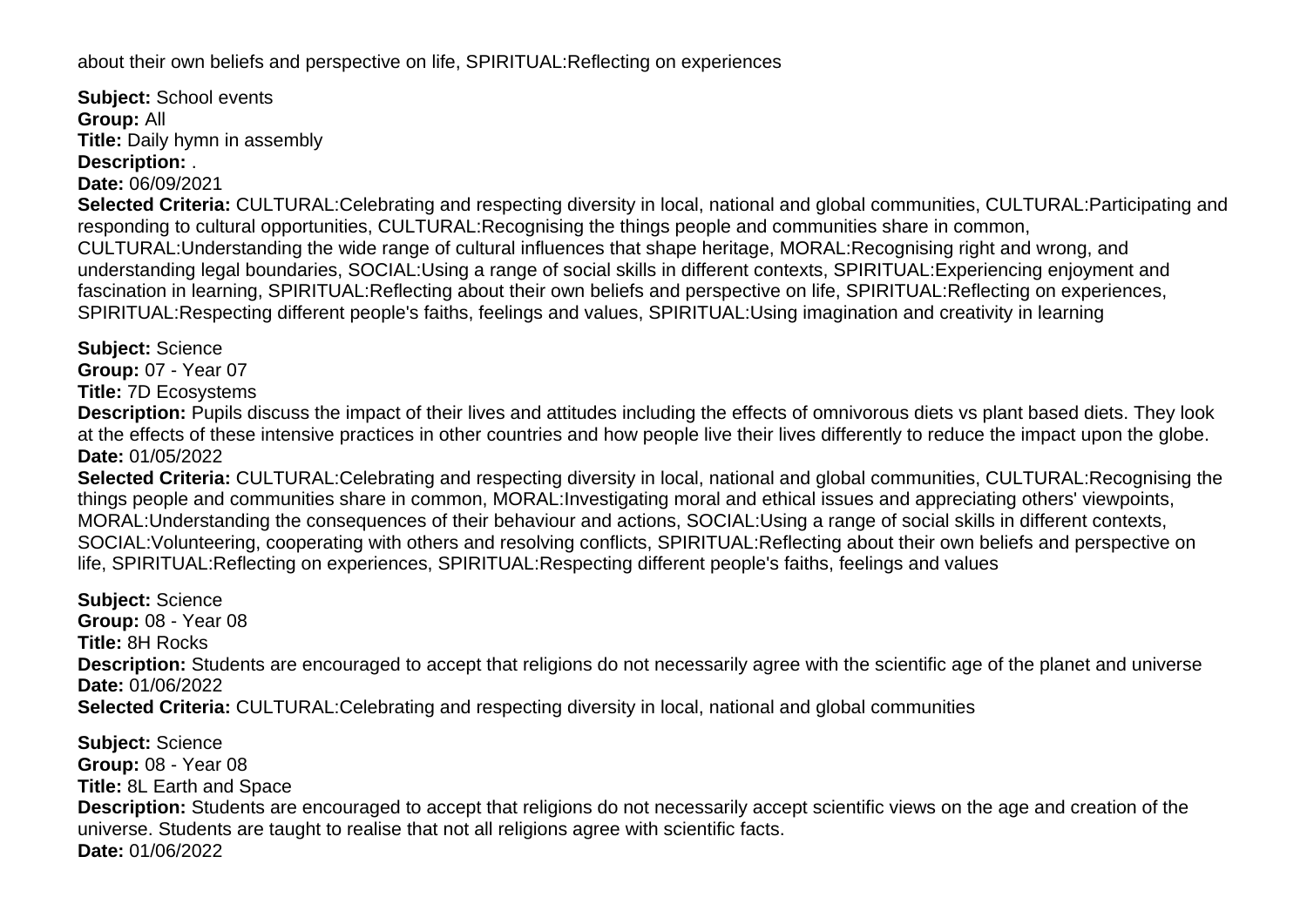**Selected Criteria:** CULTURAL:Celebrating and respecting diversity in local, national and global communities

**Subject:** Science **Group:** 09 - Year 09 **Title:** CC3 Atomic structure **Description:** History of the atom - how scientists from around the globe have provided improved evidence and models to better the understanding of the concept. **Date:** 01/03/2023 **Selected Criteria:** CULTURAL:Celebrating and respecting diversity in local, national and global communities

**Subject:** Science **Group:** 09 - Year 09 **Title:** CC4 The Periodic Table **Description:** Understanding of the role of the Russian scientist (Mendeleev) in the production and evolution of the table **Date:** 21/03/2022 **Selected Criteria:** CULTURAL:Celebrating and respecting diversity in local, national and global communities, SOCIAL:Volunteering, cooperating with others and resolving conflicts

**Subject:** Science **Group:** 09 - Year 09 **Title:** CC17 Earth's atmosphere **Description:** Methane production in terms of cattle farming and rice farming and how the emissions of methane affect the atmosphere. Students recognise how changing farming practices and eating practices (veganism) can be driven by this idea. Acceptance of the change and how it affects others **Date:** 01/03/2022 **Selected Criteria:** CULTURAL:Celebrating and respecting diversity in local, national and global communities, CULTURAL:Recognising the

things people and communities share in common, MORAL:Investigating moral and ethical issues and appreciating others' viewpoints, MORAL:Understanding the consequences of their behaviour and actions, SOCIAL:Using a range of social skills in different contexts, SOCIAL:Volunteering, cooperating with others and resolving conflicts, SPIRITUAL:Reflecting about their own beliefs and perspective on life, SPIRITUAL:Reflecting on experiences, SPIRITUAL:Respecting different people's faiths, feelings and values

**Subject:** Science

**Group:** 09 - Year 09

**Title:** CC17 Earth's atmosphere...

**Description:** Recognising that the way we burn fossil fuels affects the entire globe and will have detrimental affects on others **Date:** 01/02/2022

**Selected Criteria:** CULTURAL:Celebrating and respecting diversity in local, national and global communities, SOCIAL:Using a range of social skills in different contexts

**Subject:** Science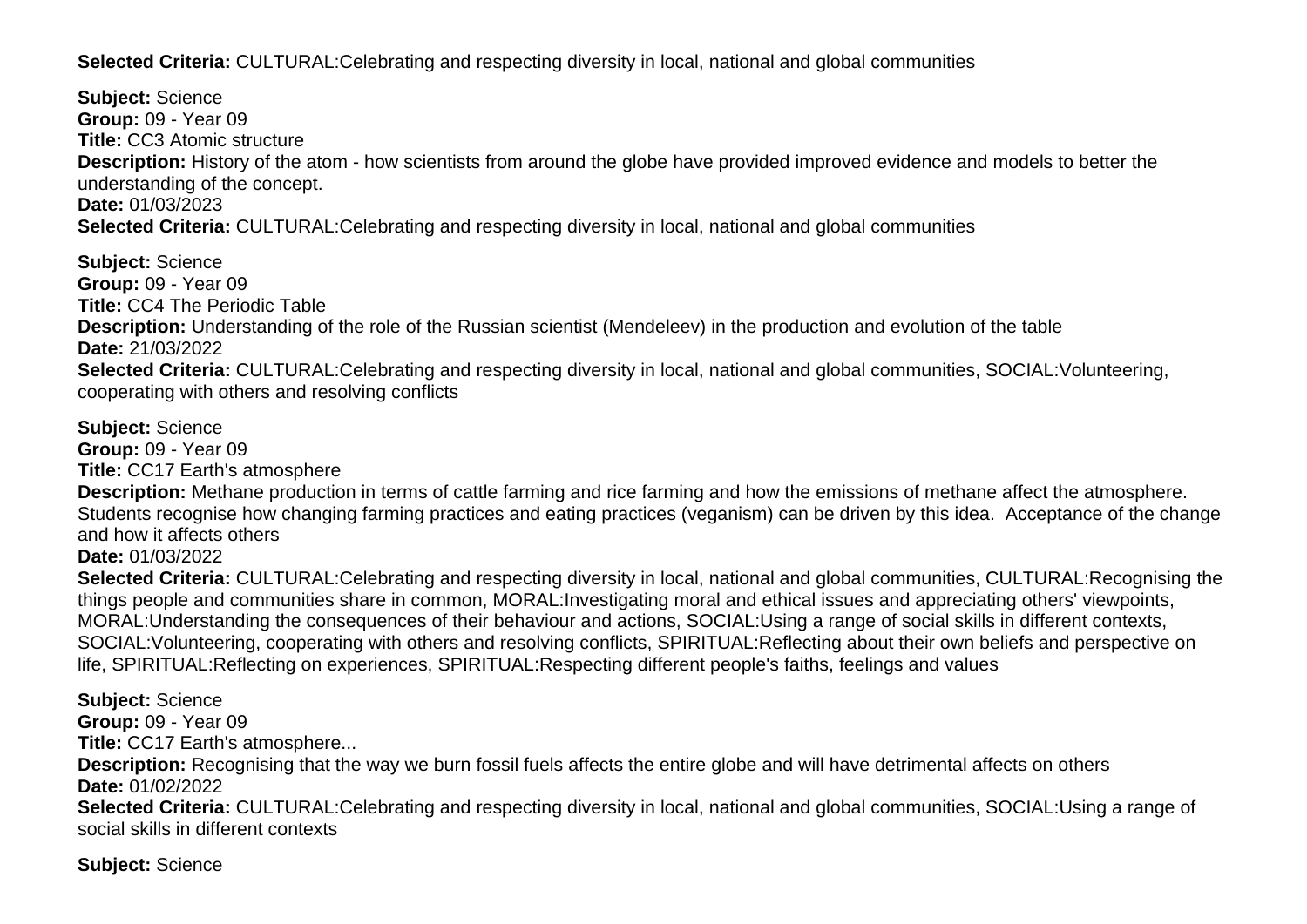**Group:** 09 - Year 09

**Title:** CB9 Ecosystems and material cycles

**Description:** Pupils discuss the impact of their lives and attitudes including the effects of omnivorous diets vs plant based diets. They look at the effects of these intensive practices in other countries and how people live their lives differently to reduce the impact upon the globe. **Date:** 01/01/2022

**Selected Criteria:** CULTURAL:Celebrating and respecting diversity in local, national and global communities, CULTURAL:Recognising the things people and communities share in common, MORAL:Investigating moral and ethical issues and appreciating others' viewpoints, MORAL:Understanding the consequences of their behaviour and actions, SOCIAL:Using a range of social skills in different contexts, SOCIAL:Volunteering, cooperating with others and resolving conflicts, SPIRITUAL:Reflecting about their own beliefs and perspective on life, SPIRITUAL:Reflecting on experiences, SPIRITUAL:Respecting different people's faiths, feelings and values

**Subject:** Science

**Group:** 09 - Year 09

**Title:** 9A Genetics and evolution

**Description:** Students are taught that many religions do not agree with the scientific belief and evidence for human evolution. Additionally students are taught that genetic inheritance and evolution have given rise to the many different races and ethnicities on Earth. **Date:** 01/09/2021

**Selected Criteria:** CULTURAL:Celebrating and respecting diversity in local, national and global communities, CULTURAL:Recognising the things people and communities share in common, SPIRITUAL:Respecting different people's faiths, feelings and values

**Subject:** Science **Group:** 10 - Year 10 **Title:** CP6 Radioactivity **Description:** Chernobyl and Marie Curie are discussed by students and teacher when mentioned or relevant theory is taught. **Date:** 01/03/2022 **Selected Criteria:** CULTURAL:Celebrating and respecting diversity in local, national and global communities

**Subject:** Science **Group:** 10 - Year 10 **Title:** CB3 and CB4 Genetics and evolution **Description:** Students are taught that many religions do not agree with the scientific belief and evidence for human evolution. Additionally students are taught that genetic inheritance and evolution have given rise to the many different races and ethnicities on Earth. **Date:** 01/01/2022 **Selected Criteria:** CULTURAL:Celebrating and respecting diversity in local, national and global communities, CULTURAL:Recognising the

things people and communities share in common, CULTURAL:Understanding the wide range of cultural influences that shape heritage, SPIRITUAL:Reflecting about their own beliefs and perspective on life, SPIRITUAL:Respecting different people's faiths, feelings and values

**Subject:** Science **Group:** 11 - Year 11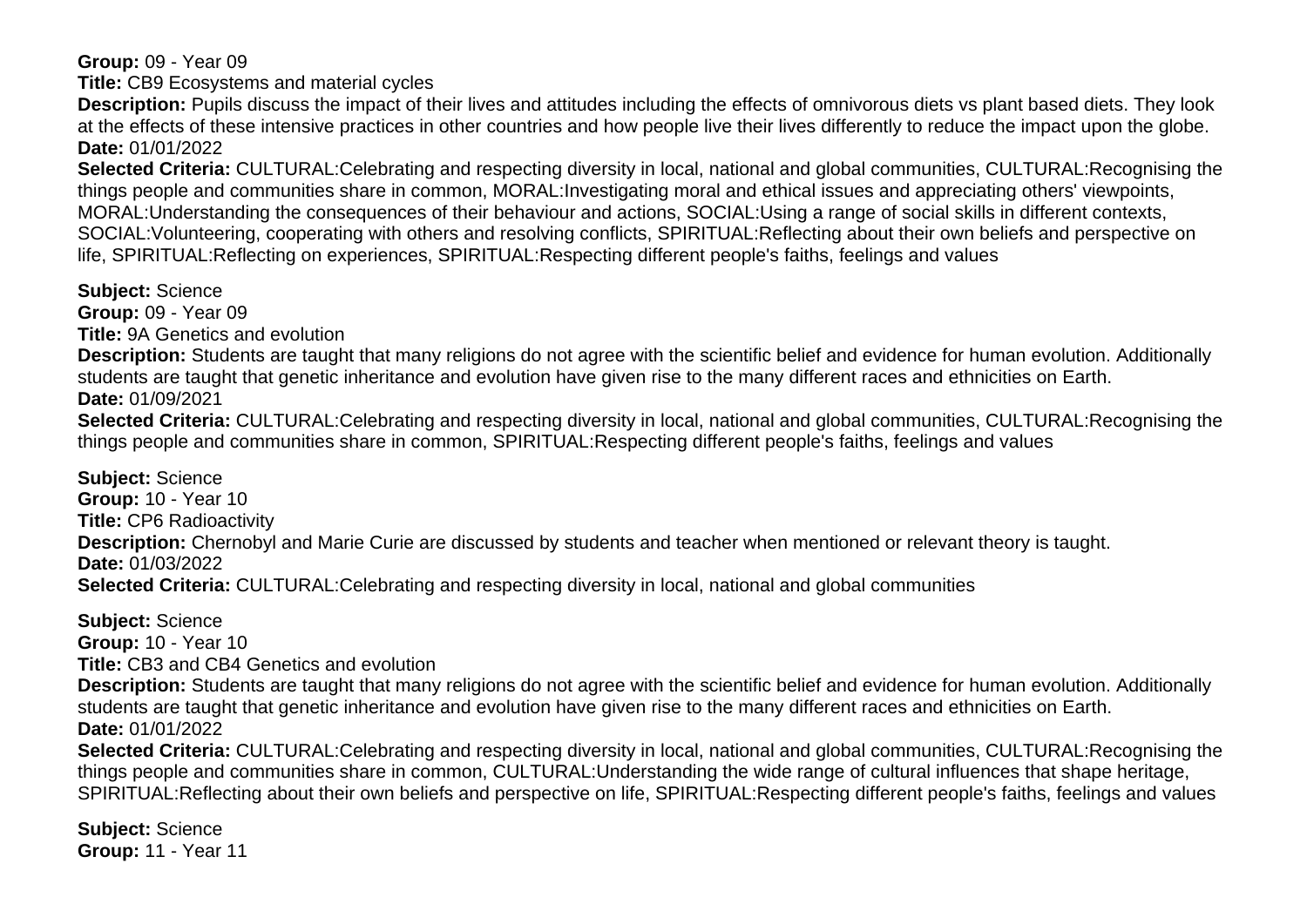## **Title:** CB7 Hormones

**Description:** In this topic we examine the menstrual cycle and contraception. Higher tier students look at fertility treatments. We examine how contraceptives work and the consequences of not using them correctly. We also discuss the beliefs of some cultures and religions regarding contraception.

**Date:** 01/11/2021

**Selected Criteria:** CULTURAL:Celebrating and respecting diversity in local, national and global communities, MORAL:Investigating moral and ethical issues and appreciating others' viewpoints, MORAL:Recognising right and wrong, and understanding legal boundaries, MORAL:Understanding the consequences of their behaviour and actions, SPIRITUAL:Reflecting about their own beliefs and perspective on life

**Subject:** Tutorial **Group:** All **Title:** Week 11: Racism **Description:** . **Attachments:** Lesson 1 Racism.pptx **Date:** 29/11/2021 **Selected Criteria:** CULTURAL:Celebrating and respecting diversity in local, national and global communities, CULTURAL:Knowledge of Britain's democratic parliamentary system, CULTURAL:Understanding different cultures essential for life in modern Britain, CULTURAL:Understanding the wide range of cultural influences that shape heritage, MORAL:Investigating moral and ethical issues and appreciating others' viewpoints, MORAL:Recognising right and wrong, and understanding legal boundaries, MORAL:Understanding the consequences of their behaviour and actions, SOCIAL:Engaging with British values and contributing to life in modern Britain, SPIRITUAL:Reflecting about their own beliefs and perspective on life, SPIRITUAL:Reflecting on experiences, SPIRITUAL:Respecting different people's faiths, feelings and values

**Subject:** Tutorial **Group:** All **Title:** Week 9: LGBT **Description:** . **Attachments:** LGBT-Presentation.ppt **Date:** 15/11/2021 **Selected Criteria:** CULTURAL:Celebrating and respecting diversity in local, national and global communities, MORAL:Investigating moral and ethical issues and appreciating others' viewpoints, MORAL:Recognising right and wrong, and understanding legal boundaries, MORAL:Understanding the consequences of their behaviour and actions, SOCIAL:Engaging with British values and contributing to life in modern Britain, SPIRITUAL:Reflecting about their own beliefs and perspective on life, SPIRITUAL:Reflecting on experiences, SPIRITUAL:Respecting different people's faiths, feelings and values

**Subject:** Tutorial **Group:** All **Title:** Week 8: Prevent duty extremism and radicalisation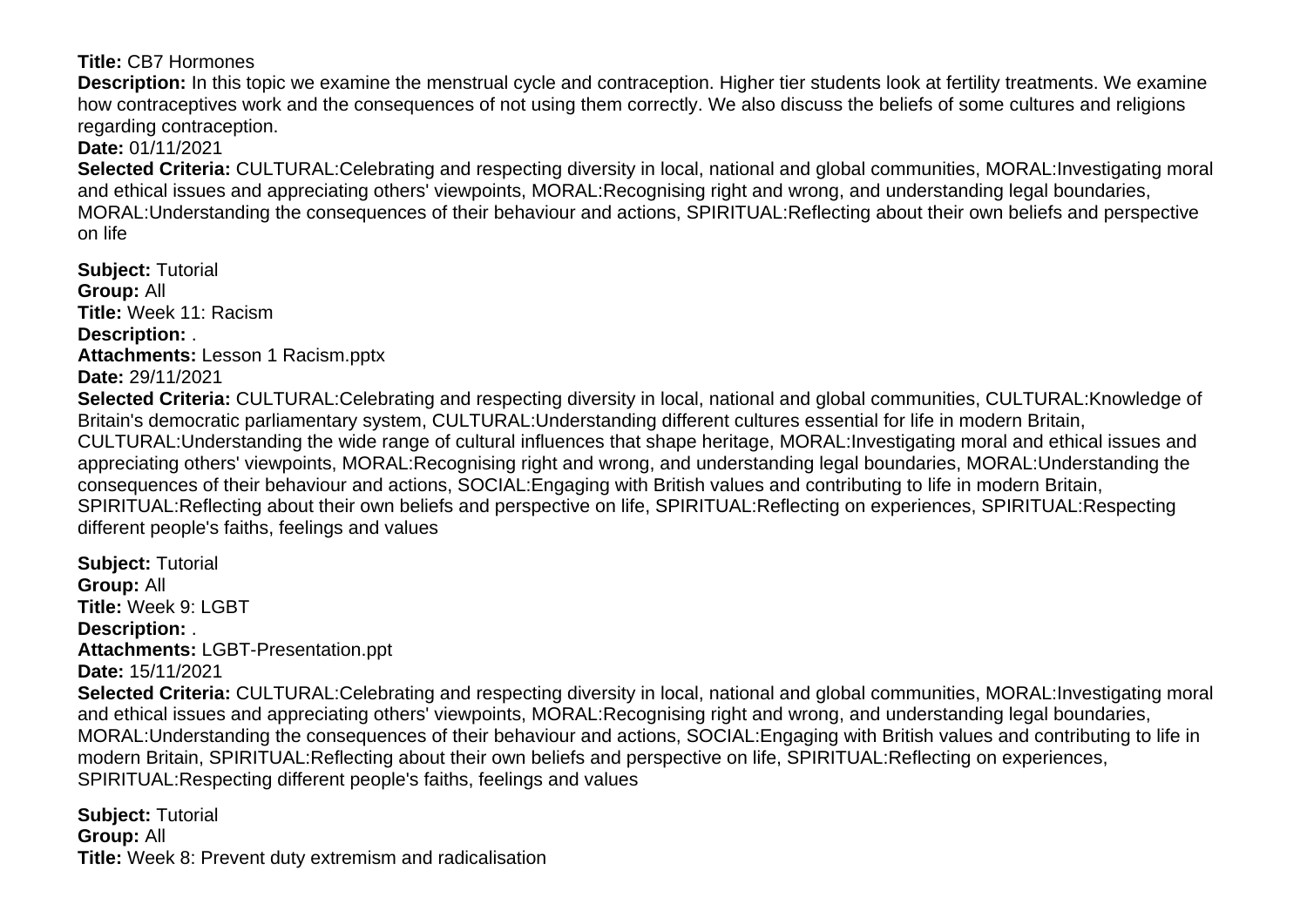# **Description:** .

## **Date:** 08/11/2021

**Selected Criteria:** CULTURAL:Celebrating and respecting diversity in local, national and global communities, CULTURAL:Knowledge of Britain's democratic parliamentary system, CULTURAL:Recognising the things people and communities share in common, CULTURAL:Understanding different cultures essential for life in modern Britain, CULTURAL:Understanding the wide range of cultural influences that shape heritage, MORAL:Investigating moral and ethical issues and appreciating others' viewpoints, MORAL:Recognising right and wrong, and understanding legal boundaries, MORAL:Understanding the consequences of their behaviour and actions, SOCIAL:Engaging with British values and contributing to life in modern Britain, SPIRITUAL:Reflecting about their own beliefs and perspective on life, SPIRITUAL:Reflecting on experiences, SPIRITUAL:Respecting different people's faiths, feelings and values

## **Subject:** Tutorial

**Group:** All

**Title:** Tutor Reading

**Description:** Each tutor group is assigned a book to read together over the course of the academic year. These will then be rotated. The books have been selected as a way of expanding their literary horizons, improving their cultural capital as well as being the basis to explore different cultures and different issues.

# **Date:** 06/09/2021

**Selected Criteria:** CULTURAL:Celebrating and respecting diversity in local, national and global communities, CULTURAL:Knowledge of Britain's democratic parliamentary system, CULTURAL:Recognising the things people and communities share in common, CULTURAL:Understanding different cultures essential for life in modern Britain, CULTURAL:Understanding the wide range of cultural influences that shape heritage, MORAL:Investigating moral and ethical issues and appreciating others' viewpoints, MORAL:Recognising right and wrong, and understanding legal boundaries, SOCIAL:Engaging with British values and contributing to life in modern Britain, SPIRITUAL:Experiencing enjoyment and fascination in learning, SPIRITUAL:Reflecting about their own beliefs and perspective on life, SPIRITUAL:Reflecting on experiences, SPIRITUAL:Respecting different people's faiths, feelings and values, SPIRITUAL:Using imagination and creativity in learning

**Subject:** Tutorial **Group:** selected students **Title:** Say No to Racism **Description:** . **Date:** 07/12/2021

**Selected Criteria:** CULTURAL:Celebrating and respecting diversity in local, national and global communities, CULTURAL:Knowledge of Britain's democratic parliamentary system, CULTURAL:Recognising the things people and communities share in common, CULTURAL:Understanding different cultures essential for life in modern Britain, CULTURAL:Understanding the wide range of cultural influences that shape heritage, MORAL:Investigating moral and ethical issues and appreciating others' viewpoints, MORAL:Recognising right and wrong, and understanding legal boundaries, MORAL:Understanding the consequences of their behaviour and actions, SOCIAL:Engaging with British values and contributing to life in modern Britain, SOCIAL:Using a range of social skills in different contexts, SOCIAL:Volunteering, cooperating with others and resolving conflicts, SPIRITUAL:Reflecting about their own beliefs and perspective on life, SPIRITUAL:Reflecting on experiences, SPIRITUAL:Respecting different people's faiths, feelings and values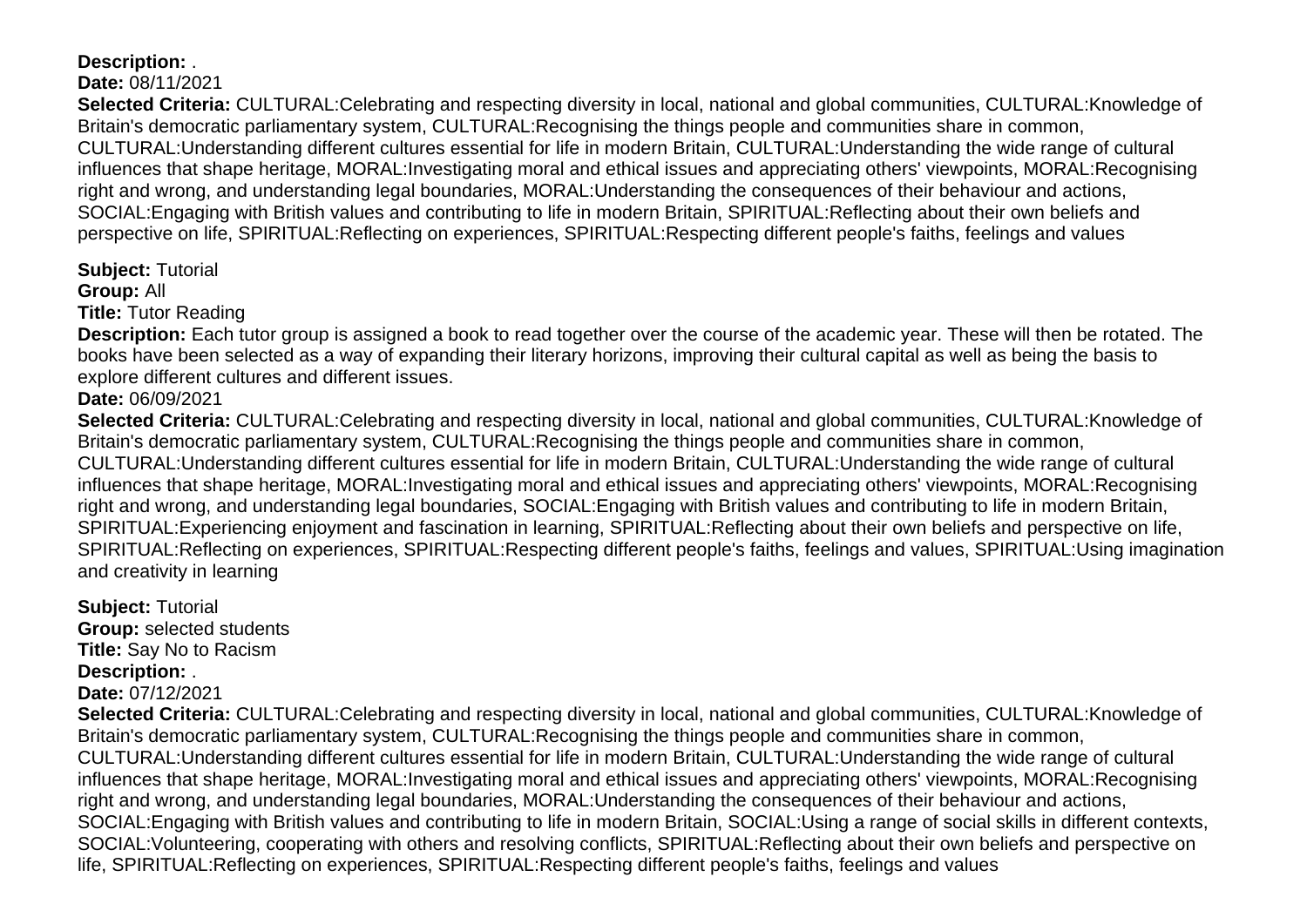**Subject:** - Assemblies **Group:** All **Title:** Learning the lessons of the Past: Holocaust, WWII, Global Conflicts **Description:** 3 assemblies exploring this theme **Date:** 24/01/2022 **Selected Criteria:** CULTURAL:Knowledge of Britain's democratic parliamentary system, CULTURAL:Understanding the wide range of cultural influences that shape heritage, MORAL:Investigating moral and ethical issues and appreciating others' viewpoints, MORAL:Recognising right and wrong, and understanding legal boundaries, MORAL:Understanding the consequences of their behaviour and actions

**Subject:** English

**Group:** 11 - Year 11

**Title:** 'Jekyll and Hyde'

**Description:** Students explore the social-historical context - Britain in the 19th century. We discuss Freud and the human psyche and wider philosophical questions surrounding human behaviour.

**Date:** 06/09/2021

**Selected Criteria:** CULTURAL:Knowledge of Britain's democratic parliamentary system, CULTURAL:Participating and responding to cultural opportunities, CULTURAL:Recognising the things people and communities share in common, CULTURAL:Understanding the wide range of cultural influences that shape heritage, MORAL:Investigating moral and ethical issues and appreciating others' viewpoints, MORAL:Recognising right and wrong, and understanding legal boundaries, MORAL:Understanding the consequences of their behaviour and actions, SOCIAL:Engaging with British values and contributing to life in modern Britain, SPIRITUAL:Experiencing enjoyment and fascination in learning, SPIRITUAL:Reflecting about their own beliefs and perspective on life, SPIRITUAL:Reflecting on experiences, SPIRITUAL:Respecting different people's faiths, feelings and values, SPIRITUAL:Using imagination and creativity in learning

**Subject:** History

**Group:** 07 - Year 07

**Title:** Summer Term 2: Civil war - fight for democracy

**Description:** This topic will lead on from Elizabethan England and focus on the new governing of England. Understanding how our country is still governed and has changed from these events of the 17th century. The key concept of focus in the topic will be mainly source work, looking at how the era was represented and portrayed and looking at the cause and consequence. Moving from the introduction of a Scottish king, the first and only execution of a king and a cause which tore the country in two. This topic is placed here as at the end as it symbolises a monumental shift in power and will be a topic which will show the development of the skills. Through source analysis, debate and the ability to form a writing argument.

**Date:** 09/05/2022

**Selected Criteria:** CULTURAL:Knowledge of Britain's democratic parliamentary system, CULTURAL:Understanding the wide range of cultural influences that shape heritage, MORAL:Investigating moral and ethical issues and appreciating others' viewpoints, MORAL:Understanding the consequences of their behaviour and actions, SOCIAL:Engaging with British values and contributing to life in modern Britain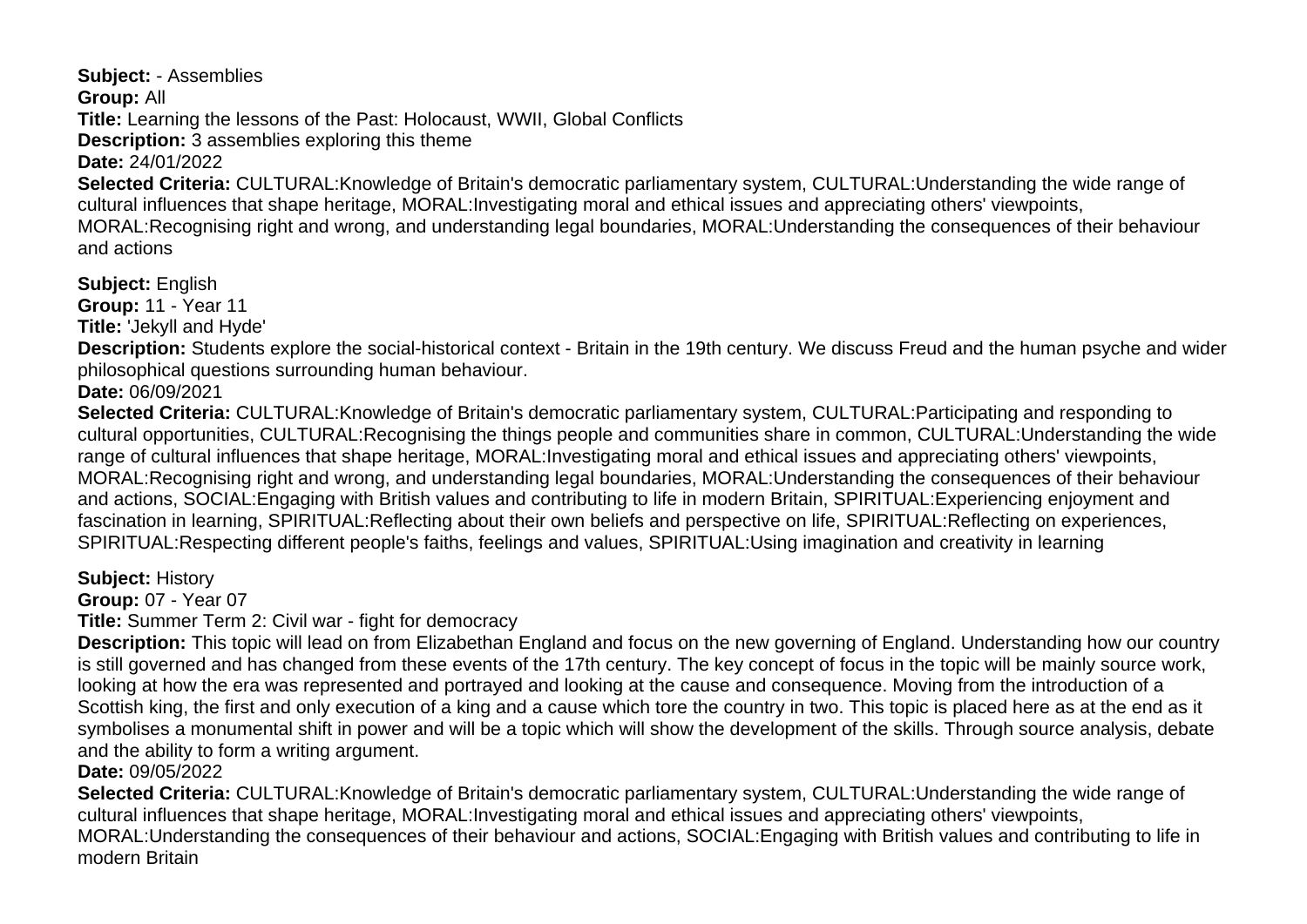**Subject:** History

**Group:** 07 - Year 07

**Title:** Summer Term 1: Elizabethan England - Was it a golden age?

**Description:** This topic will focus on the consequence of the changes made during Elizabethan England. Focussing on religion, economic and political factors. What was the impact of these during her reign? Can we really call her whole reign golden? This topic will allow students not just to look at the modern narrative but to explore Elizabethan England through historical arguments. (Ian Mortimer, Alexander Dickson and Alexandra Walsham).

The tools within this topic include, source analysis and the concept of significance. This topic will help

students not only within history but will help with the setup of Macbeth and the understanding of the social situation in which Britain was in at the end of the century.

**Date:** 11/04/2022

**Selected Criteria:** CULTURAL:Knowledge of Britain's democratic parliamentary system, CULTURAL:Understanding different cultures essential for life in modern Britain, CULTURAL:Understanding the wide range of cultural influences that shape heritage, SOCIAL:Using a range of social skills in different contexts

## **Subject:** History

**Group:** 07 - Year 07

**Title:** Spring Term 2: The Reformation - Church vs State

**Description:** The reformation is key to the understanding of the structure of Britain in the life of today. Furthermore, it is crucial to understand the reformation and its impact on not only the lives of the rich but of the common man. This topic will look at the initial change and continuity: beginning with its founder, Martin Luther and follow the progression within England (Henry VIII, Edward VI and the Duke of Somerset and bloody Mary.) The students will be given a thorough knowledge of the tensions and the consequences which ultimately led Britain into a new age. Looking at how with Mary the country is plunged back into Catholicism while looking at the changes she makes with religion in England and how she doesn't quite make enough change towards the end of her reign. This topic will also look at the changing interpretations of the monarchs which is a vital skill for any historian. Why they are seen as they are and why this is; propaganda, social climate: revisionist and traditional historians

**Date:** 28/02/2022

**Selected Criteria:** CULTURAL:Knowledge of Britain's democratic parliamentary system, CULTURAL:Understanding the wide range of cultural influences that shape heritage, SOCIAL:Engaging with British values and contributing to life in modern Britain, SPIRITUAL:Experiencing enjoyment and fascination in learning, SPIRITUAL:Respecting different people's faiths, feelings and values

# **Subject:** History

**Group:** 07 - Year 07

**Title:** Autumn Term 2: Medieval Britain 1066-1509

**Description:** Teaching the Norman conquest here continues the sequential narrative story of our country. Its inclusion in our story is important because it is essentially the beginnings of our United Kingdom. We also see the emergence of a national stability created by his institutions we still recognise today for example law enforcement. It will also equip students with vital contextual knowledge which will aid their KS4 study of Anglo-Saxons. Students will explore the succession crisis, the Battle of Hastings, how William established his power and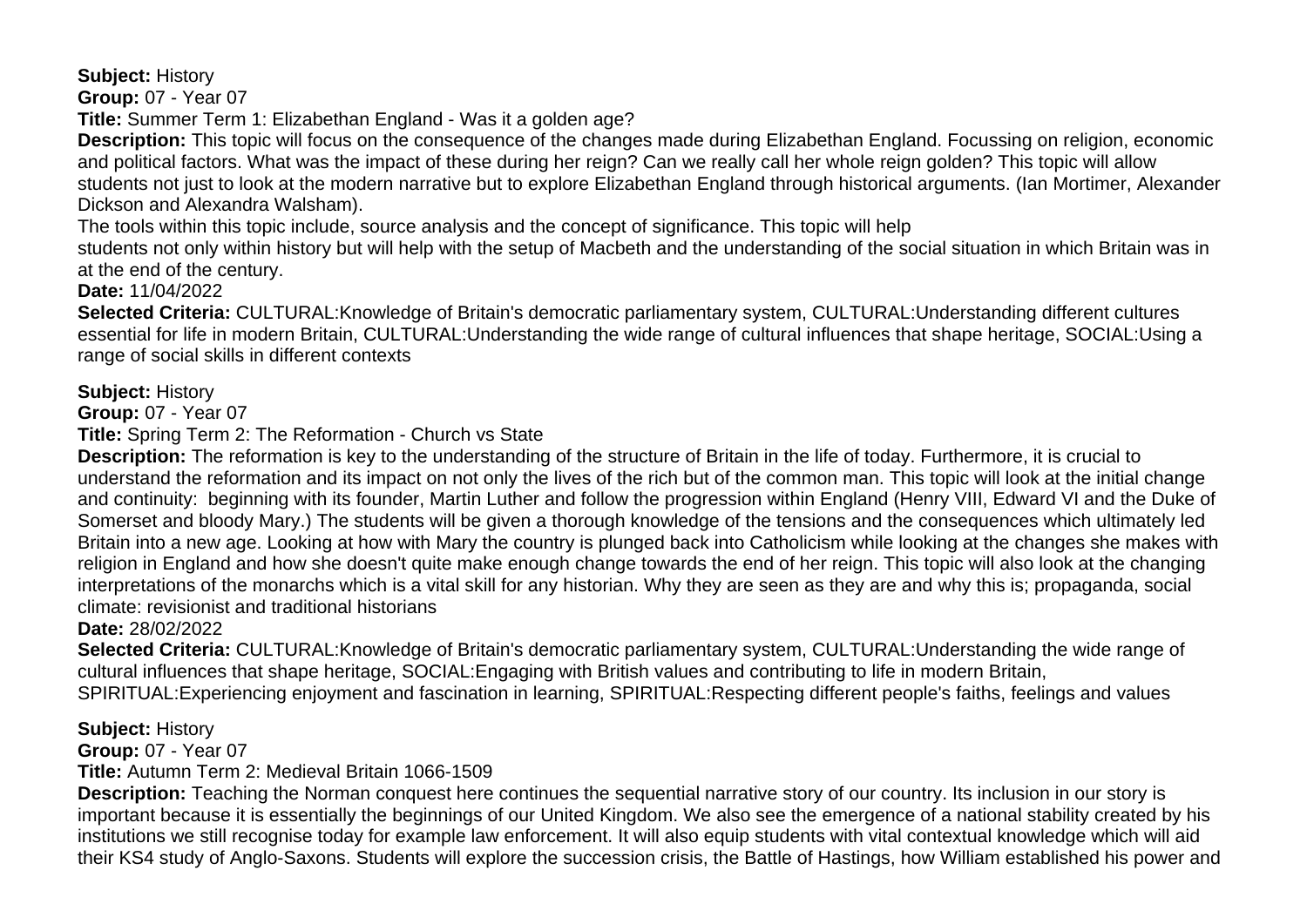control, role of the church, and the death of William and the subsequent succession crisis between Richard and John. It is vital for students to understand, not just the significance of William but also the power struggle and the politics behind the monarchy in order to be able to assess and establish inference in modern day life.

**Date:** 03/01/2022

**Selected Criteria:** CULTURAL:Knowledge of Britain's democratic parliamentary system, CULTURAL:Understanding the wide range of cultural influences that shape heritage, SPIRITUAL:Experiencing enjoyment and fascination in learning, SPIRITUAL:Using imagination and creativity in learning

**Subject:** History

**Group:** 07 - Year 07

**Title:** Spring Term 1: Medieval Britain 1066-1509

**Description:** One of the key concepts that students need to appreciate with regards to cause and consequence is the idea of short, mid and long-term causes. Students continue their tour through our History by looking at Medieval life in towns and villages which were created and founded on the Norman way of life. We understand the role of the peasant, Villein and the Shire Reeves, which all have a significant impact on the continuation of the top down society which was medieval life.

We then go onto case study of the Peasants Revolt (looking at

the Black Death, Statue of Labourers and finally the John Ball.) It brings to light the short, mid and long term causes which leads to the Peasants Revolt)

This is culturally significant as the events have shaped the world we live in today. The events impacted on all people and created the way for the social changes which needed to be made and ultimately made way for future suffrage and democracy. **Date:** 03/01/2022

**Selected Criteria:** CULTURAL:Knowledge of Britain's democratic parliamentary system, CULTURAL:Recognising the things people and communities share in common, CULTURAL:Understanding the wide range of cultural influences that shape heritage, MORAL:Investigating moral and ethical issues and appreciating others' viewpoints, MORAL:Recognising right and wrong, and understanding legal boundaries, MORAL:Understanding the consequences of their behaviour and actions, SOCIAL:Engaging with British values and contributing to life in modern Britain, SPIRITUAL:Experiencing enjoyment and fascination in learning, SPIRITUAL:Using imagination and creativity in learning

**Subject:** History

**Group:** 08 - Year 08

**Title:** Spring Term 2: Jack the Ripper and H Division

**Description:** Jack the Ripper investigation - source work - the introduction of the police force

This topic follows the theme of the changing

world of the 19th century. Rather than just focusing on the cases of Jack the Ripper, this topic focusses more on the development of the police and the skills of using source work and investigating skills. Building up the skills needed for the GCSE but also in looking across the board; looking at the differing views of the media and their portrayal of events. This ties in with the skills needed for English and analytical writing. Looking at provenances and the reliability of sources and a sources utility. It will be building on the skills already touched on from year 7 - progress will be evident from the level of writing with more constituency with the use of the key terms available. **Date:** 01/03/2022

**Selected Criteria:** CULTURAL:Knowledge of Britain's democratic parliamentary system, CULTURAL:Recognising the things people and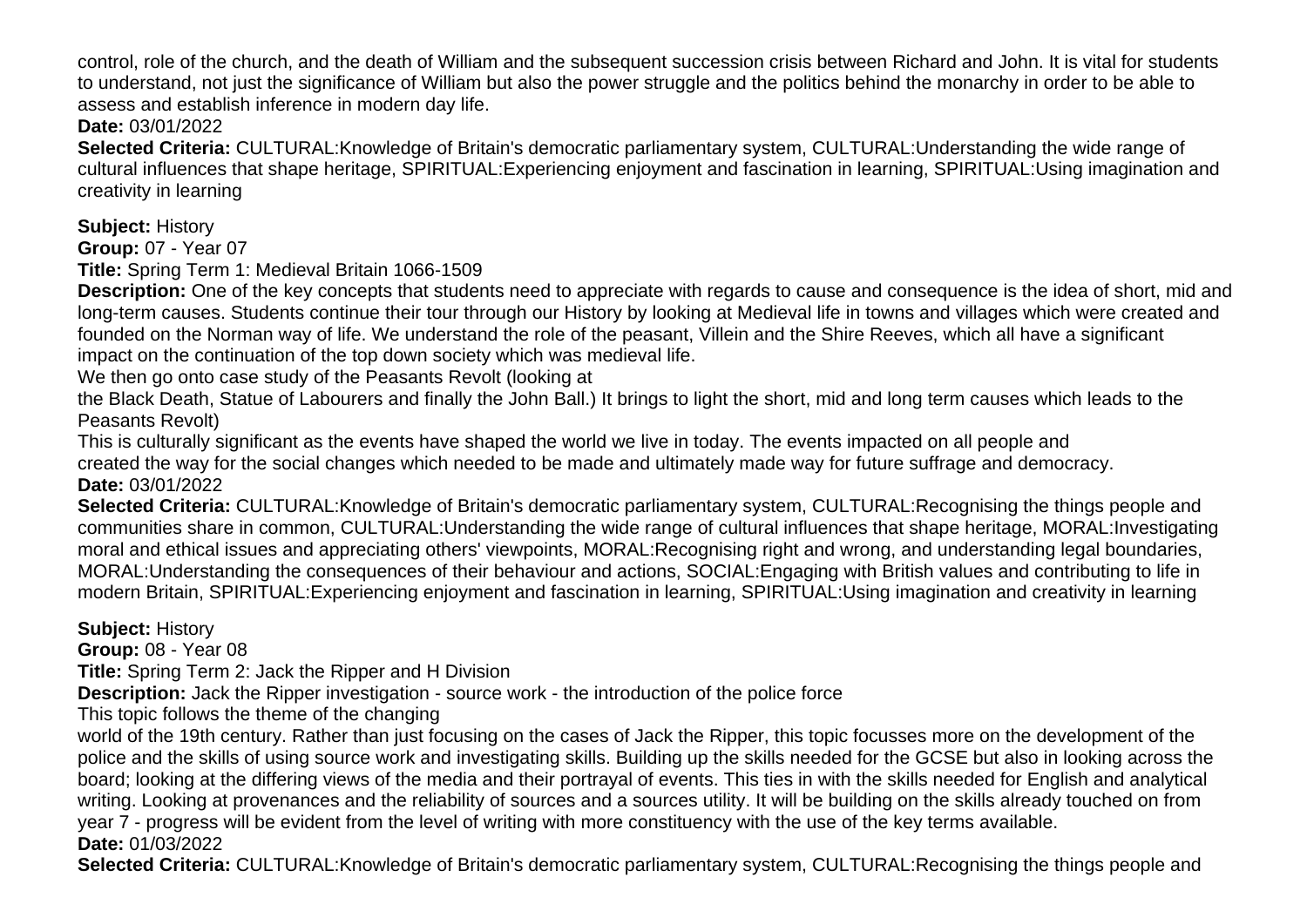communities share in common, CULTURAL:Understanding the wide range of cultural influences that shape heritage, MORAL:Investigating moral and ethical issues and appreciating others' viewpoints, MORAL:Recognising right and wrong, and understanding legal boundaries, SOCIAL:Engaging with British values and contributing to life in modern Britain, SPIRITUAL:Experiencing enjoyment and fascination in learning, SPIRITUAL:Using imagination and creativity in learning

**Subject:** History

**Group:** 08 - Year 08

**Title:** Spring Term 1: Growing Modern Britain

**Description:** This topic allows for the year 8s to build on the knowledge from the previous two terms and brings into the conversation about the changing world of Britain through the industrial revolution and the social implications this has had on the working environment, the public health; the 19th century changing attitudes to the poor (looking at Oliver Twist) and the improvements of transport and technology. This topic builds up to the conclusion around the idea 'was the nineteenth century a golden age?' Was there significant change? Could there have been more? Where have we come from?

What was the consequence of the Industrial Revolution? - here we are building up the

skill level, expecting more than just a basic answer and more thought to have been made. This will include a diverse answer, a judgement will be made independently. This also feeds into and touches upon some aspects of the science department which covers pandemics and diseases/ cures/ technological advancements in medicine and science

**Date:** 03/01/2022

**Selected Criteria:** CULTURAL:Knowledge of Britain's democratic parliamentary system, CULTURAL:Recognising the things people and communities share in common, CULTURAL:Understanding the wide range of cultural influences that shape heritage, MORAL:Investigating moral and ethical issues and appreciating others' viewpoints, MORAL:Recognising right and wrong, and understanding legal boundaries, MORAL:Understanding the consequences of their behaviour and actions, SPIRITUAL:Reflecting about their own beliefs and perspective on life

## **Subject:** History

**Group:** 09 - Year 09

**Title:** Summer Term 2- Weimar Germany

**Description:** The reason we start Germany here and do not start with the Anglo Saxons is to keep the terminology fresh in the minds of the students. They are able to make links and better understand how Germany becomes a dictatorship. It is also something the boys are fascinated with and ending with Weimar Germany allows all KS3 to have a taster of what GCSE is like and bring in WW2 and Hitler. **Date:** 16/05/2022

**Selected Criteria:** CULTURAL:Knowledge of Britain's democratic parliamentary system, CULTURAL:Understanding the wide range of cultural influences that shape heritage, MORAL:Investigating moral and ethical issues and appreciating others' viewpoints, MORAL:Recognising right and wrong, and understanding legal boundaries, MORAL:Understanding the consequences of their behaviour and actions, SOCIAL:Engaging with British values and contributing to life in modern Britain, SPIRITUAL:Experiencing enjoyment and fascination in learning, SPIRITUAL:Respecting different people's faiths, feelings and values

**Subject:** History **Group:** 09 - Year 09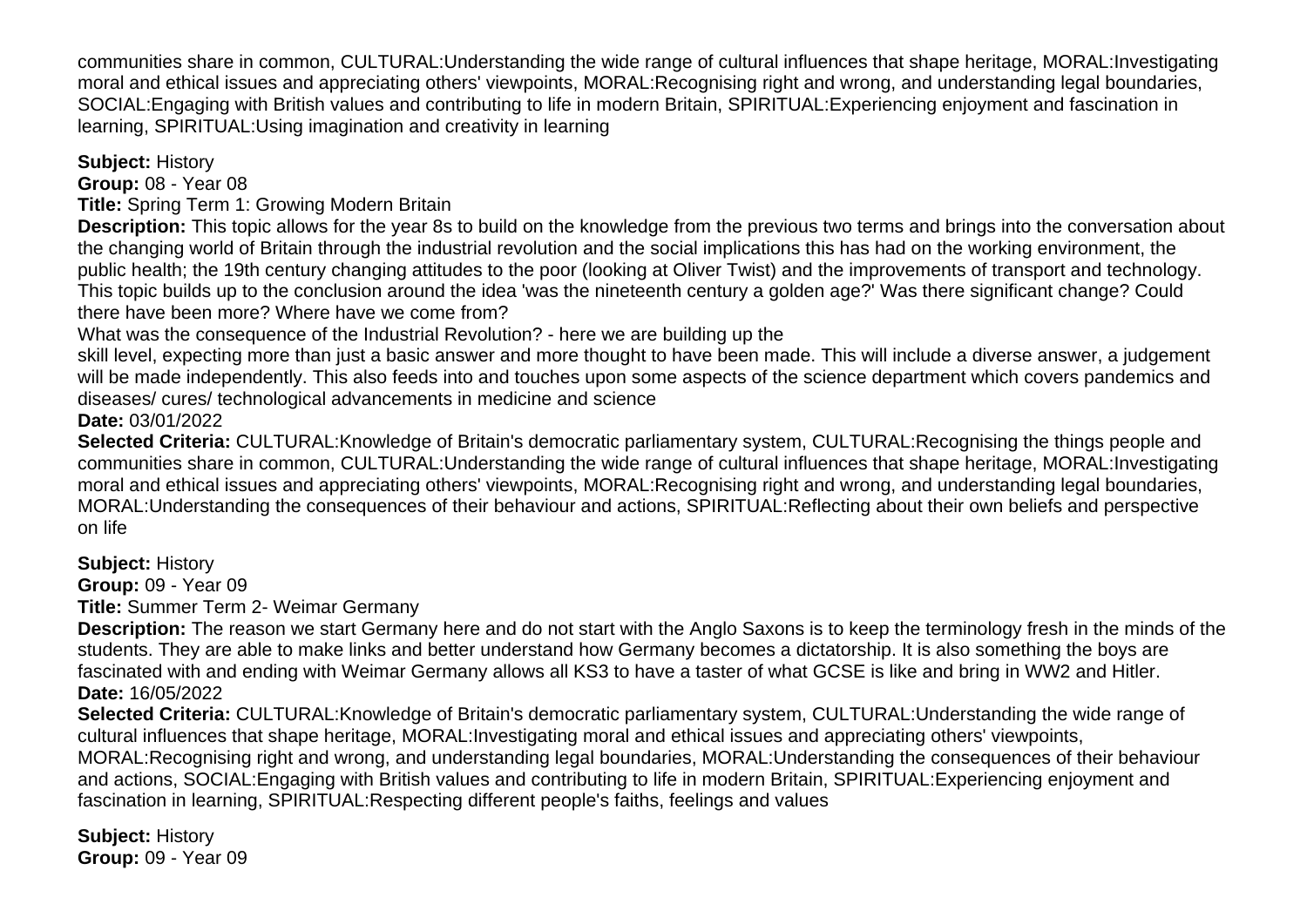# **Title:** Summer Term 1: The Cold War

**Description:** This topic looks at the changing relationship between the USA and communism after the first world war. This is important to place here for the students to understand the modern issues of today and the relationship between Vietnam and Korea. The formation of the new world and how the events over the 40 years affected not just politics but had social impacts too. The changing effects that media coverage had on the way the war was dealt with and a culture in which censorship had been taken away opening up a tabloid culture. The

cold war is paramount to the attitudes of politics and inter relations. We move through the Korean war, Vietnam and the differences between communism and Capitalism, a concept not only important for further study in history (Weimar Germany GCSE), their study of Animal Farm in English but also the political climate of today between North Korea and America and the development of Russia's political state.

# **Date:** 18/04/2022

**Selected Criteria:** CULTURAL:Knowledge of Britain's democratic parliamentary system, CULTURAL:Understanding the wide range of cultural influences that shape heritage, MORAL:Investigating moral and ethical issues and appreciating others' viewpoints, MORAL:Recognising right and wrong, and understanding legal boundaries, MORAL:Understanding the consequences of their behaviour and actions, SOCIAL:Engaging with British values and contributing to life in modern Britain, SOCIAL:Volunteering, cooperating with others and resolving conflicts, SPIRITUAL:Reflecting on experiences, SPIRITUAL:Respecting different people's faiths, feelings and values

# **Subject:** History

**Group:** 09 - Year 09

**Title:** Spring Term 1: Post-war Britain

**Description:** This topic looks at the political landscape of Britain after the Second World War. Focusing on the rebuilding and the rise of the first female British Prime Minister and how she divides a nation. This topic looks primarily on sources and the media representation of labour and the welfare state and Margaret Thatcher. I believe this is something students need to understand to be a part of the narrative of today but also for to aid their English exam. We further look at Margaret Thatcher and her government throughout her term. Looking at how to structure source based questions and looking at the skills of inference. This topic will allow students to engage with the political environment at the time but also the environment in which we live in today. The birth of modern democracy in Britain and the social struggles. We look in depth here to help aid the students for the political landscape of the Cold War and for KS4 and Weimar Germany **Date:** 03/01/2022

**Selected Criteria:** CULTURAL:Knowledge of Britain's democratic parliamentary system, CULTURAL:Understanding the wide range of cultural influences that shape heritage, MORAL:Investigating moral and ethical issues and appreciating others' viewpoints, MORAL:Recognising right and wrong, and understanding legal boundaries, MORAL:Understanding the consequences of their behaviour and actions, SOCIAL:Engaging with British values and contributing to life in modern Britain, SPIRITUAL:Experiencing enjoyment and fascination in learning, SPIRITUAL:Reflecting about their own beliefs and perspective on life

**Subject:** History

**Group:** 09 - Year 09 **Title:** Autumn Term 1: World War II

**Description:** This topic will lead on from the last year and focus generally on the key events and turning points of the Second World War. This allows students to further understand chronology of events. Understanding the impact of those events on the outcome of the war.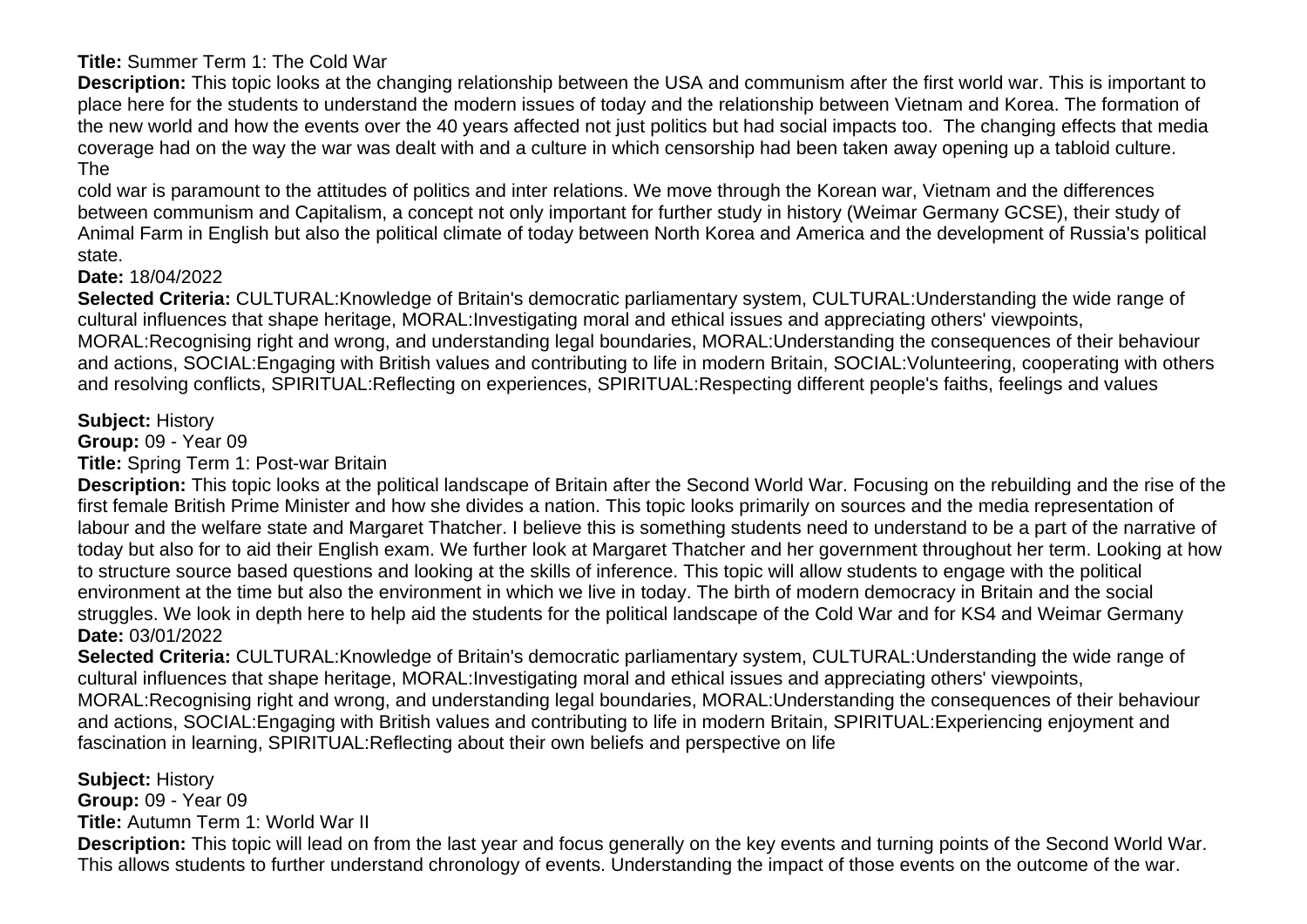Looking at counter factual will also allow for deeper thought processes to be made and for higher level thinking. This way students get to spend longer on the history of the war but also how and why Britain struggled to the turning point and the eventual victory. By looking at the home front - this also allows students to appreciate the work done at home, bringing in the importance of farming, a key cornerstone of Brymore.

We further look at events due to us teaching the rise of Hitler at GCSE. This will still mean that students have a context knowledge when choosing this subject without having to re teach at ks4.

## **Date:** 06/09/2021

**Selected Criteria:** CULTURAL:Knowledge of Britain's democratic parliamentary system, CULTURAL:Recognising the things people and communities share in common, CULTURAL:Understanding the wide range of cultural influences that shape heritage, MORAL:Investigating moral and ethical issues and appreciating others' viewpoints, MORAL:Recognising right and wrong, and understanding legal boundaries, SOCIAL:Engaging with British values and contributing to life in modern Britain, SPIRITUAL:Experiencing enjoyment and fascination in learning, SPIRITUAL:Reflecting on experiences

**Subject:** Horticulture

**Group:** 07 - Year 07

**Title:** Health and safety

**Description:** Pupils understand how to keep themselves, others and the environment safe. They learn that Hand S is a Law and covers EVERY workplace, their own responsibility towards themselves and others, the reason for some of the rules in the department and the consequences of non-compliance.

**Date:** 15/09/2021

**Selected Criteria:** CULTURAL:Knowledge of Britain's democratic parliamentary system, MORAL:Recognising right and wrong, and understanding legal boundaries, MORAL:Understanding the consequences of their behaviour and actions, SOCIAL:Engaging with British values and contributing to life in modern Britain, SOCIAL:Using a range of social skills in different contexts, SPIRITUAL:Experiencing enjoyment and fascination in learning, SPIRITUAL:Reflecting about their own beliefs and perspective on life, SPIRITUAL:Reflecting on experiences, SPIRITUAL:Using imagination and creativity in learning

**Subject:** Horticulture

**Group:** 08 - Year 08

**Title:** Autumn Term 1: Health and safety

**Description:** Building on knowledge from year 7, pupils understand how to keep themselves, others and the environment safe. They learn that Hand S is a Law and covers EVERY workplace, their own responsibility towards themselves and others, the reason for some of the rules in the department and the consequences of non-compliance.

The also start looking at risk assessments and how to undertake one.

They also learn about COSH. There is a focus on the practical application of this knowledge in lessons.

**Date:** 06/09/2021 **Selected Criteria:** CULTURAL:Knowledge of Britain's democratic parliamentary system, MORAL:Recognising right and wrong, and understanding legal boundaries, MORAL:Understanding the consequences of their behaviour and actions, SOCIAL:Engaging with British values and contributing to life in modern Britain, SOCIAL:Using a range of social skills in different contexts, SPIRITUAL:Experiencing enjoyment and fascination in learning, SPIRITUAL:Reflecting about their own beliefs and perspective on life, SPIRITUAL:Reflecting on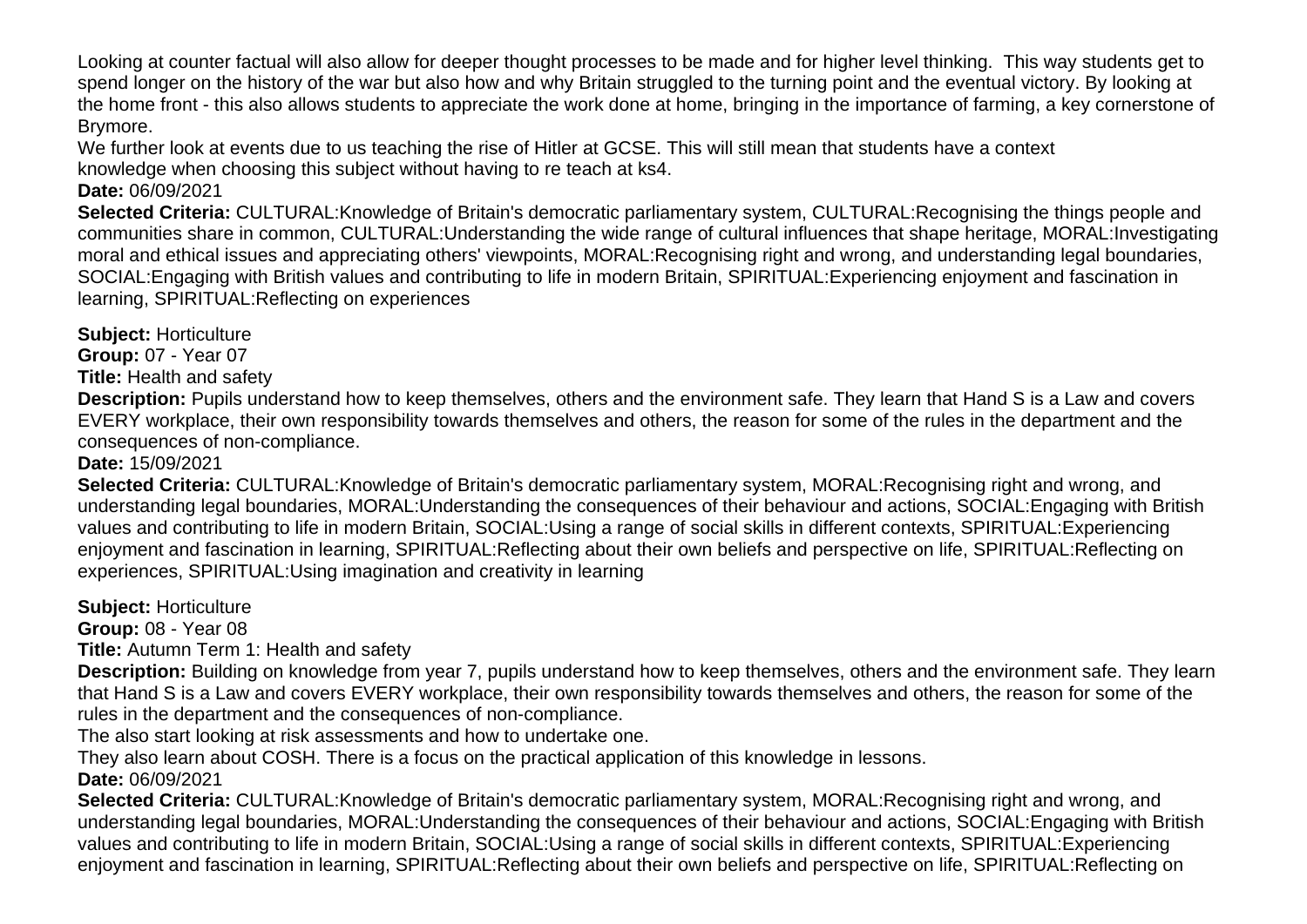experiences, SPIRITUAL:Using imagination and creativity in learning

**Subject:** Horticulture

**Group:** 09 - Year 09

**Title:** Autumn Term 1: Health and safety

**Description:** Building on knowledge from year 7, pupils understand how to keep themselves, others and the environment safe. They learn that Hand S is a Law and covers EVERY workplace, their own responsibility towards themselves and others, the reason for some of the rules in the department and the consequences of non-compliance.

The also start looking at risk assessments and how to undertake one.

They also learn about COSH. There is a focus on the practical application of this knowledge in lessons. Develop their ability to fill in a more detailed risk assessment and they understand in depth about the importance of chemical usage and storage. Also about RIDDOR **Date:** 06/09/2021

**Selected Criteria:** CULTURAL:Knowledge of Britain's democratic parliamentary system, MORAL:Recognising right and wrong, and understanding legal boundaries, MORAL:Understanding the consequences of their behaviour and actions, SOCIAL:Engaging with British values and contributing to life in modern Britain, SOCIAL:Using a range of social skills in different contexts, SPIRITUAL:Experiencing enjoyment and fascination in learning, SPIRITUAL:Reflecting about their own beliefs and perspective on life, SPIRITUAL:Reflecting on experiences, SPIRITUAL:Using imagination and creativity in learning

**Subject:** Student Leadership

**Group:** All

**Title:** Head Boy voting

**Description:** All students get to vote for the candidate that they think should be come the next Head Boy.

**Date:** 26/04/2022

**Selected Criteria:** CULTURAL:Knowledge of Britain's democratic parliamentary system, MORAL:Investigating moral and ethical issues and appreciating others' viewpoints, MORAL:Understanding the consequences of their behaviour and actions, SOCIAL:Engaging with British values and contributing to life in modern Britain, SPIRITUAL:Reflecting about their own beliefs and perspective on life, SPIRITUAL:Reflecting on experiences, SPIRITUAL:Respecting different people's faiths, feelings and values

**Subject:** Student Leadership **Group:** selected students **Title:** Head Boy Presentation **Description:** Any student who wishes to be considered for the position of Head Boy must present to the whole school during assembly. **Date:** 04/04/2022 **Selected Criteria:** CULTURAL:Knowledge of Britain's democratic parliamentary system, SOCIAL:Using a range of social skills in different contexts

**Subject:** Student Leadership **Group:** selected students **Title:** SSLT application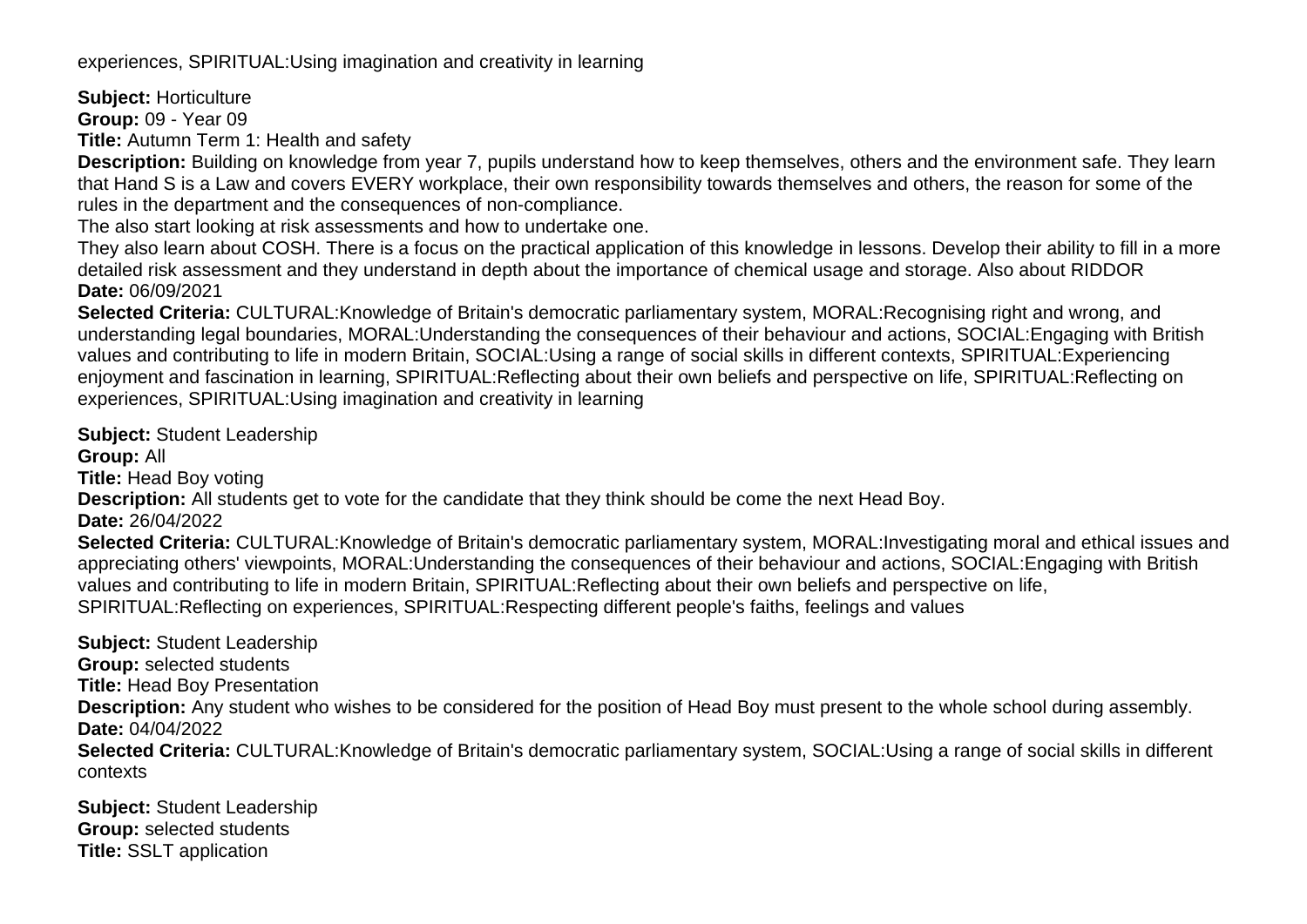**Description:** Students have to complete an application from to apply for Prefect, Senior Prefect, Assistant/Deputy and Head Boy positions. They must refer to Person Specifications, Job Descriptions and secure two references in order to submit a successful application **Date:** 15/03/2022

**Selected Criteria:** CULTURAL:Knowledge of Britain's democratic parliamentary system, MORAL:Recognising right and wrong, and understanding legal boundaries, MORAL:Understanding the consequences of their behaviour and actions, SOCIAL:Engaging with British values and contributing to life in modern Britain, SPIRITUAL:Reflecting about their own beliefs and perspective on life, SPIRITUAL:Reflecting on experiences

**Subject:** Tutorial **Group:** All **Title:** Week 7: Run Hide and Tell **Description:** How to deal with knife/gun crime **Attachments:** Run--Hide--Tell-KS4.pptx

**Date:** 01/11/2021

**Selected Criteria:** CULTURAL:Knowledge of Britain's democratic parliamentary system, MORAL:Investigating moral and ethical issues and appreciating others' viewpoints, MORAL:Recognising right and wrong, and understanding legal boundaries, MORAL:Understanding the consequences of their behaviour and actions, SOCIAL:Engaging with British values and contributing to life in modern Britain, SPIRITUAL:Reflecting about their own beliefs and perspective on life, SPIRITUAL:Reflecting on experiences

**Subject:** Tutorial **Group:** All **Title:** Week 3: Ofsted review of sexual abuse in schools **Description:** .

**Date:** 20/09/2021

**Selected Criteria:** CULTURAL:Knowledge of Britain's democratic parliamentary system, MORAL:Investigating moral and ethical issues and appreciating others' viewpoints, MORAL:Recognising right and wrong, and understanding legal boundaries, MORAL:Understanding the consequences of their behaviour and actions, SOCIAL:Engaging with British values and contributing to life in modern Britain, SPIRITUAL:Reflecting about their own beliefs and perspective on life, SPIRITUAL:Respecting different people's faiths, feelings and values

**Subject:** - After School Clubs **Group:** All **Title:** Blacksmithing **Description:** Students have the opportunity to work in the school forge. **Date:** 15/09/2021 **Selected Criteria:** CULTURAL:Participating and responding to cultural opportunities, SOCIAL:Using a range of social skills in different contexts, SPIRITUAL:Experiencing enjoyment and fascination in learning, SPIRITUAL:Reflecting on experiences, SPIRITUAL:Using imagination and creativity in learning

**Subject:** - Assemblies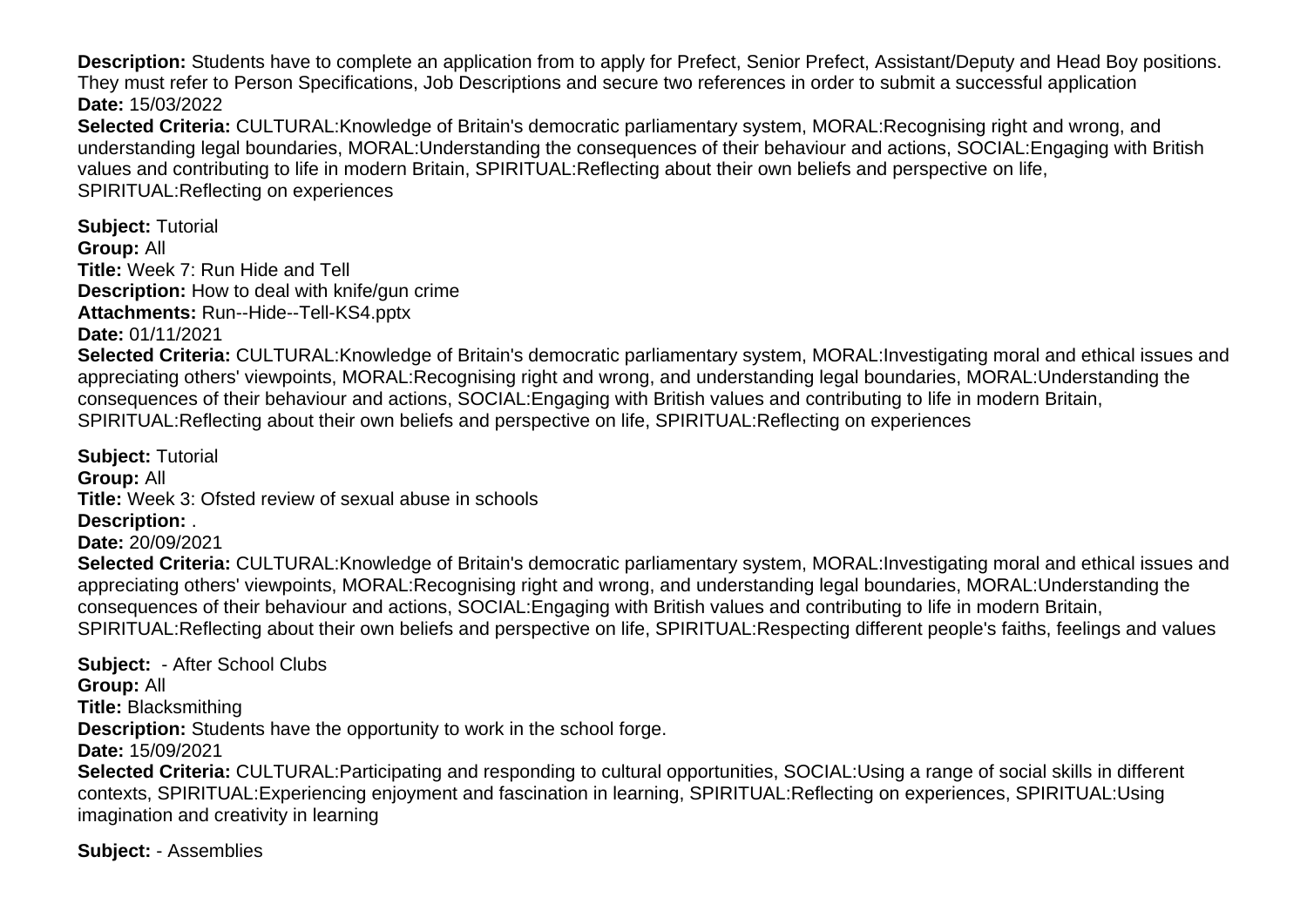**Group:** All **Title:** Celebrating Science and Engineering **Description:** 3 assemblies exploring this theme **Date:** 07/03/2022 **Selected Criteria:** CULTURAL:Participating and responding to cultural opportunities, SPIRITUAL:Experiencing enjoyment and fascination in learning

**Subject:** - Assemblies **Group:** All **Title:** 'Tell me a Story' National Story Telling Week **Description:** 3 assemblies exploring this theme **Date:** 31/01/2022 **Selected Criteria:** CULTURAL:Participating and responding to cultural opportunities

**Subject:** - Assemblies **Group:** All **Title:** Resourceful: Getting Ready for Christmas - beyond Christmas presents **Description:** 3 assemblies exploring this theme **Date:** 06/12/2021 **Selected Criteria:** CULTURAL:Participating and responding to cultural opportunities, SOCIAL:Volunteering, cooperating with others and resolving conflicts, SPIRITUAL:Reflecting about their own beliefs and perspective on life, SPIRITUAL:Reflecting on experiences

**Subject:** - Competitions **Group:** selected students **Title:** Collaborative Digital Limited **Description:** Workshop with selected students making podcasts on the danger of County Lines. **Date:** 24/01/2022 **Selected Criteria:** CULTURAL:Participating and responding to cultural opportunities, MORAL:Investigating moral and ethical issues and

appreciating others' viewpoints, MORAL:Recognising right and wrong, and understanding legal boundaries, MORAL:Understanding the consequences of their behaviour and actions, SOCIAL:Engaging with British values and contributing to life in modern Britain, SOCIAL:Using a range of social skills in different contexts, SOCIAL:Volunteering, cooperating with others and resolving conflicts, SPIRITUAL:Experiencing enjoyment and fascination in learning, SPIRITUAL:Reflecting about their own beliefs and perspective on life, SPIRITUAL:Reflecting on experiences, SPIRITUAL:Respecting different people's faiths, feelings and values, SPIRITUAL:Using imagination and creativity in learning

**Subject:** - Sporting Events **Group:** All **Title:** Hockey Practice **Description:** .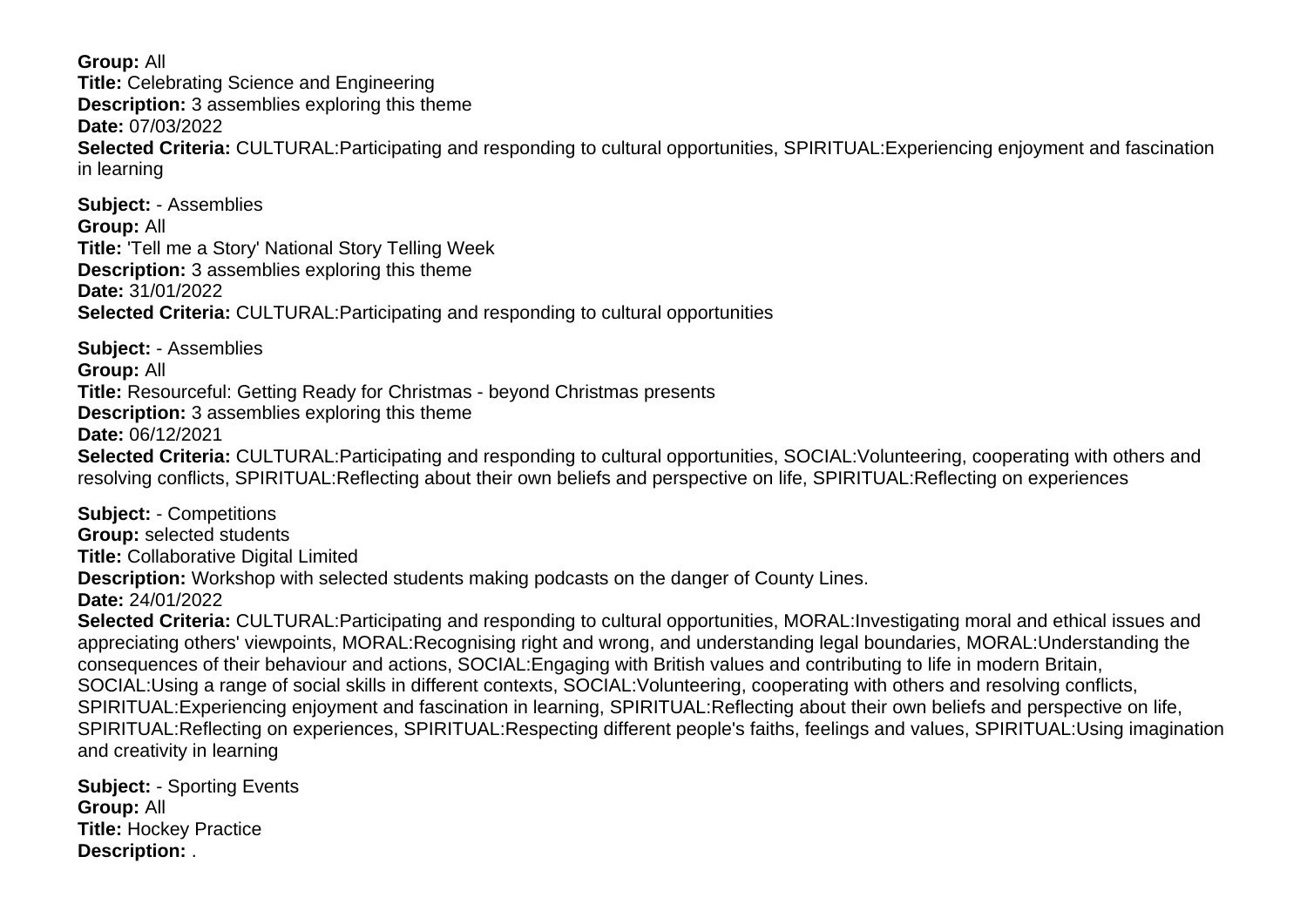**Date:** 16/09/2021

**Selected Criteria:** CULTURAL:Participating and responding to cultural opportunities, SOCIAL:Using a range of social skills in different contexts, SOCIAL:Volunteering, cooperating with others and resolving conflicts

**Subject:** - Sporting Events **Group:** All **Title:** Rugby fitness **Description:** Students are required to to attend and keep up to date with all elements of fitness if they are to keep their place on the rugby team. **Date:** 13/09/2021 **Selected Criteria:** CULTURAL:Participating and responding to cultural opportunities, MORAL:Understanding the consequences of their

behaviour and actions, SOCIAL:Using a range of social skills in different contexts, SOCIAL:Volunteering, cooperating with others and resolving conflicts, SPIRITUAL:Experiencing enjoyment and fascination in learning, SPIRITUAL:Reflecting on experiences

**Subject:** - Sporting Events **Group:** All **Title:** Bike Track **Description:** . **Date:** 13/09/2021 **Selected Criteria:** CULTURAL:Participating and responding to cultural opportunities, SOCIAL:Using a range of social skills in different contexts, SOCIAL:Volunteering, cooperating with others and resolving conflicts, SPIRITUAL:Experiencing enjoyment and fascination in learning

**Subject:** - Sporting Events **Group:** All **Title:** CHADs **Description:** CHADs - daily school cross country run. **Date:** 11/09/2021 **Selected Criteria:** CULTURAL:Participating and responding to cultural opportunities

**Subject:** - Sporting Events **Group:** 07 - Year 07 **Title:** Year 7 away rugby match **Description:** Away to DanesfieldSchool. **Date:** 03/02/2022

**Selected Criteria:** CULTURAL:Participating and responding to cultural opportunities, MORAL:Investigating moral and ethical issues and appreciating others' viewpoints, MORAL:Recognising right and wrong, and understanding legal boundaries, MORAL:Understanding the consequences of their behaviour and actions, SOCIAL:Using a range of social skills in different contexts, SPIRITUAL:Reflecting on experiences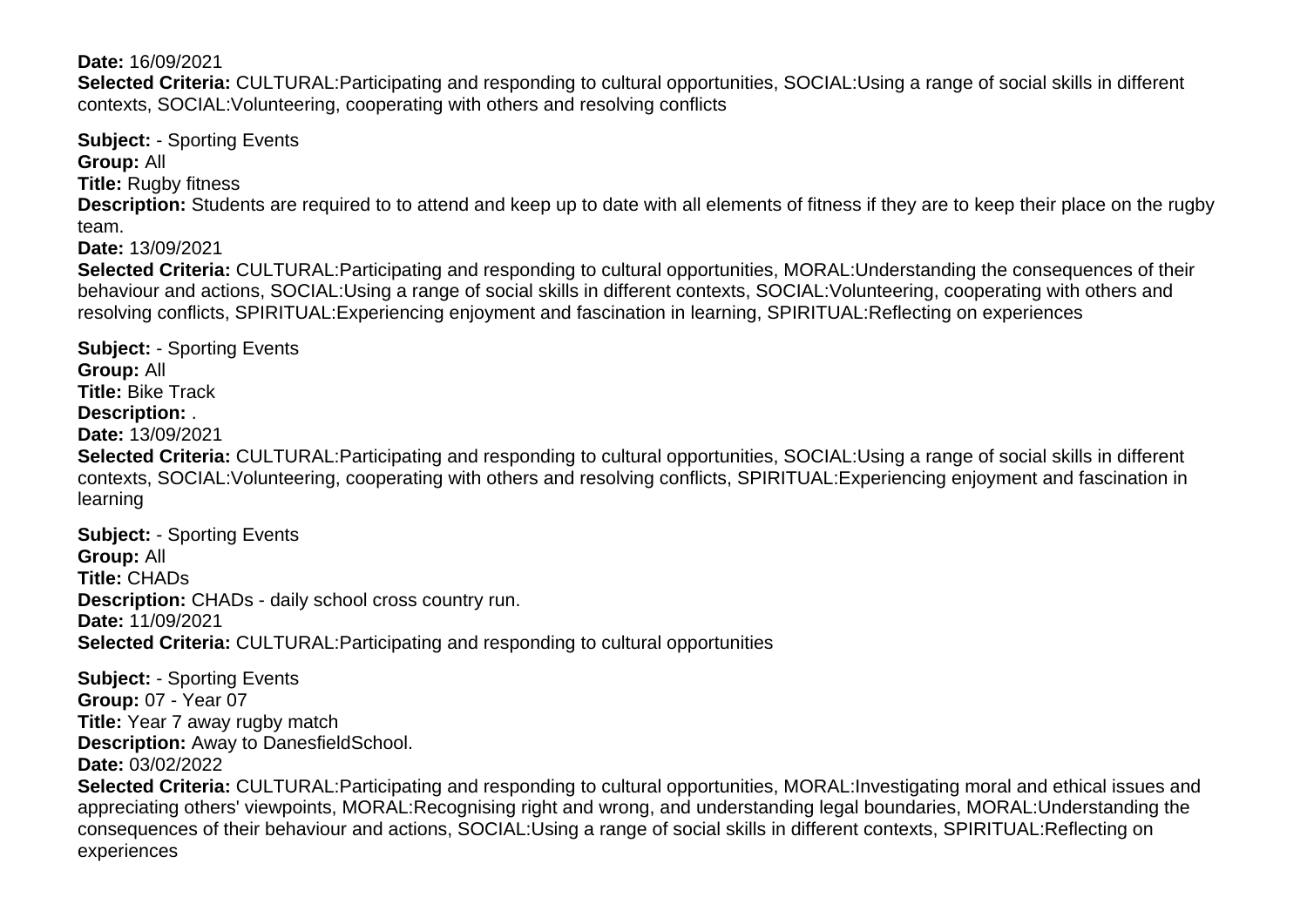**Subject:** - Sporting Events **Group:** 07 - Year 07 **Title:** Year 7 away rugby match **Description:** Away to Taunton School. **Date:** 03/11/2021 **Selected Criteria:** CULTURAL:Participating and responding to cultural opportunities, MORAL:Investigating moral and ethical issues and appreciating others' viewpoints, MORAL:Recognising right and wrong, and understanding legal boundaries, MORAL:Understanding the consequences of their behaviour and actions, SOCIAL:Using a range of social skills in different contexts, SPIRITUAL:Reflecting on experiences

**Subject:** - Sporting Events **Group:** 07 - Year 07 **Title:** Year 7 Football (MUGA) **Description:** . **Date:** 13/09/2021 **Selected Criteria:** CULTURAL:Participating and responding to cultural opportunities, MORAL:Recognising right and wrong, and understanding legal boundaries, MORAL:Understanding the consequences of their behaviour and actions, SOCIAL:Using a range of social skills in different contexts, SOCIAL:Volunteering, cooperating with others and resolving conflicts **Subject:** - Sporting Events **Group:** 08 - Year 08 **Title:** Year 8 Football (MUGA) **Description:** . **Date:** 13/09/2021 **Selected Criteria:** CULTURAL:Participating and responding to cultural opportunities, MORAL:Recognising right and wrong, and understanding legal boundaries, MORAL:Understanding the consequences of their behaviour and actions, SOCIAL:Using a range of social skills in different contexts, SOCIAL:Volunteering, cooperating with others and resolving conflicts

**Subject:** - Sporting Events **Group:** 09 - Year 09 **Title:** Year 9 Football (MUGA) **Description:** . **Date:** 13/09/2021 **Selected Criteria:** CULTURAL:Participating and responding to cultural opportunities, MORAL:Recognising right and wrong, and understanding legal boundaries, MORAL:Understanding the consequences of their behaviour and actions, SOCIAL:Using a range of social skills in different contexts, SOCIAL:Volunteering, cooperating with others and resolving conflicts

**Subject:** - Sporting Events **Group:** KS4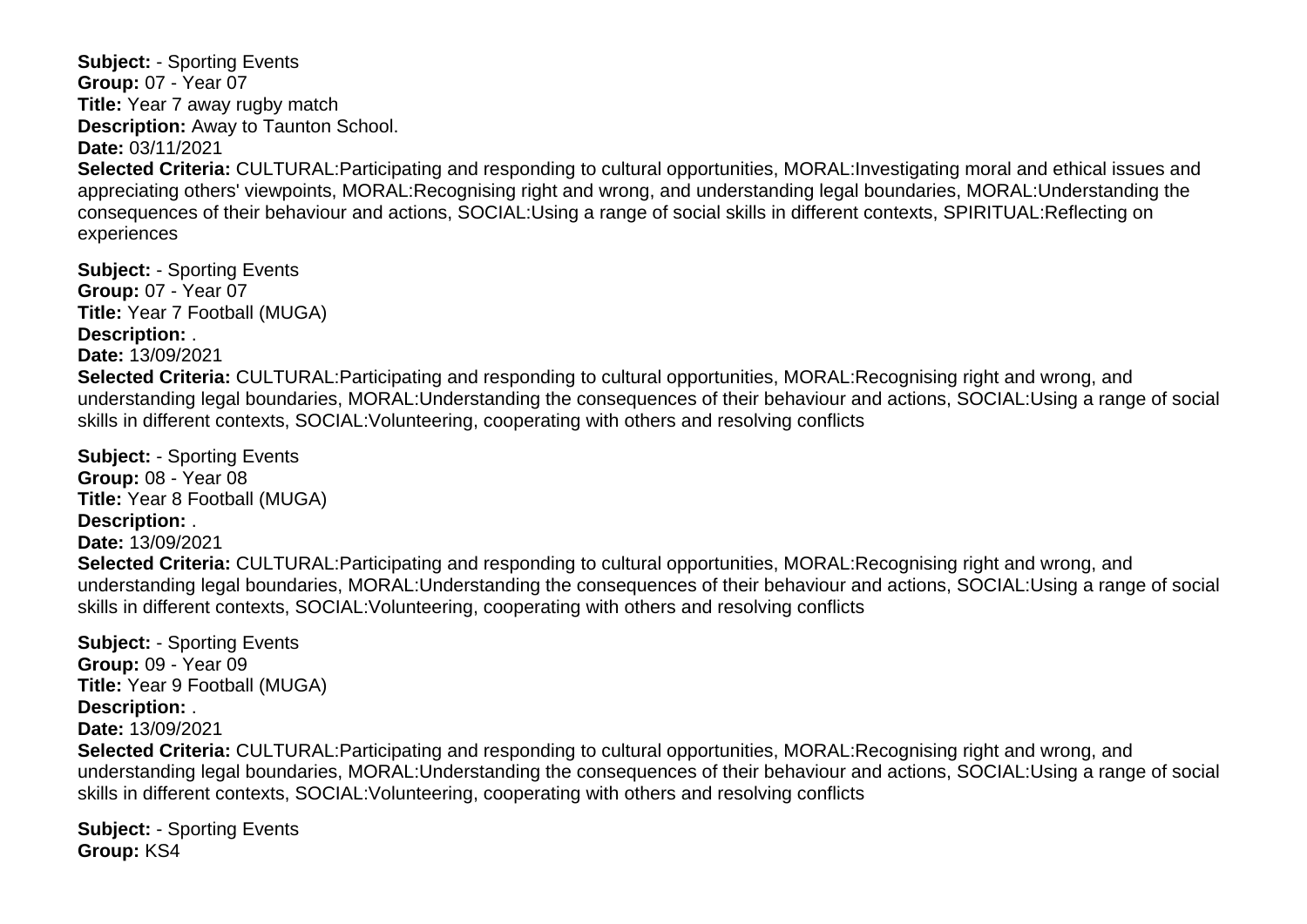#### **Title:** Year 10 and 11 Football (MUGA) **Description:** .

**Date:** 13/09/2021

**Selected Criteria:** CULTURAL:Participating and responding to cultural opportunities, MORAL:Recognising right and wrong, and understanding legal boundaries, MORAL:Understanding the consequences of their behaviour and actions, SOCIAL:Using a range of social skills in different contexts, SOCIAL:Volunteering, cooperating with others and resolving conflicts

**Subject:** - Sporting Events **Group:** selected students **Title:** Cross country run Exmouth **Description:** .

**Date:** 12/03/2022

**Selected Criteria:** CULTURAL:Participating and responding to cultural opportunities, MORAL:Understanding the consequences of their behaviour and actions, SOCIAL:Using a range of social skills in different contexts, SOCIAL:Volunteering, cooperating with others and resolving conflicts, SPIRITUAL:Experiencing enjoyment and fascination in learning, SPIRITUAL:Reflecting on experiences

**Subject:** - Sporting Events **Group:** selected students **Title:** Social Lacrosse **Description:** . **Date:** 15/11/2021 **Selected Criteria:** CULTURAL:Participating and responding to cultural opportunities, MORAL:Understanding the consequences of their

behaviour and actions, SOCIAL:Using a range of social skills in different contexts, SOCIAL:Volunteering, cooperating with others and resolving conflicts, SPIRITUAL:Experiencing enjoyment and fascination in learning, SPIRITUAL:Reflecting on experiences, SPIRITUAL:Using imagination and creativity in learning

**Subject:** - Sporting Events **Group:** selected students **Title:** Schools Cup Cross Country **Description:** . **Date:** 13/10/2021 **Selected Criteria:** CULTURAL:Participating and responding to cultural opportunities, SOCIAL:Using a range of social skills in different contexts, SOCIAL:Volunteering, cooperating with others and resolving conflicts, SPIRITUAL:Reflecting on experiences

**Subject:** - Sporting Events **Group:** selected students **Title:** Circuits **Description:** . **Date:** 16/09/2021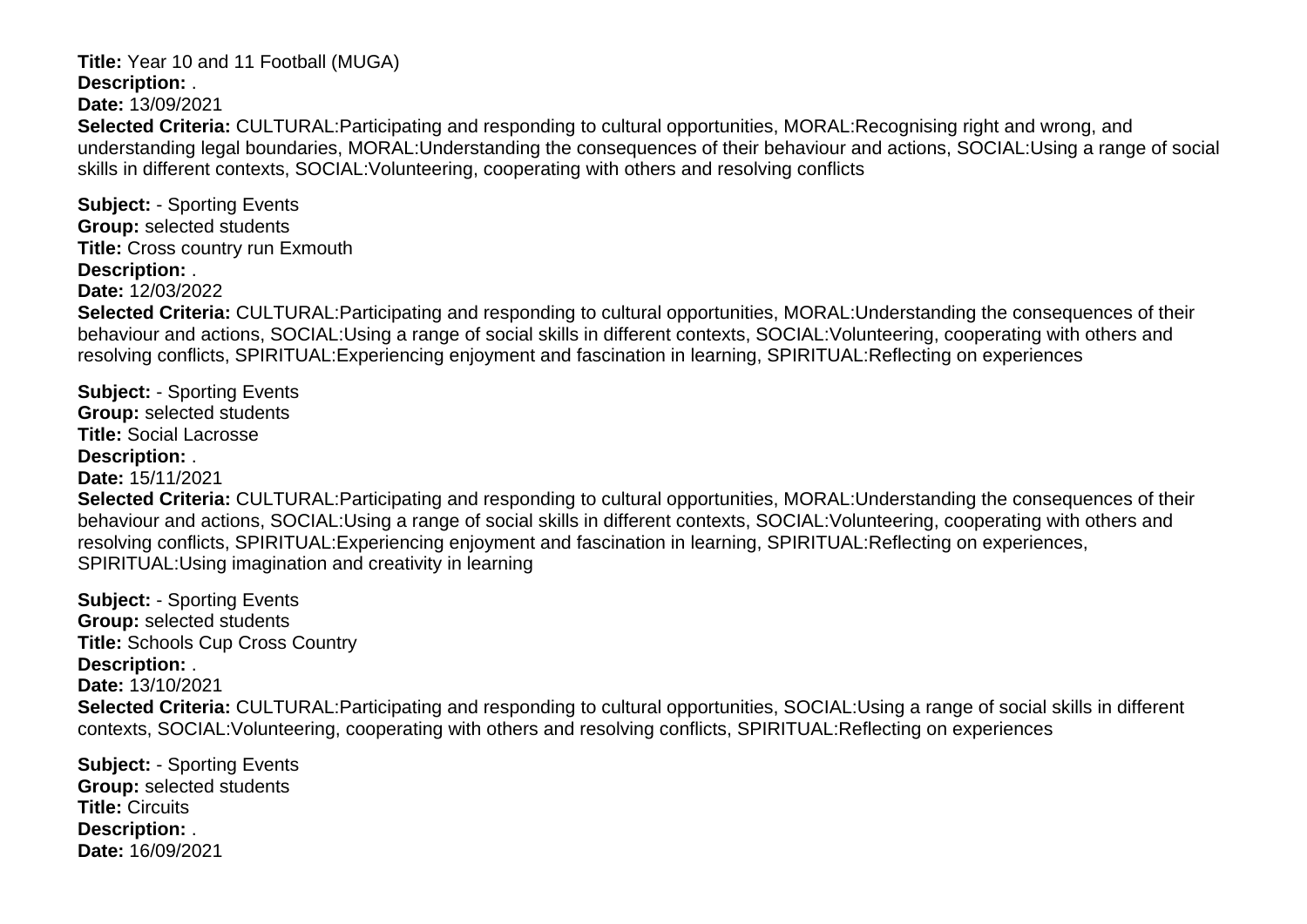**Selected Criteria:** CULTURAL:Participating and responding to cultural opportunities, SOCIAL:Using a range of social skills in different contexts, SOCIAL:Volunteering, cooperating with others and resolving conflicts, SPIRITUAL:Reflecting on experiences

**Subject:** - Trips & Excursions **Group:** Boarders **Title:** Minehead Beach **Description:** . **Date:** 20/03/2022 **Selected Criteria:** CULTURAL:Participating and responding to cultural opportunities, SOCIAL:Engaging with British values and contributing to life in modern Britain, SOCIAL:Using a range of social skills in different contexts

**Subject:** - Trips & Excursions **Group:** Boarders **Title:** Cinema trip **Description:** . **Date:** 13/03/2022 **Selected Criteria:** CULTURAL:Participating and responding to cultural opportunities, MORAL:Understanding the consequences of their behaviour and actions, SOCIAL:Using a range of social skills in different contexts

**Subject:** - Trips & Excursions **Group:** Boarders **Title:** Driving Range, Cannington **Description:** . **Date:** 06/03/2022 **Selected Criteria:** CULTURAL:Participating and responding to cultural opportunities, SOCIAL:Using a range of social skills in different contexts, SPIRITUAL:Experiencing enjoyment and fascination in learning, SPIRITUAL:Reflecting on experiences, SPIRITUAL:Using imagination and creativity in learning

**Subject:** - Trips & Excursions **Group:** Boarders **Title:** Clip n Climb **Description:** . **Date:** 13/02/2022 **Selected Criteria:** CULTURAL:Participating and responding to cultural opportunities, MORAL:Understanding the consequences of their behaviour and actions, SOCIAL:Using a range of social skills in different contexts, SOCIAL:Volunteering, cooperating with others and resolving conflicts, SPIRITUAL:Experiencing enjoyment and fascination in learning, SPIRITUAL:Reflecting on experiences,

SPIRITUAL:Using imagination and creativity in learning

**Subject:** - Trips & Excursions **Group:** Boarders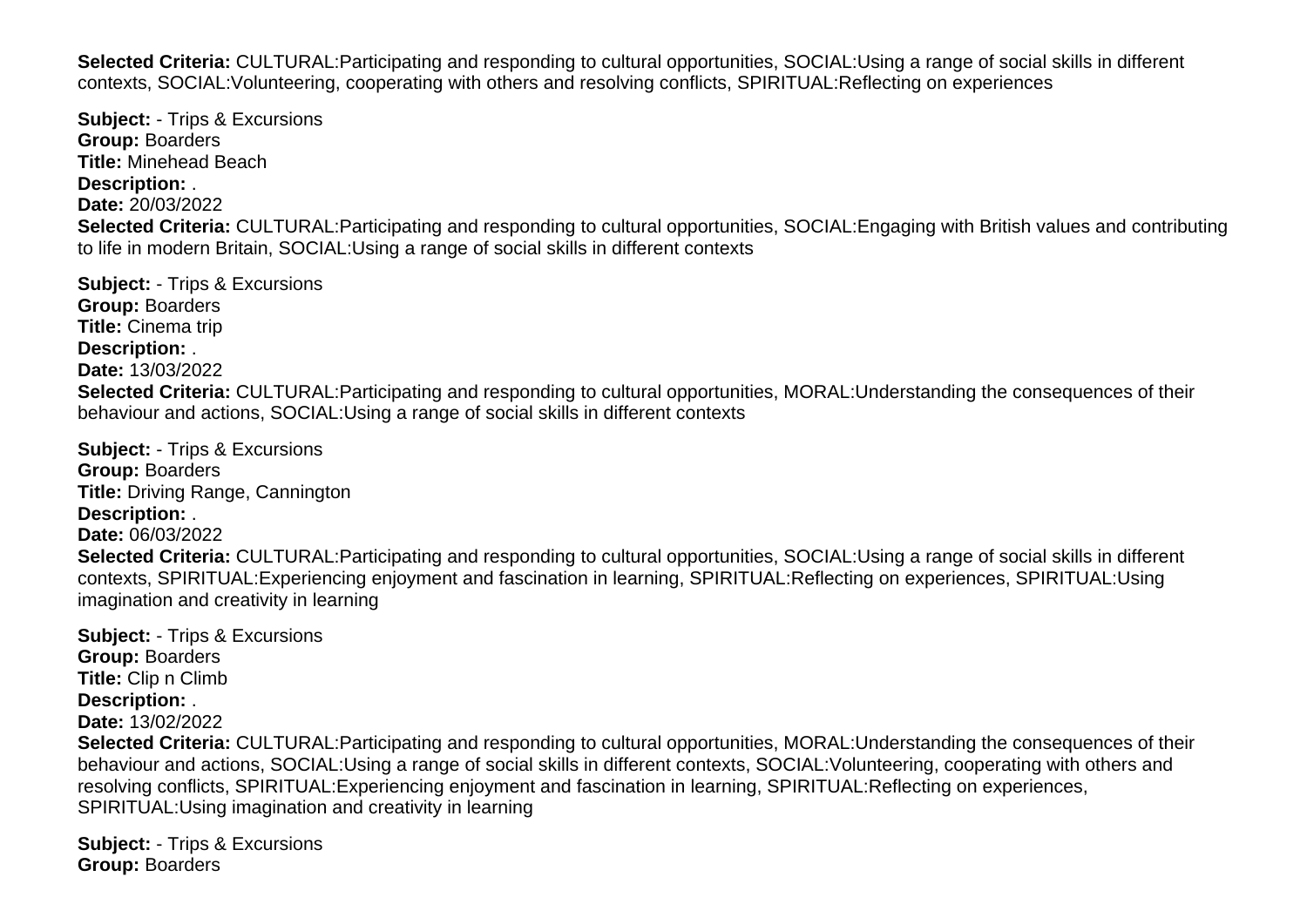**Title:** Hollywood Bowl

**Description:** .

**Date:** 28/11/2021

**Selected Criteria:** CULTURAL:Participating and responding to cultural opportunities, SOCIAL:Using a range of social skills in different contexts

**Subject:** - Trips & Excursions **Group:** Boarders **Title:** Apex Park Visit

**Description:** Covering over 42 acres, Apex Leisure and Wildlife Park offers visitors a chance to relax away from the bustle of Burnham's shopping centre and beach. Apex was once an area of clay digging where several pits were excavated and when these were later flooded. they became lakes which are now home to many types of wildlife.

**Date:** 28/11/2021

**Selected Criteria:** CULTURAL:Participating and responding to cultural opportunities, CULTURAL:Recognising the things people and communities share in common, CULTURAL:Understanding the wide range of cultural influences that shape heritage, MORAL:Understanding the consequences of their behaviour and actions, SOCIAL:Using a range of social skills in different contexts, SPIRITUAL:Experiencing enjoyment and fascination in learning, SPIRITUAL:Reflecting on experiences

**Subject:** - Trips & Excursions **Group:** Boarders **Title:** Helicopter Museum visit **Description:** Weston-Super-Mare **Date:** 26/09/2021 **Selected Criteria:** CULTURAL:Participating and responding to cultural opportunities, CULTURAL:Recognising the things people and communities share in common, CULTURAL:Understanding the wide range of cultural influences that shape heritage, SOCIAL:Using a range of social skills in different contexts, SPIRITUAL:Experiencing enjoyment and fascination in learning, SPIRITUAL:Using imagination and creativity in learning

**Subject:** - Trips & Excursions **Group:** Boarders **Title:** Banger Championships, Mendip Raceway **Description:** . **Date:** 19/09/2021 **Selected Criteria:** CULTURAL:Participating and responding to cultural opportunities, SOCIAL:Using a range of social skills in different contexts, SOCIAL:Volunteering, cooperating with others and resolving conflicts, SPIRITUAL:Experiencing enjoyment and fascination in learning

**Subject:** - Trips & Excursions **Group:** selected students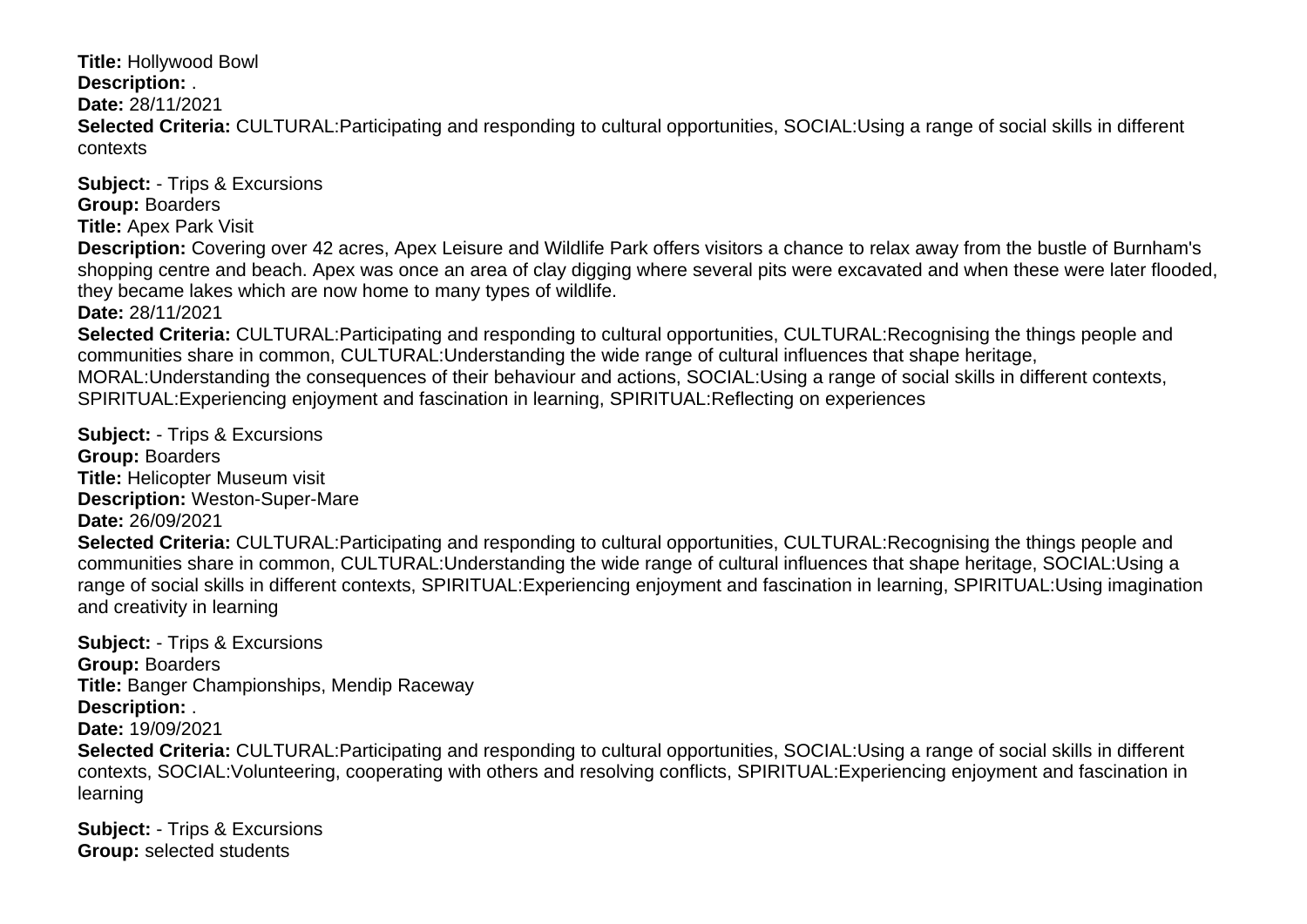**Title:** Ski Lessons. **Description:** .

**Date:** 25/01/2022

**Selected Criteria:** CULTURAL:Participating and responding to cultural opportunities, MORAL:Understanding the consequences of their behaviour and actions, SOCIAL:Using a range of social skills in different contexts, SPIRITUAL:Experiencing enjoyment and fascination in learning, SPIRITUAL:Reflecting on experiences, SPIRITUAL:Using imagination and creativity in learning

**Subject:** Agriculture/LB **Group:** All

**Title:** Livestock Showing

**Description:** All students have the opportunity to show farm livestock at local and county shows. The students learn to prepare the animal, complete training and show the livestock against other breeders.

**Date:** 02/05/2022

**Selected Criteria:** CULTURAL:Participating and responding to cultural opportunities, CULTURAL:Recognising the things people and communities share in common, MORAL:Recognising right and wrong, and understanding legal boundaries, MORAL:Understanding the consequences of their behaviour and actions, SOCIAL:Engaging with British values and contributing to life in modern Britain, SOCIAL:Using a range of social skills in different contexts, SOCIAL:Volunteering, cooperating with others and resolving conflicts, SPIRITUAL:Experiencing enjoyment and fascination in learning, SPIRITUAL:Reflecting about their own beliefs and perspective on life, SPIRITUAL:Reflecting on experiences, SPIRITUAL:Using imagination and creativity in learning

**Subject:** Agriculture/LB **Group:** 10 - Year 10 **Title:** Summer Term: 1&2 **Description:** Preparation for exam. Continuation of practicals. **Date:** 18/04/2022

**Selected Criteria:** CULTURAL:Participating and responding to cultural opportunities, MORAL:Understanding the consequences of their behaviour and actions, SOCIAL:Using a range of social skills in different contexts, SOCIAL:Volunteering, cooperating with others and resolving conflicts, SPIRITUAL:Experiencing enjoyment and fascination in learning, SPIRITUAL:Reflecting on experiences, SPIRITUAL:Using imagination and creativity in learning

**Subject:** Agriculture/LB

**Group:** 10 - Year 10

**Title:** Application of Science in the Land Based Sector

**Description:** Understanding nutrition and growth in animals and the scientific principles to monitoring health and wellbeing of animals. **Date:** 17/01/2022

**Selected Criteria:** CULTURAL:Participating and responding to cultural opportunities, MORAL:Investigating moral and ethical issues and appreciating others' viewpoints, MORAL:Understanding the consequences of their behaviour and actions, SOCIAL:Using a range of social skills in different contexts, SOCIAL:Volunteering, cooperating with others and resolving conflicts, SPIRITUAL:Reflecting about their own beliefs and perspective on life, SPIRITUAL:Reflecting on experiences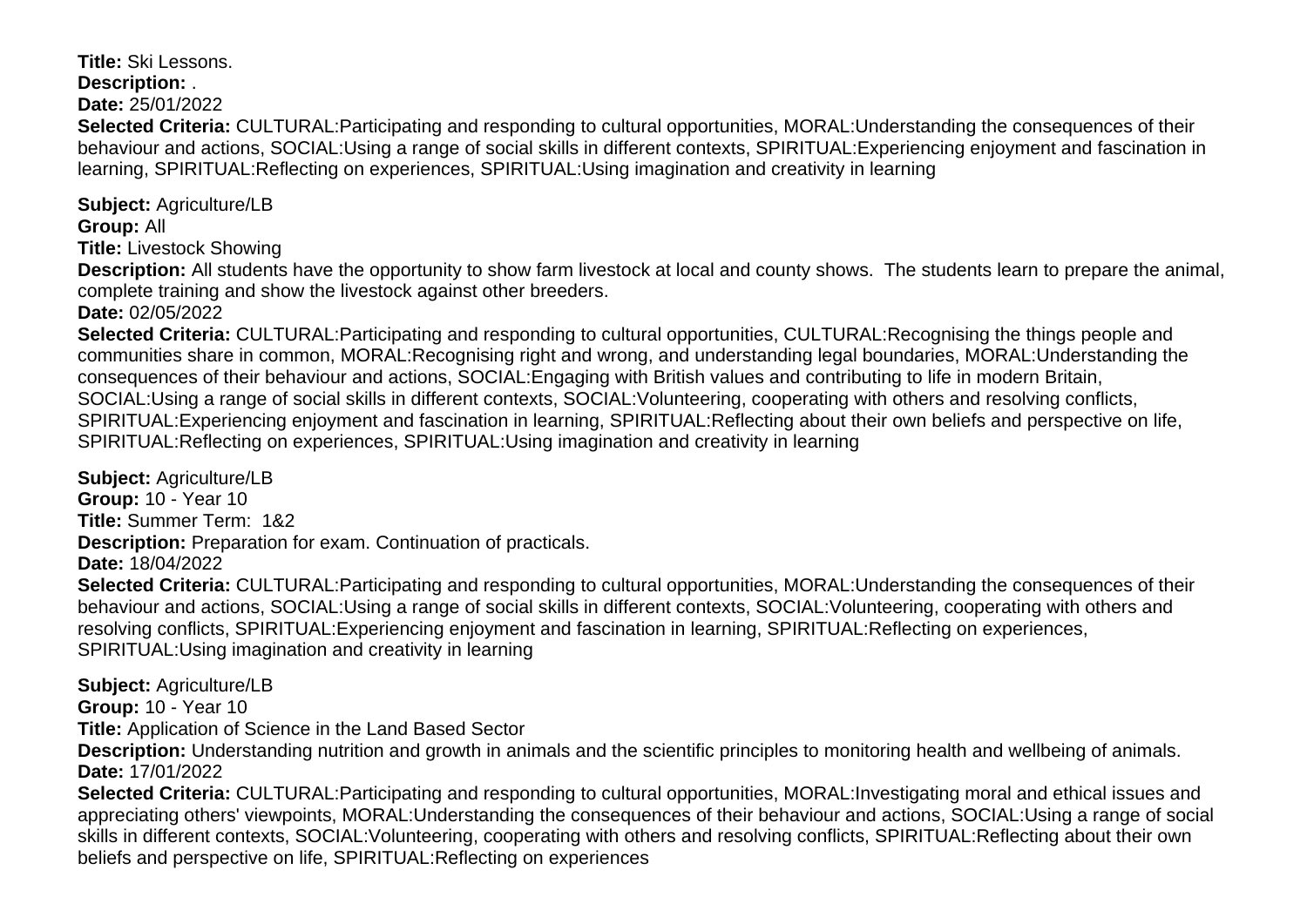**Subject:** Agriculture/LB **Group:** 10 - Year 10 **Title:** Application of Science in the Land Based Sector

perspective on life, SPIRITUAL:Reflecting on experiences

**Description:** Understanding nutrition and growth in animals and the scientific principles to monitoring health and wellbeing of animals. **Date:** 13/12/2021

**Selected Criteria:** CULTURAL:Participating and responding to cultural opportunities, MORAL:Investigating moral and ethical issues and appreciating others' viewpoints, MORAL:Understanding the consequences of their behaviour and actions, SOCIAL:Using a range of social skills in different contexts, SOCIAL:Volunteering, cooperating with others and resolving conflicts, SPIRITUAL:Reflecting about their own beliefs and perspective on life, SPIRITUAL:Reflecting on experiences

**Subject:** Boarding

**Group:** 07 - Year 07

**Title:** Year 7 Induction/Activity evening

**Description:** All new Year 7s participate in a range of activities designed to help them get to know their peers, the staff and the school. A focus on peer relationships and teamwork. At the end of the week parents and boys come together at the Hog Roast to reflect on how the induction has gone.

**Date:** 09/09/2021

**Selected Criteria:** CULTURAL:Participating and responding to cultural opportunities, MORAL:Recognising right and wrong, and understanding legal boundaries, MORAL:Understanding the consequences of their behaviour and actions, SOCIAL:Using a range of social skills in different contexts, SOCIAL:Volunteering, cooperating with others and resolving conflicts, SPIRITUAL:Respecting different people's faiths, feelings and values, SPIRITUAL:Using imagination and creativity in learning

**Subject:** Boarding **Group:** Boarders **Title:** Life Skills **Description:** Currently Year 7 & 8s take part this but it is being rolled out across all year groups. Boys learn basic first aid, kitchen essentials and washing/ironing. **Date:** 24/03/2022 **Selected Criteria:** CULTURAL:Participating and responding to cultural opportunities, SOCIAL:Engaging with British values and contributing to life in modern Britain, SOCIAL:Using a range of social skills in different contexts, SOCIAL:Volunteering, cooperating with others and resolving conflicts, SPIRITUAL:Experiencing enjoyment and fascination in learning, SPIRITUAL:Reflecting about their own beliefs and

**Subject:** Drama **Group:** 07 - Year 07 **Title:** Super Hero- Super Earth Project **Description:** -Boys then watch a short documentary about climate change that covers the main issues.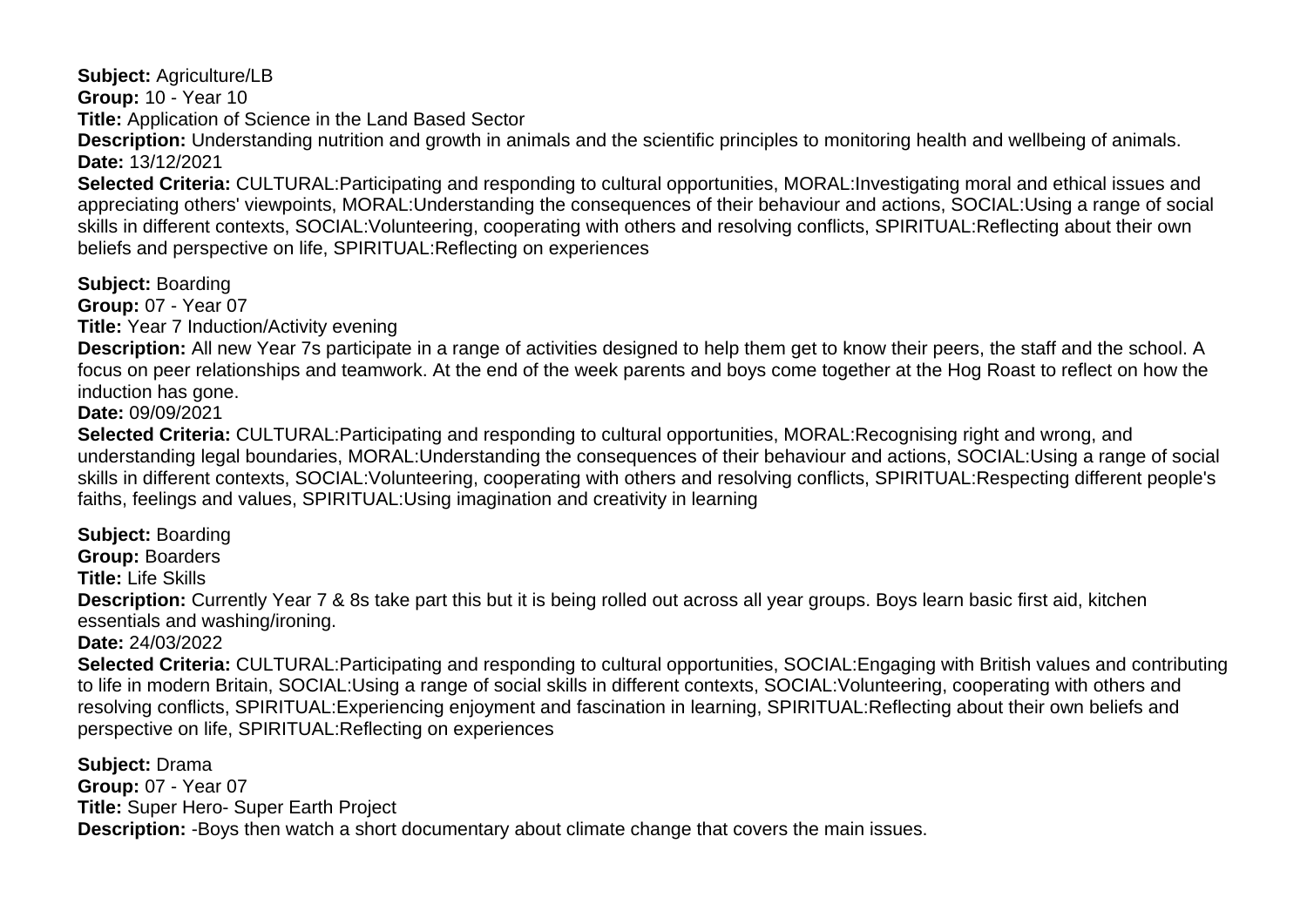-Boys to then work in pairs to

produce a superhero that can help climate change. What will be their super-power? And why? The boys present this, and it is peer assessed- again building on the importance of assessment in drama after establishing the criteria **Date:** 06/02/2022

**Selected Criteria:** CULTURAL:Participating and responding to cultural opportunities, CULTURAL:Recognising the things people and communities share in common, MORAL:Investigating moral and ethical issues and appreciating others' viewpoints, MORAL:Recognising right and wrong, and understanding legal boundaries, MORAL:Understanding the consequences of their behaviour and actions, SOCIAL:Using a range of social skills in different contexts, SOCIAL:Volunteering, cooperating with others and resolving conflicts, SPIRITUAL:Experiencing enjoyment and fascination in learning, SPIRITUAL:Reflecting about their own beliefs and perspective on life, SPIRITUAL:Reflecting on experiences, SPIRITUAL:Respecting different people's faiths, feelings and values, SPIRITUAL:Using imagination and creativity in learning

**Subject:** English

**Group:** 07 - Year 07

**Title:** Gothic Horror

**Description:** By studying a variety of prominent gothic stories from the British Canon provides an insight into how ideals have changed and reflects on why they may believe what they do. Encourages students to reflect on their views having studied historical differences. **Date:** 18/04/2022

**Selected Criteria:** CULTURAL:Participating and responding to cultural opportunities, CULTURAL:Recognising the things people and communities share in common, CULTURAL:Understanding the wide range of cultural influences that shape heritage, MORAL:Investigating moral and ethical issues and appreciating others' viewpoints, MORAL:Recognising right and wrong, and understanding legal boundaries, MORAL:Understanding the consequences of their behaviour and actions, SOCIAL:Using a range of social skills in different contexts, SPIRITUAL:Reflecting about their own beliefs and perspective on life, SPIRITUAL:Reflecting on experiences, SPIRITUAL:Respecting different people's faiths, feelings and values, SPIRITUAL:Using imagination and creativity in learning

**Subject:** English **Group:** 07 - Year 07 **Title:** Virtual Author visit **Description:** . **Date:** 15/03/2022 **Selected Criteria:** CULTURAL:Participating and responding to cultural opportunities, SOCIAL:Using a range of social skills in different contexts, SOCIAL:Volunteering, cooperating with others and resolving conflicts, SPIRITUAL:Experiencing enjoyment and fascination in learning, SPIRITUAL:Reflecting on experiences, SPIRITUAL:Using imagination and creativity in learning

**Subject:** English **Group:** 08 - Year 08 **Title:** 'Romeo and Juliet in school performance.' **Description:** . **Date:** 05/04/2022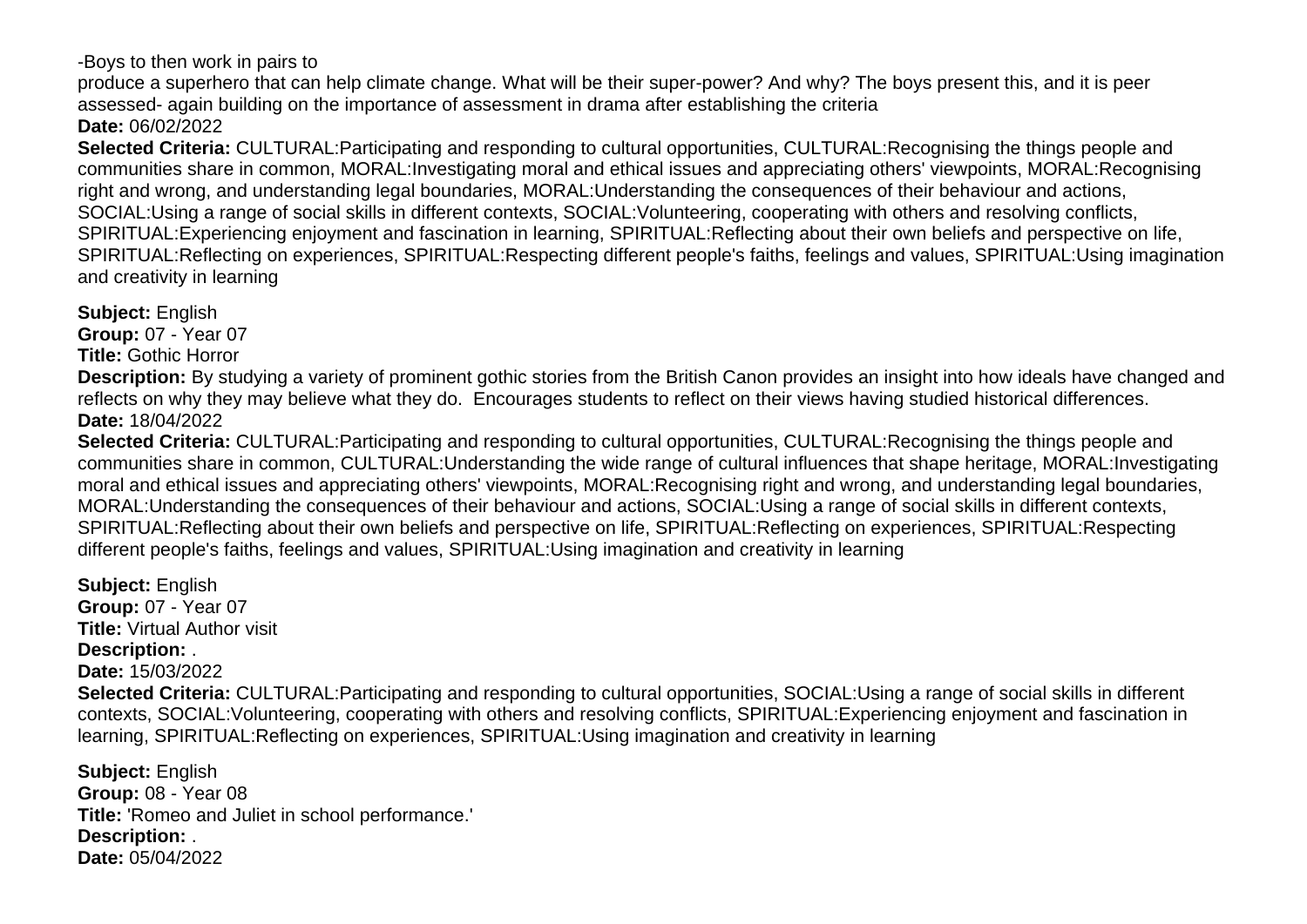**Selected Criteria:** CULTURAL:Participating and responding to cultural opportunities, MORAL:Investigating moral and ethical issues and appreciating others' viewpoints, MORAL:Recognising right and wrong, and understanding legal boundaries, MORAL:Understanding the consequences of their behaviour and actions, SOCIAL:Engaging with British values and contributing to life in modern Britain, SOCIAL:Using a range of social skills in different contexts, SPIRITUAL:Experiencing enjoyment and fascination in learning, SPIRITUAL:Reflecting on experiences, SPIRITUAL:Using imagination and creativity in learning

**Subject:** English **Group:** 08 - Year 08 **Title:** Romeo and Juliet

**Description:** Focus on contextualised information on Elizabethan England exploring differences between contemporary ideas and historical. Promotes discussion on key issues around gender, hierarchy and family life. Includes themes around power, religion and moral discussion. **Date:** 03/01/2022

**Selected Criteria:** CULTURAL:Participating and responding to cultural opportunities, CULTURAL:Understanding the wide range of cultural influences that shape heritage, MORAL:Investigating moral and ethical issues and appreciating others' viewpoints, MORAL:Recognising right and wrong, and understanding legal boundaries, MORAL:Understanding the consequences of their behaviour and actions, SPIRITUAL:Experiencing enjoyment and fascination in learning, SPIRITUAL:Reflecting about their own beliefs and perspective on life, SPIRITUAL:Reflecting on experiences, SPIRITUAL:Respecting different people's faiths, feelings and values, SPIRITUAL:Using imagination and creativity in learning

**Subject:** English **Group:** 11 - Year 11 **Title:** Young Shakespeare Company visit **Description:** .

**Date:** 15/03/2022

**Selected Criteria:** CULTURAL:Participating and responding to cultural opportunities, MORAL:Investigating moral and ethical issues and appreciating others' viewpoints, MORAL:Recognising right and wrong, and understanding legal boundaries, MORAL:Understanding the consequences of their behaviour and actions, SOCIAL:Using a range of social skills in different contexts, SPIRITUAL:Experiencing enjoyment and fascination in learning, SPIRITUAL:Reflecting on experiences, SPIRITUAL:Using imagination and creativity in learning

**Subject:** Friday Activities **Group:** selected students **Title:** Running Club **Description:** Students have the option to sign up for running club on a Friday afternoon. Working with staff on their general fitness and technique to succeed in long distance running. **Date:** 06/09/2021 **Selected Criteria:** CULTURAL:Participating and responding to cultural opportunities, MORAL:Understanding the consequences of their behaviour and actions, SOCIAL:Using a range of social skills in different contexts, SPIRITUAL:Experiencing enjoyment and fascination in

learning, SPIRITUAL:Reflecting on experiences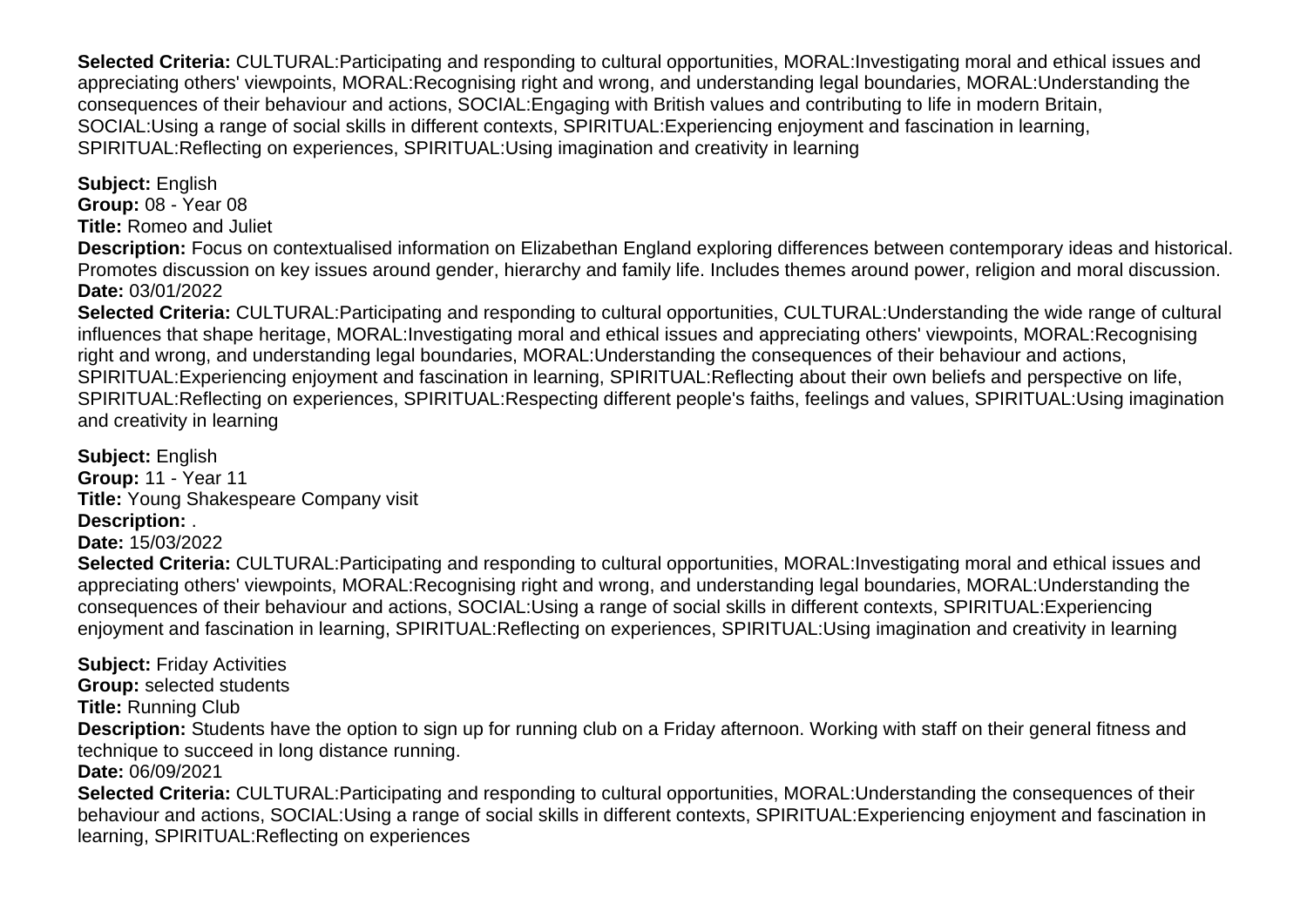**Subject:** Friday Activities

**Group:** selected students

**Title:** Rugby

**Description:** Students have the opportunity to complete rugby as their weekly Friday activity. Students work on overall fitness levels and skills through drills and practise.

**Date:** 06/09/2021

**Selected Criteria:** CULTURAL:Participating and responding to cultural opportunities, MORAL:Investigating moral and ethical issues and appreciating others' viewpoints, MORAL:Recognising right and wrong, and understanding legal boundaries, MORAL:Understanding the consequences of their behaviour and actions, SOCIAL:Using a range of social skills in different contexts, SOCIAL:Volunteering, cooperating with others and resolving conflicts, SPIRITUAL:Experiencing enjoyment and fascination in learning, SPIRITUAL:Reflecting on experiences

**Subject:** Friday Activities **Group:** selected students

**Title:** Plots

**Description:** Students can select this as their Friday activity and tend their own plot weeding, digging, planting, pruning, harvesting etc. They may also assist in the upkeep of the school grounds.

**Date:** 06/09/2021

**Selected Criteria:** CULTURAL:Participating and responding to cultural opportunities, MORAL:Recognising right and wrong, and understanding legal boundaries, MORAL:Understanding the consequences of their behaviour and actions, SOCIAL:Using a range of social skills in different contexts, SOCIAL:Volunteering, cooperating with others and resolving conflicts, SPIRITUAL:Experiencing enjoyment and fascination in learning, SPIRITUAL:Reflecting about their own beliefs and perspective on life, SPIRITUAL:Reflecting on experiences, SPIRITUAL:Using imagination and creativity in learning

**Subject:** Friday Activities **Group:** selected students **Title:** Badminton **Description:** . **Date:** 06/09/2021 **Selected Criteria:** CULTURAL:Participating and responding to cultural opportunities, MORAL:Recognising right and wrong, and understanding legal boundaries, MORAL:Understanding the consequences of their behaviour and actions, SOCIAL:Using a range of social skills in different contexts, SOCIAL:Volunteering, cooperating with others and resolving conflicts, SPIRITUAL:Experiencing enjoyment and fascination in learning, SPIRITUAL:Reflecting on experiences

**Subject:** Friday Activities **Group:** selected students **Title:** Table Tennis **Description:** . **Date:** 06/09/2021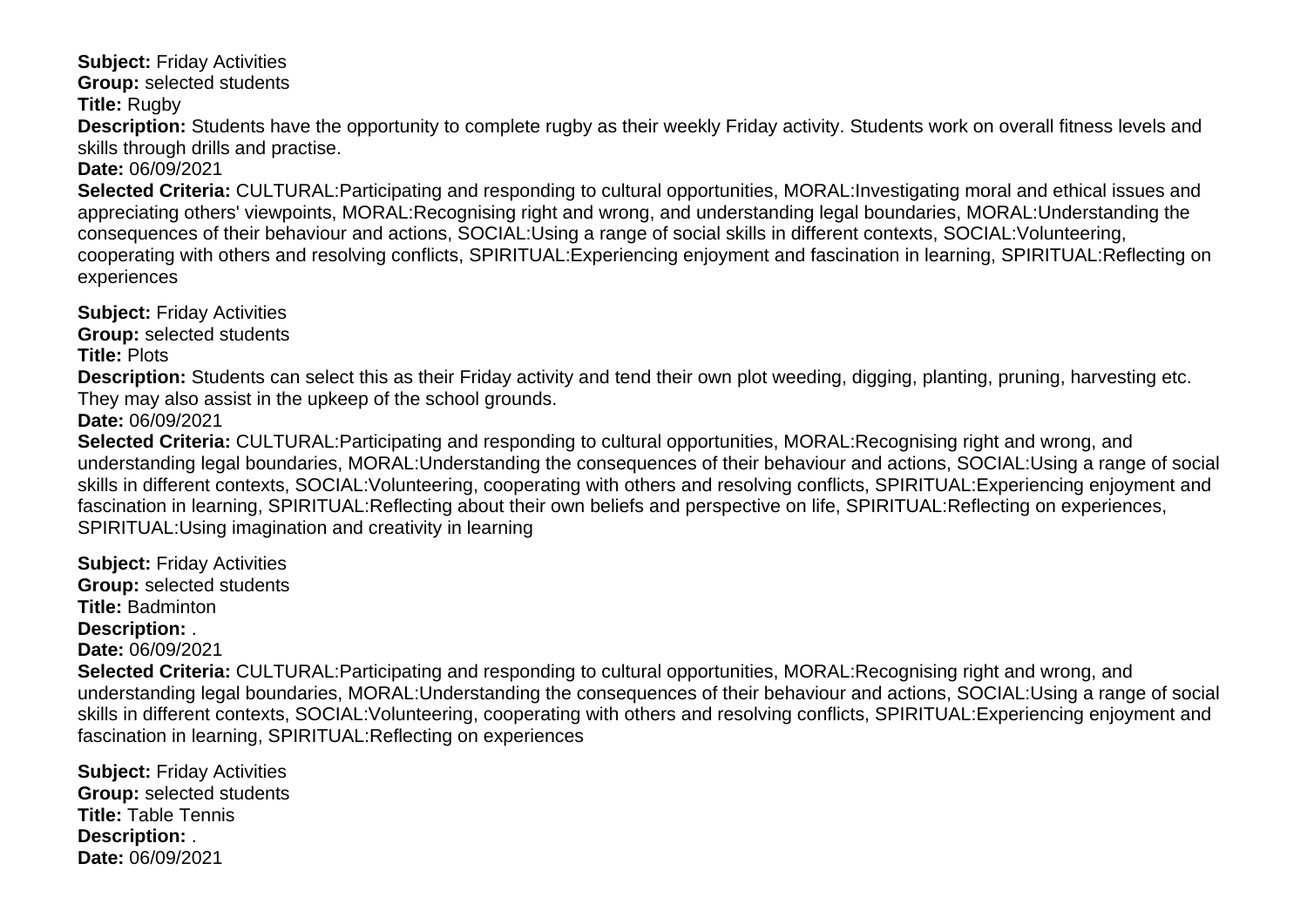**Selected Criteria:** CULTURAL:Participating and responding to cultural opportunities, MORAL:Recognising right and wrong, and understanding legal boundaries, MORAL:Understanding the consequences of their behaviour and actions, SOCIAL:Using a range of social skills in different contexts, SOCIAL:Volunteering, cooperating with others and resolving conflicts, SPIRITUAL:Experiencing enjoyment and fascination in learning, SPIRITUAL:Reflecting on experiences

**Subject:** Friday Activities **Group:** selected students **Title:** Hill Walking **Description:** Students can select this activity and accompany staff and other students exploring local walks. **Date:** 06/09/2021 **Selected Criteria:** CULTURAL:Participating and responding to cultural opportunities, SOCIAL:Using a range of social skills in different contexts, SPIRITUAL:Experiencing enjoyment and fascination in learning, SPIRITUAL:Reflecting on experiences, SPIRITUAL:Using imagination and creativity in learning

**Subject:** Friday Activities **Group:** selected students **Title:** Hockey

**Description:** Students have the opportunity to complete hockey as their weekly Friday activity. Students work on overall fitness levels and skills through drills and practise.

**Date:** 06/09/2021

**Selected Criteria:** CULTURAL:Participating and responding to cultural opportunities, MORAL:Investigating moral and ethical issues and appreciating others' viewpoints, MORAL:Recognising right and wrong, and understanding legal boundaries, MORAL:Understanding the consequences of their behaviour and actions, SOCIAL:Using a range of social skills in different contexts, SOCIAL:Volunteering, cooperating with others and resolving conflicts, SPIRITUAL:Experiencing enjoyment and fascination in learning, SPIRITUAL:Reflecting on experiences

**Subject:** Friday Activities **Group:** selected students **Title:** Art Club **Description:** Students can select to participate in Art club on a Friday afternoon and work on a number of different skills and with different materials. **Date:** 06/09/2021 **Selected Criteria:** CULTURAL:Participating and responding to cultural opportunities, MORAL:Understanding the consequences of their behaviour and actions, SOCIAL:Using a range of social skills in different contexts, SOCIAL:Volunteering, cooperating with others and

resolving conflicts, SPIRITUAL:Experiencing enjoyment and fascination in learning, SPIRITUAL:Reflecting on experiences,

SPIRITUAL:Using imagination and creativity in learning

**Subject:** Friday Activities **Group:** selected students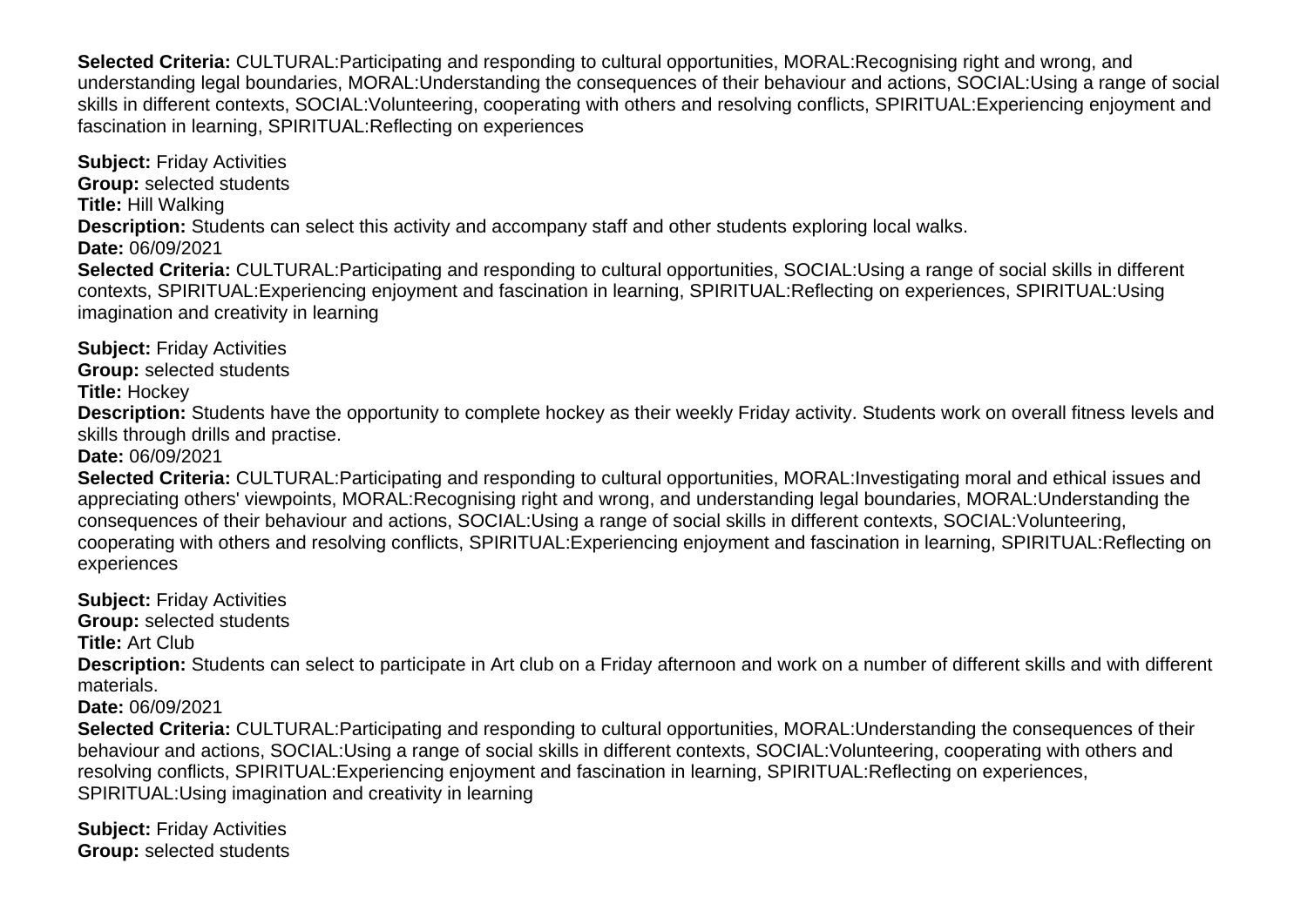**Title:** Garden Construction **Description:** .

**Date:** 06/09/2021

**Selected Criteria:** CULTURAL:Participating and responding to cultural opportunities, MORAL:Investigating moral and ethical issues and appreciating others' viewpoints, MORAL:Recognising right and wrong, and understanding legal boundaries, MORAL:Understanding the consequences of their behaviour and actions, SOCIAL:Using a range of social skills in different contexts, SOCIAL:Volunteering, cooperating with others and resolving conflicts, SPIRITUAL:Experiencing enjoyment and fascination in learning, SPIRITUAL:Reflecting on experiences, SPIRITUAL:Using imagination and creativity in learning

**Subject:** Games **Group:** All **Title:** Summer Sports **Description:** Rounder, Cricket, Softball, Athletics, Swimming **Date:** 01/05/2022

**Selected Criteria:** CULTURAL:Participating and responding to cultural opportunities, CULTURAL:Recognising the things people and communities share in common, MORAL:Recognising right and wrong, and understanding legal boundaries, MORAL:Understanding the consequences of their behaviour and actions, SOCIAL:Using a range of social skills in different contexts, SOCIAL:Volunteering, cooperating with others and resolving conflicts, SPIRITUAL:Reflecting on experiences

**Subject:** Games **Group:** KS3 **Title:** House Sport - Rugby

**Description:** House rugby is conducted in Games lessons. All players are involved in 7,8 & 9. Teams are selected and run by the boys. They need to ensure all players are involved in a suitable way depending on their experience. **Date:** 10/03/2022

**Selected Criteria:** CULTURAL:Participating and responding to cultural opportunities, CULTURAL:Recognising the things people and communities share in common, MORAL:Recognising right and wrong, and understanding legal boundaries, SOCIAL:Using a range of social skills in different contexts, SOCIAL:Volunteering, cooperating with others and resolving conflicts, SPIRITUAL:Experiencing enjoyment and fascination in learning, SPIRITUAL:Reflecting about their own beliefs and perspective on life, SPIRITUAL:Reflecting on experiences, SPIRITUAL:Using imagination and creativity in learning

**Subject:** Geography **Group:** 10 - Year 10 **Title:** Year 10 Trip to Bristol **Description:** Students become aware of social care jobs and opportunities in an area of social deprivation e.g. Filwood. **Attachments:** Final Parent Letter (SNOWDON).docx **Date:** 22/09/2021 **Selected Criteria:** CULTURAL:Participating and responding to cultural opportunities, CULTURAL:Understanding the wide range of cultural influences that shape heritage, MORAL:Understanding the consequences of their behaviour and actions, SOCIAL:Using a range of social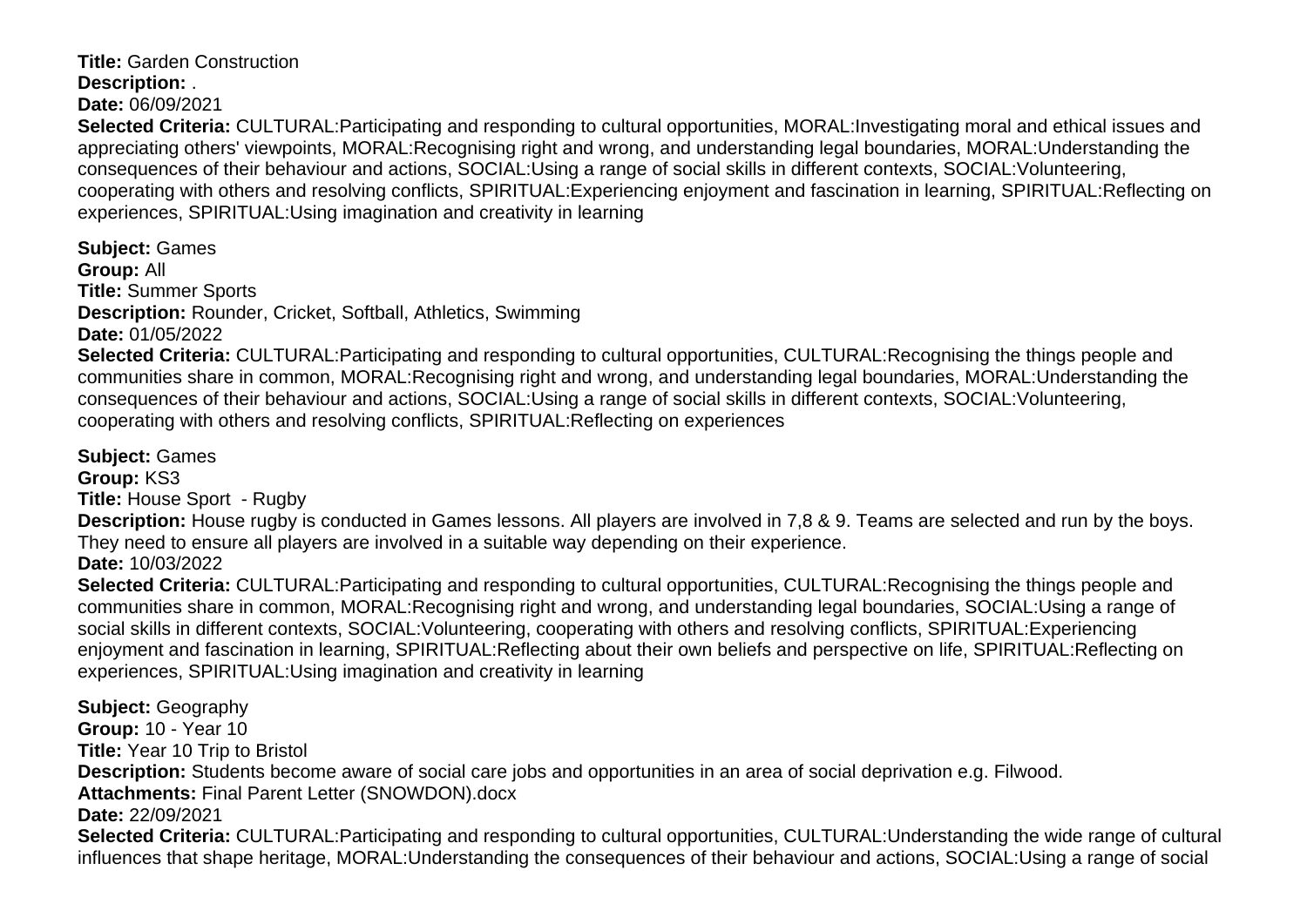skills in different contexts, SOCIAL:Volunteering, cooperating with others and resolving conflicts, SPIRITUAL:Experiencing enjoyment and fascination in learning, SPIRITUAL:Reflecting on experiences, SPIRITUAL:Using imagination and creativity in learning

**Subject:** Horticulture **Group:** 07 - Year 07 **Title:** Garden Centre visit. **Description:** Monkton Elm. Find out about careers. Talk about where they come from, import/export. Students interact with the public and the staff at the garden centre. Elements of collaborative learning. **Date:** 01/12/2021 **Selected Criteria:** CULTURAL:Participating and responding to cultural opportunities, MORAL:Investigating moral and ethical issues and appreciating others' viewpoints, MORAL:Recognising right and wrong, and understanding legal boundaries, MORAL:Understanding the consequences of their behaviour and actions, SOCIAL:Using a range of social skills in different contexts, SOCIAL:Volunteering, cooperating with others and resolving conflicts, SPIRITUAL:Experiencing enjoyment and fascination in learning, SPIRITUAL:Reflecting on experiences, SPIRITUAL:Using imagination and creativity in learning

**Subject:** Horticulture

**Group:** 07 - Year 07

**Title:** Garden Centre visit.

**Description:** Monkton Elm. Find out about careers. Talk about where they come from, import/export. Students interact with the public and the staff at the garden centre. Elements of collaborative learning.

**Date:** 01/12/2021

**Selected Criteria:** CULTURAL:Participating and responding to cultural opportunities, MORAL:Investigating moral and ethical issues and appreciating others' viewpoints, MORAL:Recognising right and wrong, and understanding legal boundaries, MORAL:Understanding the consequences of their behaviour and actions, SOCIAL:Using a range of social skills in different contexts, SOCIAL:Volunteering, cooperating with others and resolving conflicts, SPIRITUAL:Experiencing enjoyment and fascination in learning, SPIRITUAL:Reflecting on experiences, SPIRITUAL:Using imagination and creativity in learning

**Subject:** Horticulture **Group:** 08 - Year 08 **Title:** Summer Term 1: Growing crops **Description:** Preparing the soil, successfully growing crops. **Date:** 18/04/2022 **Selected Criteria:** CULTURAL:Participating and responding to cultural opportunities, MORAL:Investigating moral and ethical issues and appreciating others' viewpoints, MORAL:Understanding the consequences of their behaviour and actions, SOCIAL:Using a range of social skills in different contexts, SOCIAL:Volunteering, cooperating with others and resolving conflicts, SPIRITUAL:Experiencing enjoyment and fascination in learning, SPIRITUAL:Reflecting on experiences, SPIRITUAL:Using imagination and creativity in learning

**Subject:** Horticulture **Group:** 08 - Year 08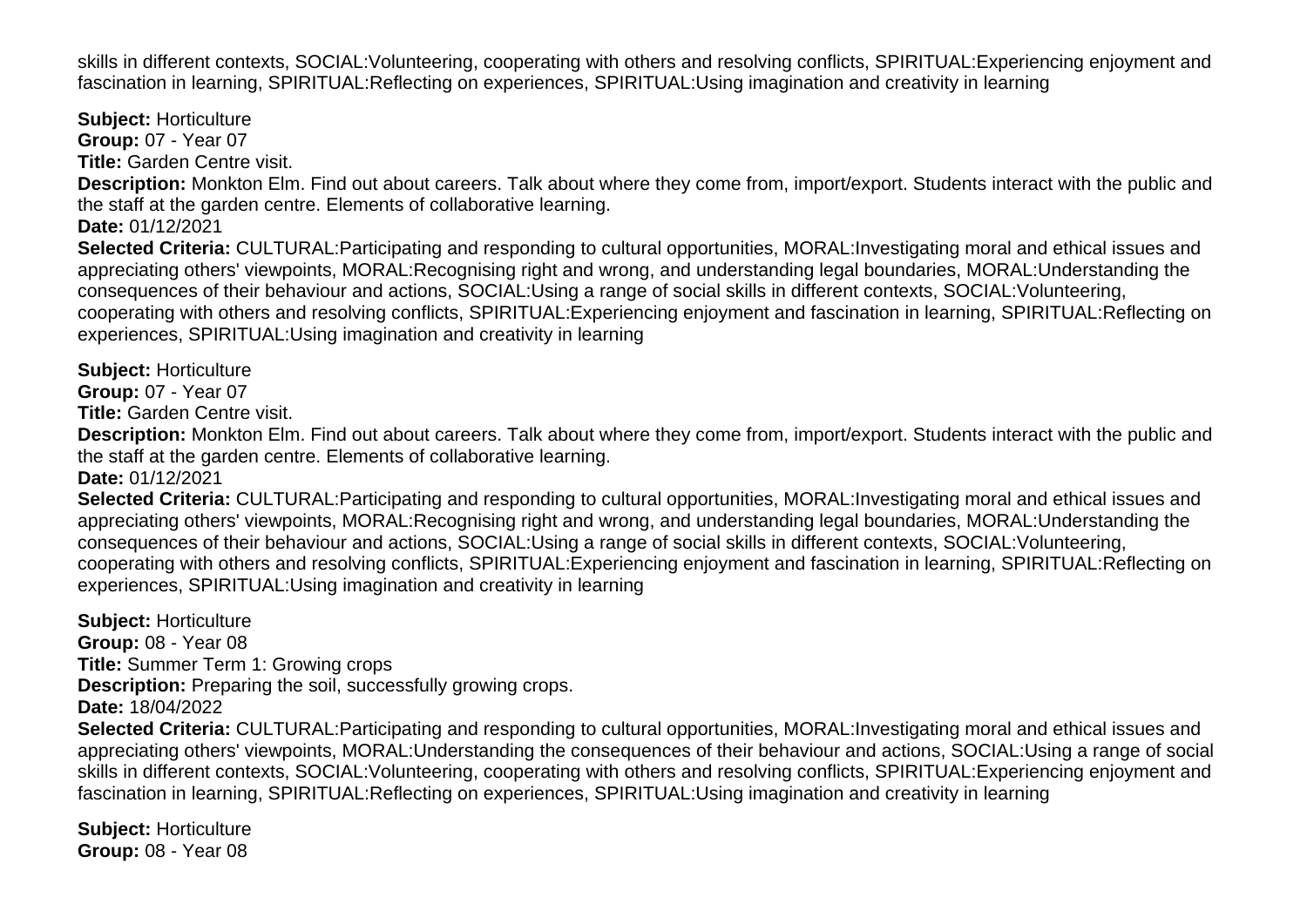**Title:** Spring Term 1: Conservation

**Description:** Development from previous term. What is a mulch, how to use it and its benefits.

**Date:** 03/01/2022

**Selected Criteria:** CULTURAL:Participating and responding to cultural opportunities, CULTURAL:Recognising the things people and communities share in common, CULTURAL:Understanding the wide range of cultural influences that shape heritage, MORAL:Investigating moral and ethical issues and appreciating others' viewpoints, MORAL:Recognising right and wrong, and understanding legal boundaries, MORAL:Understanding the consequences of their behaviour and actions, SPIRITUAL:Reflecting about their own beliefs and perspective on life, SPIRITUAL:Reflecting on experiences, SPIRITUAL:Using imagination and creativity in learning

**Subject:** Horticulture

**Group:** 08 - Year 08

**Title:** Autumn 2: Conservation

**Description:** Focusing on the way in which gardeners can care for the environment and the impact they can have upon it too - both positively and adversely. Arable farming.

**Date:** 01/11/2021

**Selected Criteria:** CULTURAL:Participating and responding to cultural opportunities, CULTURAL:Recognising the things people and communities share in common, CULTURAL:Understanding the wide range of cultural influences that shape heritage, MORAL:Investigating moral and ethical issues and appreciating others' viewpoints, MORAL:Recognising right and wrong, and understanding legal boundaries, MORAL:Understanding the consequences of their behaviour and actions, SOCIAL:Volunteering, cooperating with others and resolving conflicts, SPIRITUAL:Experiencing enjoyment and fascination in learning, SPIRITUAL:Reflecting about their own beliefs and perspective on life, SPIRITUAL:Reflecting on experiences, SPIRITUAL:Respecting different people's faiths, feelings and values

**Subject:** Horticulture **Group:** 09 - Year 09 **Title:** Walled Gardens and Greenhouses visit **Description:** .

**Date:** 07/03/2022

**Selected Criteria:** CULTURAL:Participating and responding to cultural opportunities, MORAL:Investigating moral and ethical issues and appreciating others' viewpoints, SOCIAL:Using a range of social skills in different contexts, SPIRITUAL:Experiencing enjoyment and fascination in learning, SPIRITUAL:Reflecting on experiences, SPIRITUAL:Using imagination and creativity in learning

**Subject:** Horticulture **Group:** 09 - Year 09 **Title:** Autumn 2: The use of Plants **Description:** How people make use of plants in diverse ways, how we grow plants for specific reasons and how we develop new plants to meet our requirements. Three aspects of Horticulture, the different jobs within sectors. **Date:** 01/11/2021 **Selected Criteria:** CULTURAL:Participating and responding to cultural opportunities, MORAL:Investigating moral and ethical issues and appreciating others' viewpoints, MORAL:Recognising right and wrong, and understanding legal boundaries, MORAL:Understanding the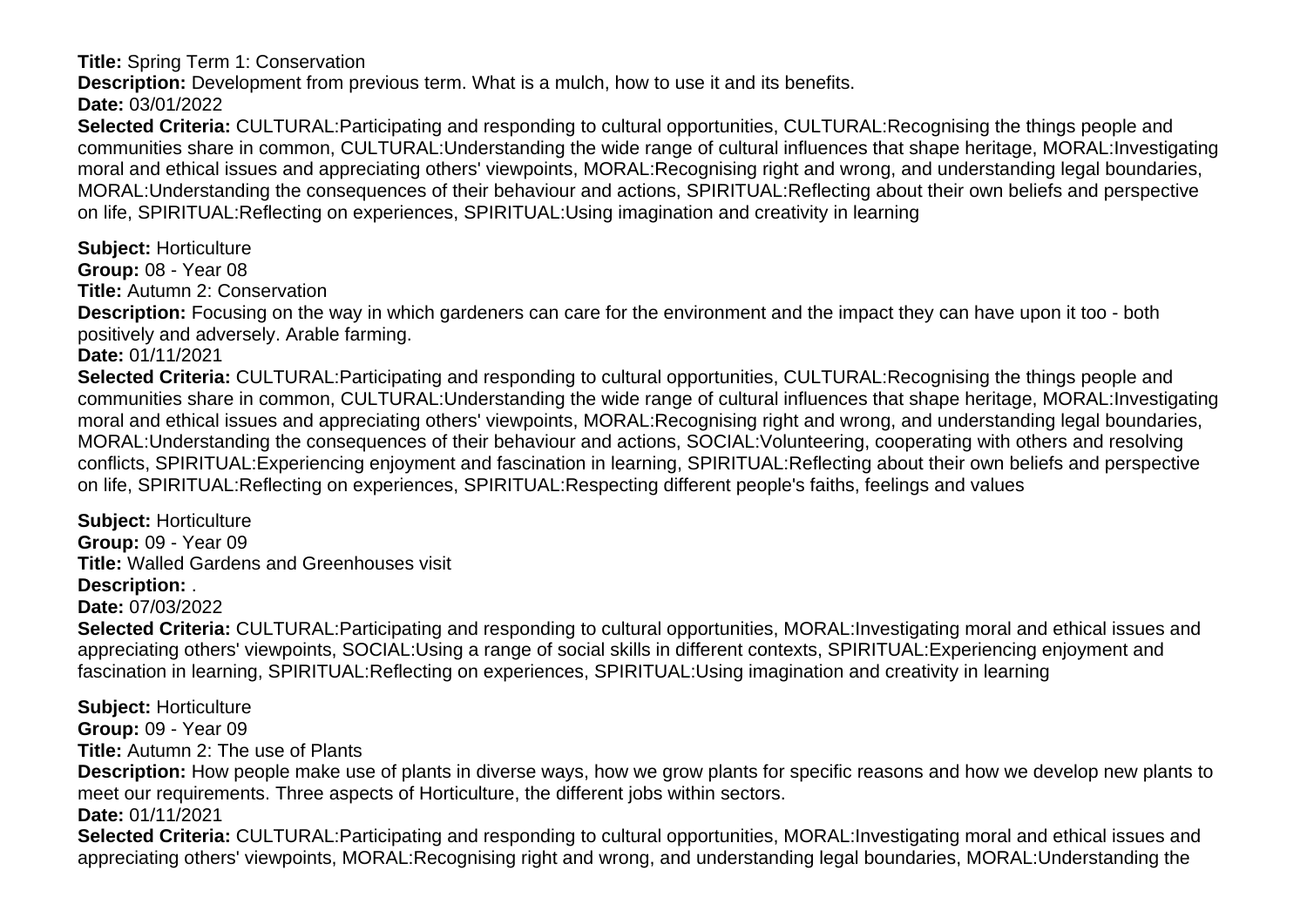consequences of their behaviour and actions, SOCIAL:Engaging with British values and contributing to life in modern Britain, SOCIAL:Using a range of social skills in different contexts, SPIRITUAL:Experiencing enjoyment and fascination in learning

**Subject:** Music **Group:** 08 - Year 08 **Title:** Rhythm, group work, composition, singing. **Description:** .Focus on collaboration and group work. **Date:** 04/04/2022 **Selected Criteria:** CULTURAL:Participating and responding to cultural opportunities, CULTURAL:Understanding the wide range of cultural influences that shape heritage, MORAL:Understanding the consequences of their behaviour and actions, SOCIAL:Using a range of social skills in different contexts, SOCIAL:Volunteering, cooperating with others and resolving conflicts, SPIRITUAL:Experiencing enjoyment and fascination in learning, SPIRITUAL:Reflecting on experiences, SPIRITUAL:Using imagination and creativity in learning

**Subject:** Music **Group:** selected students **Title:** Music lessons/choir **Description:** Opportunities for performance. Piano, drums, guitars. Potential for brass too. **Date:** 06/09/2021 **Selected Criteria:** CULTURAL:Participating and responding to cultural opportunities, SOCIAL:Using a range of social skills in different contexts, SOCIAL:Volunteering, cooperating with others and resolving conflicts, SPIRITUAL:Experiencing enjoyment and fascination in learning, SPIRITUAL:Reflecting on experiences, SPIRITUAL:Using imagination and creativity in learning

**Subject:** Physical Education **Group:** All **Title:** Swimming **Description:** Swimming in PE & Games.

#### **Date:** 01/05/2022

**Selected Criteria:** CULTURAL:Participating and responding to cultural opportunities, CULTURAL:Recognising the things people and communities share in common, CULTURAL:Understanding different cultures essential for life in modern Britain, MORAL:Recognising right and wrong, and understanding legal boundaries, MORAL:Understanding the consequences of their behaviour and actions, SOCIAL:Using a range of social skills in different contexts, SOCIAL:Volunteering, cooperating with others and resolving conflicts, SPIRITUAL:Experiencing enjoyment and fascination in learning, SPIRITUAL:Reflecting about their own beliefs and perspective on life, SPIRITUAL:Reflecting on experiences

**Subject:** Physical Education **Group:** All **Title:** Extra Curricular Activities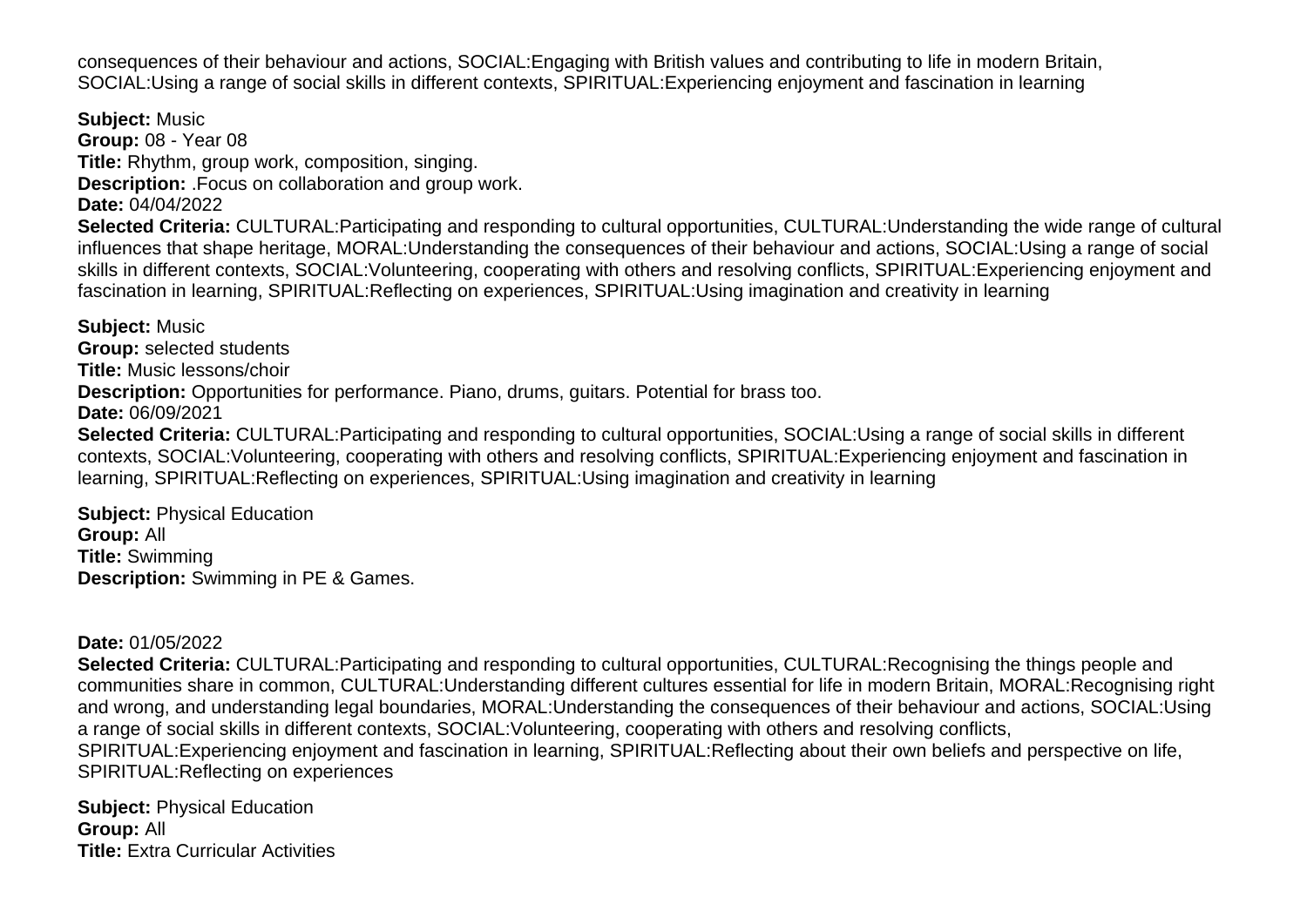**Description:** Through a range of extra curricular provision we provide students with a very broad range of experiences. Rules and

Regulations of different sports.

Personal Best

Commitment to training

Commitment to team mates

Working with others

**Date:** 01/09/2021

**Selected Criteria:** CULTURAL:Participating and responding to cultural opportunities, MORAL:Recognising right and wrong, and understanding legal boundaries, MORAL:Understanding the consequences of their behaviour and actions, SOCIAL:Volunteering, cooperating with others and resolving conflicts, SPIRITUAL:Experiencing enjoyment and fascination in learning

**Subject:** Physical Education

**Group:** All

**Title:** Resistance Room

**Description:** Pupils through the year will be introduced to the school resistance room and the relevant exercises involved. Yr7 is a basic induction - Yr11 students are encouraged to use it in their free time and follow set programme.

**Date:** 01/09/2021

**Selected Criteria:** CULTURAL:Participating and responding to cultural opportunities, CULTURAL:Recognising the things people and communities share in common, CULTURAL:Understanding different cultures essential for life in modern Britain, MORAL:Recognising right and wrong, and understanding legal boundaries, MORAL:Understanding the consequences of their behaviour and actions, SOCIAL:Using a range of social skills in different contexts, SOCIAL:Volunteering, cooperating with others and resolving conflicts, SPIRITUAL:Reflecting on experiences, SPIRITUAL:Using imagination and creativity in learning

**Subject:** Physical Education **Group:** KS3 **Title:** Sports Leadership Focus **Description:** Year 7 - Basic leadership skill Year 8 - Leading peers Year 9 - Leadership

Throughout the year what every sporting activity is

being covered in lesson there is a focus on the different stages/progressions in leadership **Date:** 01/09/2021

**Selected Criteria:** CULTURAL:Participating and responding to cultural opportunities, CULTURAL:Recognising the things people and communities share in common, MORAL:Recognising right and wrong, and understanding legal boundaries, MORAL:Understanding the consequences of their behaviour and actions, SOCIAL:Using a range of social skills in different contexts, SOCIAL:Volunteering, cooperating with others and resolving conflicts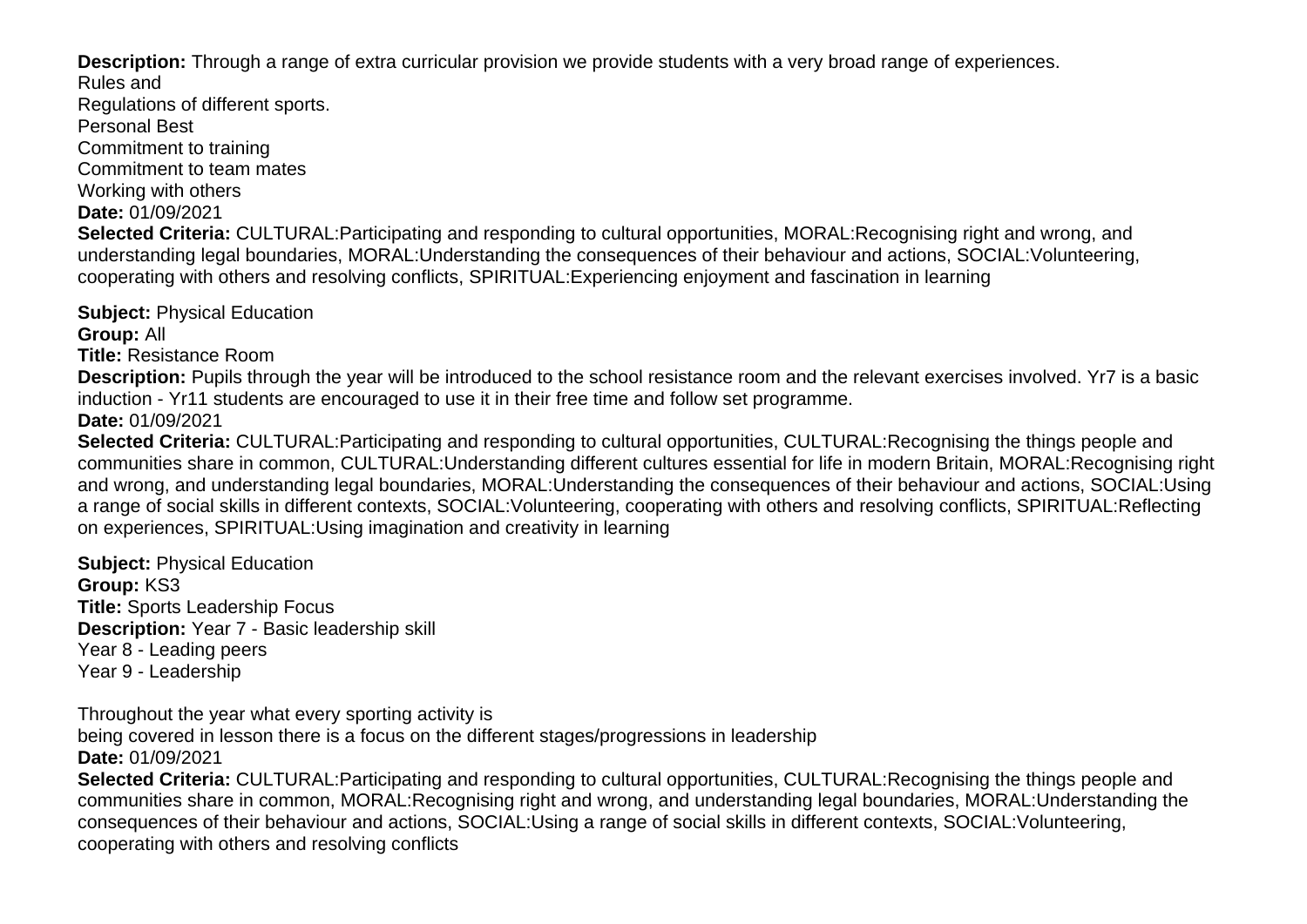**Subject:** Physical Education **Group:** KS3 **Title:** Personal Best **Description:** Year 7 - Trying Year 8 - Challenging Year 9 - Achieving

Throughout KS3 there is a focus on Personal Best. This is related to which ever sport/activity is being covered at the time. **Date:** 01/09/2021

**Selected Criteria:** CULTURAL:Participating and responding to cultural opportunities, MORAL:Recognising right and wrong, and understanding legal boundaries, SOCIAL:Volunteering, cooperating with others and resolving conflicts, SPIRITUAL:Reflecting on experiences

**Subject:** Physical Education **Group:** KS3 **Title:** Activity/Participation **Description:** Year 7 - Active/Doing Year 8 - Team/Group Year 9 - Ambition

Looking at participation through different activities on offer. **Date:** 01/09/2021

**Selected Criteria:** CULTURAL:Participating and responding to cultural opportunities, MORAL:Recognising right and wrong, and understanding legal boundaries, MORAL:Understanding the consequences of their behaviour and actions, SOCIAL:Volunteering, cooperating with others and resolving conflicts, SPIRITUAL:Experiencing enjoyment and fascination in learning, SPIRITUAL:Reflecting on experiences

**Subject:** Physical Education **Group:** KS3 **Title:** Cognitive **Description:** Year 7 - Doing Year 8 - Thinking Year 9 - Independent

Year 7 is the introduction to rules, recording data, developing to Year 9 in which we look at problem solving, using data, management **Date:** 01/09/2021 **Selected Criteria:** CULTURAL:Participating and responding to cultural opportunities, SOCIAL:Using a range of social skills in different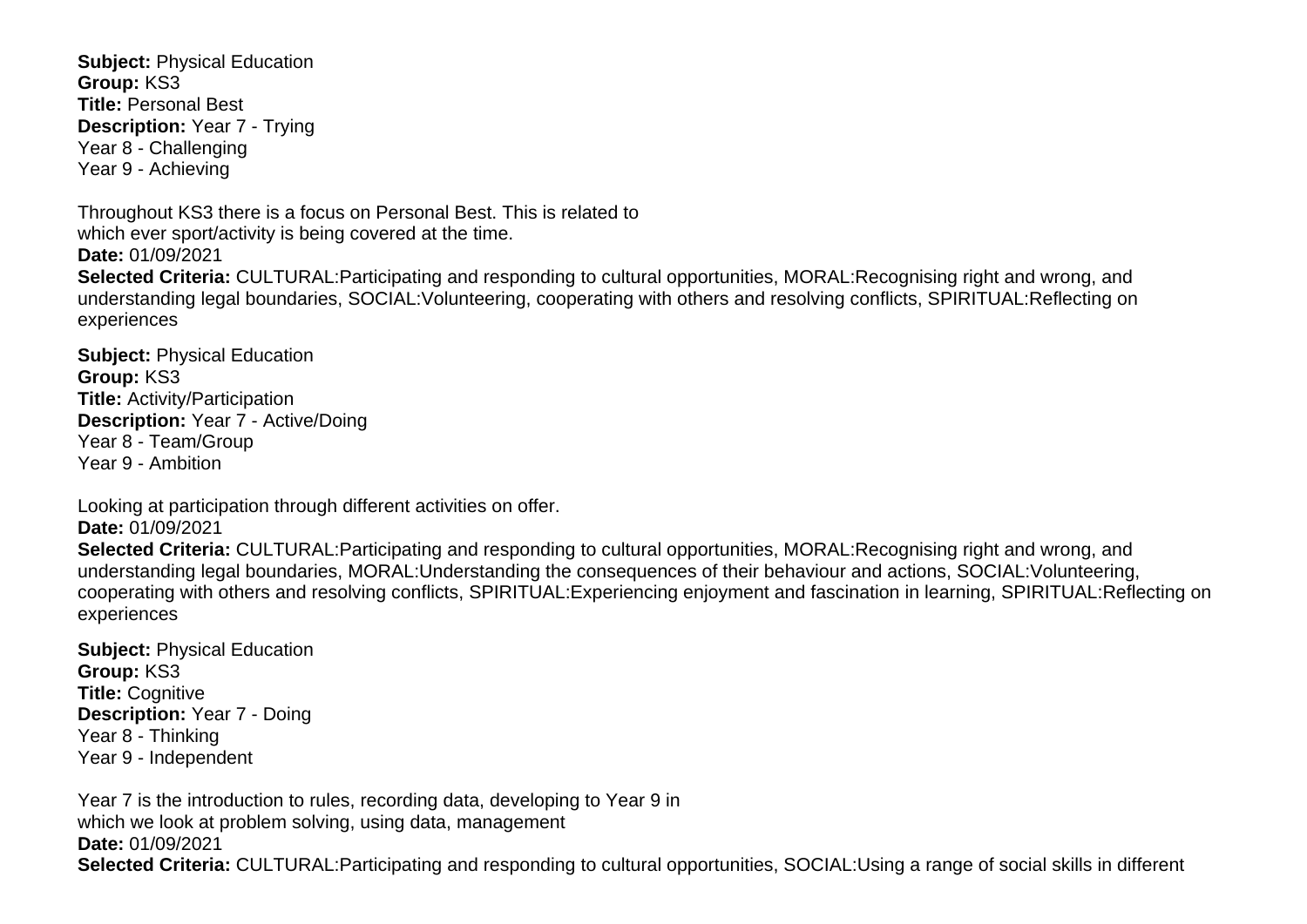contexts, SOCIAL:Volunteering, cooperating with others and resolving conflicts, SPIRITUAL:Experiencing enjoyment and fascination in learning, SPIRITUAL:Reflecting on experiences

**Subject:** Physical Education **Group:** KS3 **Title:** Social **Description:** Year 7 - Interacting Year 8 - Working together Year 9 - Teams

Development of social interaction classmates, team mates,

coaching, working together **Date:** 01/09/2021

**Selected Criteria:** CULTURAL:Participating and responding to cultural opportunities, CULTURAL:Recognising the things people and communities share in common, MORAL:Recognising right and wrong, and understanding legal boundaries, MORAL:Understanding the consequences of their behaviour and actions, SOCIAL:Using a range of social skills in different contexts, SOCIAL:Volunteering, cooperating with others and resolving conflicts, SPIRITUAL:Reflecting about their own beliefs and perspective on life, SPIRITUAL:Reflecting on experiences

**Subject:** Physical Education **Group:** KS4 **Title:** Training Programme **Description:** Sport Studies student will design their own physical training programme and then follow it. **Date:** 01/01/2022 **Selected Criteria:** CULTURAL:Participating and responding to cultural opportunities, CULTURAL:Recognising the things people and communities share in common, SOCIAL:Using a range of social skills in different contexts, SOCIAL:Volunteering, cooperating with others and resolving conflicts, SPIRITUAL:Experiencing enjoyment and fascination in learning, SPIRITUAL:Reflecting on experiences, SPIRITUAL:Using imagination and creativity in learning

**Subject:** School events **Group:** All **Title:** Swimming Gala **Description:** . **Date:** 09/07/2022 **Selected Criteria:** CULTURAL:Participating and responding to cultural opportunities, MORAL:Recognising right and wrong, and understanding legal boundaries, MORAL:Understanding the consequences of their behaviour and actions, SOCIAL:Using a range of social skills in different contexts, SOCIAL:Volunteering, cooperating with others and resolving conflicts, SPIRITUAL:Experiencing enjoyment and fascination in learning, SPIRITUAL:Reflecting on experiences, SPIRITUAL:Using imagination and creativity in learning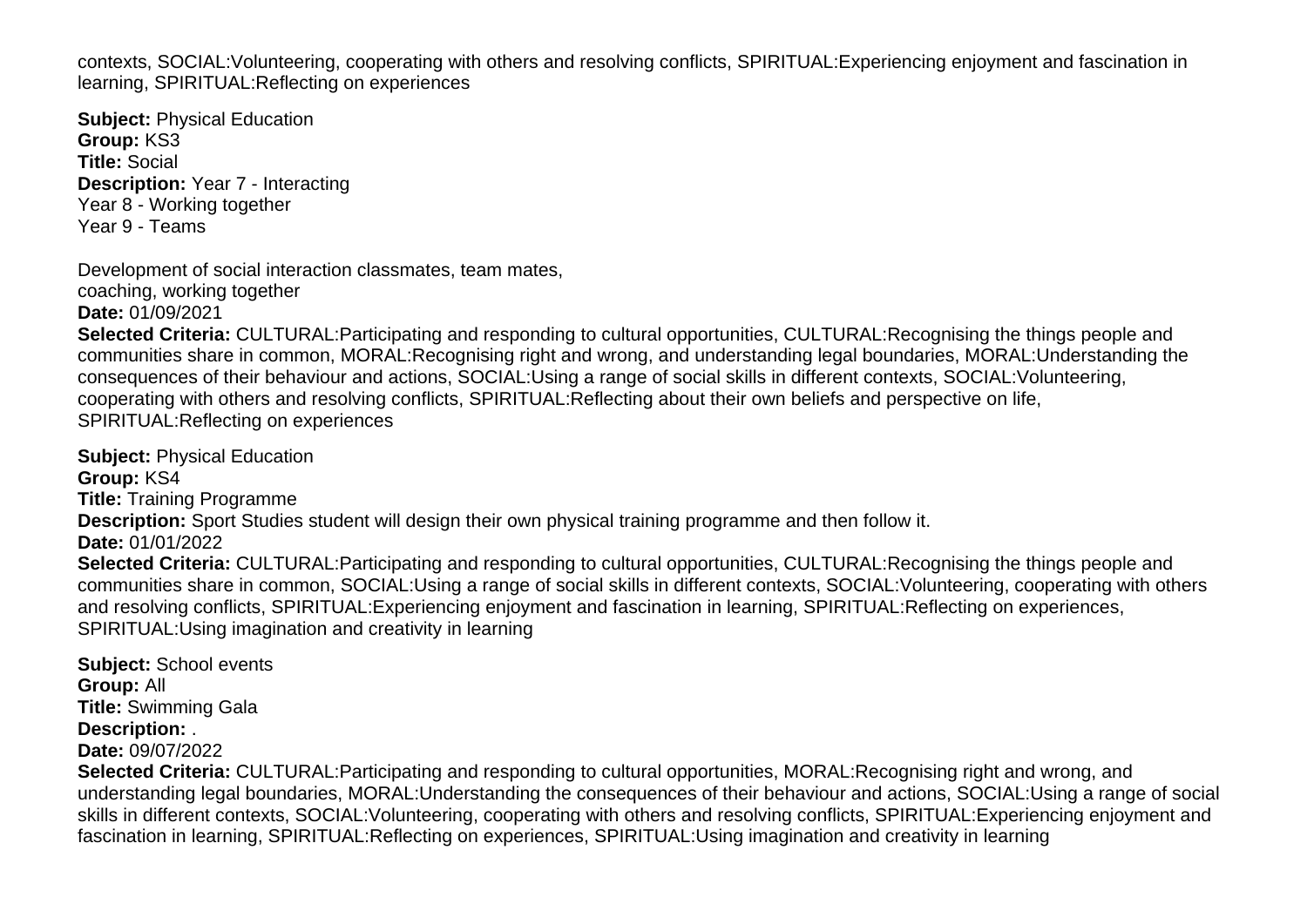**Subject:** School events **Group:** All **Title:** End of Year Celebration service **Description:** .

**Date:** 09/07/2022

**Selected Criteria:** CULTURAL:Participating and responding to cultural opportunities, MORAL:Understanding the consequences of their behaviour and actions, SOCIAL:Engaging with British values and contributing to life in modern Britain, SOCIAL:Using a range of social skills in different contexts, SPIRITUAL:Reflecting about their own beliefs and perspective on life, SPIRITUAL:Reflecting on experiences

**Subject:** School events **Group:** All **Title:** Sports Day **Description:** . **Date:** 28/05/2022

**Selected Criteria:** CULTURAL:Participating and responding to cultural opportunities, MORAL:Recognising right and wrong, and understanding legal boundaries, MORAL:Understanding the consequences of their behaviour and actions, SOCIAL:Using a range of social skills in different contexts, SOCIAL:Volunteering, cooperating with others and resolving conflicts, SPIRITUAL:Experiencing enjoyment and fascination in learning, SPIRITUAL:Reflecting on experiences, SPIRITUAL:Using imagination and creativity in learning

**Subject:** School events **Group:** 11 - Year 11 **Title:** Student Leavers Service **Description:** Year 11 students attend a formal service in front of the rest of the school and their families celebrating their time at Brymore. **Date:** 28/04/2022 **Selected Criteria:** CULTURAL:Participating and responding to cultural opportunities, CULTURAL:Recognising the things people and communities share in common, MORAL:Understanding the consequences of their behaviour and actions, SOCIAL:Using a range of social skills in different contexts, SPIRITUAL:Experiencing enjoyment and fascination in learning, SPIRITUAL:Reflecting about their own beliefs and perspective on life, SPIRITUAL:Reflecting on experiences

**Subject:** School events **Group:** KS3 **Title:** World Book Day **Description:** Students conduct a sponsored Readathon **Date:** 03/03/2022 **Selected Criteria:** CULTURAL:Participating and responding to cultural opportunities, CULTURAL:Understanding the wide range of cultural influences that shape heritage, SPIRITUAL:Using imagination and creativity in learning

**Subject:** Student Leadership **Group:** selected students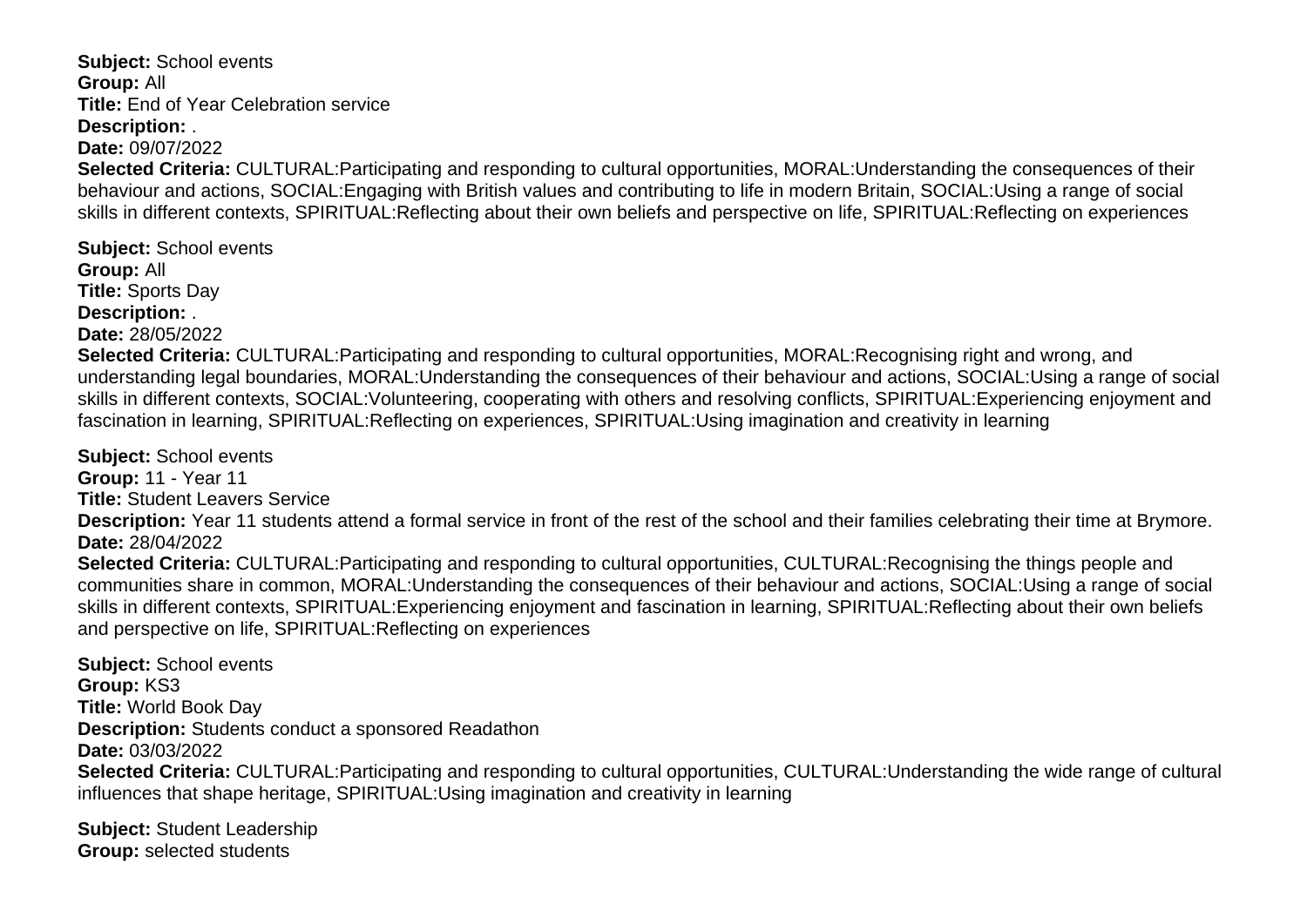### **Title:** Christmas Reward Meal for SSLT

**Description:** .

**Date:** 06/12/2021

**Selected Criteria:** CULTURAL:Participating and responding to cultural opportunities, SOCIAL:Using a range of social skills in different contexts, SPIRITUAL:Reflecting about their own beliefs and perspective on life, SPIRITUAL:Reflecting on experiences

**Subject:** - Assemblies **Group:** All **Title:** Knife Crime Presentation **Description:** .

**Date:** 12/10/2021

**Selected Criteria:** CULTURAL:Recognising the things people and communities share in common, CULTURAL:Understanding different cultures essential for life in modern Britain, CULTURAL:Understanding the wide range of cultural influences that shape heritage, MORAL:Investigating moral and ethical issues and appreciating others' viewpoints, MORAL:Recognising right and wrong, and understanding legal boundaries, MORAL:Understanding the consequences of their behaviour and actions, SOCIAL:Engaging with British values and contributing to life in modern Britain, SPIRITUAL:Reflecting about their own beliefs and perspective on life

**Subject:** Agriculture/LB

**Group:** 07 - Year 07

**Title:** Care of New Born Animals

**Description:** Students are introduced to Lambing. Students are introduced to care of new born animals. Students complete tasks such as bottle feeding lambs, moving ewes and lambs, providing food and water to animals and recording data such as birth records. Students are informed of possible careers and job related skills.

**Date:** 05/03/2022

**Selected Criteria:** CULTURAL:Recognising the things people and communities share in common, MORAL:Investigating moral and ethical issues and appreciating others' viewpoints, MORAL:Recognising right and wrong, and understanding legal boundaries,

MORAL:Understanding the consequences of their behaviour and actions, SOCIAL:Using a range of social skills in different contexts,

SPIRITUAL:Experiencing enjoyment and fascination in learning, SPIRITUAL:Reflecting about their own beliefs and perspective on life,

SPIRITUAL:Reflecting on experiences, SPIRITUAL:Using imagination and creativity in learning

**Subject:** Agriculture/LB

**Group:** 07 - Year 07

**Title:** Care of New Born Animals

**Description:** Students are introduced to Lambing. Students are introduced to care of new born animals. Students complete tasks such as bottle feeding lambs, moving ewes and lambs, providing food and water to animals and recording data such as birth records. Students are informed of possible careers and job related skills.

**Date:** 05/03/2022

**Selected Criteria:** CULTURAL:Recognising the things people and communities share in common, MORAL:Investigating moral and ethical issues and appreciating others' viewpoints, MORAL:Recognising right and wrong, and understanding legal boundaries,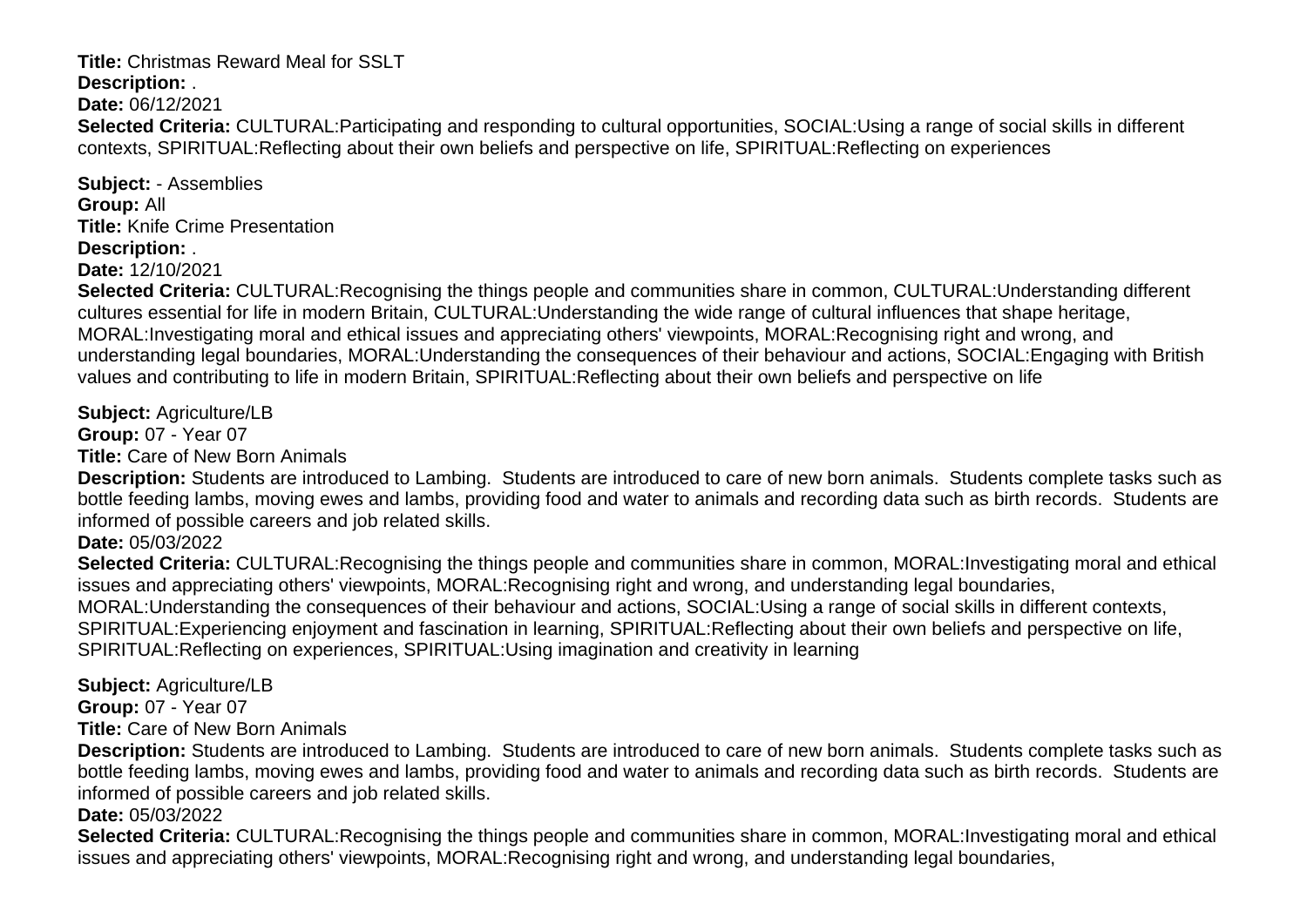MORAL:Understanding the consequences of their behaviour and actions, SOCIAL:Using a range of social skills in different contexts, SPIRITUAL:Experiencing enjoyment and fascination in learning, SPIRITUAL:Reflecting about their own beliefs and perspective on life, SPIRITUAL:Reflecting on experiences, SPIRITUAL:Using imagination and creativity in learning

**Subject:** Agriculture/LB

**Group:** 07 - Year 07

**Title:** Animal Welfare

**Description:** Students are taught about the Animal Welfare Act 2006. Students learn the 5 Freedoms. They are involved in providing the five freedom to the farm livestock.

This is linked to the establishment of the RSPCA and their importance in animal welfare.

**Date:** 25/10/2021

**Selected Criteria:** CULTURAL:Recognising the things people and communities share in common, MORAL:Investigating moral and ethical issues and appreciating others' viewpoints, MORAL:Recognising right and wrong, and understanding legal boundaries, MORAL:Understanding the consequences of their behaviour and actions, SPIRITUAL:Experiencing enjoyment and fascination in learning,

SPIRITUAL:Reflecting about their own beliefs and perspective on life, SPIRITUAL:Reflecting on experiences, SPIRITUAL:Using imagination and creativity in learning

**Subject:** Agriculture/LB

**Group:** 07 - Year 07

**Title:** Animal Welfare

**Description:** Students are taught about the Animal Welfare Act 2006. Students learn the 5 Freedoms. They are involved in providing the five freedom to the farm livestock.

This is linked to the establishment of the RSPCA and their importance in animal welfare.

**Date:** 22/10/2007

**Selected Criteria:** CULTURAL:Recognising the things people and communities share in common, MORAL:Investigating moral and ethical issues and appreciating others' viewpoints, MORAL:Recognising right and wrong, and understanding legal boundaries,

MORAL:Understanding the consequences of their behaviour and actions, SPIRITUAL:Experiencing enjoyment and fascination in learning, SPIRITUAL:Reflecting about their own beliefs and perspective on life, SPIRITUAL:Reflecting on experiences, SPIRITUAL:Using imagination and creativity in learning

**Subject:** Agriculture/LB

**Group:** 08 - Year 08

**Title:** Dairy Production

**Description:** Students learn the dairy breeds, production systems, products and UK standards and welfare criteria. Students learn that intensive systems and extensive production systems. We discuss the moral values of these systems.

**Date:** 03/01/2022

**Selected Criteria:** CULTURAL:Recognising the things people and communities share in common, MORAL:Investigating moral and ethical issues and appreciating others' viewpoints, MORAL:Recognising right and wrong, and understanding legal boundaries, MORAL:Understanding the consequences of their behaviour and actions, SOCIAL:Using a range of social skills in different contexts,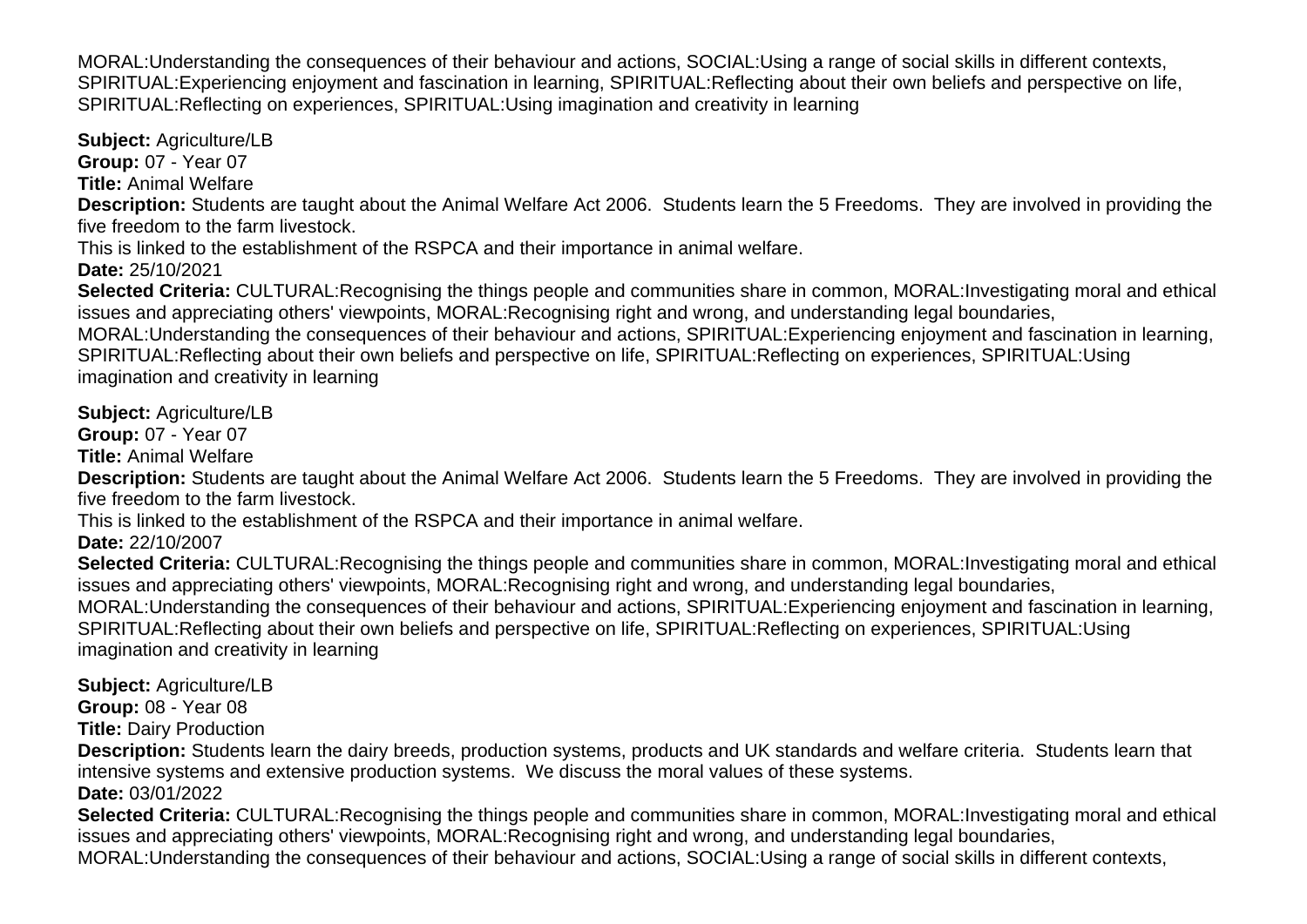SPIRITUAL:Reflecting on experiences, SPIRITUAL:Respecting different people's faiths, feelings and values

**Subject:** Agriculture/LB **Group:** 09 - Year 09

**Title:** Sheep Production

**Description:** Developing skills and knowledge from Yr8. Students complete husbandry tasks and learn about all aspects of sheep production.

**Date:** 13/09/2021

**Selected Criteria:** CULTURAL:Recognising the things people and communities share in common, MORAL:Investigating moral and ethical issues and appreciating others' viewpoints, MORAL:Recognising right and wrong, and understanding legal boundaries, MORAL:Understanding the consequences of their behaviour and actions, SOCIAL:Using a range of social skills in different contexts, SOCIAL:Volunteering, cooperating with others and resolving conflicts, SPIRITUAL:Experiencing enjoyment and fascination in learning, SPIRITUAL:Reflecting about their own beliefs and perspective on life, SPIRITUAL:Reflecting on experiences

**Subject:** Art and Design **Group:** 07 - Year 07

**Title:** Vincent Van Gogh SoW

**Description:** Students developed knowledge of directional shading and key words and concepts such as 'form', 'tone' and 'directional shading'. students then applied this skill in a response to the work of Vincent Van Gogh, developing their use of Oil pastels. **Date:** 01/03/2022

**Selected Criteria:** CULTURAL:Recognising the things people and communities share in common, CULTURAL:Understanding the wide range of cultural influences that shape heritage, MORAL:Understanding the consequences of their behaviour and actions, SOCIAL:Engaging with British values and contributing to life in modern Britain, SOCIAL:Using a range of social skills in different contexts, SOCIAL:Volunteering, cooperating with others and resolving conflicts, SPIRITUAL:Experiencing enjoyment and fascination in learning, SPIRITUAL:Reflecting about their own beliefs and perspective on life, SPIRITUAL:Reflecting on experiences, SPIRITUAL:Respecting different people's faiths, feelings and values, SPIRITUAL:Using imagination and creativity in learning

**Subject:** Art and Design **Group:** 08 - Year 08 **Title:** Andre Derain and Fauvism **Description:** Developing knowledge of colour theory, working with oil pastels, students will take inspiration from their own surroundings, developing colour abstraction. **Date:** 01/11/2021 **Selected Criteria:** CULTURAL:Recognising the things people and communities share in common, CULTURAL:Understanding the wide range of cultural influences that shape heritage, SOCIAL:Using a range of social skills in different contexts, SOCIAL:Volunteering, cooperating with others and resolving conflicts, SPIRITUAL:Experiencing enjoyment and fascination in learning, SPIRITUAL:Using

imagination and creativity in learning

**Subject:** Boarding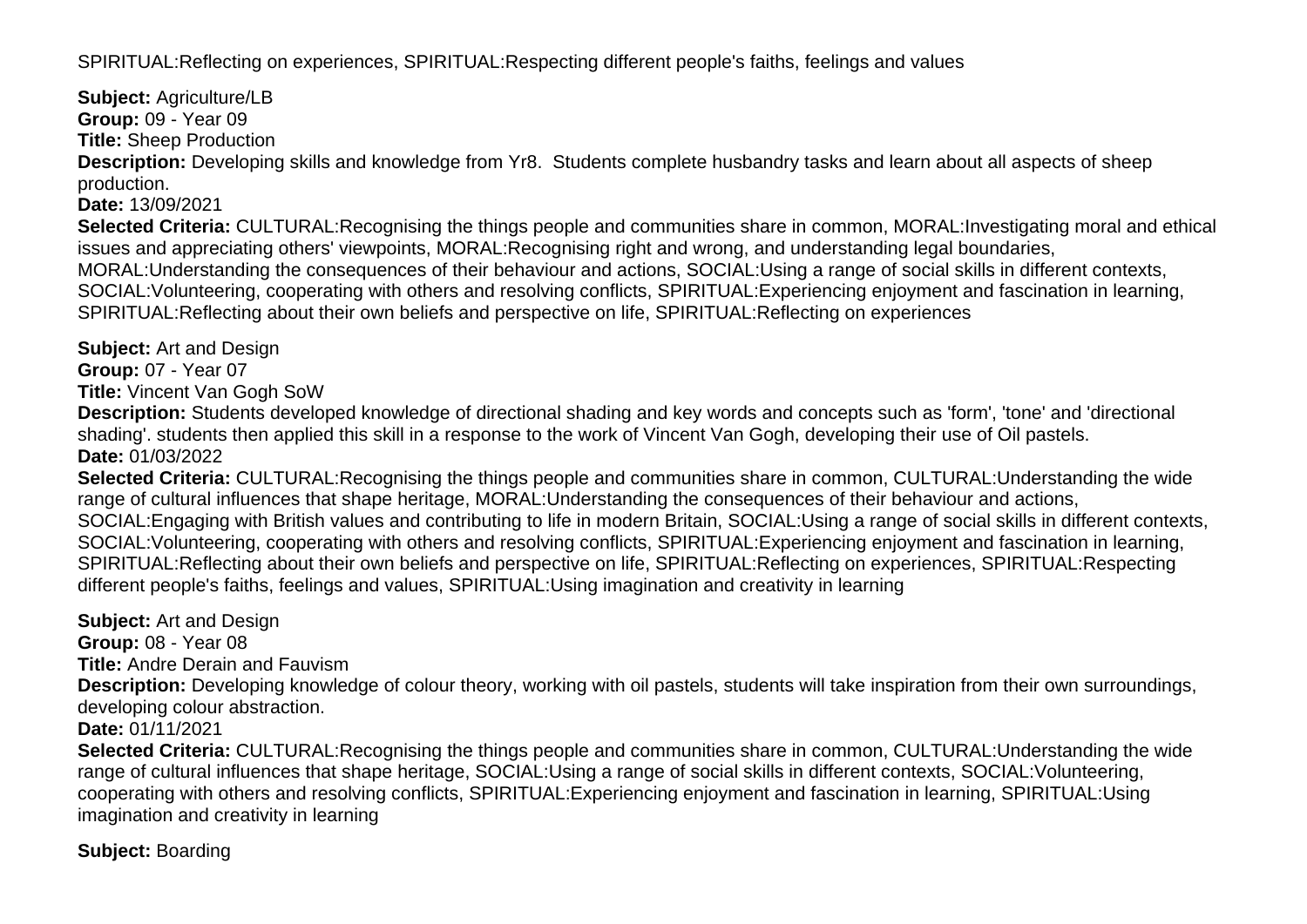## **Group:** All

**Title:** Head of House/ Deputy Head of House

**Description:** All boarders can apply to be their boarding house's Head of House/ Deputy HoH. They become an ambassador. Have meetings with the Deputy Head of Boarding to discuss how things are going in the house. How mentoring is going and hold house meetings.

**Date:** 24/03/2022

**Selected Criteria:** CULTURAL:Recognising the things people and communities share in common, CULTURAL:Understanding different cultures essential for life in modern Britain, MORAL:Investigating moral and ethical issues and appreciating others' viewpoints, MORAL:Recognising right and wrong, and understanding legal boundaries, MORAL:Understanding the consequences of their behaviour and actions, SOCIAL:Engaging with British values and contributing to life in modern Britain, SOCIAL:Using a range of social skills in different contexts, SOCIAL:Volunteering, cooperating with others and resolving conflicts, SPIRITUAL:Experiencing enjoyment and fascination in learning, SPIRITUAL:Reflecting on experiences, SPIRITUAL:Respecting different people's faiths, feelings and values

**Subject:** Design and Technology

**Group:** 08 - Year 08

**Title:** yr8 Design History

**Description:** All boys will research a product of their choice. Trace it back to its origins then show the development through time, ultimately they will pitch an idea of what it will be like in the future.

The key learning expectations are:

[1] understanding the impact of technological

change, society and historical factors.

[2] Demonstrate how to present work to a group using power point.

[3] The need to show a realistic

understanding of design and its impact on the world around us.

**Date:** 16/11/2021

**Selected Criteria:** CULTURAL:Recognising the things people and communities share in common, CULTURAL:Understanding the wide range of cultural influences that shape heritage, MORAL:Investigating moral and ethical issues and appreciating others' viewpoints, MORAL:Recognising right and wrong, and understanding legal boundaries, MORAL:Understanding the consequences of their behaviour and actions, SOCIAL:Using a range of social skills in different contexts, SOCIAL:Volunteering, cooperating with others and resolving conflicts, SPIRITUAL:Experiencing enjoyment and fascination in learning, SPIRITUAL:Reflecting on experiences, SPIRITUAL:Using imagination and creativity in learning

**Subject: Design and Technology Group:** 10 - Year 10 **Title:** 10 Theory [Exam A] **Description:** All pupils will study a range of materials, looking at their origins, uses and types. Expected learning will cover: [1] Papers and **Boards**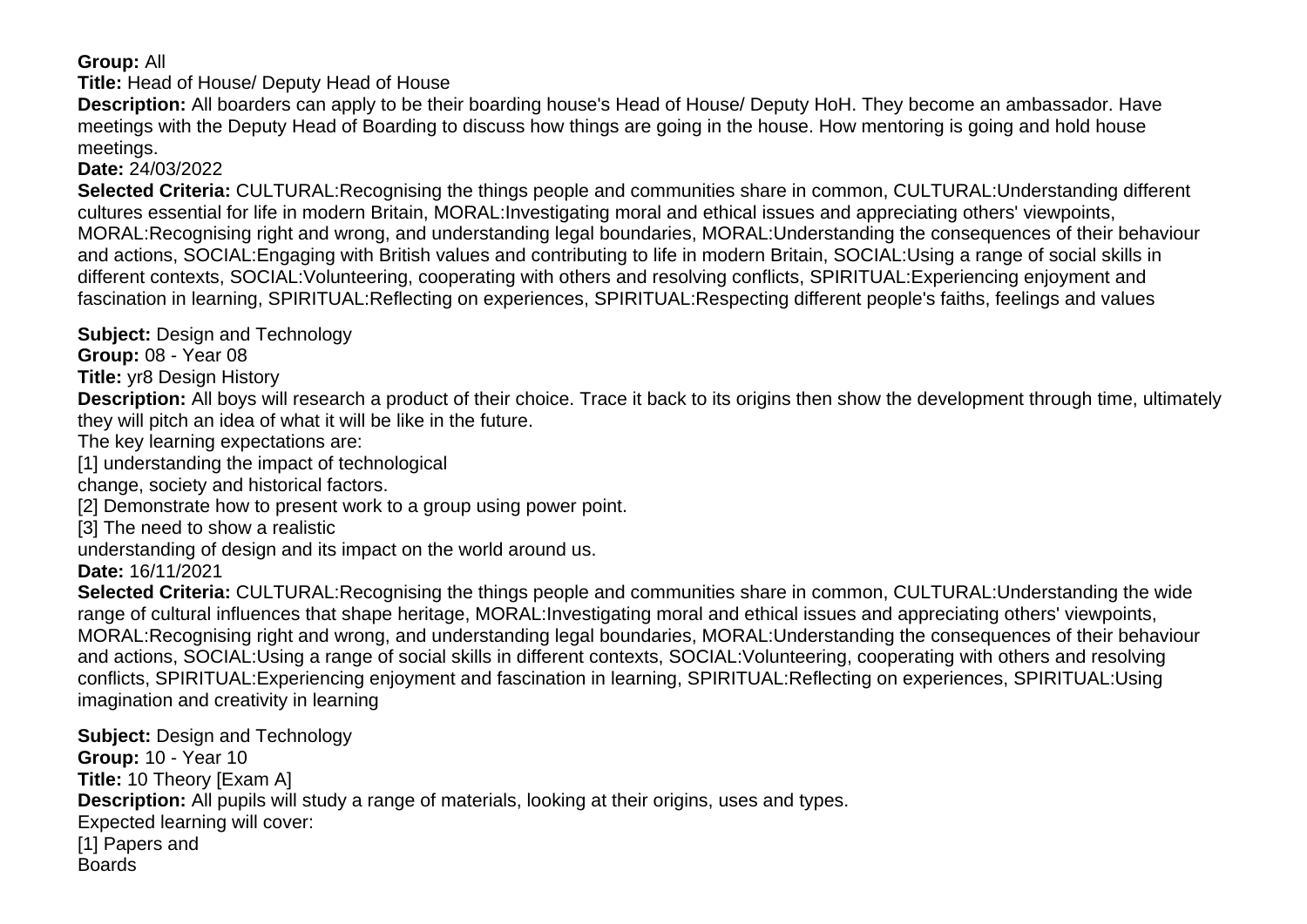[2] Natural and manufactured boards [3] Metals and alloys

[4] Polymers

[5] Textiles

**Date:** 17/11/2021

**Selected Criteria:** CULTURAL:Recognising the things people and communities share in common, CULTURAL:Understanding different cultures essential for life in modern Britain, CULTURAL:Understanding the wide range of cultural influences that shape heritage, MORAL:Investigating moral and ethical issues and appreciating others' viewpoints, MORAL:Understanding the consequences of their behaviour and actions, SOCIAL:Using a range of social skills in different contexts, SPIRITUAL:Experiencing enjoyment and fascination in learning, SPIRITUAL:Reflecting about their own beliefs and perspective on life, SPIRITUAL:Reflecting on experiences, SPIRITUAL:Respecting different people's faiths, feelings and values, SPIRITUAL:Using imagination and creativity in learning

**Subject: Design and Technology Group:** 10 - Year 10 **Title:** 10 Theory [Exam B] **Description:** All pupils will study a specialist material - Wood. Expected learning will cover: [1] Sources and origins [2] How to work the materials in a workshop [3] Commercial manufacturing [4] finishes. **Date:** 17/11/2021

**Selected Criteria:** CULTURAL:Recognising the things people and communities share in common, CULTURAL:Understanding different cultures essential for life in modern Britain, CULTURAL:Understanding the wide range of cultural influences that shape heritage, MORAL:Investigating moral and ethical issues and appreciating others' viewpoints, MORAL:Understanding the consequences of their behaviour and actions, SOCIAL:Using a range of social skills in different contexts, SPIRITUAL:Experiencing enjoyment and fascination in learning, SPIRITUAL:Reflecting about their own beliefs and perspective on life, SPIRITUAL:Reflecting on experiences, SPIRITUAL:Respecting different people's faiths, feelings and values, SPIRITUAL:Using imagination and creativity in learning

**Subject:** Design and Technology **Group:** 10 - Year 10 **Title:** 10 Theory [Exam C] **Description:** All pupils will learn to analyse why products are like they are. Expected learning will cover: [1] New and emerging technologies [2] Energy, systems and devices. [3] Forces,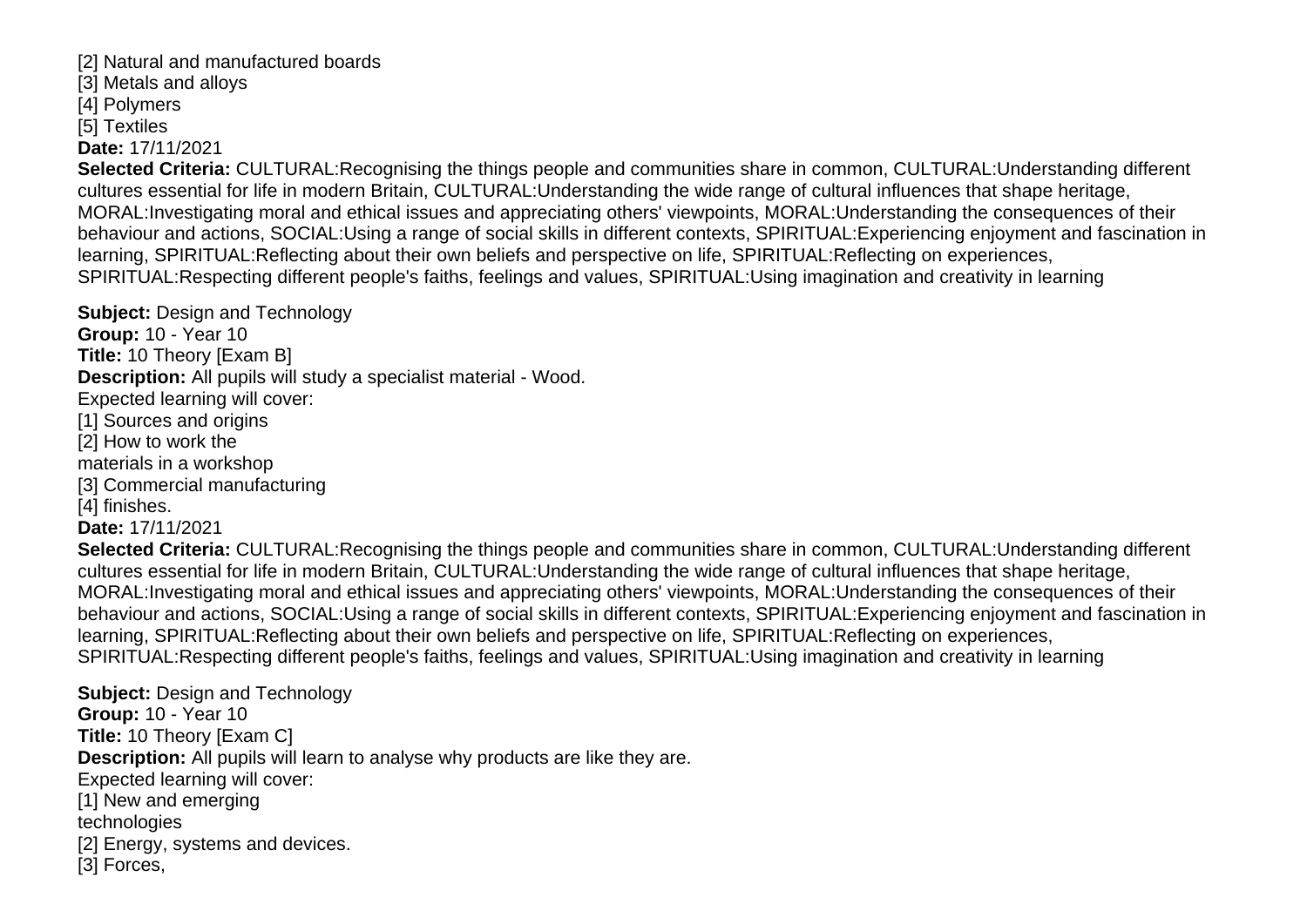[4] Scale of production, [5] The 6 R's. Ecological and social footprints. **Date:** 17/11/2021

**Selected Criteria:** CULTURAL:Recognising the things people and communities share in common, CULTURAL:Understanding different cultures essential for life in modern Britain, CULTURAL:Understanding the wide range of cultural influences that shape heritage, MORAL:Investigating moral and ethical issues and appreciating others' viewpoints, MORAL:Understanding the consequences of their behaviour and actions, SOCIAL:Using a range of social skills in different contexts, SPIRITUAL:Experiencing enjoyment and fascination in learning, SPIRITUAL:Reflecting about their own beliefs and perspective on life, SPIRITUAL:Reflecting on experiences, SPIRITUAL:Respecting different people's faiths, feelings and values, SPIRITUAL:Using imagination and creativity in learning

**Subject: Design and Technology** 

**Group:** 10 - Year 10

**Title:** 1 Toy Project [Portfolio & make]

**Description:** All pupils will complete a portfolio demonstrating their ability to design a solution to a given problem.

Learning expectations will

be:

[1] Investigation, research and specification.

- [2] Design ideas and development.
- [3] Modelling and production planning.

[4] Testing and

Evaluating

**Date:** 17/11/2021

**Selected Criteria:** CULTURAL:Recognising the things people and communities share in common, CULTURAL:Understanding different cultures essential for life in modern Britain, CULTURAL:Understanding the wide range of cultural influences that shape heritage, MORAL:Investigating moral and ethical issues and appreciating others' viewpoints, MORAL:Understanding the consequences of their behaviour and actions, SOCIAL:Using a range of social skills in different contexts, SPIRITUAL:Experiencing enjoyment and fascination in learning, SPIRITUAL:Reflecting about their own beliefs and perspective on life, SPIRITUAL:Reflecting on experiences, SPIRITUAL:Respecting different people's faiths, feelings and values, SPIRITUAL:Using imagination and creativity in learning

**Subject:** Design and Technology **Group:** 11 - Year 11 **Title:** 11 Theory [Exam A] **Description:** All pupils will study a range of materials, looking at their origins, uses and types. Expected learning will cover: [1] Papers and Boards [2] Natural and manufactured boards [3] Metals and alloys [4] Polymers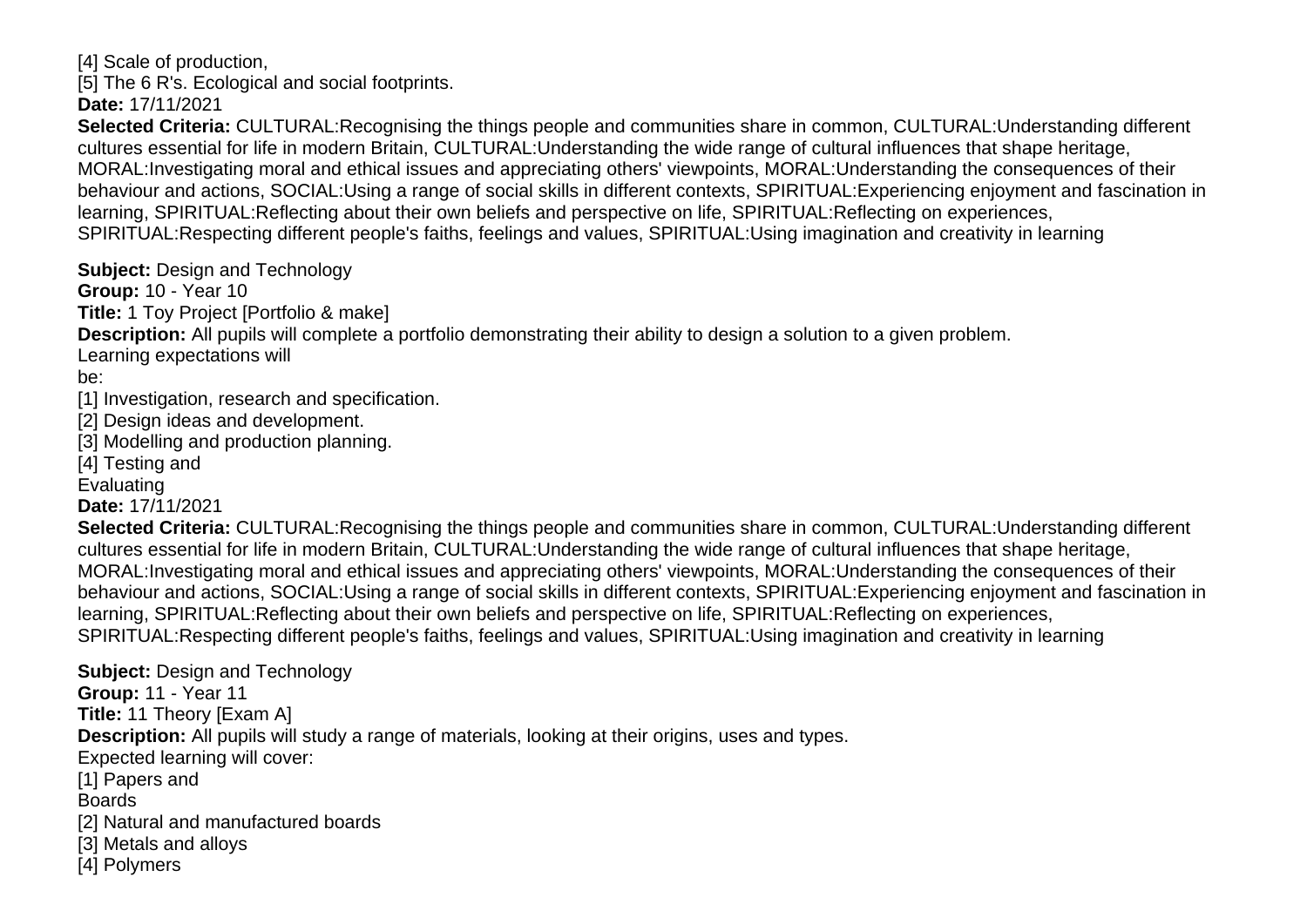#### [5] Textiles **Date:** 17/11/2021

**Selected Criteria:** CULTURAL:Recognising the things people and communities share in common, CULTURAL:Understanding different cultures essential for life in modern Britain, CULTURAL:Understanding the wide range of cultural influences that shape heritage, MORAL:Investigating moral and ethical issues and appreciating others' viewpoints, MORAL:Understanding the consequences of their behaviour and actions, SOCIAL:Using a range of social skills in different contexts, SPIRITUAL:Experiencing enjoyment and fascination in learning, SPIRITUAL:Reflecting about their own beliefs and perspective on life, SPIRITUAL:Reflecting on experiences, SPIRITUAL:Respecting different people's faiths, feelings and values, SPIRITUAL:Using imagination and creativity in learning

**Subject:** Design and Technology **Group:** 11 - Year 11 **Title:** 11 Theory [Exam B] **Description:** All pupils will study a specialist material - Wood. Expected learning will cover: [1] Sources and origins [2] How to work the materials in a workshop [3] Commercial manufacturing [4] finishes. **Date:** 17/11/2021

**Selected Criteria:** CULTURAL:Recognising the things people and communities share in common, CULTURAL:Understanding different cultures essential for life in modern Britain, CULTURAL:Understanding the wide range of cultural influences that shape heritage, MORAL:Investigating moral and ethical issues and appreciating others' viewpoints, MORAL:Understanding the consequences of their behaviour and actions, SOCIAL:Using a range of social skills in different contexts, SPIRITUAL:Experiencing enjoyment and fascination in learning, SPIRITUAL:Reflecting about their own beliefs and perspective on life, SPIRITUAL:Reflecting on experiences, SPIRITUAL:Respecting different people's faiths, feelings and values, SPIRITUAL:Using imagination and creativity in learning

**Subject:** Design and Technology **Group:** 11 - Year 11 **Title:** 11 Theory [Exam C] **Description:** All pupils will learn to analyse why products are like they are. Expected learning will cover: [1] New and emerging technologies [2] Energy, systems and devices. [3] Forces, [4] Scale of production, [5] The 6 R's. Ecological and social footprints. **Date:** 17/11/2021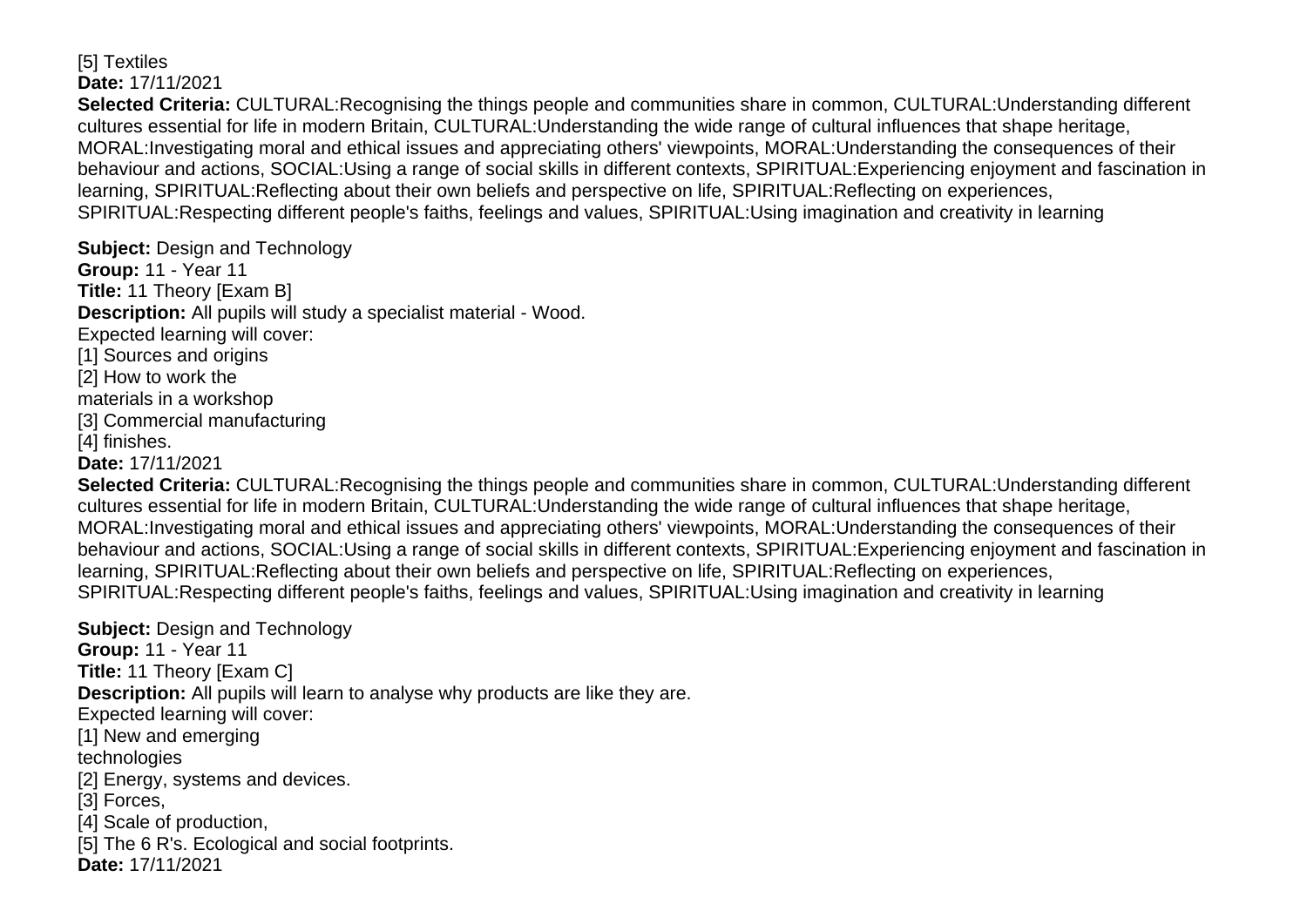**Selected Criteria:** CULTURAL:Recognising the things people and communities share in common, CULTURAL:Understanding different cultures essential for life in modern Britain, CULTURAL:Understanding the wide range of cultural influences that shape heritage, MORAL:Investigating moral and ethical issues and appreciating others' viewpoints, MORAL:Understanding the consequences of their behaviour and actions, SOCIAL:Using a range of social skills in different contexts, SPIRITUAL:Experiencing enjoyment and fascination in learning, SPIRITUAL:Reflecting about their own beliefs and perspective on life, SPIRITUAL:Reflecting on experiences, SPIRITUAL:Respecting different people's faiths, feelings and values, SPIRITUAL:Using imagination and creativity in learning

**Subject:** Design and Technology

**Group:** 11 - Year 11

**Title:** 11 Major project [Portfolio]

**Description:** All pupils will complete a portfolio demonstrating their ability to design a solution to a given problem.

Learning expectations will

be:

[1] Investigation, research and specification.

- [2] Design ideas and development.
- [3] Modelling and production planning.

[4] Testing and

**Evaluating** 

**Date:** 17/11/2021

**Selected Criteria:** CULTURAL:Recognising the things people and communities share in common, CULTURAL:Understanding different cultures essential for life in modern Britain, CULTURAL:Understanding the wide range of cultural influences that shape heritage, MORAL:Investigating moral and ethical issues and appreciating others' viewpoints, MORAL:Understanding the consequences of their behaviour and actions, SOCIAL:Using a range of social skills in different contexts, SPIRITUAL:Experiencing enjoyment and fascination in learning, SPIRITUAL:Reflecting about their own beliefs and perspective on life, SPIRITUAL:Reflecting on experiences, SPIRITUAL:Respecting different people's faiths, feelings and values, SPIRITUAL:Using imagination and creativity in learning

**Subject: Design and Technology** 

**Group:** 11 - Year 11

**Title:** 11 Major project [Making]

**Description:** All pupils will complete 3d solution which matches their portfolio. They will use the workshops and work independently Learning

expectations will be:

[1] Safe behaviour and confidence with the workshops.

[2] Working together.

[3] Use of tools and machines

[4]

Formative assessment and improvements.

**Date:** 17/11/2021

**Selected Criteria:** CULTURAL:Recognising the things people and communities share in common, CULTURAL:Understanding different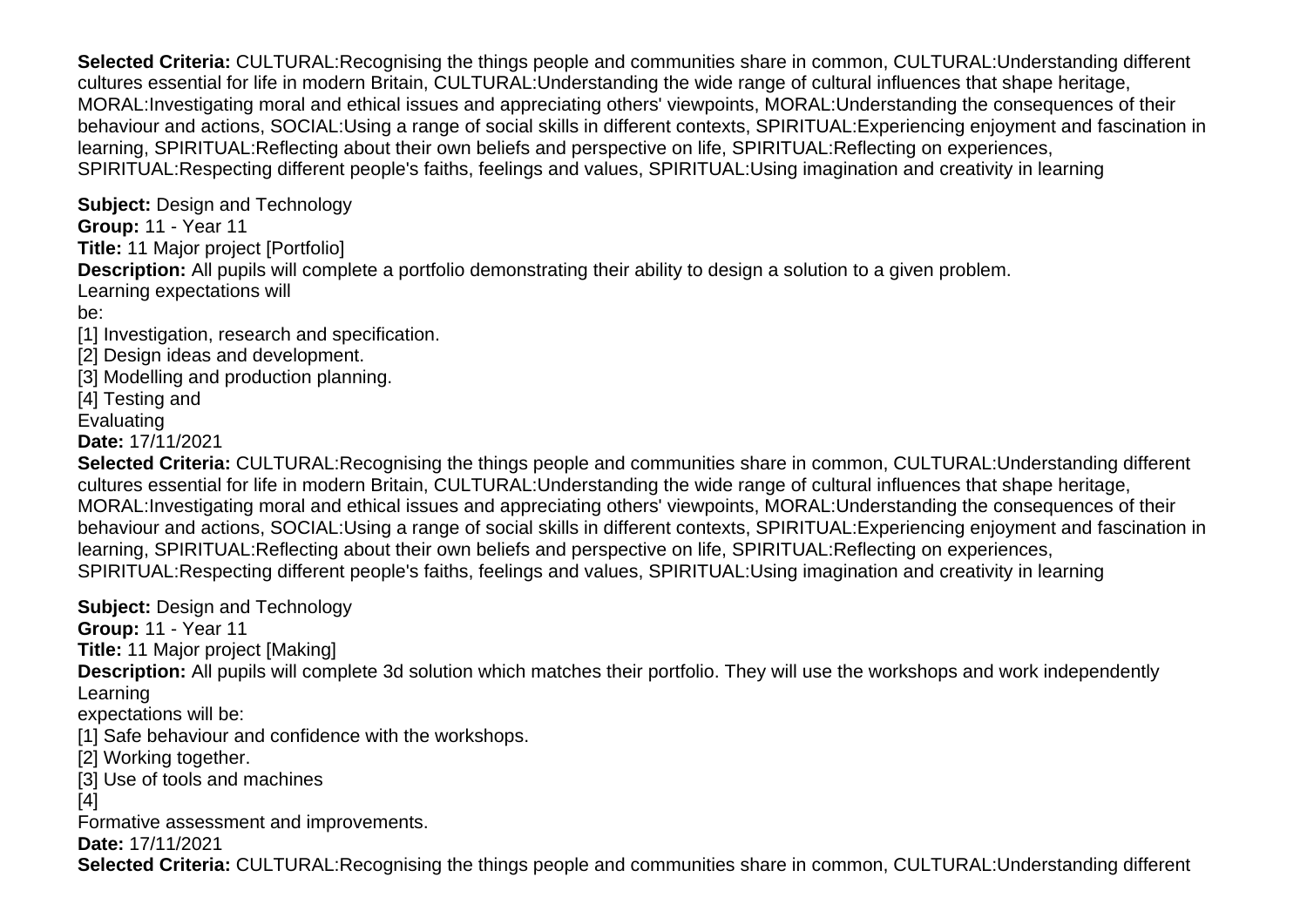cultures essential for life in modern Britain, CULTURAL:Understanding the wide range of cultural influences that shape heritage, MORAL:Investigating moral and ethical issues and appreciating others' viewpoints, MORAL:Understanding the consequences of their behaviour and actions, SOCIAL:Using a range of social skills in different contexts, SPIRITUAL:Experiencing enjoyment and fascination in learning, SPIRITUAL:Reflecting about their own beliefs and perspective on life, SPIRITUAL:Reflecting on experiences, SPIRITUAL:Respecting different people's faiths, feelings and values, SPIRITUAL:Using imagination and creativity in learning

**Subject:** Drama

**Group:** 07 - Year 07

**Title:** Introduction to Drama/ Drama tools and skills (1)

**Description:** -Safety rules and classroom rules ensure sound working environment where progress can be maximized due to good behaviour and safe engagement.

-Through much modeling and scaffolding boys are walked through how success looks like. Boys are

made aware of the importance of peer assessment and how they will assess each other's performances.

-Such mapping out and chunking

enables confi-dence to grow and skills to develop and begin to em-bed.

-Basic drama vocabulary begins to embed key ele-ments of drama

as well as support and expand literacy

**Date:** 06/02/2022

**Selected Criteria:** CULTURAL:Recognising the things people and communities share in common, MORAL:Investigating moral and ethical issues and appreciating others' viewpoints, MORAL:Understanding the consequences of their behaviour and actions, SOCIAL:Using a range of social skills in different contexts, SOCIAL:Volunteering, cooperating with others and resolving conflicts, SPIRITUAL:Experiencing enjoyment and fascination in learning, SPIRITUAL:Using imagination and creativity in learning

**Subject:** Drama

**Group:** 07 - Year 07

**Title:** Introduction to Drama/ Drama tools and skills (2 & 3)

**Description:** -Basics of Mime are introduced as well as the importance of focus and control.

-The importance of trust, co-operation, listening,

and teamwork are developed.

- Movement, gesture, and tension are developed and we look at why they are important in Drama

-How to use

space when performing and audience awareness

-Spontaneous improvisation is introduced so that boys know why being able to do this is

important and fun and allows the show to go on!

-All the above are important to develop now so that students can use these new skills in

their projects and performances. In addition to helping develop confidence of performing in front of others.

-Drama vocabulary work- boys to

demonstrate their knowledge of drama vocabulary learnt throughout the term **Date:** 06/02/2022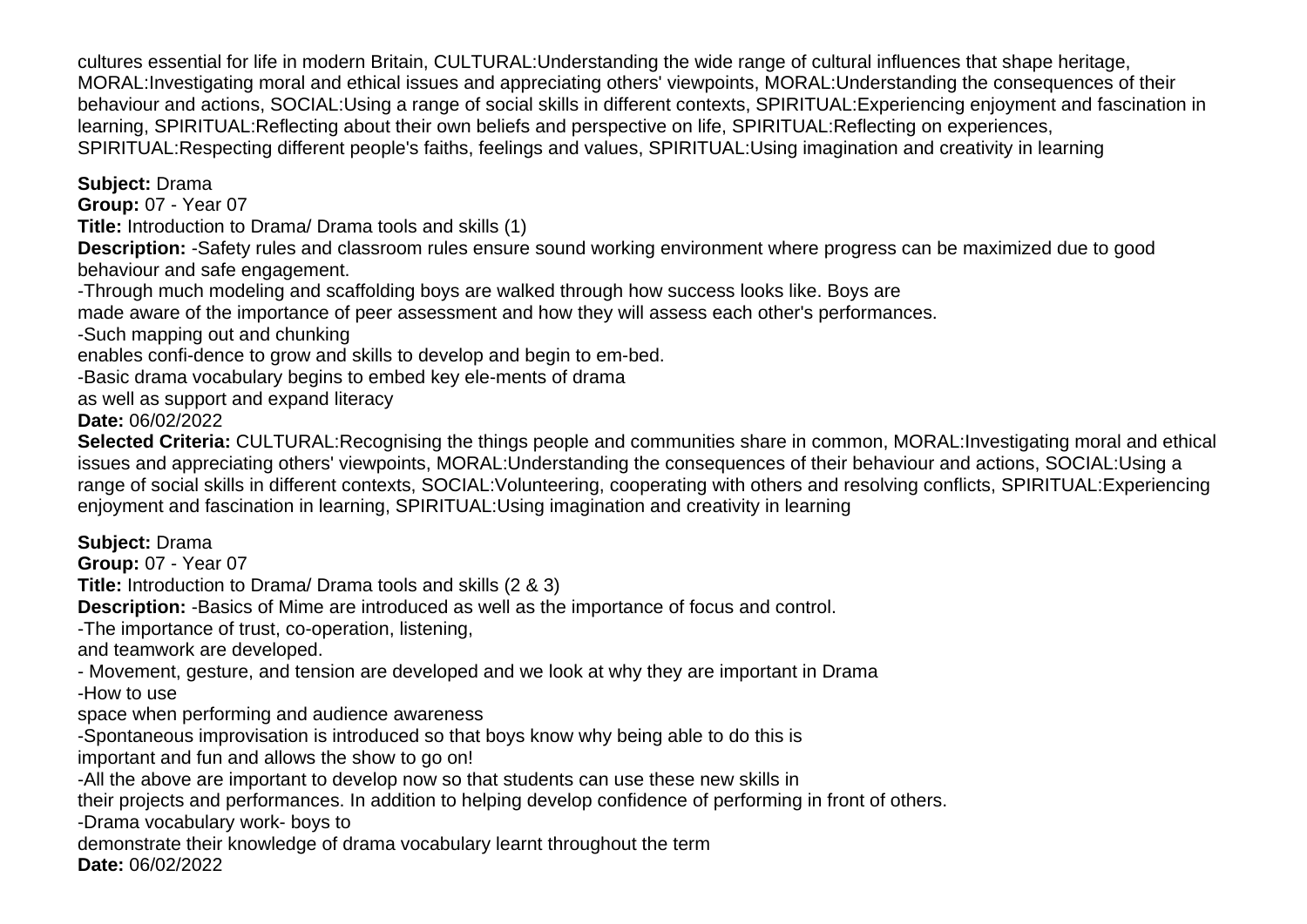**Selected Criteria:** CULTURAL:Recognising the things people and communities share in common, MORAL:Recognising right and wrong, and understanding legal boundaries, MORAL:Understanding the consequences of their behaviour and actions, SOCIAL:Using a range of social skills in different contexts, SOCIAL:Volunteering, cooperating with others and resolving conflicts, SPIRITUAL:Experiencing enjoyment and fascination in learning, SPIRITUAL:Reflecting on experiences, SPIRITUAL:Using imagination and creativity in learning

**Subject:** Drama

**Group:** 07 - Year 07

**Title:** Introduction to Drama/ Drama tools and skills (4 & 5)

**Description:** -Boys start to think about the difference between role and character looking at body language, context, stereotypes.

-Context

of emotion- Boys to understand that to make believable characters/situations the emotions shown need context/explaining. How to project circumstance and establish settings are looked at too

- Eye contact, NVC, Importance of gesture, movement, and facial expressions in

communicating meaning to an audience is looked at so that at this time further performances are enriched with these skills. -Boys are

introduced to tableau's and then are tasked to create an effective and impressive tableau.

**Date:** 06/02/2022

**Selected Criteria:** CULTURAL:Recognising the things people and communities share in common, SOCIAL:Using a range of social skills in different contexts, SOCIAL:Volunteering, cooperating with others and resolving conflicts, SPIRITUAL:Experiencing enjoyment and fascination in learning, SPIRITUAL:Reflecting about their own beliefs and perspective on life, SPIRITUAL:Reflecting on experiences, SPIRITUAL:Respecting different people's faiths, feelings and values, SPIRITUAL:Using imagination and creativity in learning

**Subject:** Drama

**Group:** 07 - Year 07

**Title:** Introduction to Drama/ Drama tools and skills (6 & 7))

**Description:** -Pitch, pace, volume and emphasis are developed and understood

-The importance of vocal control in communicating meaning

to an audience

-How meaning can be altered using vocal skills

-Silence and pause are introduced and explained as to why they are useful

when communicating meaning to an audience.

-All of the skills being introduced to help convey meaning are then used to try and impose context on a simple script.

-Learning about how to convey meaning and then having the opportunity to use these skills will help these embed

-Drama vocabulary work- boys to demonstrate their knowledge of drama vocabulary learnt throughout the term **Date:** 06/02/2022

**Selected Criteria:** CULTURAL:Recognising the things people and communities share in common, MORAL:Investigating moral and ethical issues and appreciating others' viewpoints, MORAL:Understanding the consequences of their behaviour and actions, SOCIAL:Using a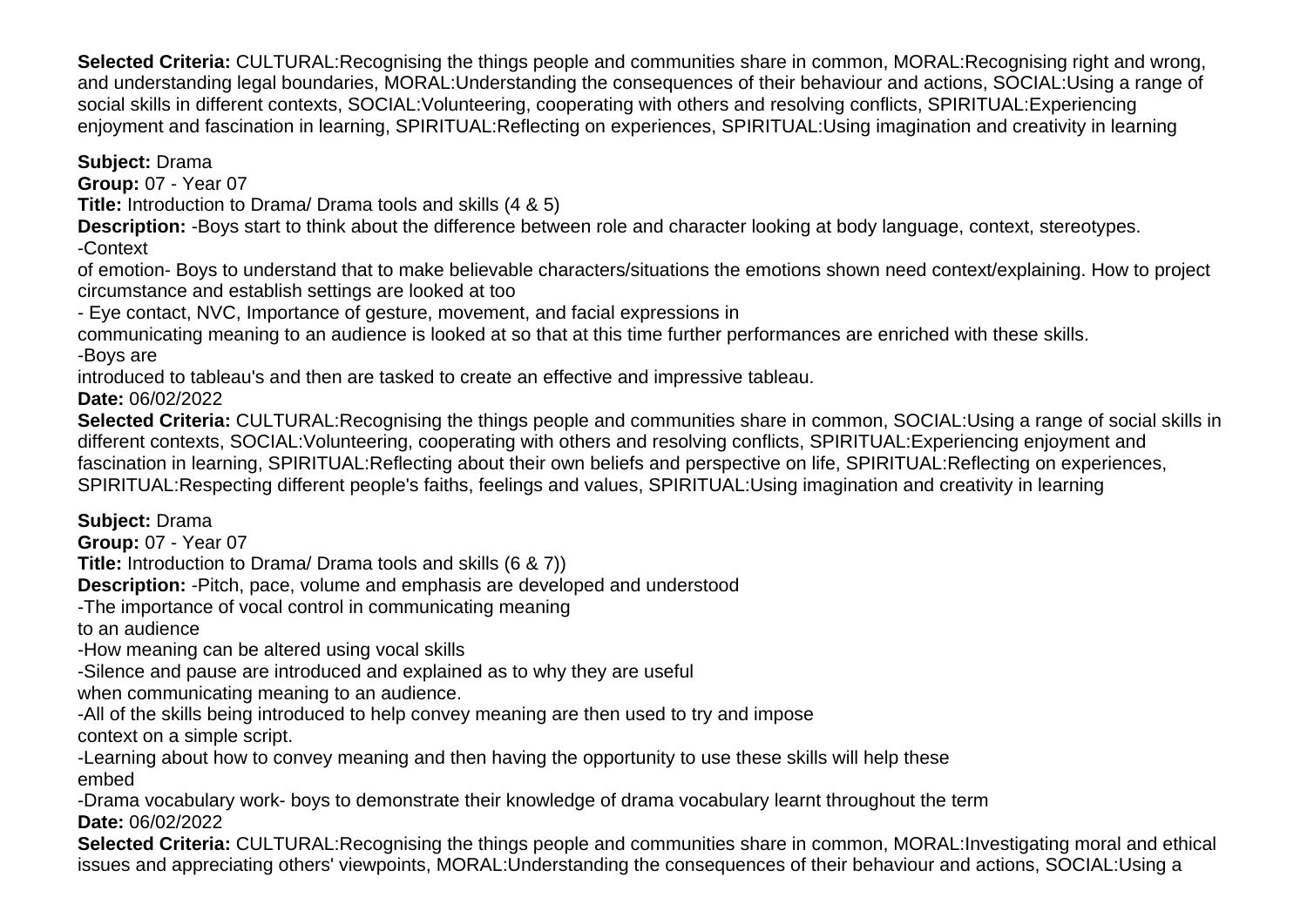range of social skills in different contexts, SOCIAL:Volunteering, cooperating with others and resolving conflicts, SPIRITUAL:Experiencing enjoyment and fascination in learning, SPIRITUAL:Reflecting on experiences, SPIRITUAL:Using imagination and creativity in learning

**Subject:** Drama

**Group:** 08 - Year 08

**Title:** Poetry Recital project- GCSE poem anthology booklet

**Description:** Poetry Recital project- Building on their recitals in Yr 7 and due to the boys needing to practise reading out loud ready for their recital in English GCSE in years to come. Boys are given a poem from the GCSE poetry anthology booklet and asked to rehearse a couplet, stanza or poem depending on ability. This will be assessed by the teacher and results shared with the English Dept. **Date:** 13/02/2022

**Selected Criteria:** CULTURAL:Recognising the things people and communities share in common, CULTURAL:Understanding the wide range of cultural influences that shape heritage, MORAL:Investigating moral and ethical issues and appreciating others' viewpoints, MORAL:Recognising right and wrong, and understanding legal boundaries, MORAL:Understanding the consequences of their behaviour and actions, SOCIAL:Using a range of social skills in different contexts, SOCIAL:Volunteering, cooperating with others and resolving conflicts, SPIRITUAL:Experiencing enjoyment and fascination in learning, SPIRITUAL:Reflecting on experiences, SPIRITUAL:Using imagination and creativity in learning

## **Subject:** Drama

**Group:** 08 - Year 08

**Title:** Importance of voice and speech (3, 4, 5, 6 & 7)

**Description:** Boys continue their development of their voice control and begin their assessment 'The Suitcase' radio play. Working in groups boys will produce a radio play and can use technology to produce. No physical acting, just audio which will focus the performance on the ability of their voices to convey their meaning and story they create.

## **Date:** 13/02/2022

**Selected Criteria:** CULTURAL:Recognising the things people and communities share in common, MORAL:Investigating moral and ethical issues and appreciating others' viewpoints, MORAL:Recognising right and wrong, and understanding legal boundaries, MORAL:Understanding the consequences of their behaviour and actions, SOCIAL:Using a range of social skills in different contexts, SPIRITUAL:Experiencing enjoyment and fascination in learning, SPIRITUAL:Using imagination and creativity in learning

**Subject:** Drama

**Group:** 08 - Year 08

**Title:** Morphing Objects and Improvisation (6 & 7)

**Description:** Boys continue work on improvisation and morphing objects into performances which will culminate with a performance where boys will be able to show all their skills and demonstrate progress made.

-Boys are asked to develop a clear focus for defined character

movement and voice traits to bring all their learnt work together- con-text believable and meanings conveyed clearly ready for their final assessment with a clear beginning and end. **Date:** 13/02/2022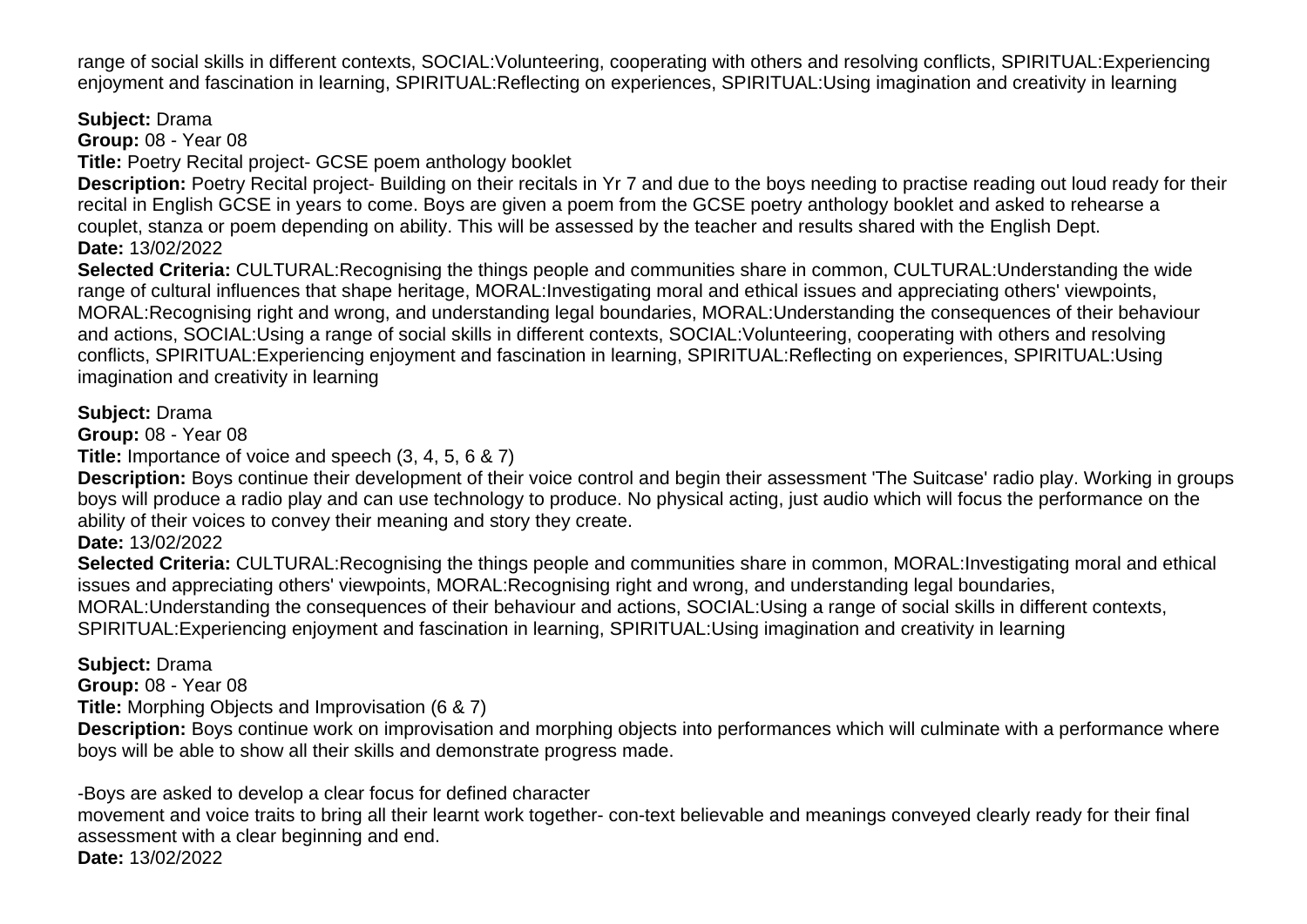**Selected Criteria:** CULTURAL:Recognising the things people and communities share in common, MORAL:Investigating moral and ethical issues and appreciating others' viewpoints, MORAL:Recognising right and wrong, and understanding legal boundaries, MORAL:Understanding the consequences of their behaviour and actions, SOCIAL:Using a range of social skills in different contexts, SOCIAL:Volunteering, cooperating with others and resolving conflicts, SPIRITUAL:Experiencing enjoyment and fascination in learning, SPIRITUAL:Reflecting about their own beliefs and perspective on life, SPIRITUAL:Reflecting on experiences, SPIRITUAL:Respecting different people's faiths, feelings and values, SPIRITUAL:Using imagination and creativity in learning

**Subject:** Drama **Group:** 08 - Year 08

**Title:** Bottle/Rope/Blanket assessment

**Description:** Boys complete their Bottle/Rope and Blanket assessment which will be peer assessed.

**Date:** 13/02/2022

**Selected Criteria:** CULTURAL:Recognising the things people and communities share in common, MORAL:Recognising right and wrong, and understanding legal boundaries, MORAL:Understanding the consequences of their behaviour and actions, SOCIAL:Using a range of social skills in different contexts, SOCIAL:Volunteering, cooperating with others and resolving conflicts, SPIRITUAL:Experiencing enjoyment and fascination in learning, SPIRITUAL:Reflecting about their own beliefs and perspective on life, SPIRITUAL:Reflecting on experiences, SPIRITUAL:Respecting different people's faiths, feelings and values, SPIRITUAL:Using imagination and creativity in learning

**Subject:** Drama

**Group:** 08 - Year 08

**Title:** Importance of voice and speech (1 & 2)

**Description:** Boys are expected to rein-force their skills and knowledge learnt from Yr 7. Focusing on the importance of voice and speech and highlighting the power of our vocal cords to covey meaning and help performances to be believable.

-Learn and understand vocal

control and breathing and how they help performances.

-Class collaboration to create a story together with reduced physical action. Boys

learn the importance of a good imagination to help one be creative, especially when thinking on your feet which when producing the story together they will be improvising.

**Date:** 06/02/2022

**Selected Criteria:** CULTURAL:Recognising the things people and communities share in common, MORAL:Understanding the consequences of their behaviour and actions, SOCIAL:Using a range of social skills in different contexts, SOCIAL:Volunteering, cooperating with others and resolving conflicts, SPIRITUAL:Experiencing enjoyment and fascination in learning, SPIRITUAL:Reflecting about their own beliefs and perspective on life, SPIRITUAL:Reflecting on experiences, SPIRITUAL:Using imagination and creativity in learning

**Subject:** English **Group:** 07 - Year 07 **Title:** Identity - Alter Ego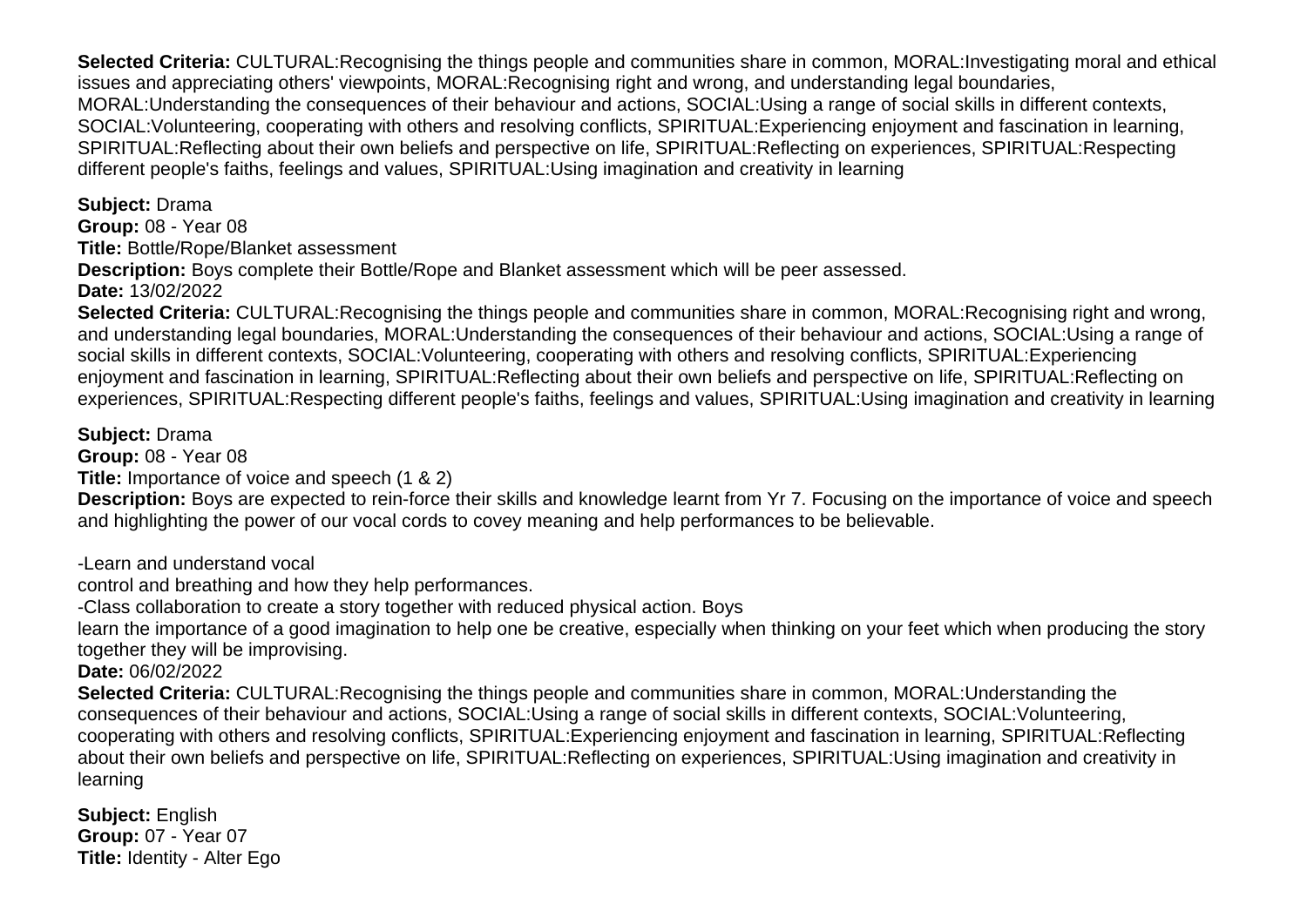**Description:** A scheme of work which challenges students to identify stereotypes and challenge them through developing critical analysis skills. Creative opportunities to use their critical analysis to present an alter ego which reflects their own values and beliefs ascertained through this process.

**Date:** 03/01/2022

**Selected Criteria:** CULTURAL:Recognising the things people and communities share in common, CULTURAL:Understanding different cultures essential for life in modern Britain, CULTURAL:Understanding the wide range of cultural influences that shape heritage, MORAL:Investigating moral and ethical issues and appreciating others' viewpoints, MORAL:Recognising right and wrong, and understanding legal boundaries, MORAL:Understanding the consequences of their behaviour and actions, SOCIAL:Engaging with British values and contributing to life in modern Britain, SOCIAL:Using a range of social skills in different contexts, SOCIAL:Volunteering, cooperating with others and resolving conflicts, SPIRITUAL:Reflecting about their own beliefs and perspective on life, SPIRITUAL:Reflecting on experiences, SPIRITUAL:Respecting different people's faiths, feelings and values, SPIRITUAL:Using imagination and creativity in learning

**Subject:** Geography **Group:** 08 - Year 08

**Title:** Tomorrow's World

**Description:** Students gain insight into the employment opportunities of the future and brainstorm jobs that are yet to be invented. Focus is on energy, IT, technology and the environment.

**Date:** 01/03/2022

**Selected Criteria:** CULTURAL:Recognising the things people and communities share in common, MORAL:Investigating moral and ethical issues and appreciating others' viewpoints, SOCIAL:Engaging with British values and contributing to life in modern Britain, SOCIAL:Using a range of social skills in different contexts, SPIRITUAL:Experiencing enjoyment and fascination in learning, SPIRITUAL:Reflecting about their own beliefs and perspective on life, SPIRITUAL:Reflecting on experiences, SPIRITUAL:Using imagination and creativity in learning

**Subject:** History **Group:** KS4 **Title:** Medicine Through Time **Description:** c1250-c1500: Medicine in medieval England c1500-c1700: The Medical Renaissance in England c1700-c1900: Medicine in eighteenth- and nineteenth-century Britain c1900-present: Medicine in modern Britain **Date:** 06/09/2021

**Selected Criteria:** CULTURAL:Recognising the things people and communities share in common, CULTURAL:Understanding the wide range of cultural influences that shape heritage, MORAL:Investigating moral and ethical issues and appreciating others' viewpoints, MORAL:Recognising right and wrong, and understanding legal boundaries, MORAL:Understanding the consequences of their behaviour and actions, SPIRITUAL:Experiencing enjoyment and fascination in learning, SPIRITUAL:Reflecting on experiences

**Subject:** Horticulture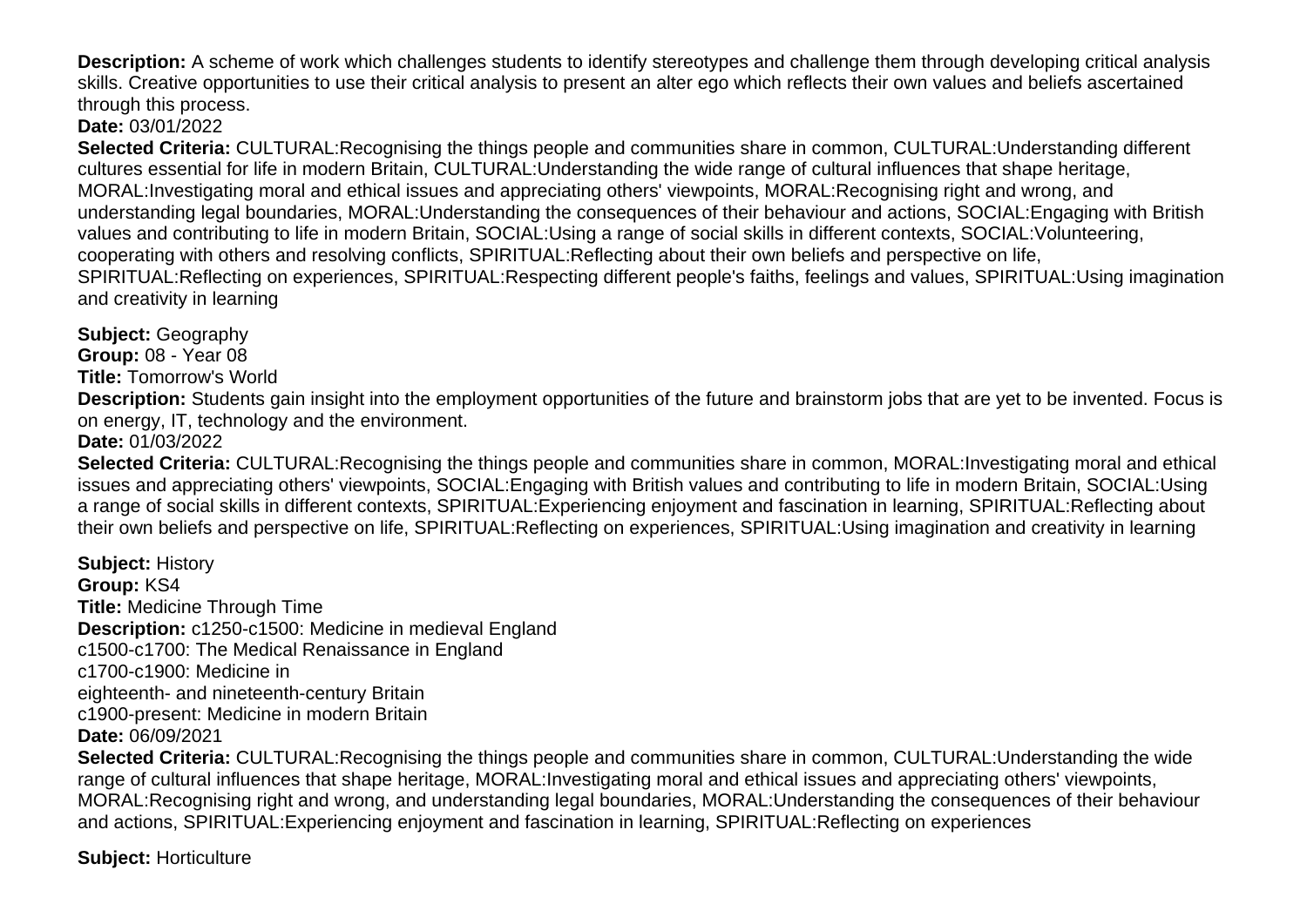**Group:** 07 - Year 07

**Title:** Cultivation

**Description:** Care of the resource and the environment. How our actions will improve yield. They apply this knowledge to their own plot. Use of tools and health and safety. Finding out about modern methods.

**Date:** 04/01/2022

**Selected Criteria:** CULTURAL:Recognising the things people and communities share in common, MORAL:Investigating moral and ethical issues and appreciating others' viewpoints, MORAL:Recognising right and wrong, and understanding legal boundaries, MORAL:Understanding the consequences of their behaviour and actions, SOCIAL:Using a range of social skills in different contexts, SOCIAL:Volunteering, cooperating with others and resolving conflicts, SPIRITUAL:Experiencing enjoyment and fascination in learning, SPIRITUAL:Reflecting about their own beliefs and perspective on life, SPIRITUAL:Reflecting on experiences, SPIRITUAL:Using imagination and creativity in learning

**Subject:** Horticulture

**Group:** 09 - Year 09

**Title:** Summer Term 2: Soil

**Description:** Cultivation and its structure. Developing themes from years 7 and 8. This time looking at how the soil is made, how we can change and adapt the soil to be more beneficial for our plants. Crop rotation, effect upon the soil and how we can improve soil. **Date:** 16/05/2022

**Selected Criteria:** CULTURAL:Recognising the things people and communities share in common, CULTURAL:Understanding different cultures essential for life in modern Britain, MORAL:Recognising right and wrong, and understanding legal boundaries, MORAL:Understanding the consequences of their behaviour and actions, SOCIAL:Using a range of social skills in different contexts, SOCIAL:Volunteering, cooperating with others and resolving conflicts, SPIRITUAL:Reflecting on experiences, SPIRITUAL:Respecting different people's faiths, feelings and values, SPIRITUAL:Using imagination and creativity in learning

#### **Subject:** Mathematics

**Group:** 07 - Year 07 **Title:** Number operations

**Description:** Opportunity to learn and practise the four operation with a variety of numbers: integers, decimals and fractions. Related to real world applications where appropriate eg money and temperature. BIDMAS - international language. **Date:** 06/09/2021

**Selected Criteria:** CULTURAL:Recognising the things people and communities share in common, SOCIAL:Engaging with British values and contributing to life in modern Britain, SPIRITUAL:Experiencing enjoyment and fascination in learning, SPIRITUAL:Reflecting on experiences

**Subject:** School events **Group:** All **Title:** Christmas Dinner **Description:** . **Date:** 08/12/2021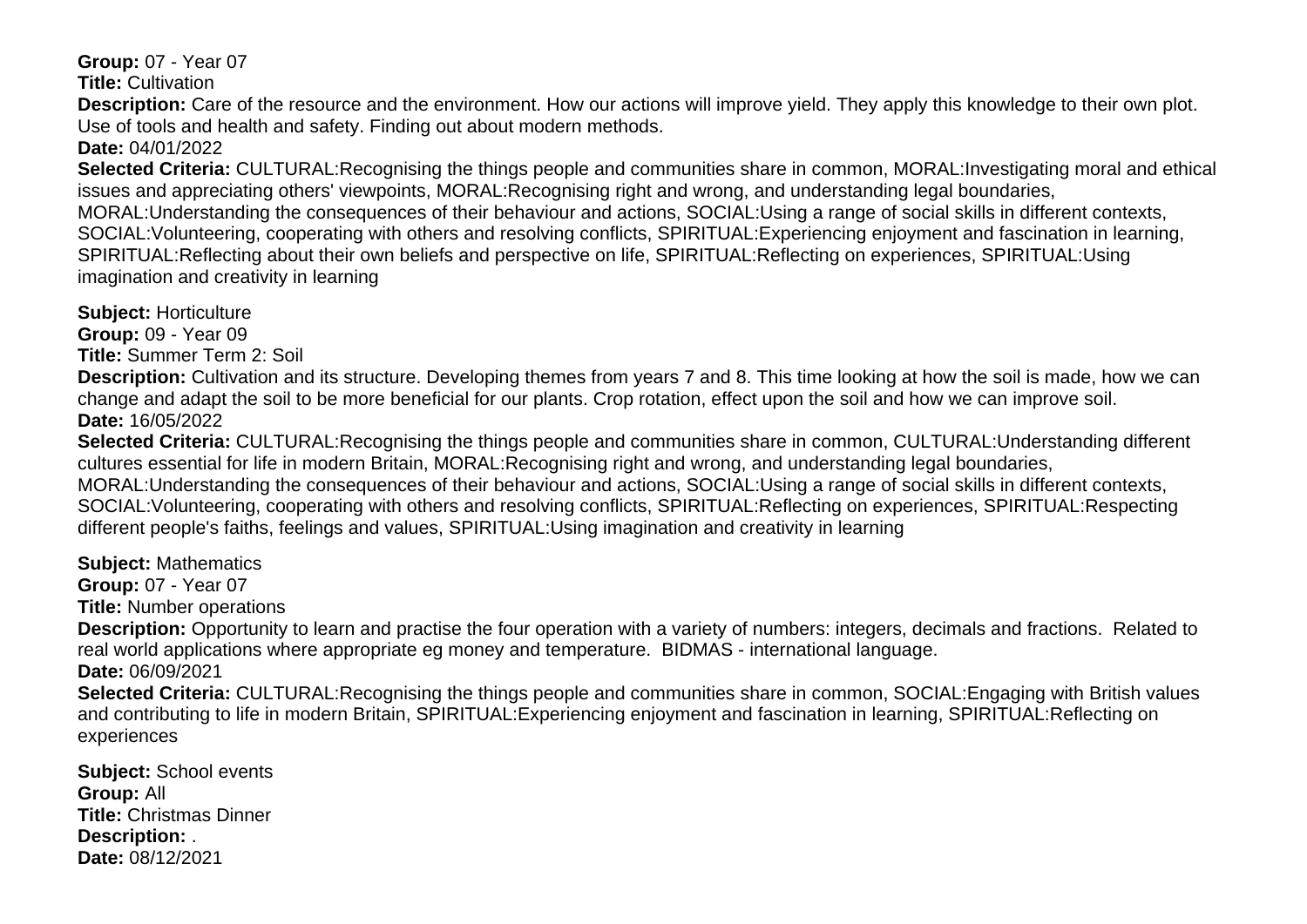**Selected Criteria:** CULTURAL:Recognising the things people and communities share in common, MORAL:Understanding the consequences of their behaviour and actions, SOCIAL:Using a range of social skills in different contexts

**Subject:** Tutorial **Group:** All **Title:** Week 5: Bystanders and Upstanders **Description:** .

**Date:** 28/02/2022

**Selected Criteria:** CULTURAL:Recognising the things people and communities share in common, MORAL:Investigating moral and ethical issues and appreciating others' viewpoints, MORAL:Recognising right and wrong, and understanding legal boundaries, MORAL:Understanding the consequences of their behaviour and actions, SOCIAL:Engaging with British values and contributing to life in modern Britain, SOCIAL:Volunteering, cooperating with others and resolving conflicts, SPIRITUAL:Reflecting about their own beliefs and perspective on life, SPIRITUAL:Reflecting on experiences, SPIRITUAL:Respecting different people's faiths, feelings and values

**Subject:** Agriculture/LB

**Group:** All

**Title:** Farm Duties

**Description:** Students help the farm staff run the farm in the mornings and evenings. Student HoDs are appointed to lead and support the other students in their duties.

**Date:** 13/09/2021

**Selected Criteria:** CULTURAL:Understanding different cultures essential for life in modern Britain, CULTURAL:Understanding the wide range of cultural influences that shape heritage, MORAL:Investigating moral and ethical issues and appreciating others' viewpoints, MORAL:Recognising right and wrong, and understanding legal boundaries, MORAL:Understanding the consequences of their behaviour and actions, SOCIAL:Using a range of social skills in different contexts, SOCIAL:Volunteering, cooperating with others and resolving conflicts, SPIRITUAL:Experiencing enjoyment and fascination in learning, SPIRITUAL:Reflecting on experiences, SPIRITUAL:Using imagination and creativity in learning

**Subject:** Agriculture/LB **Group:** All **Title:** Farm Duties **Description:** Students help the farm staff run the farm in the mornings and evenings. Student HoDs are appointed to lead and support the other students in their duties. **Date:** 06/09/2021 **Selected Criteria:** CULTURAL:Understanding different cultures essential for life in modern Britain, CULTURAL:Understanding the wide range of cultural influences that shape heritage, MORAL:Investigating moral and ethical issues and appreciating others' viewpoints, MORAL:Recognising right and wrong, and understanding legal boundaries, MORAL:Understanding the consequences of their behaviour and actions, SOCIAL:Using a range of social skills in different contexts, SOCIAL:Volunteering, cooperating with others and resolving conflicts, SPIRITUAL:Experiencing enjoyment and fascination in learning, SPIRITUAL:Reflecting on experiences, SPIRITUAL:Using imagination and creativity in learning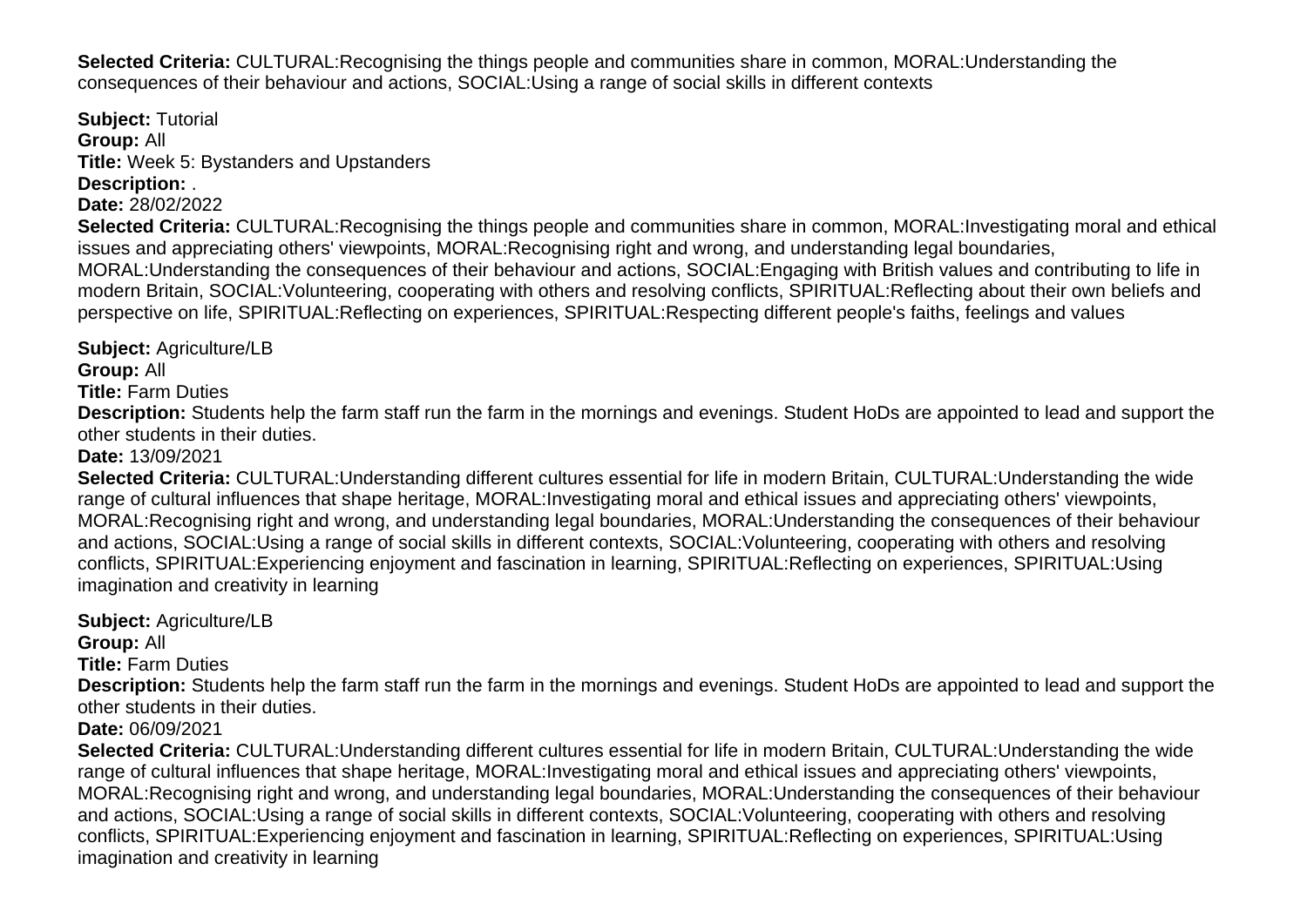**Subject:** English

**Group:** 09 - Year 09

**Title:** Animal Farm

**Description:** Introduces different political systems relevant to the modern structure adopted in Britain and how we've come to this. Gives opportunities for criticism focusing on Marxist principles related to their own experience.

**Date:** 03/01/2022

**Selected Criteria:** CULTURAL:Understanding different cultures essential for life in modern Britain, CULTURAL:Understanding the wide range of cultural influences that shape heritage, MORAL:Investigating moral and ethical issues and appreciating others' viewpoints, MORAL:Recognising right and wrong, and understanding legal boundaries, MORAL:Understanding the consequences of their behaviour and actions, SOCIAL:Engaging with British values and contributing to life in modern Britain, SOCIAL:Using a range of social skills in different contexts, SOCIAL:Volunteering, cooperating with others and resolving conflicts, SPIRITUAL:Reflecting about their own beliefs and perspective on life, SPIRITUAL:Respecting different people's faiths, feelings and values, SPIRITUAL:Using imagination and creativity in learning

**Subject:** English

**Group:** 10 - Year 10

**Title:** Conflict Poetry

**Description:** Studying a variety of poetry which provides the notion of conflict and how it impacts both historically and currently in our lives. Develops empathy and understanding.

**Date:** 03/01/2022

**Selected Criteria:** CULTURAL:Understanding different cultures essential for life in modern Britain, CULTURAL:Understanding the wide range of cultural influences that shape heritage, MORAL:Investigating moral and ethical issues and appreciating others' viewpoints, MORAL:Recognising right and wrong, and understanding legal boundaries, MORAL:Understanding the consequences of their behaviour and actions, SPIRITUAL:Reflecting about their own beliefs and perspective on life, SPIRITUAL:Respecting different people's faiths, feelings and values, SPIRITUAL:Using imagination and creativity in learning

**Subject:** Horticulture **Group:** All **Title:** Farm Duties **Description:** Students help the garden team run the Horticulture department after school. Student HoDs are appointed to lead and support the other students in their duties. **Date:** 13/09/2021 **Selected Criteria:** CULTURAL:Understanding different cultures essential for life in modern Britain, CULTURAL:Understanding the wide range of cultural influences that shape heritage, MORAL:Understanding the consequences of their behaviour and actions, SOCIAL:Using a range of social skills in different contexts, SOCIAL:Volunteering, cooperating with others and resolving conflicts, SPIRITUAL:Experiencing

enjoyment and fascination in learning, SPIRITUAL:Reflecting on experiences, SPIRITUAL:Using imagination and creativity in learning

**Subject:** - After School Clubs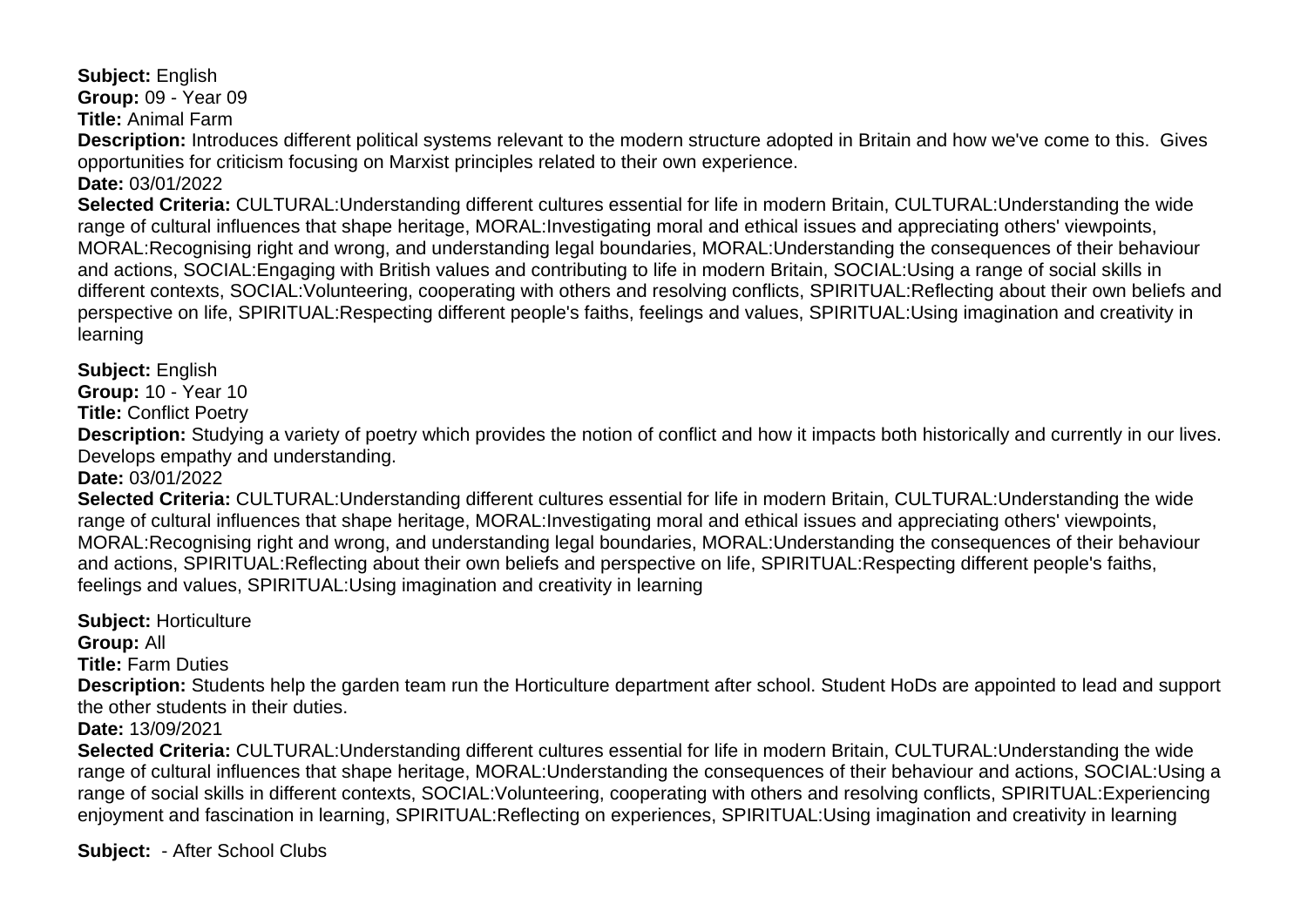**Group:** selected students **Title:** Bee Club **Description:** . **Date:** 08/11/2021 **Selected Criteria:** CULTURAL:Understanding the wide range of cultural influences that shape heritage, MORAL:Understanding the consequences of their behaviour and actions, SOCIAL:Using a range of social skills in different contexts, SOCIAL:Volunteering, cooperating with others and resolving conflicts, SPIRITUAL:Experiencing enjoyment and fascination in learning, SPIRITUAL:Reflecting on experiences, SPIRITUAL:Using imagination and creativity in learning

**Subject:** - Trips & Excursions **Group:** Boarders **Title:** Heritage Open Day - Visit to pumping station museum **Description:** https://www.wzlet.org/events-1/heritage-open-day-4

Boarders had the opportunity to visit Westonzoyland Pumping station

museum.

**Date:** 12/09/2021

**Selected Criteria:** CULTURAL:Understanding the wide range of cultural influences that shape heritage, SOCIAL:Using a range of social skills in different contexts, SPIRITUAL:Experiencing enjoyment and fascination in learning, SPIRITUAL:Using imagination and creativity in learning

**Subject:** Careers **Group:** 10 - Year 10 **Title:** RAF STEM day **Description:** All of year 10 engaging with STEM activities run by the RAF. **Date:** 14/10/2021 **Selected Criteria:** CULTURAL:Understanding the wide range of cultural influences that shape heritage, MORAL:Understanding the consequences of their behaviour and actions, SOCIAL:Using a range of social skills in different contexts, SOCIAL:Volunteering, cooperating with others and resolving conflicts, SPIRITUAL:Experiencing enjoyment and fascination in learning, SPIRITUAL:Reflecting on experiences, SPIRITUAL:Using imagination and creativity in learning

**Subject:** Design and Technology **Group:** 07 - Year 07 **Title:** Y7 box **Description:** All boys will be expected to complete a box in pine. The key learning expectations are: 1. All boys will know what is expected of them in a practical workshop environment. 2. The correct use of a variety of hand tools including the saws and chisels.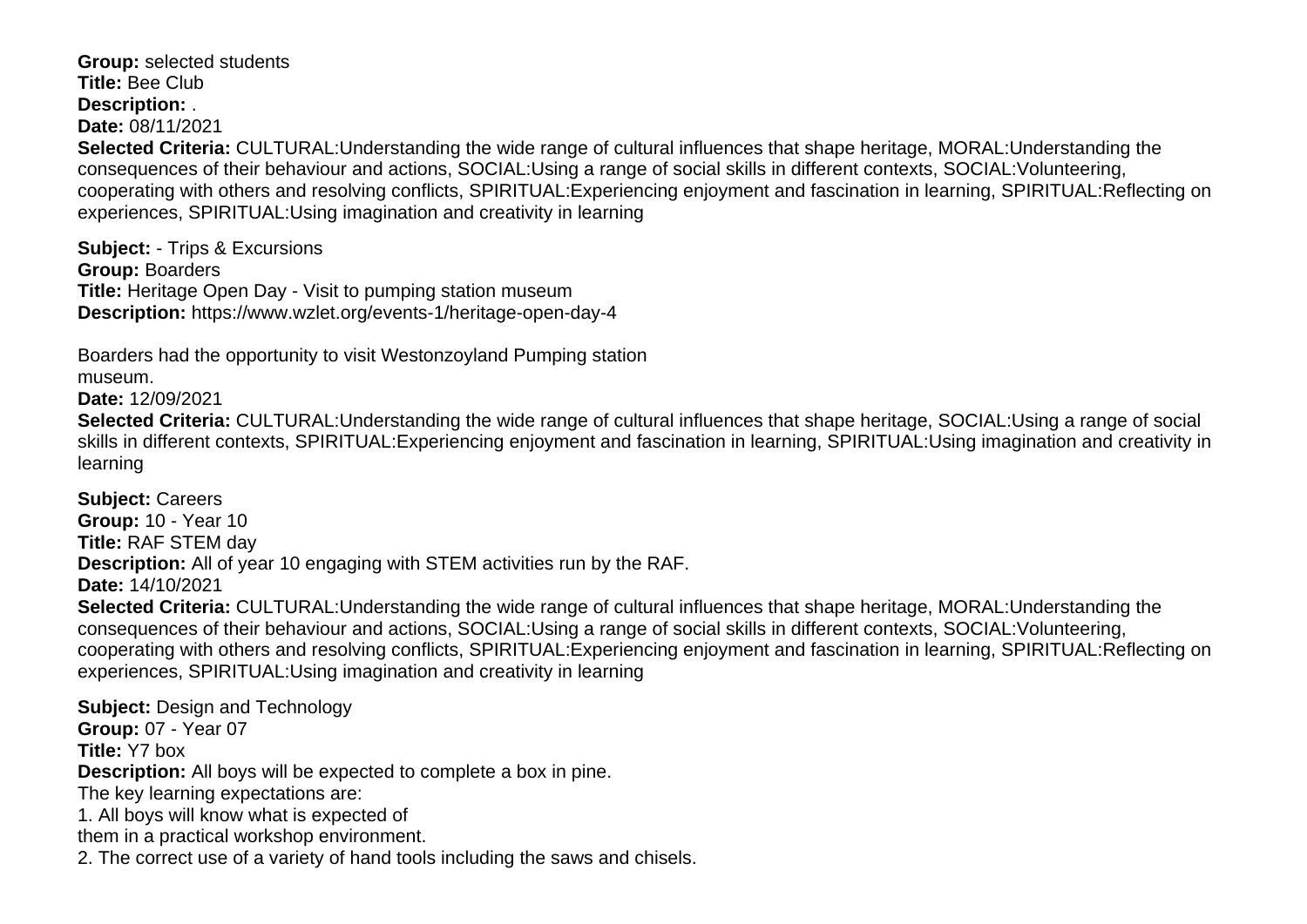An introduction to timber and manufactured board **Date:** 19/11/2021

**Selected Criteria:** CULTURAL:Understanding the wide range of cultural influences that shape heritage, MORAL:Investigating moral and ethical issues and appreciating others' viewpoints, MORAL:Recognising right and wrong, and understanding legal boundaries, MORAL:Understanding the consequences of their behaviour and actions, SOCIAL:Using a range of social skills in different contexts, SOCIAL:Volunteering, cooperating with others and resolving conflicts, SPIRITUAL:Experiencing enjoyment and fascination in learning, SPIRITUAL:Reflecting on experiences, SPIRITUAL:Using imagination and creativity in learning

**Subject:** Design and Technology

**Group:** 07 - Year 07

**Title:** Y7 caddy spoon and candle holder

**Description:** All boys will be expected to complete a caddyspoon in aluminium and a candle holder in mild steel..

The key learning

expectations are:

1. All boys will know what is expected of them in a practical metal workshop environment.

2. The correct use of a variety of

hand tools and machines including hacksaws, files and the pillar drill.

3. An introduction to metal theory.

**Date:** 19/11/2021

**Selected Criteria:** CULTURAL:Understanding the wide range of cultural influences that shape heritage, MORAL:Investigating moral and ethical issues and appreciating others' viewpoints, MORAL:Recognising right and wrong, and understanding legal boundaries, MORAL:Understanding the consequences of their behaviour and actions, SOCIAL:Using a range of social skills in different contexts, SOCIAL:Volunteering, cooperating with others and resolving conflicts, SPIRITUAL:Experiencing enjoyment and fascination in learning, SPIRITUAL:Reflecting on experiences, SPIRITUAL:Using imagination and creativity in learning

**Subject: Design and Technology Group:** 07 - Year 07 **Title:** Y7 box **Description:** All boys will be expected to complete a badge/key ring in plastic. The key learning expectations are: 1. All boys will design their own badge/keyring. 2. The correct use of a variety of tool including a plastic line bender.. An introduction to plastics and their properties. **Date:** 19/11/2021

**Selected Criteria:** CULTURAL:Understanding the wide range of cultural influences that shape heritage, MORAL:Investigating moral and ethical issues and appreciating others' viewpoints, MORAL:Recognising right and wrong, and understanding legal boundaries, MORAL:Understanding the consequences of their behaviour and actions, SOCIAL:Using a range of social skills in different contexts,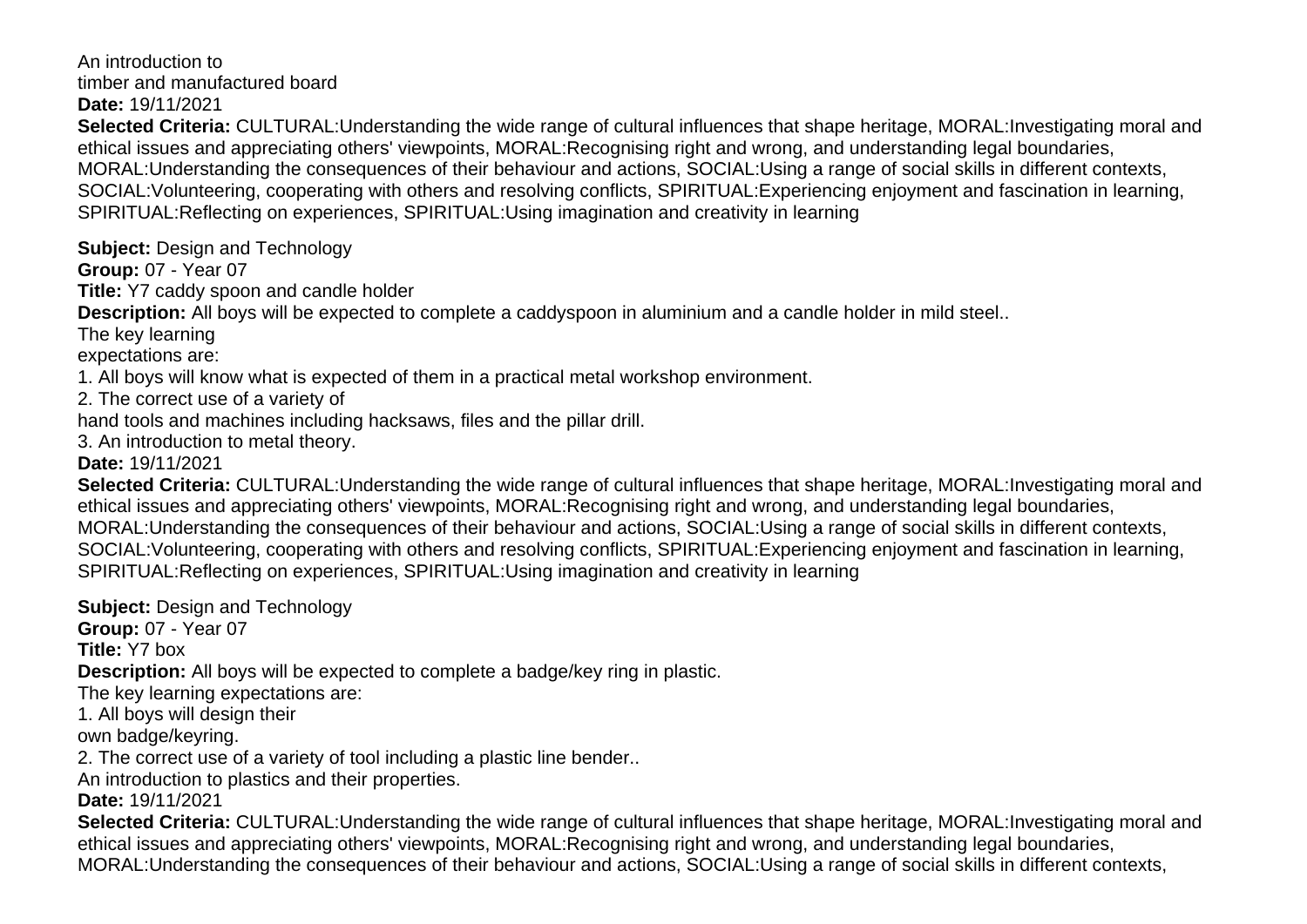SOCIAL:Volunteering, cooperating with others and resolving conflicts, SPIRITUAL:Experiencing enjoyment and fascination in learning, SPIRITUAL:Reflecting on experiences, SPIRITUAL:Using imagination and creativity in learning

**Subject:** Design and Technology

**Group:** 08 - Year 08

**Title:** yr8 Drawing

**Description:** All boys will study the presentation of drawings using both pencil and ICT. Boys will practise solving design problems and generating annotated ideas.

The key learning expectations are:

[1] understanding how to communicate clearly with pictures and detailed written notes.

[2] how to construct a drawing using basic technical techniques

[3] The need to be able to draw in 2D and 3D. And how to

interpret these drawings.

**Date:** 16/11/2021

**Selected Criteria:** CULTURAL:Understanding the wide range of cultural influences that shape heritage, MORAL:Investigating moral and ethical issues and appreciating others' viewpoints, MORAL:Recognising right and wrong, and understanding legal boundaries, MORAL:Understanding the consequences of their behaviour and actions, SOCIAL:Using a range of social skills in different contexts, SOCIAL:Volunteering, cooperating with others and resolving conflicts, SPIRITUAL:Experiencing enjoyment and fascination in learning, SPIRITUAL:Reflecting on experiences, SPIRITUAL:Using imagination and creativity in learning

**Subject:** Design and Technology

**Group:** 08 - Year 08

**Title:** yr8 Mechanisms

**Description:** All boys will study the forces and types of motion that occur in mechanisms. They will model their ideas, increasing in difficulty each time. Final product is a working mechanical toy operated by string, rubber bands and pivots.

The key learning expectations are:

# [1]

understanding how a mechanism works

[2] how to construct machines which use a load, effort, pivot

[3] The need to show they can

evaluate and improve their work

**Date:** 16/11/2021

**Selected Criteria:** CULTURAL:Understanding the wide range of cultural influences that shape heritage, MORAL:Investigating moral and ethical issues and appreciating others' viewpoints, MORAL:Recognising right and wrong, and understanding legal boundaries, MORAL:Understanding the consequences of their behaviour and actions, SOCIAL:Using a range of social skills in different contexts, SOCIAL:Volunteering, cooperating with others and resolving conflicts, SPIRITUAL:Experiencing enjoyment and fascination in learning, SPIRITUAL:Reflecting on experiences, SPIRITUAL:Using imagination and creativity in learning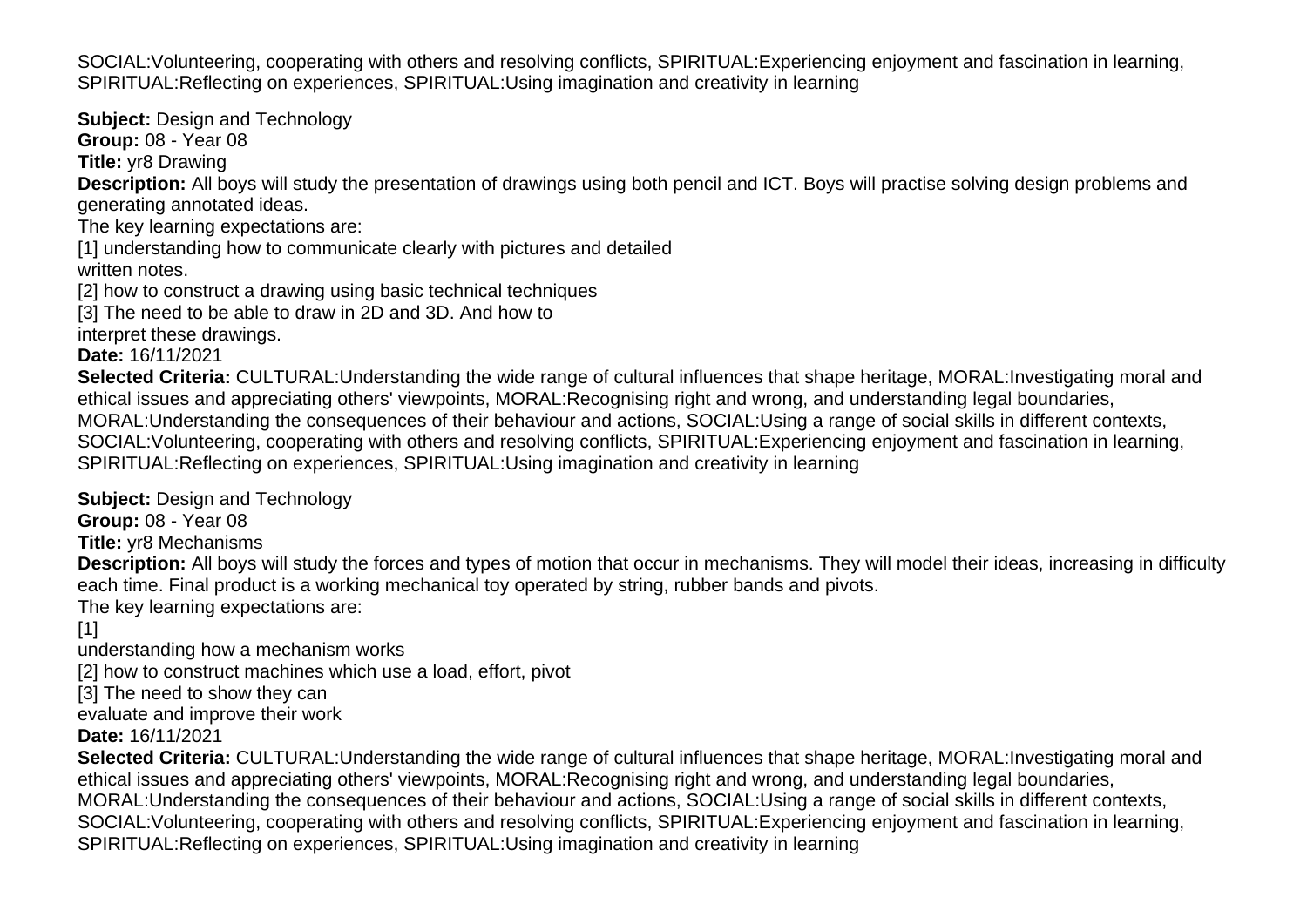**Subject:** Design and Technology

**Group:** 08 - Year 08

**Title:** yr8 Metal

**Description:** All boys will complete a set of nutcrackers using engineering drawings. They will move onto industrial sized machines such as horizontal mill and shapers.

The key learning expectations are:

[1] understanding the real world of work and its expectations

[2] Construction

techniques industry standards and behaviours.

[3] The need to be accurate and work within tolerance.

**Date:** 10/11/2021

**Selected Criteria:** CULTURAL:Understanding the wide range of cultural influences that shape heritage, MORAL:Investigating moral and ethical issues and appreciating others' viewpoints, MORAL:Recognising right and wrong, and understanding legal boundaries, MORAL:Understanding the consequences of their behaviour and actions, SOCIAL:Using a range of social skills in different contexts, SOCIAL:Volunteering, cooperating with others and resolving conflicts, SPIRITUAL:Experiencing enjoyment and fascination in learning, SPIRITUAL:Reflecting on experiences, SPIRITUAL:Using imagination and creativity in learning

**Subject:** Design and Technology

**Group:** 08 - Year 08

**Title:** yr8 wood

**Description:** All boys will make an FPT of a change box and then go on to design and build a container using limited materials.

The key

learning expectations are:

[1] understanding the need to limit use of resources and recycle where possible.

[2] how to construct objects

using manufactured boards.

[3] The need to plan ahead and use time effectively

**Date:** 10/11/2021

**Selected Criteria:** CULTURAL:Understanding the wide range of cultural influences that shape heritage, MORAL:Investigating moral and ethical issues and appreciating others' viewpoints, MORAL:Recognising right and wrong, and understanding legal boundaries, MORAL:Understanding the consequences of their behaviour and actions, SOCIAL:Using a range of social skills in different contexts, SOCIAL:Volunteering, cooperating with others and resolving conflicts, SPIRITUAL:Experiencing enjoyment and fascination in learning, SPIRITUAL:Reflecting on experiences, SPIRITUAL:Using imagination and creativity in learning

**Subject: Design and Technology Group:** 09 - Year 09 **Title:** yr9 Wood **Description:** All boys will design and make an angle poise lamp. They will select a specific client and produce an A3 portfolio of designs.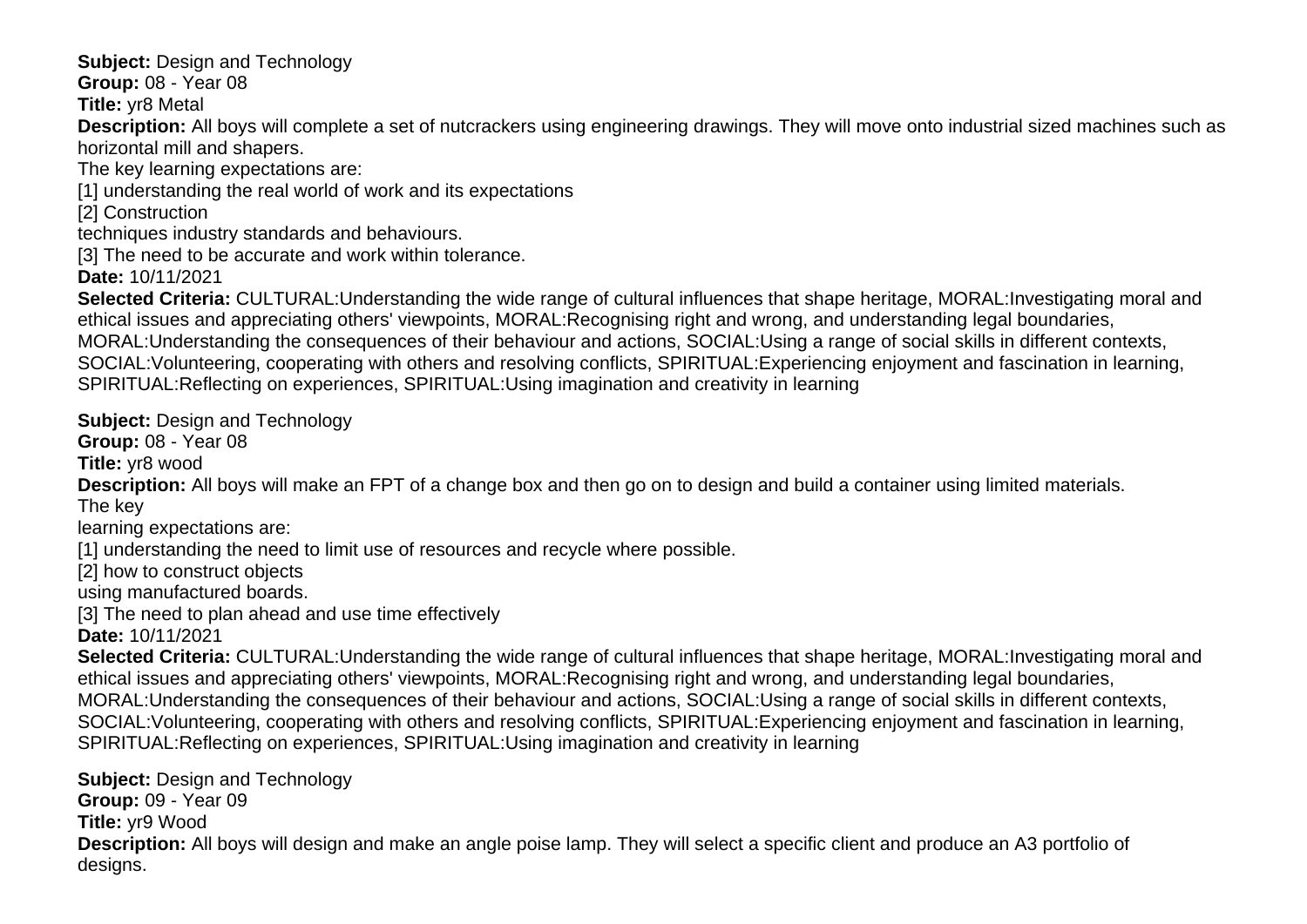The key learning expectations are:

[1] understanding how to use the design process to successfully solve a problem.

[2]

Demonstrate their ability innovate and challenge in their design work.

[3] The need to manufacture the final product with a quality finish.

**Date:** 16/11/2021

**Selected Criteria:** CULTURAL:Understanding the wide range of cultural influences that shape heritage, MORAL:Investigating moral and ethical issues and appreciating others' viewpoints, MORAL:Recognising right and wrong, and understanding legal boundaries, MORAL:Understanding the consequences of their behaviour and actions, SOCIAL:Using a range of social skills in different contexts, SOCIAL:Volunteering, cooperating with others and resolving conflicts, SPIRITUAL:Experiencing enjoyment and fascination in learning, SPIRITUAL:Reflecting on experiences, SPIRITUAL:Using imagination and creativity in learning

**Subject: Design and Technology** 

**Group:** 09 - Year 09

**Title:** yr9 Metal

**Description:** All boys will make a message stand from mild steel. They will progress to machines including the lathe and Brazing Hearth.

The key learning expectations are:

[1] understanding of the importance of industrial machinery in manufacturing processes.

[2]

Demonstrate their confidence and ability to work to fine tolerances.

[3] The need to be very safe and work as a team.

**Date:** 16/11/2021

**Selected Criteria:** CULTURAL:Understanding the wide range of cultural influences that shape heritage, MORAL:Investigating moral and ethical issues and appreciating others' viewpoints, MORAL:Recognising right and wrong, and understanding legal boundaries, MORAL:Understanding the consequences of their behaviour and actions, SOCIAL:Using a range of social skills in different contexts, SOCIAL:Volunteering, cooperating with others and resolving conflicts, SPIRITUAL:Experiencing enjoyment and fascination in learning, SPIRITUAL:Reflecting on experiences, SPIRITUAL:Using imagination and creativity in learning

**Subject:** Design and Technology

**Group:** 09 - Year 09

**Title:** yr9 Drawing

**Description:** All boys will undertake the task of creating full Technical Drawings, using Orthographic and Isometric projections.

The key

learning expectations are:

[1] understanding of how the drawing styles are used and how they convey information.

[2] Demonstrate that they

can both create an drawing and read one.

[3] The need for high degrees of accuracy and attention to detail.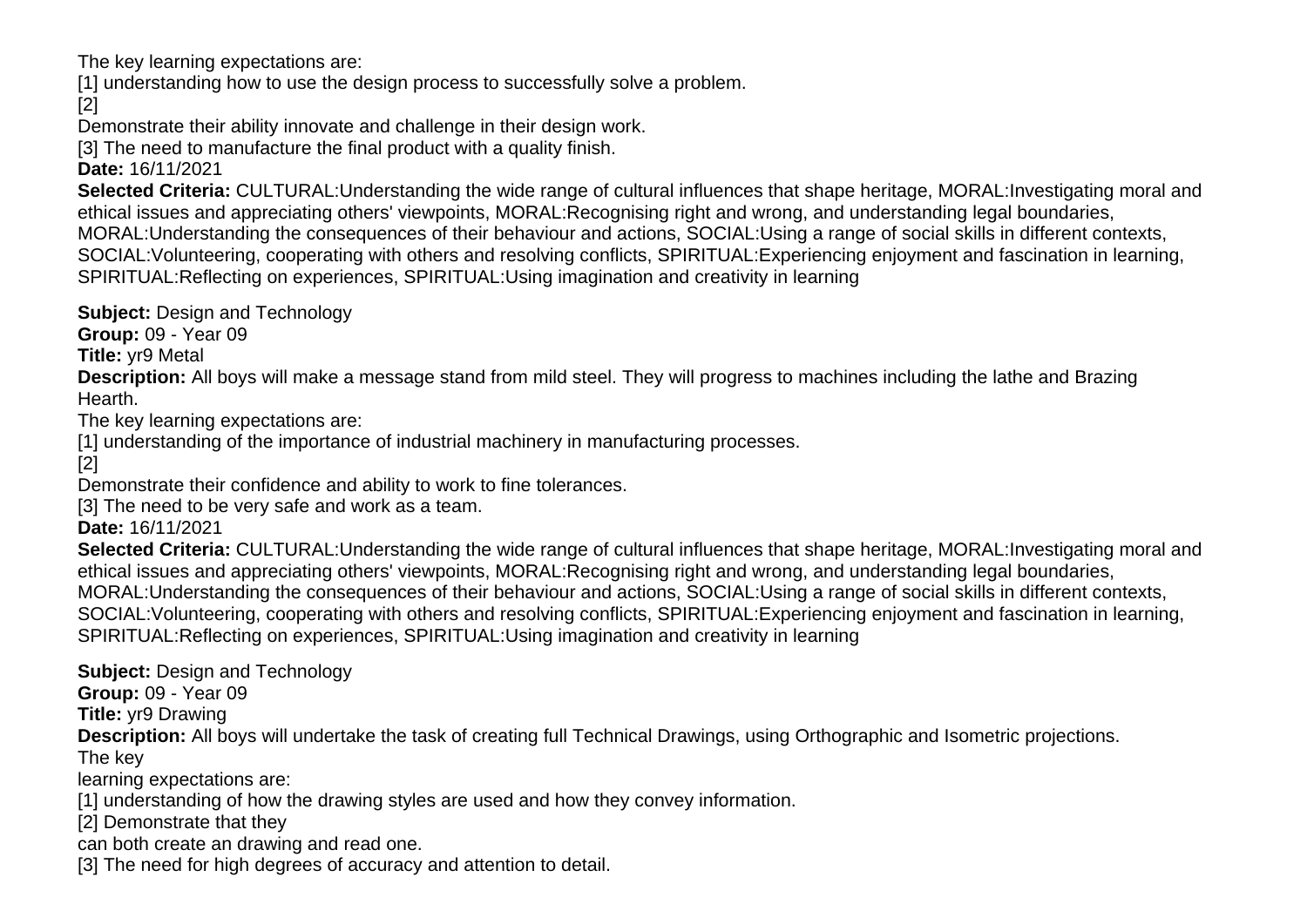#### **Date:** 16/11/2021

**Selected Criteria:** CULTURAL:Understanding the wide range of cultural influences that shape heritage, MORAL:Investigating moral and ethical issues and appreciating others' viewpoints, MORAL:Recognising right and wrong, and understanding legal boundaries, MORAL:Understanding the consequences of their behaviour and actions, SOCIAL:Using a range of social skills in different contexts, SOCIAL:Volunteering, cooperating with others and resolving conflicts, SPIRITUAL:Experiencing enjoyment and fascination in learning, SPIRITUAL:Reflecting on experiences, SPIRITUAL:Using imagination and creativity in learning

**Subject:** Engineering **Group:** 10 - Year 10 **Title:** 10 Engineering Theory [3] **Description:** Students need to explore and learn about a range of materials and their properties Key learning expectations are: [1] Identify and name the materials [2] Explain properties and characteristics for each material. [3] Be able to apply the use in an engineering context of each material **Date:** 17/11/2021 **Selected Criteria:** CULTURAL:Understanding the wide range of cultural influences that shape heritage, SOCIAL:Using a range of social skills in different contexts, SOCIAL:Volunteering, cooperating with others and resolving conflicts, SPIRITUAL:Experiencing enjoyment and fascination in learning, SPIRITUAL:Reflecting on experiences, SPIRITUAL:Using imagination and creativity in learning **Subject:** Engineering **Group:** 10 - Year 10 **Title:** 10 Engineering Theory [2] **Description:** Students need to show an understanding of Technical drawing styles and different types of measurement. Key learning expectations are: [1] Presentation of highly accurate technical drawing according to BS8888. [2] Scale, ratio and proportion.

[3] 2D

projections

[4] 3D projections

**Date:** 17/11/2021

**Selected Criteria:** CULTURAL:Understanding the wide range of cultural influences that shape heritage, SOCIAL:Using a range of social skills in different contexts, SOCIAL:Volunteering, cooperating with others and resolving conflicts, SPIRITUAL:Experiencing enjoyment and fascination in learning, SPIRITUAL:Reflecting on experiences, SPIRITUAL:Using imagination and creativity in learning

**Subject:** Engineering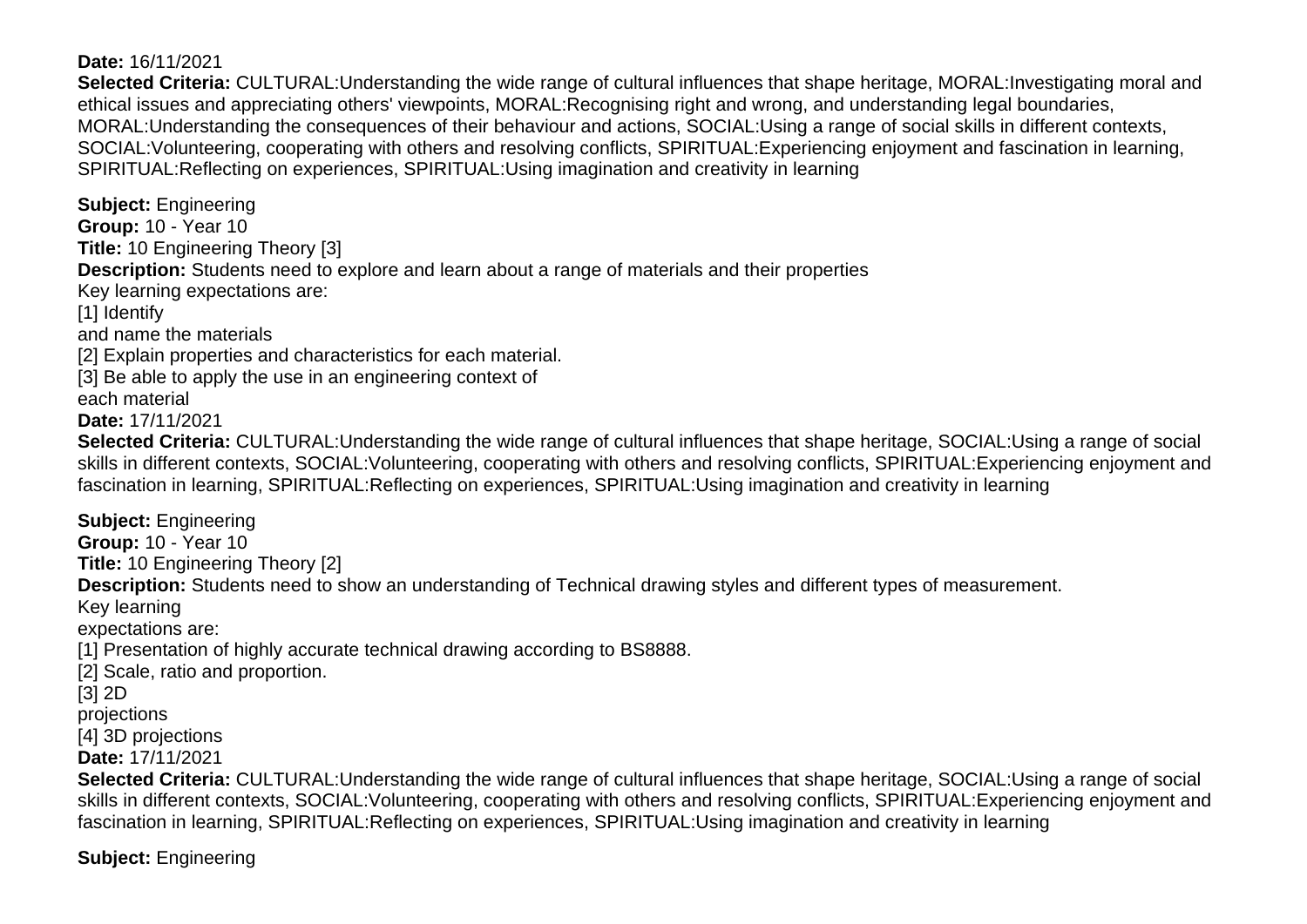**Group:** 10 - Year 10 **Title:** 10 Engineering Theory [4] **Description:** Students need to experience and recognise various tools, machines and workshop practices. Key learning expectations are: [1] Appropriate behaviour and confidence in a real workshop. [2] Hand and bench tools [3] Powered hand machinery [4] Large powered machinery **Date:** 17/11/2021 **Selected Criteria:** CULTURAL:Understanding the wide range of cultural influences that shape heritage, SOCIAL:Using a range of social skills in different contexts, SOCIAL:Volunteering, cooperating with others and resolving conflicts, SPIRITUAL:Experiencing enjoyment and fascination in learning, SPIRITUAL:Reflecting on experiences, SPIRITUAL:Using imagination and creativity in learning **Subject:** Engineering **Group:** 11 - Year 11 **Title:** 11 Engineering Theory [4] **Description:** Students need to experience and recognise various tools, machines and workshop practices. Key learning expectations are:  $[1]$ Appropriate behaviour and confidence in a real workshop. [2] Hand and bench tools [3] Powered hand machinery [4] Large powered machinery **Date:** 17/11/2021 **Selected Criteria:** CULTURAL:Understanding the wide range of cultural influences that shape heritage, SOCIAL:Using a range of social skills in different contexts, SOCIAL:Volunteering, cooperating with others and resolving conflicts, SPIRITUAL:Experiencing enjoyment and fascination in learning, SPIRITUAL:Reflecting on experiences, SPIRITUAL:Using imagination and creativity in learning **Subject:** Engineering **Group:** 11 - Year 11 **Title:** 11 Engineering Theory [2] **Description:** Students need to show an understanding of Technical drawing styles and different types of measurement. Key learning expectations are: [1] Presentation of highly accurate technical drawing according to BS8888. [2] Scale, ratio and proportion.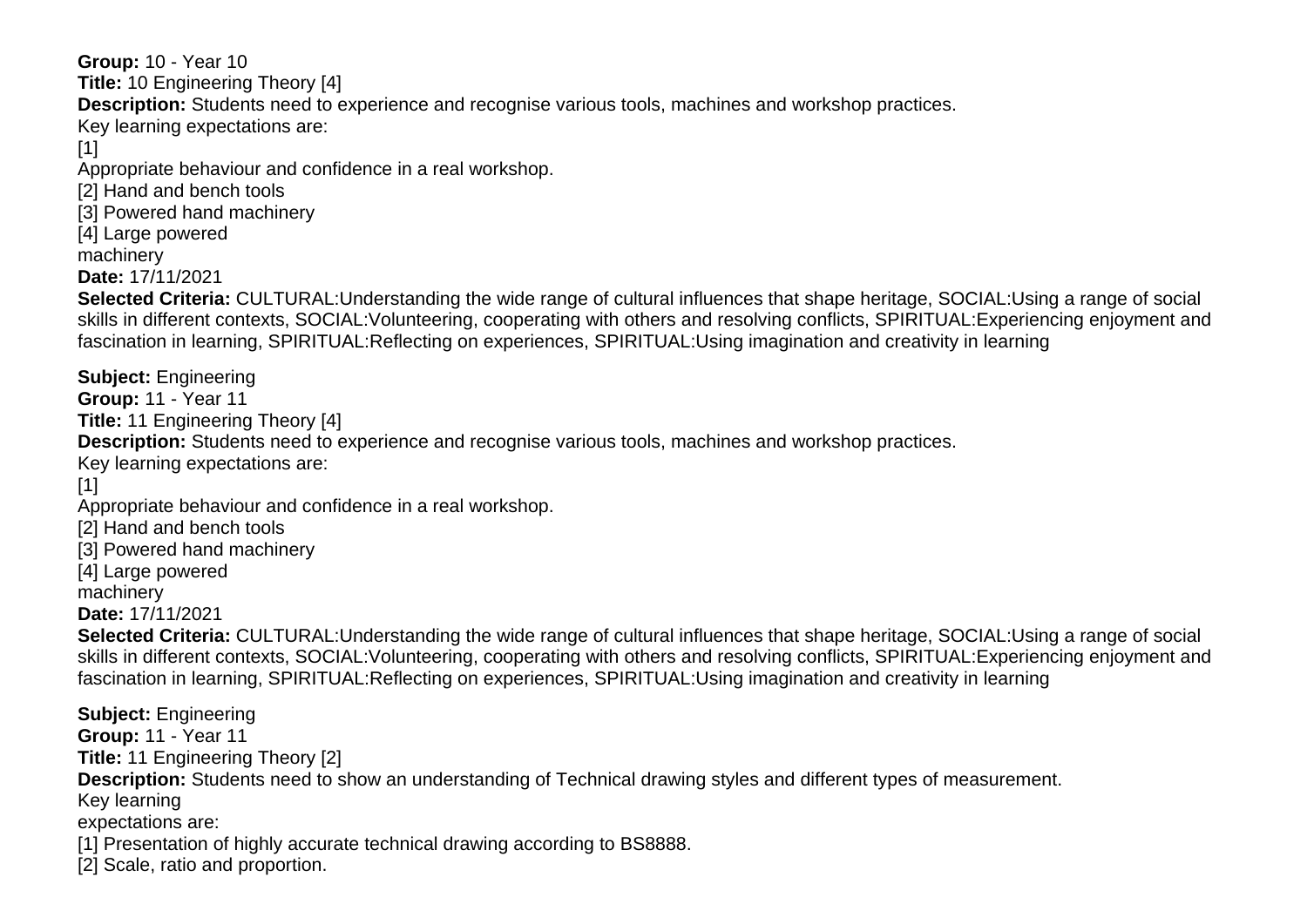[3] 2D projections [4] 3D projections **Date:** 17/11/2021 **Selected Criteria:** CULTURAL:Understanding the wide range of cultural influences that shape heritage, SOCIAL:Using a range of social skills in different contexts, SOCIAL:Volunteering, cooperating with others and resolving conflicts, SPIRITUAL:Experiencing enjoyment and fascination in learning, SPIRITUAL:Reflecting on experiences, SPIRITUAL:Using imagination and creativity in learning

**Subject:** Engineering **Group:** 11 - Year 11 **Title:** 11 Engineering Theory [3] **Description:** Students need to explore and learn about a range of materials and their properties Key learning expectations are: [1] Identify and name the materials [2] Explain properties and characteristics for each material. [3] Be able to apply the use in an engineering context of each material **Date:** 17/11/2021 **Selected Criteria:** CULTURAL:Understanding the wide range of cultural influences that shape heritage, SOCIAL:Using a range of social skills in different contexts, SOCIAL:Volunteering, cooperating with others and resolving conflicts, SPIRITUAL:Experiencing enjoyment and fascination in learning, SPIRITUAL:Reflecting on experiences, SPIRITUAL:Using imagination and creativity in learning

**Subject:** History **Group:** 08 - Year 08 **Title:** Summer Term 1: The Great War **Description:** WW1 and appeasement

Looking at significance and consequences of events and their effects on the wider context. Looking

at the impact of the Sarajevo crisis and the implications that had on the First World War. Going into the changing technology and the effects of the battles and the generals. This topic has large elements of research tasks, I will be introducing how to use an index, contents page and how to properly research using computers and other websites rather than Wikipedia.

It is important here to teach the first world

war as the whole year has revolved around change - the build-up of new technology and the first world war is the ultimate effect of this. We look at the impact of the 19th century on the First World War.

**Date:** 18/04/2022

**Selected Criteria:** CULTURAL:Understanding the wide range of cultural influences that shape heritage, MORAL:Investigating moral and ethical issues and appreciating others' viewpoints, MORAL:Recognising right and wrong, and understanding legal boundaries, MORAL:Understanding the consequences of their behaviour and actions, SOCIAL:Engaging with British values and contributing to life in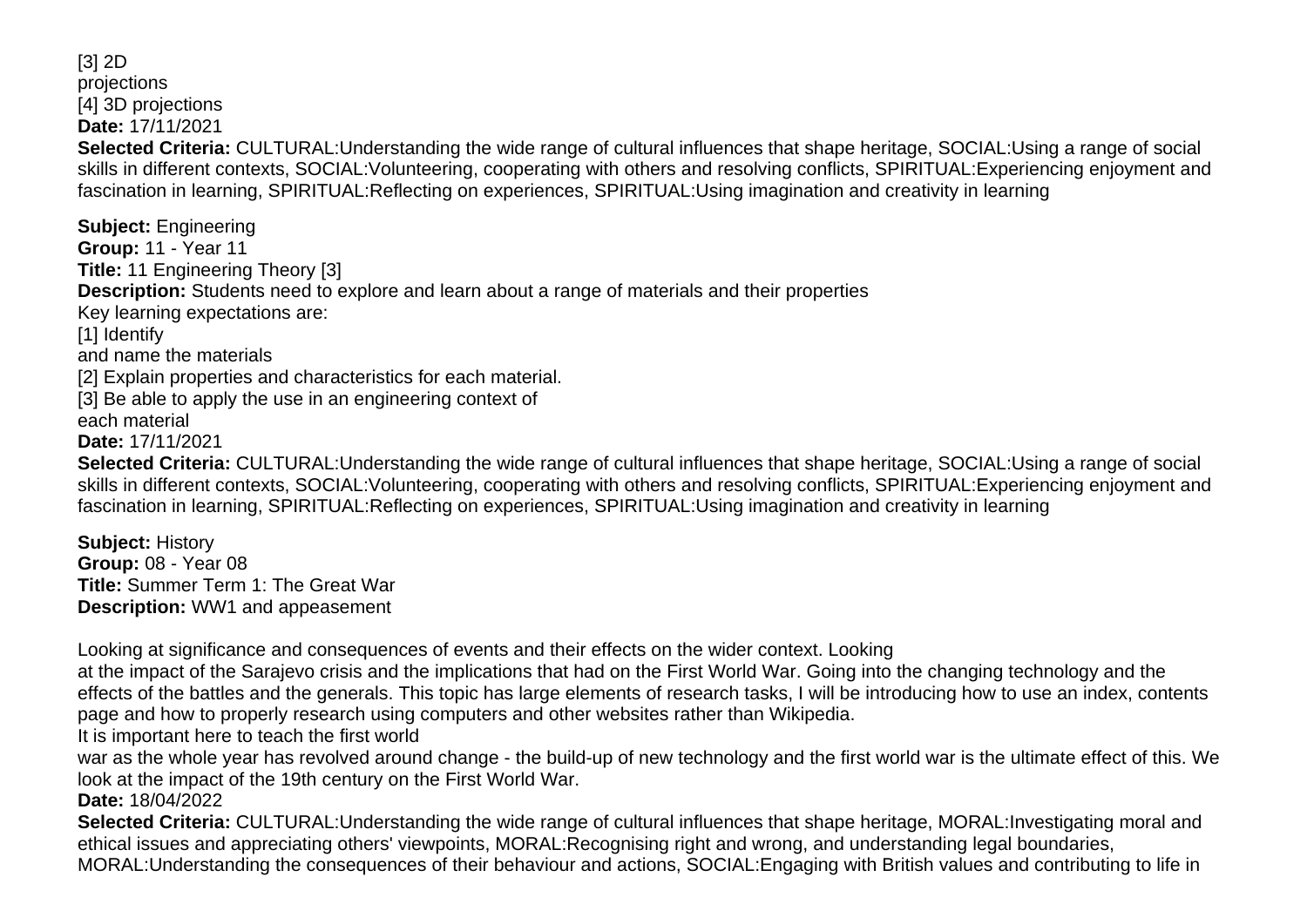modern Britain, SOCIAL:Volunteering, cooperating with others and resolving conflicts, SPIRITUAL:Respecting different people's faiths, feelings and values

**Subject:** Mathematics **Group:** All **Title:** Origins of mathematics **Description:** The origins of algebra are discussed, including Al-Khwarizmi the 'Father of algebra' lived in Baghdad. Q&A then ensues, history of Iraq. History and origin of Pythagoras, his religion and followers. **Date:** 01/03/2022 **Selected Criteria:** CULTURAL:Understanding the wide range of cultural influences that shape heritage **Subject:** PSHRE **Group:** 10 - Year 10 **Title:** Summer Term 2: Looking at Relationships - staying in control **Description:** o How to handle unwanted attention, including online o How to challenge harassment and stalking, including online o About various forms of relationship abuse o About unhealthy, exploitative and abusive relationships o How to access support in abusive relationships and how to overcome challenges in seeking support o Religious teaching on relationships, and respect within relationships o About "honour based" violence and forced marriage and how to safely access support o Evaluating work experience **Date:** 16/05/2022 **Selected Criteria:** CULTURAL:Understanding the wide range of cultural influences that shape heritage, MORAL:Investigating moral and ethical issues and appreciating others' viewpoints, MORAL:Recognising right and wrong, and understanding legal boundaries, MORAL:Understanding the consequences of their behaviour and actions, SOCIAL:Engaging with British values and contributing to life in modern Britain, SPIRITUAL:Reflecting about their own beliefs and perspective on life, SPIRITUAL:Reflecting on experiences,

**Subject:** School events **Group:** 10 - Year 10 **Title:** RAF STEM day **Description:** All of year 10 engaging with STEM activities run by the RAF. **Date:** 14/10/2021 **Selected Criteria:** CULTURAL:Understanding the wide range of cultural influences that shape heritage, MORAL:Understanding the

SPIRITUAL:Respecting different people's faiths, feelings and values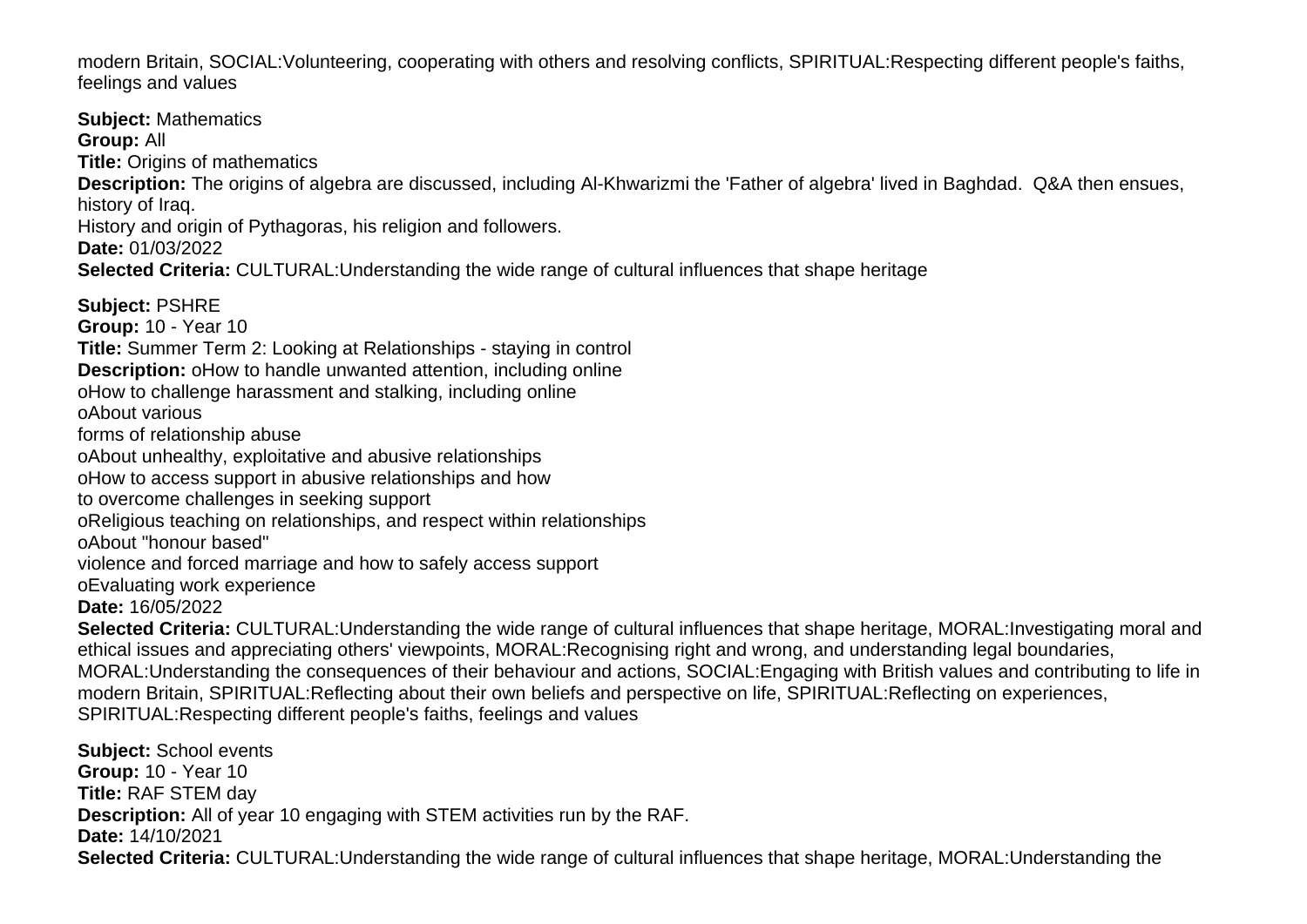consequences of their behaviour and actions, SOCIAL:Using a range of social skills in different contexts, SOCIAL:Volunteering, cooperating with others and resolving conflicts, SPIRITUAL:Experiencing enjoyment and fascination in learning, SPIRITUAL:Reflecting on experiences, SPIRITUAL:Using imagination and creativity in learning

**Subject:** - After School Clubs **Group:** All **Title:** Homework club **Description:** Homework club - all week, every week. **Date:** 03/11/2021

**Selected Criteria:** MORAL:Investigating moral and ethical issues and appreciating others' viewpoints, MORAL:Recognising right and wrong, and understanding legal boundaries, MORAL:Understanding the consequences of their behaviour and actions, SOCIAL:Using a range of social skills in different contexts, SOCIAL:Volunteering, cooperating with others and resolving conflicts, SPIRITUAL:Experiencing enjoyment and fascination in learning, SPIRITUAL:Reflecting on experiences, SPIRITUAL:Using imagination and creativity in learning

**Subject:** - Assemblies **Group:** All **Title:** Responsible, Resilient, Resourceful **Description:** 3 assemblies exploring this theme **Date:** 26/11/2021 **Selected Criteria:** MORAL:Investigating moral and ethical issues and appreciating others' viewpoints, MORAL:Recognising right and wrong, and understanding legal boundaries, SOCIAL:Engaging with British values and contributing to life in modern Britain, SOCIAL:Using a range of social skills in different contexts, SOCIAL:Volunteering, cooperating with others and resolving conflicts, SPIRITUAL:Experiencing enjoyment and fascination in learning, SPIRITUAL:Reflecting about their own beliefs and perspective on life, SPIRITUAL:Reflecting on experiences, SPIRITUAL:Using imagination and creativity in learning

**Subject:** - Assemblies **Group:** All **Title:** Road Safety Partnership **Description:** https://somersetroadsafety.org/ **Date:** 08/11/2021 **Selected Criteria:** MORAL:Investigating moral and ethical issues and appreciating others' viewpoints, MORAL:Recognising right and wrong, and understanding legal boundaries, MORAL:Understanding the consequences of their behaviour and actions, SPIRITUAL:Reflecting about their own beliefs and perspective on life, SPIRITUAL:Reflecting on experiences

**Subject:** - Assemblies **Group:** All **Title:** Working Together **Description:** 3 assemblies exploring this theme **Date:** 01/11/2021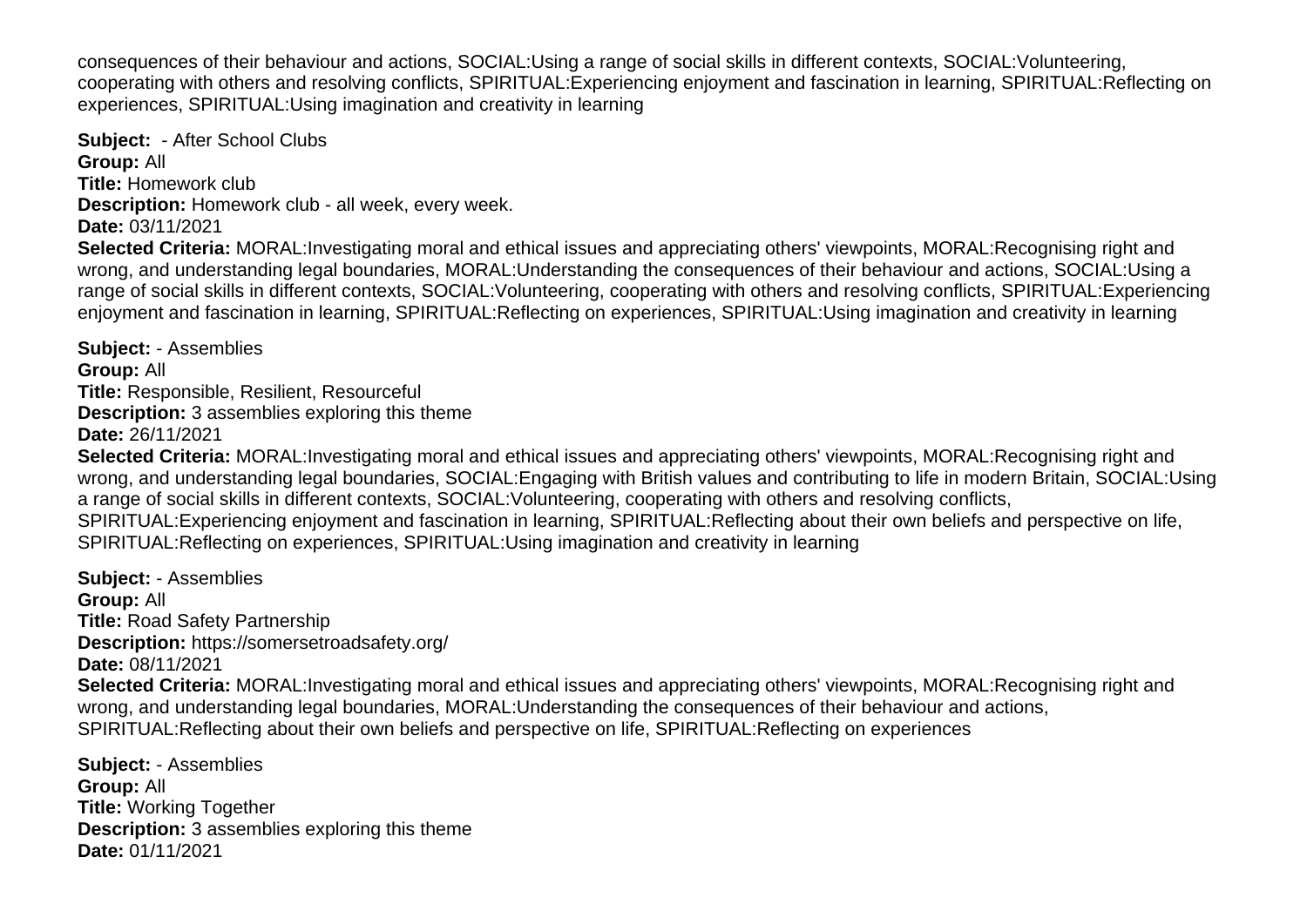**Selected Criteria:** MORAL:Investigating moral and ethical issues and appreciating others' viewpoints, MORAL:Understanding the consequences of their behaviour and actions, SOCIAL:Using a range of social skills in different contexts, SOCIAL:Volunteering, cooperating with others and resolving conflicts, SPIRITUAL:Reflecting on experiences

**Subject:** - Assemblies **Group:** All **Title:** Resourceful: THINK for yourself. Have the courage to be independent **Description:** 3 assemblies exploring this theme **Date:** 27/09/2021 **Selected Criteria:** MORAL:Investigating moral and ethical issues and appreciating others' viewpoints, MORAL:Recognising right and wrong, and understanding legal boundaries, MORAL:Understanding the consequences of their behaviour and actions, SOCIAL:Volunteering, cooperating with others and resolving conflicts, SPIRITUAL:Reflecting on experiences, SPIRITUAL:Using imagination and creativity in learning

**Subject:** - Assemblies **Group:** 09 - Year 09 **Title:** Road Safety Partnership **Description:** https://somersetroadsafety.org/ **Date:** 08/11/2021 **Selected Criteria:** MORAL:Investigating moral and ethical issues and appreciating others' viewpoints, MORAL:Recognising right and wrong, and understanding legal boundaries, MORAL:Understanding the consequences of their behaviour and actions, SPIRITUAL:Reflecting about their own beliefs and perspective on life, SPIRITUAL:Reflecting on experiences

**Subject:** - Assemblies **Group:** 10 - Year 10 **Title:** Road Safety Partnership **Description:** https://somersetroadsafety.org/ **Date:** 08/11/2021

**Selected Criteria:** MORAL:Investigating moral and ethical issues and appreciating others' viewpoints, MORAL:Recognising right and wrong, and understanding legal boundaries, MORAL:Understanding the consequences of their behaviour and actions, SPIRITUAL:Reflecting about their own beliefs and perspective on life, SPIRITUAL:Reflecting on experiences

**Subject:** - Charity Work **Group:** KS3 **Title:** World Book Day Readathon **Description:** Students participate in Readathon and a sponsored read to help raise money for children in Great Ormond Street Hospital. **Date:** 08/03/2022

**Selected Criteria:** MORAL:Investigating moral and ethical issues and appreciating others' viewpoints, MORAL:Recognising right and wrong, and understanding legal boundaries, MORAL:Understanding the consequences of their behaviour and actions,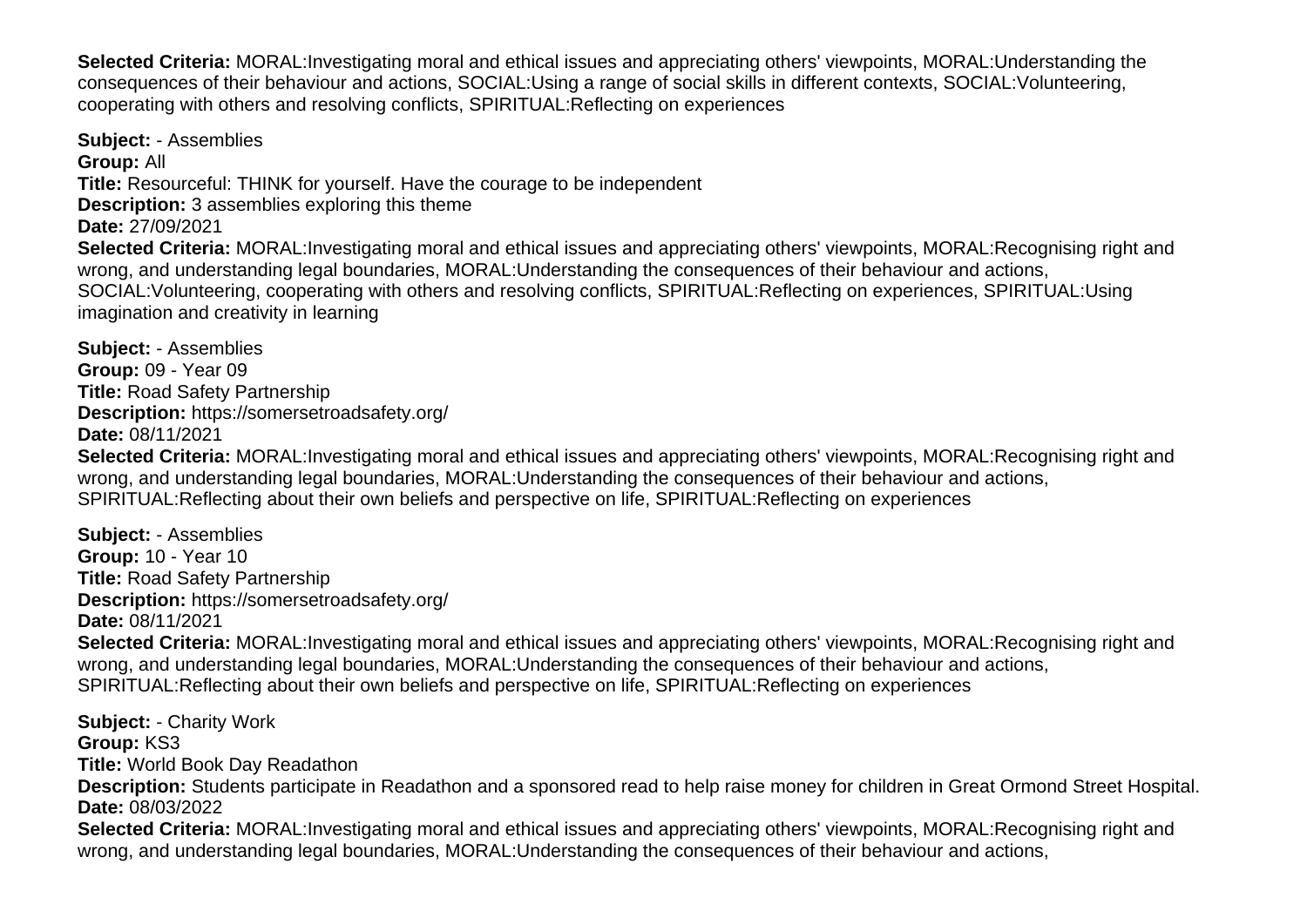SOCIAL:Volunteering, cooperating with others and resolving conflicts, SPIRITUAL:Experiencing enjoyment and fascination in learning, SPIRITUAL:Reflecting about their own beliefs and perspective on life, SPIRITUAL:Reflecting on experiences, SPIRITUAL:Using imagination and creativity in learning

**Subject:** - Staff Training/CPD **Group:** CPD **Title:** Feedback from mental Health survey **Description:** Sharing results of mental health survey conducted amongst staff **Date:** 21/09/2021 **Selected Criteria:** MORAL:Investigating moral and ethical issues and appreciating others' viewpoints, MORAL:Understanding the consequences of their behaviour and actions, SOCIAL:Volunteering, cooperating with others and resolving conflicts, SPIRITUAL:Reflecting about their own beliefs and perspective on life, SPIRITUAL:Reflecting on experiences, SPIRITUAL:Respecting different people's faiths, feelings and values

**Subject:** - Staff Training/CPD **Group:** CPD **Title:** Trauma Informed School **Description:** Reconsidering responses to student behaviour **Date:** 06/09/2021

**Selected Criteria:** MORAL:Investigating moral and ethical issues and appreciating others' viewpoints, MORAL:Understanding the consequences of their behaviour and actions, SOCIAL:Using a range of social skills in different contexts, SPIRITUAL:Reflecting about their own beliefs and perspective on life, SPIRITUAL:Reflecting on experiences, SPIRITUAL:Respecting different people's faiths, feelings and values

**Subject:** Agriculture/LB **Group:** 08 - Year 08 **Title:** Sheep Production. **Description:** Students learn about sheep, breeds, production systems, products and UK Stratification System. Intensive and extensive farming practices are compared. **Date:** 06/09/2021 **Selected Criteria:** MORAL:Investigating moral and ethical issues and appreciating others' viewpoints, SPIRITUAL:Reflecting on experiences **Subject:** Agriculture/LB **Group:** 08 - Year 08 **Title:** Sheep Production.

**Description:** Students learn about sheep, breeds, production systems, products and UK Stratification System. Intensive and extensive farming practices are compared.

**Date:** 06/09/2021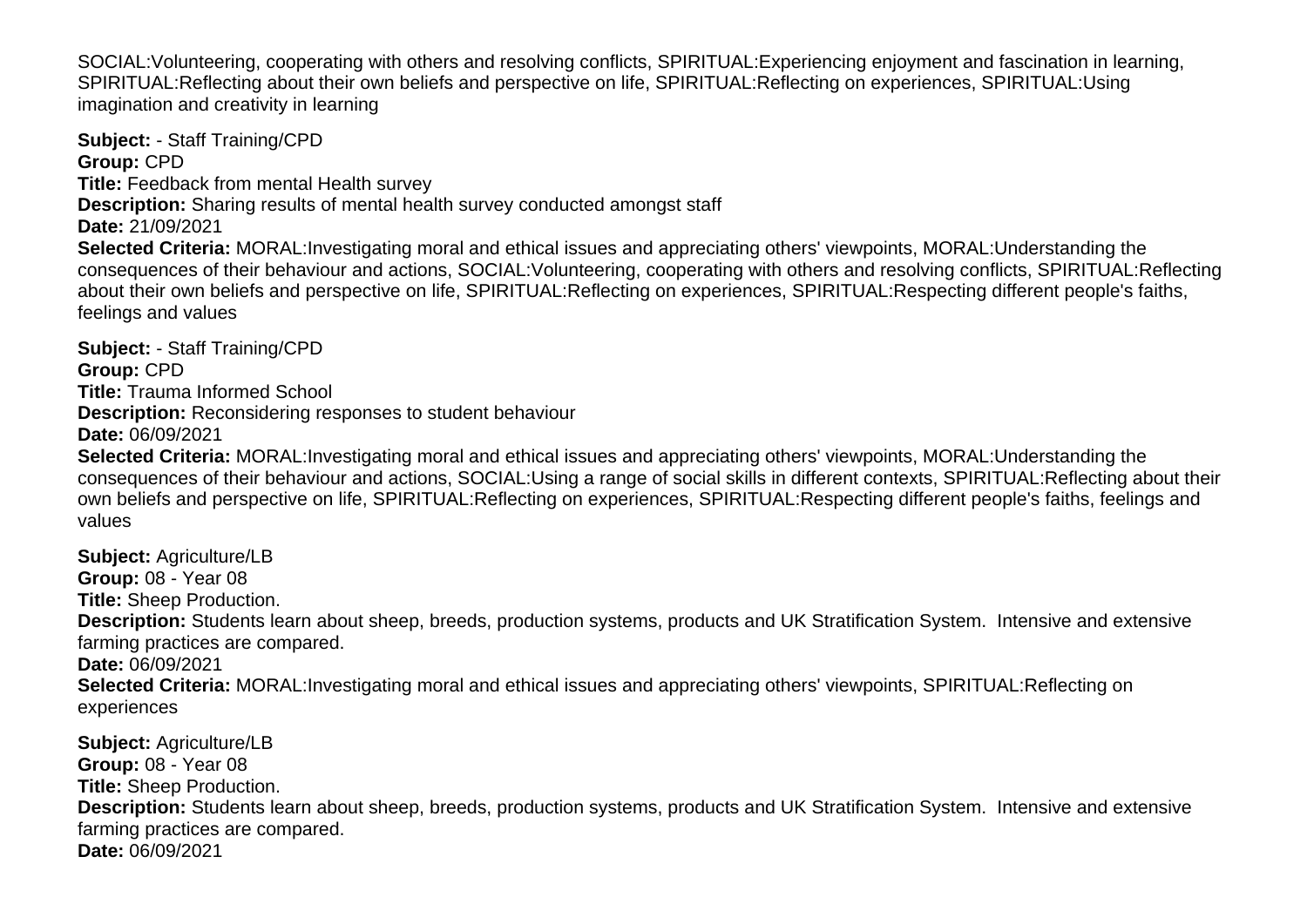**Selected Criteria:** MORAL:Investigating moral and ethical issues and appreciating others' viewpoints, SPIRITUAL:Reflecting on experiences

**Subject:** Agriculture/LB **Group:** 10 - Year 10 **Title:** Application of Technology in Land Based Studies **Description:** Understand the role that technology plays in LBS, the range of technologies. Also how the science and innovation have influence technology development. **Date:** 03/01/2022 **Selected Criteria:** MORAL:Investigating moral and ethical issues and appreciating others' viewpoints, MORAL:Recognising right and wrong, and understanding legal boundaries, MORAL:Understanding the consequences of their behaviour and actions, SOCIAL:Using a range of social skills in different contexts, SPIRITUAL:Reflecting about their own beliefs and perspective on life, SPIRITUAL:Reflecting on experiences

**Subject:** Agriculture/LB **Group:** 10 - Year 10 **Title:** Autumn Term 2: Soil science **Description:** Building on knowledge from year 9. **Date:** 01/11/2021

**Selected Criteria:** MORAL:Investigating moral and ethical issues and appreciating others' viewpoints, MORAL:Recognising right and wrong, and understanding legal boundaries, MORAL:Understanding the consequences of their behaviour and actions, SOCIAL:Engaging with British values and contributing to life in modern Britain, SOCIAL:Using a range of social skills in different contexts, SOCIAL:Volunteering, cooperating with others and resolving conflicts, SPIRITUAL:Experiencing enjoyment and fascination in learning, SPIRITUAL:Reflecting on experiences, SPIRITUAL:Using imagination and creativity in learning

**Subject:** Agriculture/LB **Group:** 10 - Year 10

**Title:** Autumn Term 1: Health and Safety

**Description:** Laws, responsibilities towards themselves and others. How this translates to the workplace. Have to produce risk assessments independently.

**Date:** 06/09/2021

**Selected Criteria:** MORAL:Investigating moral and ethical issues and appreciating others' viewpoints, MORAL:Recognising right and wrong, and understanding legal boundaries, MORAL:Understanding the consequences of their behaviour and actions, SOCIAL:Engaging with British values and contributing to life in modern Britain, SOCIAL:Using a range of social skills in different contexts, SOCIAL:Volunteering, cooperating with others and resolving conflicts, SPIRITUAL:Experiencing enjoyment and fascination in learning, SPIRITUAL:Reflecting on experiences, SPIRITUAL:Using imagination and creativity in learning

**Subject:** Boarding **Group:** All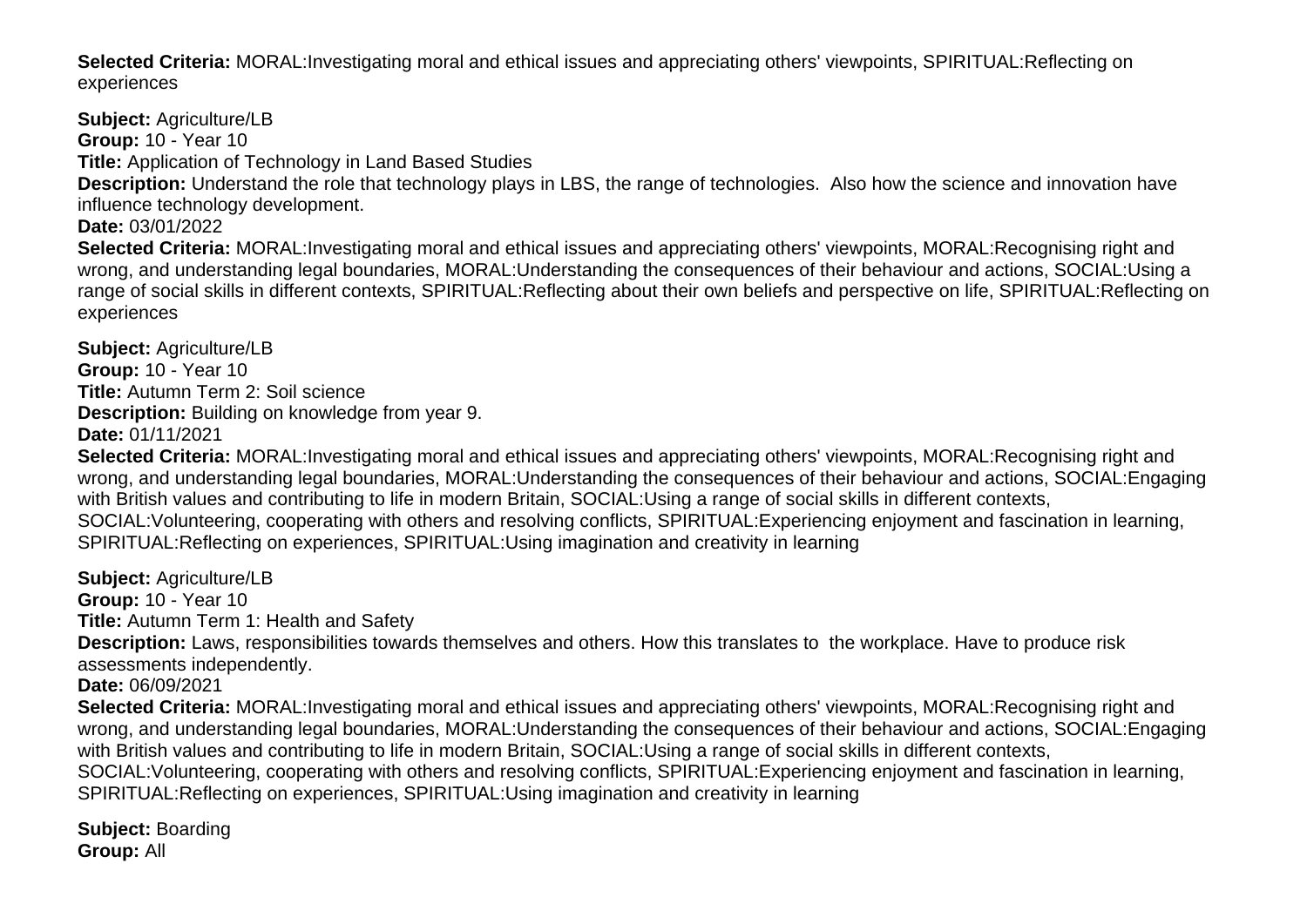**Title:** Student interviews

**Description:** All students are required to have an interview on entry to the school to judge if they are suitable for boarding as all students must board for duties. This is a formal occasion.

**Date:** 01/04/2022

**Selected Criteria:** MORAL:Investigating moral and ethical issues and appreciating others' viewpoints, MORAL:Recognising right and wrong, and understanding legal boundaries, MORAL:Understanding the consequences of their behaviour and actions, SOCIAL:Using a range of social skills in different contexts, SPIRITUAL:Reflecting about their own beliefs and perspective on life, SPIRITUAL:Reflecting on experiences

**Subject:** Boarding

**Group:** All

**Title:** Check-ins

**Description:** Any boarders who do not have a weekly or fortnightly 1:1 have a check-in each half term to ask how they are getting on with certain long term targets based on their needs.

**Date:** 24/03/2022

**Selected Criteria:** MORAL:Investigating moral and ethical issues and appreciating others' viewpoints, MORAL:Recognising right and wrong, and understanding legal boundaries, MORAL:Understanding the consequences of their behaviour and actions, SOCIAL:Using a range of social skills in different contexts, SOCIAL:Volunteering, cooperating with others and resolving conflicts, SPIRITUAL:Reflecting about their own beliefs and perspective on life, SPIRITUAL:Reflecting on experiences, SPIRITUAL:Respecting different people's faiths, feelings and values

**Subject:** Careers **Group:** 09 - Year 09 **Title:** Hinkley STEM enrichment day **Description:** .

**Date:** 09/03/2022

**Selected Criteria:** MORAL:Investigating moral and ethical issues and appreciating others' viewpoints, MORAL:Understanding the consequences of their behaviour and actions, SOCIAL:Using a range of social skills in different contexts, SOCIAL:Volunteering, cooperating with others and resolving conflicts, SPIRITUAL:Experiencing enjoyment and fascination in learning, SPIRITUAL:Reflecting on experiences, SPIRITUAL:Using imagination and creativity in learning

**Subject:** Careers **Group:** 10 - Year 10 **Title:** Willmott Dixon STEM workshop **Description:** .

**Date:** 10/03/2022

**Selected Criteria:** MORAL:Investigating moral and ethical issues and appreciating others' viewpoints, MORAL:Understanding the consequences of their behaviour and actions, SOCIAL:Using a range of social skills in different contexts, SOCIAL:Volunteering, cooperating with others and resolving conflicts, SPIRITUAL:Experiencing enjoyment and fascination in learning, SPIRITUAL:Reflecting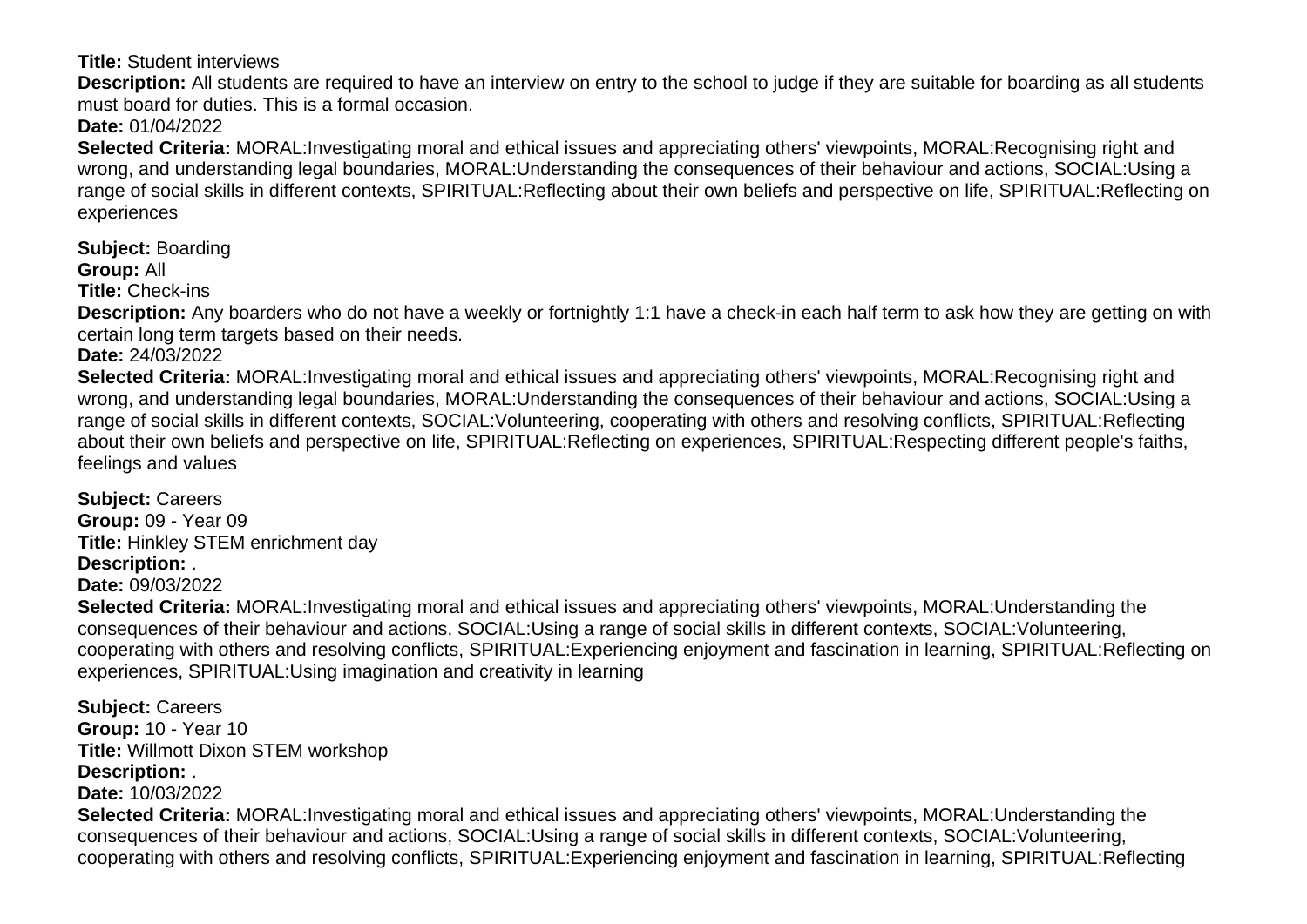about their own beliefs and perspective on life, SPIRITUAL:Reflecting on experiences, SPIRITUAL:Using imagination and creativity in learning

**Subject:** Careers **Group:** selected students

**Title:** Careers Breakfasts

**Description:** Various speakers from different industries come and speak to students who are interested in pursuing a career in their field. **Date:** 03/01/2022

**Selected Criteria:** MORAL:Investigating moral and ethical issues and appreciating others' viewpoints, MORAL:Understanding the consequences of their behaviour and actions, SOCIAL:Using a range of social skills in different contexts, SPIRITUAL:Experiencing enjoyment and fascination in learning, SPIRITUAL:Reflecting about their own beliefs and perspective on life, SPIRITUAL:Reflecting on experiences, SPIRITUAL:Using imagination and creativity in learning

**Subject:** Drama

**Group:** 08 - Year 08

**Title:** Radio Play 'The Suit-case' project

**Description:** -Learn about group co-operation work in silence

-Assessment introduced and criteria explained.

-Boys listen to David Tennant

and Kenneth Branagh on the Art of Radio Drama so they can hear the importance of having clear characters and a defined environment.

-Boys then listen to a radio play so they can then dis-cuss how the producers reproduced the setting

-Devising work to spark

imagination- Boys sit and stare at an empty suitcase and wonder at it whilst listening to different sound effects to help inspire ideas. What's in the bag? Who left it there? What is its story? What happened an hour before the bag was left? In groups boys discuss their ideas with one another and record these/ share with the class.

-Boys to begin to develop characters for their story and then hot seat as that character

whilst their group members ask them Qs which must be answered if that person was that character. Create a personal history and explain why such background stories help create believable characters. Why is your character in the story? Do they have a motive, explain sub-texts and how they enhance plays/ performances?

Each group performs and classmates assess using crieria- voice control and quality

of story told (needs to convey meaning/ make sense).

**Date:** 13/02/2022

**Selected Criteria:** MORAL:Investigating moral and ethical issues and appreciating others' viewpoints, MORAL:Recognising right and wrong, and understanding legal boundaries, MORAL:Understanding the consequences of their behaviour and actions,

SPIRITUAL:Experiencing enjoyment and fascination in learning, SPIRITUAL:Reflecting about their own beliefs and perspective on life,

SPIRITUAL:Reflecting on experiences, SPIRITUAL:Using imagination and creativity in learning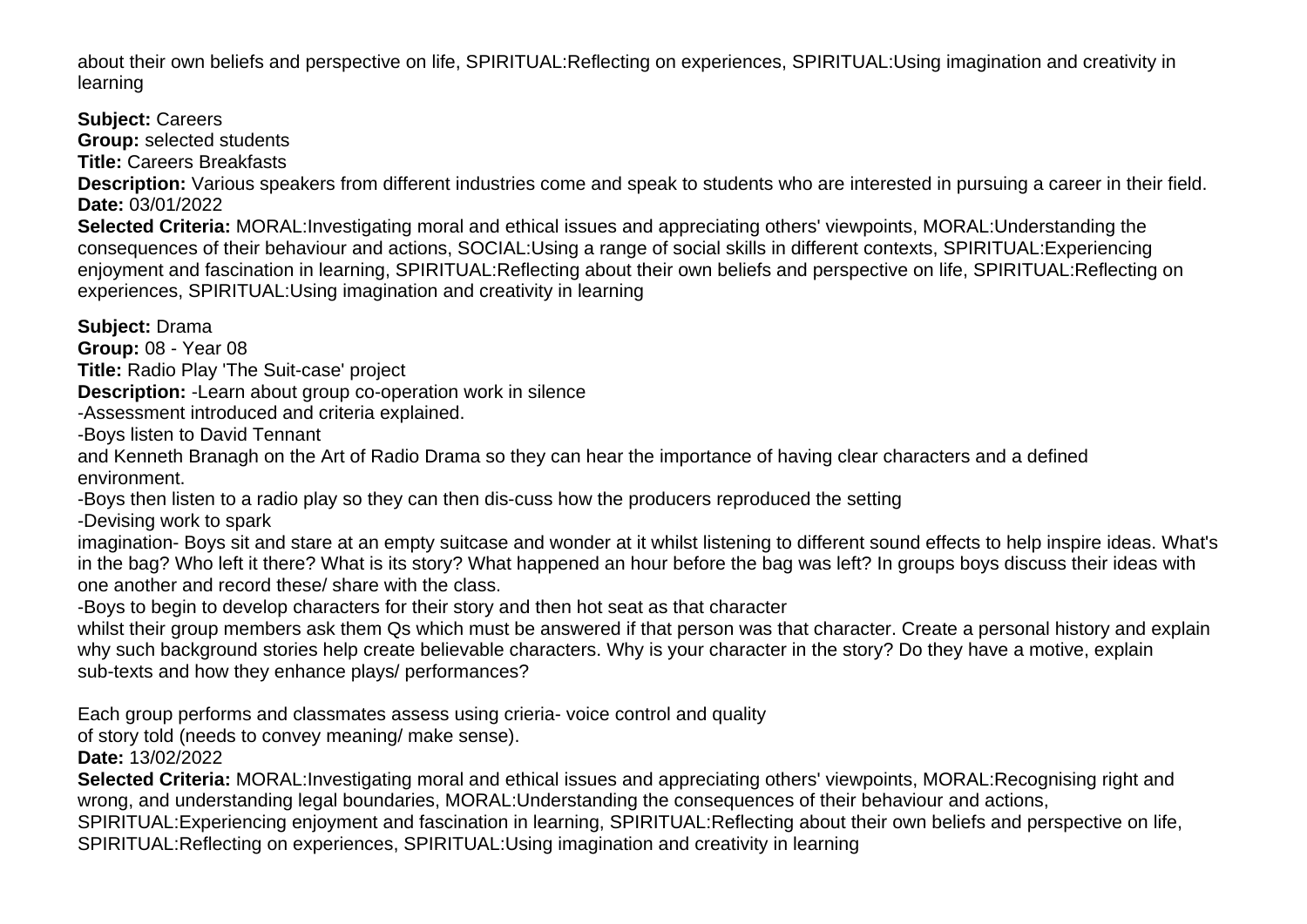**Subject:** English **Group:** 08 - Year 08 **Title:** Relationships - Poetry **Description:** Provide opportunities for reflection on social norms historically and contemporary to inform individual opinion on healthy

relationships in different contexts.

**Date:** 28/02/2022

**Selected Criteria:** MORAL:Investigating moral and ethical issues and appreciating others' viewpoints, MORAL:Recognising right and wrong, and understanding legal boundaries, MORAL:Understanding the consequences of their behaviour and actions, SOCIAL:Engaging with British values and contributing to life in modern Britain, SOCIAL:Using a range of social skills in different contexts, SOCIAL:Volunteering, cooperating with others and resolving conflicts, SPIRITUAL:Respecting different people's faiths, feelings and values

**Subject:** Friday Activities

**Group:** selected students

**Title:** Board Games

**Description:** Students have the opportunity to select 'board games' as their afternoon activity. Students can play games from chess to Monopoly; from Scrabble to Cluedo to work on their social skills as well as critical and strategic thinking.

**Date:** 06/09/2021

**Selected Criteria:** MORAL:Investigating moral and ethical issues and appreciating others' viewpoints, MORAL:Recognising right and wrong, and understanding legal boundaries, MORAL:Understanding the consequences of their behaviour and actions, SOCIAL:Using a range of social skills in different contexts, SOCIAL:Volunteering, cooperating with others and resolving conflicts, SPIRITUAL:Experiencing enjoyment and fascination in learning, SPIRITUAL:Reflecting on experiences

**Subject:** Friday Activities

**Group:** selected students

**Title:** 'Geek Club'

**Description:** Students can select 'Geek Club' as their Friday afternoon and participate in things like role play games e.g. 'Magic: the Gathering.

**Date:** 06/09/2021

**Selected Criteria:** MORAL:Investigating moral and ethical issues and appreciating others' viewpoints, MORAL:Recognising right and wrong, and understanding legal boundaries, MORAL:Understanding the consequences of their behaviour and actions, SOCIAL:Using a range of social skills in different contexts, SOCIAL:Volunteering, cooperating with others and resolving conflicts, SPIRITUAL:Experiencing enjoyment and fascination in learning, SPIRITUAL:Reflecting on experiences

**Subject:** Horticulture **Group:** 07 - Year 07 **Title:** Pests, diseases and weeds. **Description:** How to care for crops. Sustainability, organic methods, chemicals and the danger of chemicals. **Date:** 04/04/2022 **Selected Criteria:** MORAL:Investigating moral and ethical issues and appreciating others' viewpoints, MORAL:Recognising right and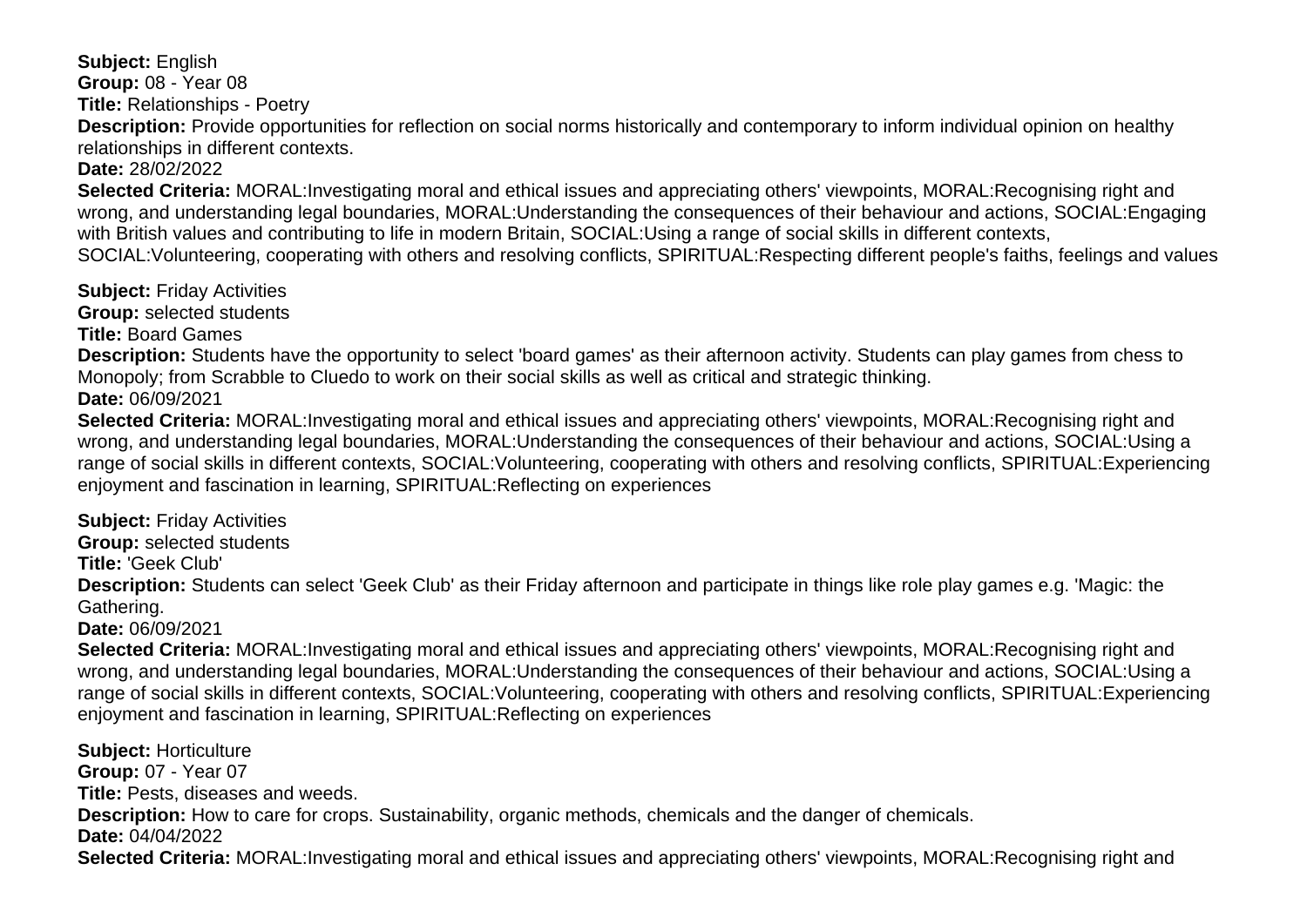wrong, and understanding legal boundaries, MORAL:Understanding the consequences of their behaviour and actions, SOCIAL:Using a range of social skills in different contexts, SOCIAL:Volunteering, cooperating with others and resolving conflicts, SPIRITUAL:Experiencing enjoyment and fascination in learning, SPIRITUAL:Reflecting about their own beliefs and perspective on life, SPIRITUAL:Reflecting on experiences, SPIRITUAL:Using imagination and creativity in learning

**Subject:** Horticulture **Group:** 08 - Year 08 **Title:** Spring Term 2: Modern developments in Horticulture and Agriculture **Description:** Growing under lights, GPS etc..Vegan discussion, pollution, greenhouse gasses etc. **Date:** 28/02/2022 **Selected Criteria:** MORAL:Investigating moral and ethical issues and appreciating others' viewpoints, MORAL:Recognising right and wrong, and understanding legal boundaries, MORAL:Understanding the consequences of their behaviour and actions, SPIRITUAL:Reflecting about their own beliefs and perspective on life, SPIRITUAL:Reflecting on experiences

**Subject:** Horticulture **Group:** 09 - Year 09 **Title:** Spring 1: Life cycles

**Description:** The life cycle of a plant. Seed and seed production, commercial seed production. Different ways in which plants produce their seeds. How seed companies have to produce their seeds, the laws that they have to abide by the and the rules surrounding this. **Date:** 03/01/2022

**Selected Criteria:** MORAL:Investigating moral and ethical issues and appreciating others' viewpoints, MORAL:Recognising right and wrong, and understanding legal boundaries, MORAL:Understanding the consequences of their behaviour and actions, SOCIAL:Engaging with British values and contributing to life in modern Britain, SOCIAL:Using a range of social skills in different contexts, SPIRITUAL:Reflecting on experiences

**Subject:** Horticulture **Group:** 09 - Year 09 **Title:** Autumn 1 part 2: Cells **Description:** All living things are made of cells, difference between plant and animal cells. **Date:** 20/09/2021 **Selected Criteria:** MORAL:Investigating moral and ethical issues and appreciating others' viewpoints, SPIRITUAL:Experiencing enjoyment and fascination in learning, SPIRITUAL:Using imagination and creativity in learning

**Subject:** ICT **Group:** 09 - Year 09 **Title:** Facial recognition and AI **Description:** In this unit we look at the growth of facial recognition software and AI in the UK and in China. Students need to think about the positive and negative consequence of this technology. Links to racial profiling and use of technology by different governments around the world.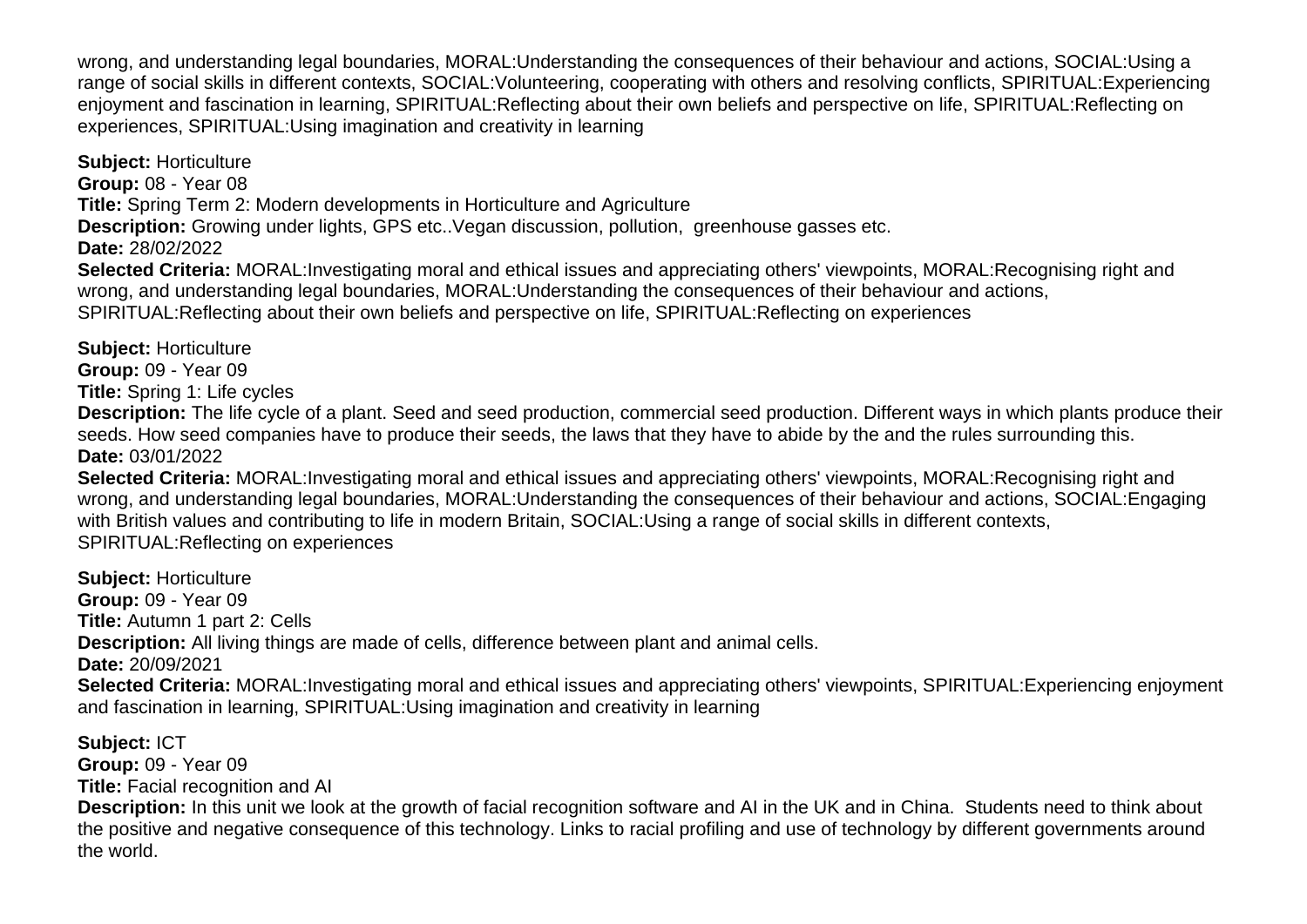## **Date:** 21/02/2022

**Selected Criteria:** MORAL:Investigating moral and ethical issues and appreciating others' viewpoints, MORAL:Recognising right and wrong, and understanding legal boundaries

**Subject:** Mathematics **Group:** All

**Title:** Statistical bias in society

**Description:** When discussing process and applications skills such as calculating averages and range, how the choice of average (mode, median and mean) can be used to promote or dissuade from a moral argument. How this impacts political decision making and the way issues are portrayed in the media.

**Date:** 01/03/2022

**Selected Criteria:** MORAL:Investigating moral and ethical issues and appreciating others' viewpoints

**Subject:** PSHRE **Group:** 07 - Year 07 **Title:** Summer Term 2: Romance and Relationships **Description:** o How to evaluate expectations for romantic relationships o How to recognise and challenge media stereotypes o About qualities and behaviours relating to different types of positive relationships o How to recognise unhealthy relationships o About consent, and how to seek and assertively communicate consent o Religious teachings on relationships **Date:** 13/06/2022 **Selected Criteria:** MORAL:Investigating moral and ethical issues and appreciating others' viewpoints, MORAL:Recognising right and wrong, and understanding legal boundaries, MORAL:Understanding the consequences of their behaviour and actions, SPIRITUAL:Reflecting about their own beliefs and perspective on life, SPIRITUAL:Reflecting on experiences, SPIRITUAL:Respecting different people's faiths, feelings and values **Subject:** PSHRE **Group:** 08 - Year 08 **Title:** Autumn Term 2: Looking at substances and substance abuse **Description:** o About medicinal and recreational drugs o How to use over the counter and prescription medications safely o How to assess the

risks of alcohol

o About the over-consumption of energy drinks

o About the relationship between habit and dependence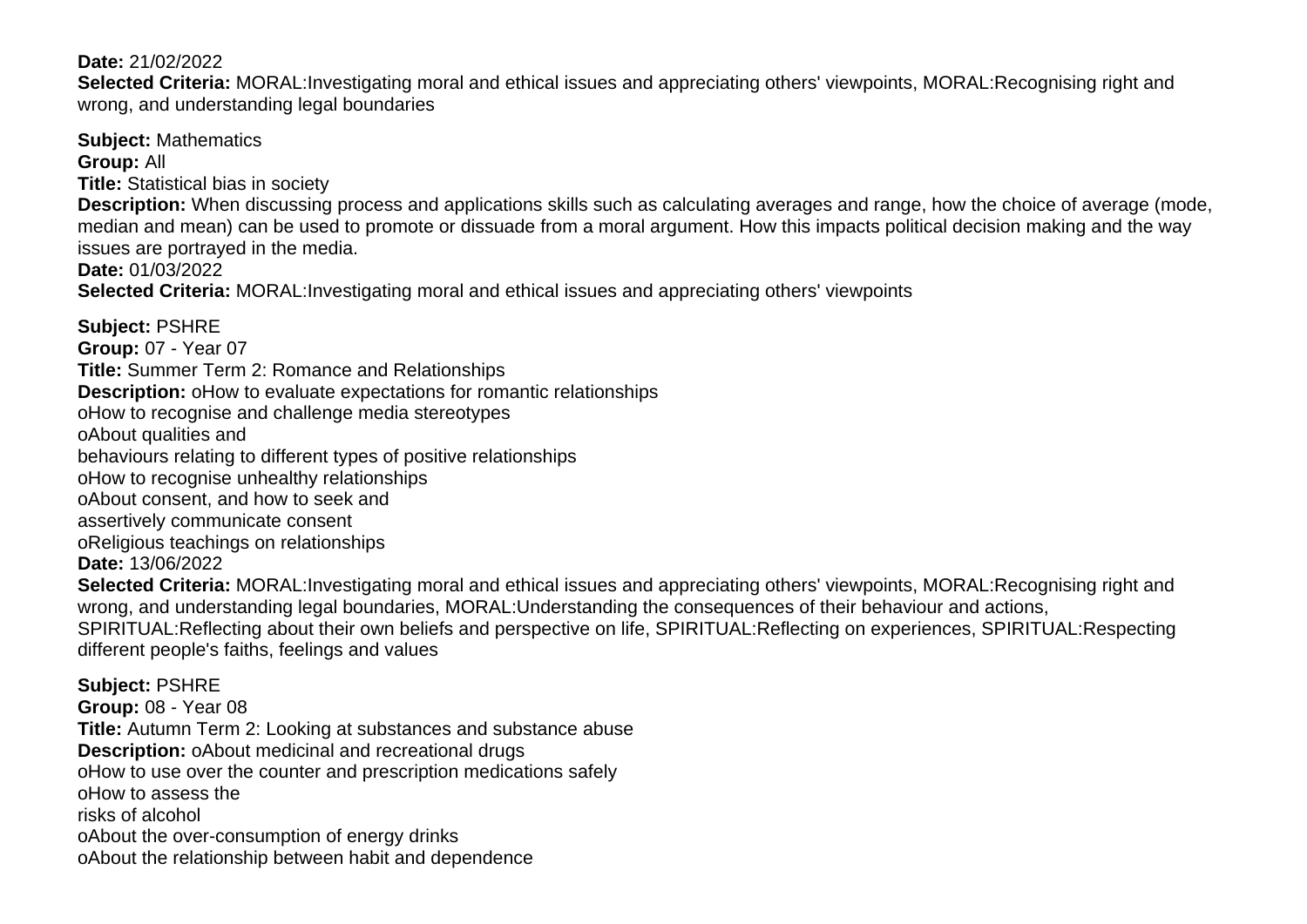o How to manage influences in relation to substance abuse o How to recognise and promote positive social norms and attitudes o Religious teachings about drugs and alcohol **Date:** 01/11/2021 **Selected Criteria:** MORAL:Investigating moral and ethical issues and appreciating others' viewpoints, MORAL:Recognising right and wrong, and understanding legal boundaries, MORAL:Understanding the consequences of their behaviour and actions, SOCIAL:Engaging with British values and contributing to life in modern Britain, SPIRITUAL:Reflecting about their own beliefs and perspective on life, SPIRITUAL:Respecting different people's faiths, feelings and values

**Subject:** PSHRE **Group:** 08 - Year 08 **Title:** Autumn Term 1: Looking after my mind **Description:** o About attitudes towards mental health o How to challenge myths and stigma o How to manage emotions o How to recognise passive, aggressive and assertive behaviour, and how to communicate assertively o About daily wellbeing o About prayer and meditation o About unhealthy coping strategies (e.g self harm and eating disorders) o About healthy coping strategies **Date:** 06/09/2021 **Selected Criteria:** MORAL:Investigating moral and ethical issues and appreciating others' viewpoints, MORAL:Recognising right and wrong, and understanding legal boundaries, MORAL:Understanding the consequences of their behaviour and actions, SPIRITUAL:Reflecting about their own beliefs and perspective on life, SPIRITUAL:Reflecting on experiences, SPIRITUAL:Respecting different people's faiths, feelings and values

**Subject:** PSHRE

**Group:** 09 - Year 09

**Title:** Summer Term 2: Looking at sex- what are the risks?

**Description:** o About the consequences of unprotected sex, including pregnancy

o About STIs, effective use of condoms and negotiating safer

sex

o Religious teachings on sex before marriage

o How the portrayal of relationships in the media and pornography might affect

expectations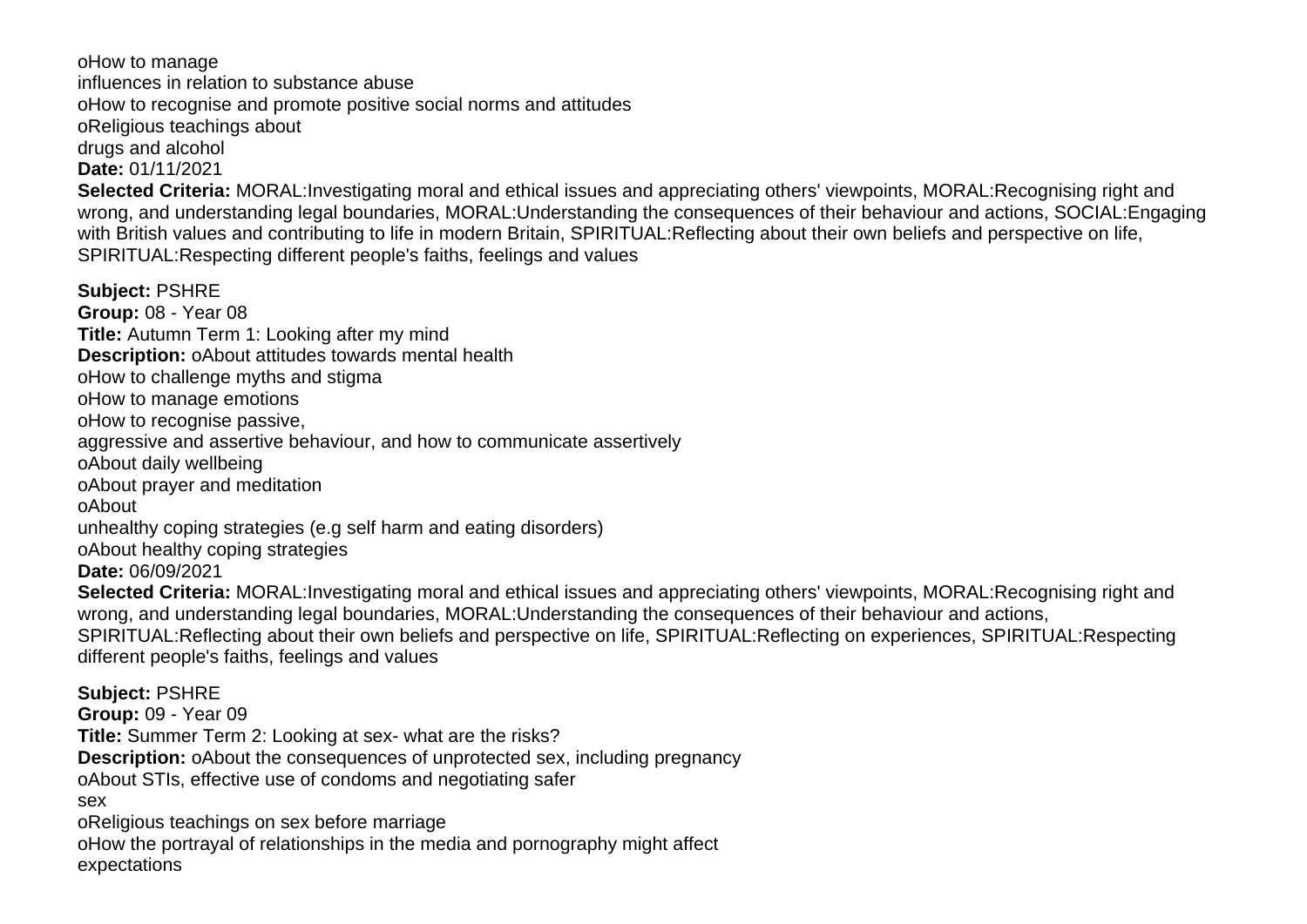o How to assess and manage risks of sending, sharing or passing on sexual images

o About the opportunities and risks of forming

and conducting relationships online

o Religious teachings on pornography and the sex industry

**Date:** 13/06/2022

**Selected Criteria:** MORAL:Investigating moral and ethical issues and appreciating others' viewpoints, MORAL:Recognising right and wrong, and understanding legal boundaries, MORAL:Understanding the consequences of their behaviour and actions, SOCIAL:Engaging with British values and contributing to life in modern Britain, SPIRITUAL:Reflecting about their own beliefs and perspective on life, SPIRITUAL:Respecting different people's faiths, feelings and values

**Subject:** PSHRE

**Group:** 09 - Year 09

**Title:** Summer Term 1: Looking at sex: consent

**Description:** o About myths and misconceptions relating to consent

o About the ethical and legal implications in relation to consent including

manipulation, coercion, and capacity to consent.

o About the continuous right to withdraw consent and capacity to consent

o How to recognise

and respond to pressure, coercion and exploitation, including reporting and accessing appropriate support

o How to recognise and challenge

victim blaming

**Date:** 18/04/2022

**Selected Criteria:** MORAL:Investigating moral and ethical issues and appreciating others' viewpoints, MORAL:Recognising right and wrong, and understanding legal boundaries, MORAL:Understanding the consequences of their behaviour and actions

**Subject:** PSHRE **Group:** 09 - Year 09 **Title:** Spring Term 2: Looking at sex - making my own choices **Description:** o About relationship values and the role of pleasure in relationships o About myths, assumptions, misconceptions and social norms about sex, gender and relationships o About readiness for sexual activity, the choice to delay sex, or enjoy intimacy without sex o About asexuality, abstinence and celibacy o Religious reasons for celibacy and abstinence o Religious teachings on sexuality and gender **Date:** 28/02/2022 **Selected Criteria:** MORAL:Investigating moral and ethical issues and appreciating others' viewpoints, MORAL:Understanding the

consequences of their behaviour and actions, SOCIAL:Engaging with British values and contributing to life in modern Britain,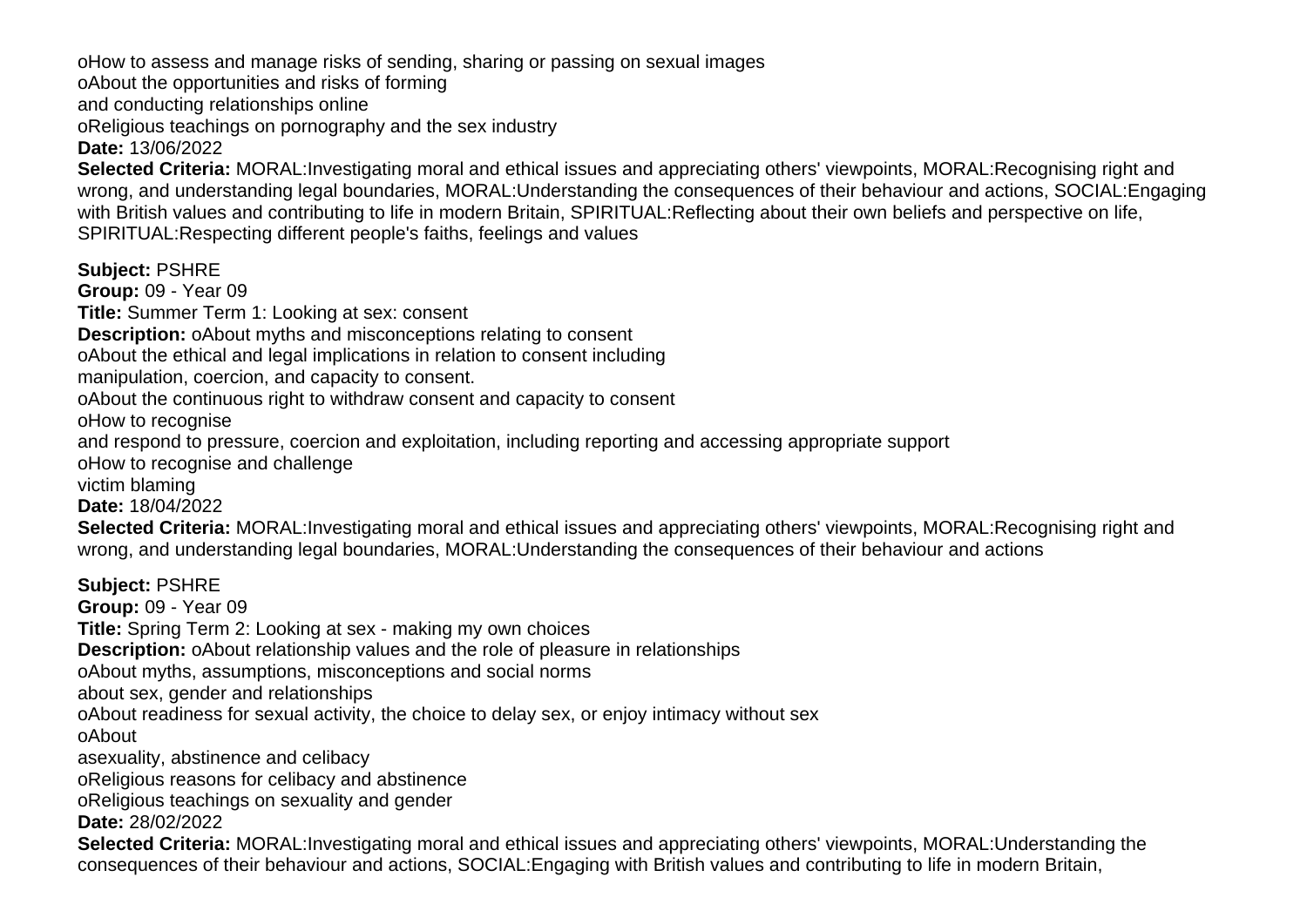SPIRITUAL:Reflecting about their own beliefs and perspective on life, SPIRITUAL:Respecting different people's faiths, feelings and values

**Subject:** PSHRE **Group:** 09 - Year 09 **Title:** Spring Term 1: Looking after my money **Description:** o How to effectively budget and evaluate savings options o How to manage risk in relation to financial activities o How to prevent and manage debt, including understanding credit rating and pay day lending o About the relationship between gambling and debt o Strategies for managing influences relating to gambling, including online o How thinking errors e.g. gambler's fallacy, can increase susceptability to gambling **Date:** 03/01/2022 **Selected Criteria:** MORAL:Investigating moral and ethical issues and appreciating others' viewpoints, MORAL:Recognising right and wrong, and understanding legal boundaries, MORAL:Understanding the consequences of their behaviour and actions, SPIRITUAL:Reflecting about their own beliefs and perspective on life **Subject:** PSHRE **Group:** 09 - Year 09 **Title:** Autumn Term 1&2 : Looking after my Body **Description:** o About the relationship between physical and mental health o About balancing work, leisure, exercise and sleep o How to make informed healthy eating choices o About positive social norms in relation to drug and alcohol use o About legal and health risks in relation to drug and alcohol use o To take increased responsibility for physical health, including testicular self examination o Religious beliefs about caring for the body o To make independent health choices o How to seek help for substance use and addiction **Date:** 06/09/2021 **Selected Criteria:** MORAL:Investigating moral and ethical issues and appreciating others' viewpoints, MORAL:Recognising right and wrong, and understanding legal boundaries, MORAL:Understanding the consequences of their behaviour and actions, SOCIAL:Engaging with British values and contributing to life in modern Britain, SPIRITUAL:Reflecting about their own beliefs and perspective on life,

SPIRITUAL:Reflecting on experiences, SPIRITUAL:Respecting different people's faiths, feelings and values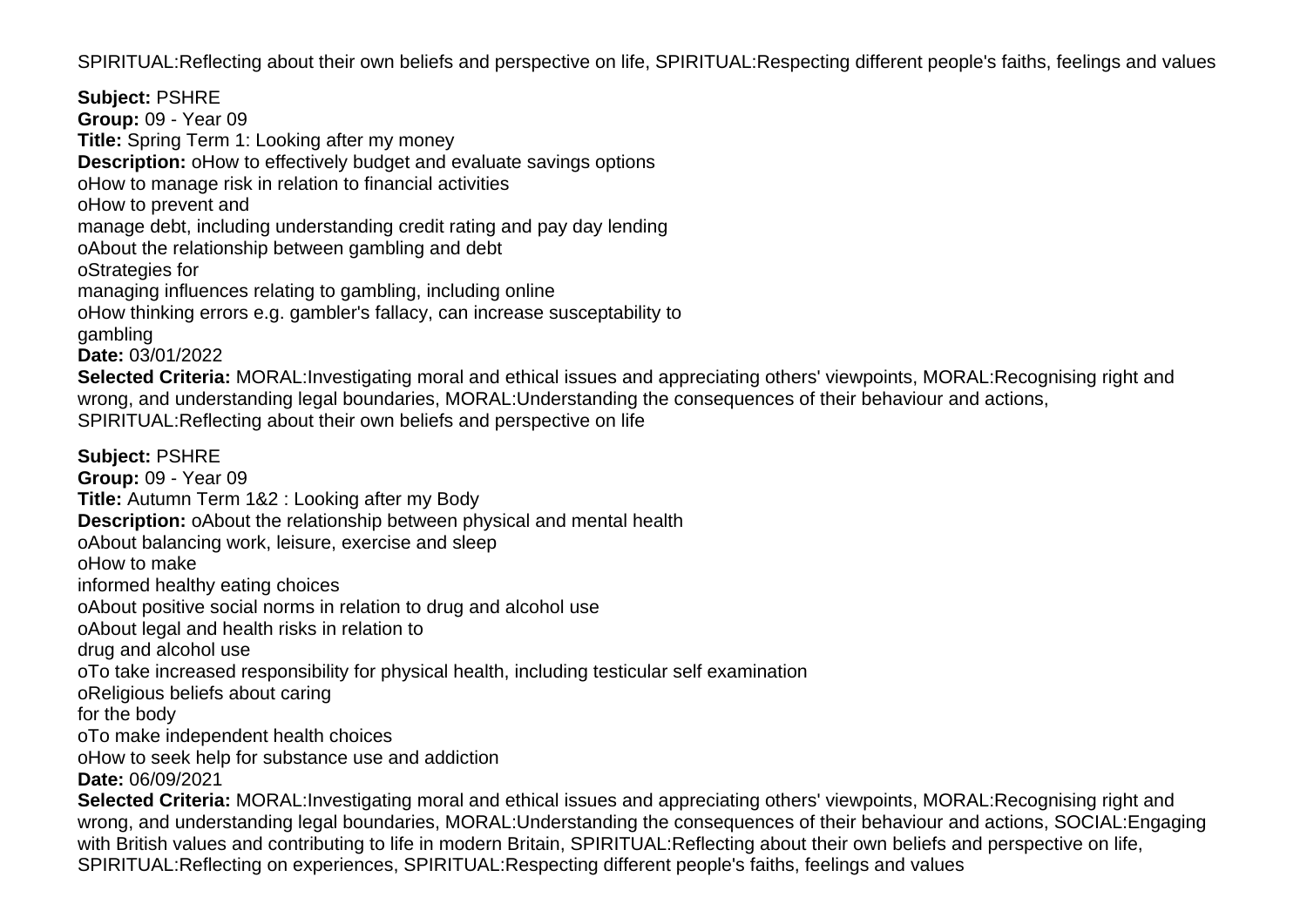**Subject:** PSHRE

**Group:** 10 - Year 10

**Title:** Spring Term 2: Looking at Myself: My Mind my rules

**Description:** o How to manage mental health challenges during adolescence

o About the signs of emotional or mental ill-health

o How to reframe

negative thinking

o Strategies to promote mental health and emotional wellbeing

o Religious teachings on mental and spiritual health (retreat,

spiritual direction etc)

o About the portrayal of mental health in the media

o How to challenge stigma, stereotypes and misinformation about mental health

o How to access support and treatment for mental ill health

**Date:** 28/02/2022

**Selected Criteria:** MORAL:Investigating moral and ethical issues and appreciating others' viewpoints, MORAL:Understanding the consequences of their behaviour and actions, SPIRITUAL:Reflecting about their own beliefs and perspective on life, SPIRITUAL:Reflecting on experiences, SPIRITUAL:Respecting different people's faiths, feelings and values

**Subject:** PSHRE

**Group:** 10 - Year 10

**Title:** Spring Term 1: Looking at myself - my body my rules

**Description:** o How to manage influences on body image

o About the importance of screening and how to perform self examination

o About FGM

and how to access help and support

o How to recognise and respond to inappropriate and unwanted contact

**Date:** 03/01/2022

**Selected Criteria:** MORAL:Investigating moral and ethical issues and appreciating others' viewpoints, MORAL:Recognising right and wrong, and understanding legal boundaries, MORAL:Understanding the consequences of their behaviour and actions,

SPIRITUAL:Reflecting about their own beliefs and perspective on life, SPIRITUAL:Reflecting on experiences, SPIRITUAL:Respecting different people's faiths, feelings and values

**Subject:** School events **Group:** All **Title:** Parent's Consultations **Description:** Students are able to attend all consultation evens with parents. **Date:** 06/09/2021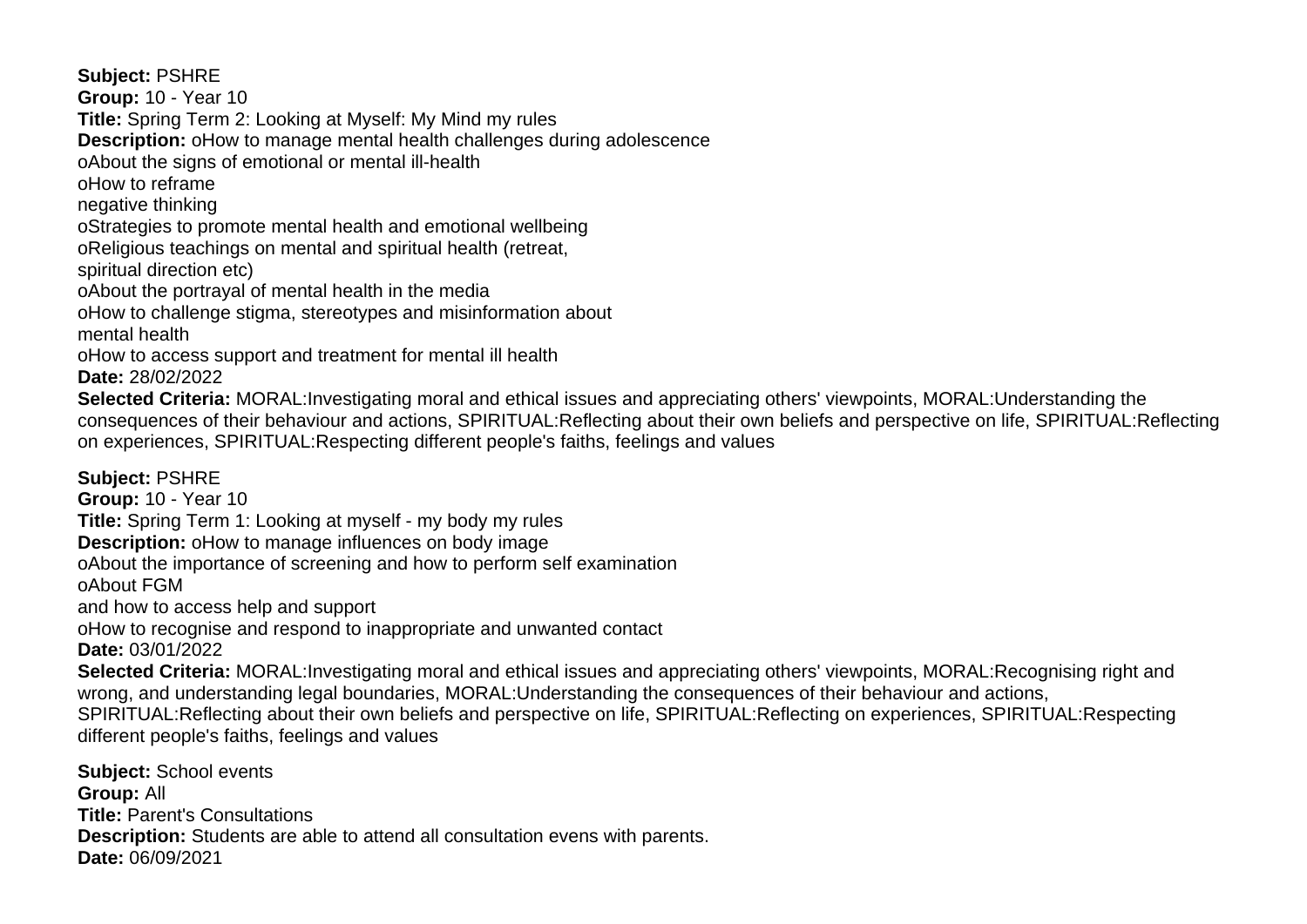**Selected Criteria:** MORAL:Investigating moral and ethical issues and appreciating others' viewpoints, MORAL:Recognising right and wrong, and understanding legal boundaries, MORAL:Understanding the consequences of their behaviour and actions, SOCIAL:Using a range of social skills in different contexts, SOCIAL:Volunteering, cooperating with others and resolving conflicts, SPIRITUAL:Reflecting about their own beliefs and perspective on life, SPIRITUAL:Reflecting on experiences

**Subject:** Science **Group:** 10 - Year 10 **Title:** CP6 Radioactivity **Description:** The dangers of radioactivity and how it has ben used for 'assassinations' (Alexander Litvinenko) **Date:** 01/03/2022 **Selected Criteria:** MORAL:Investigating moral and ethical issues and appreciating others' viewpoints, MORAL:Recognising right and

wrong, and understanding legal boundaries, SOCIAL:Volunteering, cooperating with others and resolving conflicts

**Subject:** Science **Group:** 10 - Year 10 **Title:** CB2 Cells and control

**Description:** In this topic we look at stem cells (embryonic and adult) and discuss organ donation. We discuss how stem cells can be used for healing damage and the alternatives. The ethics of using embryos and religious beliefs around them and the right to life. **Date:** 01/09/2021

**Selected Criteria:** MORAL:Investigating moral and ethical issues and appreciating others' viewpoints, MORAL:Recognising right and wrong, and understanding legal boundaries, MORAL:Understanding the consequences of their behaviour and actions, SOCIAL:Engaging with British values and contributing to life in modern Britain, SOCIAL:Using a range of social skills in different contexts, SOCIAL:Volunteering, cooperating with others and resolving conflicts, SPIRITUAL:Respecting different people's faiths, feelings and values

**Subject:** Student Leadership

**Group:** selected students

**Title:** Student Council

**Description:** Elected students form each year group work alongside staff to act as student body spokespersons and help drive school improvement.

**Date:** 13/10/2021

**Selected Criteria:** MORAL:Investigating moral and ethical issues and appreciating others' viewpoints, MORAL:Understanding the consequences of their behaviour and actions, SOCIAL:Using a range of social skills in different contexts, SOCIAL:Volunteering, cooperating with others and resolving conflicts, SPIRITUAL:Reflecting about their own beliefs and perspective on life, SPIRITUAL:Reflecting on experiences, SPIRITUAL:Respecting different people's faiths, feelings and values, SPIRITUAL:Using imagination and creativity in learning

**Subject:** Student Leadership **Group:** selected students **Title:** Form Captains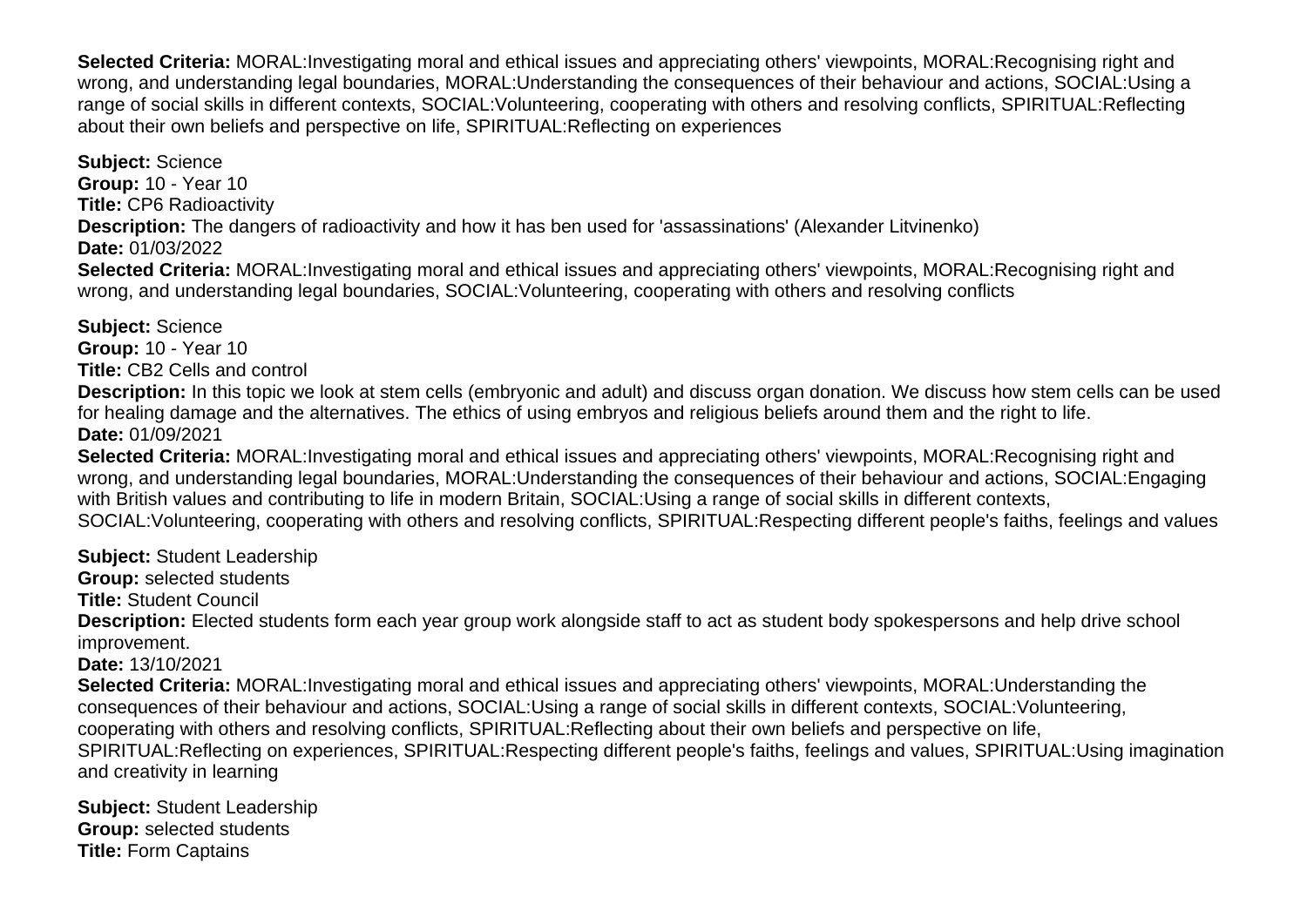**Description:** Each tutor groups elects a tutor captain to help lead in school and sporting events.

**Date:** 06/09/2021

**Selected Criteria:** MORAL:Investigating moral and ethical issues and appreciating others' viewpoints, MORAL:Recognising right and wrong, and understanding legal boundaries, MORAL:Understanding the consequences of their behaviour and actions, SOCIAL:Engaging with British values and contributing to life in modern Britain, SOCIAL:Using a range of social skills in different contexts, SOCIAL:Volunteering, cooperating with others and resolving conflicts, SPIRITUAL:Reflecting on experiences, SPIRITUAL:Using imagination and creativity in learning

**Subject:** Student Leadership

**Group:** selected students

**Title:** House Captains

**Description:** Each tutor groups elects a tutor captain to help lead in school and sporting events.

**Date:** 06/09/2021

**Selected Criteria:** MORAL:Investigating moral and ethical issues and appreciating others' viewpoints, MORAL:Recognising right and wrong, and understanding legal boundaries, MORAL:Understanding the consequences of their behaviour and actions, SOCIAL:Engaging with British values and contributing to life in modern Britain, SOCIAL:Using a range of social skills in different contexts, SOCIAL:Volunteering, cooperating with others and resolving conflicts, SPIRITUAL:Reflecting on experiences, SPIRITUAL:Using imagination and creativity in learning

**Subject:** Tutorial **Group:** All **Title:** Week 28: Peer Pressure **Description:** .

**Date:** 25/04/2022

**Selected Criteria:** MORAL:Investigating moral and ethical issues and appreciating others' viewpoints, MORAL:Recognising right and wrong, and understanding legal boundaries, SOCIAL:Using a range of social skills in different contexts, SOCIAL:Volunteering, cooperating with others and resolving conflicts, SPIRITUAL:Reflecting about their own beliefs and perspective on life, SPIRITUAL:Reflecting on experiences, SPIRITUAL:Respecting different people's faiths, feelings and values

**Subject:** Tutorial **Group:** All **Title:** Week 23: Say Thank you. **Description:** .

**Date:** 03/03/2022

**Selected Criteria:** MORAL:Investigating moral and ethical issues and appreciating others' viewpoints, MORAL:Understanding the consequences of their behaviour and actions, SPIRITUAL:Reflecting about their own beliefs and perspective on life, SPIRITUAL:Reflecting on experiences

**Subject:** Tutorial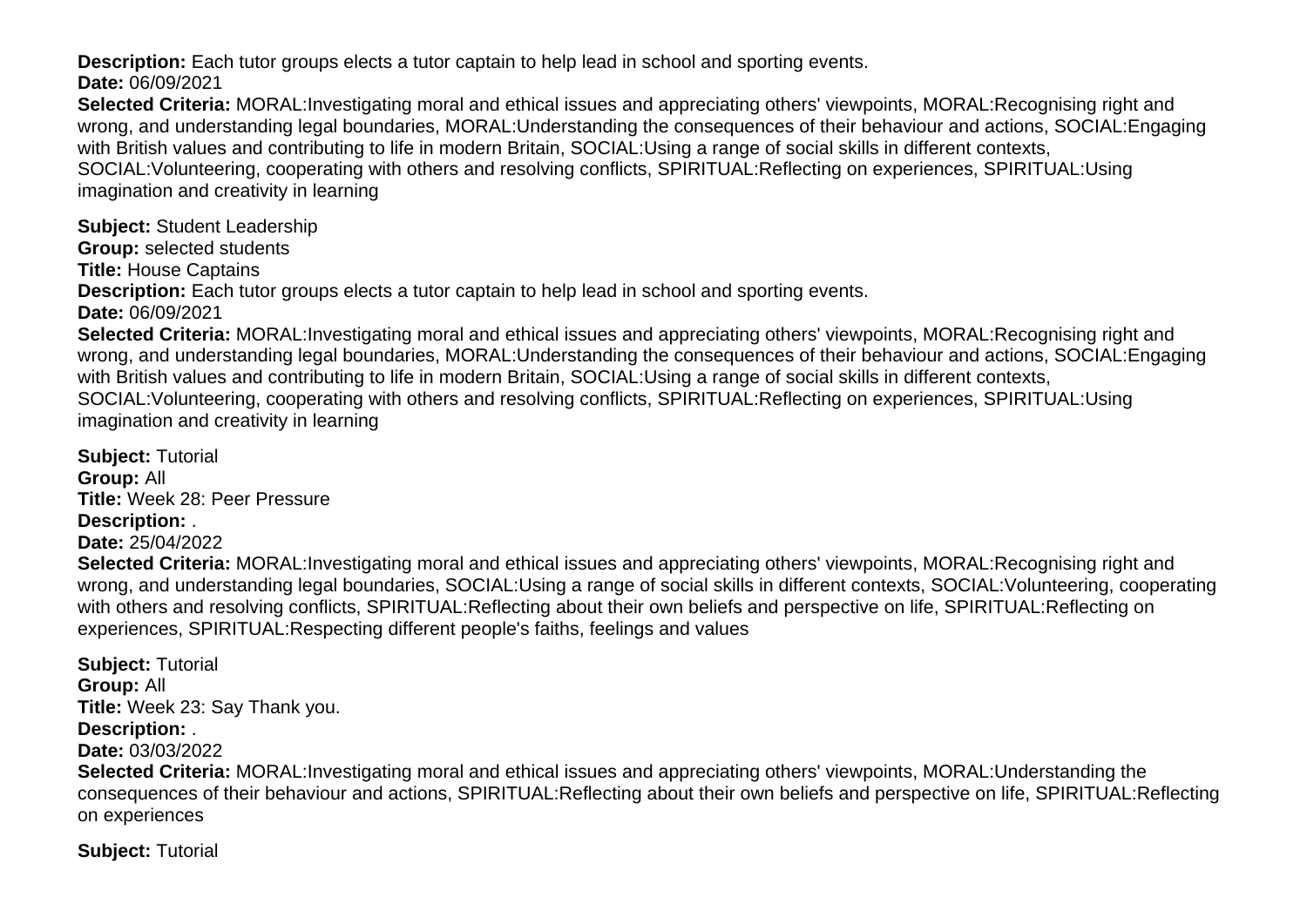**Group:** All **Title:** Week 19: RRR **Description:** . **Date:** 14/02/2022 **Selected Criteria:** MORAL:Investigating moral and ethical issues and appreciating others' viewpoints, MORAL:Recognising right and wrong, and understanding legal boundaries, MORAL:Understanding the consequences of their behaviour and actions, SPIRITUAL:Reflecting about their own beliefs and perspective on life, SPIRITUAL:Reflecting on experiences **Subject:** Tutorial **Group:** All

**Title:** Week 18: E Safety

**Description:** .

**Date:** 07/02/2022

**Selected Criteria:** MORAL:Investigating moral and ethical issues and appreciating others' viewpoints, MORAL:Recognising right and wrong, and understanding legal boundaries, MORAL:Understanding the consequences of their behaviour and actions, SOCIAL:Using a range of social skills in different contexts, SOCIAL:Volunteering, cooperating with others and resolving conflicts, SPIRITUAL:Reflecting on experiences, SPIRITUAL:Respecting different people's faiths, feelings and values

**Subject:** Tutorial **Group:** All **Title:** Week 16: Student complaint procedures **Description:** . **Date:** 24/01/2022 **Selected Criteria:** MORAL:Investigating moral and ethical issues and appreciating others' viewpoints, MORAL:Recognising right and wrong, and understanding legal boundaries, MORAL:Understanding the consequences of their behaviour and actions, SOCIAL:Volunteering, cooperating with others and resolving conflicts, SPIRITUAL:Reflecting on experiences

**Subject:** Tutorial **Group:** All **Title:** Week 15: Happiness and Positivity **Description:** . **Date:** 17/01/2022

**Selected Criteria:** MORAL:Investigating moral and ethical issues and appreciating others' viewpoints, MORAL:Recognising right and wrong, and understanding legal boundaries, MORAL:Understanding the consequences of their behaviour and actions, SOCIAL:Engaging with British values and contributing to life in modern Britain, SOCIAL:Volunteering, cooperating with others and resolving conflicts, SPIRITUAL:Reflecting about their own beliefs and perspective on life, SPIRITUAL:Reflecting on experiences

**Subject:** Tutorial **Group:** All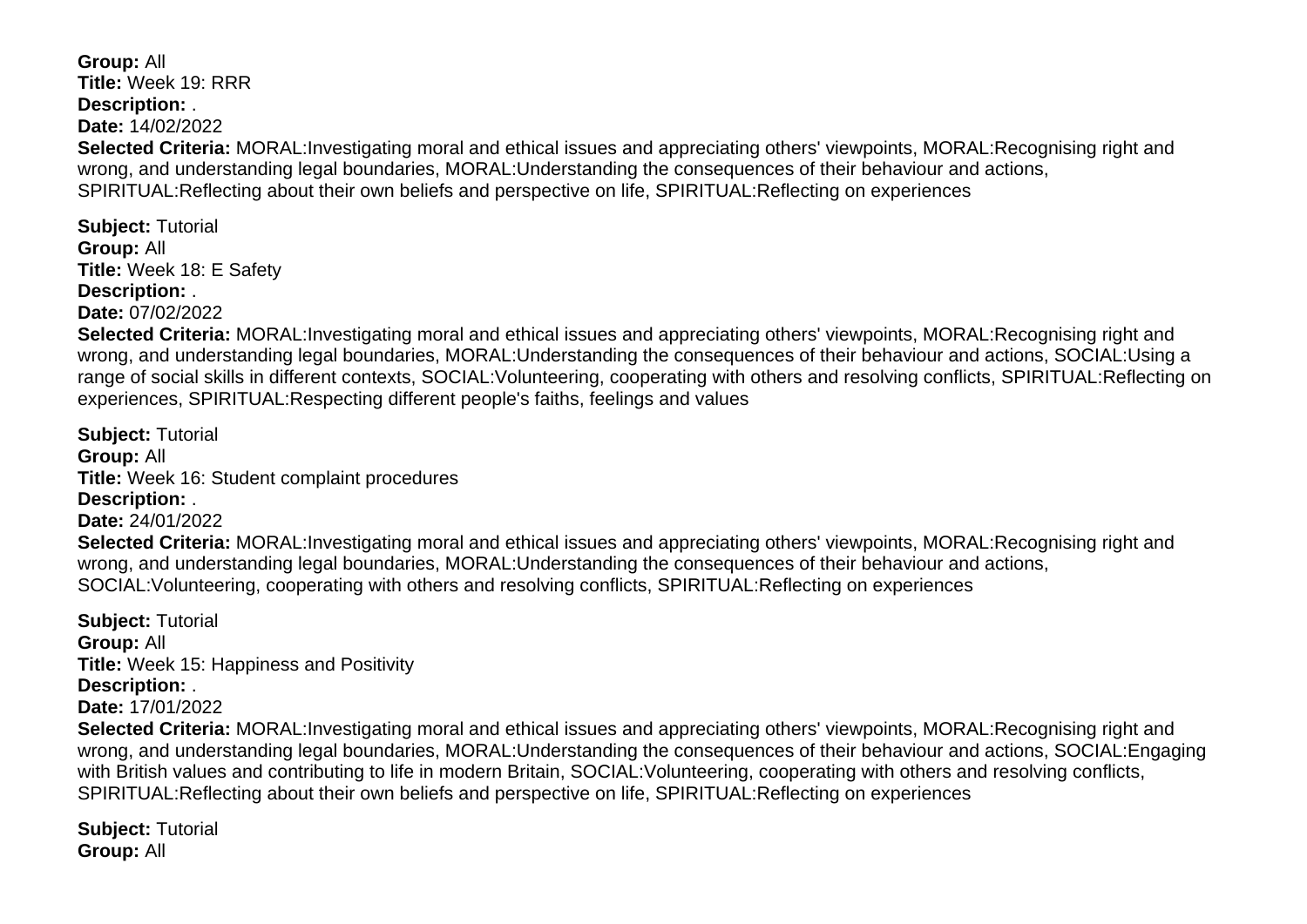**Title:** Week 10: Homophobia

**Description:** .

**Attachments:** Equal Opportunities Addressing Homophobic Bullying Lesson RDB.pptx

**Date:** 22/11/2021

**Selected Criteria:** MORAL:Investigating moral and ethical issues and appreciating others' viewpoints, MORAL:Recognising right and wrong, and understanding legal boundaries, SOCIAL:Engaging with British values and contributing to life in modern Britain, SPIRITUAL:Reflecting about their own beliefs and perspective on life, SPIRITUAL:Respecting different people's faiths, feelings and values

**Subject:** - Assemblies **Group:** All **Title:** Practising Kindness **Description:** 3 assemblies exploring this theme **Date:** 20/09/2021 **Selected Criteria:** MORAL:Recognising right and wrong, and understanding legal boundaries, MORAL:Understanding the consequences of their behaviour and actions, SOCIAL:Using a range of social skills in different contexts, SPIRITUAL:Reflecting on experiences

**Subject:** - Assemblies **Group:** All **Title:** You are Responsible for what happens to you3 assemblies exploring this theme **Description:** 3 assemblies exploring this theme **Date:** 13/09/2021 **Selected Criteria:** MORAL:Recognising right and wrong, and understanding legal boundaries, MORAL:Understanding the consequences of their behaviour and actions, SPIRITUAL:Reflecting about their own beliefs and perspective on life, SPIRITUAL:Reflecting on experiences

**Subject:** - Trips & Excursions **Group:** selected students **Title:** Farm Trip **Description:** Students taking cattle to J24. **Date:** 17/01/2022

**Selected Criteria:** MORAL:Recognising right and wrong, and understanding legal boundaries, MORAL:Understanding the consequences of their behaviour and actions, SOCIAL:Using a range of social skills in different contexts, SOCIAL:Volunteering, cooperating with others and resolving conflicts, SPIRITUAL:Using imagination and creativity in learning

**Subject:** - Trips & Excursions **Group:** selected students **Title:** Farm Trip **Description:** Students taking cattle to J24. **Date:** 17/01/2022 **Selected Criteria:** MORAL:Recognising right and wrong, and understanding legal boundaries, MORAL:Understanding the consequences of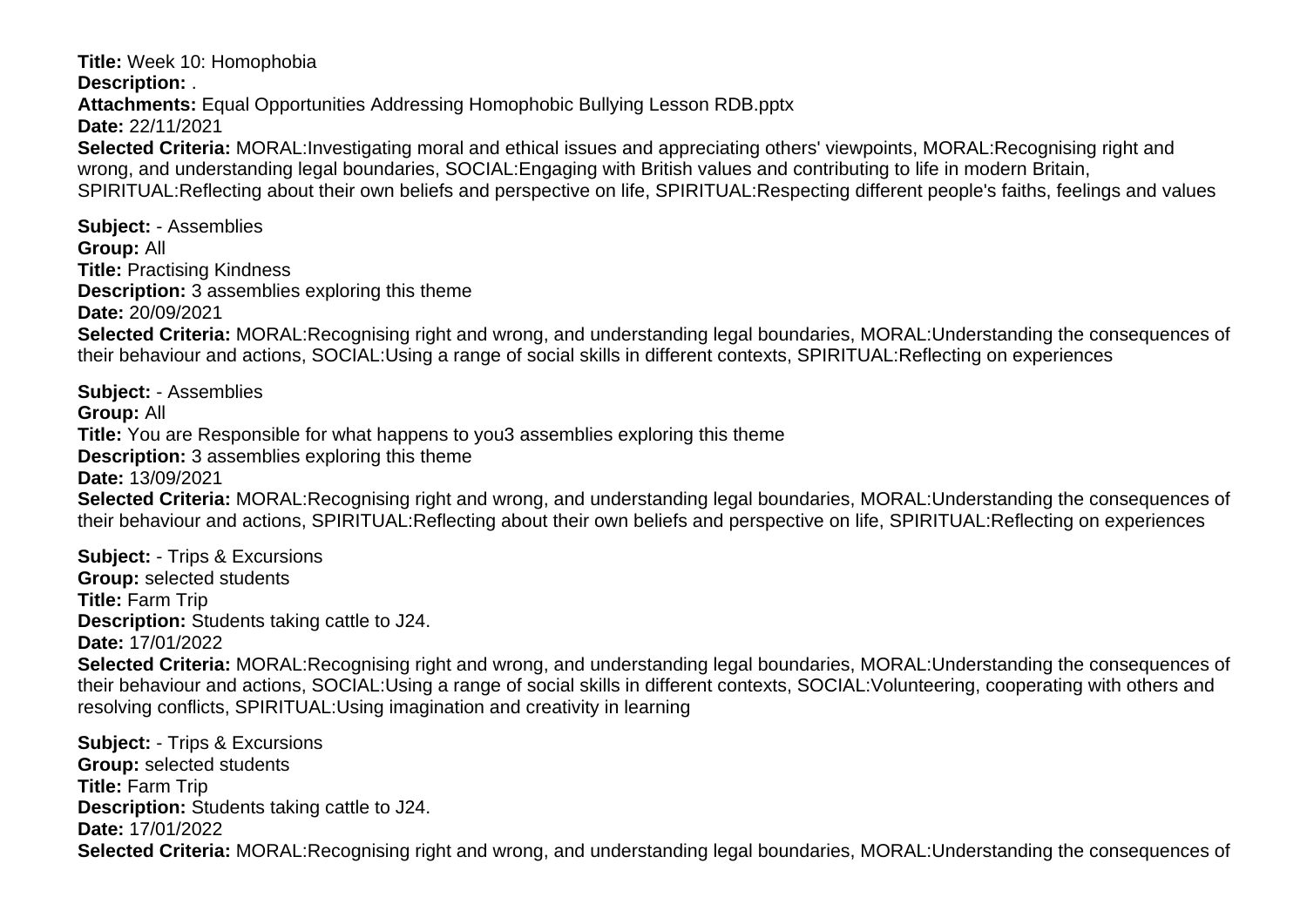their behaviour and actions, SOCIAL:Using a range of social skills in different contexts, SOCIAL:Volunteering, cooperating with others and resolving conflicts, SPIRITUAL:Using imagination and creativity in learning

**Subject:** Agriculture/LB **Group:** 07 - Year 07 **Title:** Health and Safety **Description:** Students are introduced to the hazards of the farm, these include: Using Chemicals, Handling Large Livestock, Using machinery and PTO safety. These are through practical activities. **Date:** 06/09/2021 **Selected Criteria:** MORAL:Recognising right and wrong, and understanding legal boundaries, MORAL:Understanding the consequences of their behaviour and actions, SOCIAL:Volunteering, cooperating with others and resolving conflicts, SPIRITUAL:Experiencing enjoyment and fascination in learning, SPIRITUAL:Reflecting on experiences **Subject:** Agriculture/LB **Group:** 07 - Year 07

**Title:** Health and Safety **Description:** Students are introduced to the hazards of the farm, these include: Using Chemicals, Handling Large Livestock, Using machinery and PTO safety. These are through practical activities. **Date:** 06/09/2021

**Selected Criteria:** MORAL:Recognising right and wrong, and understanding legal boundaries, MORAL:Understanding the consequences of their behaviour and actions, SOCIAL:Volunteering, cooperating with others and resolving conflicts, SPIRITUAL:Experiencing enjoyment and fascination in learning, SPIRITUAL:Reflecting on experiences

**Subject:** Agriculture/LB **Group:** 08 - Year 08 **Title:** Beef Production **Description:** students gain understanding of breeds, production systems, products and UK standards. Comparison of intensive and extensive systems. **Date:** 18/10/2021 **Selected Criteria:** MORAL:Recognising right and wrong, and understanding legal boundaries, MORAL:Understanding the consequences of their behaviour and actions, SOCIAL:Using a range of social skills in different contexts, SPIRITUAL:Reflecting on experiences

**Subject:** Agriculture/LB **Group:** 09 - Year 09 **Title:** Tractor Driving **Description:** In year 9 students are taught how to drive a tractor and use implements. Students legally have to be 13 years old to be in the tractor. Students are not permitted to use the PTO as the legal age requirement is 16 years. **Date:** 01/02/2022 **Selected Criteria:** MORAL:Recognising right and wrong, and understanding legal boundaries, MORAL:Understanding the consequences of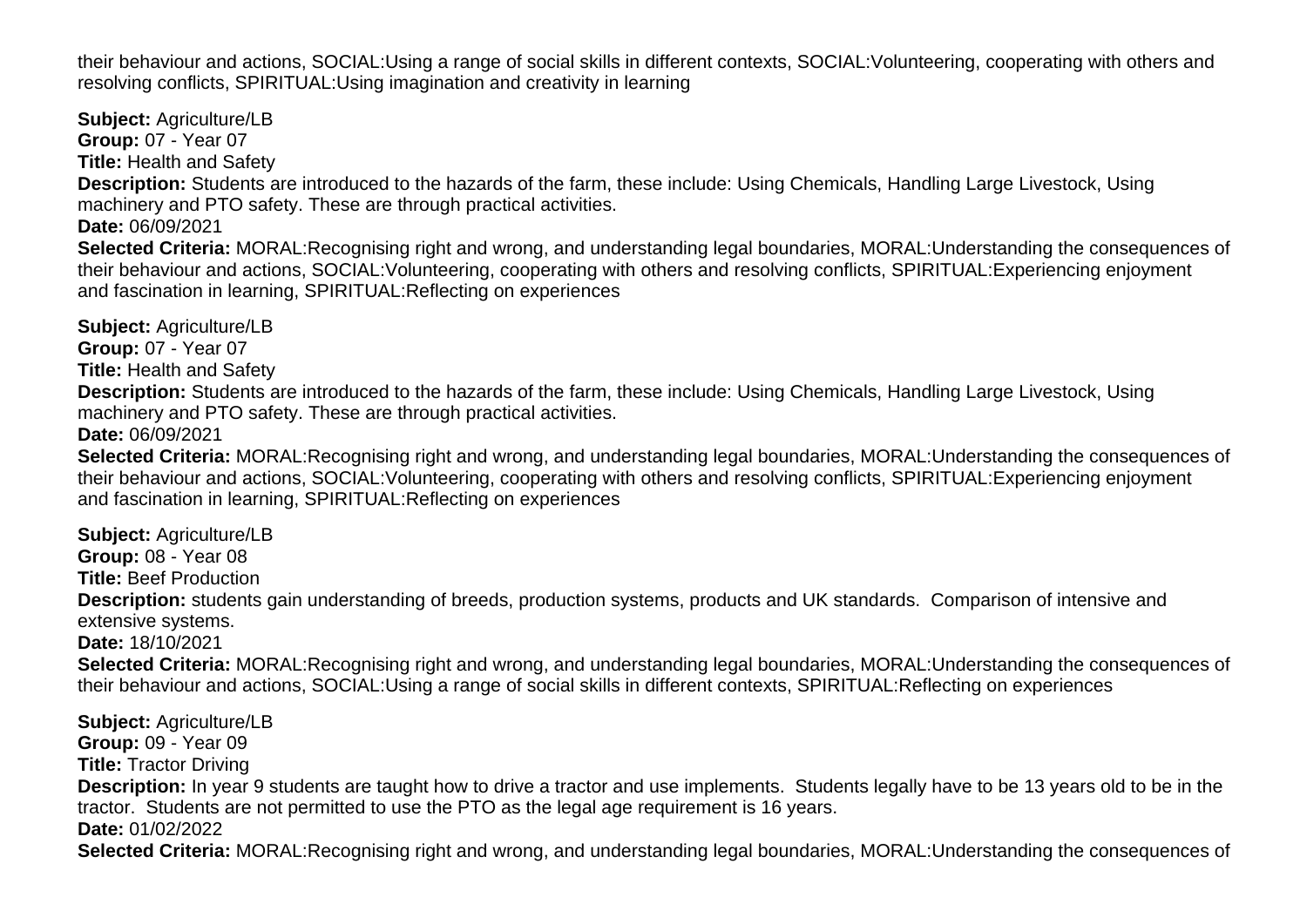their behaviour and actions, SOCIAL:Using a range of social skills in different contexts, SPIRITUAL:Experiencing enjoyment and fascination in learning

**Subject:** Agriculture/LB **Group:** 10 - Year 10 **Title:** Spring 2: Technology **Description:** Modern advances in agriculture and horticulture. What is happening in the industry and why. **Date:** 28/02/2022 **Selected Criteria:** MORAL:Recognising right and wrong, and understanding legal boundaries, SOCIAL:Using a range of social skills in different contexts, SOCIAL:Volunteering, cooperating with others and resolving conflicts, SPIRITUAL:Reflecting about their own beliefs and perspective on life, SPIRITUAL:Reflecting on experiences, SPIRITUAL:Using imagination and creativity in learning

**Subject:** Art and Design

**Group:** 07 - Year 07

**Title:** Fish scheme of work looking at textures in 2D and 3D comtexts

**Description:** over 6 weeks, students develop understanding of texture in 2D (eg. painting techniques, drawing, untraditional textures like salt and rice) and 3D, looking at building up scale textures using paper.

**Date:** 03/01/2022

**Selected Criteria:** MORAL:Recognising right and wrong, and understanding legal boundaries, MORAL:Understanding the consequences of their behaviour and actions, SOCIAL:Using a range of social skills in different contexts, SOCIAL:Volunteering, cooperating with others and resolving conflicts, SPIRITUAL:Experiencing enjoyment and fascination in learning, SPIRITUAL:Reflecting on experiences, SPIRITUAL:Using imagination and creativity in learning

**Subject:** Boarding

**Group:** Boarders

**Title:** Shopping Trips

**Description:** All boarders can go to the local village to go to the local shops which provides an opportunity for boys to develop real world social skills as well as other skills, money management etc.

**Date:** 06/02/2022

**Selected Criteria:** MORAL:Recognising right and wrong, and understanding legal boundaries, SOCIAL:Using a range of social skills in different contexts

**Subject:** Drama **Group:** 07 - Year 07 **Title:** Castaway Project **Description:** -Straight away boys are thinking creatively, engaged, and expressing themselves through owner-ship of their project.

- Working collaboratively enables compromise and social development. Thus resilience, responsibility and resourcefulness are promoted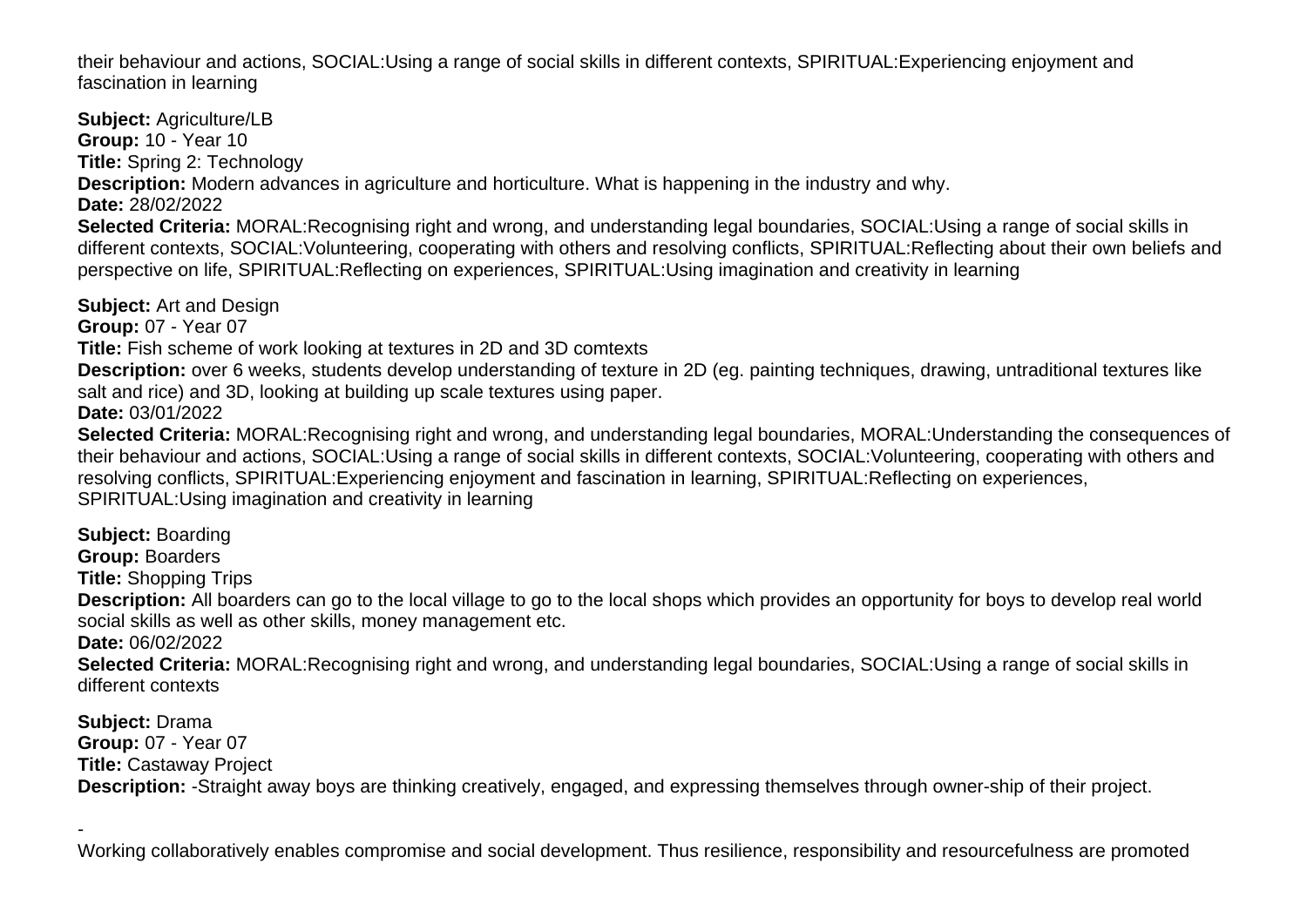and encouraged **Date:** 06/02/2022

**Selected Criteria:** MORAL:Recognising right and wrong, and understanding legal boundaries, SOCIAL:Using a range of social skills in different contexts, SOCIAL:Volunteering, cooperating with others and resolving conflicts, SPIRITUAL:Experiencing enjoyment and fascination in learning, SPIRITUAL:Respecting different people's faiths, feelings and values, SPIRITUAL:Using imagination and creativity in learning

**Subject:** English **Group:** 11 - Year 11 **Title:** English Breakfast Sessions **Description:** Students in Year 11 attend twice weekly breakfast sessions to learn revision techniques and key content. **Date:** 03/01/2022 **Selected Criteria:** MORAL:Recognising right and wrong, and understanding legal boundaries, MORAL:Understanding the consequences of their behaviour and actions, SOCIAL:Using a range of social skills in different contexts, SPIRITUAL:Reflecting on experiences

**Subject:** ICT **Group:** 10 - Year 10 **Title:** Computing Laws **Description:** In Y10 and 11 Computer Science we look at the following laws, Copyright, Data Protection and the Computer Misuse Act. **Date:** 01/03/2022 **Selected Criteria:** MORAL:Recognising right and wrong, and understanding legal boundaries, MORAL:Understanding the consequences of their behaviour and actions

**Subject:** Mathematics

**Group:** 09 - Year 09

**Title:** Percentages

**Description:** All aspects of percentages covered depending on ability : simple percentages of quantities, complex percentages of quantities (with a calculator), using multipliers to find increases and decreases, simple and compound interest (including relating to the financial world), repeated percentage change, reverse percentages.

**Date:** 06/09/2021

**Selected Criteria:** MORAL:Recognising right and wrong, and understanding legal boundaries, SOCIAL:Engaging with British values and contributing to life in modern Britain, SPIRITUAL:Experiencing enjoyment and fascination in learning

**Subject:** PSHRE

**Group:** 07 - Year 07

**Title:** Spring Term 2: Looking to the futire - what are my aims?

Description: o How to be enterprising, including skills of problem-solving, communication, teamwork, leadership, risk-management and creativity

o About a broad range of careers and the abilities and qualities required for different careers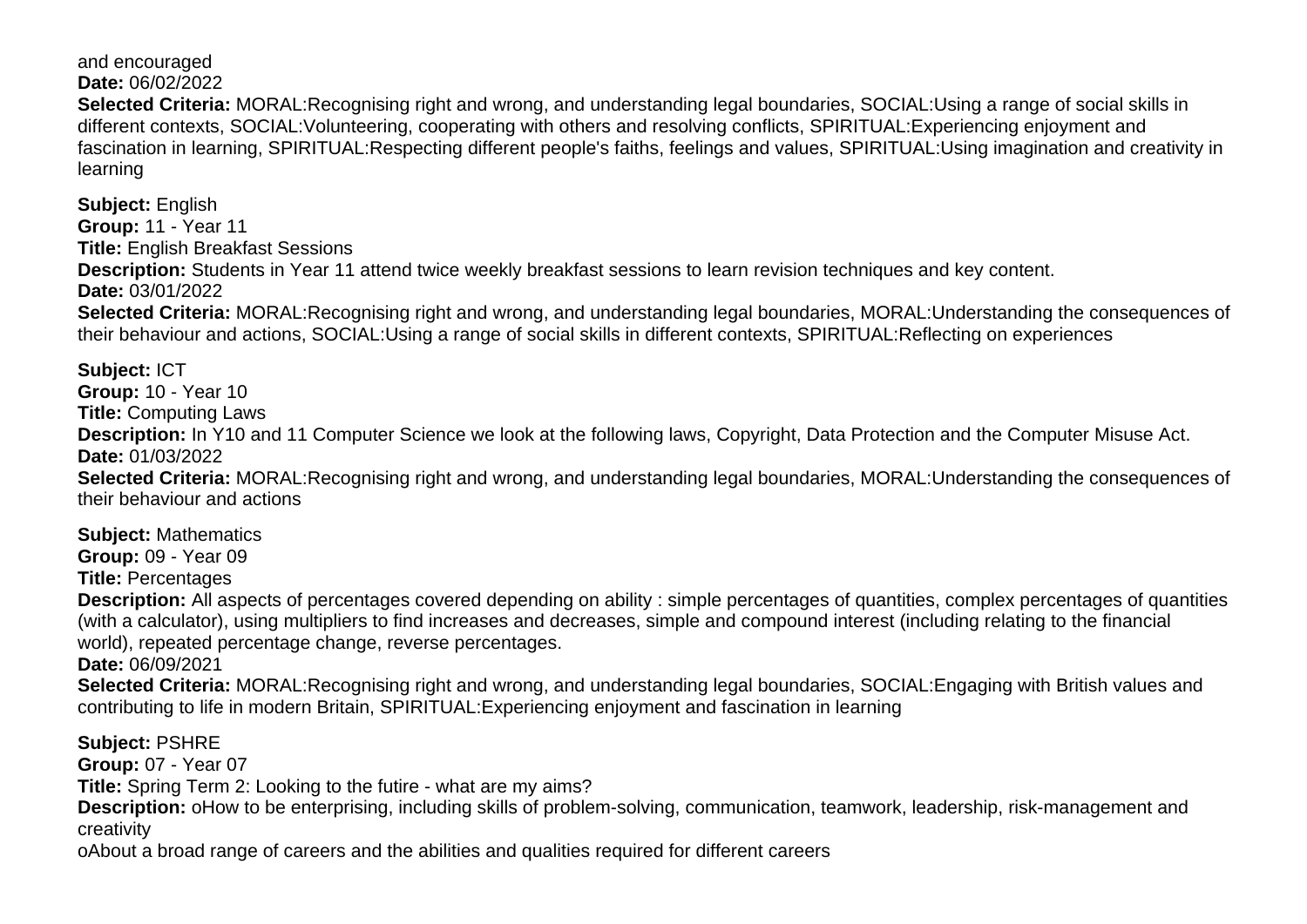o About equality of opportunity o How to challenge stereotypes, broaden their horizons and how to identify future career aspirations o About the link between values and careers choices o About ethical and unethical business practices and consumerism o About saving, spending and budgeting o How to make safe financial choices o How to manage risk taking behaviour **Date:** 01/03/2022 **Selected Criteria:** MORAL:Recognising right and wrong, and understanding legal boundaries, MORAL:Understanding the consequences of their behaviour and actions, SOCIAL:Engaging with British values and contributing to life in modern Britain, SPIRITUAL:Reflecting about their own beliefs and perspective on life **Subject:** PSHRE **Group:** 10 - Year 10 **Title:** Autumn Term 1 &2: Looking to the future work and careers **Description:** 10. Looking to the future - work and career o Work experience o About opportunities in learning and work o Strategies for overcoming challenges or adversity o About responsibilities in the workplace o How to manage practical problems and health and safety o How to set and achieve SMART targets o Effective revision techniques and strategies o How to evaluate strengths and interests in relation to career development o About application processes, including writing CVs, personal statements and interview technique **Date:** 06/09/2021 **Selected Criteria:** MORAL:Recognising right and wrong, and understanding legal boundaries, MORAL:Understanding the consequences of their behaviour and actions, SOCIAL:Engaging with British values and contributing to life in modern Britain, SPIRITUAL:Reflecting about their own beliefs and perspective on life, SPIRITUAL:Reflecting on experiences

**Subject:** PSHRE **Group:** 11 - Year 11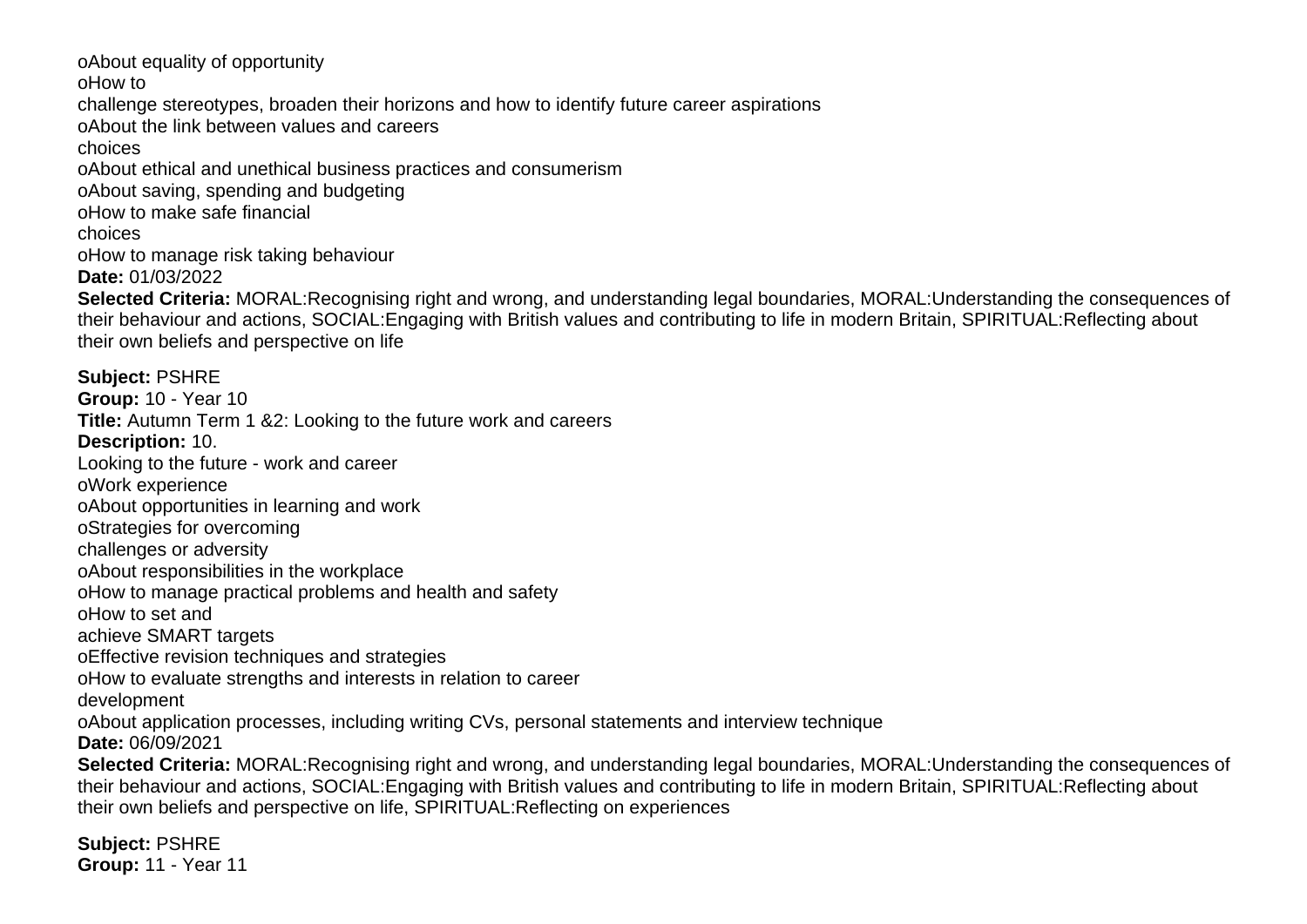**Title:** Autumn Term 1: Looking to the future- Life after Brymore **Description:** o About options post 16 and career pathways o About application processes, including writing CVs, personal statements and interview techniques o About rights, responsibilities and challenges in relation to working part time and studying o How to manage work/life balance **Date:** 06/09/2021 **Selected Criteria:** MORAL:Recognising right and wrong, and understanding legal boundaries, MORAL:Understanding the consequences of

their behaviour and actions, SOCIAL:Engaging with British values and contributing to life in modern Britain, SOCIAL:Using a range of social skills in different contexts, SPIRITUAL:Reflecting about their own beliefs and perspective on life, SPIRITUAL:Reflecting on experiences

**Subject:** School events

**Group:** 11 - Year 11

**Title:** Mock exams

**Description:** Year 11 have formal mock exams in November and again in March.

**Date:** 15/11/2021

**Selected Criteria:** MORAL:Recognising right and wrong, and understanding legal boundaries, MORAL:Understanding the consequences of their behaviour and actions, SOCIAL:Using a range of social skills in different contexts, SPIRITUAL:Reflecting about their own beliefs and perspective on life, SPIRITUAL:Reflecting on experiences, SPIRITUAL:Using imagination and creativity in learning

**Subject:** Science

**Group:** All

**Title:** Lab safety

**Description:** Using the lab rules effectively to drive forward understanding of knowledge through practical applications.

**Date:** 01/09/2021

**Selected Criteria:** MORAL:Recognising right and wrong, and understanding legal boundaries, MORAL:Understanding the consequences of their behaviour and actions, SOCIAL:Using a range of social skills in different contexts, SOCIAL:Volunteering, cooperating with others and resolving conflicts, SPIRITUAL:Experiencing enjoyment and fascination in learning, SPIRITUAL:Reflecting on experiences, SPIRITUAL:Using imagination and creativity in learning

**Subject:** Science **Group:** 10 - Year 10 **Title:** CB5 Health and disease **Description:** In this topic we look at health, disease and drugs. We examine how diseases are treated and how drugs are developed, and the risks involved with them whether prescribed or not. **Date:** 01/06/2022 **Selected Criteria:** MORAL:Recognising right and wrong, and understanding legal boundaries, MORAL:Understanding the consequences of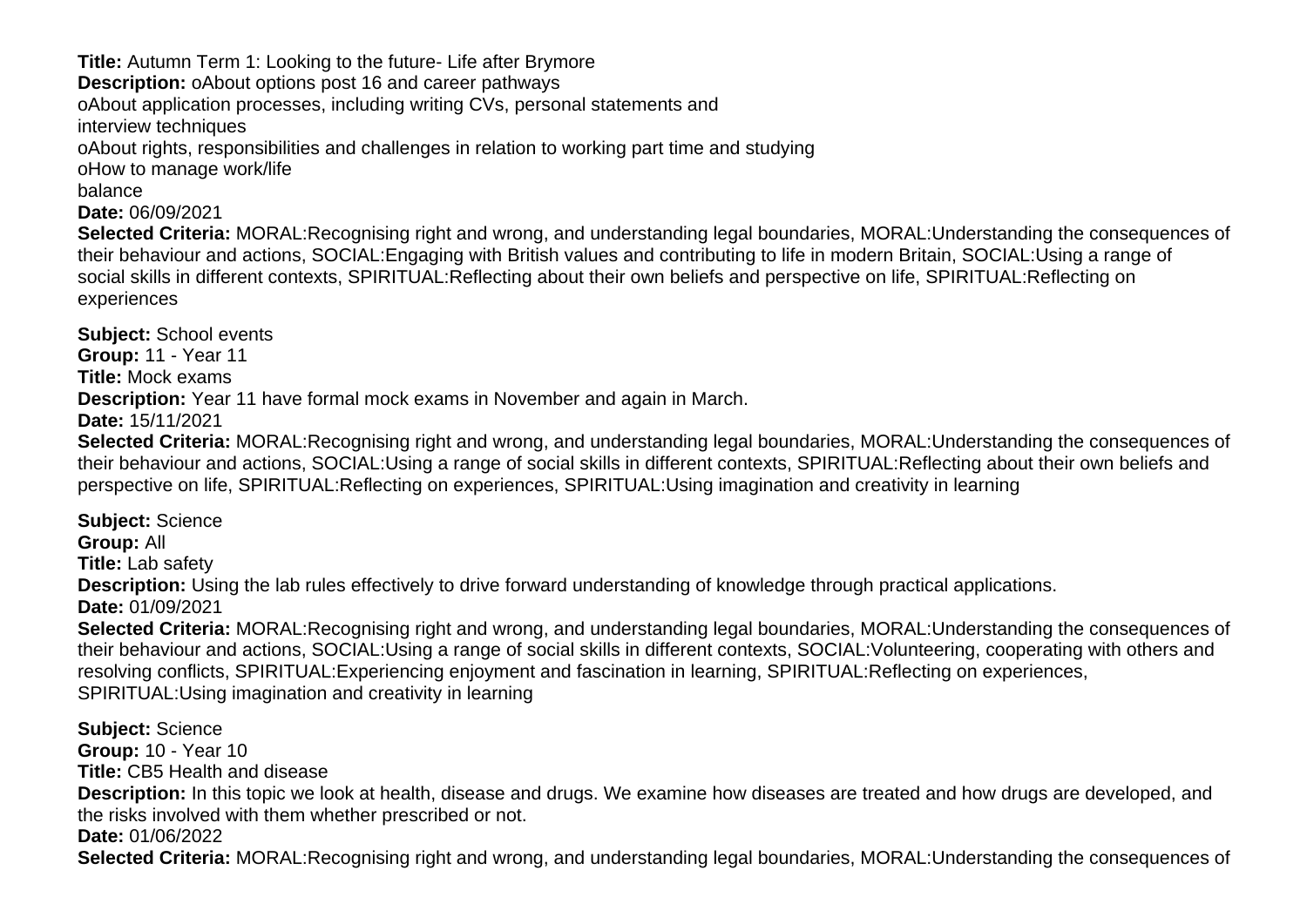their behaviour and actions, SOCIAL:Engaging with British values and contributing to life in modern Britain, SPIRITUAL:Respecting different people's faiths, feelings and values

**Subject:** Tutorial **Group:** All **Title:** Week 6: PANTS and sexting **Description:** . **Date:** 11/10/2021 **Selected Criteria:** MORAL:Recognising right and wrong, and understanding legal boundaries, MORAL:Understanding the consequences of their behaviour and actions, SOCIAL:Engaging with British values and contributing to life in modern Britain, SPIRITUAL:Reflecting about their own beliefs and perspective on life

**Subject:** Tutorial **Group:** All **Title:** Week 4 - Anti-bullying **Description:** . **Date:** 27/09/2021

**Selected Criteria:** MORAL:Recognising right and wrong, and understanding legal boundaries, MORAL:Understanding the consequences of their behaviour and actions, SOCIAL:Engaging with British values and contributing to life in modern Britain, SOCIAL:Using a range of social skills in different contexts, SOCIAL:Volunteering, cooperating with others and resolving conflicts, SPIRITUAL:Reflecting about their own beliefs and perspective on life, SPIRITUAL:Reflecting on experiences, SPIRITUAL:Respecting different people's faiths, feelings and values

**Subject:** Tutorial **Group:** All **Title:** Week 2: Behaviour inside and outside class **Description:** . **Attachments:** Week 2 Tutorial Plan.docx **Date:** 13/09/2021 **Selected Criteria:** MORAL:Recognising right and wrong, and understanding legal boundaries, MORAL:Understanding the consequences of their behaviour and actions, SPIRITUAL:Reflecting about their own beliefs and perspective on life, SPIRITUAL:Reflecting on experiences **Subject:** Tutorial **Group:** All **Title:** Week 1: Introduction, rules and SMART targets **Description:** .. **Attachments:** Week 1 Tutorial Plan.docx **Date:** 06/09/2021 **Selected Criteria:** MORAL:Recognising right and wrong, and understanding legal boundaries, MORAL:Understanding the consequences of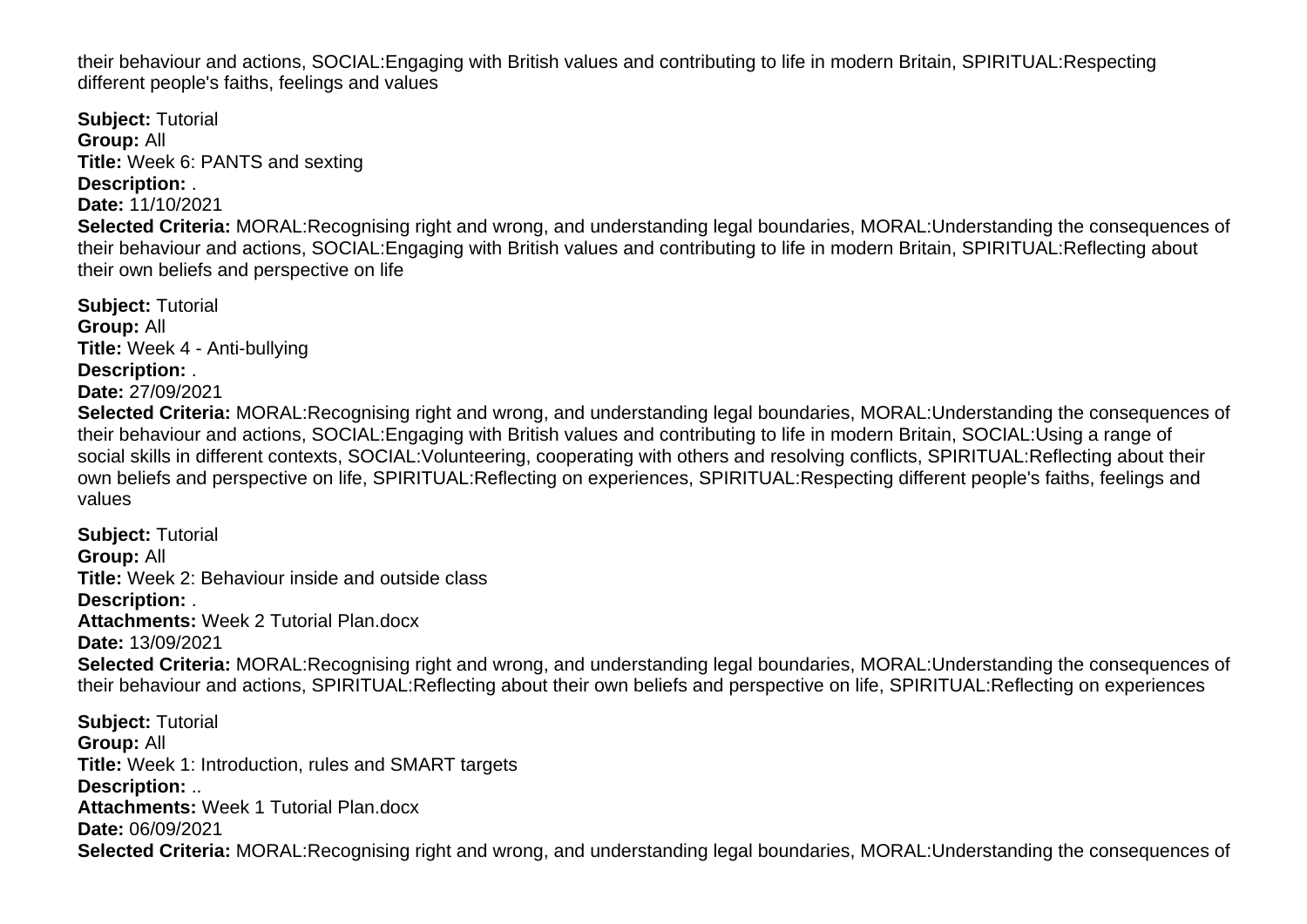their behaviour and actions, SOCIAL:Using a range of social skills in different contexts, SOCIAL:Volunteering, cooperating with others and resolving conflicts, SPIRITUAL:Reflecting about their own beliefs and perspective on life, SPIRITUAL:Reflecting on experiences

**Subject:** - After School Clubs **Group:** All **Title:** Woodwork **Description:** Students can attend the DT department to work with the team on additional projects. **Date:** 13/09/2021 **Selected Criteria:** MORAL:Understanding the consequences of their behaviour and actions, SOCIAL:Using a range of social skills in different contexts, SOCIAL:Volunteering, cooperating with others and resolving conflicts, SPIRITUAL:Experiencing enjoyment and fascination in learning, SPIRITUAL:Reflecting on experiences, SPIRITUAL:Using imagination and creativity in learning

**Subject:** - Assemblies **Group:** All **Title:** Diligentia et labore: why we work hard now **Description:** 3 assemblies exploring this theme **Date:** 02/05/2022 **Selected Criteria:** MORAL:Understanding the consequences of their behaviour and actions, SPIRITUAL:Reflecting about their own beliefs and perspective on life, SPIRITUAL:Reflecting on experiences

**Subject:** - Assemblies **Group:** All **Title:** Responsibility: Student Leadership **Description:** 3 assemblies exploring this theme **Date:** 04/04/2022 **Selected Criteria:** MORAL:Understanding the consequences of their behaviour and actions, SOCIAL:Engaging with British values and contributing to life in modern Britain, SOCIAL:Volunteering, cooperating with others and resolving conflicts

**Subject:** - Assemblies **Group:** All **Title:** Resourceful:'Our attitude towards life determines life's attitude towards us.' **Description:** 3 assemblies exploring this theme **Date:** 21/03/2022 **Selected Criteria:** MORAL:Understanding the consequences of their behaviour and actions, SPIRITUAL:Reflecting about their own beliefs and perspective on life, SPIRITUAL:Reflecting on experiences, SPIRITUAL:Respecting different people's faiths, feelings and values **Subject:** - Assemblies

**Group:** All **Title:** Growth Mindset: How to get better with what you struggle with. **Description:** 3 assemblies exploring this theme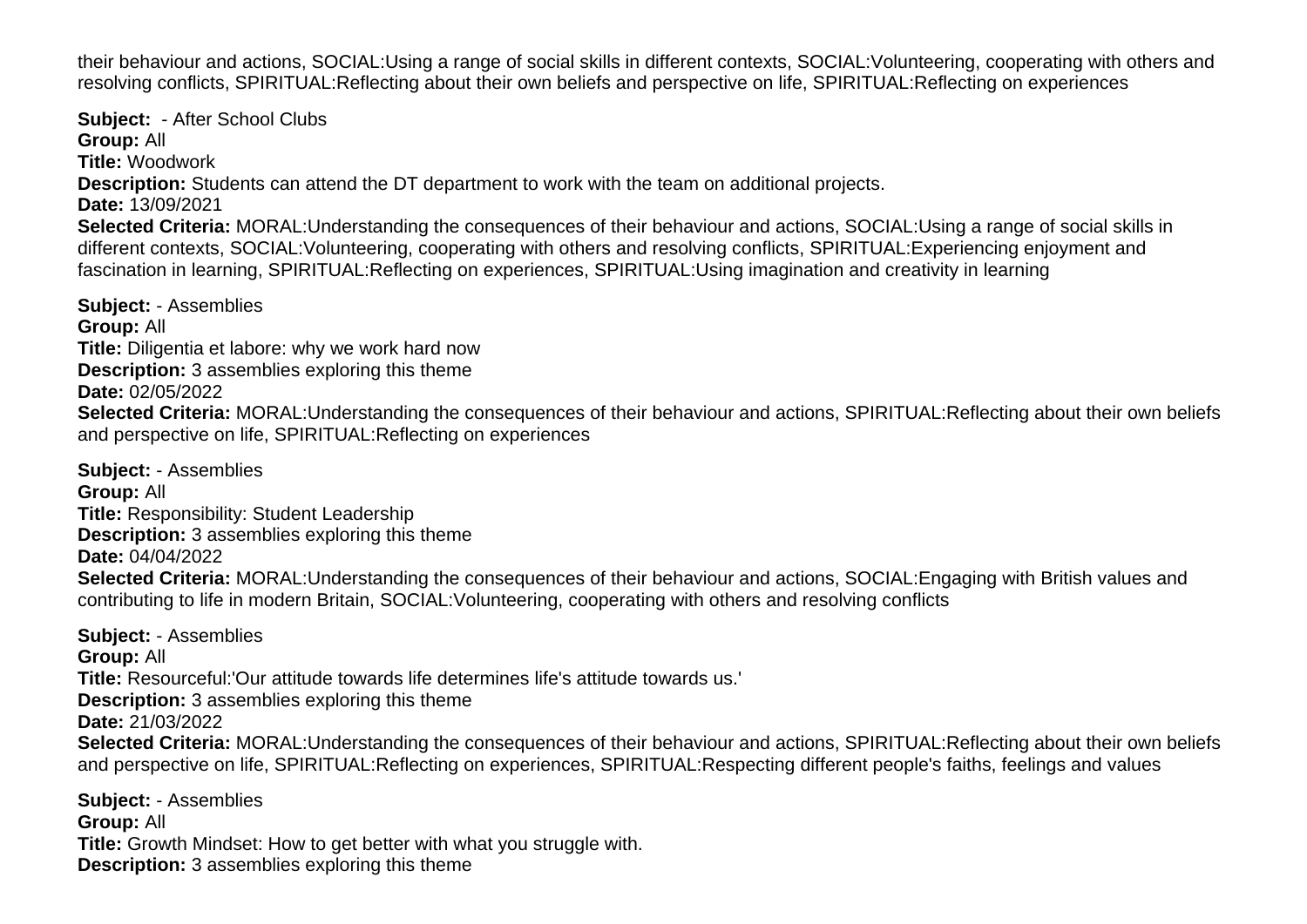**Date:** 14/02/2022

**Selected Criteria:** MORAL:Understanding the consequences of their behaviour and actions, SPIRITUAL:Experiencing enjoyment and fascination in learning, SPIRITUAL:Reflecting about their own beliefs and perspective on life, SPIRITUAL:Reflecting on experiences, SPIRITUAL:Using imagination and creativity in learning

**Subject:** - Assemblies **Group:** All **Title:** Ambition: How to achieve my Goals **Description:** 3 assemblies exploring this theme **Date:** 07/02/2022 **Selected Criteria:** MORAL:Understanding the consequences of their behaviour and actions, SPIRITUAL:Reflecting about their own beliefs and perspective on life, SPIRITUAL:Reflecting on experiences

**Subject:** - Assemblies **Group:** All **Title:** Putting Others First **Description:** 3 assemblies exploring this theme **Date:** 10/01/2022 **Selected Criteria:** MORAL:Understanding the consequences of their behaviour and actions, SOCIAL:Engaging with British values and contributing to life in modern Britain, SOCIAL:Using a range of social skills in different contexts, SOCIAL:Volunteering, cooperating with others and resolving conflicts, SPIRITUAL:Reflecting about their own beliefs and perspective on life, SPIRITUAL:Reflecting on experiences, SPIRITUAL:Respecting different people's faiths, feelings and values

**Subject:** - Assemblies **Group:** All **Title:** Fresh Start Make it Happen **Description:** 2 assemblies exploring this theme **Date:** 03/01/2022 **Selected Criteria:** MORAL:Understanding the consequences of their behaviour and actions, SPIRITUAL:Reflecting about their own beliefs and perspective on life, SPIRITUAL:Reflecting on experiences

**Subject:** - Assemblies **Group:** All **Title:** Building our future **Description:** 3 assemblies exploring this theme **Date:** 06/09/2021 **Selected Criteria:** MORAL:Understanding the consequences of their behaviour and actions, SPIRITUAL:Experiencing enjoyment and fascination in learning, SPIRITUAL:Reflecting about their own beliefs and perspective on life

**Subject:** Agriculture/LB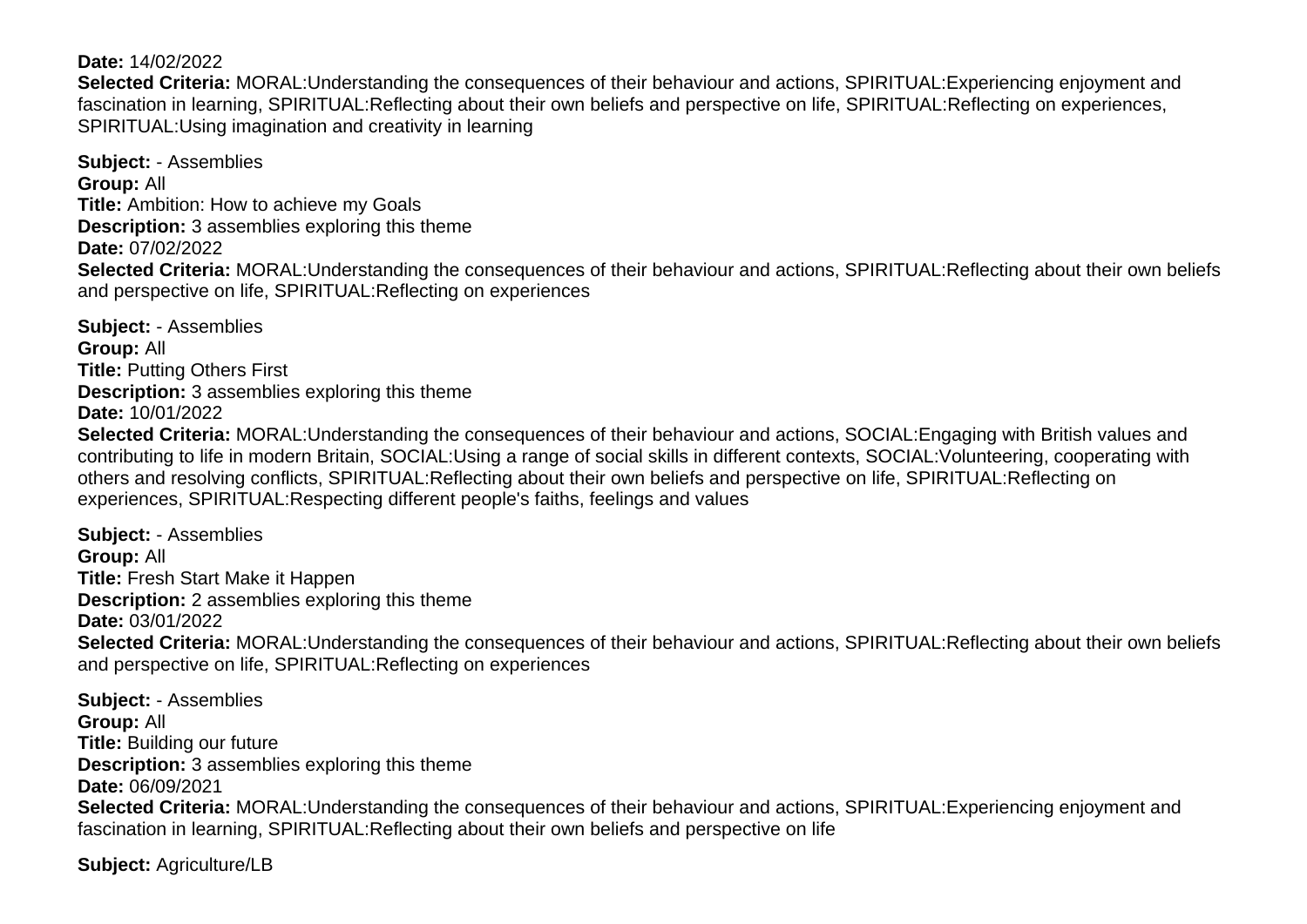**Group:** 10 - Year 10

**Title:** Spring 1: Plant structure

**Description:** Revision of all that they have learnt at key stage 3 in preparation for their exams. Deepening their understanding of how plants live.

**Date:** 03/01/2022

**Selected Criteria:** MORAL:Understanding the consequences of their behaviour and actions, SOCIAL:Using a range of social skills in different contexts, SOCIAL:Volunteering, cooperating with others and resolving conflicts, SPIRITUAL:Experiencing enjoyment and fascination in learning, SPIRITUAL:Reflecting on experiences, SPIRITUAL:Using imagination and creativity in learning

**Subject:** Agriculture/LB **Group:** 10 - Year 10 **Title:** Application of Science in the Land Based Sector **Description:** Students study the Structure and function of plants. Scientific principles of successful propagation of plants and crops. **Date:** 08/11/2021 **Selected Criteria:** MORAL:Understanding the consequences of their behaviour and actions, SOCIAL:Using a range of social skills in different contexts, SPIRITUAL:Reflecting on experiences

**Subject:** Agriculture/LB **Group:** 11 - Year 11 **Title:** Horticulture practicals **Description:** .

**Date:** 06/09/2021

**Selected Criteria:** MORAL:Understanding the consequences of their behaviour and actions, SOCIAL:Using a range of social skills in different contexts, SOCIAL:Volunteering, cooperating with others and resolving conflicts, SPIRITUAL:Experiencing enjoyment and fascination in learning, SPIRITUAL:Reflecting on experiences, SPIRITUAL:Using imagination and creativity in learning

**Subject:** Boarding **Group:** Boarders **Title:** Prep **Description:** Boys attend prep every day Monday to Thursday 615pm until 715pm. Computers are available if needed and they must read for the first 15 minutes unless year 11 and they can do prep straight away. **Date:** 15/03/2022 **Selected Criteria:** MORAL:Understanding the consequences of their behaviour and actions, SPIRITUAL:Experiencing enjoyment and fascination in learning, SPIRITUAL:Reflecting on experiences, SPIRITUAL:Using imagination and creativity in learning **Subject:** Boarding

**Group:** Boarders **Title:** 1:1 meetings **Description:** Many boys have 1:1 meetings to support them pastorally as a boarder. Some because they are on a care plan, some because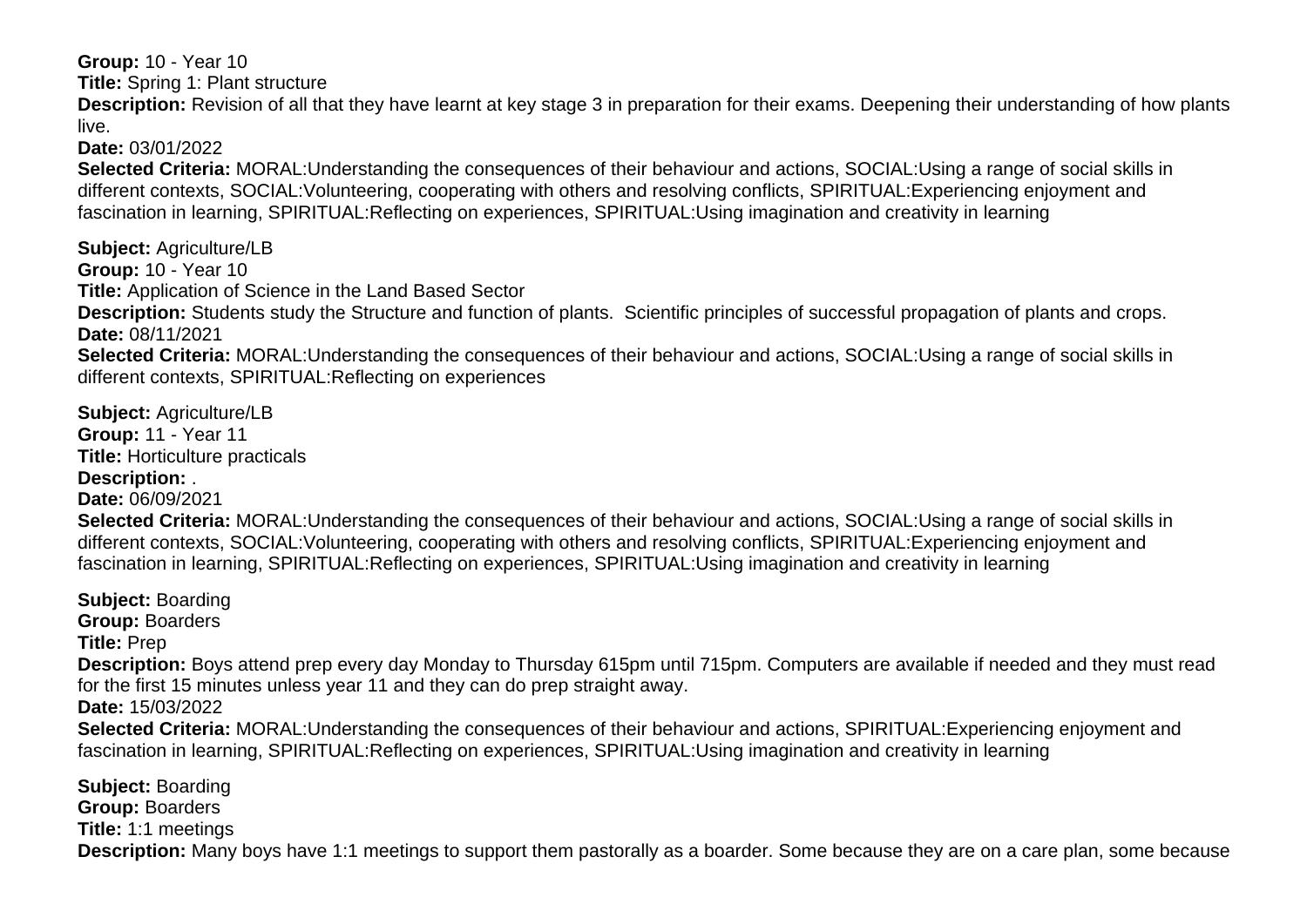they need a bit of extra support.

**Date:** 15/03/2022

**Selected Criteria:** MORAL:Understanding the consequences of their behaviour and actions, SOCIAL:Engaging with British values and contributing to life in modern Britain, SOCIAL:Using a range of social skills in different contexts, SOCIAL:Volunteering, cooperating with others and resolving conflicts, SPIRITUAL:Experiencing enjoyment and fascination in learning, SPIRITUAL:Reflecting about their own beliefs and perspective on life, SPIRITUAL:Reflecting on experiences, SPIRITUAL:Respecting different people's faiths, feelings and values

**Subject:** Careers **Group:** 11 - Year 11 **Title:** 1:1 Careers, Advice and Guidance meetings **Description:** All year 11 have a 1:1 meeting to discuss their future pathways with a level 6 qualified advisor. **Date:** 06/01/2022 **Selected Criteria:** MORAL:Understanding the consequences of their behaviour and actions, SOCIAL:Using a range of social skills in

different contexts, SOCIAL:Volunteering, cooperating with others and resolving conflicts, SPIRITUAL:Reflecting about their own beliefs and perspective on life, SPIRITUAL:Reflecting on experiences

**Subject:** Careers

**Group:** 11 - Year 11

**Title:** 1:1 Academic mentoring

**Description:** All of year 11 meet with a member of SLT to have 1:1 mentoring regarding their progress and next steps towards future pathways.

**Date:** 05/01/2022

**Selected Criteria:** MORAL:Understanding the consequences of their behaviour and actions, SPIRITUAL:Reflecting about their own beliefs and perspective on life, SPIRITUAL:Reflecting on experiences

**Subject:** Careers **Group:** 11 - Year 11 **Title:** 1:1 Careers, Advice and Guidance meetings **Description:** All year 11 have a 1:1 meeting to discuss their future pathways with a level 6 qualified advisor. **Date:** 04/10/2021 **Selected Criteria:** MORAL:Understanding the consequences of their behaviour and actions, SOCIAL:Using a range of social skills in different contexts, SOCIAL:Volunteering, cooperating with others and resolving conflicts, SPIRITUAL:Reflecting about their own beliefs and perspective on life, SPIRITUAL:Reflecting on experiences

**Subject:** Careers **Group:** 11 - Year 11 **Title:** 1:1 Careers, Advice and Guidance meetings **Description:** All year 11 have a 1:1 meeting to discuss their future pathways with a level 6 qualified advisor. **Date:** 04/10/2021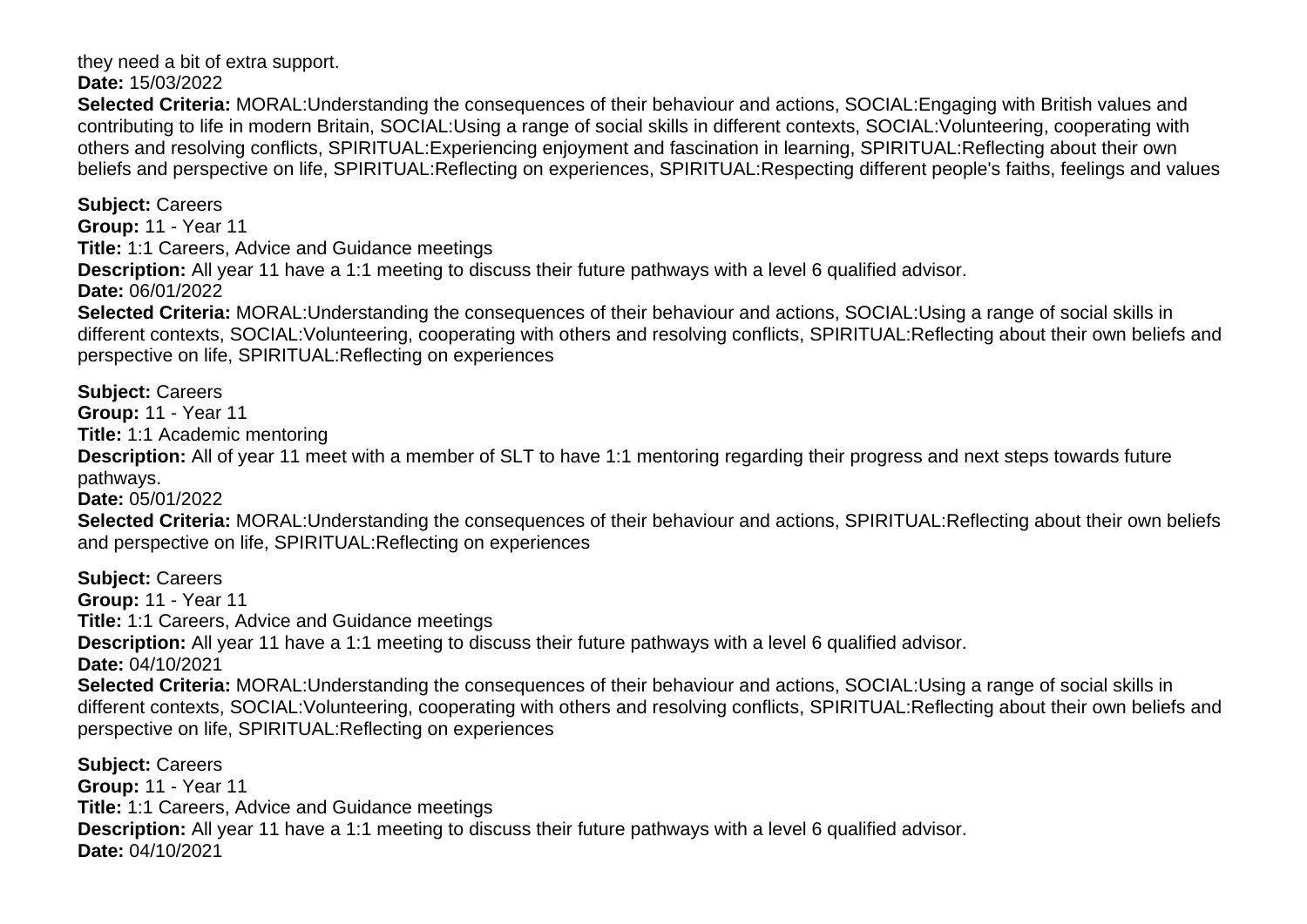**Selected Criteria:** MORAL:Understanding the consequences of their behaviour and actions, SOCIAL:Using a range of social skills in different contexts, SOCIAL:Volunteering, cooperating with others and resolving conflicts, SPIRITUAL:Reflecting about their own beliefs and perspective on life, SPIRITUAL:Reflecting on experiences

**Subject:** Careers **Group:** 11 - Year 11 **Title:** Transition support **Description:** 2nd i/c of Learning support frequently supports key students with their transition to post-16 education. Often this involves campus visits in much smaller groups. **Date:** 06/09/2021 **Selected Criteria:** MORAL:Understanding the consequences of their behaviour and actions, SOCIAL:Using a range of social skills in different contexts, SPIRITUAL:Experiencing enjoyment and fascination in learning, SPIRITUAL:Reflecting on experiences

**Subject:** Careers **Group:** KS4 **Title:** Goals and Opportunities **Description:** Careers event where students have the opportunity to interact with many FE and HE providers. **Date:** 09/03/2022 **Selected Criteria:** MORAL:Understanding the consequences of their behaviour and actions, SOCIAL:Using a range of social skills in different contexts, SPIRITUAL:Reflecting about their own beliefs and perspective on life, SPIRITUAL:Reflecting on experiences

**Subject:** Drama **Group:** 07 - Year 07 **Title:** Jumanji Project

**Description:** -The Jumanji Project allows for the boys to work together to produce a presentation of a board game that they develop together. Being creative helps the boys to engage fully as they can design and use their own ideas. Presenting helps to further develop confidence of speaking in front of others. Boys further develop their assessment skills as they peer assess each other. **Date:** 06/02/2022

**Selected Criteria:** MORAL:Understanding the consequences of their behaviour and actions, SOCIAL:Using a range of social skills in different contexts, SOCIAL:Volunteering, cooperating with others and resolving conflicts, SPIRITUAL:Experiencing enjoyment and fascination in learning, SPIRITUAL:Reflecting on experiences, SPIRITUAL:Using imagination and creativity in learning

**Subject:** Drama

**Group:** 07 - Year 07

**Title:** Introduction to Drama/ Drama tools and skills (10)

**Description:** Boys begin to look at the use of physical skills to con-vey meaning to an audience.

-Boys to learn the rules and expectations of

mime

-Drama vocabulary work- boys to demonstrate their knowledge of drama vocabulary learnt throughout the year to embed ready for Yr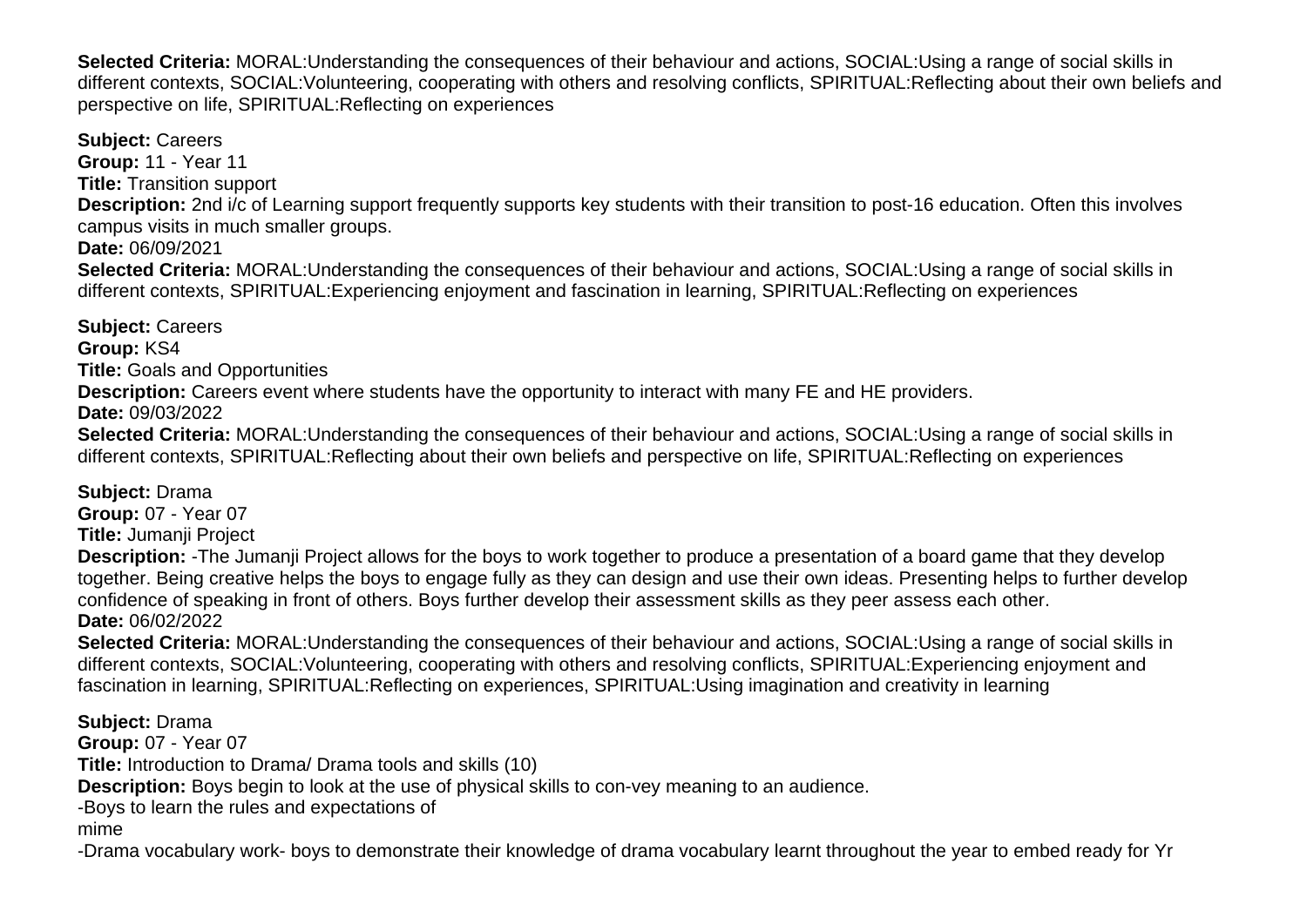8

**Date:** 06/02/2022

**Selected Criteria:** MORAL:Understanding the consequences of their behaviour and actions, SOCIAL:Using a range of social skills in different contexts, SOCIAL:Volunteering, cooperating with others and resolving conflicts, SPIRITUAL:Reflecting on experiences, SPIRITUAL:Using imagination and creativity in learning

**Subject:** Drama

**Group:** 08 - Year 08

**Title:** Morphing Objects and Improvisation (5)

**Description:** Boys are encouraged to think about focus and how important this is in drama.

-Boys learn that to be focused you need to have

an objective- why are we doing this/ interacting with this person/object in this way? They learn that more focus means it is more believable. Total focus and belief are important.

-To help build their skills of focus boys are asked to complete improvisation tasks and games to help

sharpen their focus ready for their reaming projects and assessments. Better focus will help creativity and their assessments in their poetry recital and the radio play.

-Drama vocabulary work- boys to demonstrate their knowledge of drama vocabulary learnt throughout the term **Date:** 13/02/2022

**Selected Criteria:** MORAL:Understanding the consequences of their behaviour and actions, SOCIAL:Using a range of social skills in different contexts, SOCIAL:Volunteering, cooperating with others and resolving conflicts, SPIRITUAL:Experiencing enjoyment and fascination in learning, SPIRITUAL:Reflecting about their own beliefs and perspective on life, SPIRITUAL:Reflecting on experiences, SPIRITUAL:Using imagination and creativity in learning

**Subject:** Friday Activities **Group:** selected students

**Title:** Study Club

**Description:** Students can select this activity on a Friday afternoon to catch up with any outstanding classwork, prep or revision. **Date:** 06/09/2021

**Selected Criteria:** MORAL:Understanding the consequences of their behaviour and actions, SPIRITUAL:Reflecting about their own beliefs and perspective on life, SPIRITUAL:Reflecting on experiences

**Subject:** Horticulture

**Group:** 07 - Year 07

**Title:** Sowing seeds and growing crops.

**Description:** Students learn how to sow indoors and out. How to care for your crop and enable it to produce a good yield. Spacing of the crops, watering and fertility. This is then applied to their own plots.

**Date:** 04/04/2022

**Selected Criteria:** MORAL:Understanding the consequences of their behaviour and actions, SOCIAL:Using a range of social skills in different contexts, SOCIAL:Volunteering, cooperating with others and resolving conflicts, SPIRITUAL:Experiencing enjoyment and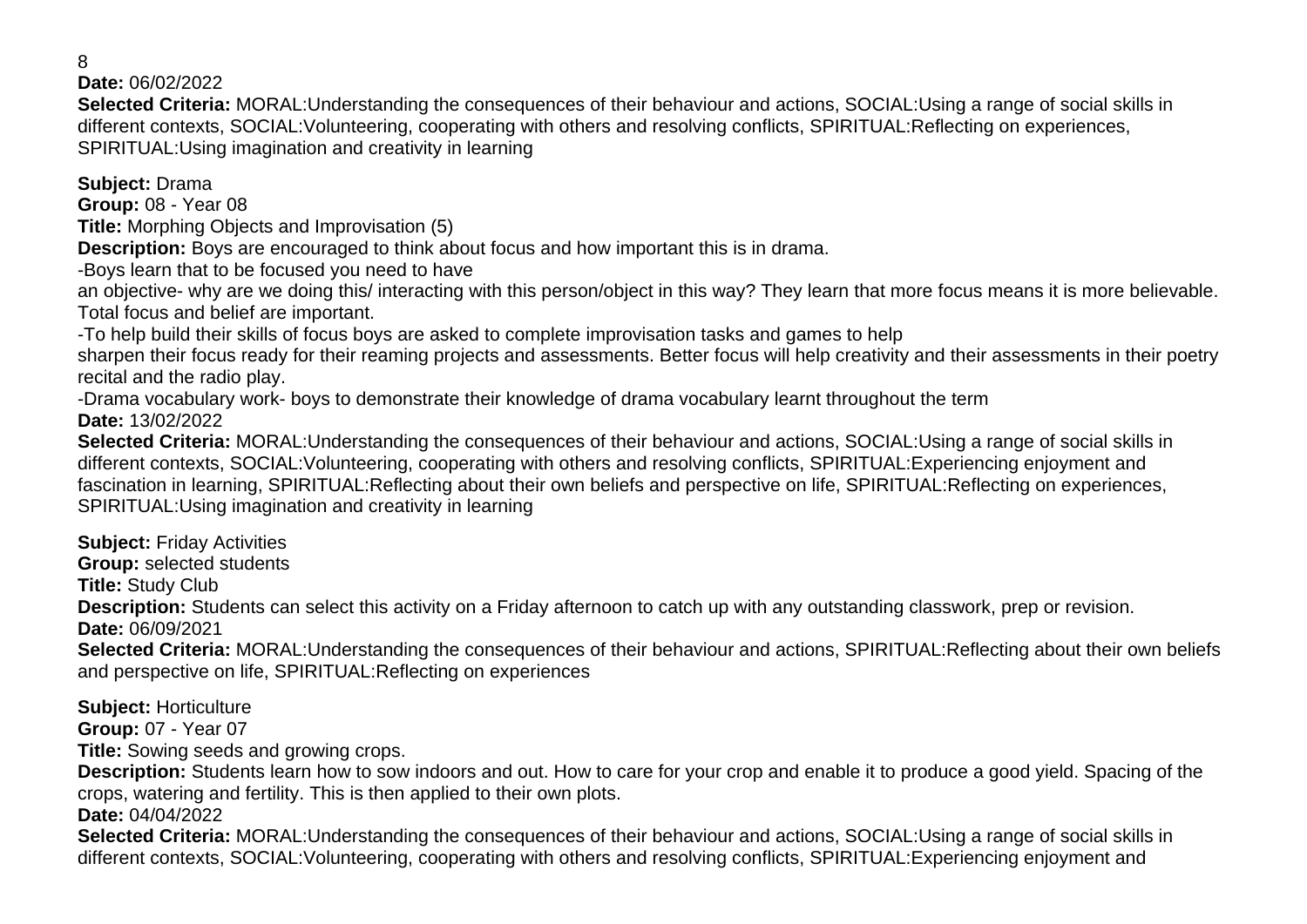fascination in learning, SPIRITUAL:Reflecting on experiences, SPIRITUAL:Using imagination and creativity in learning

**Subject:** Horticulture **Group:** 07 - Year 07 **Title:** Trees **Description:** Exploring different varieties and how they protect themselves against harsh winter weather. **Date:** 06/09/2021 **Selected Criteria:** MORAL:Understanding the consequences of their behaviour and actions, SOCIAL:Using a range of social skills in different contexts, SOCIAL:Volunteering, cooperating with others and resolving conflicts, SPIRITUAL:Experiencing enjoyment and fascination in learning, SPIRITUAL:Reflecting on experiences, SPIRITUAL:Using imagination and creativity in learning **Subject:** Horticulture **Group:** 08 - Year 08 **Title:** Summer 2: Harvesting **Description:** Looking at the results of their labour. How to harvest and prepare them for sale. Transport links etc. **Date:** 16/05/2022 **Selected Criteria:** MORAL:Understanding the consequences of their behaviour and actions, SOCIAL:Using a range of social skills in different contexts, SOCIAL:Volunteering, cooperating with others and resolving conflicts, SPIRITUAL:Experiencing enjoyment and fascination in learning, SPIRITUAL:Reflecting on experiences, SPIRITUAL:Using imagination and creativity in learning

**Subject:** Horticulture

**Group:** 09 - Year 09

**Title:** Spring Term 2: Asexual reproduction in plants

**Description:** How we as gardeners make use of asexual reproduction in plant production. Commercial production to the individual. **Date:** 28/02/2022

**Selected Criteria:** MORAL:Understanding the consequences of their behaviour and actions, SOCIAL:Using a range of social skills in different contexts, SOCIAL:Volunteering, cooperating with others and resolving conflicts, SPIRITUAL:Experiencing enjoyment and fascination in learning, SPIRITUAL:Reflecting on experiences, SPIRITUAL:Using imagination and creativity in learning

**Subject:** Mathematics **Group:** 07 - Year 07 **Title:** Literacy of algebra **Description:** Manipulation of expressions: simplifying, expanding and factorising. Equations: forming and solving Formulas: using and substituting into, linking to graph plotting (quadratics) **Date:** 03/01/2022 **Selected Criteria:** MORAL:Understanding the consequences of their behaviour and actions, SPIRITUAL:Experiencing enjoyment and fascination in learning, SPIRITUAL:Reflecting on experiences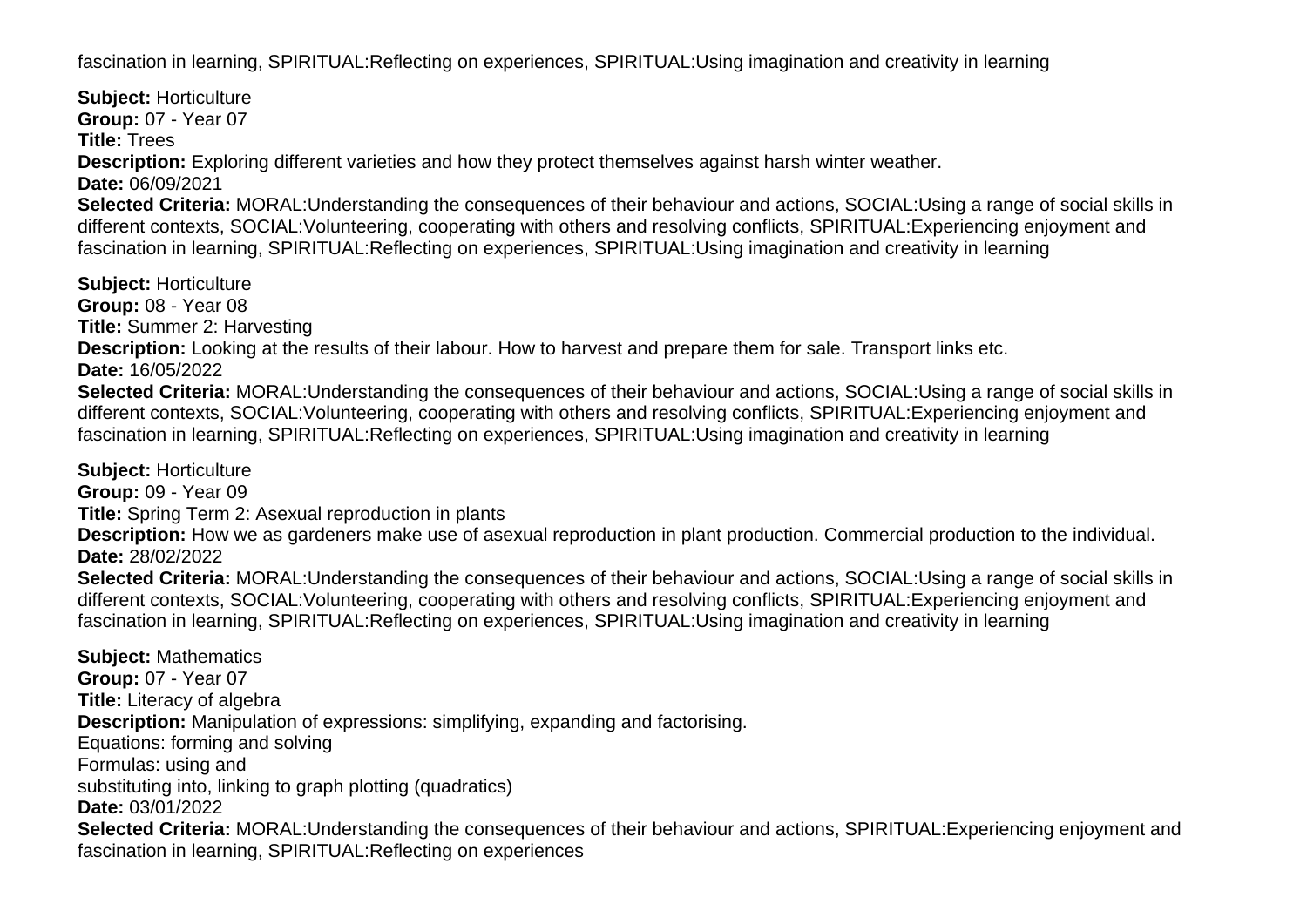**Subject:** Mathematics **Group:** 08 - Year 08 **Title:** Formulas, sequences & angles **Description:** Picture and number sequences, Fibonacci sequence, investigating patterns, finding rules, nth term. Measuring, drawing and estimating angles, calculating angles using angle facts, bearings in real life **Date:** 03/01/2022 **Selected Criteria:** MORAL:Understanding the consequences of their behaviour and actions, SPIRITUAL:Experiencing enjoyment and fascination in learning, SPIRITUAL:Reflecting on experiences

**Subject:** Mathematics **Group:** 09 - Year 09 **Title:** Literacy of algebra **Description:** Manipulation of expressions: simplifying, expanding and factorising. Equations: forming and solving Formulas: using and substituting into, linking to graph plotting (quadratics) **Date:** 03/01/2022 **Selected Criteria:** MORAL:Understanding the consequences of their behaviour and actions, SPIRITUAL:Experiencing enjoyment and fascination in learning, SPIRITUAL:Reflecting on experiences

**Subject:** Mathematics **Group:** 11 - Year 11 **Title:** Walk and Talk Mock **Description:** Every Thursday evening during prep, all of year 11 complete a Maths mock with the maths team in the hall. **Date:** 03/01/2022 **Selected Criteria:** MORAL:Understanding the consequences of their behaviour and actions, SPIRITUAL:Reflecting on experiences

**Subject:** Mathematics **Group:** 11 - Year 11 **Title:** Literacy of algebra **Description:** Manipulation of expressions: simplifying, expanding and factorising. Equations: forming and solving Formulas: using and substituting into, linking to graph plotting (quadratics) **Date:** 06/09/2021 **Selected Criteria:** MORAL:Understanding the consequences of their behaviour and actions, SPIRITUAL:Experiencing enjoyment and fascination in learning, SPIRITUAL:Respecting different people's faiths, feelings and values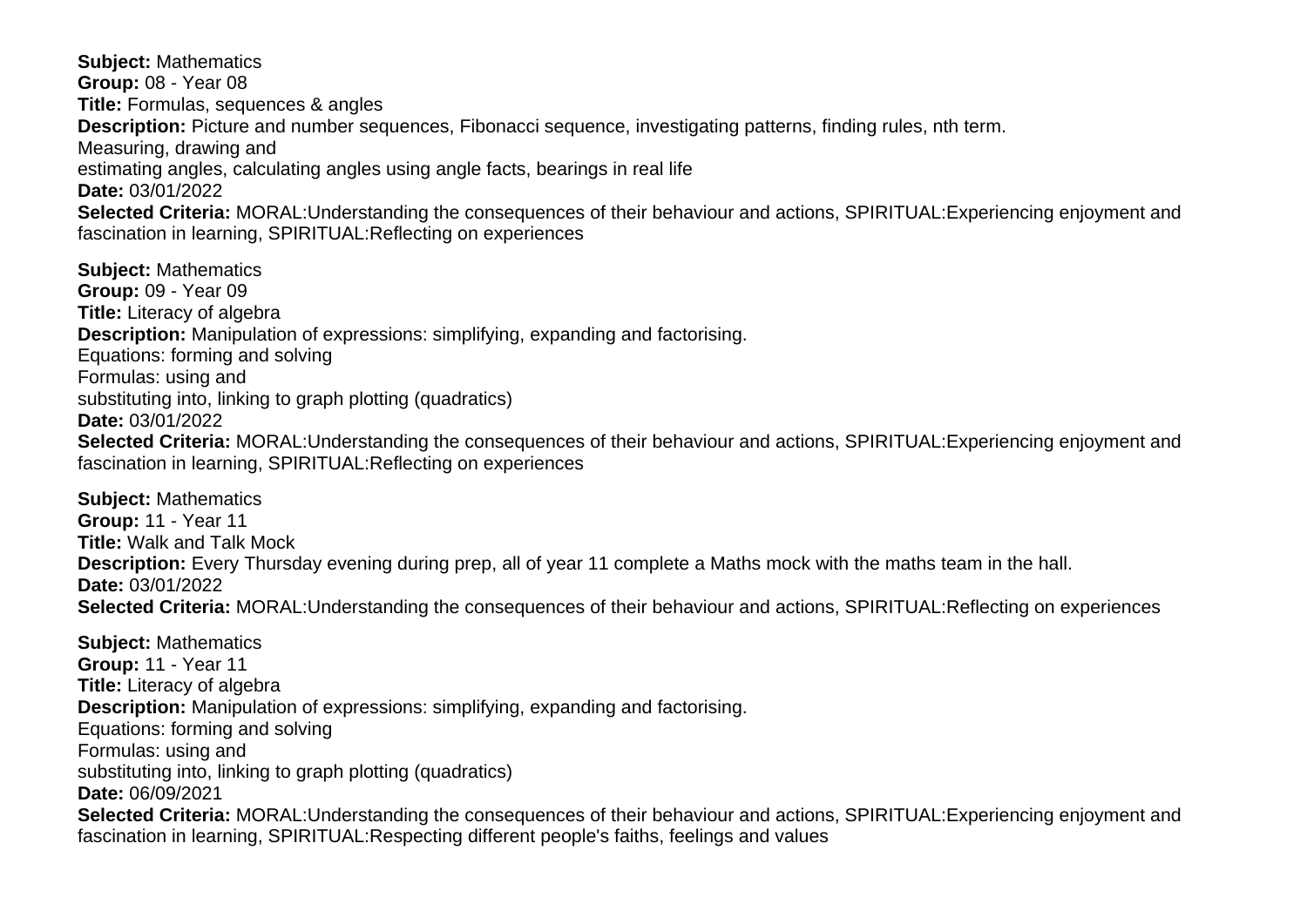**Subject:** Physical Education **Group:** All **Title:** Rewards **Description:** Recognised School Awards for performances, commitment and achievements across our activities.

Somerset vest, Chads tie, certificates and colours **Date:** 01/03/2022 **Selected Criteria:** MORAL:Understanding the consequences of their behaviour and actions

**Subject:** Physical Education **Group:** All **Title:** Autumn Term 1: Fitness **Description:** Personal Bests, challenges. **Date:** 06/09/2021 **Selected Criteria:** MORAL:Understanding the consequences of their behaviour and actions, SOCIAL:Using a range of social skills in different contexts, SOCIAL:Volunteering, cooperating with others and resolving conflicts, SPIRITUAL:Experiencing enjoyment and fascination in learning, SPIRITUAL:Reflecting on experiences **Subject:** PSHRE **Group:** 08 - Year 08 **Title:** Summer Term: What are my goals and what skills do I need to achieve them? **Description:** o About different types of employment and career pathways o Religious teachings on voluntary and charity work o About GCSE and Post 16 options o About young people's employment rights and responsibilities o Skills for decision making o How to work towards aspirations and set meaningful, realistic goals for the future o Habits and strategies to support progress o How to demonstrate strengths o about transferable skills, abilities and interests o Skills for enterprise and employability o How to give and act upon constructive feedback o How to use feedback constructively when planning for the future o How to manage feelings relating to future employment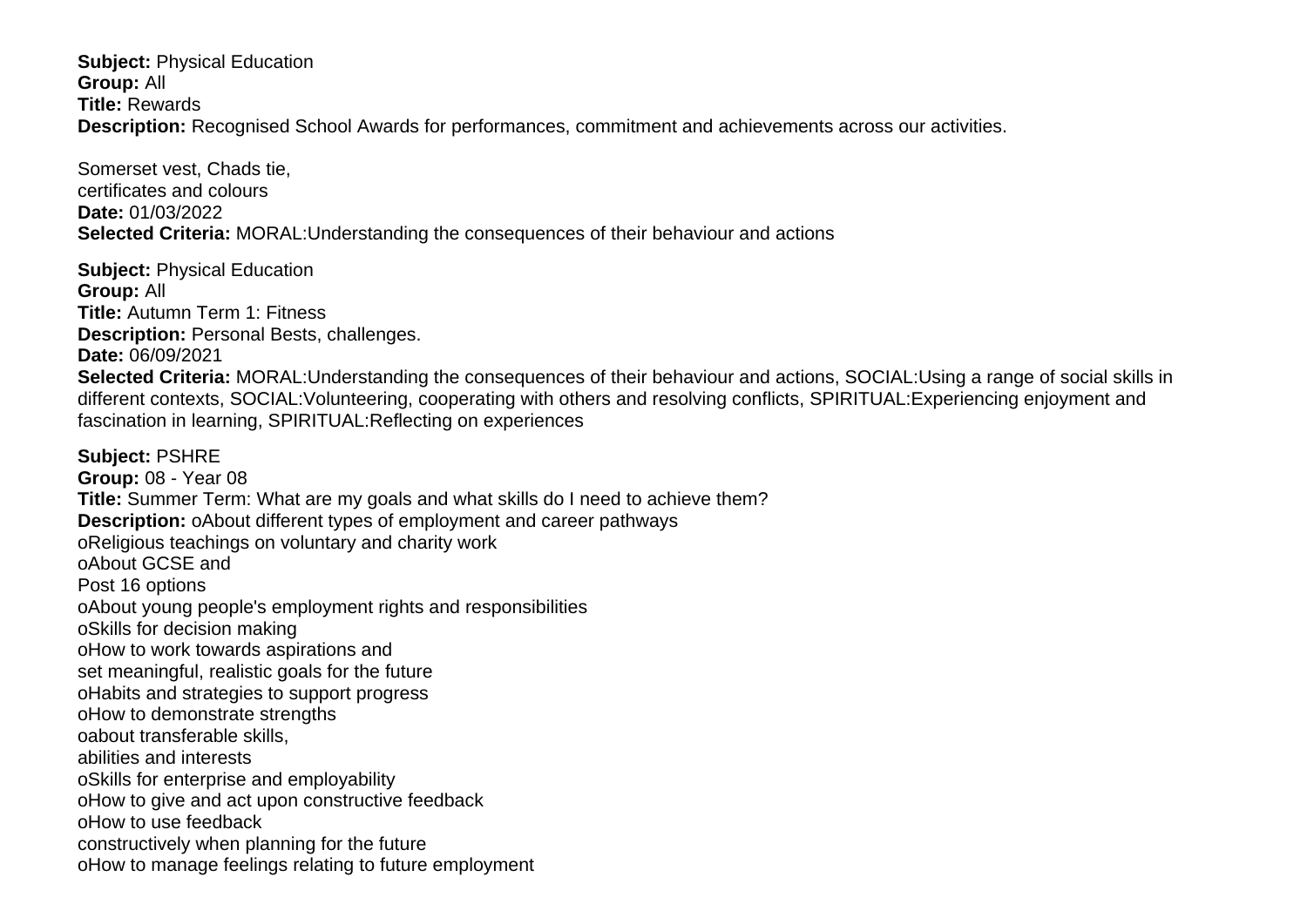**Date:** 18/04/2022

**Selected Criteria:** MORAL:Understanding the consequences of their behaviour and actions, SPIRITUAL:Reflecting about their own beliefs and perspective on life, SPIRITUAL:Reflecting on experiences

**Subject:** PSHRE **Group:** 08 - Year 08 **Title:** Summer Term: What are my goals and what skills do I need to achieve them? **Description:** o About different types of employment and career pathways o Religious teachings on voluntary and charity work o About GCSE and Post 16 options o About young people's employment rights and responsibilities o Skills for decision making o How to work towards aspirations and set meaningful, realistic goals for the future o Habits and strategies to support progress o How to demonstrate strengths o about transferable skills, abilities and interests o Skills for enterprise and employability o How to give and act upon constructive feedback o How to use feedback constructively when planning for the future o How to manage feelings relating to future employment **Date:** 18/04/2022 **Selected Criteria:** MORAL:Understanding the consequences of their behaviour and actions, SPIRITUAL:Reflecting about their own beliefs and perspective on life, SPIRITUAL:Reflecting on experiences

**Subject:** School events **Group:** 11 - Year 11 **Title:** Raising Achievement **Description:** Students attend a Raising Achievement session hosted by the English and Maths teams with their parents. This session is designed to inform parents and students alike of the expectation when it comes to what and how to revise the core subjects. **Date:** 18/02/2022 **Selected Criteria:** MORAL:Understanding the consequences of their behaviour and actions, SPIRITUAL:Reflecting about their own beliefs

and perspective on life, SPIRITUAL:Reflecting on experiences

**Subject:** Science **Group:** 11 - Year 11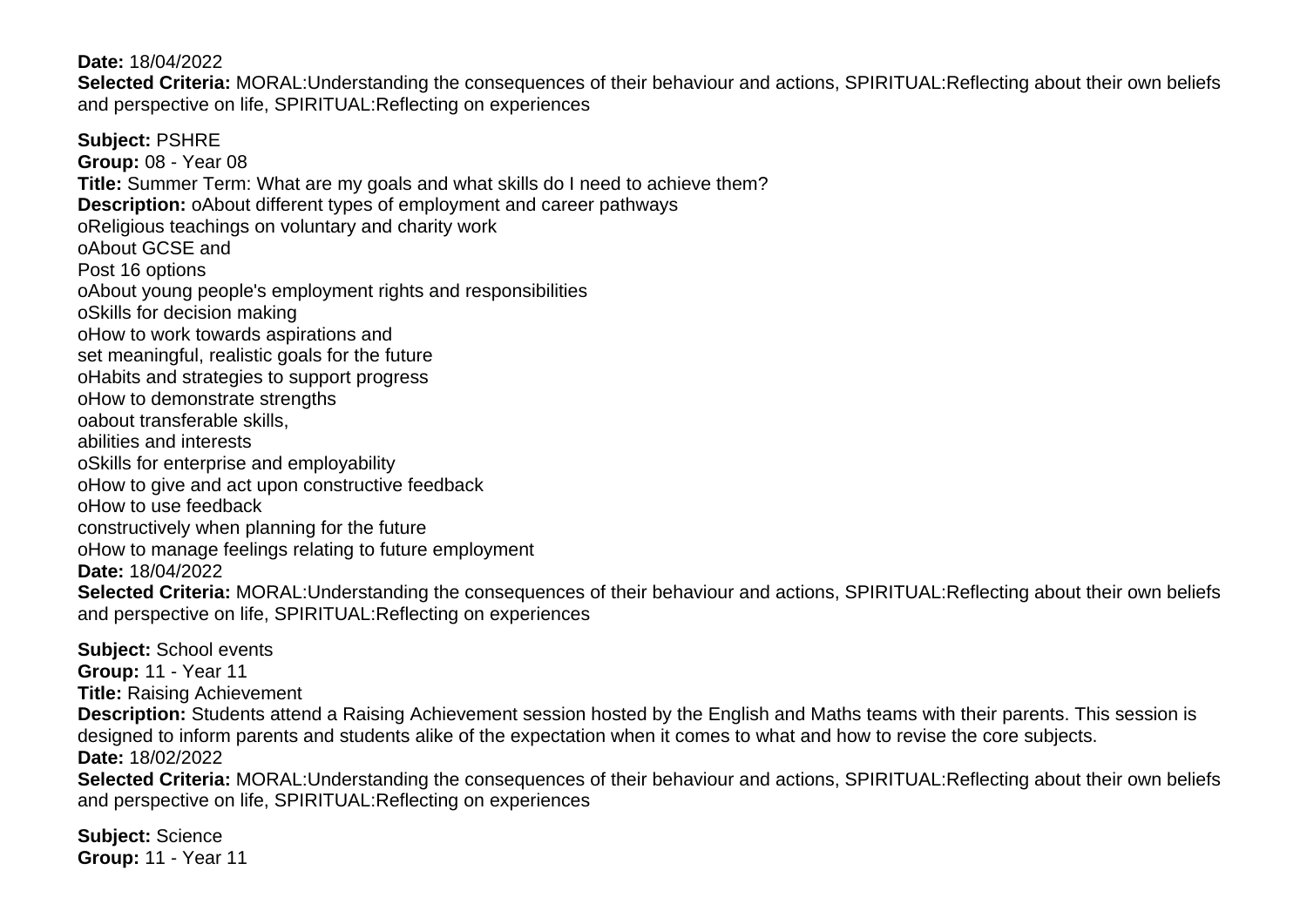**Title:** Breakfast sessions **Description:** Year 11 students attend breakfast sessions to leave reviision skills and key content in the lead up to exams. **Date:** 03/01/2022 **Selected Criteria:** MORAL:Understanding the consequences of their behaviour and actions, SPIRITUAL:Reflecting about their own beliefs and perspective on life, SPIRITUAL:Reflecting on experiences

**Subject:** Tutorial **Group:** All **Title:** Week 37: Healthy Life and Calories **Description:** . **Date:** 06/06/2022 **Selected Criteria:** MORAL:Understanding the consequences of their behaviour and actions, SPIRITUAL:Reflecting on experiences

**Subject:** Tutorial **Group:** All **Title:** Week 32: Procrastination **Description:** . **Date:** 09/05/2022 **Selected Criteria:** MORAL:Understanding the consequences of their behaviour and actions, SPIRITUAL:Reflecting about their own beliefs and perspective on life, SPIRITUAL:Reflecting on experiences

**Subject:** Tutorial **Group:** All **Title:** Week 33: I forgot my phone **Description:** . **Date:** 09/05/2022 **Selected Criteria:** MORAL:Understanding the consequences of their behaviour and actions, SPIRITUAL:Reflecting about their own beliefs and perspective on life, SPIRITUAL:Reflecting on experiences

**Subject:** Tutorial **Group:** All **Title:** Week 31: Empathy **Description:** . **Date:** 02/05/2022 **Selected Criteria:** MORAL:Understanding the consequences of their behaviour and actions, SPIRITUAL:Reflecting about their own beliefs and perspective on life, SPIRITUAL:Reflecting on experiences, SPIRITUAL:Respecting different people's faiths, feelings and values

**Subject:** Tutorial **Group:** All **Title:** Week 29: What makes a good life?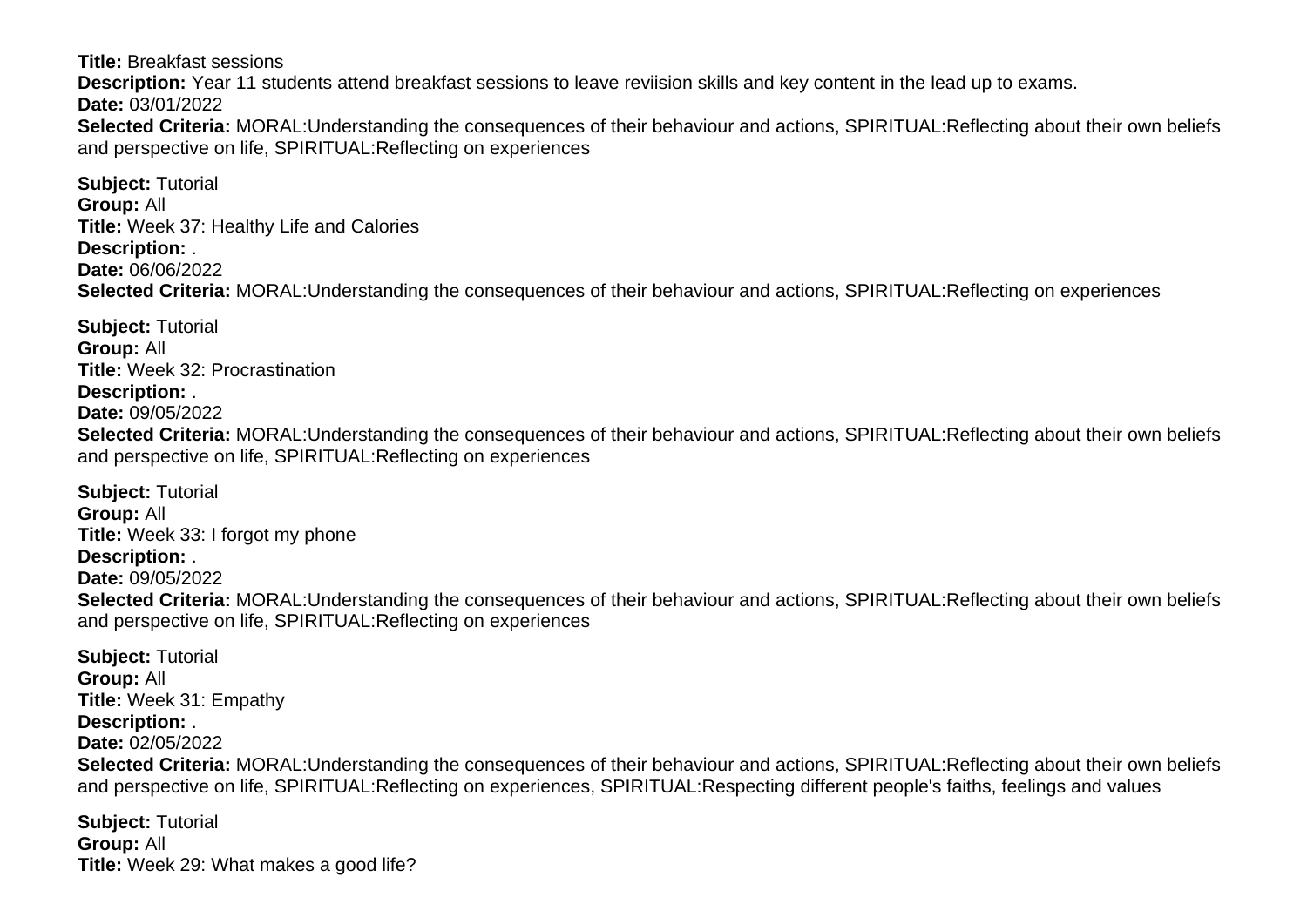**Description:** .

**Date:** 11/04/2022

**Selected Criteria:** MORAL:Understanding the consequences of their behaviour and actions, SPIRITUAL:Reflecting about their own beliefs and perspective on life, SPIRITUAL:Reflecting on experiences, SPIRITUAL:Respecting different people's faiths, feelings and values

**Subject:** Tutorial **Group:** All **Title:** Week 25: The importance of sleep **Description:** . **Date:** 14/03/2022 **Selected Criteria:** MORAL:Understanding the consequences of their behaviour and actions, SPIRITUAL:Reflecting about their own beliefs and perspective on life, SPIRITUAL:Reflecting on experiences

**Subject:** Tutorial **Group:** All **Title:** Week 26: Exam stress **Description:** . **Date:** 14/03/2022 **Selected Criteria:** MORAL:Understanding the consequences of their behaviour and actions, SOCIAL:Volunteering, cooperating with others and resolving conflicts, SPIRITUAL:Reflecting about their own beliefs and perspective on life, SPIRITUAL:Reflecting on experiences

**Subject:** Tutorial **Group:** All **Title:** Week 23: Self-compassion **Description:** . **Date:** 07/03/2022 **Selected Criteria:** MORAL:Understanding the consequences of their behaviour and actions, SPIRITUAL:Reflecting about their own beliefs and perspective on life, SPIRITUAL:Reflecting on experiences

**Subject:** Tutorial **Group:** All **Title:** Week 17: Random Acts of Kindness **Description:** . **Date:** 31/01/2022 **Selected Criteria:** MORAL:Understanding the consequences of their behaviour and actions, SOCIAL:Volunteering, cooperating with others and resolving conflicts, SPIRITUAL:Reflecting about their own beliefs and perspective on life, SPIRITUAL:Reflecting on experiences,

SPIRITUAL:Respecting different people's faiths, feelings and values

**Subject:** Tutorial **Group:** 11 - Year 11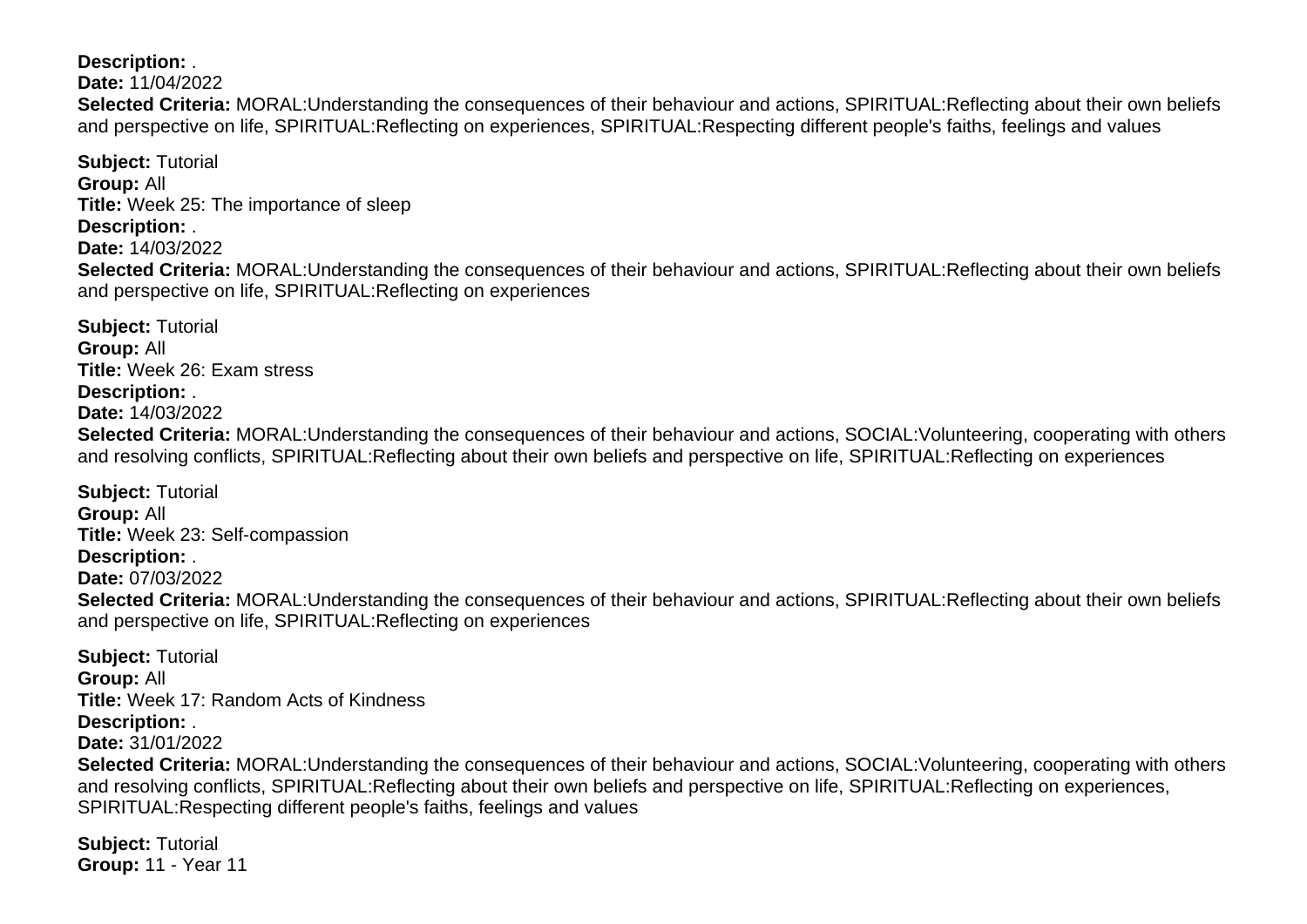**Title:** Revision workshop/assembly

**Description:** What it means to revise, how to revise, revision lists given out.

**Date:** 06/11/2020

**Selected Criteria:** MORAL:Understanding the consequences of their behaviour and actions, SPIRITUAL:Experiencing enjoyment and fascination in learning, SPIRITUAL:Reflecting on experiences, SPIRITUAL:Using imagination and creativity in learning

**Subject:** - Assemblies **Group:** All **Title:** Leadership **Description:** . **Date:** 09/05/2022 **Selected Criteria:** SOCIAL:Engaging with British values and contributing to life in modern Britain, SOCIAL:Using a range of social skills in

different contexts, SOCIAL:Volunteering, cooperating with others and resolving conflicts

**Subject:** Drama

**Group:** 08 - Year 08

**Title:** Morphing Objects and Improvisation (1 & 2)

**Description:** Boys re-visit and reinforce skills of improvisation and learn about morphing objects. Developing mime to morphing. -New skills

and complex ideas are introduced to provide ideas to help expand improvisations and how these can morph into performances. -Such

development will increase confidence and develop insight and thoughtful approaches to dramatic situations whilst continuing to work together and learn the importance of effective communication.

-Boys complete some work on redefining objects to help enhance their improvisational skills.

-Beginnings are looked at and the boys are tasked with discussing original ways for starting a scene. Importance placed on movement and focus

-Drama vocabulary work- boys to demonstrate their knowledge of drama vocabulary learnt throughout the term

# **Date:** 07/02/2022

**Selected Criteria:** SOCIAL:Engaging with British values and contributing to life in modern Britain, SOCIAL:Using a range of social skills in different contexts, SOCIAL:Volunteering, cooperating with others and resolving conflicts, SPIRITUAL:Experiencing enjoyment and fascination in learning, SPIRITUAL:Reflecting about their own beliefs and perspective on life, SPIRITUAL:Reflecting on experiences, SPIRITUAL:Respecting different people's faiths, feelings and values, SPIRITUAL:Using imagination and creativity in learning

**Subject:** Tutorial **Group:** All **Title:** Week 35: British Values **Description:** .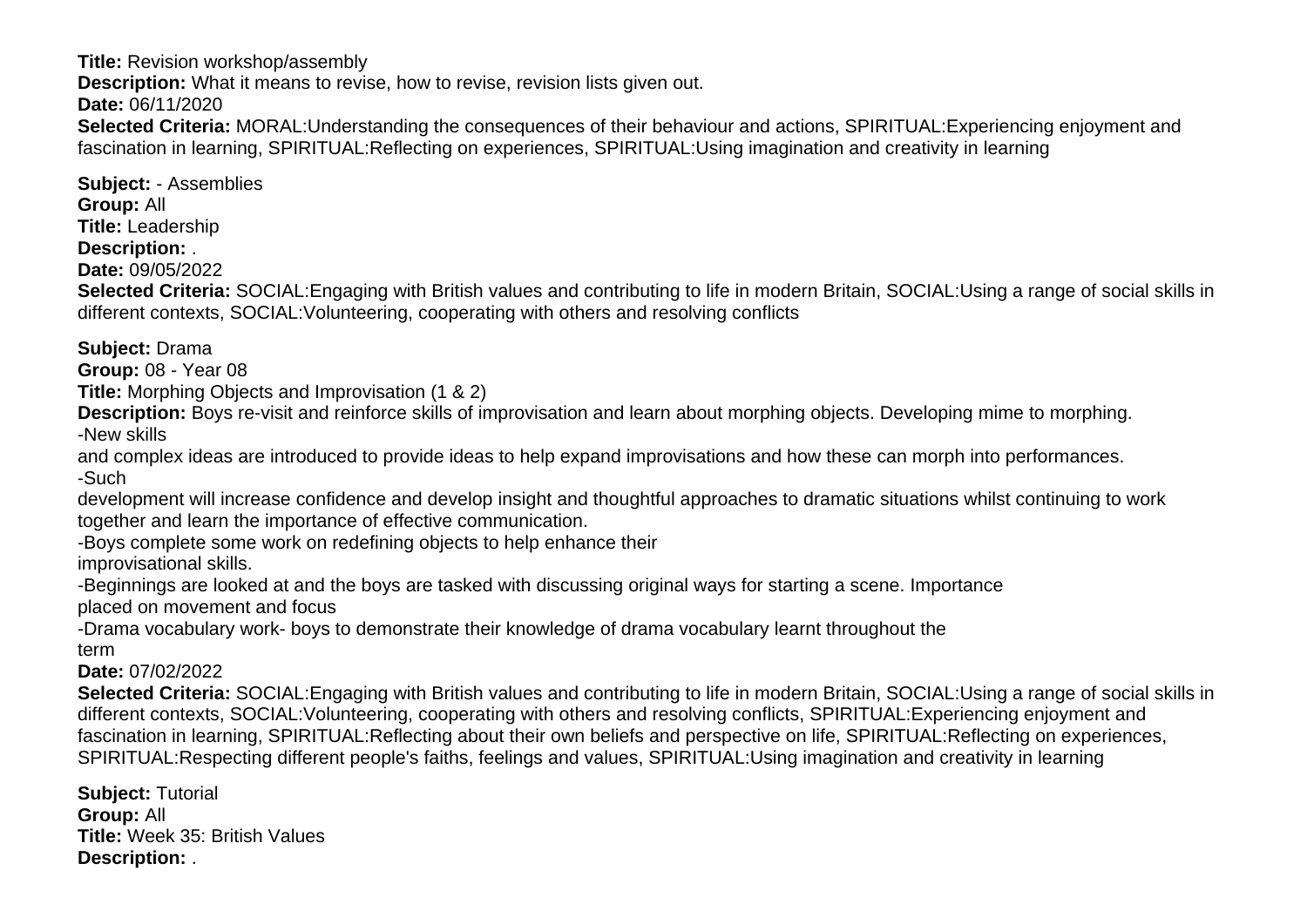### **Date:** 23/05/2022

**Selected Criteria:** SOCIAL:Engaging with British values and contributing to life in modern Britain, SPIRITUAL:Reflecting about their own beliefs and perspective on life, SPIRITUAL:Reflecting on experiences

**Subject:** - After School Clubs **Group:** All **Title:** Welding **Description:** . **Date:** 14/09/2021 **Selected Criteria:** SOCIAL:Using a range of social skills in different contexts, SPIRITUAL:Experiencing enjoyment and fascination in learning, SPIRITUAL:Reflecting on experiences, SPIRITUAL:Using imagination and creativity in learning

**Subject:** - Sporting Events **Group:** All **Title:** Cross Country **Description:** Students complete annual cross country run either as a competitor, marshal or supporter. **Date:** 16/10/2021 **Selected Criteria:** SOCIAL:Using a range of social skills in different contexts, SOCIAL:Volunteering, cooperating with others and resolving conflicts

**Subject:** - Trips & Excursions **Group:** Boarders **Title:** Greatwood Walk **Description:** . **Date:** 30/01/2022 **Selected Criteria:** SOCIAL:Using a range of social skills in different contexts, SOCIAL:Volunteering, cooperating with others and resolving conflicts, SPIRITUAL:Experiencing enjoyment and fascination in learning, SPIRITUAL:Using imagination and creativity in learning

**Subject:** - Trips & Excursions **Group:** Boarders **Title:** Ploughing Competition **Description:** Spectating **Date:** 18/09/2021 **Selected Criteria:** SOCIAL:Using a range of social skills in different contexts, SOCIAL:Volunteering, cooperating with others and resolving conflicts

**Subject:** - Trips & Excursions **Group:** selected students **Title:** Maths Inspiration, Cardiff **Description:** Maths team take set zero in years 10 and 11 to workshop.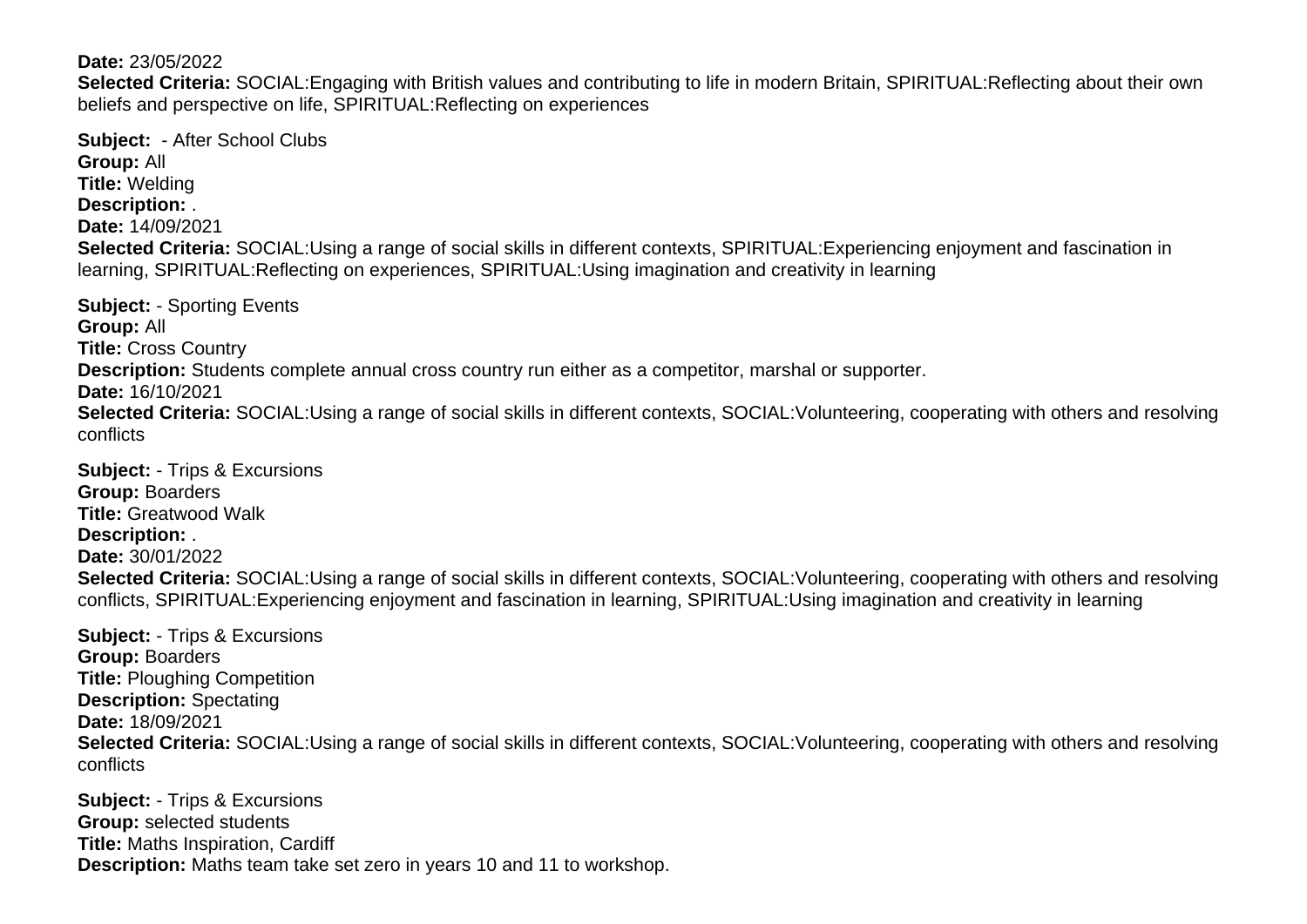### **Date:** 01/02/2022

**Selected Criteria:** SOCIAL:Using a range of social skills in different contexts, SPIRITUAL:Experiencing enjoyment and fascination in learning, SPIRITUAL:Reflecting on experiences, SPIRITUAL:Using imagination and creativity in learning

**Subject:** - Trips & Excursions **Group:** selected students **Title:** Royal Cornwall Show **Description:** Students attended the agricultural show either to participate in specific events like livestock showing or to assist the Marketing Manager in promoting the school within the agricultural community. **Date:** 09/09/2021 **Selected Criteria:** SOCIAL:Using a range of social skills in different contexts, SOCIAL:Volunteering, cooperating with others and resolving

conflicts

**Subject:** Boarding **Group:** Boarders **Title:** Card making **Description:** . **Date:** 11/03/2022

**Selected Criteria:** SOCIAL:Using a range of social skills in different contexts, SOCIAL:Volunteering, cooperating with others and resolving conflicts, SPIRITUAL:Experiencing enjoyment and fascination in learning, SPIRITUAL:Reflecting on experiences, SPIRITUAL:Using imagination and creativity in learning

**Subject:** Boarding **Group:** Boarders **Title:** Prize Scavenger Hunt **Description:** .. **Date:** 07/01/2022 **Selected Criteria:** SOCIAL:Using a range of social skills in different contexts, SOCIAL:Volunteering, cooperating with others and resolving conflicts, SPIRITUAL:Experiencing enjoyment and fascination in learning, SPIRITUAL:Reflecting on experiences, SPIRITUAL:Using imagination and creativity in learning

**Subject:** Drama **Group:** 07 - Year 07 **Title:** Introduction to Drama/ Drama tools and skills (8 & 9) **Description:** -Freeze frames and how they convey meaning are looked at as well as though tracking -Role-play as a story telling technique is introduced **Date:** 06/02/2022 **Selected Criteria:** SOCIAL:Using a range of social skills in different contexts, SOCIAL:Volunteering, cooperating with others and resolving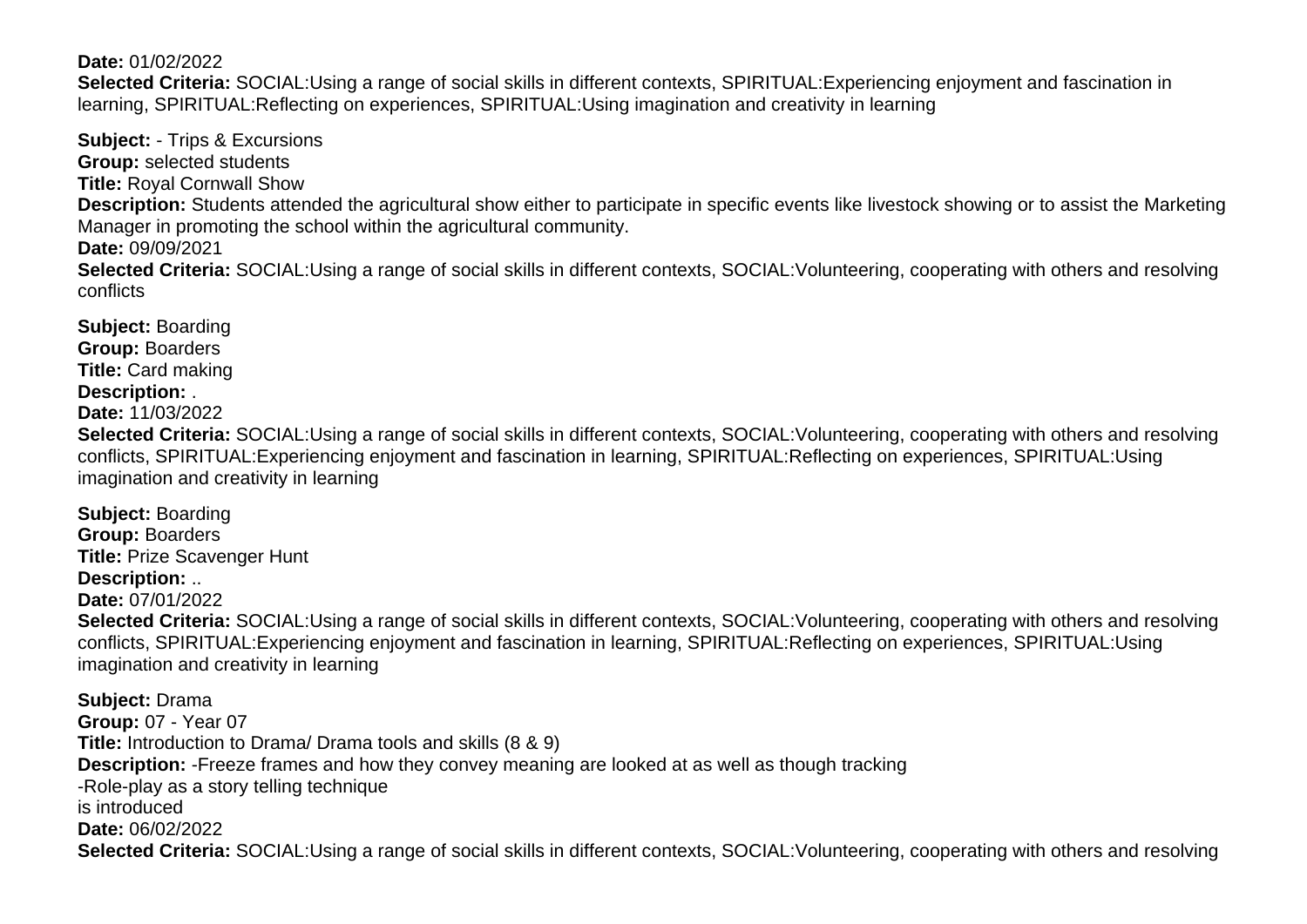conflicts, SPIRITUAL:Experiencing enjoyment and fascination in learning, SPIRITUAL:Reflecting on experiences, SPIRITUAL:Using imagination and creativity in learning

**Subject:** Drama **Group:** 07 - Year 07 **Title:** Sublime Mime Project **Description:** -Boys watch Mr Bean extract to see miming modelled. -Boys to be given the chance to use all their learnt skills to produce a believable performance using mime only- theme- Summer Holidays! **Date:** 06/02/2022 **Selected Criteria:** SOCIAL:Using a range of social skills in different contexts, SOCIAL:Volunteering, cooperating with others and resolving conflicts, SPIRITUAL:Experiencing enjoyment and fascination in learning, SPIRITUAL:Reflecting on experiences, SPIRITUAL:Using imagination and creativity in learning

**Subject:** Geography **Group:** 07 - Year 07 **Title:** Earth: The Goldilocks Planet **Description:** Before beginning this unit, students learn about the three main elements of geography to understand their learning journey ahead.

The Goldilocks Planet looks at our place in the Universe, starting with it's creation, depending on viewpoint. The Solar System and planet Earth, looking at it's history, how life has changed and the features we find on the Earth today, complete this unit. **Date:** 06/09/2021

**Selected Criteria:** SOCIAL:Using a range of social skills in different contexts, SOCIAL:Volunteering, cooperating with others and resolving conflicts, SPIRITUAL:Experiencing enjoyment and fascination in learning, SPIRITUAL:Reflecting about their own beliefs and perspective on life, SPIRITUAL:Respecting different people's faiths, feelings and values, SPIRITUAL:Using imagination and creativity in learning

**Subject:** Horticulture **Group:** 09 - Year 09 **Title:** Summer Term 1: Structure of plants **Description:** How plants work. They investigate the structure of the root, stem, leaf and flower. They also look at processes: photosynthesis, osmosis etc.. **Date:** 18/04/2022 **Selected Criteria:** SOCIAL:Using a range of social skills in different contexts, SOCIAL:Volunteering, cooperating with others and resolving conflicts, SPIRITUAL:Experiencing enjoyment and fascination in learning

**Subject:** ICT **Group:** 10 - Year 10 **Title:** Business Studies Socio Economic groups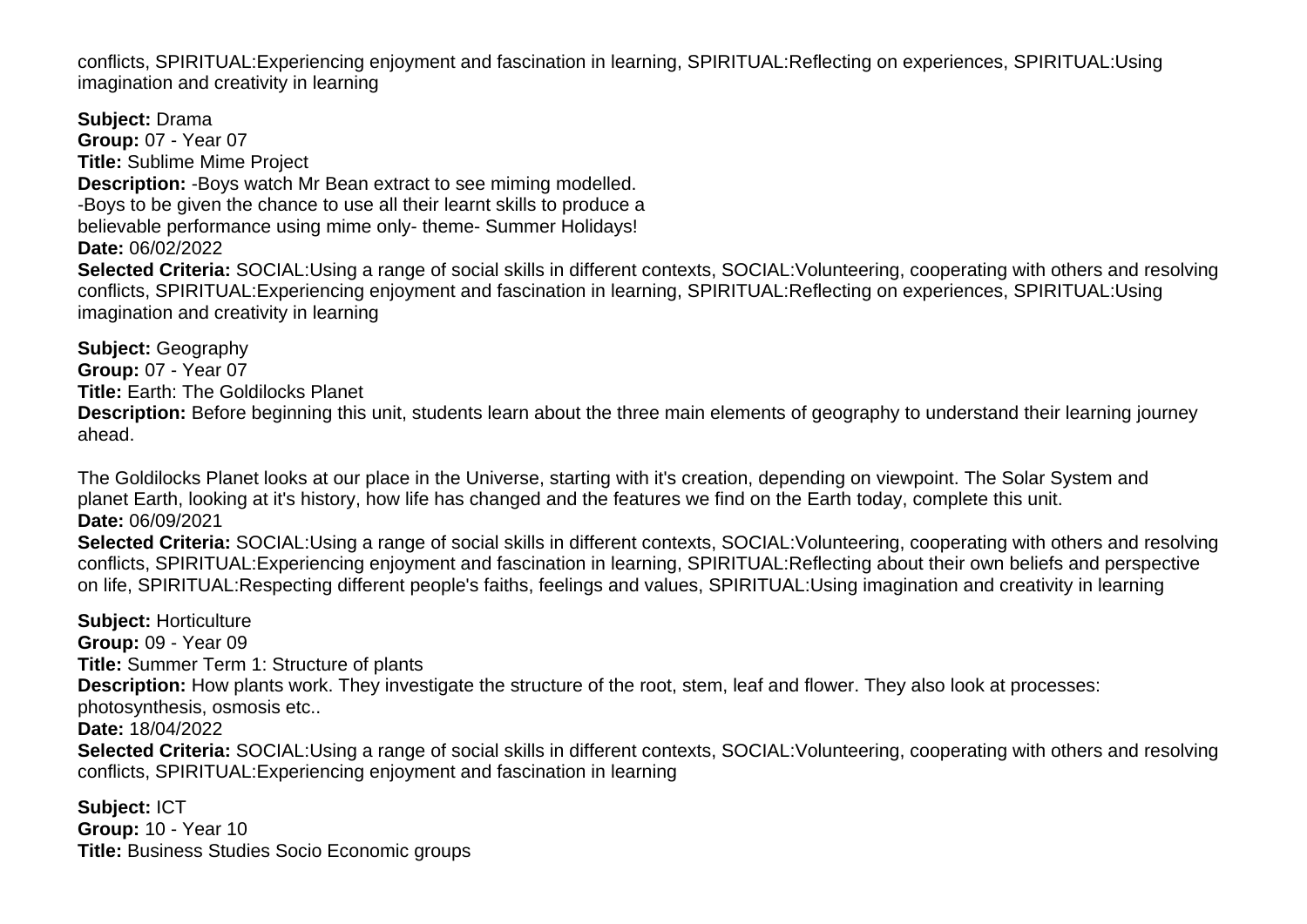**Description:** In Business Studies we look at Socio economic groups during the marketing topic. **Date:** 08/11/2021 **Selected Criteria:** SOCIAL:Using a range of social skills in different contexts

**Subject:** Mathematics **Group:** selected students **Title:** Set Zero **Description:** Selected students complete grade 7, 8 and 9 work. Focusing on ambition and aspiration. **Date:** 09/09/2021 **Selected Criteria:** SOCIAL:Using a range of social skills in different contexts, SPIRITUAL:Experiencing enjoyment and fascination in learning, SPIRITUAL:Reflecting on experiences, SPIRITUAL:Using imagination and creativity in learning **Subject:** PSHRE **Group:** 07 - Year 07

**Title:** Spring Term 1: Looking at my Life at Brymore

**Description:** o How to manage the challenges of moving to a new school

o How to establish and manage friendships

o How to distinguish

between healthy and unhealthy friendships

o How to improve study skills

o How to identify personal strengths and areas for development

o How to

identify, express and manage their emotions in a constructive way

o How to make healthy lifestyle choices including diet, dental health,

physical activity and sleep

o About personal hygiene

o How to manage physical and emotional changes during puberty

**Date:** 03/01/2022

**Selected Criteria:** SOCIAL:Using a range of social skills in different contexts, SOCIAL:Volunteering, cooperating with others and resolving conflicts, SPIRITUAL:Reflecting about their own beliefs and perspective on life, SPIRITUAL:Reflecting on experiences

**Subject:** School events **Group:** All **Title:** Open Day **Description:** Our Open Day attracts 4,000 visitors and is run by the boys encouraging resilience, responsibility and resourcefulness, a culture of helping each other and teamwork, pride and collective identity and encourages boys to volunteer, help out and co-operate with others.

**Date:** 25/06/2022

**Selected Criteria:** SOCIAL:Using a range of social skills in different contexts, SOCIAL:Volunteering, cooperating with others and resolving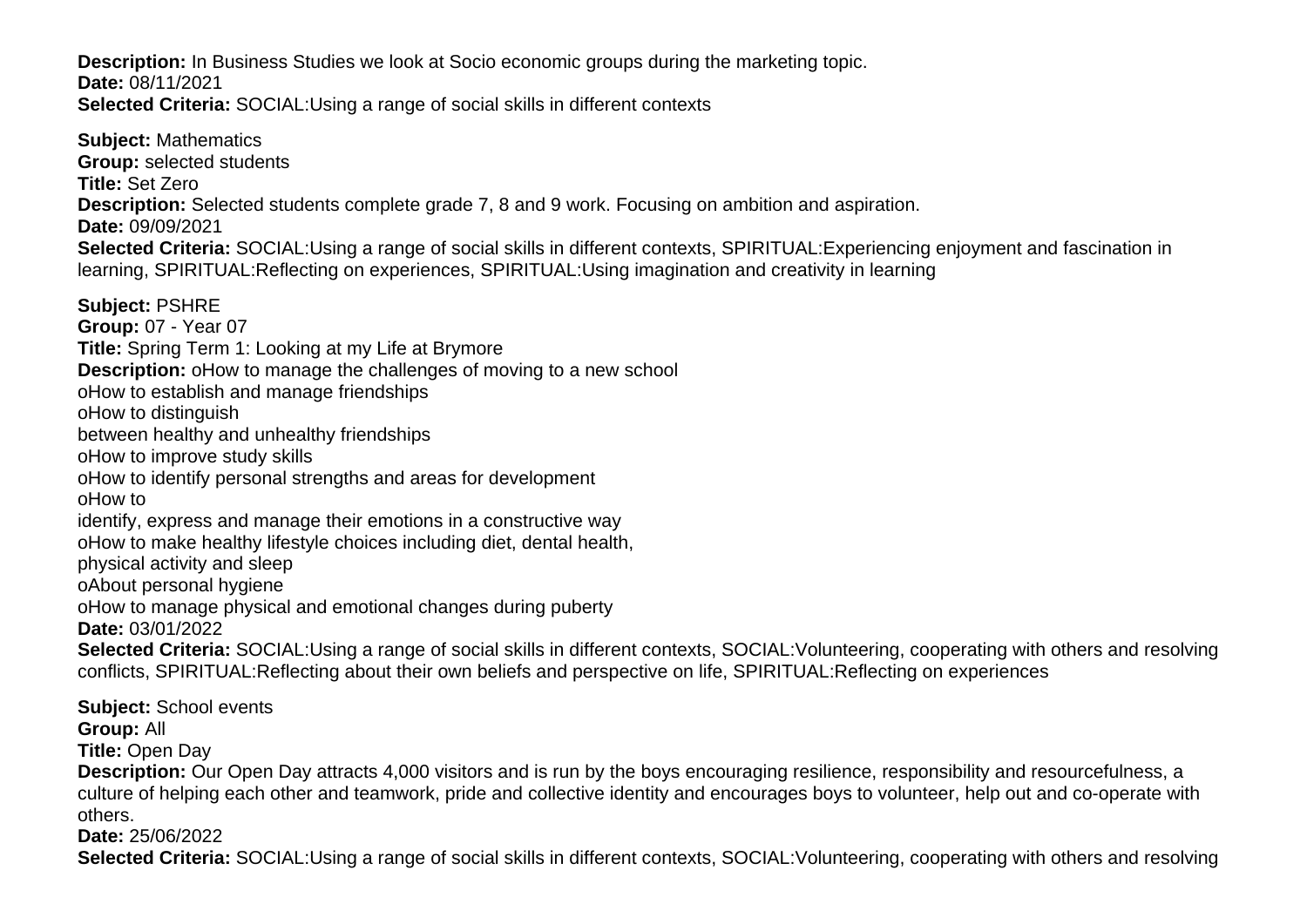conflicts, SPIRITUAL:Experiencing enjoyment and fascination in learning

**Subject:** School events **Group:** All **Title:** Lambing Sunday **Description:** Students have the option to come to school on the Sunday to help with the lambing, interact with the public and help staff run the event. **Date:** 27/02/2022 **Selected Criteria:** SOCIAL:Using a range of social skills in different contexts, SOCIAL:Volunteering, cooperating with others and resolving conflicts, SPIRITUAL:Experiencing enjoyment and fascination in learning, SPIRITUAL:Using imagination and creativity in learning **Subject:** School events **Group:** All **Title:** Carol Service **Description:** Whole school carol service at Cannington Church.

**Date:** 10/12/2021

**Selected Criteria:** SOCIAL:Using a range of social skills in different contexts, SPIRITUAL:Reflecting about their own beliefs and perspective on life, SPIRITUAL:Reflecting on experiences, SPIRITUAL:Respecting different people's faiths, feelings and values

**Subject:** School events **Group:** 07 - Year 07 **Title:** Year 7 Hog Roast **Description:** Year 7s attend the school hog roast with their families to celebrate the end of their first week as Brymore boys. **Date:** 10/09/2021 **Selected Criteria:** SOCIAL:Using a range of social skills in different contexts, SOCIAL:Volunteering, cooperating with others and resolving conflicts

**Subject:** Student Leadership

**Group:** All

**Title:** School Tours

**Description:** All students during their time at Brymore will be expected to conduct a tour of the school for visitors. This may be for prospective staff, students or any other outside agencies. They conduct them independently of any staff input and they will last around 45 minutes. During this time, the student is expected to tell them key information about the school and maintain a conversation. **Date:** 06/09/2021

**Selected Criteria:** SOCIAL:Using a range of social skills in different contexts, SOCIAL:Volunteering, cooperating with others and resolving conflicts

**Subject:** Student Leadership **Group:** All **Title:** Student interviews/tours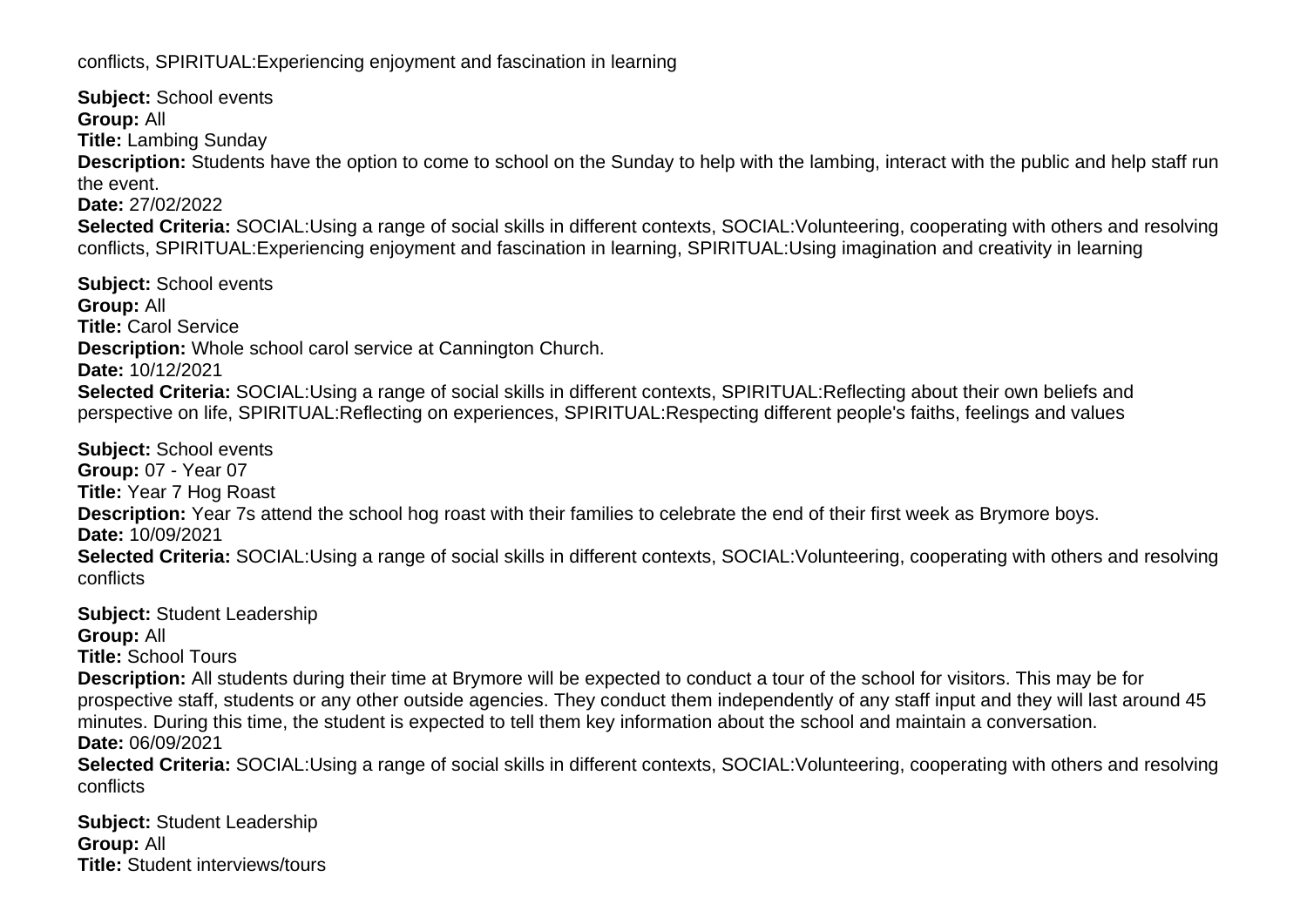**Description:** All students will be given the experience of being on an interview panel for new staff members. They also conduct tours during open mornings. They receive coaching on making conversation/.

**Date:** 06/09/2021

**Selected Criteria:** SOCIAL:Using a range of social skills in different contexts, SOCIAL:Volunteering, cooperating with others and resolving conflicts

**Subject:** Tutorial **Group:** All **Title:** Week 36: Team Building **Description:** . **Date:** 30/05/2022 **Selected Criteria:** SOCIAL:Using a range of social skills in different contexts, SOCIAL:Volunteering, cooperating with others and resolving conflicts, SPIRITUAL:Experiencing enjoyment and fascination in learning, SPIRITUAL:Using imagination and creativity in learning

**Subject:** Tutorial **Group:** All **Title:** Week 12: Christmas **Description:** Quiz **Date:** 06/12/2021 **Selected Criteria:** SOCIAL:Using a range of social skills in different contexts, SOCIAL:Volunteering, cooperating with others and resolving conflicts, SPIRITUAL:Experiencing enjoyment and fascination in learning

**Subject:** - After School Clubs **Group:** All **Title:** Engineering/tool making **Description:** Open to all students as an after school activity. **Date:** 13/09/2021 **Selected Criteria:** SOCIAL:Volunteering, cooperating with others and resolving conflicts, SPIRITUAL:Experiencing enjoyment and fascination in learning, SPIRITUAL:Reflecting on experiences, SPIRITUAL:Using imagination and creativity in learning

**Subject:** - Assemblies **Group:** All **Title:** Take Time for Others **Description:** 3 assemblies exploring this theme **Date:** 04/07/2022 **Selected Criteria:** SOCIAL:Volunteering, cooperating with others and resolving conflicts, SPIRITUAL:Respecting different people's faiths, feelings and values

**Subject:** - Charity Work **Group:** All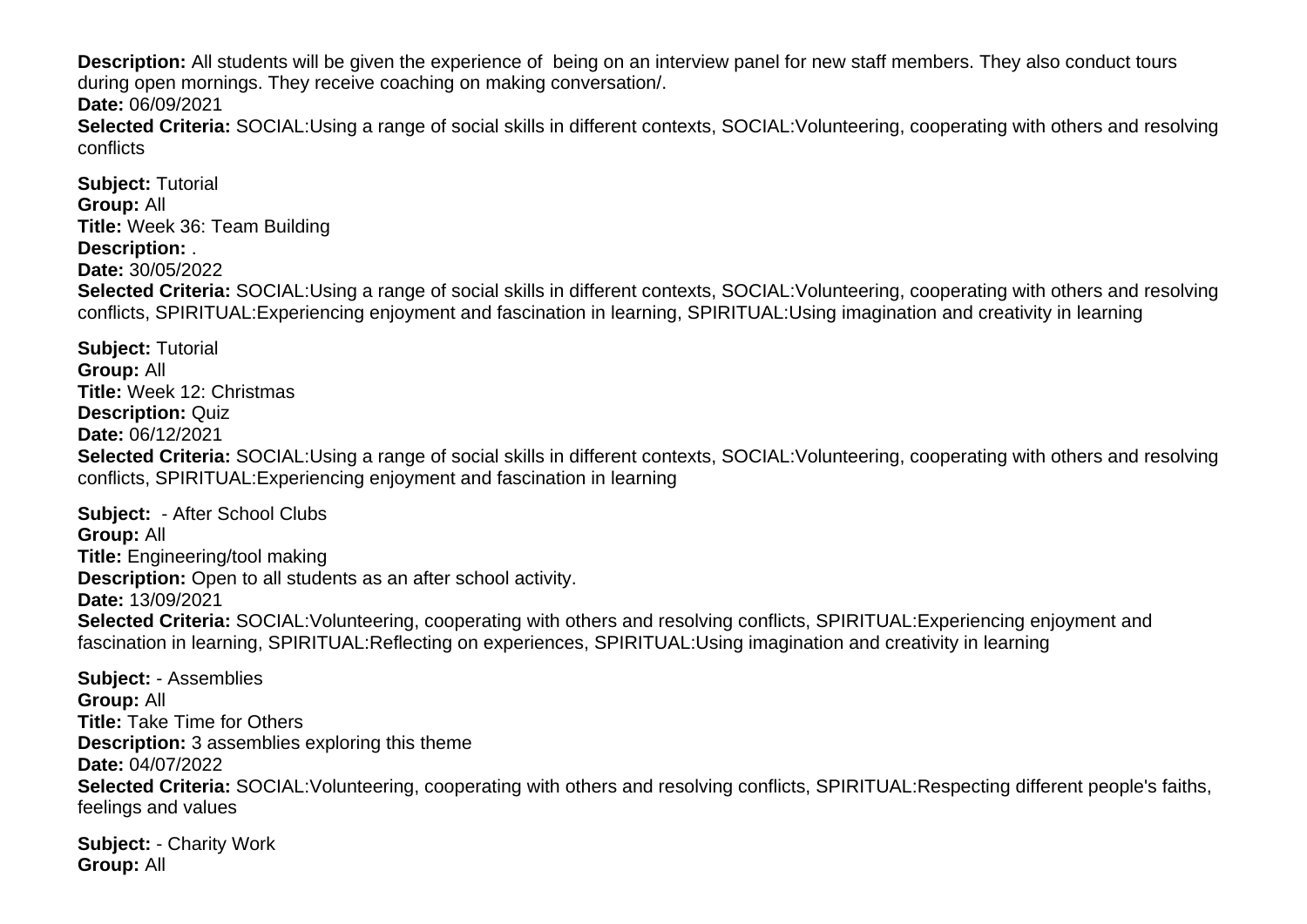**Title:** Christmas Jumper Day **Description:** Students donate money to wear their Christmas Jumpers. **Date:** 08/12/2021 **Selected Criteria:** SOCIAL:Volunteering, cooperating with others and resolving conflicts

**Subject:** - Charity Work **Group:** All **Title:** SMILES for Christmas **Description:** Fundraising/collecting for the local Salvation Army **Date:** 01/12/2021 **Selected Criteria:** SOCIAL:Volunteering, cooperating with others and resolving conflicts

**Subject:** Mathematics **Group:** selected students **Title:** Maths Ambassadors **Description:** Students volunteer to become maths ambassador, whose role is to help out in the maths department sometimes as part of a team, for example setting up the weekly Y11 Walk and Talk mock. Maintaining resource tables and keeping maths resources in good order.



**Date:** 01/03/2022 **Selected Criteria:** SOCIAL:Volunteering, cooperating with others and resolving conflicts

**Subject:** Science **Group:** 09 - Year 09 **Title:** CC3 Atomic structure **Description:** The history of the atom and how various scientists worked together to provide evidence for it. **Date:** 01/03/2022 **Selected Criteria:** SOCIAL:Volunteering, cooperating with others and resolving conflicts

**Subject:** Science **Group:** 09 - Year 09 **Title:** 9A Genetics and evolution **Description:** We examine the discovery of the structure of DNA, the people involved and the work they did. We also discuss the credit they received for it and the gender balance of how the credit was handed out. **Date:** 01/09/2021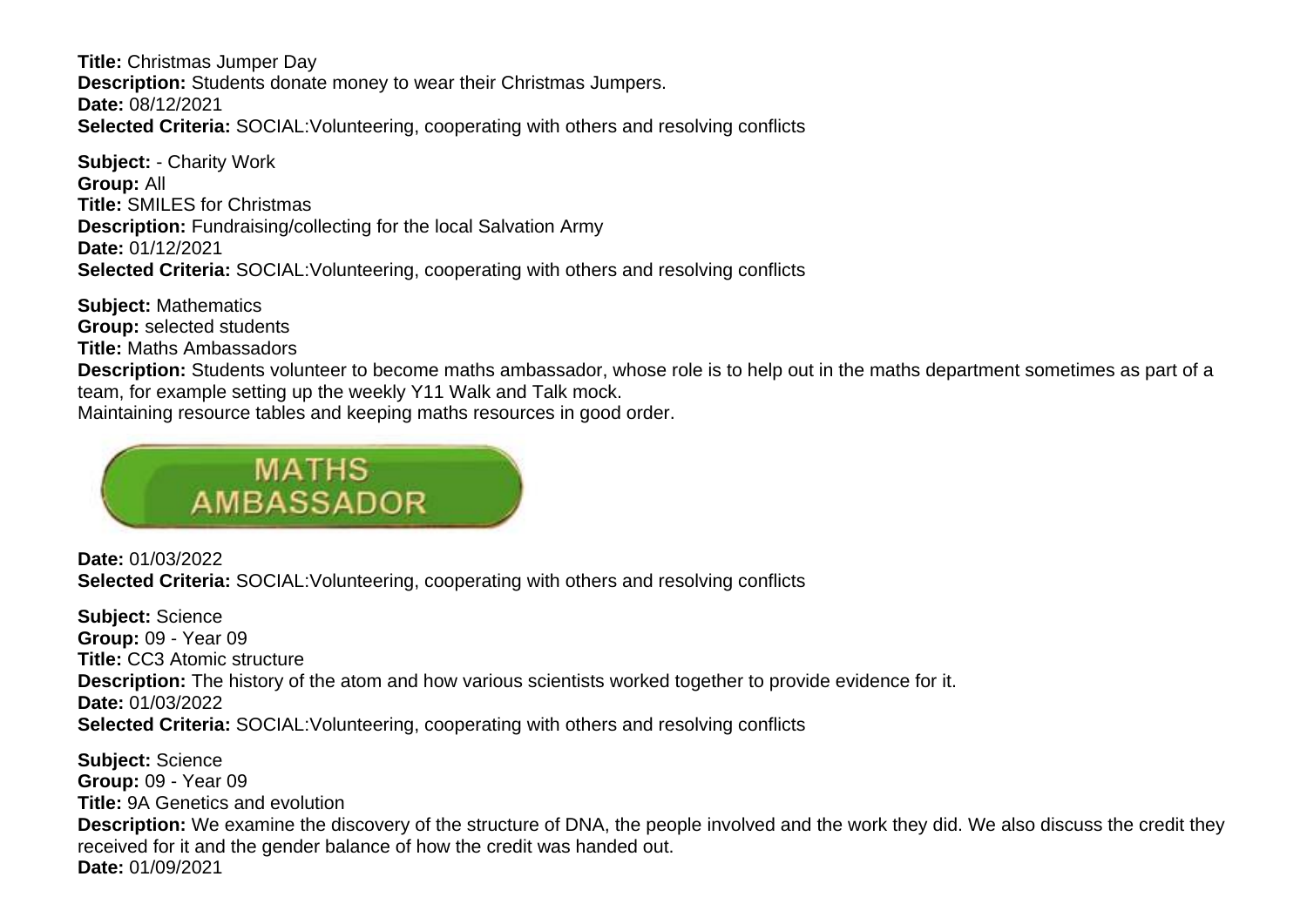**Selected Criteria:** SOCIAL:Volunteering, cooperating with others and resolving conflicts

**Subject:** Careers **Group:** All **Title:** Guest Speaker - 'You Tube Farmer' **Description:** . **Date:** 04/03/2022 **Selected Criteria:** SPIRITUAL:Experiencing enjoyment and fascination in learning, SPIRITUAL:Reflecting about their own beliefs and perspective on life, SPIRITUAL:Reflecting on experiences, SPIRITUAL:Using imagination and creativity in learning

**Subject:** Mathematics **Group:** 08 - Year 08 **Title:** All about number **Description:** Classifying all aspects of number: factors, multiples, primes, squares, cubes - using these in context HCF & LCM as well as area of squares, finding square roots etc **Date:** 06/09/2021 **Selected Criteria:** SPIRITUAL:Experiencing enjoyment and fascination in learning

**Subject:** Mathematics **Group:** 10 - Year 10 **Title:** Algebra graphs **Description:** Straight line graphs: cartesian coordinates, gradients of straight lines, y=mx+c, quadratics, cubics, reciprocal graphs **Date:** 06/09/2021 **Selected Criteria:** SPIRITUAL:Experiencing enjoyment and fascination in learning, SPIRITUAL:Reflecting on experiences

**Subject:** Tutorial **Group:** All **Title:** Week 34: General Knowledge **Description:** . **Date:** 16/05/2022 **Selected Criteria:** SPIRITUAL:Experiencing enjoyment and fascination in learning, SPIRITUAL:Reflecting on experiences

**Subject:** Tutorial **Group:** All **Title:** Week 21: Memory **Description:** . **Date:** 28/02/2022 **Selected Criteria:** SPIRITUAL:Experiencing enjoyment and fascination in learning, SPIRITUAL:Reflecting on experiences, SPIRITUAL:Using imagination and creativity in learning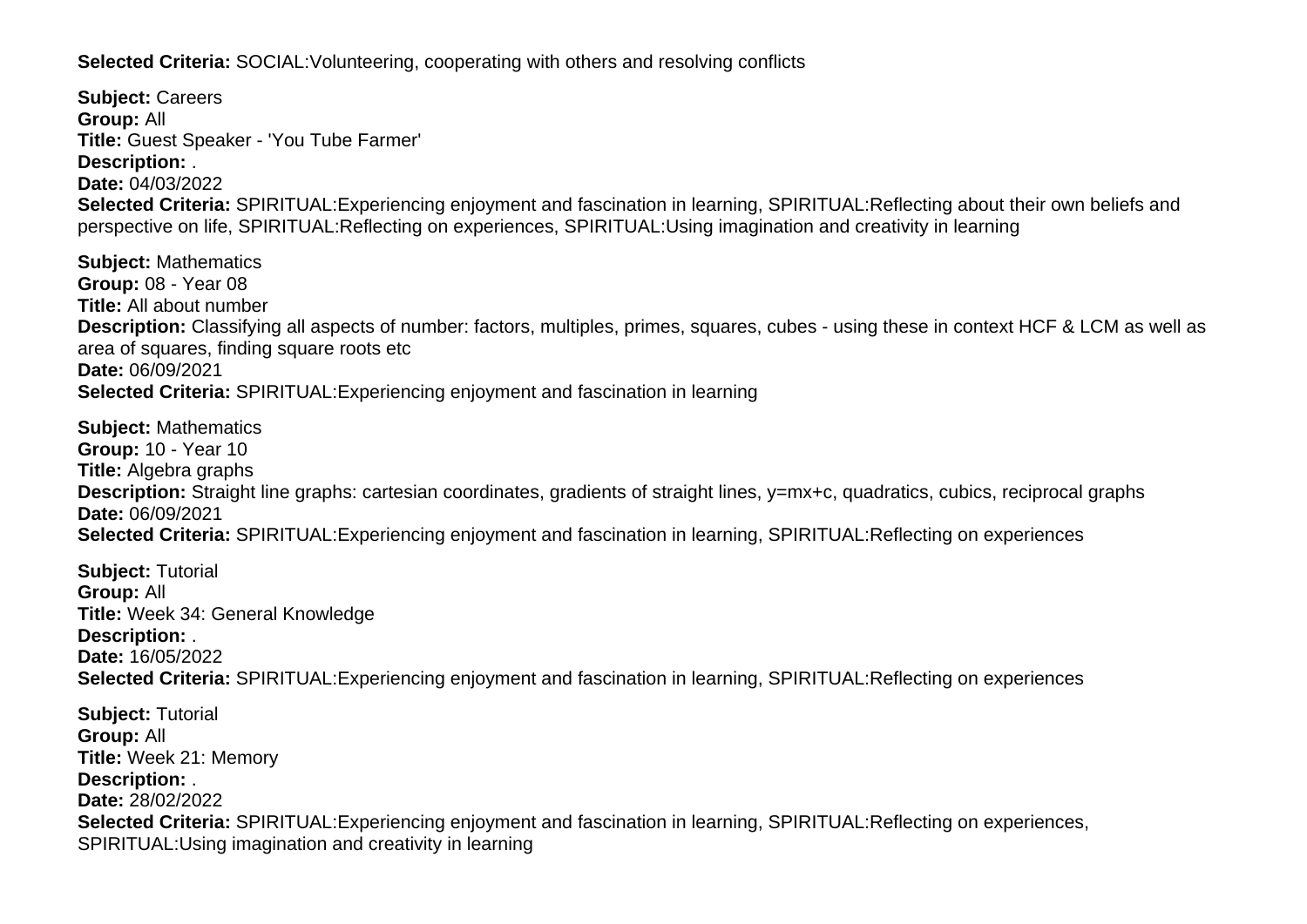**Subject:** - After School Clubs **Group:** All **Title:** The Message **Description:** Christian reflection group - occurs weekly during lunchtime. **Date:** 06/09/2021 **Selected Criteria:** SPIRITUAL:Reflecting about their own beliefs and perspective on life, SPIRITUAL:Reflecting on experiences, SPIRITUAL:Respecting different people's faiths, feelings and values

**Subject:** Tutorial **Group:** All **Title:** Week 22: Mindfulness and Meditation **Description:** . **Date:** 28/02/2022 **Selected Criteria:** SPIRITUAL:Reflecting about their own beliefs and perspective on life, SPIRITUAL:Reflecting on experiences

**Subject:** Tutorial **Group:** All **Title:** Week 14: Kooth and Mental Health **Description:** . **Date:** 10/01/2022 **Selected Criteria:** SPIRITUAL:Reflecting about their own beliefs and perspective on life, SPIRITUAL:Reflecting on experiences

**Subject:** Tutorial **Group:** All **Title:** Week 13: Building on Achievements **Description:** . **Attachments:** Achievements.pptx **Date:** 03/01/2022 **Selected Criteria:** SPIRITUAL:Reflecting about their own beliefs and perspective on life, SPIRITUAL:Reflecting on experiences

**Subject:** - Assemblies **Group:** All **Title:** No Man is an Island **Description:** 3 assemblies exploring this theme **Date:** 16/05/2022 **Selected Criteria:** SPIRITUAL:Reflecting on experiences

**Subject:** Tutorial **Group:** All **Title:** Week 20: Lateral Thinking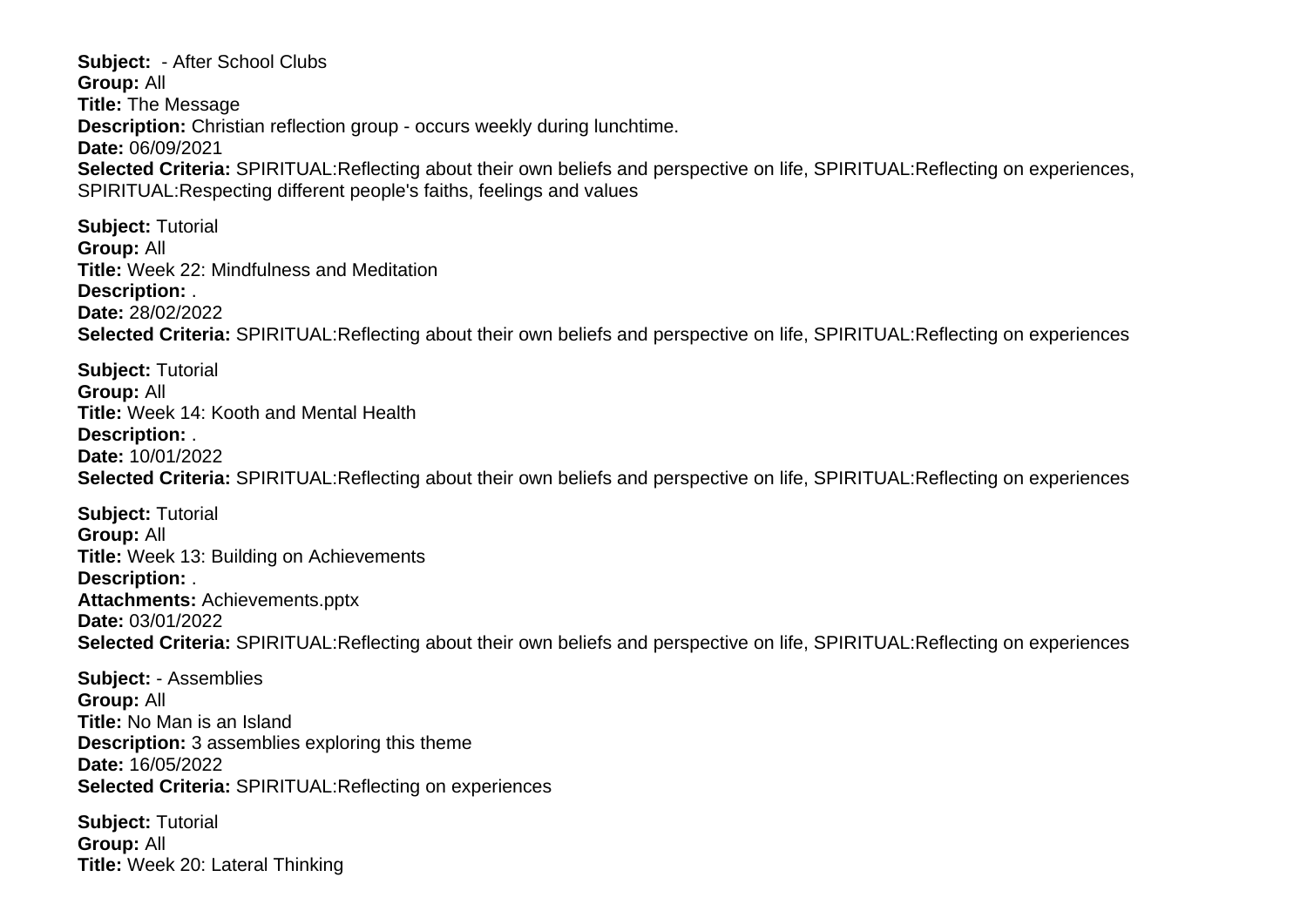**Description:** . **Date:** 21/02/2022 **Selected Criteria:** SPIRITUAL:Reflecting on experiences, SPIRITUAL:Using imagination and creativity in learning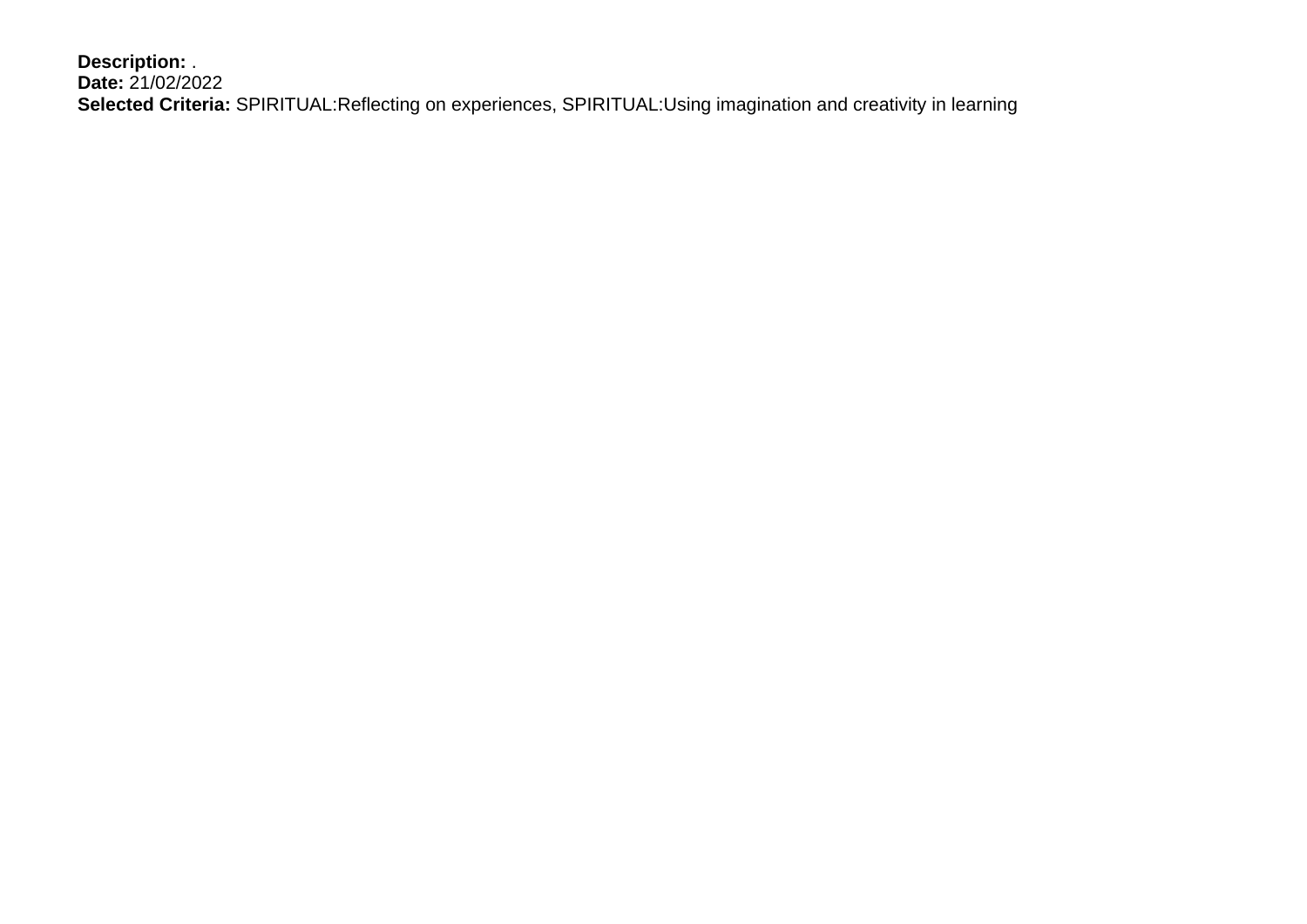# **Criteria Covered by Groups**

#### **All:**

#### **British Values**

**Democracy**  Individual liberty Mutual respect and tolerance The rule of law

### **Gatsby (Careers)**

- 2. Learning from career and labour market information
- 3. Addressing the needs of each student
- 4. Linking curriculum learning to careers
- 5. Encounters with employers and employees
- 6. Experiences of workplaces
- 7. Encounters with further and higher education

### **Physical Health & Mental Wellbeing**

- 1. Mental Wellbeing
- 3. Physical Health & Fitness
- 4. Healthy Eating
- 6. Health & Prevention
- 7. Basic First Aid
- 8. Changing Adolescent Body

#### **PSHE KS3**

- 1.1 Self-Concept
- 1.2 Mental Health and Emotional Wellbeing
- 1.3 Healthy Lifestyles
- 1.5 Managing Risk and Personal Safety
- 2.1 Positive Relationships
- 2.2 Relationship Values
- 2.3 Forming and Maintaining Respectful Relationships
- 2.7 Social Influences
- 3.1 Learning Skills
- 3.2 Choices and Pathways

### **PSHE KS4**

- 1.1 Self-Concept
- 1.2 Mental Health and Emotional Wellbeing
- 1.3 Health-Related Decisions
- 1.5 Managing Risk and Personal Safety
- 2.1 Positive Relationships
- 2.2 Relationship Values
- 2.3 Forming and Maintaining Respectful Relationships
- 2.7 Social Influences
- 3.1 Learning Skills
- 3.2 Choices and Pathways 3.3 Work and Career
- **RSE**
- 2. Respectful Relationships, including Friendships

### **SMSC**

CULTURAL:Celebrating and respecting diversity in local, national and global communities

CULTURAL:Knowledge of Britain's democratic parliamentary system

- CULTURAL:Participating and responding to cultural opportunities
- CULTURAL:Recognising the things people and communities share in common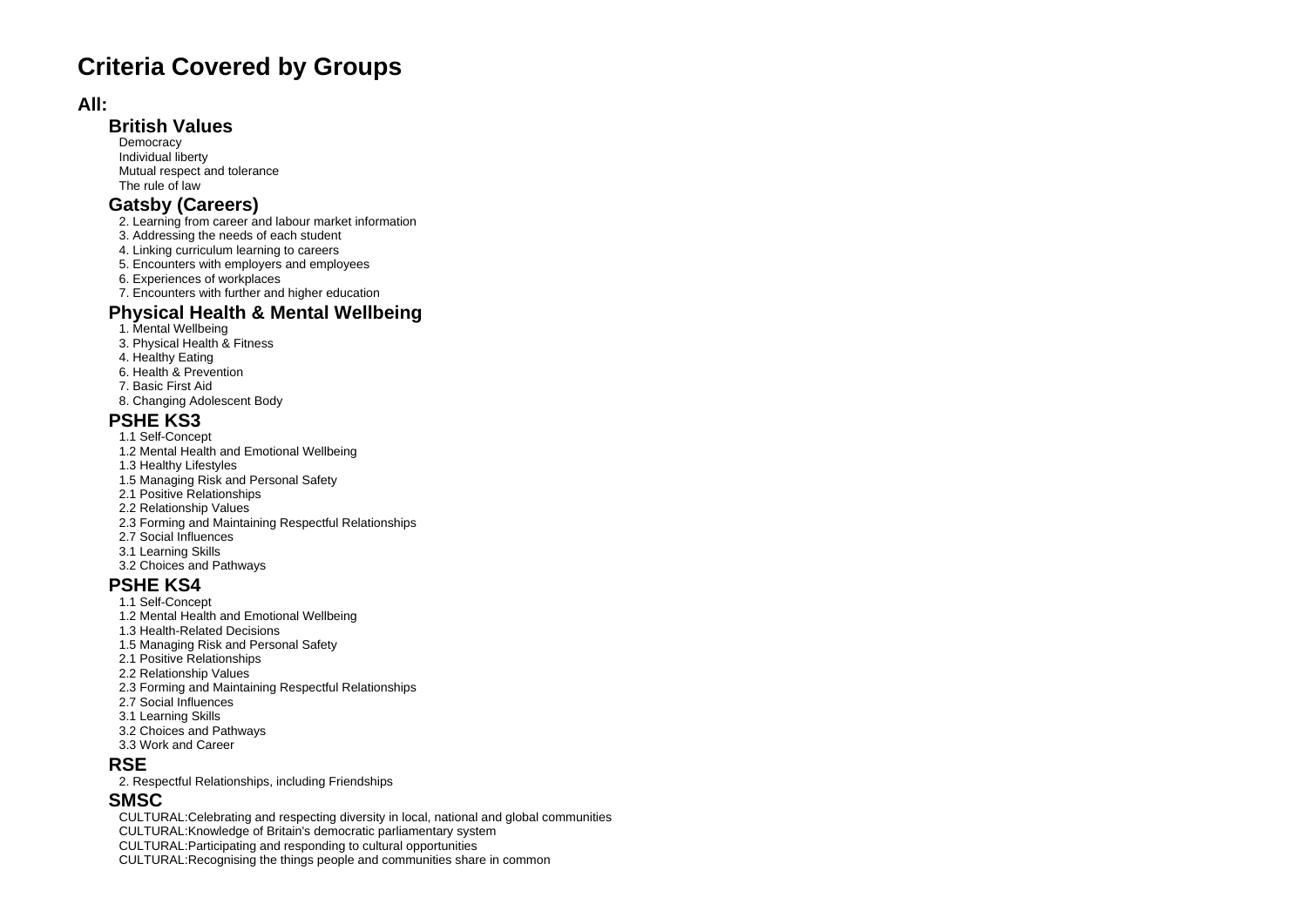CULTURAL:Understanding different cultures essential for life in modern Britain CULTURAL:Understanding the wide range of cultural influences that shape heritage MORAL:Investigating moral and ethical issues and appreciating others' viewpoints MORAL:Recognising right and wrong, and understanding legal boundaries MORAL:Understanding the consequences of their behaviour and actions SOCIAL:Engaging with British values and contributing to life in modern Britain SOCIAL:Using a range of social skills in different contexts SOCIAL:Volunteering, cooperating with others and resolving conflicts SPIRITUAL:Experiencing enjoyment and fascination in learning SPIRITUAL:Reflecting about their own beliefs and perspective on life SPIRITUAL:Reflecting on experiences SPIRITUAL:Respecting different people's faiths, feelings and values SPIRITUAL:Using imagination and creativity in learning

### **07 - Year 07:**

### **Gatsby (Careers)**

- 1. A stable careers programme
- 2. Learning from career and labour market information
- 3. Addressing the needs of each student
- 4. Linking curriculum learning to careers
- 5. Encounters with employers and employees
- 6. Experiences of workplaces
- 8. Personal guidance

### **Physical Health & Mental Wellbeing**

2. Internet Safety & Harms

### **PSHE KS3**

 1.5 Managing Risk and Personal Safety 2.3 Forming and Maintaining Respectful Relationships

### **RSE**

 3. Online & Media 4. Being Safe

### **SMSC**

 CULTURAL:Celebrating and respecting diversity in local, national and global communities CULTURAL:Knowledge of Britain's democratic parliamentary system CULTURAL:Participating and responding to cultural opportunities CULTURAL:Recognising the things people and communities share in common CULTURAL:Understanding different cultures essential for life in modern Britain CULTURAL:Understanding the wide range of cultural influences that shape heritage MORAL:Investigating moral and ethical issues and appreciating others' viewpoints MORAL:Recognising right and wrong, and understanding legal boundaries MORAL:Understanding the consequences of their behaviour and actions SOCIAL:Engaging with British values and contributing to life in modern Britain SOCIAL:Using a range of social skills in different contexts SOCIAL:Volunteering, cooperating with others and resolving conflicts SPIRITUAL:Experiencing enjoyment and fascination in learning SPIRITUAL:Reflecting about their own beliefs and perspective on life SPIRITUAL:Reflecting on experiences SPIRITUAL:Respecting different people's faiths, feelings and values SPIRITUAL:Using imagination and creativity in learning

# **08 - Year 08:**

**Gatsby (Careers)** 1. A stable careers programme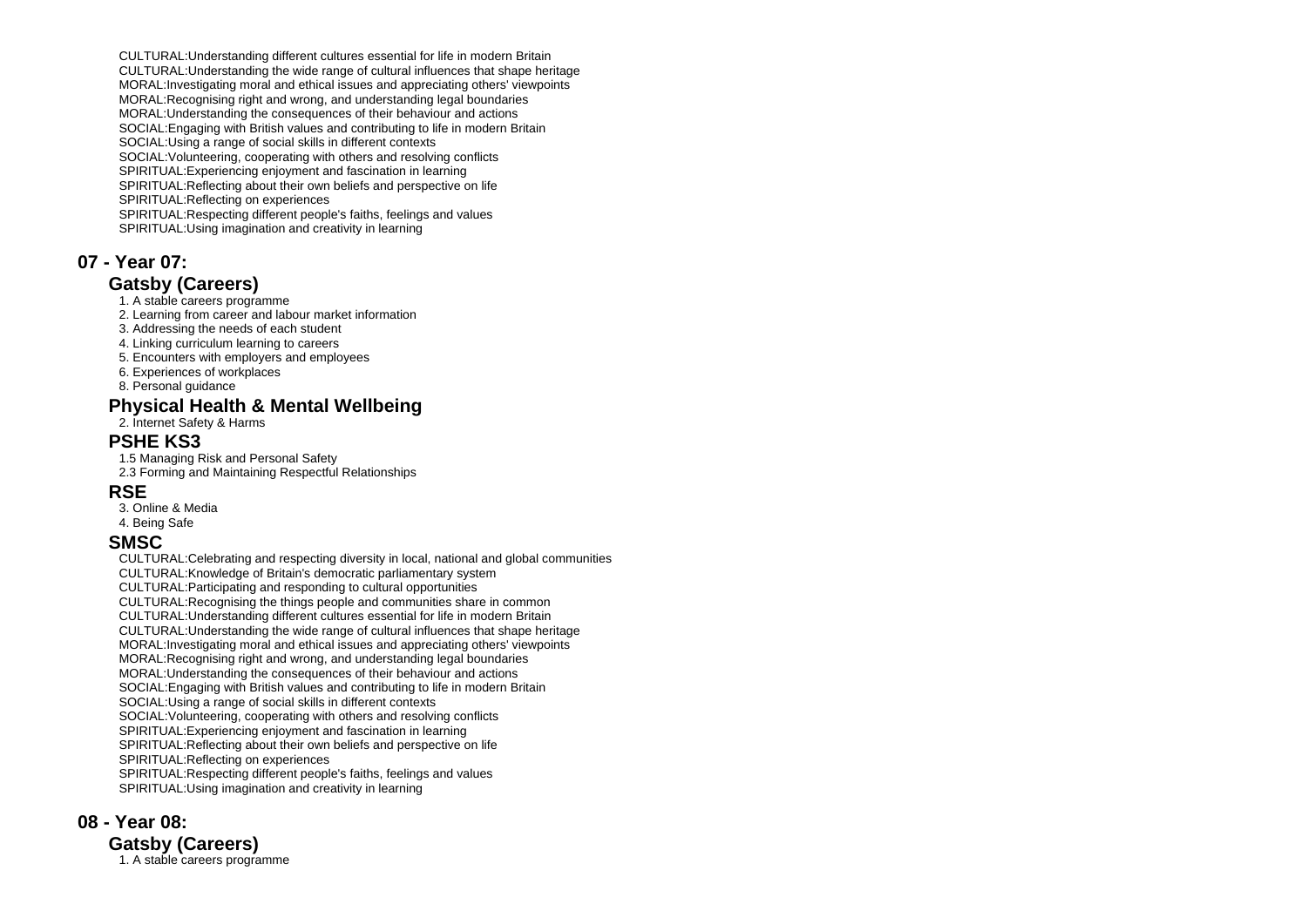- 2. Learning from career and labour market information
- 3. Addressing the needs of each student
- 4. Linking curriculum learning to careers
- 5. Encounters with employers and employees
- 6. Experiences of workplaces

### **Physical Health & Mental Wellbeing**

#### 2. Internet Safety & Harms

#### **PSHE KS3**

 3.5 Financial Choices 3.6 Media Literacy and Digital Resilience

#### **SMSC**

 CULTURAL:Celebrating and respecting diversity in local, national and global communities CULTURAL:Knowledge of Britain's democratic parliamentary system CULTURAL:Participating and responding to cultural opportunities CULTURAL:Recognising the things people and communities share in common CULTURAL:Understanding different cultures essential for life in modern Britain CULTURAL:Understanding the wide range of cultural influences that shape heritage MORAL:Investigating moral and ethical issues and appreciating others' viewpoints MORAL:Recognising right and wrong, and understanding legal boundaries MORAL:Understanding the consequences of their behaviour and actions SOCIAL:Engaging with British values and contributing to life in modern Britain SOCIAL:Using a range of social skills in different contexts SOCIAL:Volunteering, cooperating with others and resolving conflicts SPIRITUAL:Experiencing enjoyment and fascination in learning SPIRITUAL:Reflecting about their own beliefs and perspective on life SPIRITUAL:Reflecting on experiences SPIRITUAL:Respecting different people's faiths, feelings and values SPIRITUAL:Using imagination and creativity in learning

### **09 - Year 09:**

#### **British Values**

 Individual liberty Mutual respect and tolerance The rule of law

### **Gatsby (Careers)**

- 2. Learning from career and labour market information
- 3. Addressing the needs of each student
- 4. Linking curriculum learning to careers
- 5. Encounters with employers and employees
- 6. Experiences of workplaces
- 8. Personal guidance

### **Physical Health & Mental Wellbeing**

- 1. Mental Wellbeing
- 4. Healthy Eating
- 6. Health & Prevention

#### **PSHE KS3**

- 1.5 Managing Risk and Personal Safety 3.1 Learning Skills
- 3.3 Work and Career

## **PSHE KS4**

3.6 Media Literacy and Digital Resilience

#### **RSE**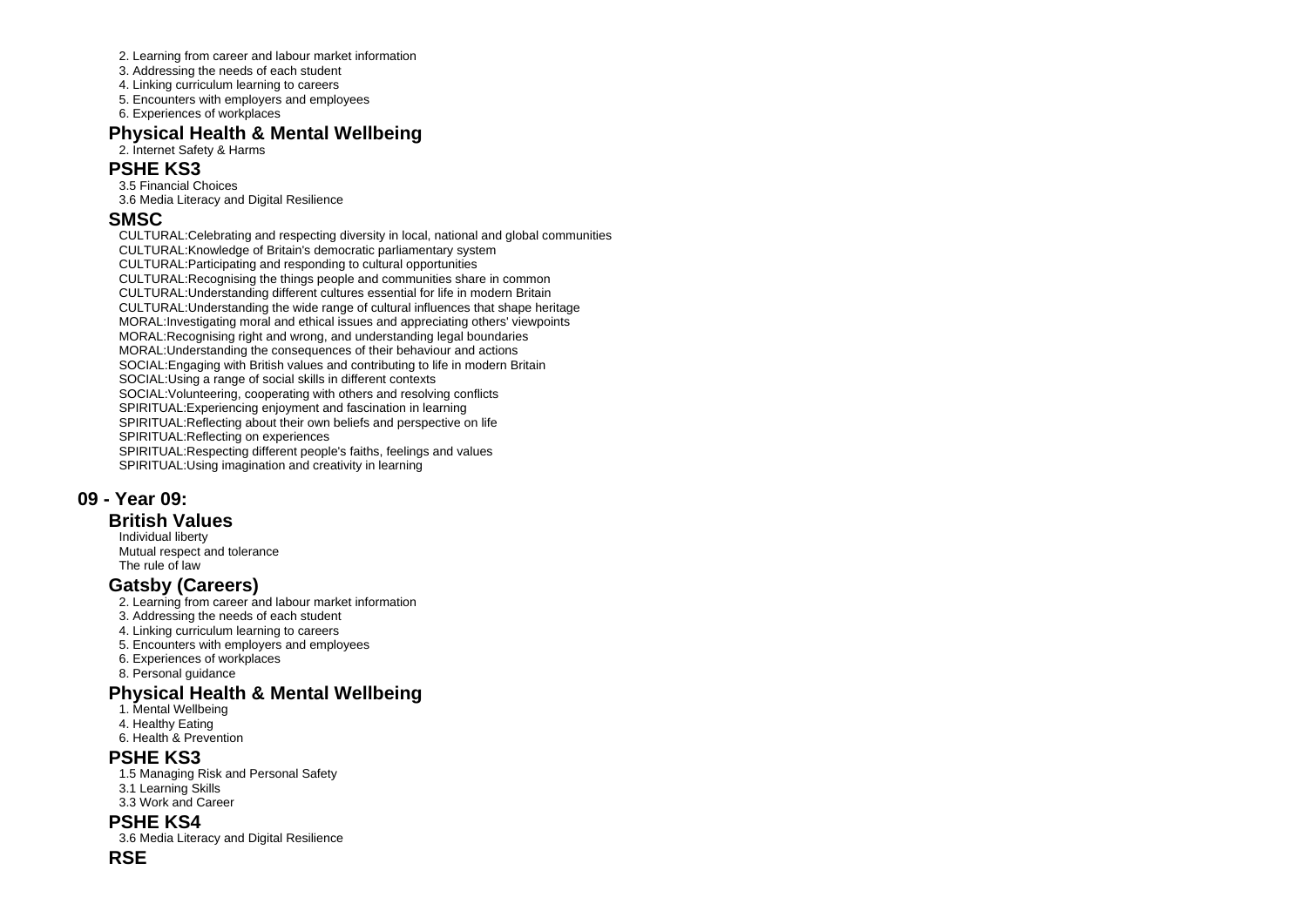4. Being Safe

#### **SMSC**

 CULTURAL:Celebrating and respecting diversity in local, national and global communities CULTURAL:Knowledge of Britain's democratic parliamentary system CULTURAL:Participating and responding to cultural opportunities CULTURAL:Recognising the things people and communities share in common CULTURAL:Understanding different cultures essential for life in modern Britain CULTURAL:Understanding the wide range of cultural influences that shape heritage MORAL:Investigating moral and ethical issues and appreciating others' viewpoints MORAL:Recognising right and wrong, and understanding legal boundaries MORAL:Understanding the consequences of their behaviour and actions SOCIAL:Engaging with British values and contributing to life in modern Britain SOCIAL:Using a range of social skills in different contexts SOCIAL:Volunteering, cooperating with others and resolving conflicts SPIRITUAL:Experiencing enjoyment and fascination in learning SPIRITUAL:Reflecting about their own beliefs and perspective on life SPIRITUAL:Reflecting on experiences SPIRITUAL:Respecting different people's faiths, feelings and values SPIRITUAL:Using imagination and creativity in learning

### **10 - Year 10:**

#### **British Values**

**Democracy**  Individual liberty Mutual respect and tolerance The rule of law

### **Gatsby (Careers)**

- 1. A stable careers programme
- 2. Learning from career and labour market information
- 3. Addressing the needs of each student
- 4. Linking curriculum learning to careers
- 5. Encounters with employers and employees
- 6. Experiences of workplaces
- 7. Encounters with further and higher education
- 8. Personal guidance

### **Physical Health & Mental Wellbeing**

- 1. Mental Wellbeing
- 2. Internet Safety & Harms
- 3. Physical Health & Fitness
- 4. Healthy Eating
- 6. Health & Prevention
- 7. Basic First Aid

### **PSHE KS4**

- 2.6 Bullying, Abuse and Discrimination
- 3.3 Work and Career
- 3.4 Employment Rights and Responsibilities
- 3.5 Financial Choices

### **RSE**

4. Being Safe

#### **SMSC**

 CULTURAL:Celebrating and respecting diversity in local, national and global communities CULTURAL:Knowledge of Britain's democratic parliamentary system

CULTURAL:Participating and responding to cultural opportunities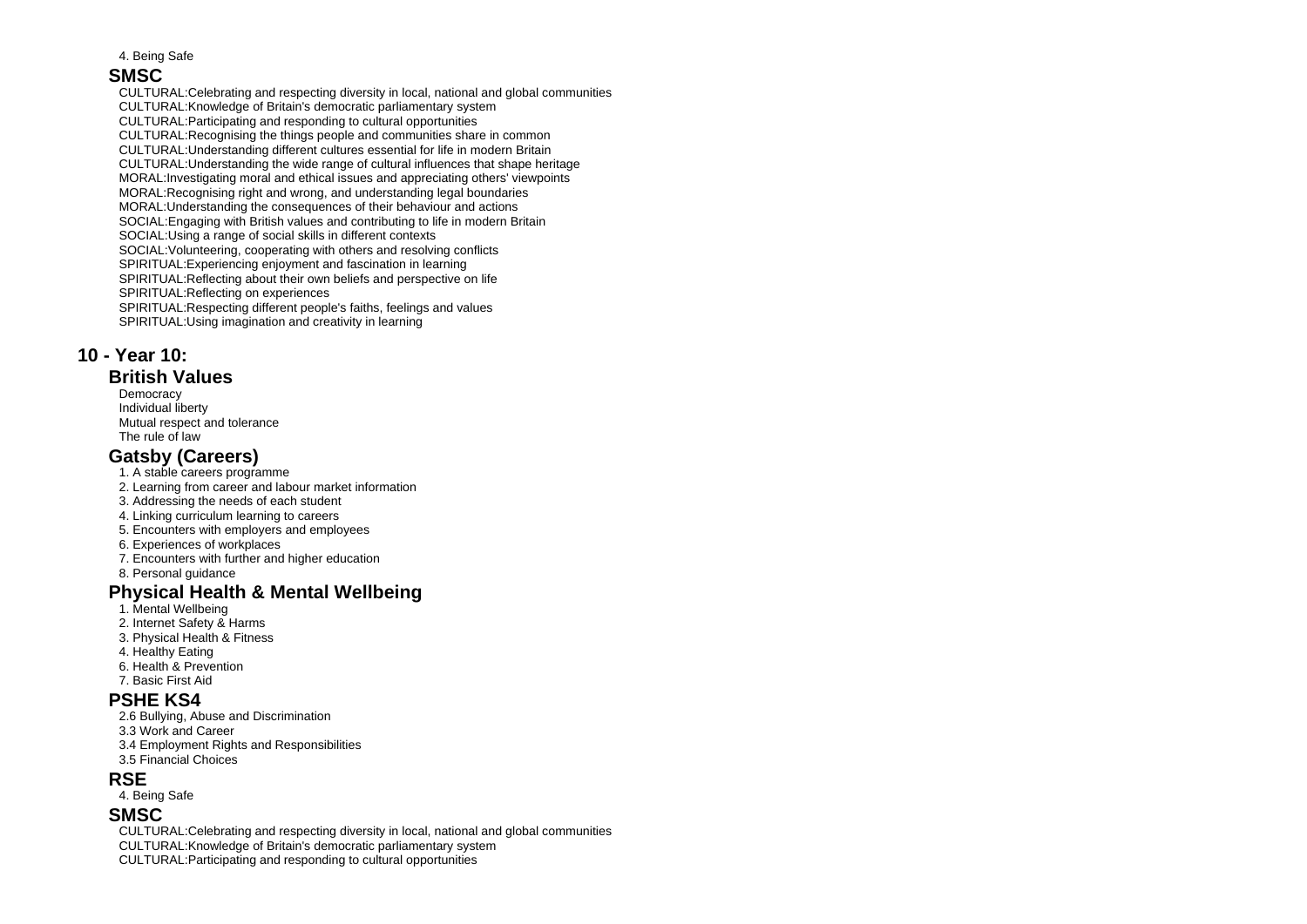CULTURAL:Recognising the things people and communities share in common CULTURAL:Understanding different cultures essential for life in modern Britain CULTURAL:Understanding the wide range of cultural influences that shape heritage MORAL:Investigating moral and ethical issues and appreciating others' viewpoints MORAL: Recognising right and wrong, and understanding legal boundaries MORAL:Understanding the consequences of their behaviour and actions SOCIAL:Engaging with British values and contributing to life in modern Britain SOCIAL:Using a range of social skills in different contexts SOCIAL:Volunteering, cooperating with others and resolving conflicts SPIRITUAL:Experiencing enjoyment and fascination in learning SPIRITUAL:Reflecting about their own beliefs and perspective on life SPIRITUAL:Reflecting on experiences SPIRITUAL:Respecting different people's faiths, feelings and values SPIRITUAL:Using imagination and creativity in learning

#### **11 - Year 11:**

### **British Values**

**Democracy**  Individual liberty Mutual respect and tolerance The rule of law

#### **Gatsby (Careers)**

2. Learning from career and labour market information

- 3. Addressing the needs of each student
- 4. Linking curriculum learning to careers
- 5. Encounters with employers and employees
- 8. Personal guidance

#### **PSHE KS4**

3.4 Employment Rights and Responsibilities

#### **SMSC**

 CULTURAL:Celebrating and respecting diversity in local, national and global communities CULTURAL:Knowledge of Britain's democratic parliamentary system CULTURAL:Participating and responding to cultural opportunities CULTURAL:Recognising the things people and communities share in common CULTURAL:Understanding different cultures essential for life in modern Britain CULTURAL:Understanding the wide range of cultural influences that shape heritage MORAL:Investigating moral and ethical issues and appreciating others' viewpoints MORAL:Recognising right and wrong, and understanding legal boundaries MORAL:Understanding the consequences of their behaviour and actions SOCIAL:Engaging with British values and contributing to life in modern Britain SOCIAL:Using a range of social skills in different contexts SOCIAL:Volunteering, cooperating with others and resolving conflicts SPIRITUAL:Experiencing enjoyment and fascination in learning SPIRITUAL:Reflecting about their own beliefs and perspective on life SPIRITUAL:Reflecting on experiences SPIRITUAL:Respecting different people's faiths, feelings and values SPIRITUAL:Using imagination and creativity in learning

### **Boarders:**

#### **SMSC**

CULTURAL:Celebrating and respecting diversity in local, national and global communities

CULTURAL:Knowledge of Britain's democratic parliamentary system

CULTURAL:Participating and responding to cultural opportunities

CULTURAL:Recognising the things people and communities share in common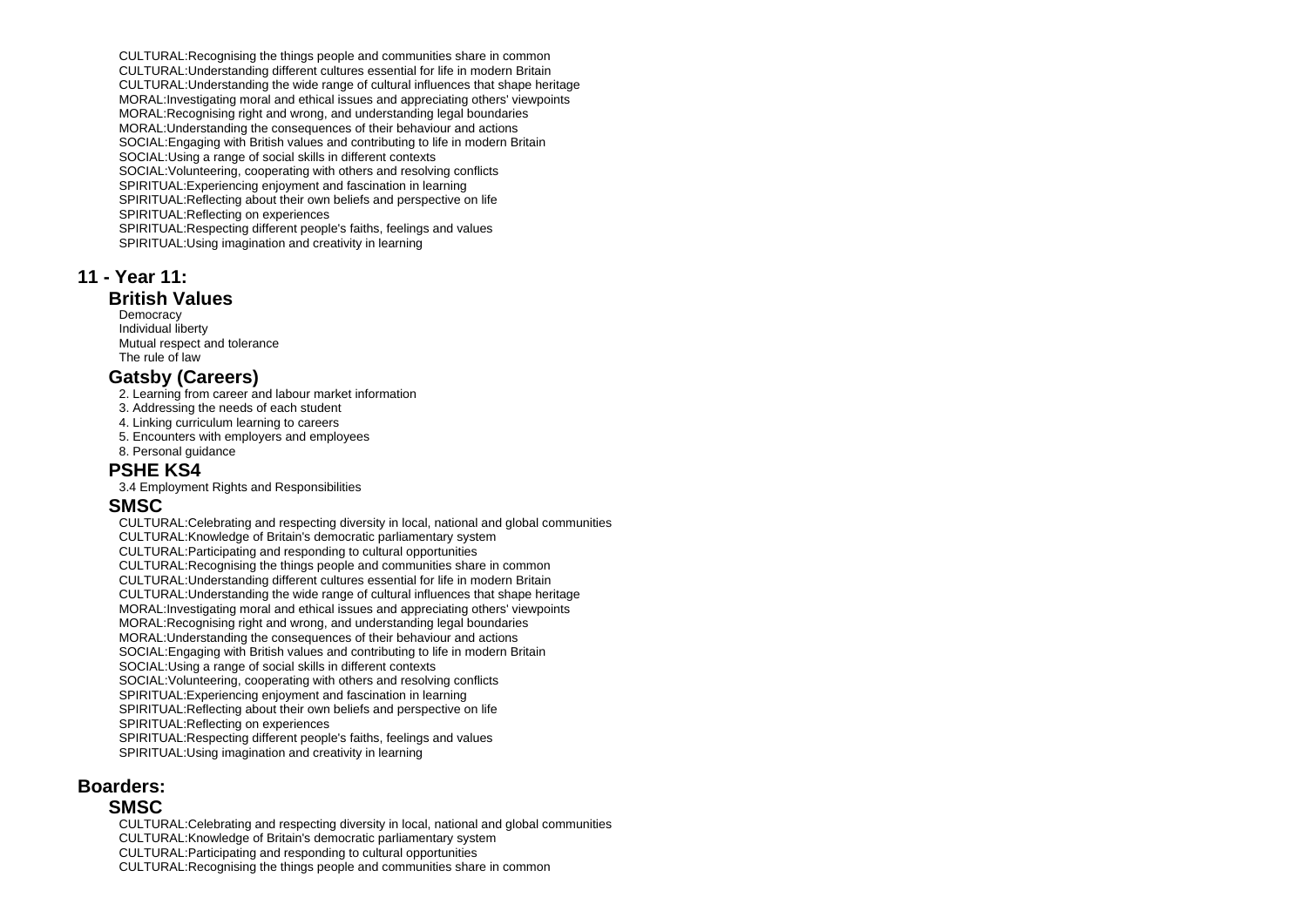CULTURAL:Understanding different cultures essential for life in modern Britain CULTURAL:Understanding the wide range of cultural influences that shape heritage MORAL:Investigating moral and ethical issues and appreciating others' viewpoints MORAL:Recognising right and wrong, and understanding legal boundaries MORAL:Understanding the consequences of their behaviour and actions SOCIAL:Engaging with British values and contributing to life in modern Britain SOCIAL:Using a range of social skills in different contexts SOCIAL:Volunteering, cooperating with others and resolving conflicts SPIRITUAL:Experiencing enjoyment and fascination in learning SPIRITUAL:Reflecting about their own beliefs and perspective on life SPIRITUAL:Reflecting on experiences SPIRITUAL:Respecting different people's faiths, feelings and values SPIRITUAL:Using imagination and creativity in learning

### **CPD:**

#### **SMSC**

 CULTURAL:Celebrating and respecting diversity in local, national and global communities MORAL:Investigating moral and ethical issues and appreciating others' viewpoints MORAL:Understanding the consequences of their behaviour and actions SOCIAL:Using a range of social skills in different contexts SOCIAL:Volunteering, cooperating with others and resolving conflicts SPIRITUAL:Reflecting about their own beliefs and perspective on life SPIRITUAL:Reflecting on experiences SPIRITUAL:Respecting different people's faiths, feelings and values SPIRITUAL:Using imagination and creativity in learning

### **KS3:**

#### **Gatsby (Careers)**

2. Learning from career and labour market information

- 3. Addressing the needs of each student
- 4. Linking curriculum learning to careers

#### **PSHE KS3**

1.5 Managing Risk and Personal Safety

3.4 Employment Rights and Responsibilities

### **SMSC**

 CULTURAL:Celebrating and respecting diversity in local, national and global communities CULTURAL:Participating and responding to cultural opportunities CULTURAL:Recognising the things people and communities share in common CULTURAL:Understanding the wide range of cultural influences that shape heritage MORAL:Investigating moral and ethical issues and appreciating others' viewpoints MORAL:Recognising right and wrong, and understanding legal boundaries MORAL:Understanding the consequences of their behaviour and actions SOCIAL:Using a range of social skills in different contexts SOCIAL:Volunteering, cooperating with others and resolving conflicts SPIRITUAL:Experiencing enjoyment and fascination in learning SPIRITUAL:Reflecting about their own beliefs and perspective on life SPIRITUAL:Reflecting on experiences SPIRITUAL:Using imagination and creativity in learning

### **KS4:**

### **Gatsby (Careers)**

2. Learning from career and labour market information

3. Addressing the needs of each student